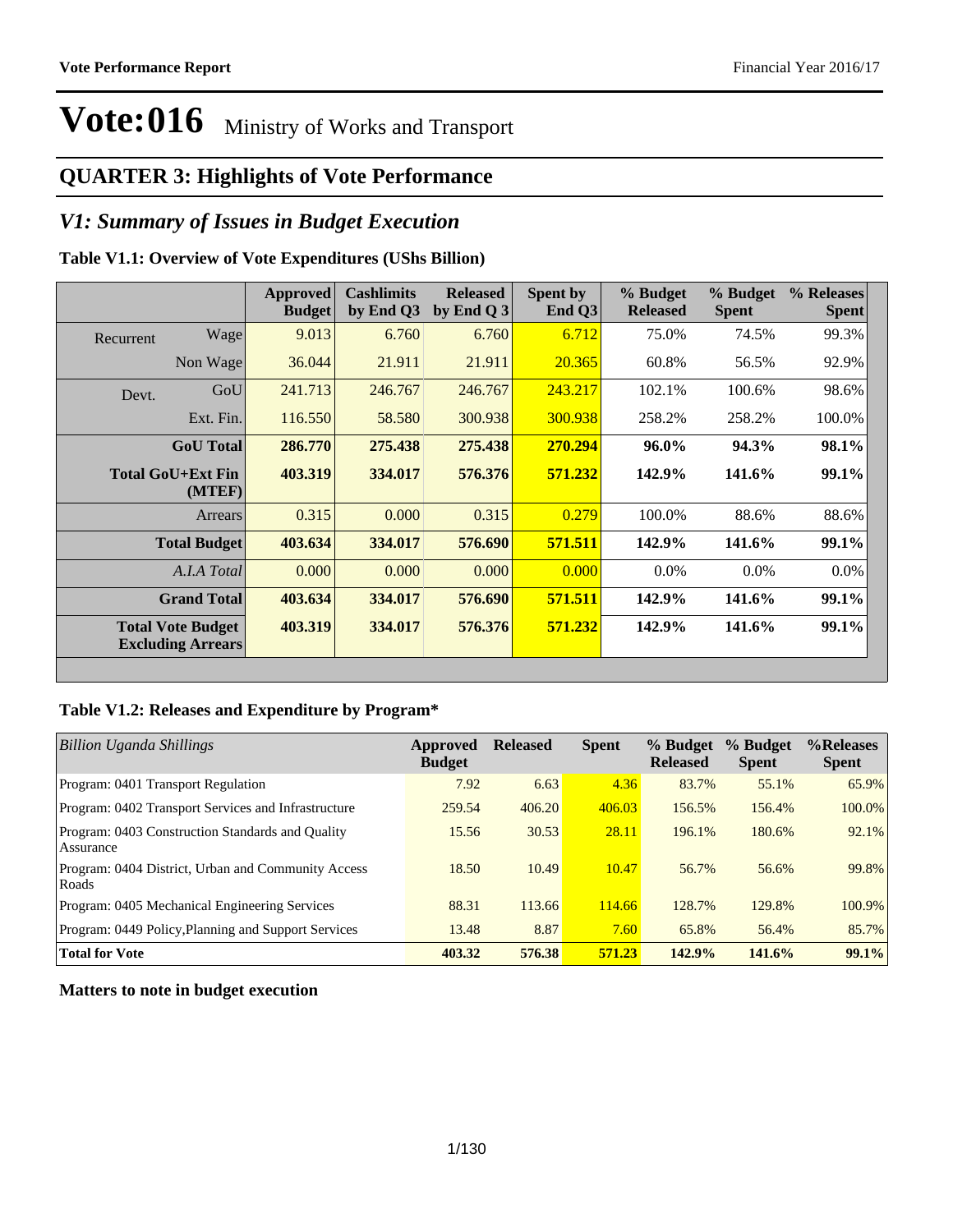#### **QUARTER 3: Highlights of Vote Performance**

The approved budget for Vote 016 for FY 2016/17 is UGX 403.634bn. Of this amount, UGX 9.013bn is for wages, UGX 36.044bn for non-wage recurrent, UGX 241.713bn for GOU development, UGX 116.550bn for donor contribution-development, and UGX 0.315bn for arrears. The releases by the end of quarter three FY 2016/17 were UGX 576.690bn (142.9%) out of which UGX 571.511bn (99.1%) was expended.

The release performance by the end of Q3 indicated that UGX 6.760bn (75.0%) was released for wage and out of which UGX 6.712bn (99.3%) was spent; UGX 21.911bn (60.8%) was released for non-wage recurrent and out of which UGX 20.365bn (92.9%) was spent; UGX 246.767bn (102.1%) was released for GoU Development budget and out of which UGX 243.217bn (98.6%) was spent; UGX 300.938bn (258.2%) was released for External Financing budget and 100% of the budget was spent; and UGX 0.315bn (100.0%) was released for arrears and out of which UGX 0.279bn (88.6%) was spent.

The average performance by all the Vote functions was 99.1%. This was contributed to by Transport Regulations, Transport Services and Infrastructure, Construction Standards and Quality Assurance, District, Urban and Community Access Roads, Mechanical Engineering Services and Policy, Planning and Support Services that performed at 65.9%, 100.0%, 92.1%, 99.8%, 100.9% and 85.7% respectively.

The variation in financial performance was attributed to the over performance in projects detailed below in comparison with the approved budget; Entebbe Airport Rehabilitation Phase 1 performed at 267.3%, Earth Moving Equipment Japan performed at 143.5%, Interconnectivity Project performed at 421.9%, Development of new Kampala Port in Bukasa performed at 667.3%. Entebbe Airport Rehabilitation Phase 1, Earth Moving Equipment Japan, Development of new Kampala Port in Bukasa projects are being financed through loans and the over expenditure was due to counterpart funding for advance payment.

| $(i)$ Major unpsent balances             |                     |                                                                                                                  |  |  |  |
|------------------------------------------|---------------------|------------------------------------------------------------------------------------------------------------------|--|--|--|
| Programs, Projects                       |                     |                                                                                                                  |  |  |  |
| <b>Program 0401 Transport Regulation</b> |                     |                                                                                                                  |  |  |  |
|                                          | $0.008$ Bn Shs      | SubProgram/Project :07 Transport Regulation                                                                      |  |  |  |
|                                          |                     | Reason: To be expended in Q4                                                                                     |  |  |  |
| <b>Items</b>                             |                     |                                                                                                                  |  |  |  |
| 8,125,000.000 UShs                       |                     | 252001 Subsidies to private enterprises                                                                          |  |  |  |
|                                          |                     | Reason: To be expended in Q4                                                                                     |  |  |  |
| 5,140,281.000 UShs                       |                     | 212101 Social Security Contributions                                                                             |  |  |  |
|                                          |                     | Reason: To be expended in Q4                                                                                     |  |  |  |
| 992,364.000 UShs                         |                     | 228002 Maintenance - Vehicles                                                                                    |  |  |  |
|                                          |                     | Reason: To be expended in Q4                                                                                     |  |  |  |
| 548,291.000 UShs                         |                     | 221007 Books, Periodicals & Newspapers                                                                           |  |  |  |
|                                          |                     | Reason: To be expended in Q4                                                                                     |  |  |  |
| 487,501.000 UShs                         |                     | 221011 Printing, Stationery, Photocopying and Binding                                                            |  |  |  |
|                                          |                     | Reason: To be expended in Q4                                                                                     |  |  |  |
|                                          | <b>2.264 Bn Shs</b> | SubProgram/Project: 1096 Support to Computerised Driving Permits                                                 |  |  |  |
|                                          | Q4                  | Reason: Amount front loaded by the end of Q3 for payment of Automated Licensing System at TLB. To be expended in |  |  |  |
| <b>Items</b>                             |                     |                                                                                                                  |  |  |  |
| 2,264,369,361.000 UShs                   |                     | 312202 Machinery and Equiphientless                                                                              |  |  |  |

#### **Table V1.3: High Unspent Balances and Over-Expenditure in the Domestic Budget (Ushs Bn)**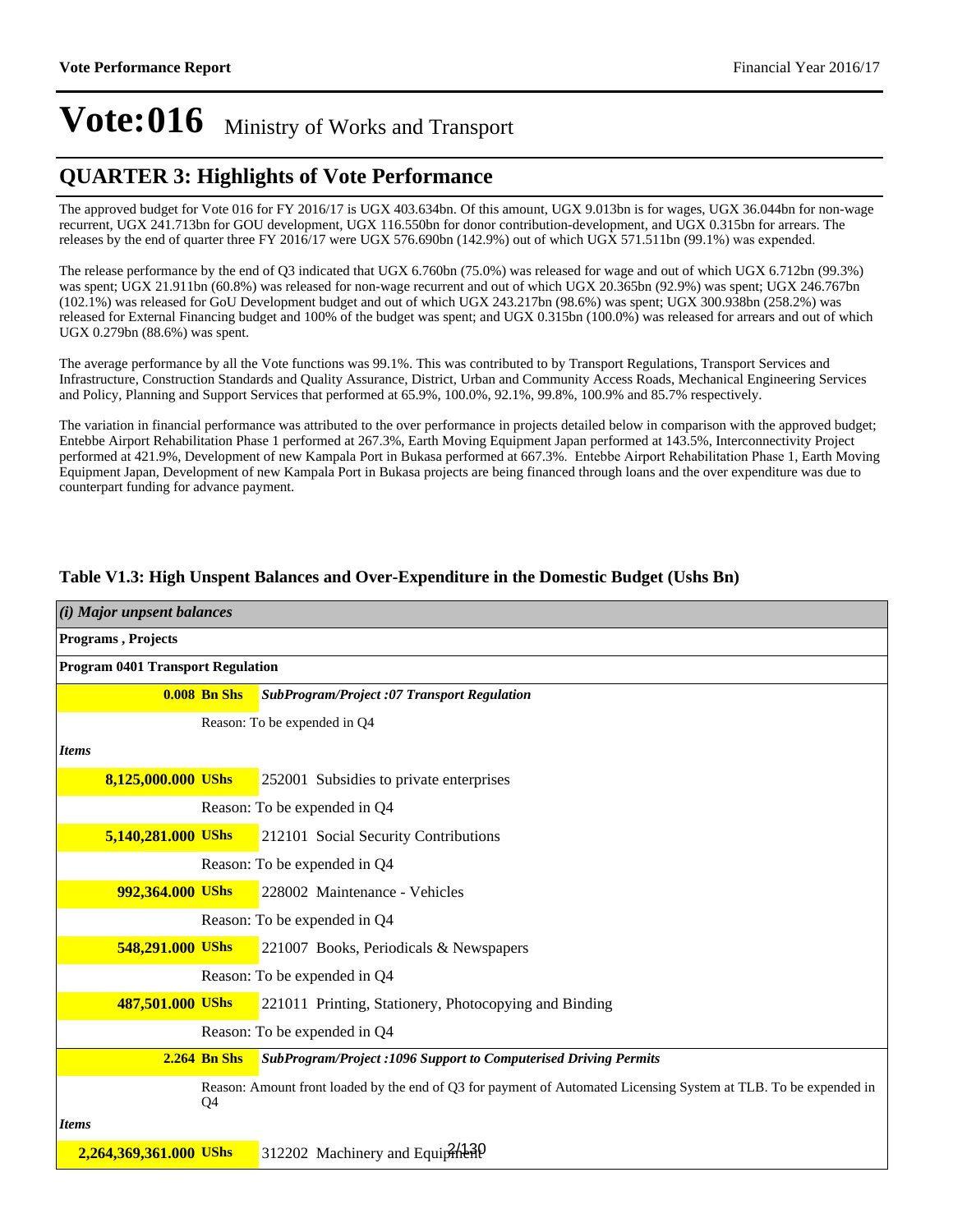|              | Reason: Amount front loaded by the end of Q3 for payment of Automated Licensing System at TLB. To be<br>expended in Q4 |                     |                                                                                      |  |  |  |  |
|--------------|------------------------------------------------------------------------------------------------------------------------|---------------------|--------------------------------------------------------------------------------------|--|--|--|--|
|              | Program 0402 Transport Services and Infrastructure                                                                     |                     |                                                                                      |  |  |  |  |
|              |                                                                                                                        | <b>0.006 Bn Shs</b> | <b>SubProgram/Project :11 Transport Infrastructure and Services</b>                  |  |  |  |  |
|              |                                                                                                                        |                     | Reason: To be expended in Q4                                                         |  |  |  |  |
| <b>Items</b> |                                                                                                                        |                     |                                                                                      |  |  |  |  |
|              | 6,526,435.000 UShs                                                                                                     |                     | 221011 Printing, Stationery, Photocopying and Binding                                |  |  |  |  |
|              |                                                                                                                        |                     | Reason: To be expended in Q4                                                         |  |  |  |  |
|              | 3,172,800.000 UShs                                                                                                     |                     | 228002 Maintenance - Vehicles                                                        |  |  |  |  |
|              |                                                                                                                        |                     | Reason: To be expended in Q4                                                         |  |  |  |  |
|              | 386,487.000 UShs                                                                                                       |                     | 225001 Consultancy Services- Short term                                              |  |  |  |  |
|              |                                                                                                                        |                     | Reason: Insufficient funds                                                           |  |  |  |  |
|              | 216,022.000 UShs                                                                                                       |                     | 263204 Transfers to other govt. Units (Capital)                                      |  |  |  |  |
|              |                                                                                                                        |                     | Reason: To be expended in Q4                                                         |  |  |  |  |
|              | 73,349.000 UShs                                                                                                        |                     | 225002 Consultancy Services-Long-term                                                |  |  |  |  |
|              |                                                                                                                        |                     | Reason: Insufficient funds                                                           |  |  |  |  |
|              |                                                                                                                        | <b>0.010 Bn Shs</b> | SubProgram/Project :0951 East African Trade and Transportation Facilitation          |  |  |  |  |
|              |                                                                                                                        |                     | Reason: To be expended in Q4                                                         |  |  |  |  |
| <b>Items</b> |                                                                                                                        |                     |                                                                                      |  |  |  |  |
|              | 9,579,688.000 UShs                                                                                                     |                     | 312104 Other Structures                                                              |  |  |  |  |
|              |                                                                                                                        |                     | Reason: To be expended in Q4                                                         |  |  |  |  |
|              | 25,000.000 UShs                                                                                                        |                     | 211103 Allowances                                                                    |  |  |  |  |
|              |                                                                                                                        |                     | Reason: Negligible                                                                   |  |  |  |  |
|              |                                                                                                                        | <b>0.002 Bn Shs</b> | SubProgram/Project: 1097 New Standard Gauge Railway Line                             |  |  |  |  |
|              |                                                                                                                        |                     | Reason: To be expended in Q4                                                         |  |  |  |  |
| <b>Items</b> |                                                                                                                        |                     |                                                                                      |  |  |  |  |
|              | 2,280,981.000 UShs                                                                                                     |                     | 263204 Transfers to other govt. Units (Capital)                                      |  |  |  |  |
|              |                                                                                                                        |                     | Reason: To be expended in Q4                                                         |  |  |  |  |
|              |                                                                                                                        | $0.152$ Bn Shs      | SubProgram/Project : 1284 Development of new Kampala Port in Bukasa                  |  |  |  |  |
|              |                                                                                                                        |                     | Reason: Balance due to fluctuation in exchange rate between Uganda Shilling and Euro |  |  |  |  |
| <b>Items</b> |                                                                                                                        |                     |                                                                                      |  |  |  |  |
|              | 164,965,858.000 UShs                                                                                                   |                     | 281503 Engineering and Design Studies & Plans for capital works                      |  |  |  |  |
|              |                                                                                                                        |                     | Reason: Balance due to fluctuation in exchange rate between Uganda Shilling and Euro |  |  |  |  |
|              | 71,613.000 UShs                                                                                                        |                     | 311101 Land                                                                          |  |  |  |  |
|              |                                                                                                                        |                     | 3/130<br>Reason: Negligible                                                          |  |  |  |  |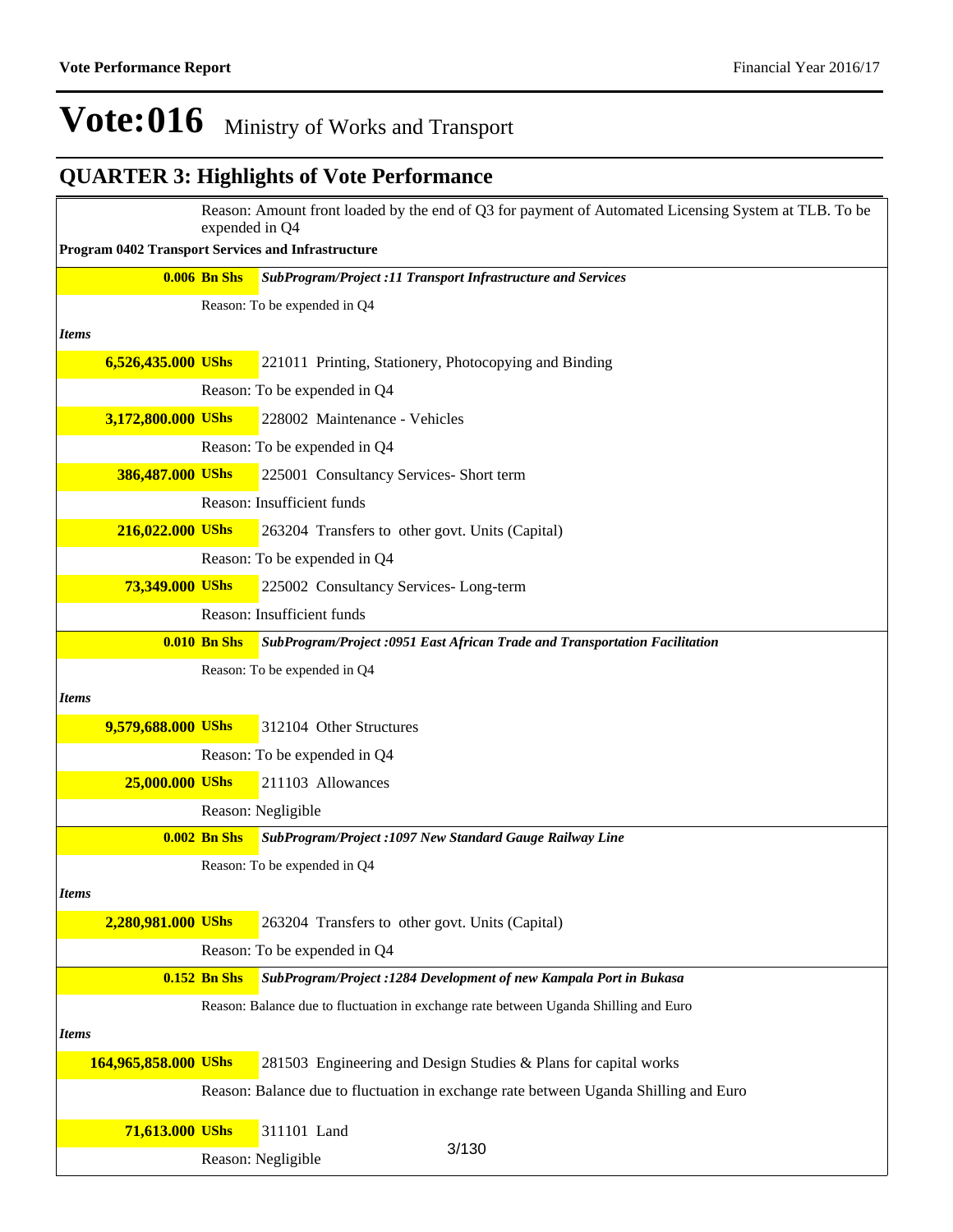| <b>10.000 UShs</b>  |                     | 221001 Advertising and Public Relations                                                        |
|---------------------|---------------------|------------------------------------------------------------------------------------------------|
|                     |                     | Reason: Negligible                                                                             |
| <b>6.000 UShs</b>   |                     | 211103 Allowances                                                                              |
|                     |                     | Reason: Negligible                                                                             |
|                     | <b>0.001 Bn Shs</b> | SubProgram/Project :1374 Formulation of Master Plan on Logistics in Northern Economic Corridor |
|                     |                     | Reason: To be expended in Q4                                                                   |
| <b>Items</b>        |                     |                                                                                                |
| 720,000.000 UShs    |                     | 227001 Travel inland                                                                           |
|                     |                     | Reason: To be expended in Q4                                                                   |
| 400.000 UShs        |                     | 221003 Staff Training                                                                          |
|                     |                     | Reason: Negligible                                                                             |
|                     |                     | Program 0403 Construction Standards and Quality Assurance                                      |
|                     | <b>0.032 Bn Shs</b> | <b>SubProgram/Project :12 Roads and Bridges</b>                                                |
|                     |                     | Reason: Procurement process ongoing. The funds will be expended in Q4.                         |
| <b>Items</b>        |                     |                                                                                                |
| 20,700,004.000 UShs |                     | 221011 Printing, Stationery, Photocopying and Binding                                          |
|                     |                     | Reason: Procurement process ongoing                                                            |
| 7,878,000.000 UShs  |                     | 228002 Maintenance - Vehicles                                                                  |
|                     |                     | Reason: Procurement process ongoing                                                            |
| 1,251,585.000 UShs  |                     | 221001 Advertising and Public Relations                                                        |
|                     |                     | Reason: To be expended in Q4                                                                   |
| 1,039,500.000 UShs  |                     | 221017 Subscriptions                                                                           |
|                     |                     | Reason: To be expended in Q4                                                                   |
| 1,008,149.000 UShs  |                     | 221007 Books, Periodicals & Newspapers                                                         |
|                     |                     | Reason: To be expended in Q4                                                                   |
|                     | <b>0.069 Bn Shs</b> | <b>SubProgram/Project :14 Construction Standards</b>                                           |
|                     |                     | Reason: To be expended in Q4                                                                   |
| <b>Items</b>        |                     |                                                                                                |
| 26,843,495.000 UShs |                     | 213002 Incapacity, death benefits and funeral expenses                                         |
|                     |                     | Reason: To be expended in Q4                                                                   |
| 20,650,000.000 UShs |                     | 221011 Printing, Stationery, Photocopying and Binding                                          |
|                     |                     | Reason: To be expended in Q4                                                                   |
| 6,561,701.000 UShs  |                     | 221001 Advertising and Public Relations                                                        |
|                     |                     | Reason: To be expended in Q4<br>4/130                                                          |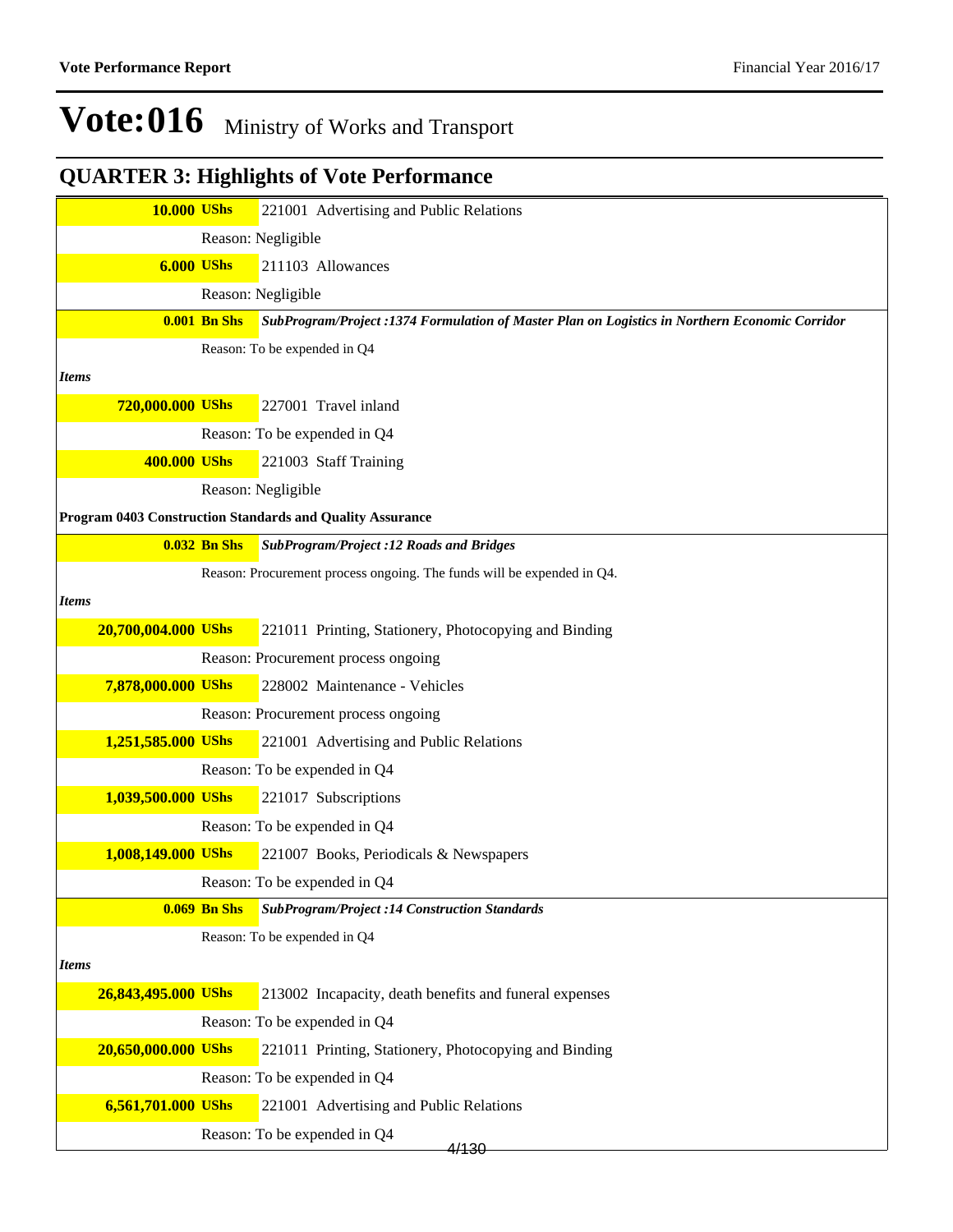|              | 4,786,525.000 UShs     |                     | 252001 Subsidies to private enterprises                               |
|--------------|------------------------|---------------------|-----------------------------------------------------------------------|
|              |                        |                     | Reason: Late submission of requests                                   |
|              | 2,844,000.000 UShs     |                     | 221005 Hire of Venue (chairs, projector, etc)                         |
|              |                        |                     | Reason: To be expended in Q4                                          |
|              |                        | <b>0.051 Bn Shs</b> | <b>SubProgram/Project :15 Public Structures</b>                       |
|              |                        |                     | Reason: To be expended in Q4                                          |
| <b>Items</b> |                        |                     |                                                                       |
|              | 13,243,512.000 UShs    |                     | 221012 Small Office Equipment                                         |
|              |                        |                     | Reason: Items still under procurement                                 |
|              | 9,951,888.000 UShs     |                     | 221011 Printing, Stationery, Photocopying and Binding                 |
|              |                        |                     | Reason: To be expended in Q4                                          |
|              | 7,238,400.000 UShs     |                     | 221002 Workshops and Seminars                                         |
|              |                        |                     | Reason: Was insufficient for planned output.                          |
|              | 4,525,128.000 UShs     |                     | 264201 Contributions to Autonomous Institutions                       |
|              |                        |                     | Reason: To be spent in 4th QTR as Contribution to Professional bodies |
|              | 4,387,500.000 UShs     |                     | 222001 Telecommunications                                             |
|              |                        |                     | Reason: To be expended in Q4                                          |
|              |                        | <b>0.001 Bn Shs</b> | SubProgram/Project:0936 Redevelopment of State House at Entebbe       |
|              |                        |                     | Reason: No activity undertaken                                        |
| <b>Items</b> |                        |                     |                                                                       |
|              | 1,250,150.000 UShs     |                     | 225002 Consultancy Services-Long-term                                 |
|              |                        |                     | Reason: No activity undertaken                                        |
|              |                        | <b>0.000 Bn Shs</b> | SubProgram/Project :0967 General Constrn & Rehab Works                |
|              |                        | Reason: Negligible  |                                                                       |
| <i>Items</i> |                        |                     |                                                                       |
|              | 88,000.000 UShs        |                     | 312101 Non-Residential Buildings                                      |
|              |                        |                     | Reason: Negligible                                                    |
|              |                        | <b>2.207 Bn Shs</b> | SubProgram/Project :1045 Interconnectivity Project                    |
|              |                        |                     | Reason: Delayed submission of certificates                            |
| <b>Items</b> |                        |                     |                                                                       |
|              | 2,176,664,557.000 UShs |                     | 312103 Roads and Bridges.                                             |
|              |                        |                     | Reason: Delayed submission of certificates                            |
|              | 30,000,700.000 UShs    |                     | 312202 Machinery and Equipment                                        |
|              |                        |                     |                                                                       |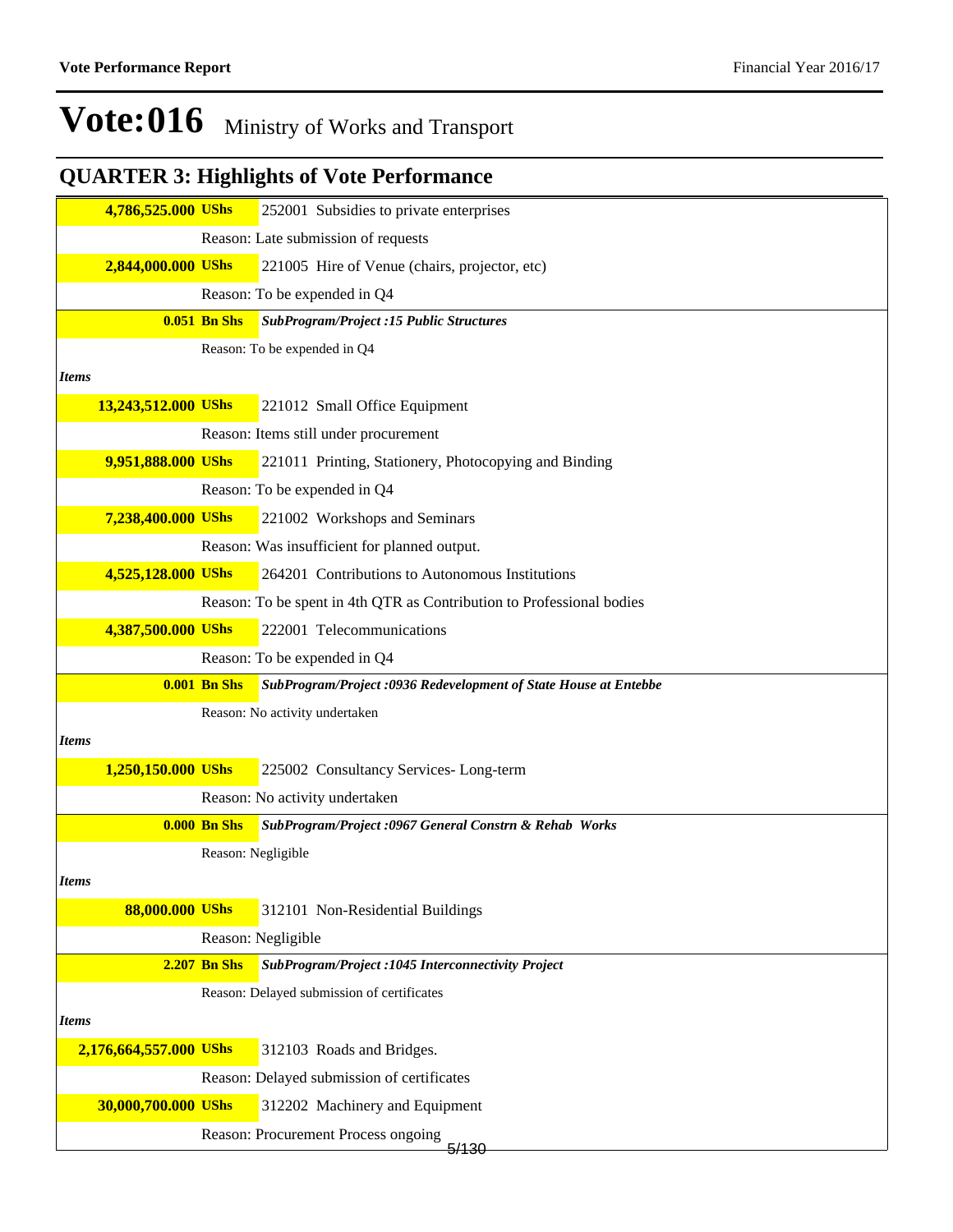| <b>500.000 UShs</b> |                     | 221001 Advertising and Public Relations                           |
|---------------------|---------------------|-------------------------------------------------------------------|
|                     |                     | Reason: Negligible                                                |
| <b>8.000 UShs</b>   |                     | 228002 Maintenance - Vehicles                                     |
|                     |                     | Reason: Negligible                                                |
|                     | <b>0.000 Bn Shs</b> | SubProgram/Project :1421 Development of the Construction Industry |
|                     | Reason: Negligible  |                                                                   |
| <b>Items</b>        |                     |                                                                   |
| 420.000 UShs        |                     | 211103 Allowances                                                 |
|                     |                     | Reason: Negligible                                                |
| <b>240.000 UShs</b> |                     | 227004 Fuel, Lubricants and Oils                                  |
|                     |                     | Reason: Negligible                                                |
| <b>6.000 UShs</b>   |                     | 221011 Printing, Stationery, Photocopying and Binding             |
|                     |                     | Reason: Negligible                                                |
|                     |                     | Program 0404 District, Urban and Community Access Roads           |
|                     | <b>0.019 Bn Shs</b> | SubProgram/Project :0269 Construction of Selected Bridges         |
|                     |                     | Reason: To be expended in Q4                                      |
| <b>Items</b>        |                     |                                                                   |
| 19,385,581.000 UShs |                     | 312103 Roads and Bridges.                                         |
|                     |                     | Reason: To be expended in Q4                                      |
|                     | <b>0.003 Bn Shs</b> | SubProgram/Project :0306 Urban Roads Re-sealing                   |
|                     |                     | Reason: Procurement process not yet concluded                     |
| <b>Items</b>        |                     |                                                                   |
| 3,223,993.000 UShs  |                     | 228002 Maintenance - Vehicles                                     |
|                     |                     | Reason: Procurement process not yet concluded                     |
| 49,804.000 UShs     |                     | 211103 Allowances                                                 |
|                     |                     | Reason: To be expended in Q4                                      |
|                     | <b>0.000 Bn Shs</b> | SubProgram/Project: 0307 Rehab. Of Districts Roads                |
|                     | Reason: Negligible  |                                                                   |
| <b>Items</b>        |                     |                                                                   |
| 33,502.000 UShs     |                     | 211103 Allowances                                                 |
|                     |                     | Reason: Negligible                                                |
| 900.000 UShs        |                     | 221003 Staff Training                                             |
|                     |                     | Reason: Negligible                                                |
| 94.000 UShs         |                     | 221011 Printing, Stationery, Photocopying and Binding<br>6/130    |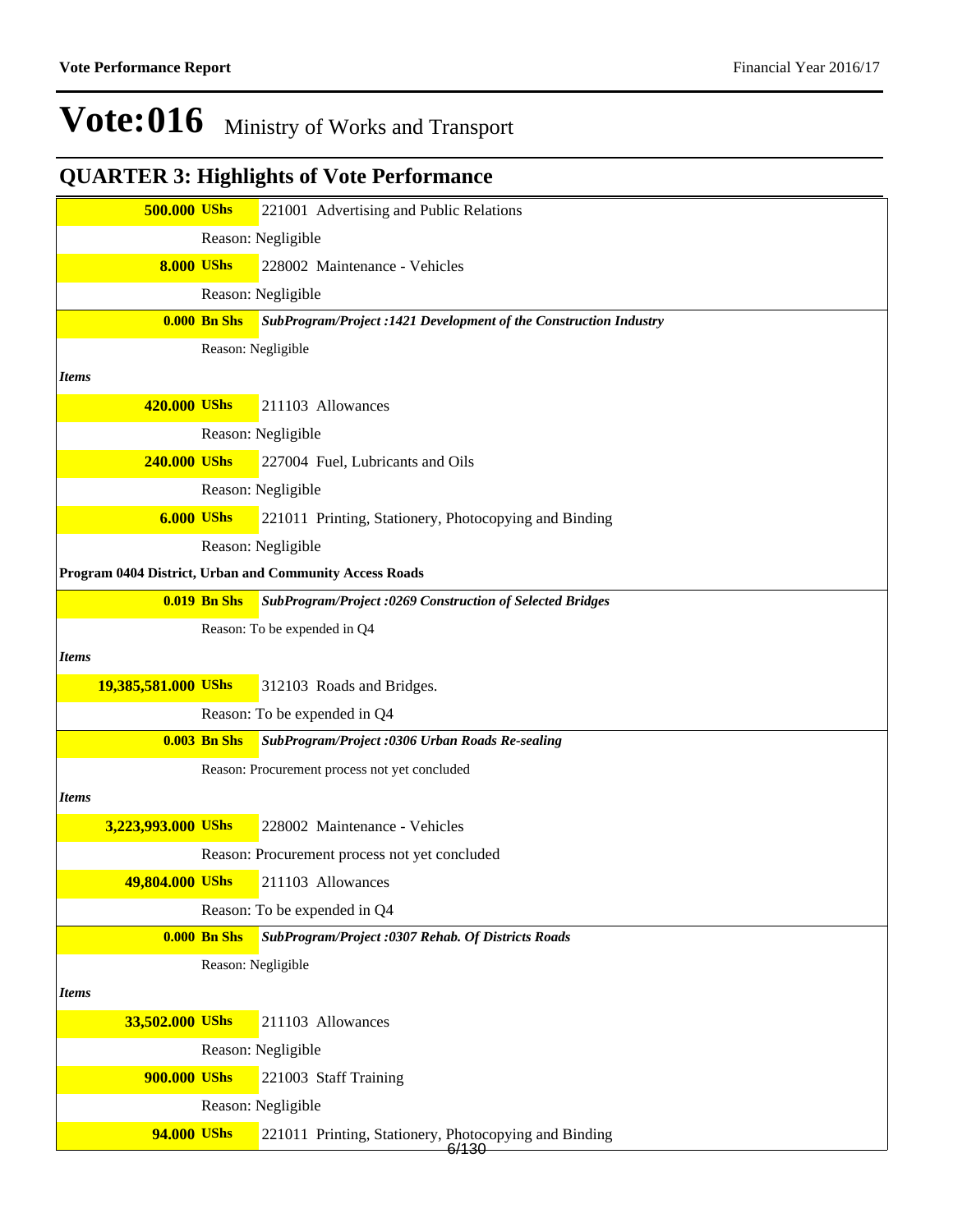|                                                     |                     | Reason: Negligible                                                                                                 |
|-----------------------------------------------------|---------------------|--------------------------------------------------------------------------------------------------------------------|
| 94.000 UShs                                         |                     | 228002 Maintenance - Vehicles                                                                                      |
|                                                     |                     | Reason: Negligible                                                                                                 |
|                                                     | <b>0.003 Bn Shs</b> | SubProgram/Project :1172 U - Growth Support to DUCAR                                                               |
|                                                     |                     | Reason: Travel is scheduled for Q4                                                                                 |
| <b>Items</b>                                        |                     |                                                                                                                    |
| 2,888,000.000 UShs                                  |                     | 227002 Travel abroad                                                                                               |
|                                                     |                     | Reason: Travel is scheduled for Q4                                                                                 |
| <b>Program 0405 Mechanical Engineering Services</b> |                     |                                                                                                                    |
|                                                     | <b>0.086 Bn Shs</b> | <b>SubProgram/Project :13 Mechanical Engineering Services</b>                                                      |
|                                                     |                     | Reason: The procurements are still ongoing. To be concluded in Q4                                                  |
| <b>Items</b>                                        |                     |                                                                                                                    |
| 33,189,008.000 UShs                                 |                     | 228002 Maintenance - Vehicles                                                                                      |
|                                                     |                     | Reason: Procurement still ongoing                                                                                  |
| 31,809,400.000 UShs                                 |                     | 228004 Maintenance - Other                                                                                         |
|                                                     |                     | Reason: Procurement still ongoing                                                                                  |
| 8,125,550.000 UShs                                  |                     | 224005 Uniforms, Beddings and Protective Gear                                                                      |
|                                                     |                     | Reason: Procurement still ongoing                                                                                  |
| 2,912,500.000 UShs                                  |                     | 221011 Printing, Stationery, Photocopying and Binding                                                              |
|                                                     |                     | Reason: To be expended in Q4                                                                                       |
| 2,031,250.000 UShs                                  |                     | 222001 Telecommunications                                                                                          |
|                                                     |                     | Reason: To be expended in Q4                                                                                       |
|                                                     | <b>0.000 Bn Shs</b> | SubProgram/Project: 1405 Rehabilitation of Regional Mechanical Workshops                                           |
|                                                     |                     | Reason: This variation is very negligible                                                                          |
| <i>Items</i>                                        |                     |                                                                                                                    |
| 485.000 UShs                                        |                     | 211102 Contract Staff Salaries (Incl. Casuals, Temporary)                                                          |
|                                                     |                     | Reason: Negligible                                                                                                 |
| <b>2.000 UShs</b>                                   |                     | 263104 Transfers to other govt. Units (Current)                                                                    |
|                                                     |                     | Reason: Negligible                                                                                                 |
| <b>1.000 UShs</b>                                   |                     | 312104 Other Structures                                                                                            |
|                                                     |                     | Reason: Negligible                                                                                                 |
| Program 0449 Policy, Planning and Support Services  |                     |                                                                                                                    |
|                                                     | <b>1.294 Bn Shs</b> | <b>SubProgram/Project :01 Headquarters</b>                                                                         |
|                                                     |                     | Reason: The Ministry has not yet received Pension and Gratuity retiree payment files from MoPS<br><del>7/130</del> |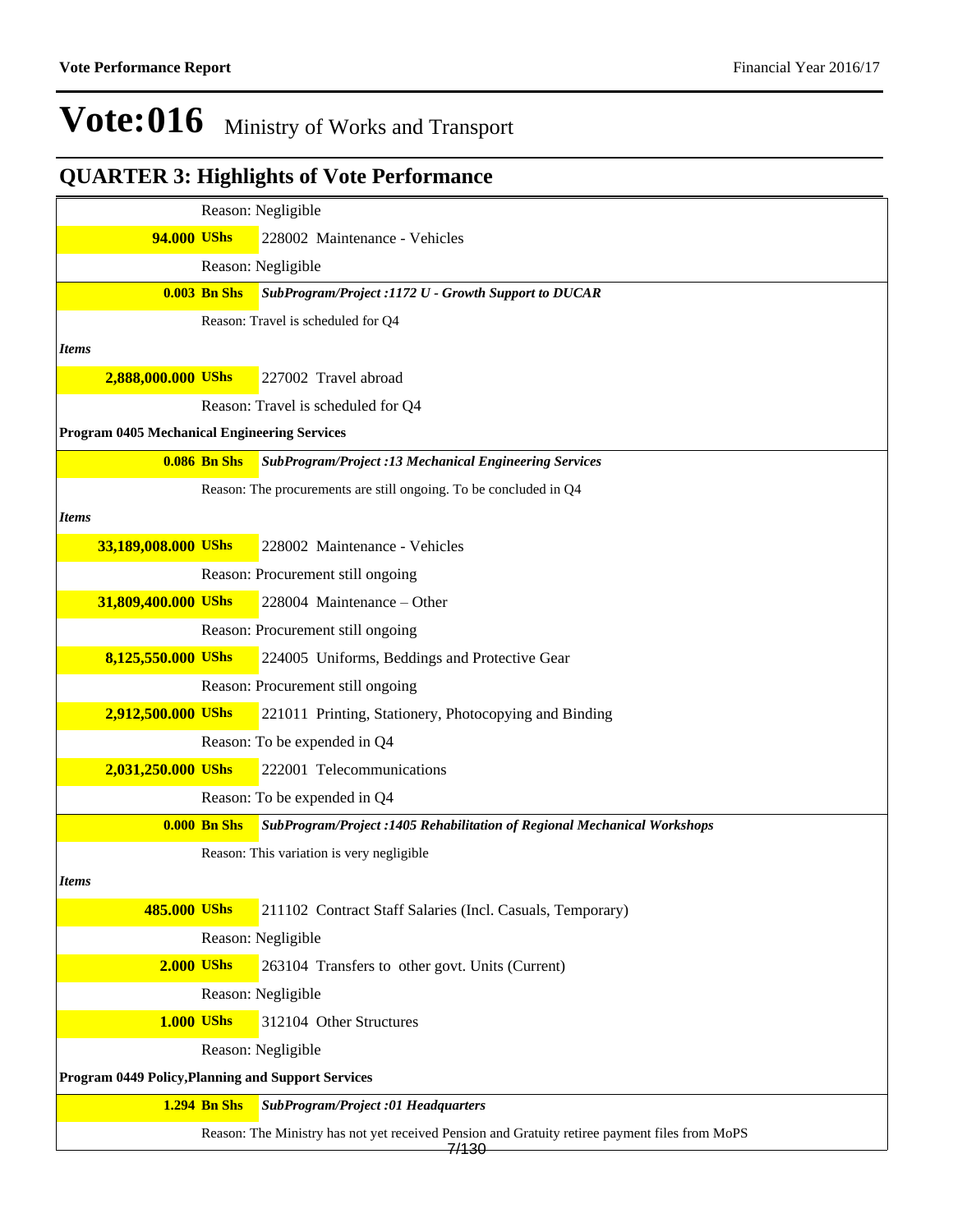| <b>Items</b>           |                     |                                                                              |  |  |  |
|------------------------|---------------------|------------------------------------------------------------------------------|--|--|--|
| 1,009,454,313.000 UShs |                     | 213004 Gratuity Expenses                                                     |  |  |  |
|                        |                     | Reason: The Ministry has not yet received retirees payment files from MoPS   |  |  |  |
| 250,659,443.000 UShs   |                     | 212102 Pension for General Civil Service                                     |  |  |  |
|                        |                     | Reason: The Ministry has not yet received retirees payment files from MoPS   |  |  |  |
| 16,240,953.000 UShs    |                     | 228002 Maintenance - Vehicles                                                |  |  |  |
|                        |                     | Reason: Procurement of spare parts ongoing                                   |  |  |  |
| 8,471,464.000 UShs     |                     | 228003 Maintenance - Machinery, Equipment & Furniture                        |  |  |  |
|                        |                     | Reason: Procurement process ongoing                                          |  |  |  |
| 4,125,000.000 UShs     |                     | 213003 Retrenchment costs                                                    |  |  |  |
|                        |                     | Reason: There were no staff retrenched in the period                         |  |  |  |
|                        | <b>0.002 Bn Shs</b> | <b>SubProgram/Project :09 Policy and Planning</b>                            |  |  |  |
|                        |                     | Reason: To be expended in Q4                                                 |  |  |  |
| <b>Items</b>           |                     |                                                                              |  |  |  |
| 2,085,875.000 UShs     |                     | 221011 Printing, Stationery, Photocopying and Binding                        |  |  |  |
|                        |                     | Reason: To be expended in Q4                                                 |  |  |  |
| 16,750.000 UShs        |                     | 221003 Staff Training                                                        |  |  |  |
|                        |                     | Reason: Negligible                                                           |  |  |  |
| 11,534.000 UShs        |                     | 225001 Consultancy Services- Short term                                      |  |  |  |
|                        |                     | Reason: Negligible                                                           |  |  |  |
| 400.000 UShs           |                     | 221002 Workshops and Seminars                                                |  |  |  |
|                        |                     | Reason: Negligible                                                           |  |  |  |
|                        | <b>0.000 Bn Shs</b> | SubProgram/Project :10 Internal Audit                                        |  |  |  |
|                        | Reason:             |                                                                              |  |  |  |
| <i>Items</i>           |                     |                                                                              |  |  |  |
| 635,000.000 UShs       |                     | 221011 Printing, Stationery, Photocopying and Binding                        |  |  |  |
|                        |                     | Reason: To be expended in Q4                                                 |  |  |  |
| 393,000.000 UShs       |                     | 221017 Subscriptions                                                         |  |  |  |
|                        |                     | Reason: To be expended in Q4                                                 |  |  |  |
| 12,150.000 UShs        |                     | 211103 Allowances                                                            |  |  |  |
|                        |                     | Reason: Negligible                                                           |  |  |  |
| <b>27.000 UShs</b>     |                     | 227001 Travel inland                                                         |  |  |  |
|                        |                     | Reason: Negligible                                                           |  |  |  |
|                        | <b>0.000 Bn Shs</b> | SubProgram/Project: 1105 Strengthening Sector Coord, Planning & ICT<br>8/130 |  |  |  |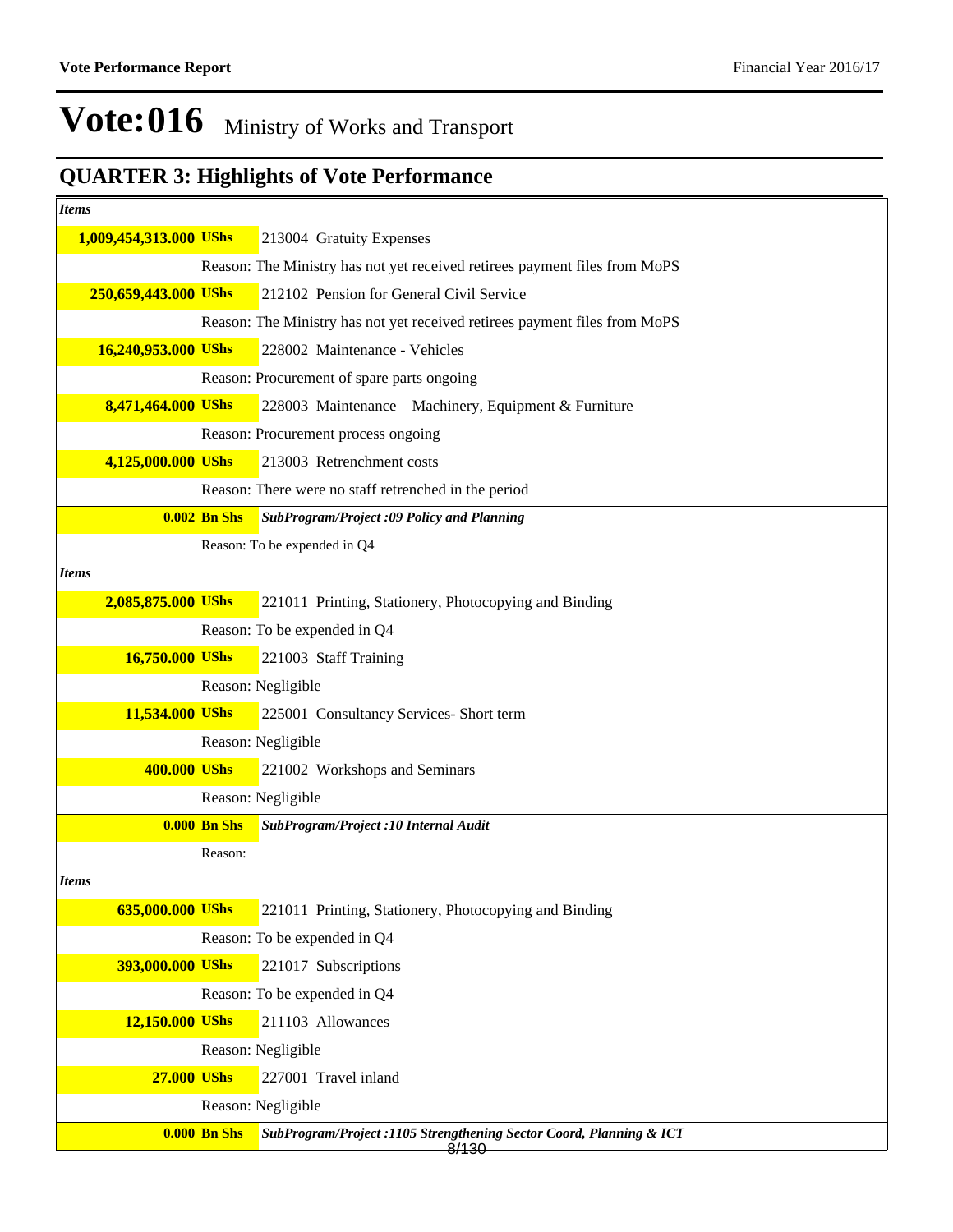### **QUARTER 3: Highlights of Vote Performance**

|                                                     | Reason:              |                                                                                                                                                             |
|-----------------------------------------------------|----------------------|-------------------------------------------------------------------------------------------------------------------------------------------------------------|
| <b>Items</b>                                        |                      |                                                                                                                                                             |
| 4,944,200.000 UShs                                  |                      | 221008 Computer supplies and Information Technology (IT)                                                                                                    |
|                                                     |                      | Reason: To be expended in Q4.                                                                                                                               |
| 1,645,997.000 UShs                                  |                      | 221011 Printing, Stationery, Photocopying and Binding                                                                                                       |
|                                                     |                      | Reason: To be expended in Q4.                                                                                                                               |
| 524,417.000 UShs                                    |                      | 211102 Contract Staff Salaries (Incl. Casuals, Temporary)                                                                                                   |
|                                                     |                      | Reason: To be expended in Q4.                                                                                                                               |
| 17,808.000 UShs                                     |                      | 225001 Consultancy Services- Short term                                                                                                                     |
|                                                     |                      | Reason: Negligible                                                                                                                                          |
| 15,200.000 UShs                                     |                      | 211103 Allowances                                                                                                                                           |
|                                                     |                      | Reason: Negligible                                                                                                                                          |
|                                                     |                      | $(ii)$ Expenditures in excess of the original approved budget                                                                                               |
|                                                     |                      | Program 0403 Construction Standards and Quality Assurance                                                                                                   |
|                                                     | <b>17.107 Bn Shs</b> | SubProgram/Project : 1045 Interconnectivity Project                                                                                                         |
|                                                     |                      | Reason: Delayed submission of certificates                                                                                                                  |
| <b>Items</b>                                        |                      |                                                                                                                                                             |
| 17,537,815,443.000 UShs                             |                      | 312103 Roads and Bridges.                                                                                                                                   |
|                                                     |                      | Reason: Delayed submission of certificates                                                                                                                  |
| <b>Program 0405 Mechanical Engineering Services</b> |                      |                                                                                                                                                             |
|                                                     | 32.555 Bn Shs        | SubProgram/Project: 1321 Earth Moving Equipment Japan                                                                                                       |
|                                                     | Reason:              |                                                                                                                                                             |
| <b>Items</b>                                        |                      |                                                                                                                                                             |
| 32,555,111,913.000 UShs                             |                      | 312202 Machinery and Equipment                                                                                                                              |
|                                                     |                      | Reason: The Ministry got a supplementary to pay for the NEXI insurance premium, upfront fee and LC fee<br>in order to trigger the loan financing agreement. |

#### *V2: Performance Highlights*

#### **Table V2.1: Key Vote Output Indicators and Expenditures\***

| <b>Programme: 0401 Transport Regulation</b>                               |  |  |  |  |  |  |  |
|---------------------------------------------------------------------------|--|--|--|--|--|--|--|
| Output: 040101 Policies, laws, guidelines, plans and strategies developed |  |  |  |  |  |  |  |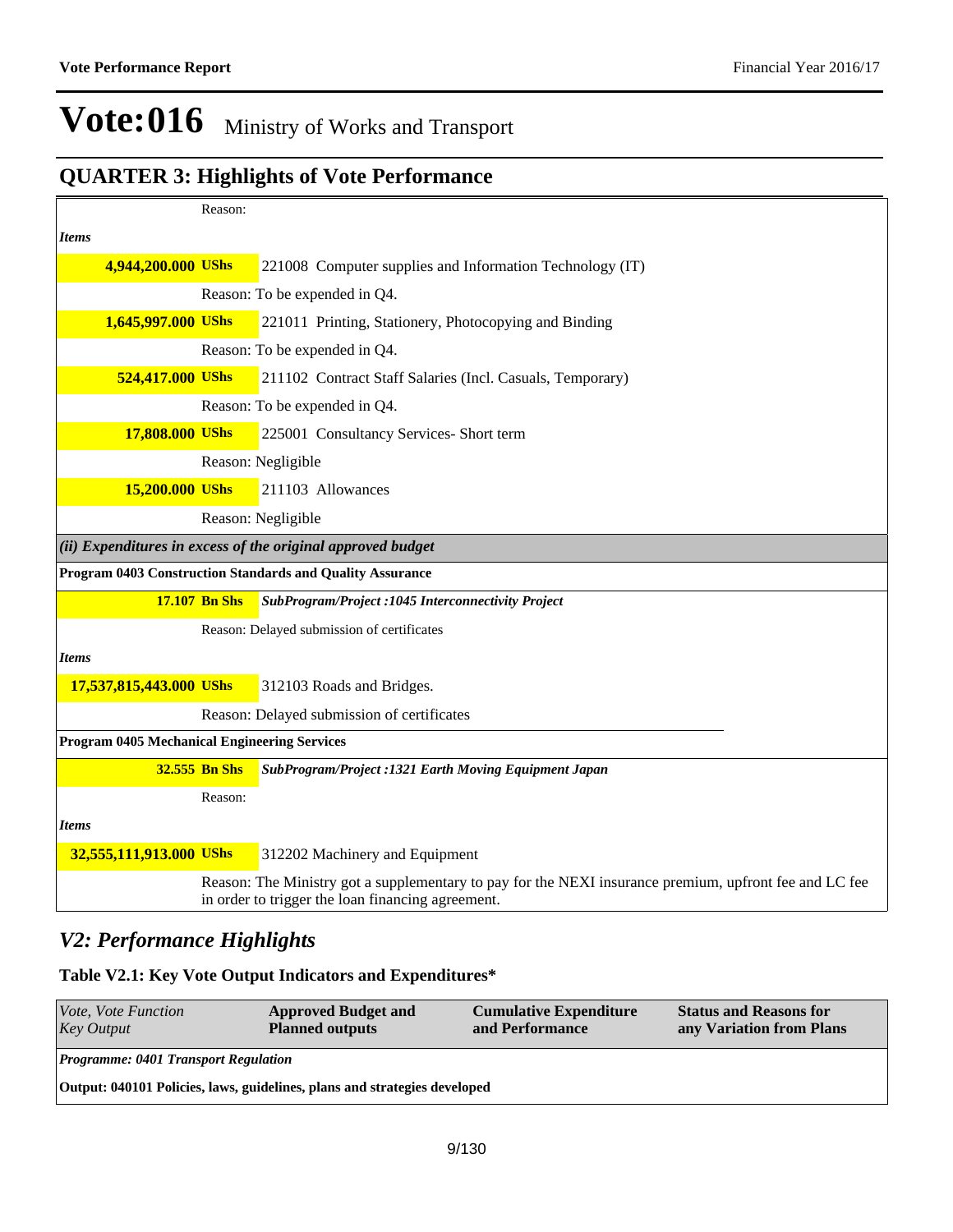| Vote, Vote Function<br><b>Key Output</b>                        | <b>Approved Budget and</b><br><b>Planned outputs</b>                                                                                                                                                                                                   | <b>Cumulative Expenditure</b><br>and Performance                                                                                                                                                                                                                                                                                                                                                                                                                                                                                                                                                                                                                                                                                                                 | <b>Status and Reasons for</b><br>any Variation from Plans                                                                                                                                                                                                                                                                                                                                                                 |
|-----------------------------------------------------------------|--------------------------------------------------------------------------------------------------------------------------------------------------------------------------------------------------------------------------------------------------------|------------------------------------------------------------------------------------------------------------------------------------------------------------------------------------------------------------------------------------------------------------------------------------------------------------------------------------------------------------------------------------------------------------------------------------------------------------------------------------------------------------------------------------------------------------------------------------------------------------------------------------------------------------------------------------------------------------------------------------------------------------------|---------------------------------------------------------------------------------------------------------------------------------------------------------------------------------------------------------------------------------------------------------------------------------------------------------------------------------------------------------------------------------------------------------------------------|
| Description of Performance:                                     | Drafting Principles for<br>Cabinet<br>Cabinet Memo for ratification of<br>International Conventions on<br>Traffic and Road Signage drafted<br>and submitted to Cabinet<br>Road Safety Regulations on<br>Awards, Gifts and Donations to<br>NRSC develop | Obtained legal clearance for<br>Amendment of TRSA submitted to SIRBs, STCW and SOLAS from<br>SG and were submitted to<br>MoFPED for financial clearance.<br><b>IWT</b> Bill under drafting by first<br>parliamentary council.<br>01No. stakeholders' sensitization<br>meeting on railways legal<br>framework held.<br>the railways legal framework<br>conducted.<br>Procurement for Vessels'<br>registration materials initiated<br>Draft maritime transport policy<br>developed.<br>Financial clearance for the<br>Drafting Principles for review of<br>Traffic and Road Safety Act<br>completed and approved by TMT.<br>Cabinet Memo for Ratification of<br>Traffic and Road Signage drafted.<br>Draft Regulation for Donation and<br>Gifts to NRSC formulated | Maritime transport policy being<br>developed in house<br>No financial resources to engage<br>consultants to: develop boat building<br>standards, develop maritime safety<br>policy and strategy, safety code of<br>practice, national ports policy and<br>conduct hydrographic surveys on L.<br>Victoria.<br>No financial resources to procure<br>Benchmarking on harmonization of water vessels' registration materials. |
| Performance Indicators:                                         |                                                                                                                                                                                                                                                        |                                                                                                                                                                                                                                                                                                                                                                                                                                                                                                                                                                                                                                                                                                                                                                  |                                                                                                                                                                                                                                                                                                                                                                                                                           |
| Amended Traffic and Road safety Drafting Principles for         | Act, 1998 CAP 361 Amendment of TRSA submitted to<br>Cabinet                                                                                                                                                                                            | Financial clearance for the<br>Drafting Principles for review of<br>Traffic and Road Safety Act<br>completed and approved by TMT.                                                                                                                                                                                                                                                                                                                                                                                                                                                                                                                                                                                                                                |                                                                                                                                                                                                                                                                                                                                                                                                                           |
| Approved Boda Boda Regulations gazate the new bobda boda        | regulations                                                                                                                                                                                                                                            | Boda Boda Regulations approved,<br>gazated and implemented                                                                                                                                                                                                                                                                                                                                                                                                                                                                                                                                                                                                                                                                                                       |                                                                                                                                                                                                                                                                                                                                                                                                                           |
| Approved National Road Safety Implemente National Road Safety   | Policy Policy                                                                                                                                                                                                                                          | Draft Regulation for Donation and<br>Gifts to NRSC formulated                                                                                                                                                                                                                                                                                                                                                                                                                                                                                                                                                                                                                                                                                                    |                                                                                                                                                                                                                                                                                                                                                                                                                           |
| Output Cost: UShs Bn:                                           |                                                                                                                                                                                                                                                        | 0.580 UShs Bn:                                                                                                                                                                                                                                                                                                                                                                                                                                                                                                                                                                                                                                                                                                                                                   | 76.8%<br><b>0.445</b> % Budget Spent:                                                                                                                                                                                                                                                                                                                                                                                     |
| Output: 040102 Road Safety Programmes Coordinated and Monitored |                                                                                                                                                                                                                                                        |                                                                                                                                                                                                                                                                                                                                                                                                                                                                                                                                                                                                                                                                                                                                                                  |                                                                                                                                                                                                                                                                                                                                                                                                                           |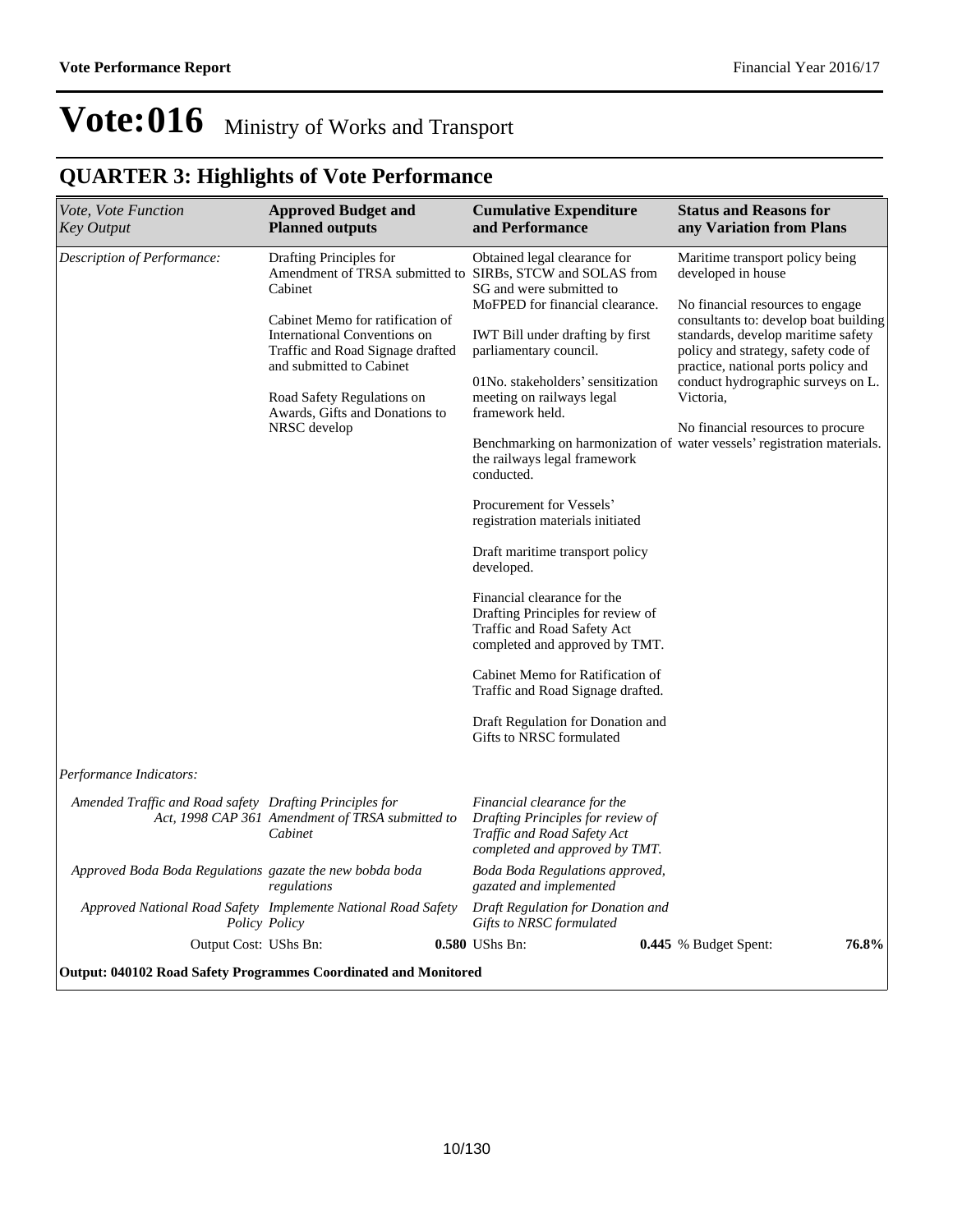| Vote, Vote Function<br><b>Key Output</b>                                                     | <b>Approved Budget and</b><br><b>Planned outputs</b>                                                                                                       | <b>Cumulative Expenditure</b><br>and Performance                                                                                                                                                                                                          | <b>Status and Reasons for</b><br>any Variation from Plans                                               |
|----------------------------------------------------------------------------------------------|------------------------------------------------------------------------------------------------------------------------------------------------------------|-----------------------------------------------------------------------------------------------------------------------------------------------------------------------------------------------------------------------------------------------------------|---------------------------------------------------------------------------------------------------------|
| Description of Performance:                                                                  | 200,000 vehicles inspected for<br>Roadworthiness                                                                                                           | 5,664No. Vehicles inspected by<br>SGS for road worthiness                                                                                                                                                                                                 | Stations for inspection of vehicles<br>are still under construction                                     |
|                                                                                              | Police Accident Reports Analysed<br>and reports submitted to Council                                                                                       | 10No. quarterly fatal accident<br>investigated, reports produced and<br>submitted to NRSC                                                                                                                                                                 | Monitoring of RCDS not carried out<br>as rollout was not complete due to<br>cancellation of TSDP credit |
|                                                                                              | Fatal Accidents Investigated<br>General Awareness / Education<br>Campaigns for Road Users<br>Conducted<br>Implementation of RCDS<br>monitored and quarterl | Regulation on Awards, gifts and<br>donations to NRSC developed<br>1No. Consultative workshop with<br>stakeholders conducted<br>Black spot along Kampala -<br>Masaka identified and reports<br>produced<br><b>Annual National Road Safety</b><br>Week held |                                                                                                         |
| Performance Indicators:                                                                      |                                                                                                                                                            |                                                                                                                                                                                                                                                           |                                                                                                         |
| % of Driving Schools inspected 80                                                            |                                                                                                                                                            | 75%                                                                                                                                                                                                                                                       |                                                                                                         |
| No. of Road Safety Awareness 4                                                               |                                                                                                                                                            | 3                                                                                                                                                                                                                                                         |                                                                                                         |
|                                                                                              |                                                                                                                                                            |                                                                                                                                                                                                                                                           |                                                                                                         |
| Campaigns conducted<br>Output Cost: UShs Bn:                                                 |                                                                                                                                                            | 1.161 UShs Bn:                                                                                                                                                                                                                                            | 55.8%<br>0.648 % Budget Spent:                                                                          |
| Output: 040103 Public Service Vehicles & Inland water Transport vessels Inspected & licensed |                                                                                                                                                            |                                                                                                                                                                                                                                                           |                                                                                                         |
| Description of Performance:                                                                  | 12,000 PSVs inspected and<br>licensed                                                                                                                      | 20,240 PSVs licensed;                                                                                                                                                                                                                                     | Over performance of PSV licensing<br>is due to the automation of the                                    |
|                                                                                              | 1000 bus operator licenses<br>processed                                                                                                                    | 50% bus routes monitored;<br>All reported operator wrangles                                                                                                                                                                                               | licensing system.<br>Inadequate funds to do the                                                         |
|                                                                                              | All bus routes monitored                                                                                                                                   | investigated and mediated;<br>65No. driving schools inspected                                                                                                                                                                                             | monitoring                                                                                              |
|                                                                                              | All reported Operator wrangles<br>Invesitaged and mediated<br>80 Driving Schools inspected and processed;                                                  | and monitored;<br>679No. bus operator licences                                                                                                                                                                                                            |                                                                                                         |
|                                                                                              | monitored<br>Licensing Material materials                                                                                                                  | Computerised Licensing<br>equipment procured and installed;                                                                                                                                                                                               |                                                                                                         |
|                                                                                              | procured<br>TLB licencing                                                                                                                                  | 39No. Inland water transport<br>vessels inspected and licensed;                                                                                                                                                                                           |                                                                                                         |
| Performance Indicators:                                                                      |                                                                                                                                                            |                                                                                                                                                                                                                                                           |                                                                                                         |
| % of Bus operator liscences 98<br>processed                                                  |                                                                                                                                                            | 75%                                                                                                                                                                                                                                                       |                                                                                                         |
| % of Public Service Vehicles 12000<br>processed<br>Output Cost: UShs Bn:                     |                                                                                                                                                            | 100%<br>0.900 UShs Bn:                                                                                                                                                                                                                                    | 45.9%<br>0.413 % Budget Spent:                                                                          |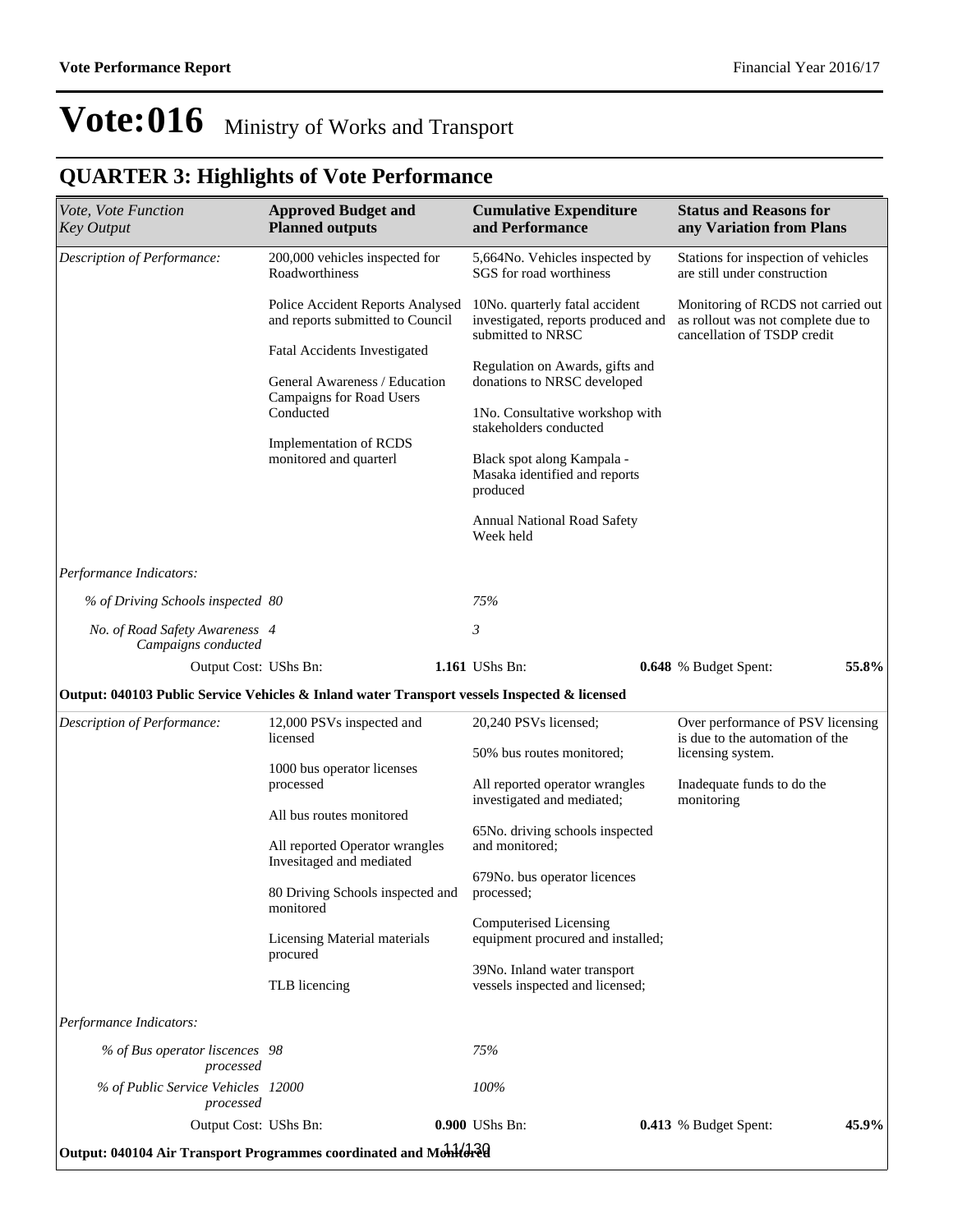| Vote, Vote Function<br><b>Key Output</b>                                                 | <b>Approved Budget and</b><br><b>Planned outputs</b>                         | <b>Cumulative Expenditure</b><br>and Performance                                                              | <b>Status and Reasons for</b><br>any Variation from Plans          |
|------------------------------------------------------------------------------------------|------------------------------------------------------------------------------|---------------------------------------------------------------------------------------------------------------|--------------------------------------------------------------------|
| Description of Performance:                                                              | 03 No. BASAs negotiated.<br>02 No. BASAs reviewed.                           | 07No. upcountry aerodromes<br>inspected (Gulu, Soroti and Lira);                                              | Inadequate funds to conduct<br>inspections of upcountry aerodromes |
|                                                                                          | 04 No. national air transport                                                | BASA with Mauritius negotiated<br>and ready for signature;                                                    |                                                                    |
|                                                                                          | facilitation programmes<br>coordinated                                       | BASA between Uganda and<br>Tanzania reviewed and signed;                                                      |                                                                    |
|                                                                                          | 03 No. international air transport<br>facilitation programmes<br>coordinated | 01 no. national programme<br>coordinated;                                                                     |                                                                    |
|                                                                                          | Cabinet memo for ICAO<br>conventions facilitation<br>programmes coordina     | National civil aviation policy<br>concluded;                                                                  |                                                                    |
|                                                                                          |                                                                              | Cabinet memo for ratification of<br>ICAO conventions and protocols<br>drafted;                                |                                                                    |
|                                                                                          |                                                                              | Final draft amendment bill 2017 of<br>CAA Act prepared and submitted<br>to MoFPED for financial<br>clearance. |                                                                    |
|                                                                                          |                                                                              | Diplomatic Notes for review of<br>02No. BASAs exchanged;                                                      |                                                                    |
|                                                                                          |                                                                              | One National Facilitation meeting<br>convened;                                                                |                                                                    |
|                                                                                          |                                                                              | 1No. inspection of EIA carried out;                                                                           |                                                                    |
|                                                                                          |                                                                              | Comprehensive information to<br>FPC for amendment of CAA Act<br>submitted;                                    |                                                                    |
|                                                                                          |                                                                              | Draft Regulations for Appeals<br>Tribunal prepared;                                                           |                                                                    |
| Performance Indicators:                                                                  |                                                                              |                                                                                                               |                                                                    |
| % of aerodromes maintained 100<br>(Routine)                                              |                                                                              | $50\%$                                                                                                        |                                                                    |
| No. of national, regional, and 7<br>international civil aviation<br>programs coordinated |                                                                              | 1                                                                                                             |                                                                    |
| Number of BASAs processed 3                                                              |                                                                              | 2                                                                                                             |                                                                    |
| Output Cost: UShs Bn:                                                                    |                                                                              | 0.300 UShs Bn:                                                                                                | 63.9%<br>0.192 % Budget Spent:                                     |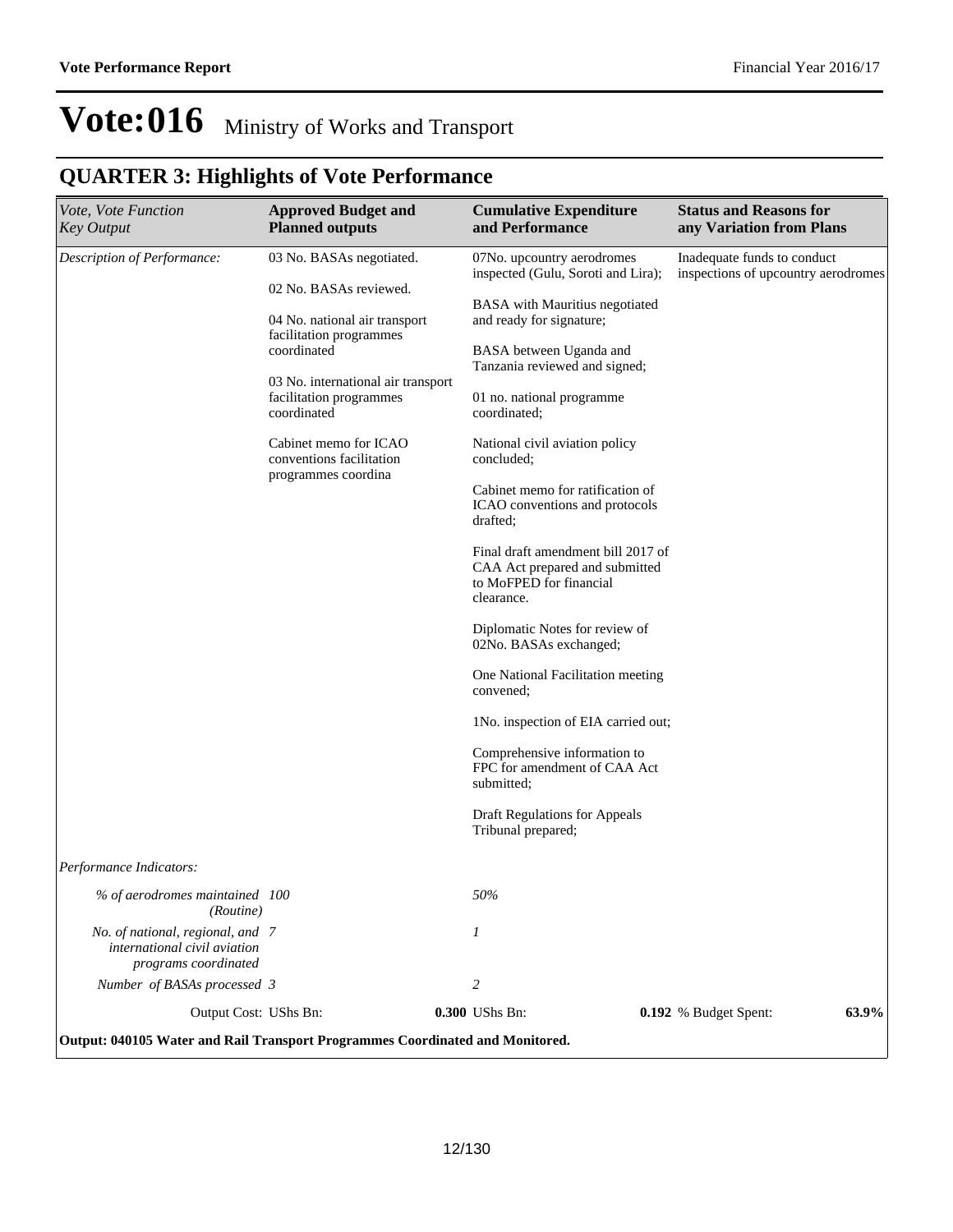| Vote, Vote Function<br><b>Key Output</b>                                          | <b>Approved Budget and</b><br><b>Planned outputs</b>                                                   |        | <b>Cumulative Expenditure</b><br>and Performance                                                         | <b>Status and Reasons for</b><br>any Variation from Plans                                                                                             |       |
|-----------------------------------------------------------------------------------|--------------------------------------------------------------------------------------------------------|--------|----------------------------------------------------------------------------------------------------------|-------------------------------------------------------------------------------------------------------------------------------------------------------|-------|
| Description of Performance:                                                       | 04 No. of public sensitization<br>campaigns on water transport<br>safety conducted                     |        | 02 No. of public sensitization<br>campaigns on water transport<br>safety conducted (VGM);                | Insufficient funds to: Inspect non-<br>conventional vessels, sensitize<br>general public on railway safety,<br>conduct port state control activities, |       |
|                                                                                   | 04No. Of public sensitization<br>campaigns on railway transport<br>safety carried out                  |        | 03No. maritime accident one on L.<br>Albert and two on L. Victoria<br>Investigated and reports produced; | inspect landing sites and ports for<br>safety and inspect active Railway<br>line for safety.                                                          |       |
|                                                                                   | 100 No. non conventional IWT<br>vessels inspected for safety and<br>issued inspection certificates for |        | International program coordinated<br>(participated at the 97th MSC<br>committee meeting of the IMO);     |                                                                                                                                                       |       |
|                                                                                   |                                                                                                        |        | Flag state control conducted on 10<br>vessels;                                                           |                                                                                                                                                       |       |
|                                                                                   |                                                                                                        |        | 01No. training (capacity building)<br>on flag state control<br>implementation conducted;                 |                                                                                                                                                       |       |
|                                                                                   |                                                                                                        |        | Non-conventional vessels not<br>inspected;                                                               |                                                                                                                                                       |       |
|                                                                                   |                                                                                                        |        | 02No. officers trained in River<br>navigation in Cairo Egypt.                                            |                                                                                                                                                       |       |
|                                                                                   |                                                                                                        |        | <b>ISCOS</b> coordinated                                                                                 |                                                                                                                                                       |       |
| Performance Indicators:                                                           |                                                                                                        |        |                                                                                                          |                                                                                                                                                       |       |
| % of major water and railway 50<br>accidents investigated                         |                                                                                                        |        | 50%                                                                                                      |                                                                                                                                                       |       |
| % of Marine Vessels inspected 130                                                 |                                                                                                        |        | 43%                                                                                                      |                                                                                                                                                       |       |
| No. of regional and international 8<br>maritime transport programs<br>coordinated |                                                                                                        |        | 2                                                                                                        |                                                                                                                                                       |       |
| Output Cost: UShs Bn:                                                             |                                                                                                        |        | 0.100 UShs Bn:                                                                                           | 0.065 % Budget Spent:                                                                                                                                 | 65.5% |
| <b>Program Cost:</b>                                                              | UShs Bn:                                                                                               |        | 7.920 UShs Bn:                                                                                           | 1.764 % Budget Spent:                                                                                                                                 | 22.3% |
| <b>Programme: 0402 Transport Services and Infrastructure</b>                      |                                                                                                        |        |                                                                                                          |                                                                                                                                                       |       |
| <b>Output: 040204 Development of Inland Water Transport</b>                       |                                                                                                        |        |                                                                                                          |                                                                                                                                                       |       |
| Description of Performance:                                                       | Dissemination of the investment                                                                        |        | Dissemination of the investment                                                                          | N/A                                                                                                                                                   |       |
|                                                                                   | plan for improving connectivity of<br>Islands on lake victoria to all<br>stakeholders conducted        |        | plan for improving connectivity of<br>Islands on lake victoria to all<br>stakeholders conducted          |                                                                                                                                                       |       |
|                                                                                   | 02No. Surveys for passenger<br>services of ferries<br>across lakes undertaken                          |        | 2 No. Surveys for passenger<br>services of ferries across lakes<br>undertaken                            |                                                                                                                                                       |       |
|                                                                                   | 1No. Socioeconomic impact of<br>investment in ferries in imp                                           |        |                                                                                                          |                                                                                                                                                       |       |
| Performance Indicators:                                                           |                                                                                                        |        |                                                                                                          |                                                                                                                                                       |       |
| No. of technical studies carried out 1<br>on inland water bodies                  |                                                                                                        | 13/130 | No Data                                                                                                  |                                                                                                                                                       |       |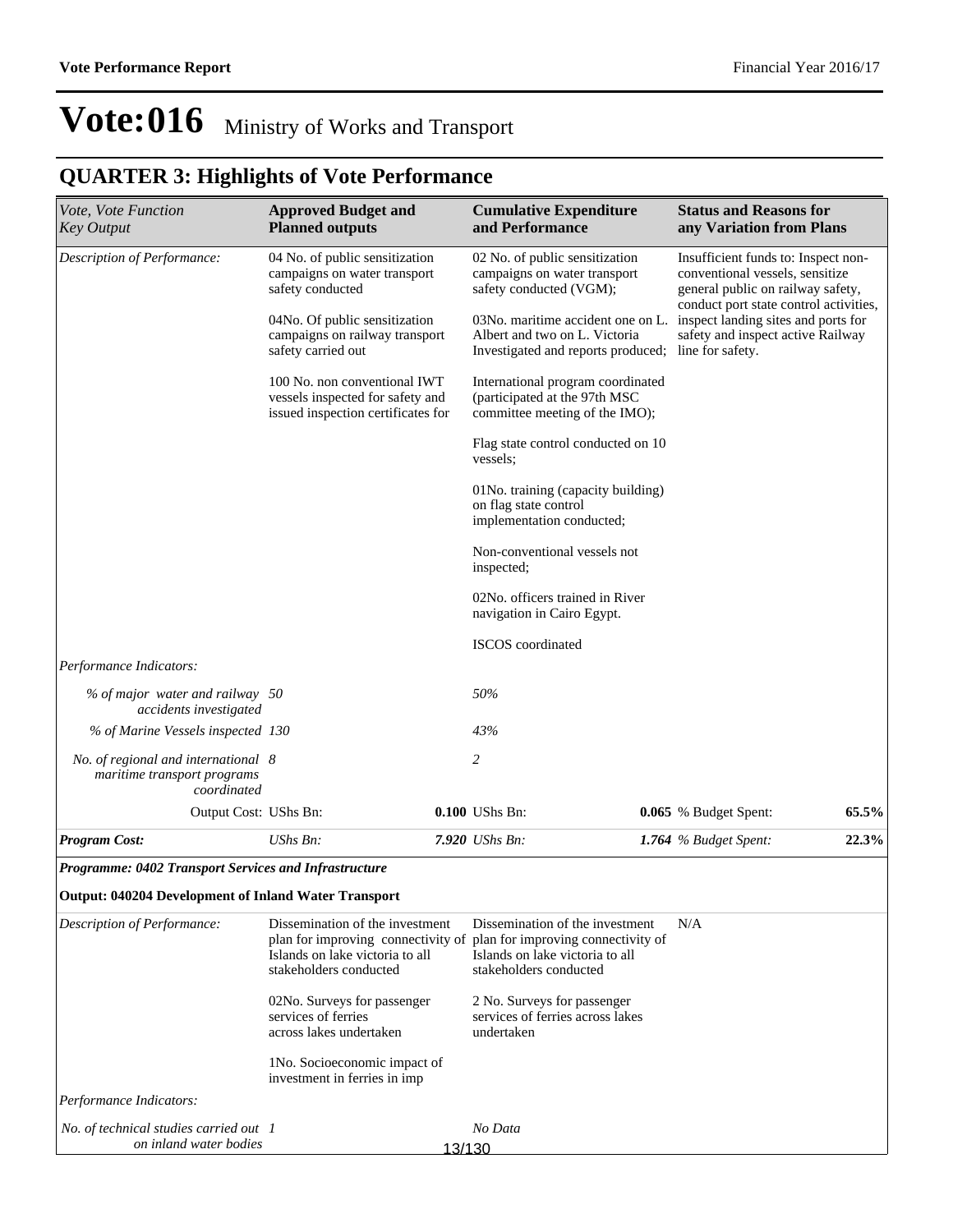| Vote, Vote Function<br><b>Key Output</b>                                    | <b>Approved Budget and</b><br><b>Planned outputs</b>                                                                                                                                                                        | <b>Cumulative Expenditure</b><br>and Performance                                                                                                                                                                                                                                                                                                                                                                                                                                 | <b>Status and Reasons for</b><br>any Variation from Plans                                                                                                |       |
|-----------------------------------------------------------------------------|-----------------------------------------------------------------------------------------------------------------------------------------------------------------------------------------------------------------------------|----------------------------------------------------------------------------------------------------------------------------------------------------------------------------------------------------------------------------------------------------------------------------------------------------------------------------------------------------------------------------------------------------------------------------------------------------------------------------------|----------------------------------------------------------------------------------------------------------------------------------------------------------|-------|
| Output Cost: UShs Bn:                                                       |                                                                                                                                                                                                                             | 0.300 UShs Bn:                                                                                                                                                                                                                                                                                                                                                                                                                                                                   | <b>0.151</b> % Budget Spent:                                                                                                                             | 50.3% |
| <b>Output: 040206 Development of Railways</b>                               |                                                                                                                                                                                                                             |                                                                                                                                                                                                                                                                                                                                                                                                                                                                                  |                                                                                                                                                          |       |
| Description of Performance:                                                 |                                                                                                                                                                                                                             | Procurement of design consultant<br>for development of Gulu ICD<br>commenced (At Evaluation stage)                                                                                                                                                                                                                                                                                                                                                                               | N/A                                                                                                                                                      |       |
| Performance Indicators:                                                     |                                                                                                                                                                                                                             |                                                                                                                                                                                                                                                                                                                                                                                                                                                                                  |                                                                                                                                                          |       |
| Feasibility studies and engineering Detailed Engineering designs for        | design undertaken GKMA light rail system completed.                                                                                                                                                                         | No Data                                                                                                                                                                                                                                                                                                                                                                                                                                                                          |                                                                                                                                                          |       |
| Output Cost: UShs Bn:                                                       |                                                                                                                                                                                                                             | 0.200 UShs Bn:                                                                                                                                                                                                                                                                                                                                                                                                                                                                   | 0.105 % Budget Spent:                                                                                                                                    | 52.3% |
| <b>Output: 040251 Maintenance of Aircrafts and Buildings (EACAA)</b>        |                                                                                                                                                                                                                             |                                                                                                                                                                                                                                                                                                                                                                                                                                                                                  |                                                                                                                                                          |       |
| Description of Performance:                                                 | Training for 15 cadet pilots<br>completed.<br>Training for 7 Course 26 Students<br>in aircraft engineering completed.<br>Training for 14 flight operations<br>students completed<br>Generator delivered and<br>operational. | 3 instructors had the<br>familiarization flights on the baron<br>G58;<br>34 students completed 10 hour<br>acceptance check;<br>Two (2) students completed PPL<br>flight tests C39 and C38X;<br>Three(3) students Completed CPL<br>flight test;<br>Four (4) students completed IR<br>flight tests;<br>Six (6) students have started IR<br>training;<br>7 students of Course 26 trained;<br>14 flight operations students<br>completed;<br>Generator delivered and<br>operational. | Four(4) instructors left the Academy<br>CAA re-sits and License for one of<br>the students and departure of<br>instructors<br>New C310 engines installed |       |
| Performance Indicators:                                                     |                                                                                                                                                                                                                             |                                                                                                                                                                                                                                                                                                                                                                                                                                                                                  |                                                                                                                                                          |       |
| No of students enrolled in East 40<br><b>African Civil Aviation Academy</b> |                                                                                                                                                                                                                             | 31                                                                                                                                                                                                                                                                                                                                                                                                                                                                               |                                                                                                                                                          |       |
| No of students passed out 50<br>(graduated)                                 |                                                                                                                                                                                                                             | 18                                                                                                                                                                                                                                                                                                                                                                                                                                                                               |                                                                                                                                                          |       |
| Output Cost: UShs Bn:                                                       |                                                                                                                                                                                                                             | 8.000 UShs Bn:                                                                                                                                                                                                                                                                                                                                                                                                                                                                   | 4.451 % Budget Spent:                                                                                                                                    | 55.6% |
| Output: 040252 Rehabilitation of Upcountry Aerodromes (CAA)                 |                                                                                                                                                                                                                             |                                                                                                                                                                                                                                                                                                                                                                                                                                                                                  |                                                                                                                                                          |       |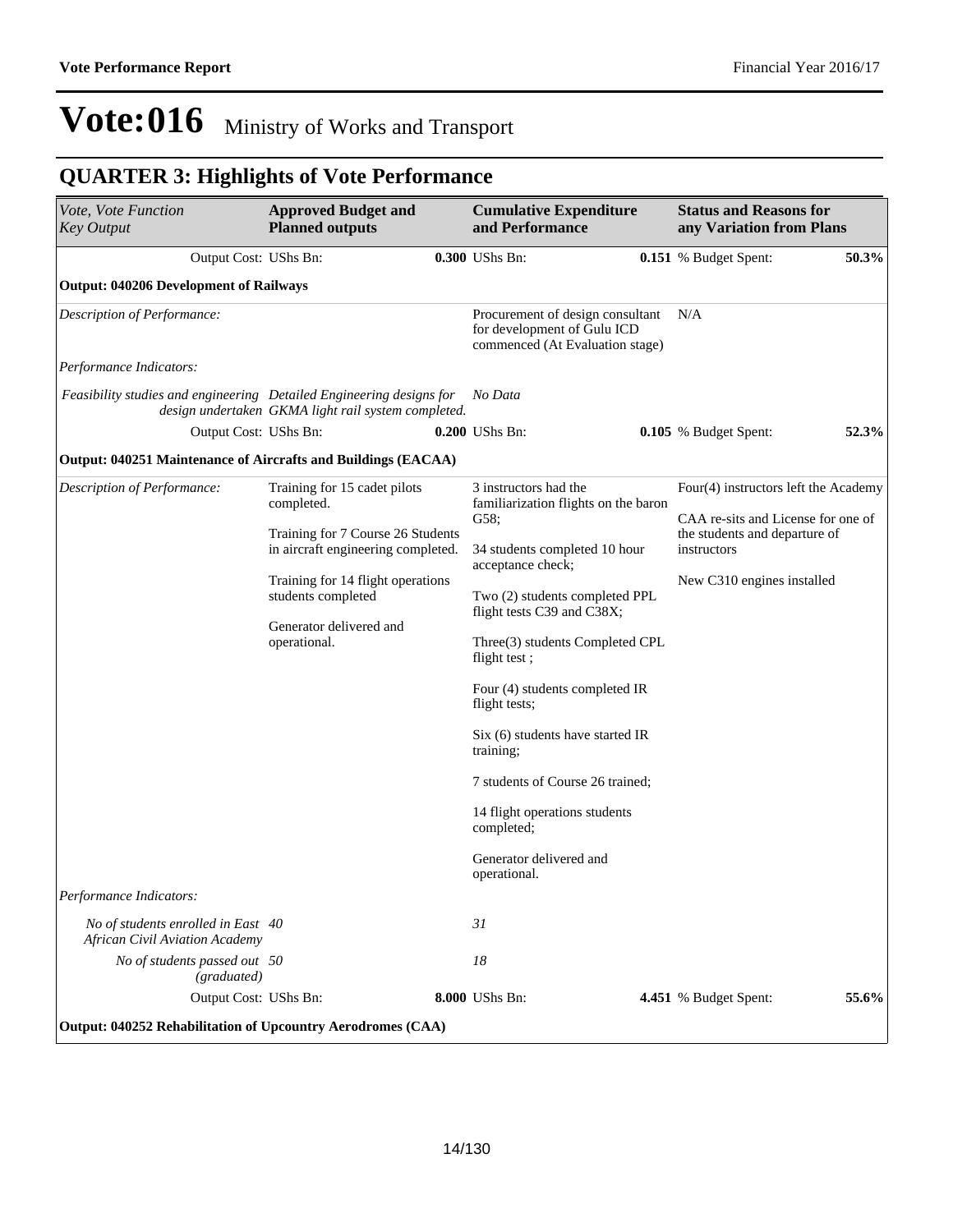### **QUARTER 3: Highlights of Vote Performance**

| Vote, Vote Function<br><b>Key Output</b>                                                | <b>Approved Budget and</b><br><b>Planned outputs</b>                                                                                                                                                                                                         | <b>Cumulative Expenditure</b><br><b>Status and Reasons for</b><br>and Performance<br>any Variation from Plans |                                                                                                                                                                             |  |                                                                                                                                                                                                                                |       |
|-----------------------------------------------------------------------------------------|--------------------------------------------------------------------------------------------------------------------------------------------------------------------------------------------------------------------------------------------------------------|---------------------------------------------------------------------------------------------------------------|-----------------------------------------------------------------------------------------------------------------------------------------------------------------------------|--|--------------------------------------------------------------------------------------------------------------------------------------------------------------------------------------------------------------------------------|-------|
| Description of Performance:                                                             | Maintenance and operations of<br>runaways, apron and taxiways at<br>Arua, Pakuba, Masindi, Kidepo,<br>Moroto, Lira, Tororo, Jinja,<br>Mbarara, Kisoro, Kasese, Soroti<br>and Gulu Aerodromes carried out.                                                    |                                                                                                               | ways, apron and taxiways at Arua,<br>Pakuba, Kidepo, Moroto, Lira,<br>Tororo, Jinja, Mbarara, Kisoro,<br>Kasese, Soroti and Gulu<br>Aerodromes carried out.                 |  | Maintenance and Operations of run The construction of the 7.2Km<br>perimeter fence at Arua Airport is to<br>be retendered. Bids expired and no<br>extension was thought due to<br>uncertainty of the availability of<br>funds. |       |
|                                                                                         | 7.2 km of Perimeter fence at Arua<br>Aerodrome constructed.<br>Construct                                                                                                                                                                                     |                                                                                                               | Contract for construction of car<br>park and access roads at Arua<br>Aerodrome awarded and cleared by<br>SG. Due-diligence being<br>undertaken before contract<br>signature |  | No funds were released to CAA                                                                                                                                                                                                  |       |
| Performance Indicators:                                                                 |                                                                                                                                                                                                                                                              |                                                                                                               |                                                                                                                                                                             |  |                                                                                                                                                                                                                                |       |
| Output Cost: UShs Bn:                                                                   |                                                                                                                                                                                                                                                              |                                                                                                               | 115.830 UShs Bn:                                                                                                                                                            |  | 2.019 % Budget Spent:                                                                                                                                                                                                          | 1.7%  |
| <b>Program Cost:</b>                                                                    | UShs Bn:                                                                                                                                                                                                                                                     |                                                                                                               | 259.540 UShs Bn:                                                                                                                                                            |  | 6.725 $%$ Budget Spent:                                                                                                                                                                                                        | 2.6%  |
| Programme: 0403 Construction Standards and Quality Assurance                            |                                                                                                                                                                                                                                                              |                                                                                                               |                                                                                                                                                                             |  |                                                                                                                                                                                                                                |       |
| Output: 040303 Monitoring Compliance of Construction Standards and undertaking Research |                                                                                                                                                                                                                                                              |                                                                                                               |                                                                                                                                                                             |  |                                                                                                                                                                                                                                |       |
| Description of Performance:                                                             | 142 no. of materials testing, quality Outputs are demand driven<br>250 no. of materials testing,<br>control and research on<br>quality control and research on<br>construction materials reports<br>construction materials reports<br>produced.<br>produced; |                                                                                                               |                                                                                                                                                                             |  |                                                                                                                                                                                                                                |       |
|                                                                                         | 8 No. geotechnical investigation<br>reports prepared                                                                                                                                                                                                         |                                                                                                               | 3 No. geotechnical investigation<br>reports prepared;                                                                                                                       |  |                                                                                                                                                                                                                                |       |
|                                                                                         | materials conducted.                                                                                                                                                                                                                                         | Quality control on construction<br>Compliance to set engineering<br>standards in 16 no. MDAs<br>monitored;    |                                                                                                                                                                             |  |                                                                                                                                                                                                                                |       |
|                                                                                         | Gender mainstreaming and<br>compliance audits of                                                                                                                                                                                                             |                                                                                                               | Environmental compliance audits<br>of MDAs undertaken in 21 no.                                                                                                             |  |                                                                                                                                                                                                                                |       |
|                                                                                         |                                                                                                                                                                                                                                                              |                                                                                                               | Environment and social impact<br>assessment reports on 1 no. for<br>Gulu ICD                                                                                                |  |                                                                                                                                                                                                                                |       |
| Performance Indicators:                                                                 |                                                                                                                                                                                                                                                              |                                                                                                               |                                                                                                                                                                             |  |                                                                                                                                                                                                                                |       |
| No. Of enviromental compliance 30<br>audits conducted                                   |                                                                                                                                                                                                                                                              |                                                                                                               | 21                                                                                                                                                                          |  |                                                                                                                                                                                                                                |       |
|                                                                                         |                                                                                                                                                                                                                                                              |                                                                                                               | 21                                                                                                                                                                          |  |                                                                                                                                                                                                                                |       |
| No. of standards compliance audits 30<br>conducted on LGs roads                         |                                                                                                                                                                                                                                                              |                                                                                                               |                                                                                                                                                                             |  |                                                                                                                                                                                                                                |       |
| Output Cost: UShs Bn:                                                                   |                                                                                                                                                                                                                                                              |                                                                                                               | 1.871 UShs Bn:                                                                                                                                                              |  | 1.014 % Budget Spent:                                                                                                                                                                                                          | 54.2% |

*Programme: 0404 District, Urban and Community Access Roads*

**Output: 040481 Urban roads construction and rehabilitation (Bitumen standard)** 15/130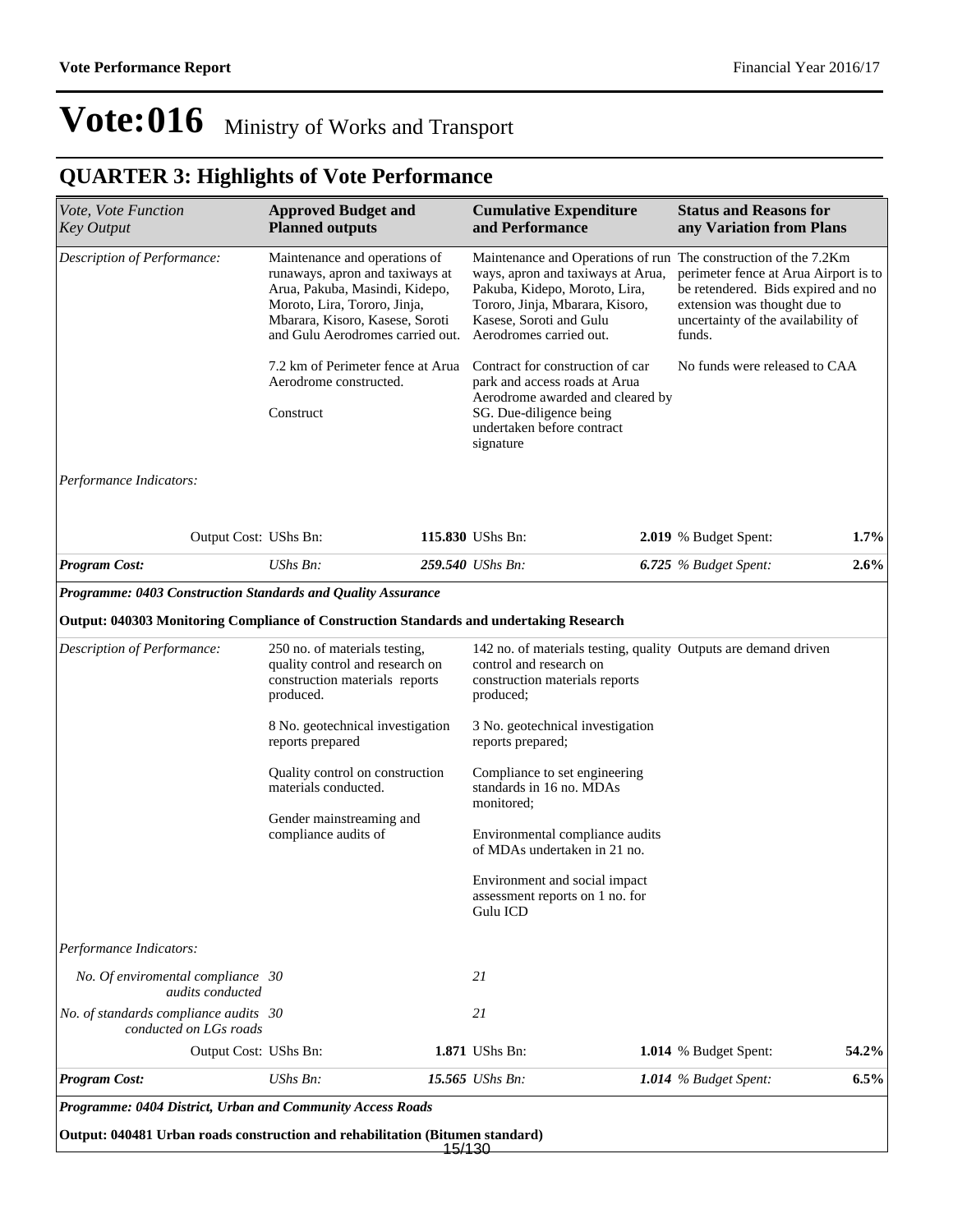### **QUARTER 3: Highlights of Vote Performance**

| Vote, Vote Function<br><b>Key Output</b>                     | <b>Approved Budget and</b><br><b>Planned outputs</b>                                       | <b>Cumulative Expenditure</b><br>and Performance                                                                         | <b>Status and Reasons for</b><br>any Variation from Plans                                                      |
|--------------------------------------------------------------|--------------------------------------------------------------------------------------------|--------------------------------------------------------------------------------------------------------------------------|----------------------------------------------------------------------------------------------------------------|
| Description of Performance:                                  | 1 km of roads in Bwanda Convent<br>tarmacked.                                              | 0.8km of road in Kapchorwa TC<br>tarmacked:                                                                              | Some planned outputs not achieved<br>due to low release of funds to the<br>project in Q3 and no funds released |
|                                                              | 1 km of road in Kapchorwa TC<br>tarmacked                                                  | 1.45km of road at NALI<br>(Kyankwanzi) tarmacked;                                                                        | in $Q2$                                                                                                        |
|                                                              | 0.8km of urban roads under phase<br>3 at NALI (Kyankwanzi)<br>tarmacked.                   | 1750 m2 of stone pitched drainage<br>channels constructed along NALI<br>Estate roads                                     |                                                                                                                |
|                                                              | 6200 m2 of stone pitched drainage<br>channels along Bwanda Covent<br>roads in Kalungu DLG. | Contract for procurement of<br>materials for construction of<br>drainage works along the Bwanda<br>Convent road awarded. |                                                                                                                |
|                                                              | $2400$ m $2$ of ston                                                                       |                                                                                                                          |                                                                                                                |
| Performance Indicators:                                      |                                                                                            |                                                                                                                          |                                                                                                                |
| Length of Urban roads resealed. 2.8                          |                                                                                            | 2.25                                                                                                                     |                                                                                                                |
| No. Km of urban paved roads 50<br>maintained (Periodic)*     |                                                                                            | 14                                                                                                                       |                                                                                                                |
| No. Km of urban paved roads 550<br>maintained (Routine)*     |                                                                                            | 302                                                                                                                      |                                                                                                                |
| No. Km of urban unpaved roads 250<br>maintained (Periodic)*  |                                                                                            | 227                                                                                                                      |                                                                                                                |
| No. Km of urban unpaved roads 2,600<br>maintained (Routine)* |                                                                                            | 1840                                                                                                                     |                                                                                                                |
| Output Cost: UShs Bn:                                        |                                                                                            | 2.583 UShs Bn:                                                                                                           | 65.5%<br>1.692 % Budget Spent:                                                                                 |
| <b>Program Cost:</b>                                         | UShs Bn:                                                                                   | 18.500 UShs Bn:                                                                                                          | 9.1%<br>1.692 $%$ Budget Spent:                                                                                |
| <b>Total Cost for Vote:</b>                                  | UShs Bn:                                                                                   | 403.319 UShs Bn:                                                                                                         | 2.8%<br><b>11.195</b> % Budget Spent:                                                                          |

**Performance highlights for the Quarter**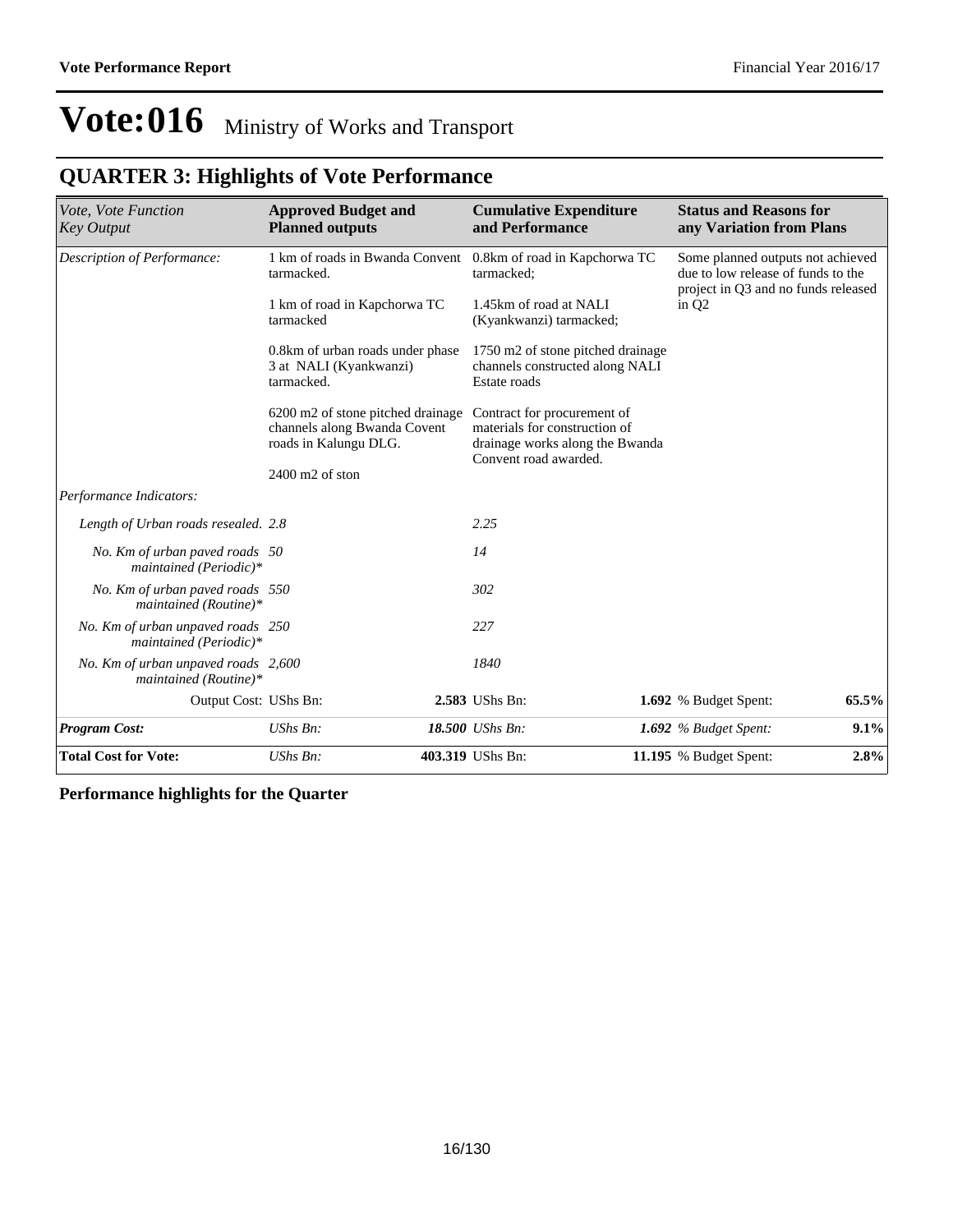#### **QUARTER 3: Highlights of Vote Performance**

The Ministry registered achievements in the following;

a) 20,240No. PSVs licensed; and 679No. bus operator licenses processed; 5,664No. vehicles inspected for road worthiness by SGS under mandatory motor vehicle inspection scheme; 57 driving schools inspected and monitored; Black spots along Kampala - Masaka road identified and reports produced;

b) SGR: 100% of ROW and 97.5% of RAP for Malaba-Kampala line completed; -Final Bankable Feasibility study and Preliminary Engineering designs for the GKMA Light Rail System, Kampala-Kigali and Tororo-Pakwach/Gulu-Nimule SGR completed and review of financing options commenced.

c) Development of Bukasa port: ESIA report and Interim Master Plan prepared. GOU Counterpart funding paid and procurement of Consultant for RAP concluded;

d) Border Posts: 80% of construction works for Elegu OSBP completed; 65% of construction works for Katuna OSBP completed; Construction works for exit roads at Busia OSBP completed;

e) Rehabilitation of Entebbe International Airport: Earthworks for the new cargo centre completed; and Modification of existing passenger terminal building commenced. Up country aerodromes maintained.

f) 142 no. of materials testing, quality control and research on construction materials reports produced; 3 No. geotechnical investigation reports prepared; and Environmental compliance audits of MDAs undertaken in 21 no. MDAs. Phase 1 and 2 works at lukaya market executed to 45%

g) 87.8 Km of roads in Kyankwanzi, Buvuma, Rakai, Soroti, Ibanda, Ntungamo, Moroto, Bugiri, Kumi, Kanungu, Rukungiri and Luwero rehabilitated

h) Lot 1 of the 14 small bridges (Enget, Balla, Agali, Abalang 3) completed; Lot 2 of the 14 small bridges (Nyawa Bridge completed and Kochi 2 is ongoing at 75%); Lot 3 of the 14 small bridges (Abalang completed, Olyanai and Alipa bridges at 98% progress, Akol and Airogo bridges at 98% completed); Saaka bridges Phase II - 90%; Okokor bridge in Kumi 30% completed; Orom bridge in Kitgum 98% completed; Kaguta bridge in Lira 96%completed; and Agwa bridge in Lira 85% completed.

i) 46.7km of roads under force account graveled in Kakukuru - Kayenje-Kafunjo (Mbarara); Kicuzi-Omukarembe (Ibanda); Kikandwa-Tokekulu-Manywa (Luwero); Minakulu-OkwirKoroba (Omoro); and Mutoto-Busimba (Mbala)

j) 95.3km of road opened and shaped for Kicuzi-Omukarembe (Ibanda); Luwuube Grammar Sekamuli (Luwero); Kikandwa-Tokekulu-Manywa (Luwero); Minakulu-Okwir-Koroba (Omoro); Kaplak-Water source (Kapchorwa); Mujoru – Chepukati (Kapchorwa); Litei – Kapuchekwarai (Kapchorwa); Kobur - Phelel (Kapchorwa); Ngengak - Kaplelako (Kapchorwa); Kakukuru - Kayenje-Kafunjo (Mbarara; Mabonwa -Kicuzi-Rwabatenga (Ibanda); and Matte- Kiryokya (Mityana)

k) Advance payment for the procurement of earth moving equipment from Japan paid; and 4 No. pre-shipment inspections of the earth moving equipment carried out.

In order to improve on performance, the Ministry envisages that once the following are achieved, positive results will be registered.

a) Review of existing laws and policies (e.g. the Traffic and Road Safety Act 1998, Roads Act, 1964 and Access to Roads Act, 1964) and formulation of new laws and policies (e.g National Transport Policy, Road Tolling Policy, Axle Load Policy, etc) to strengthen the policy and legal framework for the Sector

b) Procurement of additional road equipment from Japan where every district is expected to get a complete road unit.

c) Continued implementation of Force Account

d) Establishment of the Maritime Administration in FY 2017/18

e) Enactment of UCICO Bill and establishment of UCICO

#### *V3: Details of Releases and Expenditure*

#### **Table V3.1: GoU Releases and Expenditure by Output\***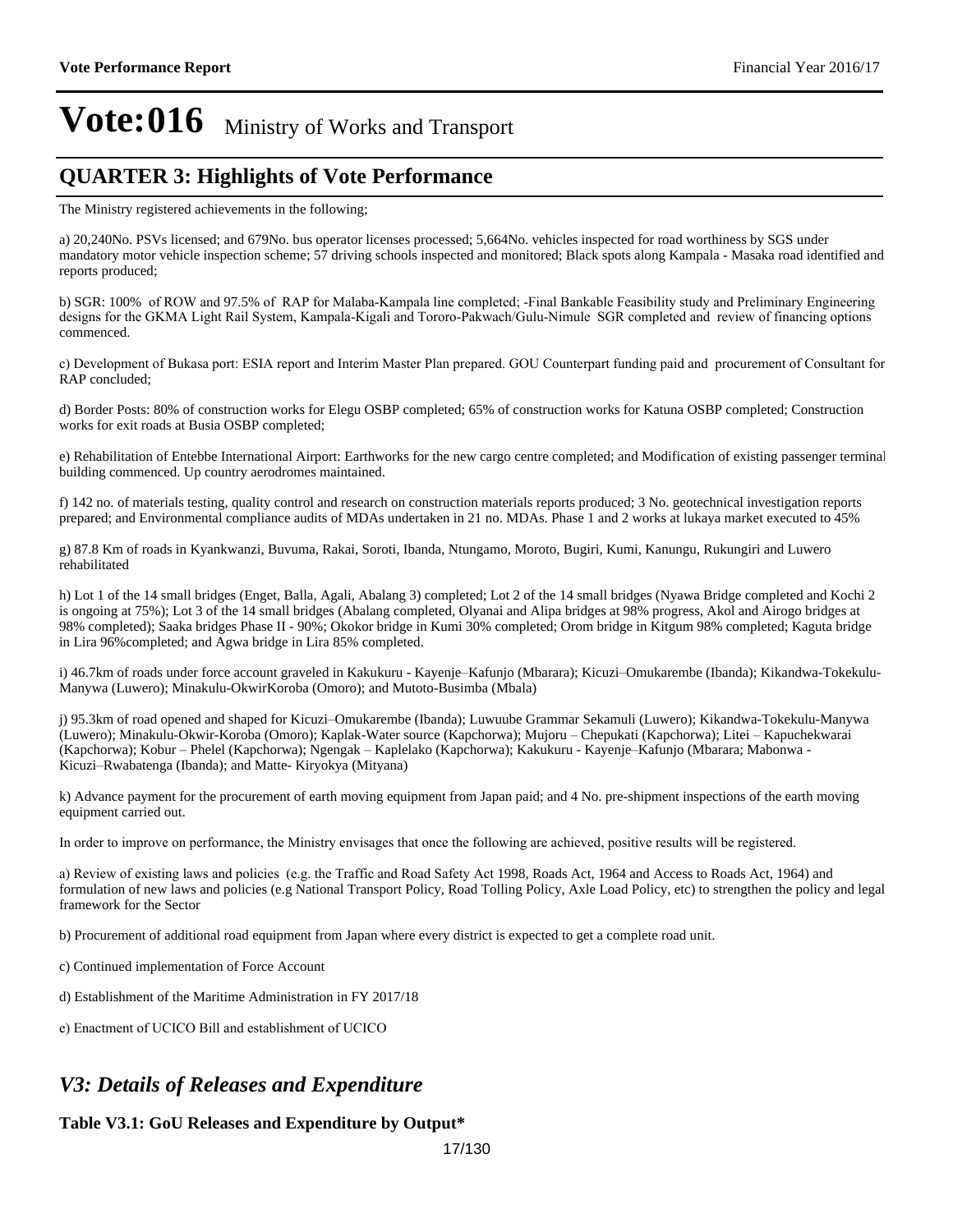| <b>Billion Uganda Shillings</b>                                                         | <b>Approved Released</b><br><b>Budget</b> |        | <b>Spent</b> | $%$ GoU<br><b>Budget</b><br><b>Released</b> | $%$ GoU<br><b>Budget</b><br><b>Spent</b> | %GoU<br><b>Releases</b><br><b>Spent</b> |
|-----------------------------------------------------------------------------------------|-------------------------------------------|--------|--------------|---------------------------------------------|------------------------------------------|-----------------------------------------|
| <b>Program 0401 Transport Regulation</b>                                                | 7.92                                      | 6.63   | 4.36         | 83.7%                                       | 55.1%                                    | 65.9%                                   |
| <b>Class: Outputs Provided</b>                                                          | 3.04                                      | 1.75   | 1.76         | 57.7%                                       | 58.0%                                    | 100.6%                                  |
| 040101 Policies, laws, guidelines, plans and strategies<br>developed                    | 0.58                                      | 0.44   | 0.45         | 75.0%                                       | 76.8%                                    | 102.4%                                  |
| 040102 Road Safety Programmes Coordinated and<br>Monitored                              | 1.16                                      | 0.64   | 0.65         | 55.3%                                       | 55.8%                                    | 100.8%                                  |
| 040103 Public Service Vehicles & Inland water Transport<br>vessels Inspected & licensed | 0.90                                      | 0.42   | 0.41         | 46.5%                                       | 45.9%                                    | 98.6%                                   |
| 040104 Air Transport Programmes coordinated and<br>Monitored                            | 0.30                                      | 0.19   | 0.19         | 63.5%                                       | 63.9%                                    | 100.7%                                  |
| 040105 Water and Rail Transport Programmes Coordinated<br>and Monitored.                | 0.10                                      | 0.07   | 0.07         | 66.5%                                       | 65.5%                                    | 98.5%                                   |
| <b>Class: Outputs Funded</b>                                                            | 0.02                                      | 0.01   | 0.01         | 71.0%                                       | 30.3%                                    | 42.8%                                   |
| 040152 Contributions to National, Regional and<br><b>International Organizations</b>    | 0.02                                      | 0.01   | 0.01         | 71.0%                                       | 30.3%                                    | 42.8%                                   |
| <b>Class: Capital Purchases</b>                                                         | 4.86                                      | 4.86   | 2.59         | 100.0%                                      | 53.4%                                    | 53.4%                                   |
| 040176 Purchase of Office and ICT Equipment, including<br>Software                      | 4.45                                      | 4.45   | 2.46         | 100.0%                                      | 55.4%                                    | 55.4%                                   |
| 040177 Purchase of Specialised Machinery & Equipment                                    | 0.41                                      | 0.41   | 0.13         | 100.0%                                      | 31.5%                                    | 31.5%                                   |
| <b>Program 0402 Transport Services and Infrastructure</b>                               | 142.99                                    | 105.26 | 105.09       | 73.6%                                       | 73.5%                                    | 99.8%                                   |
| <b>Class: Outputs Provided</b>                                                          | 4.59                                      | 2.56   | 2.57         | 55.9%                                       | 56.0%                                    | 100.2%                                  |
| 040201 Policies, laws, guidelines, plans and strategies                                 | 2.05                                      | 1.43   | 1.44         | 69.9%                                       | 70.1%                                    | 100.3%                                  |
| 040202 Monitoring and Capacity Building                                                 | 1.54                                      | 0.68   | 0.68         | 44.1%                                       | 44.4%                                    | 100.7%                                  |
| 040204 Development of Inland Water Transport                                            | 0.30                                      | 0.15   | 0.15         | 51.2%                                       | 50.3%                                    | 98.3%                                   |
| 040206 Development of Railways                                                          | 0.20                                      | 0.10   | 0.10         | 52.3%                                       | 52.3%                                    | 100.0%                                  |
| 040207 Feasibility/Design Studies                                                       | 0.50                                      | 0.20   | 0.19         | 39.0%                                       | 39.0%                                    | 100.0%                                  |
| <b>Class: Outputs Funded</b>                                                            | 126.10                                    | 70.17  | 70.17        | 55.6%                                       | 55.6%                                    | 100.0%                                  |
| 040251 Maintenance of Aircrafts and Buildings (EACAA)                                   | 8.00                                      | 4.45   | 4.45         | 55.6%                                       | 55.6%                                    | 100.0%                                  |
| 040252 Rehabilitation of Upcountry Aerodromes (CAA)                                     | 3.60                                      | 2.02   | 2.02         | 56.1%                                       | 56.1%                                    | 100.0%                                  |
| 040253 Institutional Support to URC                                                     | 1.00                                      | 0.70   | 0.70         | 70.0%                                       | 70.0%                                    | 100.0%                                  |
| 040254 Development of Standard Gauge Railway<br>Infrastructure                          | 113.50                                    | 63.00  | 63.00        | 55.5%                                       | 55.5%                                    | 100.0%                                  |
| <b>Class: Capital Purchases</b>                                                         | 12.30                                     | 32.52  | 32.35        | 264.4%                                      | 263.0%                                   | 99.5%                                   |
| 040271 Acquisition of Land by Government                                                | 1.50                                      | 1.05   | 1.05         | 70.0%                                       | 70.0%                                    | 100.0%                                  |
| 040273 Roads, Streets and Highways                                                      | 0.30                                      | 0.12   | 0.12         | 39.7%                                       | 39.7%                                    | 100.0%                                  |
| 040280 Construction/Rehabilitation of Inland Water<br><b>Transport Infrastructure</b>   | 2.00                                      | 25.51  | 25.34        | 1,275.4%                                    | 1,267.2%                                 | 99.4%                                   |
| 040283 Border Post Reahabilitation/Construction                                         | 8.50                                      | 5.85   | 5.84         | 68.8%                                       | 68.7%                                    | 99.8%                                   |
| <b>Program 0403 Construction Standards and Quality</b><br><b>Assurance</b>              | 15.56                                     | 30.53  | 28.11        | 196.1%                                      | 180.6%                                   | 92.1%                                   |
| <b>Class: Outputs Provided</b>                                                          | 8.28                                      | 5.03   | 4.82         | 60.7%                                       | 58.2%                                    | 96.0%                                   |
| 040301 Policies, laws, guidelines, plans and strategies                                 | 3.65                                      | 2.29   | 2.23         | 62.8%                                       | 61.0%                                    | 97.2%                                   |
| 040302 Management of Public Buildings                                                   | 0.74                                      | 0.50   | 0.45         | 67.5%                                       | 61.7%                                    | 91.5%                                   |
| 040303 Monitoring Compliance of Construction Standards<br>and undertaking Research      | 18/830                                    | 1.08   | <b>1.01</b>  | 57.5%                                       | 54.2%                                    | 94.3%                                   |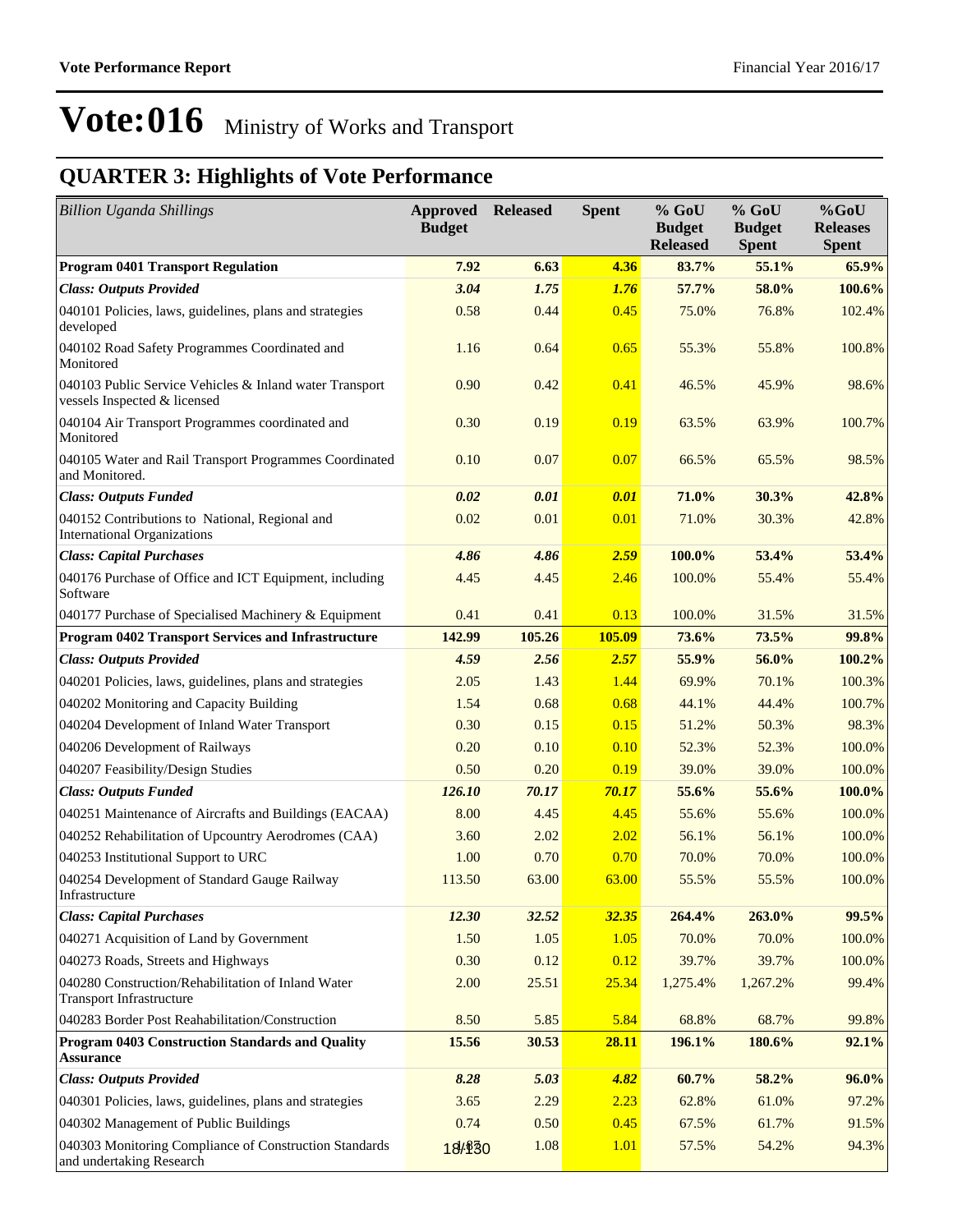| <b>Billion Uganda Shillings</b>                                                      | <b>Approved Released</b><br><b>Budget</b> |        | <b>Spent</b> | $%$ GoU<br><b>Budget</b><br><b>Released</b> | $%$ GoU<br><b>Budget</b><br><b>Spent</b> | $%$ GoU<br><b>Releases</b><br><b>Spent</b> |
|--------------------------------------------------------------------------------------|-------------------------------------------|--------|--------------|---------------------------------------------|------------------------------------------|--------------------------------------------|
| 040304 Monitoring and Capacity Building Support                                      | 2.01                                      | 1.15   | 1.11         | 57.3%                                       | 55.6%                                    | 97.0%                                      |
| 040306 Construction related accidents investigated                                   | 0.02                                      | 0.01   | 0.01         | 73.2%                                       | 73.2%                                    | 100.0%                                     |
| <b>Class: Outputs Funded</b>                                                         | 0.22                                      | 0.11   | 0.10         | 50.3%                                       | 45.9%                                    | 91.3%                                      |
| 040351 Registration of Engineers                                                     | 0.22                                      | 0.11   | 0.10         | 50.3%                                       | 45.9%                                    | 91.3%                                      |
| <b>Class: Capital Purchases</b>                                                      | 7.06                                      | 25.39  | 23.19        | 359.5%                                      | 328.2%                                   | 91.3%                                      |
| 040372 Government Buildings and Administrative<br>Infrastructure                     | 1.32                                      | 0.40   | 0.40         | 30.0%                                       | 30.0%                                    | 100.0%                                     |
| 040373 Roads, Streets and Highways                                                   | 5.18                                      | 24.90  | 22.72        | 480.5%                                      | 438.5%                                   | 91.3%                                      |
| 040377 Purchase of Specialised Machinery & Equipment                                 | 0.56                                      | 0.10   | 0.07         | 17.9%                                       | 12.5%                                    | 70.0%                                      |
| Program 0404 District, Urban and Community Access<br><b>Roads</b>                    | 18.50                                     | 10.49  | <b>10.47</b> | 56.7%                                       | 56.6%                                    | 99.8%                                      |
| <b>Class: Outputs Provided</b>                                                       | 4.82                                      | 2.49   | 2.49         | 51.7%                                       | 51.6%                                    | 99.8%                                      |
| 040402 Monitoring and capacity building support for district<br>road works           | 4.82                                      | 2.49   | 2.49         | 51.7%                                       | 51.6%                                    | 99.8%                                      |
| <b>Class: Capital Purchases</b>                                                      | 13.68                                     | 8.00   | 7.98         | 58.5%                                       | 58.3%                                    | 99.8%                                      |
| 040473 Roads, Streets and Highways                                                   | 5.90                                      | 3.15   | 3.15         | 53.5%                                       | 53.5%                                    | 100.0%                                     |
| 040474 Major Bridges                                                                 | 4.60                                      | 3.15   | 3.13         | 68.5%                                       | 68.1%                                    | 99.4%                                      |
| 040475 Purchase of Motor Vehicles and Other Transport<br>Equipment                   | 0.60                                      | 0.00   | 0.00         | 0.0%                                        | 0.0%                                     | 0.0%                                       |
| 040481 Urban roads construction and rehabilitation<br>(Bitumen standard)             | 2.58                                      | 1.69   | 1.69         | 65.5%                                       | 65.5%                                    | 100.0%                                     |
| <b>Program 0405 Mechanical Engineering Services</b>                                  | 88.31                                     | 113.66 | 114.66       | 128.7%                                      | 129.8%                                   | 100.9%                                     |
| <b>Class: Outputs Provided</b>                                                       | 10.03                                     | 6.94   | 6.85         | 69.2%                                       | 68.3%                                    | 98.7%                                      |
| 040501 Policies, laws, guidelines, plans and strategies.                             | 0.79                                      | 0.59   | 0.59         | 74.7%                                       | 74.4%                                    | 99.5%                                      |
| 040502 Maintenance Services for Central and District Road<br>Equipment.              | 1.20                                      | 0.80   | 0.77         | 66.7%                                       | 63.9%                                    | 95.9%                                      |
| 040503 Mech Tech Advise rendered & govt vehicle<br>inventory maintained.             | 1.48                                      | 1.00   | 1.00         | 67.5%                                       | 67.5%                                    | 100.0%                                     |
| 040504 Maintenance of district Vehicles and Road<br>equipment and regional workshops | 2.10                                      | 1.44   | 1.44         | 68.6%                                       | 68.5%                                    | 99.9%                                      |
| 040505 Operation and Maintenance of MV Kalangala Ship<br>and other delegated ferries | 3.71                                      | 2.72   | 2.70         | 73.4%                                       | 72.9%                                    | 99.2%                                      |
| 040506 Maintenance of the Government Protocol Fleet                                  | 0.75                                      | 0.39   | 0.35         | 51.4%                                       | 47.2%                                    | 91.8%                                      |
| <b>Class: Outputs Funded</b>                                                         | 4.60                                      | 2.56   | 2.56         | 55.7%                                       | 55.7%                                    | 100.0%                                     |
| 040551 Transfers to Regional Mechanical Workshops                                    | 4.60                                      | 2.56   | 2.56         | 55.7%                                       | 55.7%                                    | 100.0%                                     |
| <b>Class: Capital Purchases</b>                                                      | 73.68                                     | 104.16 | 105.25       | 141.4%                                      | 142.8%                                   | 101.0%                                     |
| 040572 Government Buildings and Administrative<br>Infrastructure                     | 1.20                                      | 0.36   | 0.36         | 30.2%                                       | 30.2%                                    | 100.0%                                     |
| 040575 Purchase of Motor Vehicles and Other Transport<br>Equipment                   | 0.15                                      | 0.02   | 0.02         | 15.7%                                       | 15.7%                                    | 100.0%                                     |
| 040576 Purchase of Office and ICT Equipment, including<br>Software                   | 0.03                                      | 0.01   | 0.01         | 49.4%                                       | 49.4%                                    | 100.0%                                     |
| 040577 Purchase of Specialised Machinery & Equipment                                 | 72.29                                     | 103.75 | 104.85       | 143.5%                                      | 145.0%                                   | 101.1%                                     |
| 040578 Purchase of Office and Residential Furniture and<br>Fittings                  | 0.02<br>19/130                            | 0.01   | 0.01         | 49.4%                                       | 49.4%                                    | 100.0%                                     |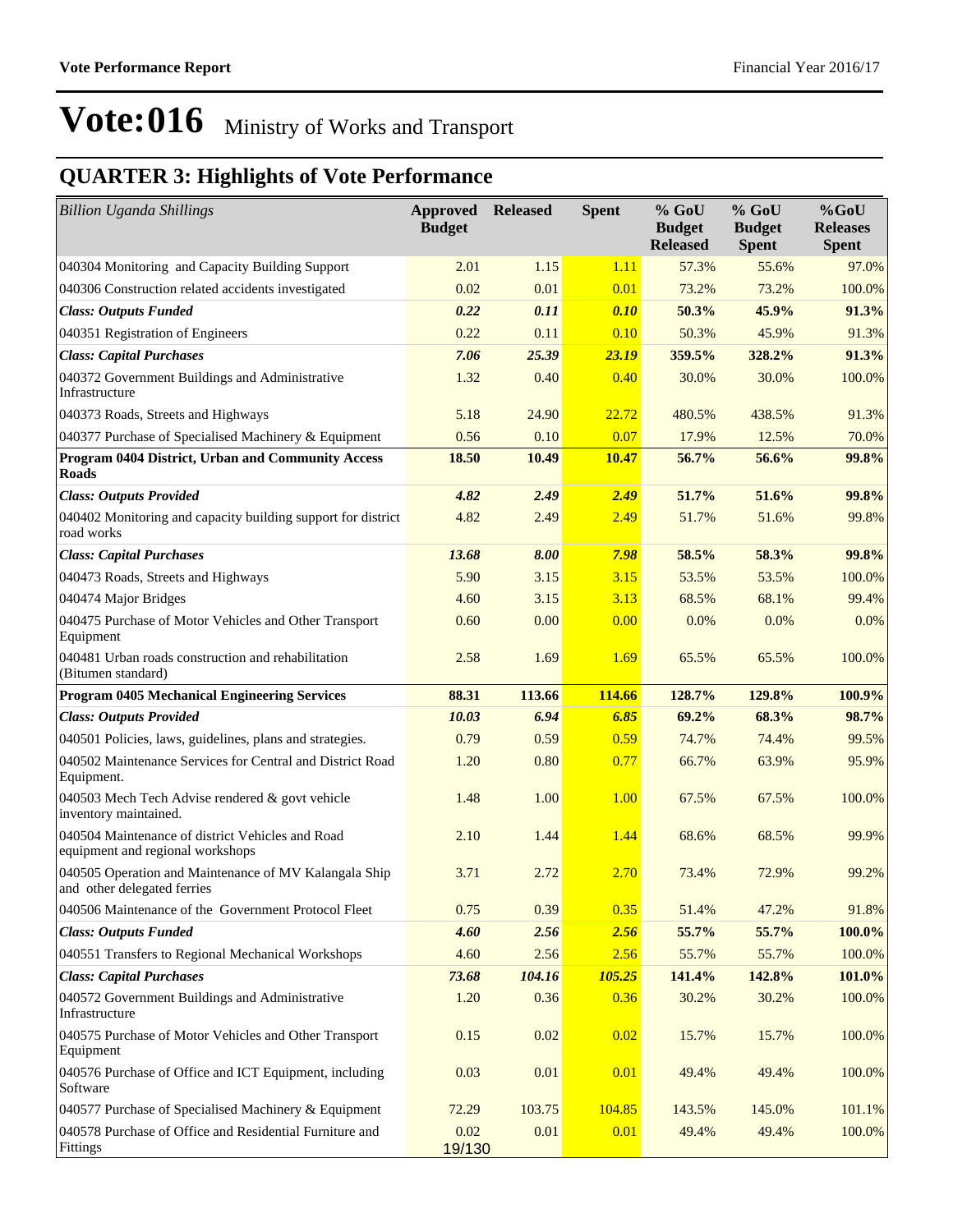### **QUARTER 3: Highlights of Vote Performance**

| <b>Billion Uganda Shillings</b>                                             | Approved<br><b>Budget</b> | <b>Released</b> | <b>Spent</b> | $%$ GoU<br><b>Budget</b><br><b>Released</b> | $%$ GoU<br><b>Budget</b><br><b>Spent</b> | $%$ GoU<br><b>Releases</b><br><b>Spent</b> |
|-----------------------------------------------------------------------------|---------------------------|-----------------|--------------|---------------------------------------------|------------------------------------------|--------------------------------------------|
| <b>Program 0449 Policy, Planning and Support Services</b>                   | 13.80                     | 9.18            | 7.88         | 66.6%                                       | 57.1%                                    | 85.8%                                      |
| <b>Class: Outputs Provided</b>                                              | 13.48                     | 8.87            | 7.60         | 65.8%                                       | 56.4%                                    | 85.7%                                      |
| 044901 Policy, Laws, guidelines, plans and strategies                       | 0.76                      | 0.35            | 0.35         | 46.6%                                       | 46.5%                                    | 99.9%                                      |
| 044902 Ministry Support Services and Communication<br>strategy implimented. | 9.19                      | 6.45            | 5.16         | 70.2%                                       | 56.2%                                    | 80.1%                                      |
| 044903 Ministerial and Top Management Services                              | 0.60                      | 0.37            | 0.37         | 61.4%                                       | 61.3%                                    | 99.7%                                      |
| 044904 Transport Data Collection Analysis and Storage                       | 0.92                      | 0.59            | 0.61         | 64.1%                                       | 66.4%                                    | 103.6%                                     |
| 044905 Strengthening Sector Coordination, Planning & ICT                    | 0.82                      | 0.46            | 0.46         | 56.3%                                       | 56.1%                                    | 99.6%                                      |
| 044906 Monitoring and Capacity Building Support                             | 1.20                      | 0.65            | 0.65         | 54.3%                                       | 54.1%                                    | 99.7%                                      |
| Class: Arrears                                                              | 0.31                      | 0.31            | 0.28         | 100.0%                                      | 88.6%                                    | 88.6%                                      |
| 044999 Arrears                                                              | 0.31                      | 0.31            | 0.28         | 100.0%                                      | 88.6%                                    | 88.6%                                      |
| <b>Total for Vote</b>                                                       | 287.08                    | 275.75          | 270.57       | 96.1%                                       | 94.2%                                    | 98.1%                                      |

#### **Table V3.2: 2016/17 GoU Expenditure by Item**

| <b>Billion Uganda Shillings</b>                           | Approved<br><b>Budget</b> | <b>Released</b> | <b>Spent</b> | % GoU<br><b>Budget</b><br><b>Released</b> | $%$ GoU<br><b>Budget</b><br><b>Spent</b> | %GoU<br><b>Releases</b><br><b>Spent</b> |
|-----------------------------------------------------------|---------------------------|-----------------|--------------|-------------------------------------------|------------------------------------------|-----------------------------------------|
| <b>Class: Outputs Provided</b>                            | 44.25                     | 27.65           | 26.10        | 62.5%                                     | 59.0%                                    | 94.4%                                   |
| 211101 General Staff Salaries                             | 7.35                      | 5.51            | 5.47         | 75.0%                                     | 74.3%                                    | 99.1%                                   |
| 211102 Contract Staff Salaries (Incl. Casuals, Temporary) | 4.84                      | 3.64            | 3.64         | 75.3%                                     | 75.3%                                    | 100.0%                                  |
| 211103 Allowances                                         | 2.15                      | 1.19            | 1.19         | 55.4%                                     | 55.4%                                    | 100.0%                                  |
| 212101 Social Security Contributions                      | 0.36                      | 0.13            | 0.13         | 36.2%                                     | 34.8%                                    | 96.1%                                   |
| 212102 Pension for General Civil Service                  | 3.84                      | 2.88            | 2.63         | 75.1%                                     | 68.5%                                    | 91.3%                                   |
| 213001 Medical expenses (To employees)                    | 0.09                      | 0.05            | 0.05         | 58.3%                                     | 56.1%                                    | 96.3%                                   |
| 213002 Incapacity, death benefits and funeral expenses    | 0.50                      | 0.16            | 0.13         | 31.6%                                     | 26.1%                                    | 82.4%                                   |
| 213003 Retrenchment costs                                 | 0.09                      | 0.04            | 0.03         | 40.6%                                     | 36.0%                                    | 88.7%                                   |
| 213004 Gratuity Expenses                                  | 1.67                      | 1.25            | 0.24         | 75.0%                                     | 14.5%                                    | 19.4%                                   |
| 221001 Advertising and Public Relations                   | 0.54                      | 0.31            | 0.31         | 58.3%                                     | 57.6%                                    | 98.8%                                   |
| 221002 Workshops and Seminars                             | 1.20                      | 0.55            | 0.54         | 45.4%                                     | 44.8%                                    | 98.7%                                   |
| 221003 Staff Training                                     | 1.53                      | 0.65            | 0.65         | 42.6%                                     | 42.7%                                    | 100.3%                                  |
| 221004 Recruitment Expenses                               | 0.03                      | 0.02            | 0.02         | 70.7%                                     | 79.2%                                    | 112.1%                                  |
| 221005 Hire of Venue (chairs, projector, etc)             | 0.13                      | 0.05            | 0.05         | 40.1%                                     | 33.9%                                    | 84.6%                                   |
| 221007 Books, Periodicals & Newspapers                    | 0.04                      | 0.03            | 0.03         | 74.6%                                     | 66.6%                                    | 89.4%                                   |
| 221008 Computer supplies and Information Technology (IT)  | 0.45                      | 0.26            | 0.25         | 57.2%                                     | 56.6%                                    | 98.9%                                   |
| 221009 Welfare and Entertainment                          | 0.07                      | 0.04            | 0.04         | 60.1%                                     | 60.1%                                    | 100.0%                                  |
| 221010 Special Meals and Drinks                           | 0.10                      | 0.06            | 0.06         | 61.6%                                     | 60.2%                                    | 97.7%                                   |
| 221011 Printing, Stationery, Photocopying and Binding     | 1.66                      | 0.75            | 0.68         | 45.0%                                     | 41.0%                                    | 91.2%                                   |
| 221012 Small Office Equipment                             | 0.13                      | 0.07            | 0.05         | 52.4%                                     | 40.0%                                    | 76.5%                                   |
| 221014 Bank Charges and other Bank related costs          | 0.00                      | 0.00            | 0.00         | 0.0%                                      | 0.0%                                     | 0.0%                                    |
| 221016 IFMS Recurrent costs                               | 0.07                      | 0.05            | 0.05         | 72.1%                                     | 71.7%                                    | 99.4%                                   |
| 221017 Subscriptions                                      | 0.09                      | 0.04            | 0.03         | 41.4%                                     | 37.9%                                    | 91.5%                                   |
| 221020 IPPS Recurrent Costs                               | )/130<br>0.08             | 0.06            | 0.05         | 72.6%                                     | 72.0%                                    | 99.2%                                   |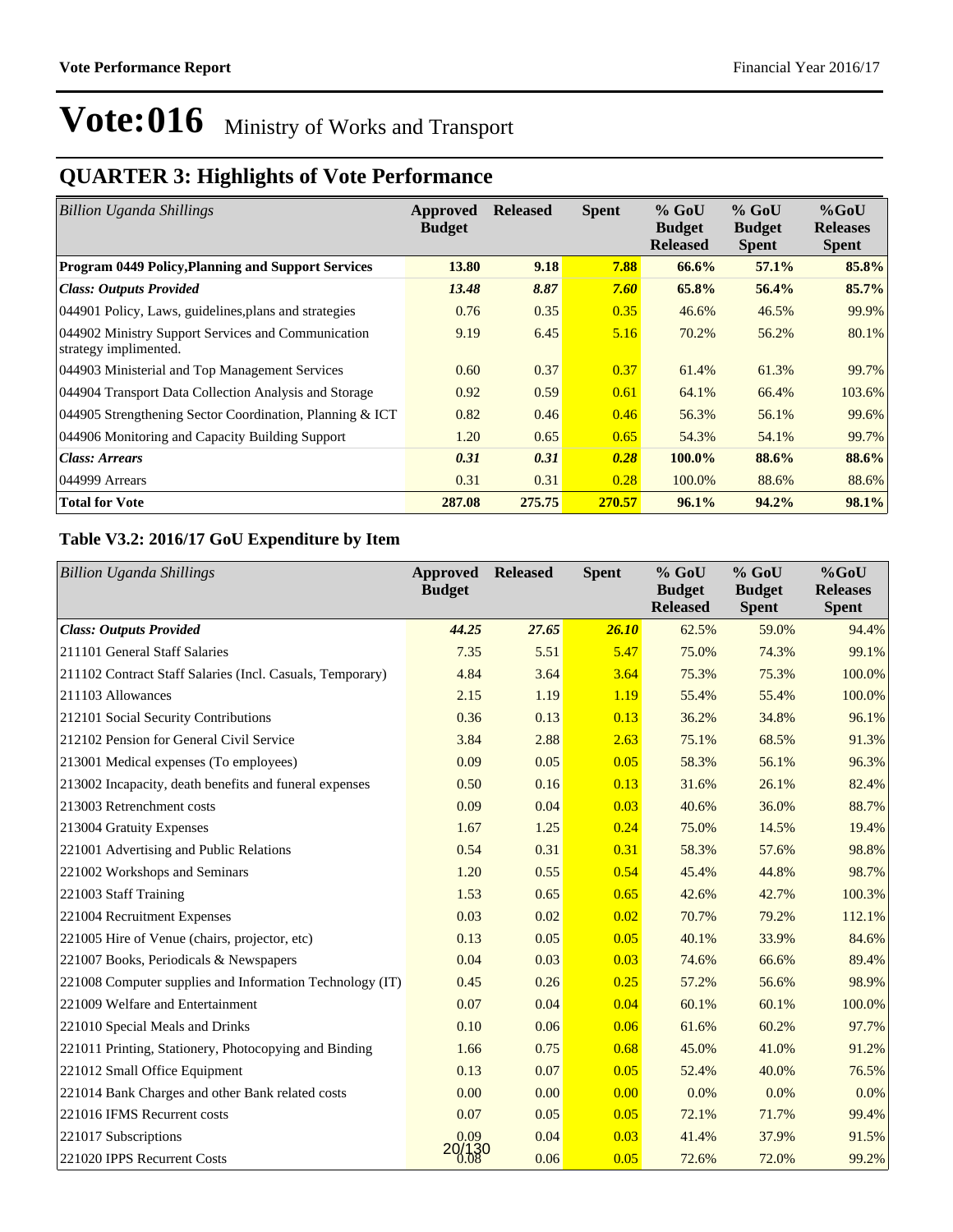#### **QUARTER 3: Highlights of Vote Performance**

| 222001 Telecommunications                                          | 0.20   | 0.16   | 0.18   | 80.7%    | 90.3%    | 111.9% |
|--------------------------------------------------------------------|--------|--------|--------|----------|----------|--------|
| 222002 Postage and Courier                                         | 0.01   | 0.01   | 0.00   | 69.1%    | 39.1%    | 56.5%  |
| 222003 Information and communications technology (ICT)             | 0.05   | 0.03   | 0.03   | 57.0%    | 57.0%    | 100.0% |
| 223001 Property Expenses                                           | 0.01   | 0.00   | 0.00   | 68.3%    | 29.5%    | 43.2%  |
| 223004 Guard and Security services                                 | 0.41   | 0.30   | 0.30   | 73.6%    | 73.2%    | 99.5%  |
| 223005 Electricity                                                 | 0.27   | 0.20   | 0.20   | 73.5%    | 73.5%    | 100.0% |
| 223006 Water                                                       | 0.23   | 0.17   | 0.17   | 72.3%    | 72.3%    | 100.0% |
| 224004 Cleaning and Sanitation                                     | 0.07   | 0.05   | 0.05   | 76.4%    | 76.4%    | 100.0% |
| 224005 Uniforms, Beddings and Protective Gear                      | 0.02   | 0.01   | 0.01   | 71.0%    | 30.3%    | 42.7%  |
| 225001 Consultancy Services- Short term                            | 5.91   | 3.85   | 3.84   | 65.2%    | 65.1%    | 99.9%  |
| 225002 Consultancy Services-Long-term                              | 1.87   | 0.78   | 0.78   | 41.7%    | 41.6%    | 99.8%  |
| 227001 Travel inland                                               | 2.24   | 1.26   | 1.26   | 56.5%    | 56.4%    | 99.9%  |
| 227002 Travel abroad                                               | 0.96   | 0.49   | 0.51   | 51.2%    | 53.0%    | 103.4% |
| 227003 Carriage, Haulage, Freight and transport hire               | 0.11   | 0.10   | 0.10   | 93.4%    | 93.0%    | 99.6%  |
| 227004 Fuel, Lubricants and Oils                                   | 2.37   | 1.16   | 1.16   | 49.0%    | 49.0%    | 100.0% |
| 228001 Maintenance - Civil                                         | 0.17   | 0.11   | 0.11   | 65.6%    | 65.6%    | 100.0% |
| 228002 Maintenance - Vehicles                                      | 1.15   | 0.64   | 0.58   | 56.0%    | 50.1%    | 89.5%  |
| 228003 Maintenance - Machinery, Equipment & Furniture              | 0.57   | 0.22   | 0.21   | 39.3%    | 37.2%    | 94.5%  |
| 228004 Maintenance – Other                                         | 0.60   | 0.27   | 0.24   | 45.5%    | 40.2%    | 88.3%  |
| 273102 Incapacity, death benefits and funeral expenses             | 0.02   | 0.02   | 0.02   | 70.7%    | 70.7%    | 100.0% |
| <b>Class: Outputs Funded</b>                                       | 130.94 | 72.86  | 72.84  | 55.6%    | 55.6%    | 100.0% |
| 252001 Subsidies to private enterprises                            | 0.18   | 0.09   | 0.08   | 52.6%    | 45.3%    | 86.2%  |
| 262101 Contributions to International Organisations<br>(Current)   | 0.03   | 0.02   | 0.01   | 50.0%    | 49.3%    | 98.7%  |
| 263104 Transfers to other govt. Units (Current)                    | 4.60   | 2.56   | 2.56   | 55.7%    | 55.7%    | 100.0% |
| 263204 Transfers to other govt. Units (Capital)                    | 126.10 | 70.17  | 70.17  | 55.6%    | 55.6%    | 100.0% |
| 264201 Contributions to Autonomous Institutions                    | 0.03   | 0.02   | 0.01   | 50.7%    | 35.6%    | 70.2%  |
| <b>Class: Capital Purchases</b>                                    | 111.58 | 174.93 | 171.36 | 156.8%   | 153.6%   | 98.0%  |
| 281501 Environment Impact Assessment for Capital Works             | 0.40   | 0.03   | 0.03   | 8.5%     | 8.5%     | 100.0% |
| 281503 Engineering and Design Studies & Plans for capital<br>works | 2.00   | 25.51  | 25.34  | 1,275.4% | 1,267.2% | 99.4%  |
| 281504 Monitoring, Supervision & Appraisal of capital<br>works     | 0.40   | 0.08   | 0.08   | 20.0%    | 20.0%    | 100.0% |
| 311101 Land                                                        | 1.00   | 1.00   | 1.00   | 100.0%   | 100.0%   | 100.0% |
| 312101 Non-Residential Buildings                                   | 1.32   | 0.40   | 0.40   | 30.0%    | 30.0%    | 100.0% |
| 312103 Roads and Bridges.                                          | 18.26  | 32.95  | 30.75  | 180.4%   | 168.4%   | 93.3%  |
| 312104 Other Structures                                            | 9.70   | 6.21   | 6.20   | 64.0%    | 63.9%    | 99.8%  |
| 312201 Transport Equipment                                         | 0.75   | 0.02   | 0.02   | 3.1%     | 3.1%     | 100.0% |
| 312202 Machinery and Equipment                                     | 77.73  | 108.72 | 107.52 | 139.9%   | 138.3%   | 98.9%  |
| 312203 Furniture & Fixtures                                        | 0.02   | 0.01   | 0.01   | 49.4%    | 49.4%    | 100.0% |
| <b>Class: Arrears</b>                                              | 0.31   | 0.31   | 0.28   | 100.0%   | 88.6%    | 88.6%  |
| 321608 Pension arrears (Budgeting)                                 | 0.31   | 0.31   | 0.28   | 100.0%   | 88.6%    | 88.6%  |
| <b>Total for Vote</b>                                              | 287.08 | 275.75 | 270.57 | 96.1%    | 94.2%    | 98.1%  |

Table V3.3: GoU Releases and Expenditure by Proje<del>ct and</del> Programme\*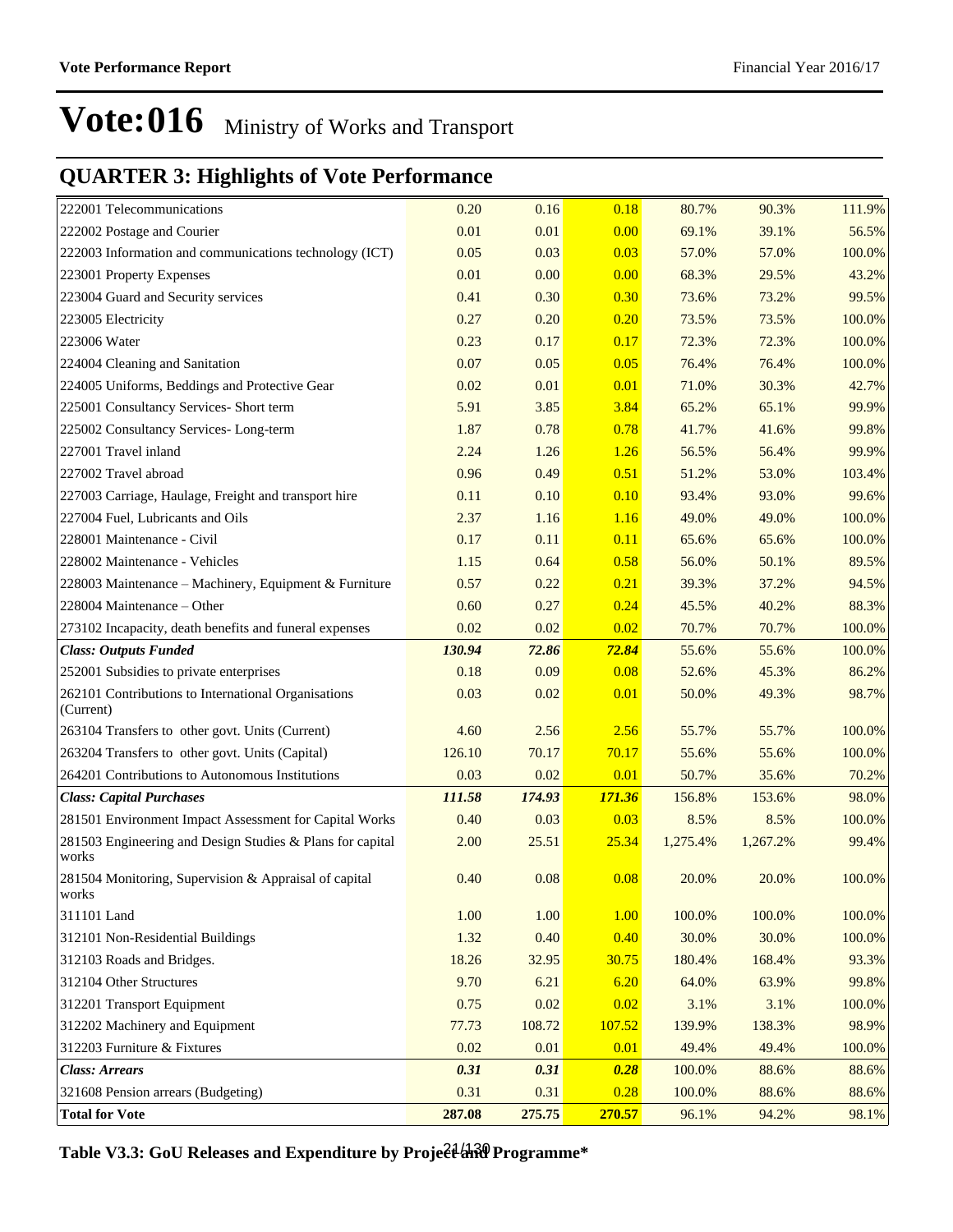| <b>Billion Uganda Shillings</b>                                               | <b>Approved</b><br><b>Budget</b> | <b>Released</b> | <b>Spent</b> | $%$ GoU<br><b>Budget</b><br><b>Released</b> | % GoU<br><b>Budget</b><br><b>Spent</b> | %GoU<br><b>Releases</b><br><b>Spent</b> |
|-------------------------------------------------------------------------------|----------------------------------|-----------------|--------------|---------------------------------------------|----------------------------------------|-----------------------------------------|
| <b>Program 0401 Transport Regulation</b>                                      | 7.92                             | 6.63            | 4.36         | 83.7%                                       | 55.1%                                  | 65.9%                                   |
| 07 Transport Regulation                                                       | 2.92                             | 1.66            | 1.66         | 56.8%                                       | 56.9%                                  | 100.1%                                  |
| <b>Development Projects</b>                                                   |                                  |                 |              |                                             |                                        |                                         |
| 1096 Support to Computerised Driving Permits                                  | 5.00                             | 4.97            | 2.70         | 99.4%                                       | 54.1%                                  | 54.4%                                   |
| <b>Program 0402 Transport Services and Infrastructure</b>                     | 142.99                           | 105.26          | 105.09       | 73.6%                                       | 73.5%                                  | 99.8%                                   |
| <b>Recurrent SubProgrammes</b>                                                |                                  |                 |              |                                             |                                        |                                         |
| 11 Transport Infrastructure and Services                                      | 15.69                            | 9.12            | 9.12         | 58.2%                                       | 58.1%                                  | 99.9%                                   |
| 0951 East African Trade and Transportation Facilitation                       | 8.90                             | 6.03            | 6.02         | 67.8%                                       | 67.7%                                  | 99.8%                                   |
| 1051 New Ferry to replace Kabalega - Opening Southern R                       | 0.10                             | 0.05            | 0.05         | 50.4%                                       | 50.4%                                  | 100.0%                                  |
| 1097 New Standard Gauge Railway Line                                          | 113.50                           | 63.00           | 63.00        | 55.5%                                       | 55.5%                                  | 100.0%                                  |
| 1284 Development of new Kampala Port in Bukasa                                | 4.00                             | 26.69           | 26.54        | 667.3%                                      | 663.5%                                 | 99.4%                                   |
| 1374 Formulation of Master Plan on Logistics in Northern<br>Economic Corridor | 0.50                             | 0.24            | 0.24         | 48.0%                                       | 47.9%                                  | 99.7%                                   |
| 1375 Improvement of Gulu Municipal Council Roads<br>(Preparatory Survey)      | 0.30                             | 0.12            | 0.12         | 39.7%                                       | 39.7%                                  | 100.0%                                  |
| <b>Program 0403 Construction Standards and Quality</b><br><b>Assurance</b>    | 15.56                            | 30.53           | 28.11        | 196.1%                                      | 180.6%                                 | 92.1%                                   |
| <b>Recurrent SubProgrammes</b>                                                |                                  |                 |              |                                             |                                        |                                         |
| 12 Roads and Bridges                                                          | 2.95                             | 2.11            | 2.08         | 71.7%                                       | 70.6%                                  | 98.5%                                   |
| 14 Construction Standards                                                     | 2.66                             | 1.56            | 1.46         | 58.6%                                       | 55.0%                                  | 93.9%                                   |
| 15 Public Structures                                                          | 1.54                             | 0.88            | 0.80         | 57.6%                                       | 52.1%                                  | 90.5%                                   |
| Development Projects                                                          |                                  |                 |              |                                             |                                        |                                         |
| 0936 Redevelopment of State House at Entebbe                                  | 0.10                             | 0.04            | 0.04         | 40.0%                                       | 38.7%                                  | 96.9%                                   |
| 0967 General Constrn & Rehab Works                                            | 1.37                             | 0.41            | 0.41         | 30.2%                                       | 30.2%                                  | 100.0%                                  |
| 1045 Interconnectivity Project                                                | 6.00                             | 25.31           | 23.11        | 421.9%                                      | 385.1%                                 | 91.3%                                   |
| 1421 Development of the Construction Industry                                 | 0.95                             | 0.21            | 0.21         | 21.8%                                       | 21.8%                                  | 100.0%                                  |
| Program 0404 District, Urban and Community Access<br><b>Roads</b>             | 18.50                            | 10.49           | 10.47        | 56.7%                                       | 56.6%                                  | 99.8%                                   |
| <b>Development Projects</b>                                                   |                                  |                 |              |                                             |                                        |                                         |
| 0269 Construction of Selected Bridges                                         | 4.60                             | 3.15            | 3.13         | 68.5%                                       | 68.1%                                  | 99.4%                                   |
| 0306 Urban Roads Re-sealing                                                   | 4.10                             | 2.38            | 2.38         | 58.1%                                       | 58.0%                                  | 99.9%                                   |
| 0307 Rehab. Of Districts Roads                                                | 4.80                             | 2.68            | 2.68         | 55.9%                                       | 55.9%                                  | 100.0%                                  |
| 1171 U - Growth Support to MELTC                                              | 4.00                             | 2.06            | 2.06         | 51.4%                                       | 51.4%                                  | 100.0%                                  |
| 1172 U - Growth Support to DUCAR                                              | 1.00                             | 0.22            | 0.21         | 21.7%                                       | 21.4%                                  | 98.7%                                   |
| <b>Program 0405 Mechanical Engineering Services</b>                           | 88.31                            | 113.66          | 114.66       | 128.7%                                      | 129.8%                                 | 100.9%                                  |
| <b>Recurrent SubProgrammes</b>                                                |                                  |                 |              |                                             |                                        |                                         |
| 13 Mechanical Engineering Services                                            | 7.82                             | 5.50            | 5.41         | 70.4%                                       | 69.2%                                  | 98.3%                                   |
| 1321 Earth Moving Equipment Japan                                             | 72.29                            | 103.75          | 104.85       | 143.5%                                      | 145.0%                                 | 101.1%                                  |
| 1405 Rehabilitation of Regional Mechanical Workshops                          | 8.20                             | 4.40            | 4.40         | 53.7%                                       | 53.7%                                  | 100.0%                                  |
| Program 0449 Policy, Planning and Support Services                            | 13.80                            | 9.18            | 7.88         | 66.6%                                       | 57.1%                                  | 85.8%                                   |
| <b>Recurrent SubProgrammes</b>                                                | 22/130                           |                 |              |                                             |                                        |                                         |
| 01 Headquarters                                                               | 10.97                            | 7.53            | 6.21         | 68.6%                                       | 56.6%                                  | 82.4%                                   |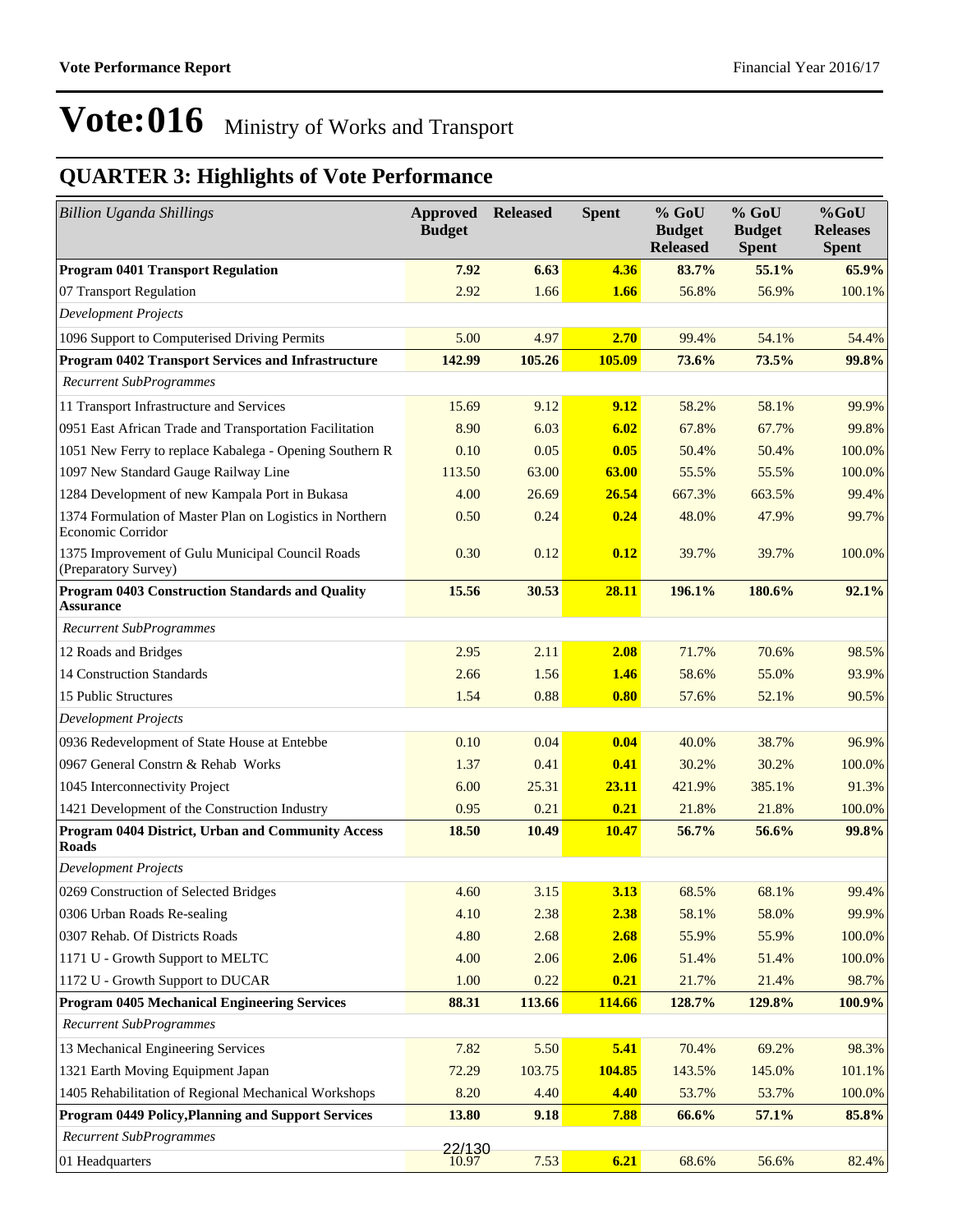### **QUARTER 3: Highlights of Vote Performance**

| 09 Policy and Planning                          | 0.60   | 0.44   | 0.44   | 73.9% | 73.6%    | 99.5%     |
|-------------------------------------------------|--------|--------|--------|-------|----------|-----------|
| 10 Internal Audit                               | 0.23   | 0.17   | 0.17   | 74.5% | 75.4%    | $101.2\%$ |
| Development Projects                            |        |        |        |       |          |           |
| 1105 Strengthening Sector Coord, Planning & ICT | 2.00   | 1.04   | 1.06   | 52.0% | 53.1%    | $102.0\%$ |
| <b>Total for Vote</b>                           | 287.08 | 275.75 | 270.57 | 96.1% | $94.2\%$ | 98.1%     |

#### **Table V3.4: External Financing Releases and Expenditure by Sub Programme**

| Billion Uganda Shillings                                      | Approved<br><b>Budget</b> | <b>Released</b> | <b>Spent</b> | % Budget<br><b>Released</b> | % Budget<br><b>Spent</b> | %Releases<br><b>Spent</b> |
|---------------------------------------------------------------|---------------------------|-----------------|--------------|-----------------------------|--------------------------|---------------------------|
| <b>Program: 0402 Transport Services and Infrastructure</b>    | 116.55                    | 300.94          | 300.94       | 258.2%                      | 258.2%                   | 100.0%                    |
| Development Projects.                                         |                           |                 |              |                             |                          |                           |
| 0951 East African Trade and Transportation Facilitation       | 0.61                      | 0.00            | 0.00         | 0.0%                        | $0.0\%$                  | $0.0\%$                   |
| 1372 Capacity Enhancement of KCCA in Management of<br>Traffic | 3.71                      | 0.90            | 0.90         | 24.3%                       | 24.3%                    | 100.0%                    |
| 1373 Entebbe Airport Rehabilitation Phase 1                   | 112.23                    | 300.04          | 300.04       | 267.3%                      | 267.3%                   | 100.0%                    |
| <b>Grand Total:</b>                                           | 116.55                    | 300.94          | 300.94       | 258.2%                      | 258.2%                   | 100.0%                    |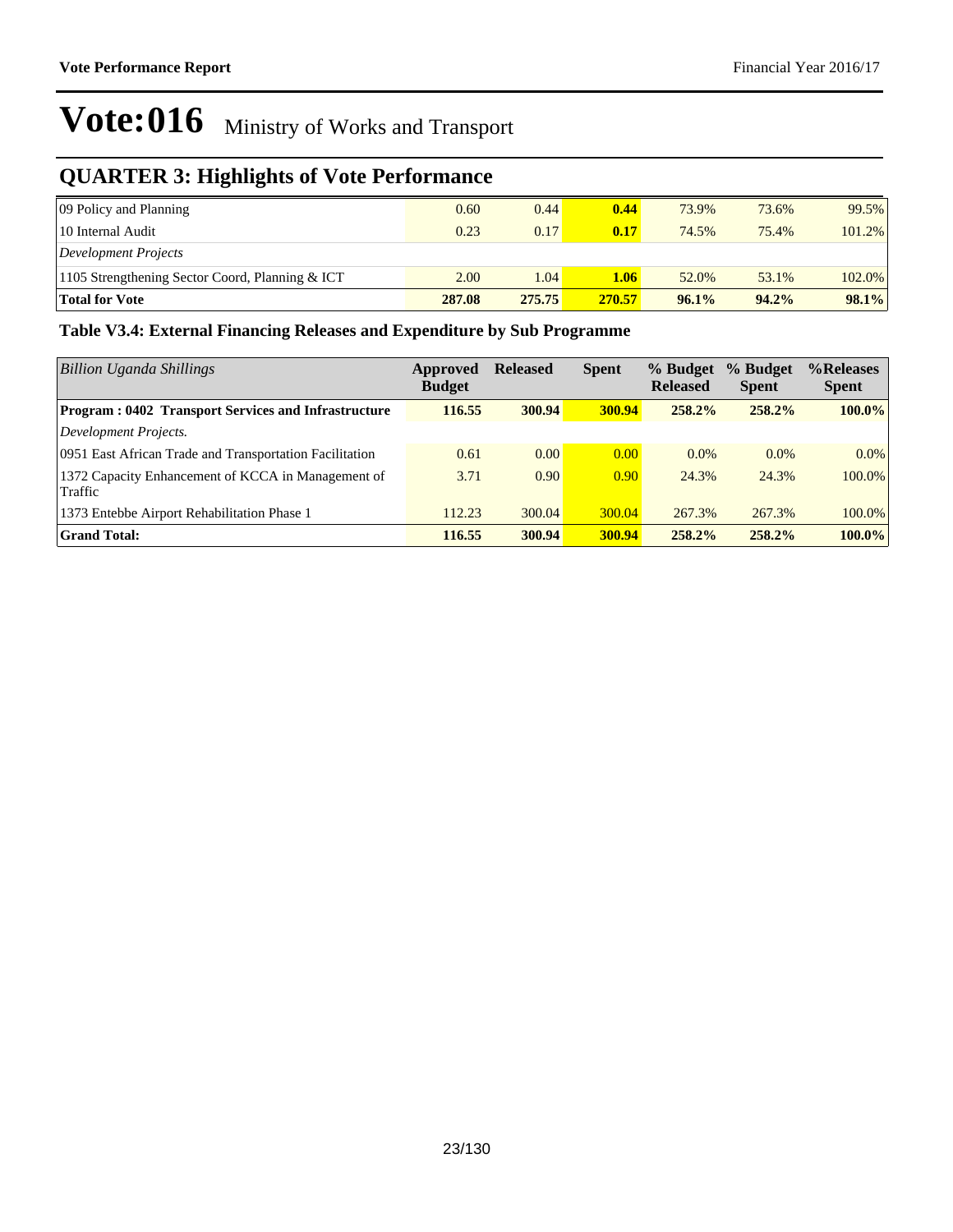#### **QUARTER 3: Cumulative Outputs and Expenditure by End of Quarter**

| <b>Annual Planned Outputs</b>                                                                                                                                | <b>Cumulative Outputs Achieved by</b><br><b>End of Quarter</b>                                                                                      | <b>Cumulative Expenditures made by</b><br>the End of the Quarter to<br><b>Deliver Cumulative Outputs</b> | <b>UShs</b><br><b>Thousand</b> |
|--------------------------------------------------------------------------------------------------------------------------------------------------------------|-----------------------------------------------------------------------------------------------------------------------------------------------------|----------------------------------------------------------------------------------------------------------|--------------------------------|
| <b>Program: 01 Transport Regulation</b>                                                                                                                      |                                                                                                                                                     |                                                                                                          |                                |
| <b>Recurrent Programmes</b>                                                                                                                                  |                                                                                                                                                     |                                                                                                          |                                |
| <b>Subprogram: 07 Transport Regulation</b>                                                                                                                   |                                                                                                                                                     |                                                                                                          |                                |
| <b>Outputs Provided</b>                                                                                                                                      |                                                                                                                                                     |                                                                                                          |                                |
| Output: 01 Policies, laws, guidelines, plans and strategies developed                                                                                        |                                                                                                                                                     |                                                                                                          |                                |
| Drafting Principles for Amendment of<br>TRSA submitted to Cabinet<br>Drafting Principles for the National Road                                               | Obtained legal clearance for SIRBs,<br>STCW and SOLAS from SG and were<br>submitted to MoFPED for financial<br>clearance.                           | <b>Item</b><br>211101 General Staff Salaries                                                             | <b>Spent</b><br>445,342        |
| Safety Authority submitted to Cabinet.<br>Cabinet Memo for ratification of<br>International Conventions on Traffic and<br>Road Signage drafted and submitted | <b>IWT</b> Bill under drafting by first<br>parliamentary council.<br>01No. stakeholders' sensitization meeting<br>on railways legal framework held. |                                                                                                          |                                |
|                                                                                                                                                              | Benchmarking on harmonisation of the<br>railways legal framework conducted.                                                                         |                                                                                                          |                                |
|                                                                                                                                                              | Procurement for Vessels' registration<br>materials initiated                                                                                        |                                                                                                          |                                |
|                                                                                                                                                              | Draft maritime transport policy<br>developed.                                                                                                       |                                                                                                          |                                |
|                                                                                                                                                              | Financial clearance for the Drafting<br>Principles for review of Traffic and Road<br>Safety Act completed and approved by<br>TMT.                   |                                                                                                          |                                |
|                                                                                                                                                              | Cabinet Memo for Ratification of Traffic<br>and Road Signage drafted.                                                                               |                                                                                                          |                                |
|                                                                                                                                                              | Draft Regulation for Donation and Gifts<br>to NRSC formulated                                                                                       |                                                                                                          |                                |
| <b>Reasons for Variation in performance</b>                                                                                                                  |                                                                                                                                                     |                                                                                                          |                                |

Maritime transport policy being developed in house

No financial resources to engage consultants to: develop boat building standards, develop maritime safety policy and strategy, safety code of practice, national ports policy and conduct hydrographic surveys on L. Victoria,

No financial resources to procure water vessels' registration materials.

| 445,342          | <b>Total</b>       |
|------------------|--------------------|
| 445,342          | Wage Recurrent     |
| $\boldsymbol{0}$ | Non Wage Recurrent |
| $\overline{0}$   | AIA                |

**Output: 02 Road Safety Programmes Coordinated and Monitored**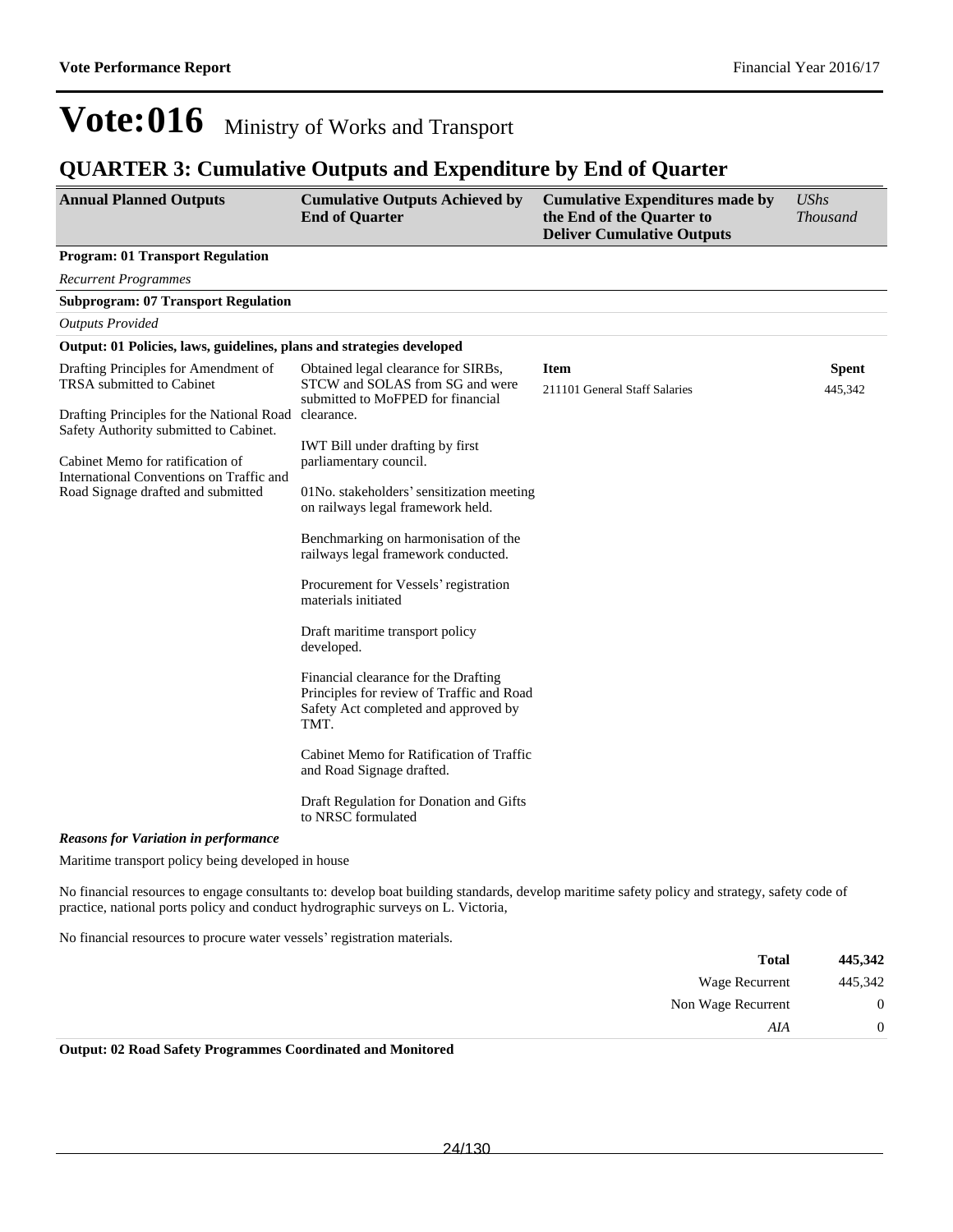#### **QUARTER 3: Cumulative Outputs and Expenditure by End of Quarter**

| <b>Annual Planned Outputs</b>                                        | <b>Cumulative Outputs Achieved by</b><br><b>End of Quarter</b>       | <b>Cumulative Expenditures made by</b><br>the End of the Quarter to<br><b>Deliver Cumulative Outputs</b> | <b>UShs</b><br><i>Thousand</i> |
|----------------------------------------------------------------------|----------------------------------------------------------------------|----------------------------------------------------------------------------------------------------------|--------------------------------|
| 50,000 vehicles inspected for                                        | 5,664No. Vehicles inspected by SGS for                               | <b>Item</b>                                                                                              | <b>Spent</b>                   |
| <b>Roadworthiness</b>                                                | road worthiness                                                      | 211102 Contract Staff Salaries (Incl. Casuals,<br>Temporary)                                             | 90,100                         |
| Police Accident Reports Analysed and<br>reports submitted to Council | 10No. quarterly fatal accident<br>investigated, reports produced and | 211103 Allowances                                                                                        | 70,992                         |
|                                                                      | submitted to NRSC                                                    | 212101 Social Security Contributions                                                                     | 3,839                          |
| <b>Fatal Accidents Investigated</b>                                  | Regulation on Awards, gifts and                                      | 221001 Advertising and Public Relations                                                                  | 64,034                         |
| Annual Road Safety Week Conducted                                    | donations to NRSC developed                                          | 221002 Workshops and Seminars                                                                            | 75,204                         |
| General Awareness / Education                                        | 1No. Consultative workshop with                                      | 221005 Hire of Venue (chairs, projector, etc)                                                            | 26,320                         |
| Campaigns for Road Users Conducted                                   | stakeholders conducted                                               | 225002 Consultancy Services-Long-term                                                                    | 120,517                        |
|                                                                      |                                                                      | 227001 Travel inland                                                                                     | 32,292                         |
| Implementat                                                          | Black spot along Kampala - Masaka<br>identified and reports produced | 227002 Travel abroad                                                                                     | 31,085                         |
|                                                                      | Annual National Road Safety Week held                                | 227004 Fuel, Lubricants and Oils                                                                         | 24,580                         |

#### *Reasons for Variation in performance*

Stations for inspection of vehicles are still under construction

Monitoring of RCDS not carried out as rollout was not complete due to cancellation of TSDP credit

|                                       |                                                                                          | <b>Total</b>                                             | 538,963<br>90,100<br>448,863 |  |
|---------------------------------------|------------------------------------------------------------------------------------------|----------------------------------------------------------|------------------------------|--|
|                                       |                                                                                          | Wage Recurrent                                           |                              |  |
|                                       |                                                                                          | Non Wage Recurrent                                       |                              |  |
|                                       |                                                                                          | AIA                                                      | $\theta$                     |  |
|                                       | Output: 03 Public Service Vehicles & Inland water Transport vessels Inspected & licensed |                                                          |                              |  |
| 10,000 PSVs inspected and licensed    | 20,240 PSVs licensed.                                                                    | Item                                                     | <b>Spent</b>                 |  |
| 1000 bus operator licenses processed  | 50% bus routes monitored                                                                 | 211103 Allowances                                        | 74,422                       |  |
|                                       |                                                                                          | 221001 Advertising and Public Relations                  | 9,418                        |  |
| All bus routes monitored              | All reported operator wrangles                                                           | 221002 Workshops and Seminars                            | 51,275                       |  |
| All reported Operator wrangles        | investigated and mediated                                                                | 221003 Staff Training                                    | 38,400                       |  |
| Invesitaged and mediated              | 65No. driving schools inspected and<br>monitored                                         | 221011 Printing, Stationery, Photocopying and<br>Binding | 59,750                       |  |
| 80 Driving Schools inspected and      |                                                                                          | 223006 Water                                             | 7,097                        |  |
| monitored                             | 679No. bus operator licences processed                                                   | 225002 Consultancy Services-Long-term                    | 71,373                       |  |
| Licensing Material materials procured | Computerised Licensing equipment                                                         | 227001 Travel inland                                     | 59,750                       |  |
| TLB licencing                         | procured and installed                                                                   | 227004 Fuel, Lubricants and Oils                         | 28,386                       |  |
|                                       | 39No. Inland water transport vessels<br>inspected and licensed                           | 228002 Maintenance - Vehicles                            | 13,201                       |  |

#### *Reasons for Variation in performance*

Over performance of PSV licensing is due to the automation of the licensing system.

Inadequate funds to do the monitoring

| 413,071        | <b>Total</b>          |        |
|----------------|-----------------------|--------|
| $\overline{0}$ | <b>Wage Recurrent</b> |        |
| 413,071        | Non Wage Recurrent    |        |
| $\overline{0}$ | AIA                   | 25/130 |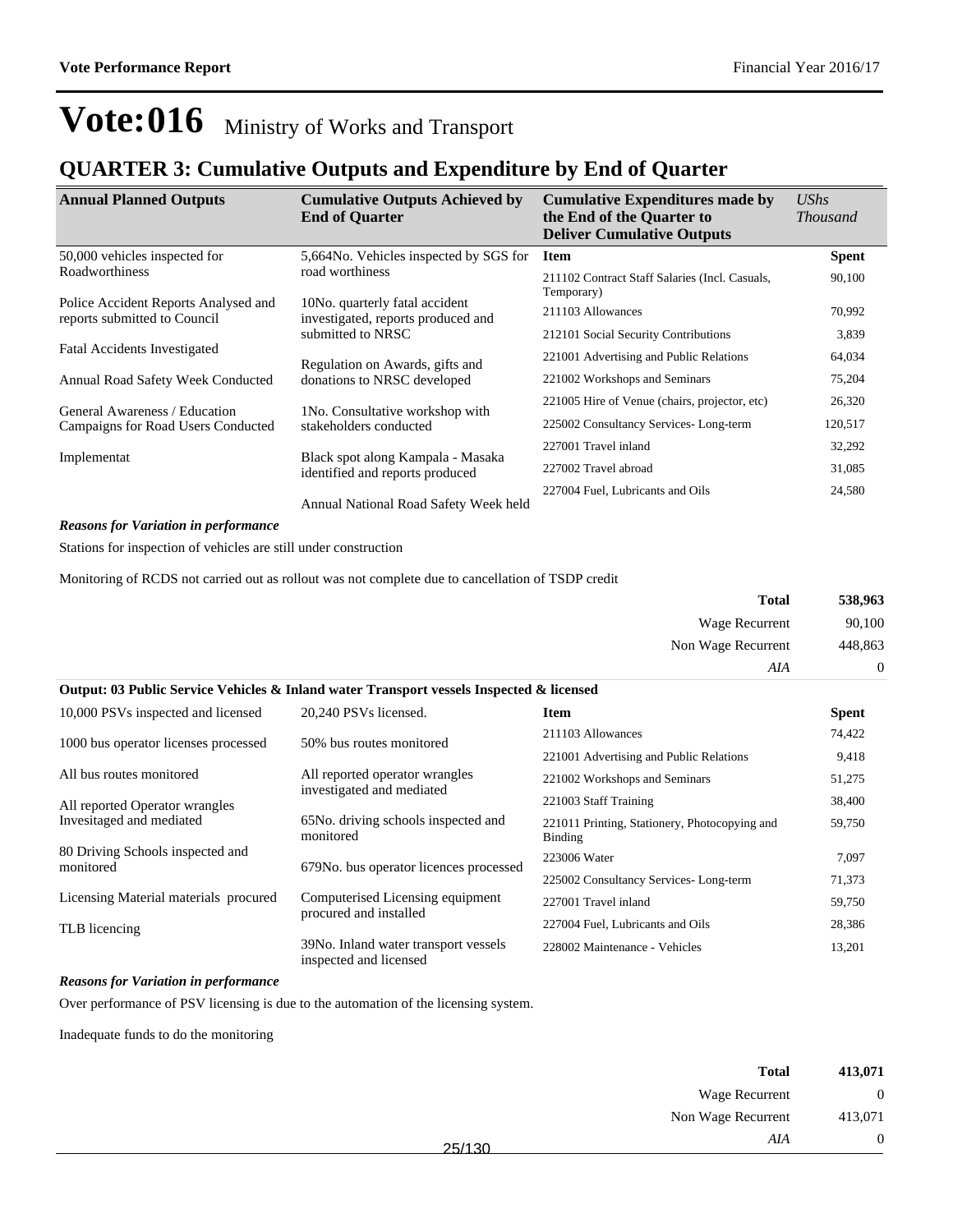#### **QUARTER 3: Cumulative Outputs and Expenditure by End of Quarter**

| <b>Annual Planned Outputs</b>                                        | <b>Cumulative Outputs Achieved by</b><br><b>End of Quarter</b>                                             | <b>Cumulative Expenditures made by</b><br>the End of the Quarter to<br><b>Deliver Cumulative Outputs</b> | <b>UShs</b><br><b>Thousand</b> |
|----------------------------------------------------------------------|------------------------------------------------------------------------------------------------------------|----------------------------------------------------------------------------------------------------------|--------------------------------|
| <b>Output: 04 Air Transport Programmes coordinated and Monitored</b> |                                                                                                            |                                                                                                          |                                |
| 03 No. BASAs negotiated.                                             | 07No. upcountry aerodromes inspected<br>(Gulu, Soroti and Lira);                                           | <b>Item</b>                                                                                              | <b>Spent</b>                   |
| 02 No. BASAs reviewed.                                               |                                                                                                            | 211103 Allowances                                                                                        | 8,516                          |
|                                                                      | BASA with Mauritius negotiated and                                                                         | 221001 Advertising and Public Relations                                                                  | 2,285                          |
| 04 No. national air transport facilitation<br>programmes coordinated | ready for signature;                                                                                       | 221002 Workshops and Seminars                                                                            | 14,193                         |
|                                                                      | BASA between Uganda and Tanzania                                                                           | 221003 Staff Training                                                                                    | 21,290                         |
| 03 No. international air transport<br>programmes coordinated         | reviewed and signed                                                                                        | 221008 Computer supplies and Information<br>Technology (IT)                                              | 92,752                         |
| cabinet memo for ICAO conventions                                    | 01 no. national programme coordinated;                                                                     | 221011 Printing, Stationery, Photocopying and<br><b>Binding</b>                                          | 3,467                          |
| facilitation programmes coordinated                                  | National civil aviation policy concluded;                                                                  | 227001 Travel inland                                                                                     | 14,193                         |
| 13 No. U                                                             | Cabinet memo for ratification of ICAO<br>conventions and protocols drafted;                                | 227002 Travel abroad                                                                                     | 22,336                         |
|                                                                      |                                                                                                            | 227004 Fuel, Lubricants and Oils                                                                         | 6,387                          |
|                                                                      | Final draft amendment bill 2017 of CAA<br>Act prepared and submitted to MoFPED<br>for financial clearance. | 228002 Maintenance - Vehicles                                                                            | 6,387                          |
|                                                                      | Diplomatic Notes for review of 02No.<br><b>BASAs</b> exchanged                                             |                                                                                                          |                                |
|                                                                      | One National Facilitation meeting<br>convened                                                              |                                                                                                          |                                |
|                                                                      | 1No. inspection of EIA carried out                                                                         |                                                                                                          |                                |
|                                                                      | Comprehensive information to FPC for<br>amendment of CAA Act submitted                                     |                                                                                                          |                                |
|                                                                      | Draft Regulations for Appeals Tribunal<br>prepared;                                                        |                                                                                                          |                                |
| <b>Reasons for Variation in performance</b>                          |                                                                                                            |                                                                                                          |                                |

Inadequate funds to conduct inspections of upcountry aerodromes

| 191,805 | <b>Total</b>       |
|---------|--------------------|
| 0       | Wage Recurrent     |
| 191,805 | Non Wage Recurrent |
| 0       | AIA                |
|         |                    |

**Output: 05 Water and Rail Transport Programmes Coordinated and Monitored.**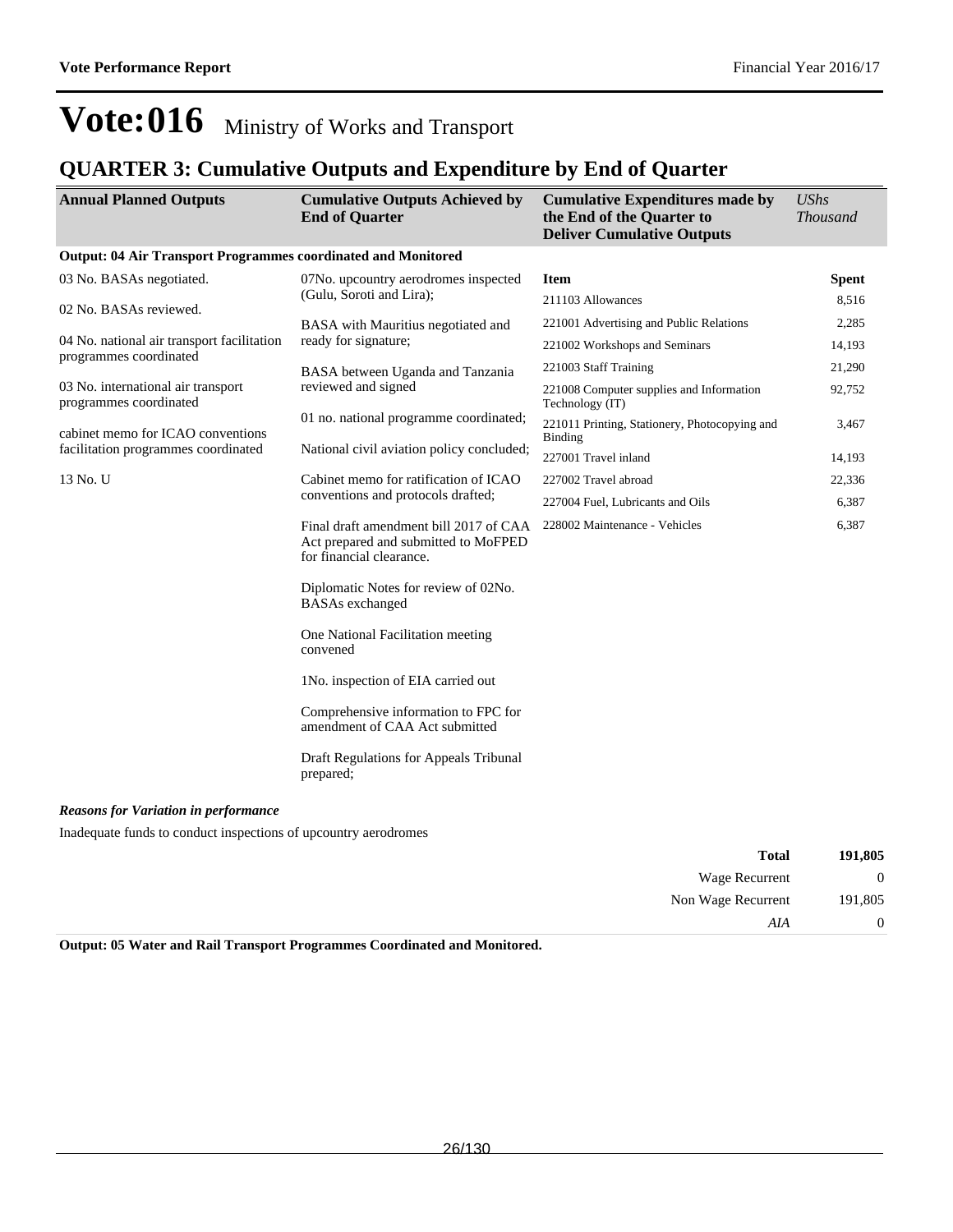Non Wage Recurrent 1,125,298

*AIA* 0

### **Vote:016** Ministry of Works and Transport

#### **QUARTER 3: Cumulative Outputs and Expenditure by End of Quarter**

| <b>Annual Planned Outputs</b>                                  | <b>Cumulative Outputs Achieved by</b><br><b>End of Quarter</b>                        | <b>Cumulative Expenditures made by</b><br>the End of the Quarter to<br><b>Deliver Cumulative Outputs</b> | <b>UShs</b><br><b>Thousand</b> |
|----------------------------------------------------------------|---------------------------------------------------------------------------------------|----------------------------------------------------------------------------------------------------------|--------------------------------|
| 04 No. of public sensitization campaigns                       | 02 No. of public sensitization campaigns                                              | <b>Item</b>                                                                                              | <b>Spent</b>                   |
| on water transport safety conducted                            | on water transport safety conducted<br>(VGM)                                          | 211103 Allowances                                                                                        | 7,806                          |
| 04No. Of public sensitization campaigns                        |                                                                                       | 221001 Advertising and Public Relations                                                                  | 3,521                          |
| on railway transport safety carried out                        | 03No. maritime accident one on L. Albert<br>and two on L. Victoria Investigated and   | 221002 Workshops and Seminars                                                                            | 11,745                         |
| 100 No. non conventional IWT vessels                           | reports produced.                                                                     | 221007 Books, Periodicals & Newspapers                                                                   | 3,000                          |
| inspected for safety and issued inspection<br>certificates for | International program coordinated<br>(participated at the 97th MSC committee)         | 221011 Printing, Stationery, Photocopying and<br><b>Binding</b>                                          | 303                            |
|                                                                |                                                                                       | 227001 Travel inland                                                                                     | 17,036                         |
|                                                                | meeting of the IMO)                                                                   | 227002 Travel abroad                                                                                     | 12,480                         |
|                                                                | Flag state control conducted on 10<br>vessels.                                        | 227004 Fuel, Lubricants and Oils                                                                         | 6,400                          |
|                                                                |                                                                                       | 228002 Maintenance - Vehicles                                                                            | 3,200                          |
|                                                                | 01No. training (capacity building) on flag<br>state control implementation conducted. |                                                                                                          |                                |
|                                                                | Non-conventional vessels not inspected.                                               |                                                                                                          |                                |
|                                                                | 02No. officers trained in River navigation<br>in Cairo Egypt.                         |                                                                                                          |                                |
|                                                                | Regional programme (ISCOS)<br>coordinated                                             |                                                                                                          |                                |

#### *Reasons for Variation in performance*

Insufficient funds to: Inspect non-conventional vessels, sensitise general public on railway safety, conduct port state control activities, inspect landing sites and ports for safety and inspect active Railway line for safety.

| 65,491   | <b>Total</b>          |
|----------|-----------------------|
| $\theta$ | <b>Wage Recurrent</b> |
| 65,491   | Non Wage Recurrent    |
| $\theta$ | AIA                   |

*Outputs Funded* **Output: 52 Contributions to National, Regional and International Organizations** International Maritime Organisation (IMO) Cleared IMO subscription fees for 2016 cleared in Q1 **Item Spent** 252001 Subsidies to private enterprises 6,068 *Reasons for Variation in performance* N/A **Total 6,068** Wage Recurrent 0 Non Wage Recurrent 6,068 *AIA* 0 **Total For SubProgramme 1,660,740** Wage Recurrent 535,442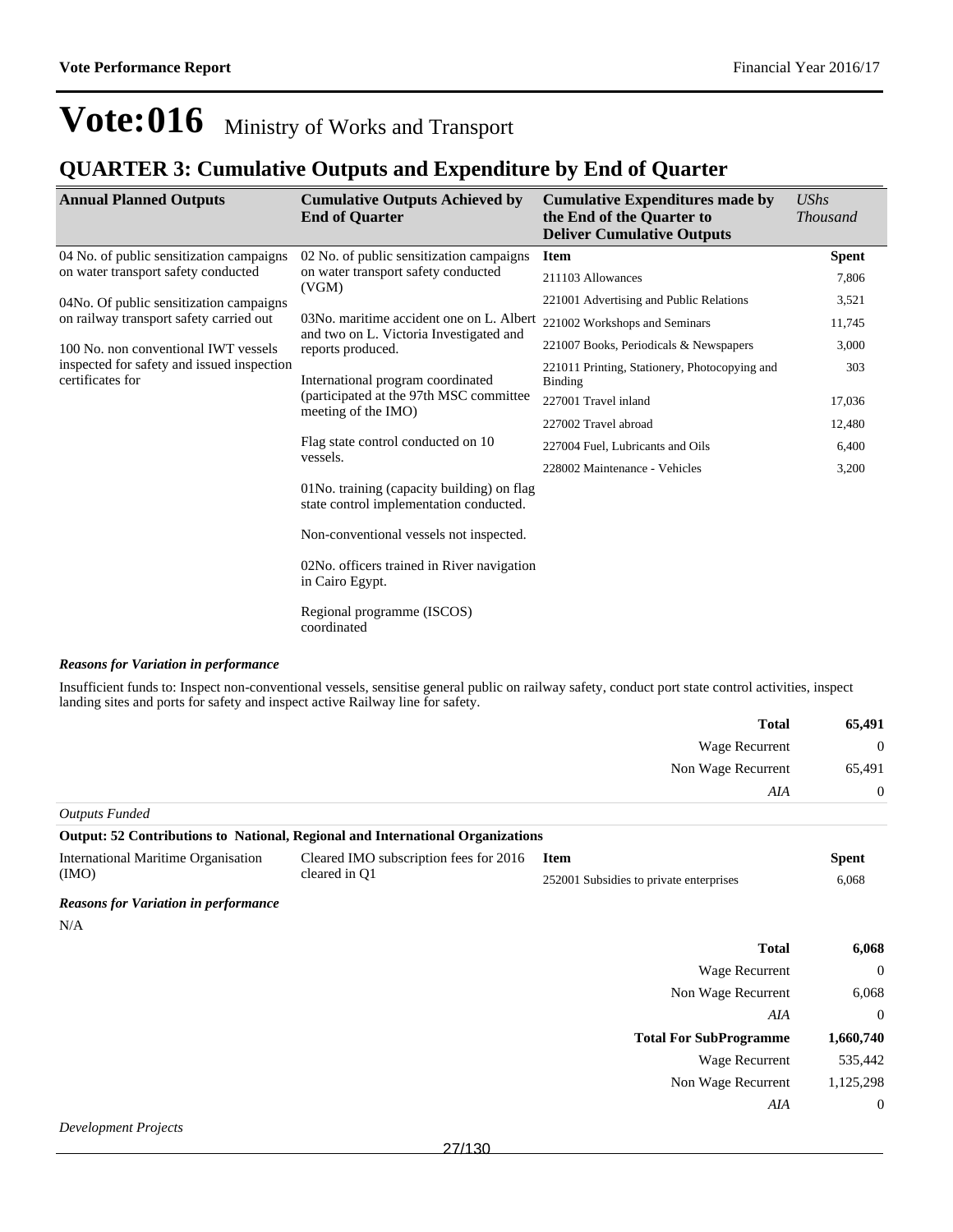### **QUARTER 3: Cumulative Outputs and Expenditure by End of Quarter**

| <b>Annual Planned Outputs</b>                                       | <b>Cumulative Outputs Achieved by</b><br><b>End of Quarter</b>                            | <b>Cumulative Expenditures made by</b><br>the End of the Quarter to<br><b>Deliver Cumulative Outputs</b>                                  | <b>UShs</b><br><b>Thousand</b> |
|---------------------------------------------------------------------|-------------------------------------------------------------------------------------------|-------------------------------------------------------------------------------------------------------------------------------------------|--------------------------------|
| <b>Project: 1096 Support to Computerised Driving Permits</b>        |                                                                                           |                                                                                                                                           |                                |
| <b>Outputs Provided</b>                                             |                                                                                           |                                                                                                                                           |                                |
| <b>Output: 02 Road Safety Programmes Coordinated and Monitored</b>  |                                                                                           |                                                                                                                                           |                                |
| Contract staff salaries paid                                        | Contract Staff salaries paid                                                              | <b>Item</b>                                                                                                                               | <b>Spent</b>                   |
|                                                                     | Support to the UCDP project provided                                                      | 211102 Contract Staff Salaries (Incl. Casuals,<br>Temporary)                                                                              | 108,850                        |
| <b>Reasons for Variation in performance</b>                         |                                                                                           |                                                                                                                                           |                                |
| N/A                                                                 |                                                                                           |                                                                                                                                           |                                |
|                                                                     |                                                                                           | <b>Total</b>                                                                                                                              | 108,850                        |
|                                                                     |                                                                                           | GoU Development                                                                                                                           | 108,850                        |
|                                                                     |                                                                                           | <b>External Financing</b>                                                                                                                 | 0                              |
|                                                                     |                                                                                           | AIA                                                                                                                                       | $\boldsymbol{0}$               |
| <b>Capital Purchases</b>                                            |                                                                                           |                                                                                                                                           |                                |
| Output: 76 Purchase of Office and ICT Equipment, including Software |                                                                                           |                                                                                                                                           |                                |
|                                                                     | Data Recovery Centre/Business<br>Continuation Site completed;                             | <b>Item</b>                                                                                                                               | <b>Spent</b>                   |
|                                                                     |                                                                                           | 312202 Machinery and Equipment                                                                                                            | 2,464,660                      |
|                                                                     | System and Software at UCDP Facility<br>Upgraded;                                         |                                                                                                                                           |                                |
|                                                                     | Payment of certificates for Data Recovery<br>Centre/Business continuation Site<br>pursued |                                                                                                                                           |                                |
| <b>Reasons for Variation in performance</b>                         |                                                                                           |                                                                                                                                           |                                |
| Inadequate funds to complete payment                                |                                                                                           |                                                                                                                                           |                                |
|                                                                     |                                                                                           | <b>Total</b>                                                                                                                              | 2,464,660                      |
|                                                                     |                                                                                           | GoU Development                                                                                                                           | 2,464,660                      |
|                                                                     |                                                                                           | <b>External Financing</b>                                                                                                                 | $\mathbf{0}$                   |
|                                                                     |                                                                                           | AIA                                                                                                                                       | $\boldsymbol{0}$               |
| Output: 77 Purchase of Specialised Machinery & Equipment            |                                                                                           |                                                                                                                                           |                                |
|                                                                     | Development of the software for the                                                       | <b>Item</b>                                                                                                                               | <b>Spent</b>                   |
|                                                                     | interface completed.                                                                      | 312202 Machinery and Equipment                                                                                                            | 129,961                        |
|                                                                     | Establishment of an Automated Licencing<br>system for TLB completed                       |                                                                                                                                           |                                |
|                                                                     | Automated Licencing system for TLB<br>supported and maintained                            |                                                                                                                                           |                                |
|                                                                     | Payment of certificates for Automated<br>Licencing system for TLB pursued                 |                                                                                                                                           |                                |
| <b>Reasons for Variation in performance</b>                         |                                                                                           |                                                                                                                                           |                                |
|                                                                     |                                                                                           | Computerised Driving Permits Card Verification Devices not procured as the plans to interface FACE and Uganda Police systems are ongoing. |                                |
| Inadequate funds to complete payment                                |                                                                                           |                                                                                                                                           |                                |

| <b>Total</b>    | 129,961 |
|-----------------|---------|
| GoU Development | 129,961 |
| 28/130          |         |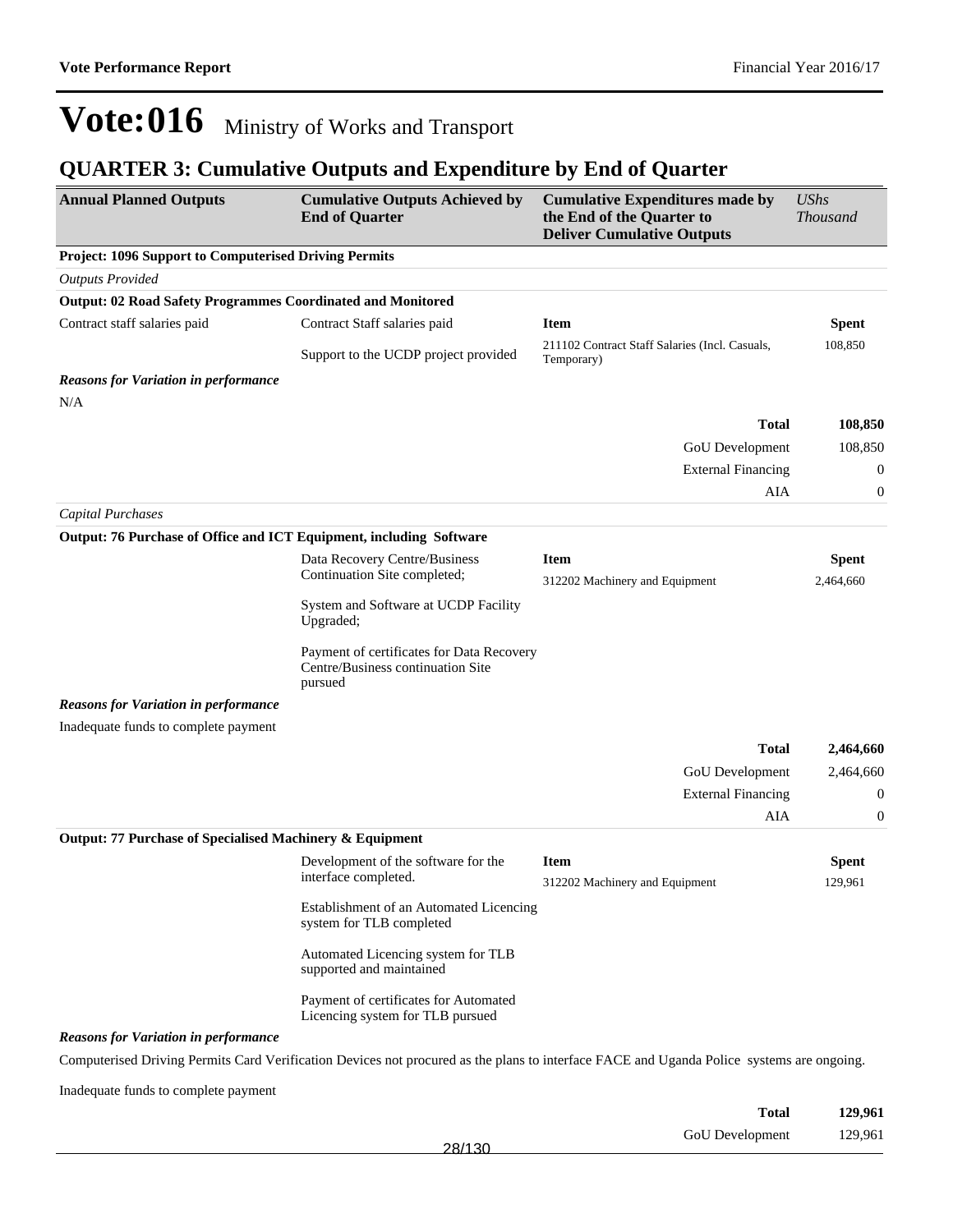#### **QUARTER 3: Cumulative Outputs and Expenditure by End of Quarter**

| <b>Annual Planned Outputs</b>                               | <b>Cumulative Outputs Achieved by</b><br><b>End of Quarter</b>      | <b>Cumulative Expenditures made by</b><br>the End of the Quarter to<br><b>Deliver Cumulative Outputs</b> | <b>UShs</b><br><b>Thousand</b> |
|-------------------------------------------------------------|---------------------------------------------------------------------|----------------------------------------------------------------------------------------------------------|--------------------------------|
|                                                             |                                                                     | <b>External Financing</b>                                                                                | $\mathbf{0}$                   |
|                                                             |                                                                     | AIA                                                                                                      | 0                              |
|                                                             |                                                                     | <b>Total For SubProgramme</b>                                                                            | 2,703,472                      |
|                                                             |                                                                     | GoU Development                                                                                          | 2,703,472                      |
|                                                             |                                                                     | <b>External Financing</b>                                                                                | $\boldsymbol{0}$               |
|                                                             |                                                                     | AIA                                                                                                      | 0                              |
| Program: 02 Transport Services and Infrastructure           |                                                                     |                                                                                                          |                                |
| <b>Recurrent Programmes</b>                                 |                                                                     |                                                                                                          |                                |
| <b>Subprogram: 11 Transport Infrastructure and Services</b> |                                                                     |                                                                                                          |                                |
| <b>Outputs Provided</b>                                     |                                                                     |                                                                                                          |                                |
| Output: 01 Policies, laws, guidelines, plans and strategies |                                                                     |                                                                                                          |                                |
| Regional Transport Sector Projects and                      | Ministry adequately represented in                                  | <b>Item</b>                                                                                              | <b>Spent</b>                   |
| Programmes Coordinated.                                     | regional meetings;                                                  | 211101 General Staff Salaries                                                                            | 1,087,416                      |
| Transport impact study and survey                           | Terms of reference for appraisal                                    | 211103 Allowances                                                                                        | 72,490                         |
| undertaken.                                                 | guidelines for transport projects<br>developed                      | 225001 Consultancy Services- Short term                                                                  | 114,399                        |
| Appraisal guidelines for transport                          |                                                                     | 227001 Travel inland                                                                                     | 104,654                        |
| projects developed (WebTAG)                                 |                                                                     | 227002 Travel abroad                                                                                     | 57.804                         |
| <b>Reasons for Variation in performance</b>                 |                                                                     |                                                                                                          |                                |
| N/A                                                         |                                                                     |                                                                                                          |                                |
|                                                             |                                                                     | <b>Total</b>                                                                                             | 1,436,763                      |
|                                                             |                                                                     | Wage Recurrent                                                                                           | 1,087,416                      |
|                                                             |                                                                     | Non Wage Recurrent                                                                                       | 349,347                        |
|                                                             |                                                                     | AIA                                                                                                      | $\boldsymbol{0}$               |
| <b>Output: 02 Monitoring and Capacity Building</b>          |                                                                     |                                                                                                          |                                |
| Oversight role, monitoring and                              | Oversight role, monitoring and                                      | <b>Item</b>                                                                                              | <b>Spent</b>                   |
| supervision of the rail concession<br>undertaken.           | supervision of the rail concession<br>undertaken;                   | 221011 Printing, Stationery, Photocopying and<br><b>Binding</b>                                          | 25,911                         |
|                                                             | Performance of URC, CAA and EACAA Performance of URC, CAA and EACAA | 227001 Travel inland                                                                                     | 33,270                         |
| monitored                                                   | monitored                                                           | 227004 Fuel, Lubricants and Oils                                                                         | 55,512                         |
|                                                             |                                                                     | 228002 Maintenance - Vehicles                                                                            | 51,270                         |
| <b>Reasons for Variation in performance</b>                 |                                                                     |                                                                                                          |                                |
| N/A                                                         |                                                                     |                                                                                                          |                                |
|                                                             |                                                                     | <b>Total</b>                                                                                             | 165,963                        |
|                                                             |                                                                     | Wage Recurrent                                                                                           | $\boldsymbol{0}$               |
|                                                             |                                                                     | Non Wage Recurrent                                                                                       | 165,963                        |
|                                                             |                                                                     | AIA                                                                                                      | $\boldsymbol{0}$               |

**Output: 04 Development of Inland Water Transport**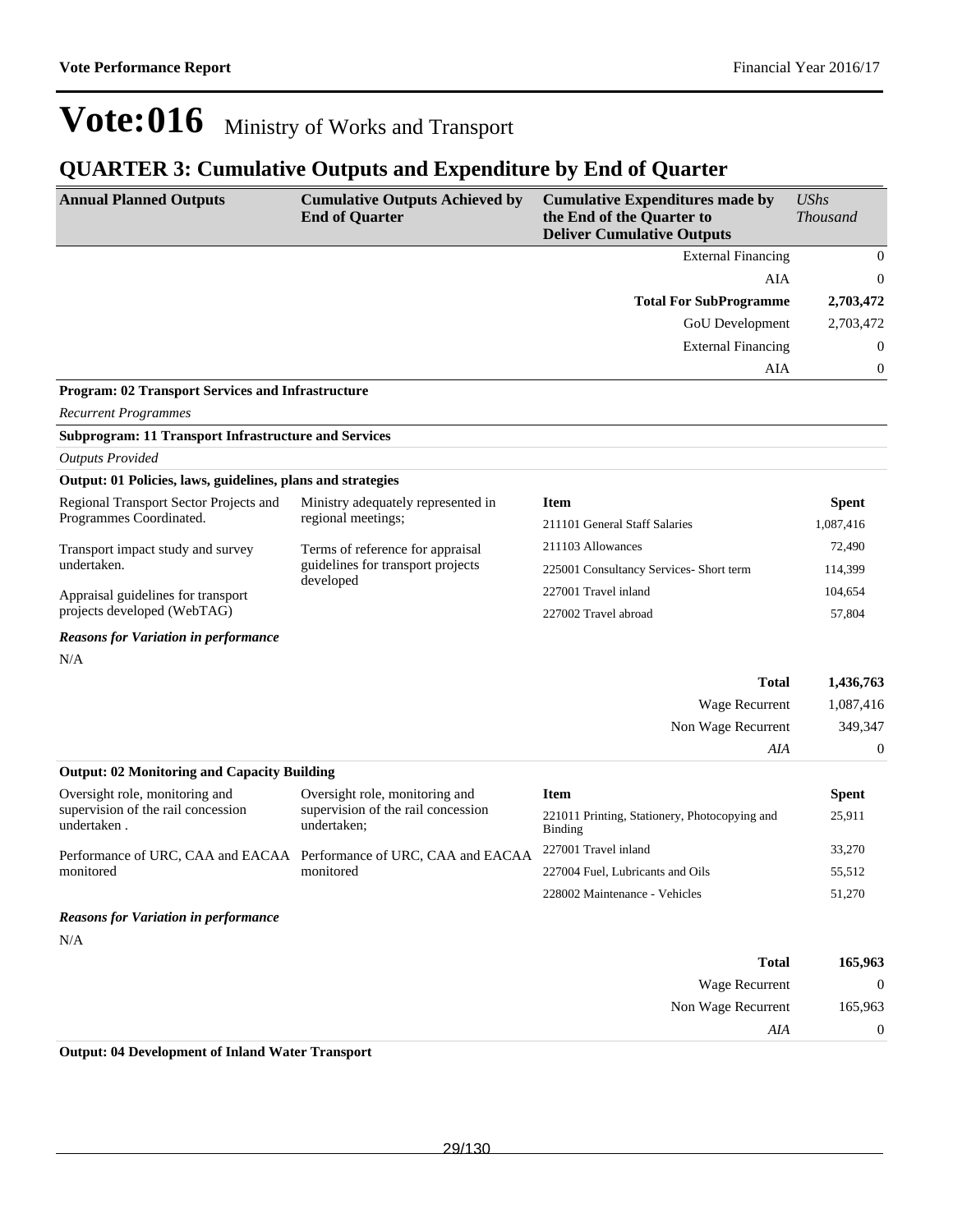#### **QUARTER 3: Cumulative Outputs and Expenditure by End of Quarter**

| <b>Annual Planned Outputs</b>                                                                                              | <b>Cumulative Outputs Achieved by</b><br><b>End of Quarter</b>             | <b>Cumulative Expenditures made by</b><br>the End of the Quarter to<br><b>Deliver Cumulative Outputs</b> | $\mathit{UShs}$<br><b>Thousand</b> |
|----------------------------------------------------------------------------------------------------------------------------|----------------------------------------------------------------------------|----------------------------------------------------------------------------------------------------------|------------------------------------|
| Dissemination of the investment plan for                                                                                   | Dissemination of the investment plan for                                   | <b>Item</b>                                                                                              | <b>Spent</b>                       |
| improving connectivity of Islands on<br>lake victoria to all stakeholders conducted victoria to all stakeholders conducted | improving connectivity of Islands on lake                                  | 211103 Allowances                                                                                        | 5,974                              |
|                                                                                                                            |                                                                            | 221002 Workshops and Seminars                                                                            | 22,685                             |
| 02No. Surveys for passenger services of                                                                                    | 2 No. Surveys for passenger services of<br>ferries across lakes undertaken | 221011 Printing, Stationery, Photocopying and<br>Binding                                                 | 6,920                              |
| ferries<br>across lakes undertaken                                                                                         |                                                                            | 225001 Consultancy Services-Short term                                                                   | 77,614                             |
|                                                                                                                            |                                                                            | 227001 Travel inland                                                                                     | 24,953                             |
| 1No. Socioeconomic impact of<br>investment in ferries in imp                                                               |                                                                            | 227004 Fuel, Lubricants and Oils                                                                         | 12,892                             |
| Reasons for Variation in performance                                                                                       |                                                                            |                                                                                                          |                                    |

#### *Reasons for Variation in performance*

N/A

|                                                                             |                                  | <b>Total</b>                          | 151,037      |
|-----------------------------------------------------------------------------|----------------------------------|---------------------------------------|--------------|
|                                                                             |                                  | Wage Recurrent                        | $\Omega$     |
|                                                                             |                                  | Non Wage Recurrent                    | 151,037      |
|                                                                             |                                  | AIA                                   | $\Omega$     |
| <b>Output: 07 Feasibility/Design Studies</b>                                |                                  |                                       |              |
| Design studies for Gaba, Butebo and Bule Preliminary Engineering Design for |                                  | <b>Item</b>                           | <b>Spent</b> |
| landing sites completed                                                     | Ggaba, Bule and Butebo submitted | 225002 Consultancy Services-Long-term | 194,927      |
| <b>Reasons for Variation in performance</b>                                 |                                  |                                       |              |
| N/A                                                                         |                                  |                                       |              |

| 194,927  | <b>Total</b>       |
|----------|--------------------|
| $\theta$ | Wage Recurrent     |
| 194,927  | Non Wage Recurrent |
| $\theta$ | AIA                |
|          |                    |

*Outputs Funded*

**Output: 51 Maintenance of Aircrafts and Buildings (EACAA)**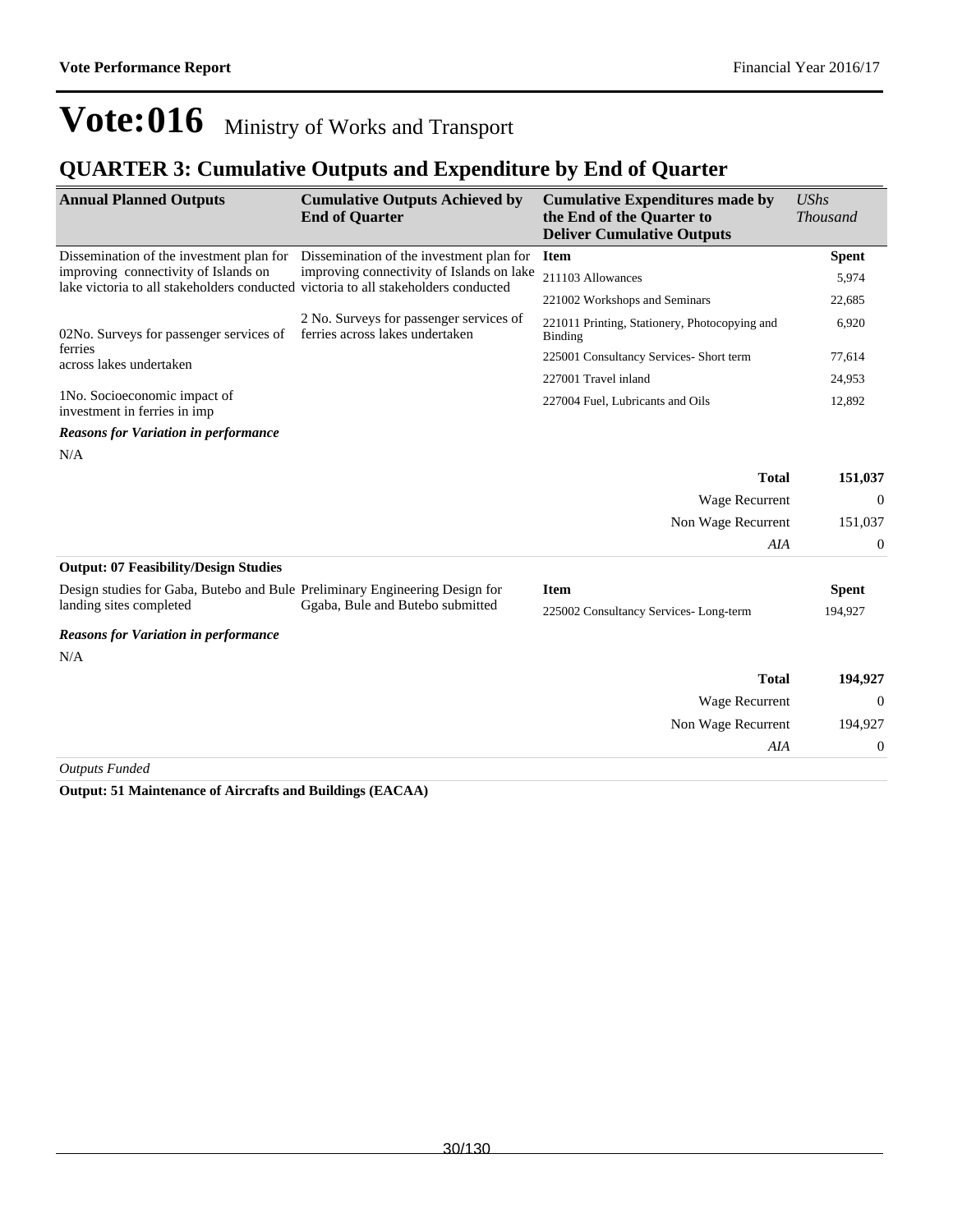#### **QUARTER 3: Cumulative Outputs and Expenditure by End of Quarter**

| <b>Annual Planned Outputs</b>                                                                                                                                              | <b>Cumulative Outputs Achieved by</b><br><b>End of Quarter</b>                                                                                                                                                                                                                                                                                                                                  | <b>Cumulative Expenditures made by</b><br>the End of the Quarter to<br><b>Deliver Cumulative Outputs</b> | <b>UShs</b><br><b>Thousand</b> |
|----------------------------------------------------------------------------------------------------------------------------------------------------------------------------|-------------------------------------------------------------------------------------------------------------------------------------------------------------------------------------------------------------------------------------------------------------------------------------------------------------------------------------------------------------------------------------------------|----------------------------------------------------------------------------------------------------------|--------------------------------|
| Training for 15 cadet pilots completed.                                                                                                                                    | 3 instructors had the familiarization<br>flights on the baron G58;                                                                                                                                                                                                                                                                                                                              | <b>Item</b>                                                                                              | <b>Spent</b>                   |
| Training for 7 Course 26 Students in<br>aircraft engineering completed.<br>Training for 14 flight operations students<br>completed<br>Generator delivered and operational. | 34 students completed 10 hour<br>acceptance check;<br>Two (2) students completed PPL flight<br>tests C39 and C38X;<br>Three (3) students Completed CPL flight<br>test:<br>Four (4) students completed IR flight<br>tests:<br>Six (6) students have started IR training;<br>7 students of Course 26 trained;<br>14 flight operations students completed;<br>Generator delivered and operational. | 263204 Transfers to other govt. Units (Capital)                                                          | 4,450,846                      |
|                                                                                                                                                                            |                                                                                                                                                                                                                                                                                                                                                                                                 |                                                                                                          |                                |

#### *Reasons for Variation in performance*

Four(4) instructors left the Academy

CAA re-sits and License for one of the students and departure of instructors

New C310 engines installed

|                                                                                                                                                                                                        |                                                                                                                                                                                                    | <b>Total</b>                                    | 4,450,846                 |
|--------------------------------------------------------------------------------------------------------------------------------------------------------------------------------------------------------|----------------------------------------------------------------------------------------------------------------------------------------------------------------------------------------------------|-------------------------------------------------|---------------------------|
|                                                                                                                                                                                                        |                                                                                                                                                                                                    | Wage Recurrent                                  | $\theta$                  |
|                                                                                                                                                                                                        |                                                                                                                                                                                                    | Non Wage Recurrent                              | 4,450,846                 |
|                                                                                                                                                                                                        |                                                                                                                                                                                                    | AIA                                             | $\Omega$                  |
| <b>Output: 52 Rehabilitation of Upcountry Aerodromes (CAA)</b>                                                                                                                                         |                                                                                                                                                                                                    |                                                 |                           |
| Maintenance and operations of runaways,<br>apron and taxiways at Arua, Pakuba,<br>Masindi, Kidepo, Moroto, Lira, Tororo,<br>Jinja, Mbarara, Kisoro, Kasese, Soroti<br>and Gulu Aerodromes carried out. | Maintenance and Operations of run ways, Item<br>apron and taxiways at Arua, Pakuba,<br>Kidepo, Moroto, Lira, Tororo, Jinja,<br>Mbarara, Kisoro, Kasese, Soroti and Gulu<br>Aerodromes carried out. | 263204 Transfers to other govt. Units (Capital) | <b>Spent</b><br>2,018,534 |
| 7.2 km of Perimeter fence at Arua<br>Aerodrome constructed.<br>Construct                                                                                                                               | Contract for construction of car park and<br>access roads at Arua Aerodrome awarded<br>and cleared by SG. Due-diligence being<br>undertaken before contract signature                              |                                                 |                           |

#### *Reasons for Variation in performance*

The construction of the 7.2Km perimeter fence at Arua Airport is to be re-tendered. Bids expired and no extension was thought due to uncertainty of the availability of funds.

No funds were released to CAA

|           | <b>Total</b>   | 2,018,534 |
|-----------|----------------|-----------|
| /130<br>ິ | Wage Recurrent | 0         |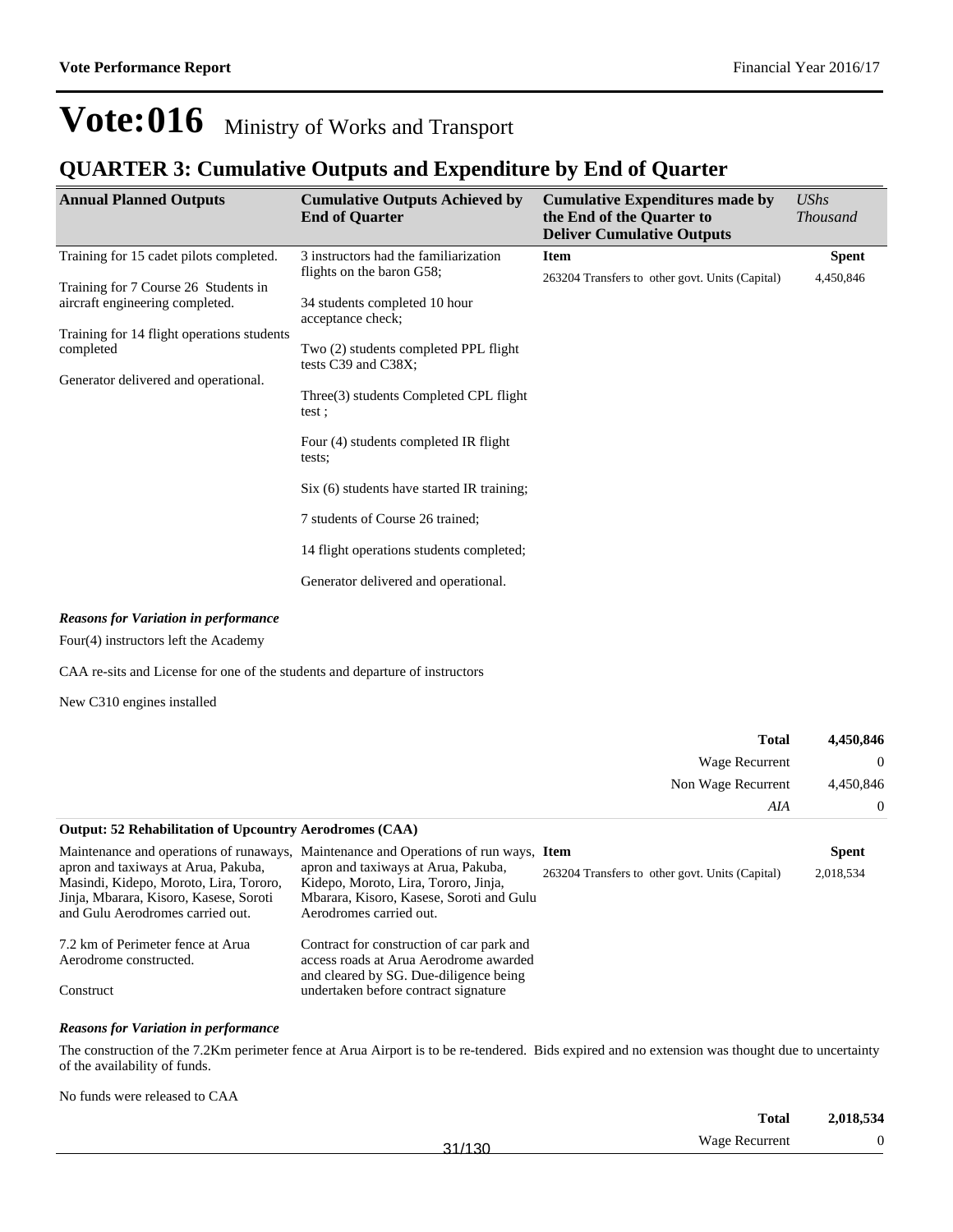#### **QUARTER 3: Cumulative Outputs and Expenditure by End of Quarter**

| <b>Annual Planned Outputs</b>                                                | <b>Cumulative Outputs Achieved by</b><br><b>End of Quarter</b>            | <b>Cumulative Expenditures made by</b><br>the End of the Quarter to<br><b>Deliver Cumulative Outputs</b> | <b>UShs</b><br><b>Thousand</b> |
|------------------------------------------------------------------------------|---------------------------------------------------------------------------|----------------------------------------------------------------------------------------------------------|--------------------------------|
|                                                                              |                                                                           | Non Wage Recurrent                                                                                       | 2,018,534                      |
|                                                                              |                                                                           | AIA                                                                                                      | $\boldsymbol{0}$               |
| <b>Output: 53 Institutional Support to URC</b>                               |                                                                           |                                                                                                          |                                |
| Railway reserve boundaries marked with Sample beacons submitted by the       |                                                                           | <b>Item</b>                                                                                              | <b>Spent</b>                   |
| reinforced concrete pillars (Phase II)                                       | contractor and approved for mass<br>production                            | 263204 Transfers to other govt. Units (Capital)                                                          | 699,784                        |
| <b>Reasons for Variation in performance</b>                                  |                                                                           |                                                                                                          |                                |
| Installation of beacons to commence in Q4                                    |                                                                           |                                                                                                          |                                |
|                                                                              |                                                                           | <b>Total</b>                                                                                             | 699,784                        |
|                                                                              |                                                                           | Wage Recurrent                                                                                           | $\boldsymbol{0}$               |
|                                                                              |                                                                           | Non Wage Recurrent                                                                                       | 699,784                        |
|                                                                              |                                                                           | AIA                                                                                                      | $\boldsymbol{0}$               |
|                                                                              |                                                                           | <b>Total For SubProgramme</b>                                                                            | 9,117,853                      |
|                                                                              |                                                                           | <b>Wage Recurrent</b>                                                                                    | 1,087,416                      |
|                                                                              |                                                                           | Non Wage Recurrent                                                                                       | 8,030,437                      |
|                                                                              |                                                                           | AIA                                                                                                      | $\boldsymbol{0}$               |
| <b>Development Projects</b>                                                  |                                                                           |                                                                                                          |                                |
| Project: 0951 East African Trade and Transportation Facilitation             |                                                                           |                                                                                                          |                                |
| <b>Outputs Provided</b>                                                      |                                                                           |                                                                                                          |                                |
| <b>Output: 02 Monitoring and Capacity Building</b>                           |                                                                           |                                                                                                          |                                |
|                                                                              | Monitoring and Supervision of EATTFP Monitoring and Supervision of EATTFP | <b>Item</b>                                                                                              | <b>Spent</b>                   |
| activities undertaken                                                        | activities undertaken;                                                    | 211103 Allowances                                                                                        | 23,175                         |
| Monthly project progress reports prepared 9 Monthly project progress reports |                                                                           | 221001 Advertising and Public Relations                                                                  | 5,000                          |
|                                                                              | prepared;                                                                 | 221010 Special Meals and Drinks                                                                          | 5,000                          |
| Quarterly EATTFP performance report<br>prepared                              |                                                                           | 221011 Printing, Stationery, Photocopying and<br>Binding                                                 | 20,000                         |
|                                                                              |                                                                           | 227001 Travel inland                                                                                     | 91,000                         |
|                                                                              |                                                                           | 227002 Travel abroad                                                                                     | 6,600                          |
|                                                                              |                                                                           | 227004 Fuel, Lubricants and Oils                                                                         | 29,120                         |
|                                                                              |                                                                           | 228002 Maintenance - Vehicles                                                                            | 5,280                          |
| <b>Reasons for Variation in performance</b>                                  |                                                                           |                                                                                                          |                                |
| N/A                                                                          |                                                                           | <b>Total</b>                                                                                             | 185,175                        |
|                                                                              |                                                                           |                                                                                                          |                                |
|                                                                              |                                                                           | GoU Development<br><b>External Financing</b>                                                             | 185,175                        |
|                                                                              |                                                                           |                                                                                                          | $\boldsymbol{0}$               |
| <b>Capital Purchases</b>                                                     |                                                                           | AIA                                                                                                      | $\boldsymbol{0}$               |

**Output: 83 Border Post Reahabilitation/Construction**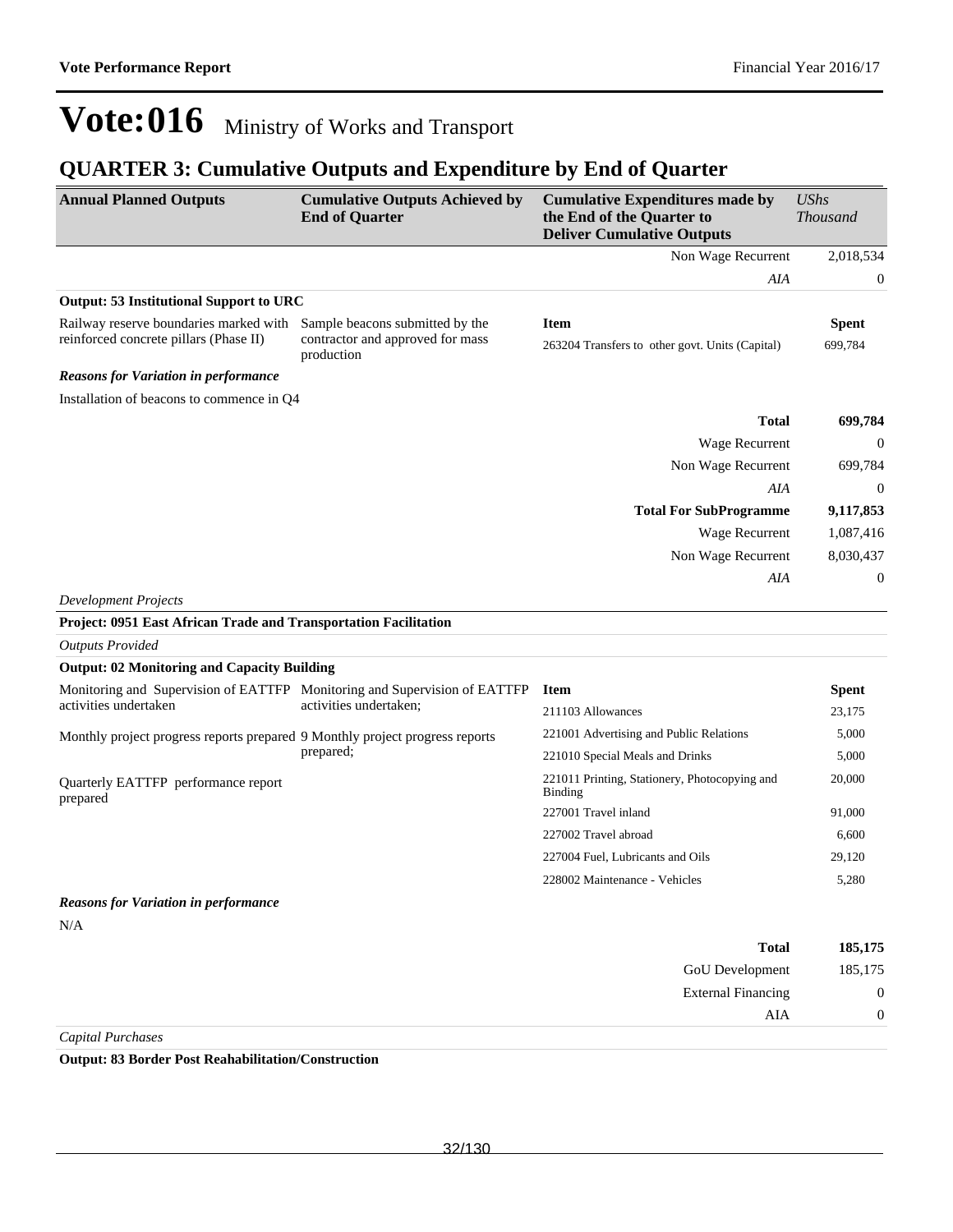#### **QUARTER 3: Cumulative Outputs and Expenditure by End of Quarter**

| <b>Annual Planned Outputs</b>                                                                                 | <b>Cumulative Outputs Achieved by</b><br><b>End of Quarter</b>                                                                                                                                                   | <b>Cumulative Expenditures made by</b><br>the End of the Quarter to<br><b>Deliver Cumulative Outputs</b> | $\mathit{UShs}$<br><b>Thousand</b> |
|---------------------------------------------------------------------------------------------------------------|------------------------------------------------------------------------------------------------------------------------------------------------------------------------------------------------------------------|----------------------------------------------------------------------------------------------------------|------------------------------------|
| Construction of Elegu OSBP completed                                                                          | 80% of construction works for Elegu                                                                                                                                                                              | <b>Item</b>                                                                                              | <b>Spent</b>                       |
| 50% of civil works for the construction<br>of exit/access roads and parking yard for<br>Katuna OSBP completed | OSBP completed:<br>65% of construction works for Katuna<br>OSBP completed:<br>Construction works for exit roads at<br>Busia OSBP completed<br>30% construction works for exit roads at<br>Malaba OSBPs completed | 312104 Other Structures                                                                                  | 5,835,922                          |
| <b>Reasons for Variation in performance</b>                                                                   |                                                                                                                                                                                                                  |                                                                                                          |                                    |

Contractors suspended works due to delayed payments

| 5,835,922      | <b>Total</b>                  |
|----------------|-------------------------------|
| 5,835,922      | <b>GoU</b> Development        |
| $\overline{0}$ | <b>External Financing</b>     |
| $\overline{0}$ | AIA                           |
|                |                               |
| 6,021,097      | <b>Total For SubProgramme</b> |
| 6,021,097      | GoU Development               |
| $\overline{0}$ | <b>External Financing</b>     |

*Development Projects*

#### **Project: 1051 New Ferry to replace Kabalega - Opening Southern R**

*Outputs Provided*

#### **Output: 02 Monitoring and Capacity Building**

| Consultant to remodel Portbell and Jinja                         | Design and tender documents for                                                                               | Item                                                     | <b>Spent</b> |
|------------------------------------------------------------------|---------------------------------------------------------------------------------------------------------------|----------------------------------------------------------|--------------|
| Piers and replacement of MV Kabalega<br>supervised and monitored | remodeling Portbell and Jinja Piers and<br>replacement of MV Kabalega completed;                              | 221011 Printing, Stationery, Photocopying and<br>Binding | 6,000        |
|                                                                  | Consultant to remodel Portbell and Jinja                                                                      | 227001 Travel inland                                     | 27,930       |
|                                                                  | Piers and replacement of MV Kabalega<br>supervised and monitored:                                             | 227004 Fuel, Lubricants and Oils                         | 16,470       |
|                                                                  | Procurement of contractor to remodel<br>Portbell and Jinja Piers and replacement<br>of MV Kabalega initiated. |                                                          |              |

#### *Reasons for Variation in performance*

Limited funds to clear certificates for the consultant.

|                               | Total                     | 50,400 |
|-------------------------------|---------------------------|--------|
|                               | <b>GoU</b> Development    | 50,400 |
|                               | <b>External Financing</b> |        |
|                               | AIA                       | 0      |
| <b>Total For SubProgramme</b> |                           |        |
|                               |                           | 50,400 |
|                               | <b>GoU</b> Development    | 50,400 |
|                               | <b>External Financing</b> |        |
|                               | AIA                       |        |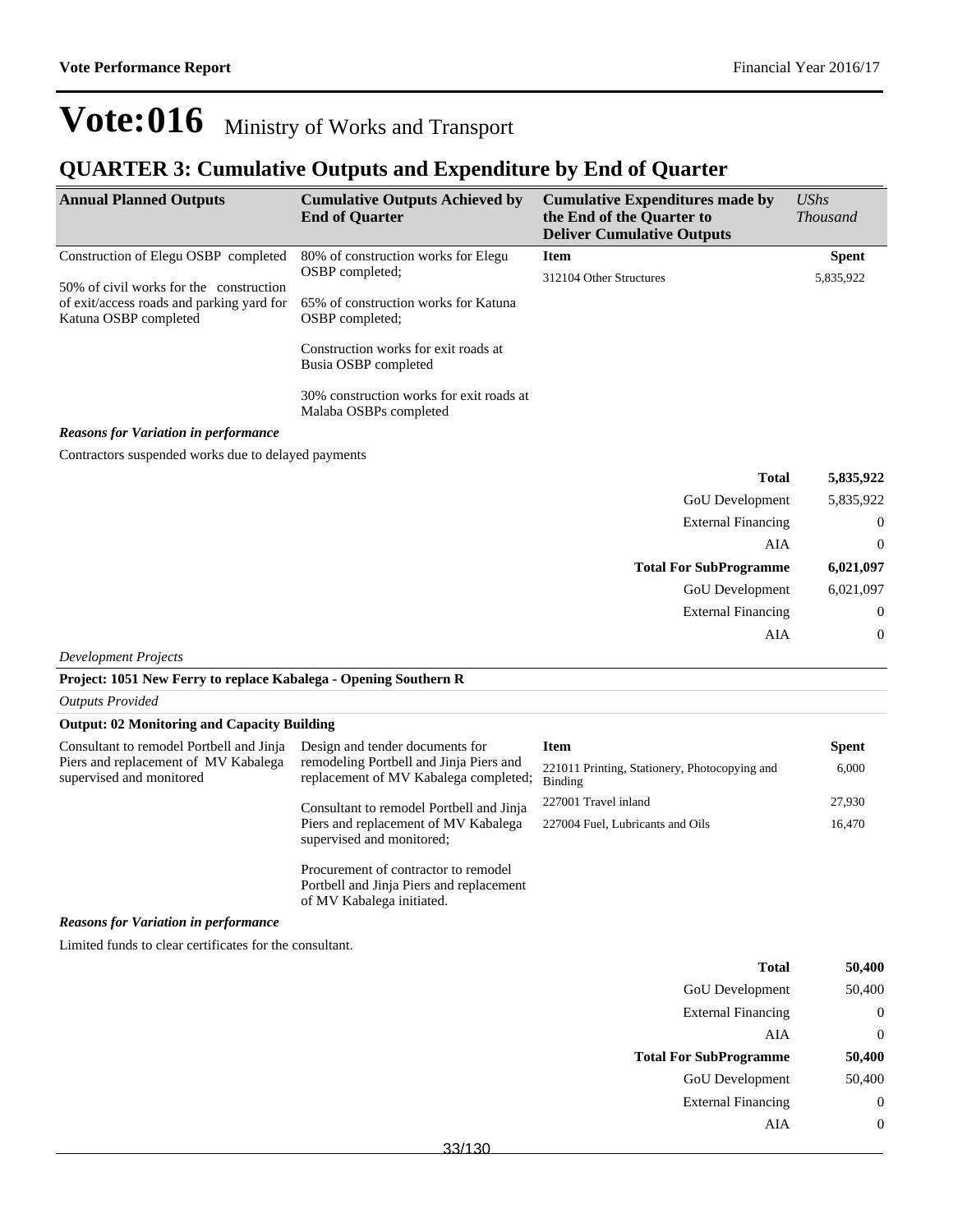#### **QUARTER 3: Cumulative Outputs and Expenditure by End of Quarter**

| <b>Annual Planned Outputs</b>                        | <b>Cumulative Outputs Achieved by</b><br><b>End of Quarter</b> | <b>Cumulative Expenditures made by</b><br>the End of the Quarter to<br><b>Deliver Cumulative Outputs</b> | UShs<br><i>Thousand</i> |  |
|------------------------------------------------------|----------------------------------------------------------------|----------------------------------------------------------------------------------------------------------|-------------------------|--|
| <b>Development Projects</b>                          |                                                                |                                                                                                          |                         |  |
| <b>Project: 1097 New Standard Gauge Railway Line</b> |                                                                |                                                                                                          |                         |  |
| <b>Outputs Provided</b>                              |                                                                |                                                                                                          |                         |  |
| Outputs Funded                                       |                                                                |                                                                                                          |                         |  |

**Output: 54 Development of Standard Gauge Railway Infrastructure**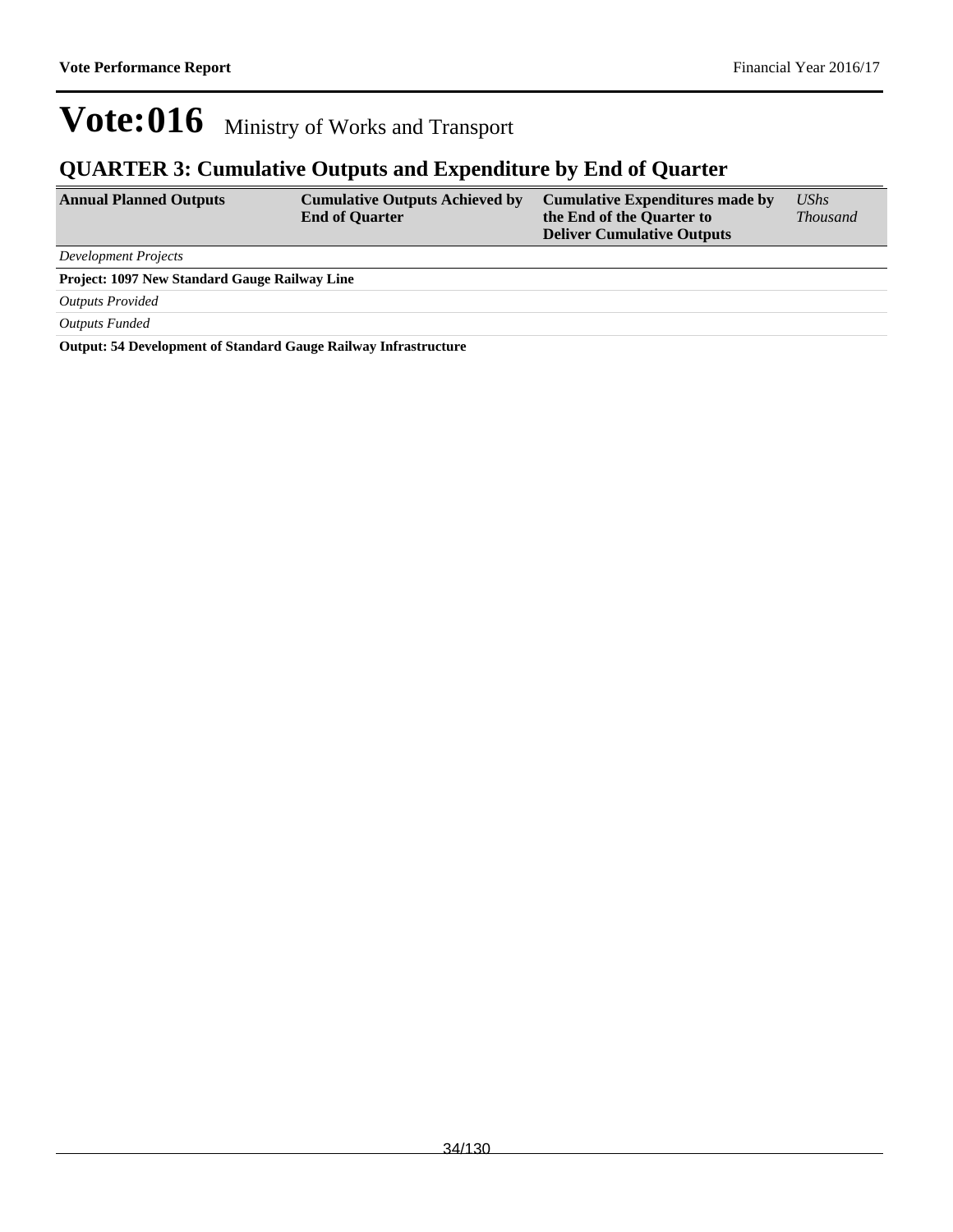#### **QUARTER 3: Cumulative Outputs and Expenditure by End of Quarter**

| Detailed Engineering designs for GKMA Final Bankable Feasibility study and<br>Light Rail System completed. | Preliminary Engineering designs for the<br>GKMA Light Rail System completed and                                                      | <b>Item</b><br>263204 Transfers to other govt. Units (Capital) | <b>Spent</b><br>62,999,878 |
|------------------------------------------------------------------------------------------------------------|--------------------------------------------------------------------------------------------------------------------------------------|----------------------------------------------------------------|----------------------------|
| Grievances, Appeals and Mitigation<br>Handled                                                              | financing options being reviewed;                                                                                                    |                                                                |                            |
| Final Report for Regional<br><b>Communication Strategy Reviewed</b>                                        | Final Preliminary Engineering Designs<br>and Environmental Impact Assessment<br>undertaken by (Gauff -Germany) has                   |                                                                |                            |
| Draft Reports for Policies that promote                                                                    | been completed and reviewed;                                                                                                         |                                                                |                            |
| and support Railway transport at the<br>Nationa                                                            | Bankable Feasibility Study undertaken by<br>CCECC- China has been completed and<br>reviewed:                                         |                                                                |                            |
|                                                                                                            | Preliminary Engineering Designs and<br><b>Environmental Impact Assessment</b><br>undertaken by CPCS - Canada has been<br>completed;  |                                                                |                            |
|                                                                                                            | Bankable Feasibility Study undertaken by<br>a CHEC- China has been completed<br>reviewed;                                            |                                                                |                            |
|                                                                                                            | ROW demarcation and assessment has<br>been completed for the entire route;                                                           |                                                                |                            |
|                                                                                                            | Resettlement Action Plan (RAP) has<br>covered 97.5% of the entire route;                                                             |                                                                |                            |
|                                                                                                            | Sensitization and mobilization conducted<br>along the entire SGR Eastern Route and<br>continues;                                     |                                                                |                            |
|                                                                                                            | EIAs for Eastern, Northern and Western<br>routes reviewed;                                                                           |                                                                |                            |
|                                                                                                            | Verification and update of PAPs ongoing;                                                                                             |                                                                |                            |
|                                                                                                            | Land acquisition is ongoing;                                                                                                         |                                                                |                            |
|                                                                                                            | A total of 2,349 PAPs have been paid;                                                                                                |                                                                |                            |
|                                                                                                            | A total of 100km out of 273Km has been<br>paid for;                                                                                  |                                                                |                            |
|                                                                                                            | Evaluation of bids for procurement of<br>Survey, engineering equipment and<br>software completed;                                    |                                                                |                            |
|                                                                                                            | A Bilateral Agreement on seamless and<br>joint operations of the Mombasa-<br>Kampala SGR section signed between<br>Uganda and Kenya; |                                                                |                            |
|                                                                                                            | Preparation of National Railway Policy<br>ongoing;                                                                                   |                                                                |                            |
|                                                                                                            | Local Content Strategy Prepared and<br>being operationalized                                                                         |                                                                |                            |
|                                                                                                            |                                                                                                                                      |                                                                |                            |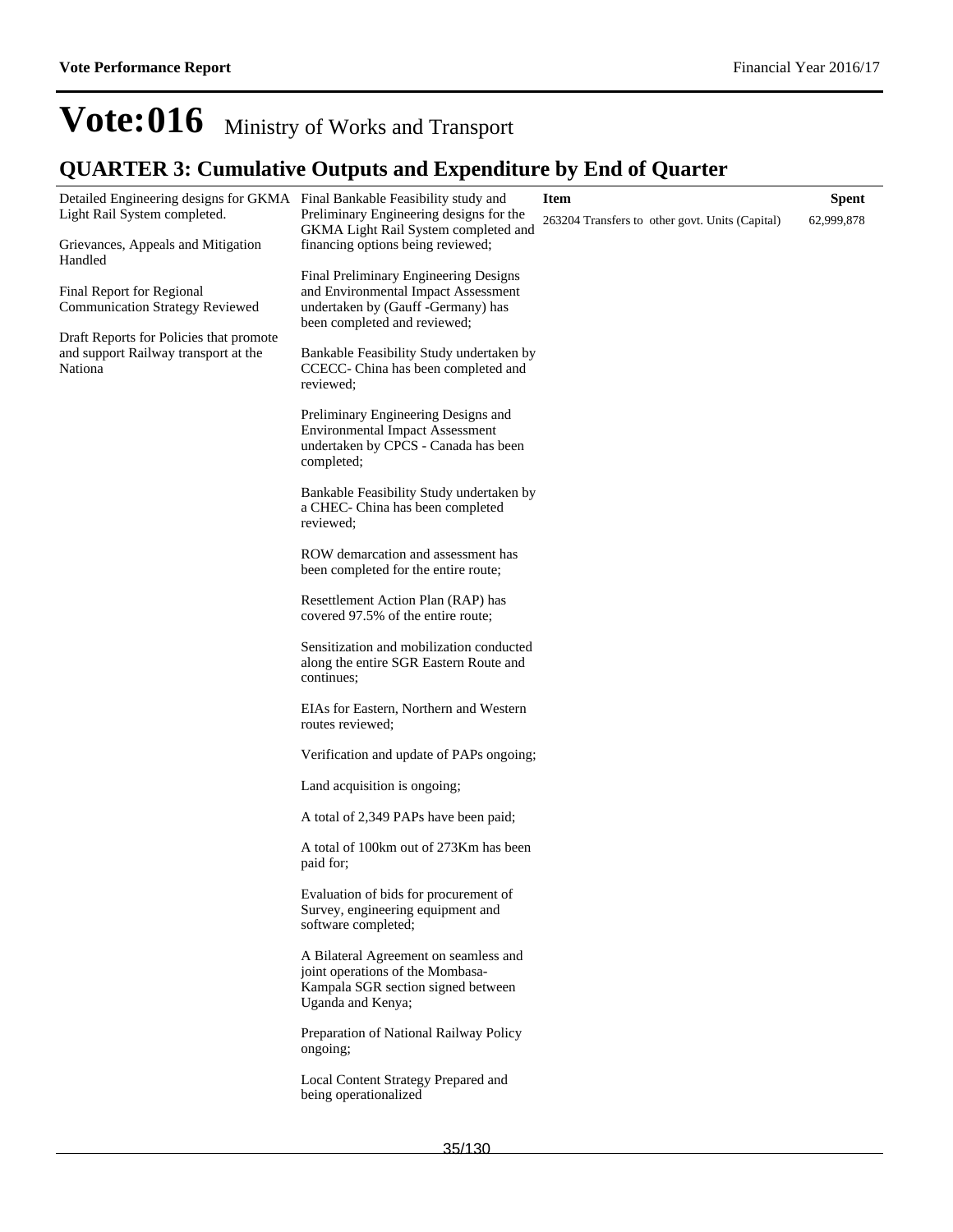### **QUARTER 3: Cumulative Outputs and Expenditure by End of Quarter**

| <b>Annual Planned Outputs</b>                                                   | <b>Cumulative Outputs Achieved by</b><br><b>End of Quarter</b>                         | <b>Cumulative Expenditures made by</b><br>the End of the Quarter to<br><b>Deliver Cumulative Outputs</b> | <b>UShs</b><br><b>Thousand</b> |
|---------------------------------------------------------------------------------|----------------------------------------------------------------------------------------|----------------------------------------------------------------------------------------------------------|--------------------------------|
| <b>Reasons for Variation in performance</b>                                     |                                                                                        |                                                                                                          |                                |
|                                                                                 |                                                                                        |                                                                                                          |                                |
|                                                                                 |                                                                                        | <b>Total</b>                                                                                             | 62,999,878                     |
|                                                                                 |                                                                                        | GoU Development                                                                                          | 62,999,878                     |
|                                                                                 |                                                                                        | <b>External Financing</b>                                                                                | 0                              |
| <b>Capital Purchases</b>                                                        |                                                                                        | AIA                                                                                                      | 0                              |
|                                                                                 |                                                                                        | <b>Total For SubProgramme</b>                                                                            | 62,999,878                     |
|                                                                                 |                                                                                        | GoU Development                                                                                          | 62,999,878                     |
|                                                                                 |                                                                                        | <b>External Financing</b>                                                                                | 0                              |
|                                                                                 |                                                                                        | AIA                                                                                                      | 0                              |
| <b>Development Projects</b>                                                     |                                                                                        |                                                                                                          |                                |
| Project: 1284 Development of new Kampala Port in Bukasa                         |                                                                                        |                                                                                                          |                                |
| <b>Outputs Provided</b>                                                         |                                                                                        |                                                                                                          |                                |
| <b>Output: 02 Monitoring and Capacity Building</b>                              |                                                                                        |                                                                                                          |                                |
| Activities for Bukasa Port development                                          | Activities for Bukasa Port development                                                 | <b>Item</b>                                                                                              | <b>Spent</b>                   |
| monitored                                                                       | monitored;                                                                             | 211103 Allowances                                                                                        | 22,400                         |
| Monthly Progress Reports prepared                                               | Monthly Progress Reports prepared;                                                     | 221001 Advertising and Public Relations                                                                  | 1,920                          |
| 2 PIT members trained                                                           |                                                                                        | 221002 Workshops and Seminars                                                                            | 9,600                          |
|                                                                                 |                                                                                        | 221003 Staff Training                                                                                    | 16,000                         |
|                                                                                 |                                                                                        | 221005 Hire of Venue (chairs, projector, etc)                                                            | 3,200                          |
|                                                                                 |                                                                                        | 221011 Printing, Stationery, Photocopying and<br><b>Binding</b>                                          | 3,200                          |
|                                                                                 |                                                                                        | 227001 Travel inland                                                                                     | 45,440                         |
|                                                                                 |                                                                                        | 227002 Travel abroad                                                                                     | 32,000                         |
|                                                                                 |                                                                                        | 227004 Fuel, Lubricants and Oils                                                                         | 10,080                         |
|                                                                                 |                                                                                        | 228002 Maintenance - Vehicles                                                                            | 3,200                          |
| <b>Reasons for Variation in performance</b>                                     |                                                                                        |                                                                                                          |                                |
| Training to be undertaken in Q4                                                 |                                                                                        |                                                                                                          |                                |
|                                                                                 |                                                                                        | <b>Total</b>                                                                                             | 147,040                        |
|                                                                                 |                                                                                        | GoU Development                                                                                          | 147,040                        |
|                                                                                 |                                                                                        | <b>External Financing</b>                                                                                | $\mathbf{0}$                   |
|                                                                                 |                                                                                        | AIA                                                                                                      | 0                              |
| <b>Capital Purchases</b><br><b>Output: 71 Acquisition of Land by Government</b> |                                                                                        |                                                                                                          |                                |
|                                                                                 | Resettlement Action Plan for Bukasa port Procurement of a consultant to undertake Item |                                                                                                          | <b>Spent</b>                   |
| implemented                                                                     | RAP study for Bukasa port completed;                                                   | 281501 Environment Impact Assessment for<br>Capital Works                                                | 34,000                         |
|                                                                                 |                                                                                        | 281504 Monitoring, Supervision & Appraisal<br>of capital works                                           | 16,000                         |
|                                                                                 |                                                                                        | 311101 Land                                                                                              | 999,928                        |
| <b>Reasons for Variation in performance</b>                                     | 36/130                                                                                 |                                                                                                          |                                |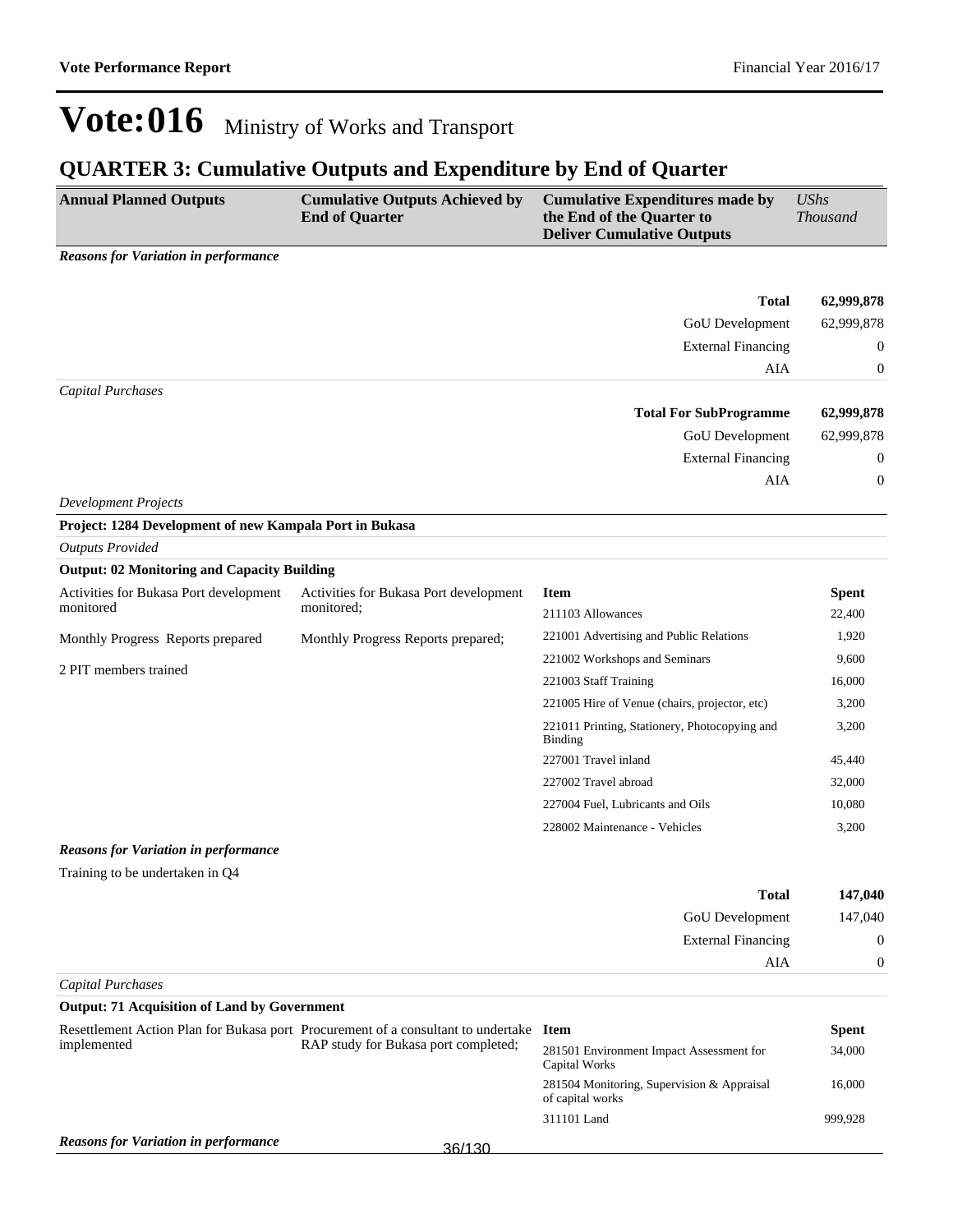## **QUARTER 3: Cumulative Outputs and Expenditure by End of Quarter**

| <b>Annual Planned Outputs</b>                                                      | <b>Cumulative Outputs Achieved by</b><br><b>End of Quarter</b>                      | <b>Cumulative Expenditures made by</b><br>the End of the Quarter to<br><b>Deliver Cumulative Outputs</b> | <b>UShs</b><br><b>Thousand</b> |
|------------------------------------------------------------------------------------|-------------------------------------------------------------------------------------|----------------------------------------------------------------------------------------------------------|--------------------------------|
| Delayed access to the site and lack of funding to procure the RAP consultant       |                                                                                     |                                                                                                          |                                |
|                                                                                    |                                                                                     | <b>Total</b>                                                                                             | 1,049,928                      |
|                                                                                    |                                                                                     | GoU Development                                                                                          | 1,049,928                      |
|                                                                                    |                                                                                     | <b>External Financing</b>                                                                                | 0                              |
|                                                                                    |                                                                                     | AIA                                                                                                      | $\boldsymbol{0}$               |
|                                                                                    | Output: 80 Construction/Rehabilitation of Inland Water Transport Infrastructure     |                                                                                                          |                                |
| Draft Master Plan for Bukasa Port                                                  | Interim Master Plan for development of                                              | <b>Item</b>                                                                                              | <b>Spent</b>                   |
| prepared and approved                                                              | Bukasa port prepared;                                                               | 281503 Engineering and Design Studies &                                                                  | 25, 343, 778                   |
| Inception report for Preliminary<br>engineering design for Bukasa port<br>prepared |                                                                                     | Plans for capital works                                                                                  |                                |
| <b>Reasons for Variation in performance</b>                                        |                                                                                     |                                                                                                          |                                |
| Delayed access to the site.                                                        |                                                                                     |                                                                                                          |                                |
|                                                                                    |                                                                                     | <b>Total</b>                                                                                             | 25, 343, 778                   |
|                                                                                    |                                                                                     | GoU Development                                                                                          | 25, 343, 778                   |
|                                                                                    |                                                                                     | <b>External Financing</b>                                                                                | 0                              |
|                                                                                    |                                                                                     | AIA                                                                                                      | $\mathbf{0}$                   |
|                                                                                    |                                                                                     | <b>Total For SubProgramme</b>                                                                            | 26,540,747                     |
|                                                                                    |                                                                                     | GoU Development                                                                                          | 26,540,747                     |
|                                                                                    |                                                                                     | <b>External Financing</b>                                                                                | 0                              |
|                                                                                    |                                                                                     | <b>AIA</b>                                                                                               | $\boldsymbol{0}$               |
| <b>Development Projects</b>                                                        |                                                                                     |                                                                                                          |                                |
|                                                                                    | Project: 1374 Formulation of Master Plan on Logistics in Northern Economic Corridor |                                                                                                          |                                |
| <b>Outputs Provided</b>                                                            |                                                                                     |                                                                                                          |                                |
| <b>Output: 02 Monitoring and Capacity Building</b>                                 |                                                                                     |                                                                                                          |                                |
|                                                                                    | Cabinet Memo for approval of the                                                    | <b>Item</b>                                                                                              | <b>Spent</b>                   |
|                                                                                    | Logistics Master plan for Northern<br>Economic Corridor prepared                    | 211103 Allowances                                                                                        | 34,000                         |
|                                                                                    |                                                                                     | 221002 Workshops and Seminars                                                                            | 34,160                         |
|                                                                                    |                                                                                     | 221003 Staff Training                                                                                    | 6,400                          |
|                                                                                    |                                                                                     | 225001 Consultancy Services- Short term                                                                  | 25,600                         |
|                                                                                    |                                                                                     | 227001 Travel inland                                                                                     | 14,480                         |
|                                                                                    |                                                                                     | 227002 Travel abroad                                                                                     | 13,600                         |
|                                                                                    |                                                                                     | 227004 Fuel, Lubricants and Oils                                                                         | 6,460                          |
| <b>Reasons for Variation in performance</b>                                        |                                                                                     |                                                                                                          |                                |
| N/A                                                                                |                                                                                     |                                                                                                          |                                |
|                                                                                    |                                                                                     | Total                                                                                                    | 124.700                        |

| 134,700        | Total                     |
|----------------|---------------------------|
| 134,700        | <b>GoU</b> Development    |
| $\mathbf{0}$   | <b>External Financing</b> |
| $\overline{0}$ | AIA                       |

### **Output: 06 Development of Railways**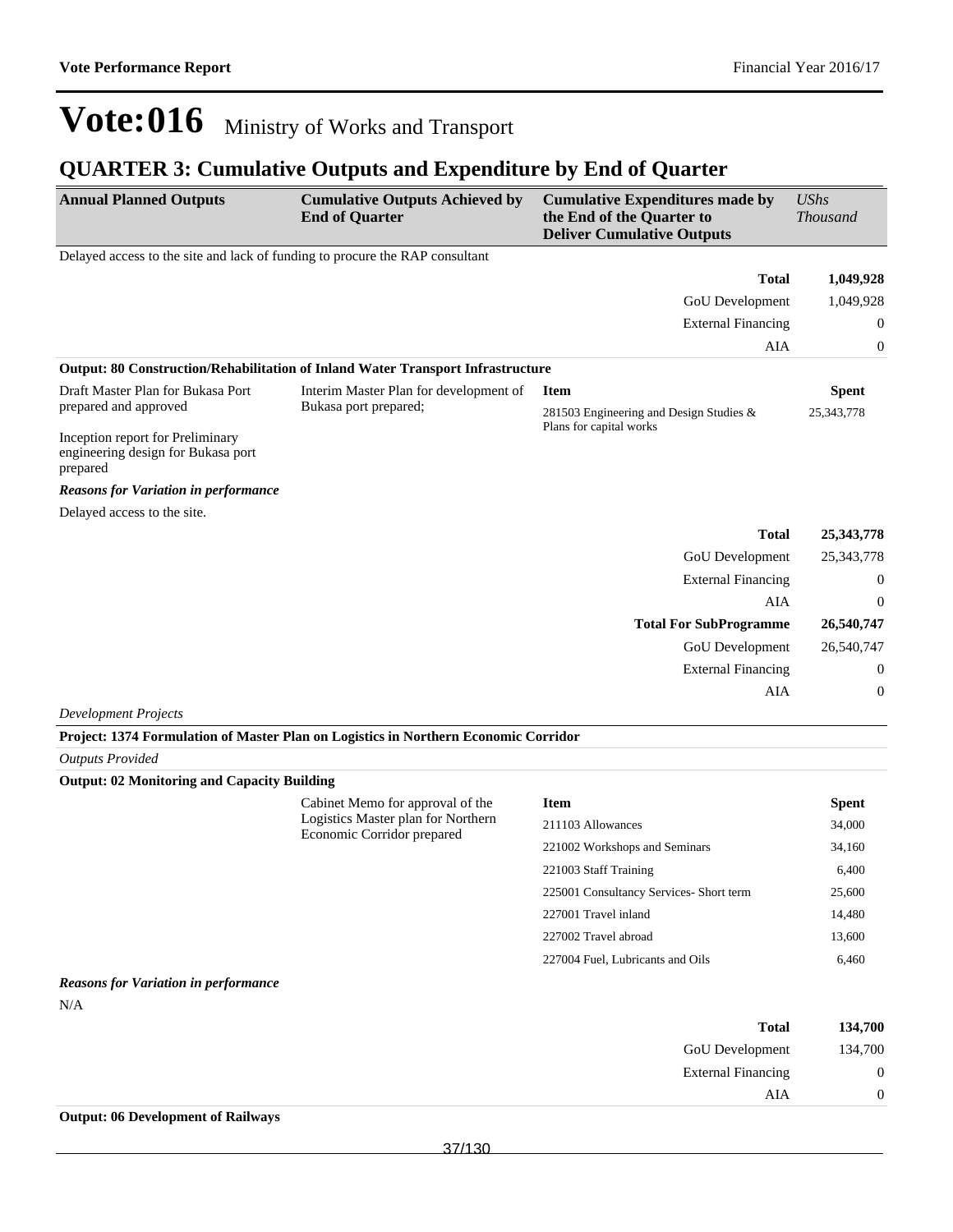### **QUARTER 3: Cumulative Outputs and Expenditure by End of Quarter**

| <b>Annual Planned Outputs</b>                            | <b>Cumulative Outputs Achieved by</b><br><b>End of Quarter</b>                                              | <b>Cumulative Expenditures made by</b><br>the End of the Quarter to<br><b>Deliver Cumulative Outputs</b> | <b>UShs</b><br><b>Thousand</b> |
|----------------------------------------------------------|-------------------------------------------------------------------------------------------------------------|----------------------------------------------------------------------------------------------------------|--------------------------------|
|                                                          | Procurement of design consultant for                                                                        | <b>Item</b>                                                                                              | <b>Spent</b>                   |
|                                                          | development of Gulu ICD commenced<br>(At Evaluation stage)                                                  | 211103 Allowances                                                                                        | 3,200                          |
|                                                          |                                                                                                             | 221002 Workshops and Seminars                                                                            | 32,000                         |
|                                                          |                                                                                                             | 221011 Printing, Stationery, Photocopying and<br><b>Binding</b>                                          | 7,000                          |
|                                                          |                                                                                                             | 227001 Travel inland                                                                                     | 46,880                         |
|                                                          |                                                                                                             | 227004 Fuel, Lubricants and Oils                                                                         | 15,600                         |
| <b>Reasons for Variation in performance</b><br>N/A       |                                                                                                             |                                                                                                          |                                |
|                                                          |                                                                                                             | <b>Total</b>                                                                                             | 104,680                        |
|                                                          |                                                                                                             | GoU Development                                                                                          | 104,680                        |
|                                                          |                                                                                                             | <b>External Financing</b>                                                                                | 0                              |
|                                                          |                                                                                                             | <b>AIA</b>                                                                                               | $\boldsymbol{0}$               |
|                                                          |                                                                                                             | <b>Total For SubProgramme</b>                                                                            | 239,380                        |
|                                                          |                                                                                                             | GoU Development                                                                                          | 239,380                        |
|                                                          |                                                                                                             | <b>External Financing</b>                                                                                | 0                              |
|                                                          |                                                                                                             | AIA                                                                                                      | $\boldsymbol{0}$               |
| <b>Development Projects</b>                              |                                                                                                             |                                                                                                          |                                |
|                                                          | Project: 1375 Improvement of Gulu Municipal Council Roads (Preparatory Survey)                              |                                                                                                          |                                |
| Capital Purchases                                        |                                                                                                             |                                                                                                          |                                |
| <b>Output: 73 Roads, Streets and Highways</b>            |                                                                                                             |                                                                                                          |                                |
| 2km of roads rehabilitated                               | EIA for the Borrow pits and quarry site<br>for rehabilitation of Gulu Municipal<br>Council Roads commenced. | <b>Item</b><br>312103 Roads and Bridges.                                                                 | <b>Spent</b><br>119,000        |
| <b>Reasons for Variation in performance</b>              |                                                                                                             |                                                                                                          |                                |
| N/A                                                      |                                                                                                             |                                                                                                          |                                |
|                                                          |                                                                                                             | <b>Total</b>                                                                                             | 119,000                        |
|                                                          |                                                                                                             | GoU Development                                                                                          | 119,000                        |
|                                                          |                                                                                                             | <b>External Financing</b>                                                                                | $\boldsymbol{0}$               |
|                                                          |                                                                                                             | AIA                                                                                                      | $\mathbf{0}$                   |
|                                                          |                                                                                                             | <b>Total For SubProgramme</b>                                                                            | 119,000                        |
|                                                          |                                                                                                             | <b>GoU</b> Development                                                                                   | 119,000                        |
|                                                          |                                                                                                             | <b>External Financing</b>                                                                                | $\boldsymbol{0}$               |
|                                                          |                                                                                                             | AIA                                                                                                      | $\boldsymbol{0}$               |
| Program: 03 Construction Standards and Quality Assurance |                                                                                                             |                                                                                                          |                                |
| <b>Recurrent Programmes</b>                              |                                                                                                             |                                                                                                          |                                |
| 12B <sub>2</sub><br>والمشرف فالمستور والمراور            |                                                                                                             |                                                                                                          |                                |

**Subprogram: 12 Roads and Bridges**

*Outputs Provided*

**Output: 01 Policies, laws, guidelines, plans and strategies**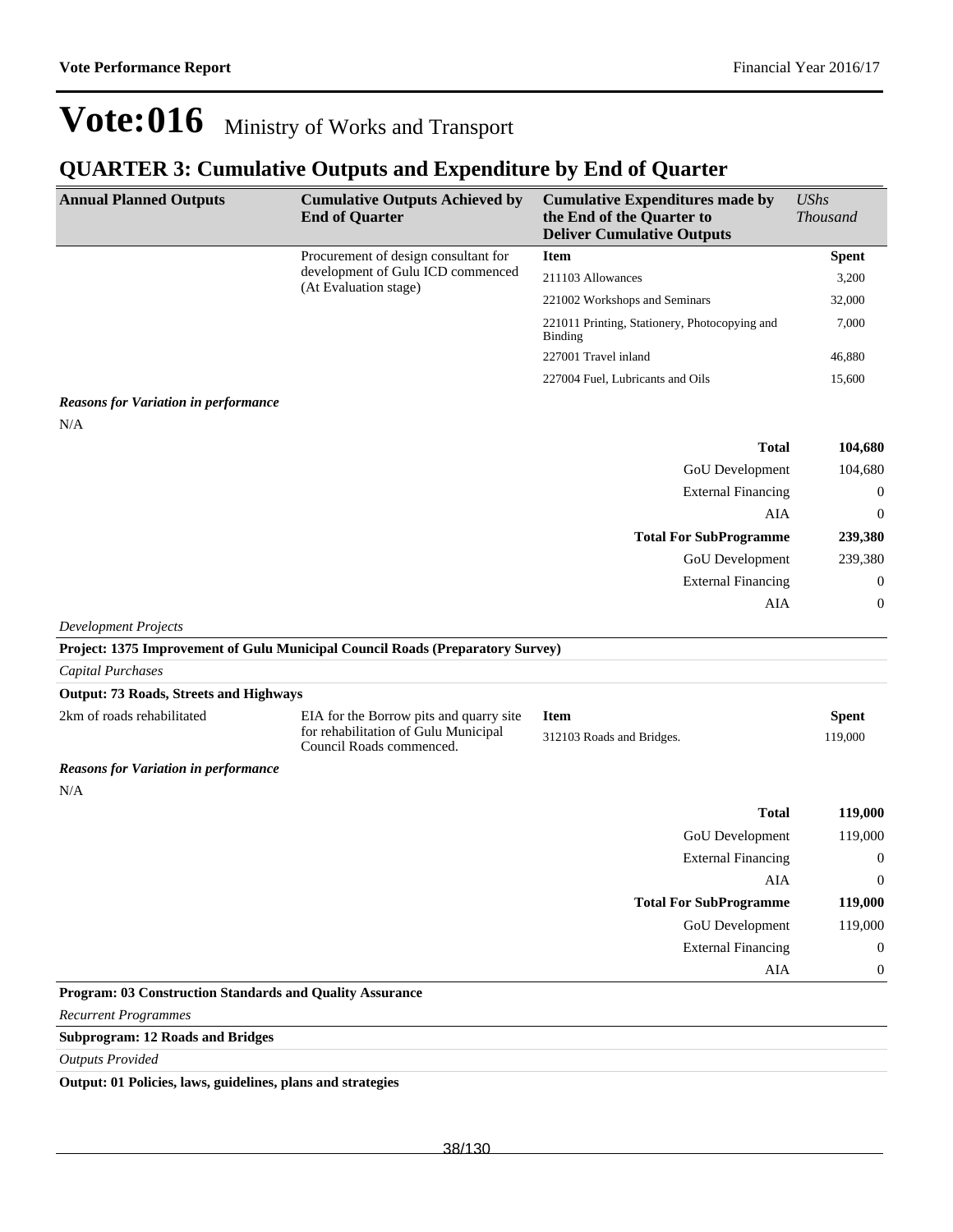## **QUARTER 3: Cumulative Outputs and Expenditure by End of Quarter**

| <b>Annual Planned Outputs</b>                                            | <b>Cumulative Outputs Achieved by</b><br><b>End of Quarter</b>          | <b>Cumulative Expenditures made by</b><br>the End of the Quarter to<br><b>Deliver Cumulative Outputs</b> | UShs<br><i>Thousand</i> |
|--------------------------------------------------------------------------|-------------------------------------------------------------------------|----------------------------------------------------------------------------------------------------------|-------------------------|
| -Policies in the roads sub-sector                                        | Policies in the roads sub-sector                                        | <b>Item</b>                                                                                              | <b>Spent</b>            |
| formulated.<br>formulated;                                               | 211102 Contract Staff Salaries (Incl. Casuals,<br>Temporary)            | 1,125,214                                                                                                |                         |
| -Guidelines and manuals for the<br>development and maintenance of roads, | Guidelines and manuals for the<br>development and maintenance of roads, | 211103 Allowances                                                                                        | 24,500                  |
| bridges and drainage structures prepared.                                | bridges and drainage structures prepared.                               | 221001 Advertising and Public Relations                                                                  | 9,868                   |
|                                                                          |                                                                         | 221003 Staff Training                                                                                    | 13,250                  |
|                                                                          |                                                                         | 221011 Printing, Stationery, Photocopying and<br>Binding                                                 | 8,000                   |
|                                                                          |                                                                         | 221017 Subscriptions                                                                                     | 16,031                  |
|                                                                          |                                                                         | 227001 Travel inland                                                                                     | 37,358                  |
|                                                                          |                                                                         | 227004 Fuel, Lubricants and Oils                                                                         | 39,956                  |
| <b>Reasons for Variation in performance</b>                              |                                                                         |                                                                                                          |                         |
| N/A                                                                      |                                                                         |                                                                                                          |                         |
|                                                                          |                                                                         | Total                                                                                                    | 1.274.178               |

|                                                                               |                                                                                                                                                                           | <b>Total</b><br>Wage Recurrent                           | 1,274,178<br>1,125,214<br>148.964<br>$\theta$ |
|-------------------------------------------------------------------------------|---------------------------------------------------------------------------------------------------------------------------------------------------------------------------|----------------------------------------------------------|-----------------------------------------------|
|                                                                               |                                                                                                                                                                           |                                                          |                                               |
|                                                                               |                                                                                                                                                                           | Non Wage Recurrent                                       |                                               |
|                                                                               |                                                                                                                                                                           | AIA                                                      |                                               |
|                                                                               | <b>Output: 03 Monitoring Compliance of Construction Standards and undertaking Research</b>                                                                                |                                                          |                                               |
|                                                                               | UNRA compliance with maintenance and UNRA compliance with maintenance and Item<br>construction work plans for national<br>roads monitored;                                |                                                          | <b>Spent</b>                                  |
| construction work plans for national<br>roads monitored.                      |                                                                                                                                                                           | 211103 Allowances                                        | 37,188                                        |
|                                                                               |                                                                                                                                                                           | 221001 Advertising and Public Relations                  | 13,196                                        |
| Compliance of district local governments,<br>urban any other authorities on   | Compliance of district local governments,<br>urban any other authorities on<br>maintenance and construction of district,<br>urban and community access roads<br>monitored | 221011 Printing, Stationery, Photocopying and<br>Binding | 6,716                                         |
| maintenance and construction of district.<br>urban and community access roads |                                                                                                                                                                           | 227001 Travel inland                                     | 82,199                                        |
| monitored                                                                     |                                                                                                                                                                           | 227002 Travel abroad                                     | 34,748                                        |
|                                                                               |                                                                                                                                                                           | 227004 Fuel, Lubricants and Oils                         | 44,956                                        |

#### *Reasons for Variation in performance*

N/A

| 219,002        | <b>Total</b>       |
|----------------|--------------------|
| $\overline{0}$ | Wage Recurrent     |
| 219,002        | Non Wage Recurrent |
| $\overline{0}$ | AIA                |
|                |                    |

**Output: 04 Monitoring and Capacity Building Support**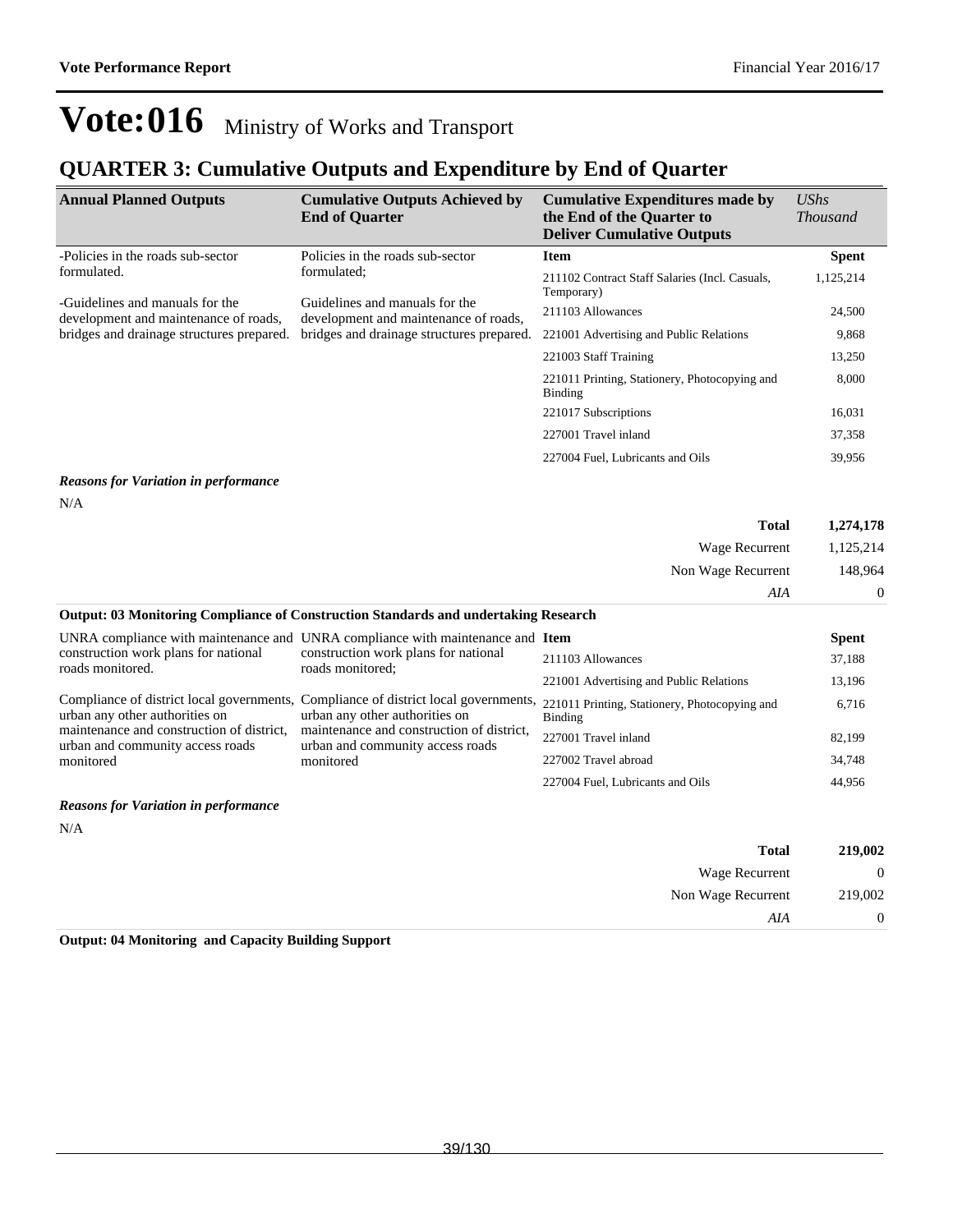### **QUARTER 3: Cumulative Outputs and Expenditure by End of Quarter**

| <b>Annual Planned Outputs</b>         | <b>Cumulative Outputs Achieved by</b><br><b>End of Quarter</b> | <b>Cumulative Expenditures made by</b><br>the End of the Quarter to<br><b>Deliver Cumulative Outputs</b> | <b>UShs</b><br><i>Thousand</i> |
|---------------------------------------|----------------------------------------------------------------|----------------------------------------------------------------------------------------------------------|--------------------------------|
| - Supplier for culverts paid          | Supplier for culverts paid;                                    | <b>Item</b>                                                                                              | <b>Spent</b>                   |
| - Consultants' reports reviewed and   | Consultants' reports reviewed and                              | 211101 General Staff Salaries                                                                            | 375,000                        |
| approved                              | approved;                                                      | 211103 Allowances                                                                                        | 25,537                         |
|                                       |                                                                | 221003 Staff Training                                                                                    | 22,220                         |
| - Contract staff paid                 | Contract staff paid;                                           | 221007 Books, Periodicals & Newspapers                                                                   | 5,654                          |
| - monitoring of culverts distribution | Monitoring of culverts distribution<br>undertaken              | 221011 Printing, Stationery, Photocopying and<br>Binding                                                 | 6,716                          |
|                                       |                                                                | 223005 Electricity                                                                                       | 14,441                         |
|                                       |                                                                | 223006 Water                                                                                             | 10,831                         |
|                                       |                                                                | 227001 Travel inland                                                                                     | 47,349                         |
|                                       |                                                                | 227002 Travel abroad                                                                                     | 14,441                         |
|                                       |                                                                | 227004 Fuel, Lubricants and Oils                                                                         | 38,016                         |
|                                       |                                                                | 228002 Maintenance - Vehicles                                                                            | 27,170                         |
|                                       |                                                                |                                                                                                          |                                |

### *Reasons for Variation in performance*

N/A

|                               | <b>Total</b>          | 587,374        |
|-------------------------------|-----------------------|----------------|
|                               | Wage Recurrent        | 375,000        |
| Non Wage Recurrent            |                       | 212,374        |
|                               | AIA                   | $\overline{0}$ |
| <b>Total For SubProgramme</b> |                       | 2,080,552      |
|                               | <b>Wage Recurrent</b> | 1,500,213      |
| Non Wage Recurrent            |                       | 580,339        |
|                               | AIA                   | $\overline{0}$ |
| <b>Recurrent Programmes</b>   |                       |                |

### **Subprogram: 14 Construction Standards**

*Outputs Provided*

**Output: 01 Policies, laws, guidelines, plans and strategies**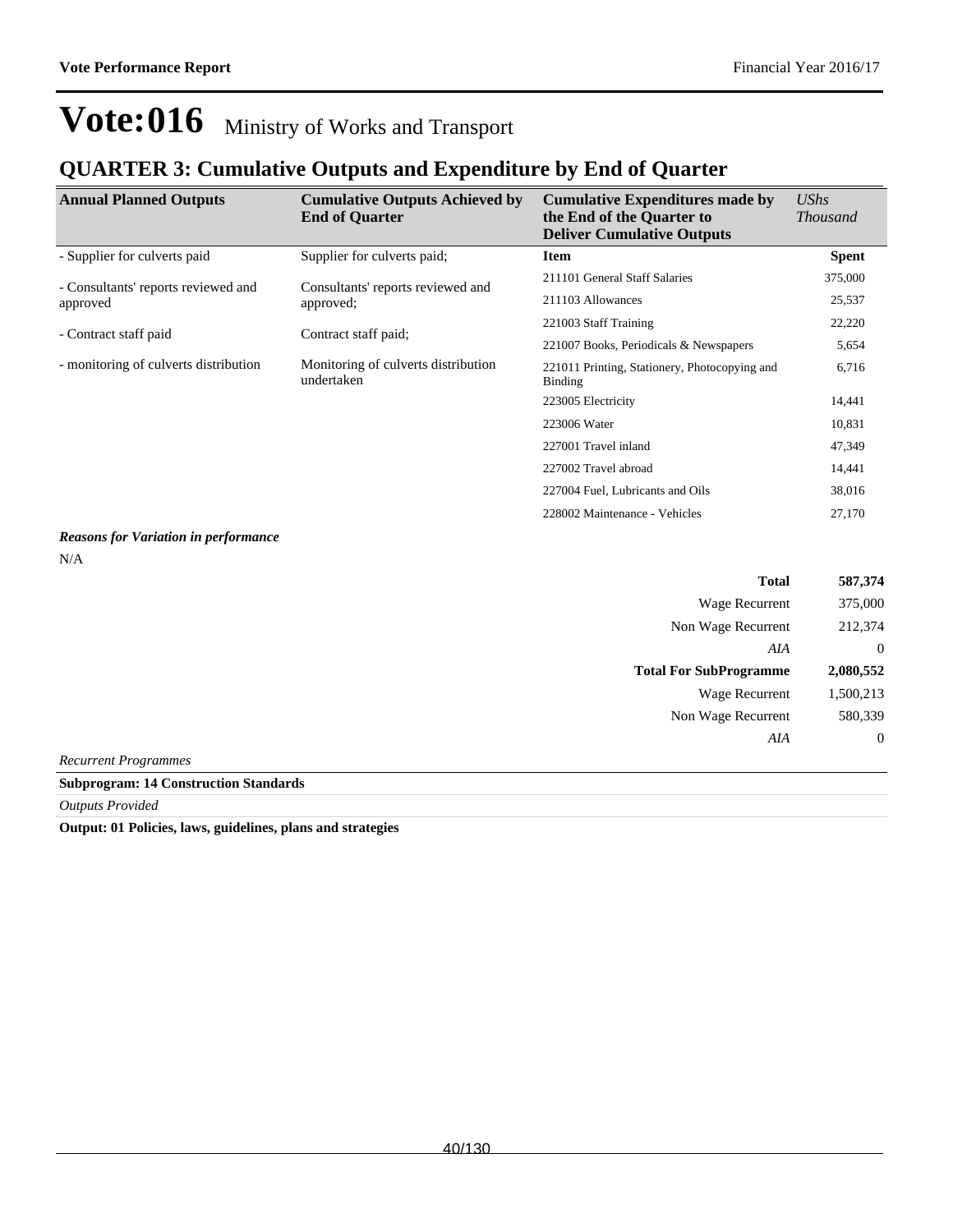### **QUARTER 3: Cumulative Outputs and Expenditure by End of Quarter**

| <b>Annual Planned Outputs</b>                                           | <b>Cumulative Outputs Achieved by</b><br><b>End of Quarter</b>                  | <b>Cumulative Expenditures made by</b><br>the End of the Quarter to<br><b>Deliver Cumulative Outputs</b> | <b>UShs</b><br><b>Thousand</b> |
|-------------------------------------------------------------------------|---------------------------------------------------------------------------------|----------------------------------------------------------------------------------------------------------|--------------------------------|
| General Specification for Roads and                                     | ToRs to undertake review of General                                             | <b>Item</b>                                                                                              | <b>Spent</b>                   |
| Bridge Works reviewed                                                   | Specifications for roads and bridges<br>finalized:                              | 211101 General Staff Salaries                                                                            | 357,800                        |
| Guidelines for Environment and Social                                   |                                                                                 | 211103 Allowances                                                                                        | 22,313                         |
| Impact Assessment for Water and<br>Railway Transport Projects developed | ToRs for development of standards and<br>guidelines for low cost seals approach | 213002 Incapacity, death benefits and funeral<br>expenses                                                | 42,441                         |
| Guideline for implementation on non-                                    | finalized:                                                                      | 221001 Advertising and Public Relations                                                                  | 7,097                          |
| motorised transport policy developed                                    | Cabinet memo for UCICO, Engineers                                               | 221002 Workshops and Seminars                                                                            | 31,934                         |
| Standards and                                                           | Registration Act and Road Act finalized;                                        | 221003 Staff Training                                                                                    | 7.089                          |
|                                                                         | Cabinet Memo for ERA and Road Act                                               | 221005 Hire of Venue (chairs, projector, etc)                                                            | 1,517                          |
|                                                                         | finalized:                                                                      | 221008 Computer supplies and Information<br>Technology (IT)                                              | 710                            |
|                                                                         | Preparation for the consultative<br>workshops for development of standards      | 221011 Printing, Stationery, Photocopying and<br>Binding                                                 | 26,208                         |
|                                                                         | and guidelines for low cost seals<br>undertaken;                                | 221012 Small Office Equipment                                                                            | 580                            |
|                                                                         |                                                                                 | 221017 Subscriptions                                                                                     | 3,317                          |
|                                                                         | TRASCO member trained in gender and<br>HIV/AIDs mainstreaming in the transport  | 223004 Guard and Security services                                                                       | 3,542                          |
|                                                                         | sector projects                                                                 | 223005 Electricity                                                                                       | 14,193                         |
|                                                                         |                                                                                 | 223006 Water                                                                                             | 21,290                         |
|                                                                         |                                                                                 | 225001 Consultancy Services- Short term                                                                  | 14,916                         |
|                                                                         |                                                                                 | 227001 Travel inland                                                                                     | 49,900                         |
|                                                                         |                                                                                 | 227002 Travel abroad                                                                                     | 7,097                          |
|                                                                         |                                                                                 | 227004 Fuel, Lubricants and Oils                                                                         | 13,483                         |
|                                                                         |                                                                                 | 228002 Maintenance - Vehicles                                                                            | 13,183                         |
|                                                                         |                                                                                 | 228003 Maintenance – Machinery, Equipment<br>& Furniture                                                 | 1,517                          |

*Reasons for Variation in performance* N/A

| 640,125  | <b>Total</b>       |
|----------|--------------------|
| 357,800  | Wage Recurrent     |
| 282,325  | Non Wage Recurrent |
| $\theta$ | AIA                |

**Output: 03 Monitoring Compliance of Construction Standards and undertaking Research**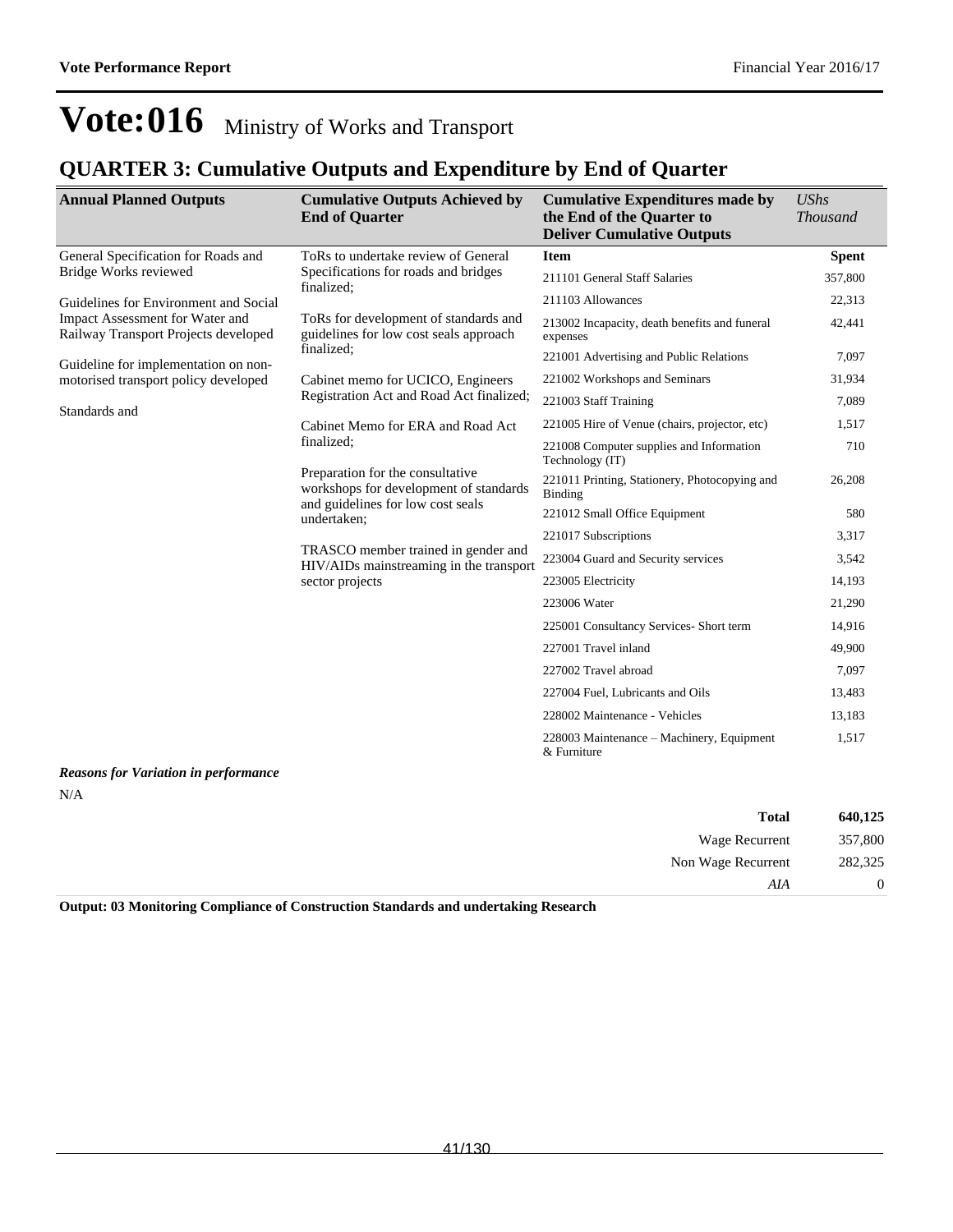### **QUARTER 3: Cumulative Outputs and Expenditure by End of Quarter**

| <b>Annual Planned Outputs</b>                                       | <b>Cumulative Outputs Achieved by</b><br><b>End of Quarter</b>                                                  | <b>Cumulative Expenditures made by</b><br>the End of the Quarter to<br><b>Deliver Cumulative Outputs</b> | <b>UShs</b><br><b>Thousand</b> |
|---------------------------------------------------------------------|-----------------------------------------------------------------------------------------------------------------|----------------------------------------------------------------------------------------------------------|--------------------------------|
| 250 no. of materials testing, quality                               | 142 no. of materials testing, quality                                                                           | <b>Item</b>                                                                                              | <b>Spent</b>                   |
| control and research on construction<br>materials reports produced. | control and research on construction<br>materials reports produced;<br>3 No. geotechnical investigation reports | 211103 Allowances                                                                                        | 54,250                         |
| 8 No. geotechnical investigation reports                            |                                                                                                                 | 213002 Incapacity, death benefits and funeral<br>expenses                                                | 35,728                         |
| prepared                                                            | prepared;                                                                                                       | 221001 Advertising and Public Relations                                                                  | 24,438                         |
| Quality control on construction materials                           | Compliance to set engineering standards                                                                         | 221002 Workshops and Seminars                                                                            | 19,048                         |
| conducted.                                                          | in 16 no. MDAs monitored;                                                                                       | 221003 Staff Training                                                                                    | 7,097                          |
| Gender mainstreaming and compliance                                 | Environmental compliance audits of                                                                              | 221005 Hire of Venue (chairs, projector, etc)                                                            | 607                            |
| audits of                                                           | MDAs undertaken in 21 no.                                                                                       | 221008 Computer supplies and Information<br>Technology (IT)                                              | 3,548                          |
|                                                                     | Environment and social impact<br>assessment reports on 1 no. for Gulu ICD                                       | 221011 Printing, Stationery, Photocopying and<br>Binding                                                 | 8,200                          |
|                                                                     |                                                                                                                 | 221012 Small Office Equipment                                                                            | 1,044                          |
|                                                                     |                                                                                                                 | 221017 Subscriptions                                                                                     | 1,588                          |
|                                                                     |                                                                                                                 | 223004 Guard and Security services                                                                       | 2,749                          |
|                                                                     |                                                                                                                 | 223005 Electricity                                                                                       | 4,365                          |
|                                                                     |                                                                                                                 | 223006 Water                                                                                             | 2,731                          |
|                                                                     |                                                                                                                 | 225001 Consultancy Services- Short term                                                                  | 378,666                        |
|                                                                     |                                                                                                                 | 227001 Travel inland                                                                                     | 56,579                         |
|                                                                     |                                                                                                                 | 227002 Travel abroad                                                                                     | 35,483                         |
|                                                                     |                                                                                                                 | 227004 Fuel, Lubricants and Oils                                                                         | 45,005                         |
|                                                                     |                                                                                                                 | 228002 Maintenance - Vehicles                                                                            | 13,126                         |
|                                                                     |                                                                                                                 | 228003 Maintenance – Machinery, Equipment<br>& Furniture                                                 | 2,766                          |

#### *Reasons for Variation in performance*

There was no demand for other outputs

| 697,017        | <b>Total</b>       |
|----------------|--------------------|
| $\overline{0}$ | Wage Recurrent     |
| 697,017        | Non Wage Recurrent |
| $\overline{0}$ | AIA                |

#### **Output: 04 Monitoring and Capacity Building Support**

| Establishment of UCICO                                                                       | TRASCO members trained in Gender and Item                                  |                                                           | <b>Spent</b> |
|----------------------------------------------------------------------------------------------|----------------------------------------------------------------------------|-----------------------------------------------------------|--------------|
| A transport sector coordination                                                              | HIV/AIDS mainstreaming.<br>environmental, climate change mitigation        | 211103 Allowances                                         | 49,898       |
| committee (TRASCO) on cross cutting<br>issues strengthened                                   | and adaptation principles and social<br>impact assessment; Sensitization   | 213002 Incapacity, death benefits and funeral<br>expenses | 10,892       |
|                                                                                              | technical meetings undertaken;                                             | 227001 Travel inland                                      | 14,875       |
| Quality control and management courses<br>undertaken (6no).                                  | <b>Engineering Designs and Tender</b><br>Documents reviewed; Environmental | 227004 Fuel, Lubricants and Oils                          | 7,097        |
| Technical advice on construction<br>standards to MDAs rendered (25 no.<br>MDA <sub>s</sub> ) | <b>Impact Statements reviewed</b>                                          |                                                           |              |

#### Monitori

*Reasons for Variation in performance*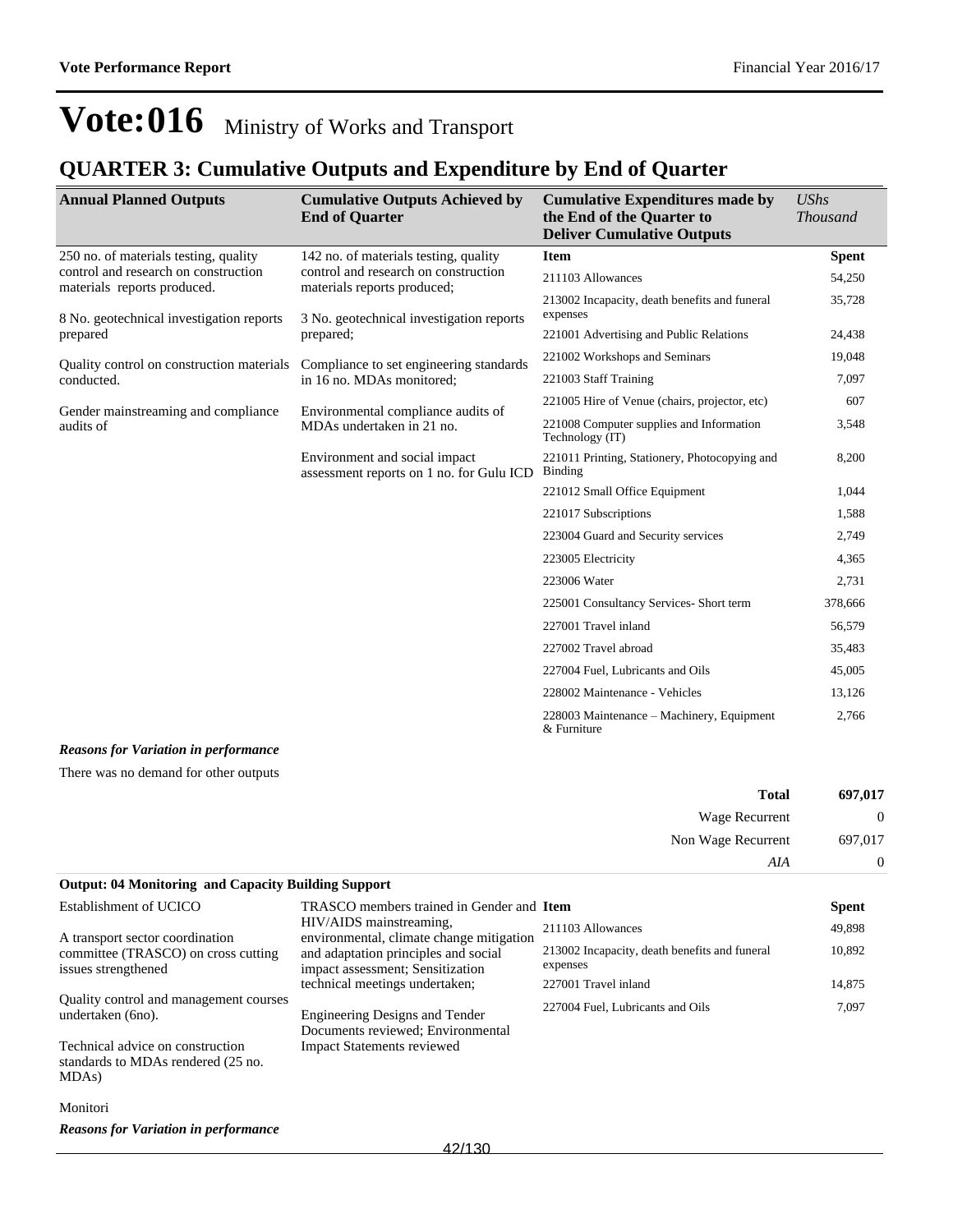### **QUARTER 3: Cumulative Outputs and Expenditure by End of Quarter**

| <b>Annual Planned Outputs</b>                                     | <b>Cumulative Outputs Achieved by</b><br><b>End of Quarter</b>             | <b>Cumulative Expenditures made by</b><br>the End of the Quarter to<br><b>Deliver Cumulative Outputs</b> | <b>UShs</b><br><b>Thousand</b> |
|-------------------------------------------------------------------|----------------------------------------------------------------------------|----------------------------------------------------------------------------------------------------------|--------------------------------|
| Insufficient funds to undertake planned activities                |                                                                            |                                                                                                          |                                |
|                                                                   |                                                                            | <b>Total</b>                                                                                             | 82,761                         |
|                                                                   |                                                                            | Wage Recurrent                                                                                           | $\theta$                       |
|                                                                   |                                                                            | Non Wage Recurrent                                                                                       | 82,761                         |
|                                                                   |                                                                            | AIA                                                                                                      | $\boldsymbol{0}$               |
| <b>Outputs Funded</b>                                             |                                                                            |                                                                                                          |                                |
| <b>Output: 51 Registration of Engineers</b>                       |                                                                            |                                                                                                          |                                |
| Professional Engineers and other                                  | Professional Engineers and other                                           | <b>Item</b>                                                                                              | <b>Spent</b>                   |
| professional in the Ministry supported.                           | professional in the Ministry supported.<br>ERB, NEMA and UIPE Secretariats | 252001 Subsidies to private enterprises                                                                  | 42,573                         |
| ERB, NEMA and UIPE Secretariats<br>supported                      | supported                                                                  |                                                                                                          |                                |
| <b>Reasons for Variation in performance</b>                       |                                                                            |                                                                                                          |                                |
| Delayed submission of invoice fromERB, NEMA and UIPE Secretariats |                                                                            |                                                                                                          |                                |
|                                                                   |                                                                            | <b>Total</b>                                                                                             | 42,573                         |
|                                                                   |                                                                            | Wage Recurrent                                                                                           | $\Omega$                       |
|                                                                   |                                                                            | Non Wage Recurrent                                                                                       | 42,573                         |
|                                                                   |                                                                            | AIA                                                                                                      | $\theta$                       |
|                                                                   |                                                                            | <b>Total For SubProgramme</b>                                                                            | 1,462,477                      |
|                                                                   |                                                                            | Wage Recurrent                                                                                           | 357,800                        |
|                                                                   |                                                                            | Non Wage Recurrent                                                                                       | 1,104,677                      |
|                                                                   |                                                                            | AIA                                                                                                      | $\boldsymbol{0}$               |
| <b>Recurrent Programmes</b>                                       |                                                                            |                                                                                                          |                                |

**Subprogram: 15 Public Structures**

*Outputs Provided*

**Output: 01 Policies, laws, guidelines, plans and strategies**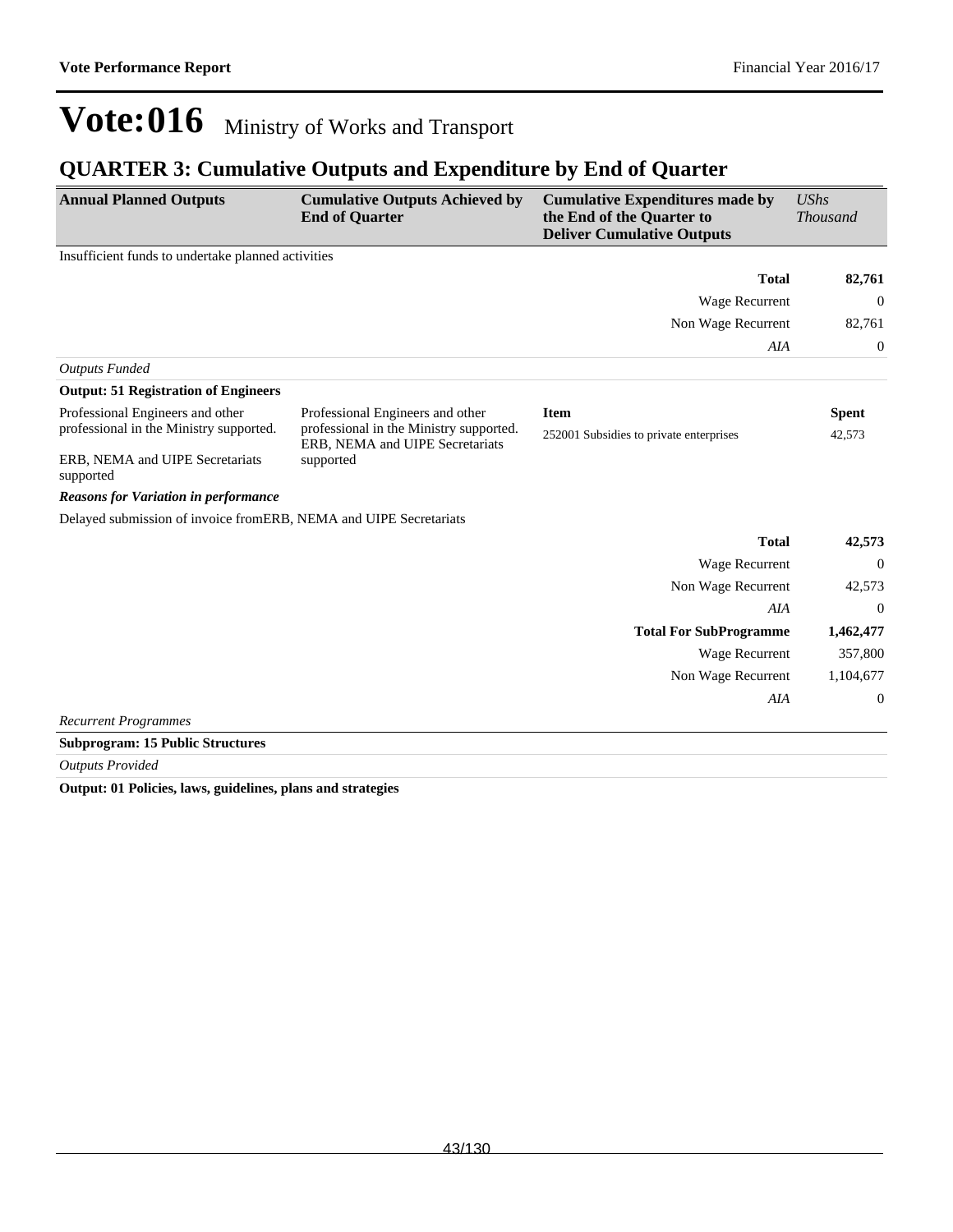### **QUARTER 3: Cumulative Outputs and Expenditure by End of Quarter**

| <b>Annual Planned Outputs</b>                                                  | <b>Cumulative Outputs Achieved by</b><br><b>End of Quarter</b>                       | <b>Cumulative Expenditures made by</b><br>the End of the Quarter to<br><b>Deliver Cumulative Outputs</b> | <b>UShs</b><br><b>Thousand</b> |
|--------------------------------------------------------------------------------|--------------------------------------------------------------------------------------|----------------------------------------------------------------------------------------------------------|--------------------------------|
| National Building Regulations, Codes                                           | 12 out of 16 nominations for National                                                | <b>Item</b>                                                                                              | <b>Spent</b>                   |
| and Guidelines Approved and<br>Disseminated                                    | Building Review Board (NBRB)<br>received.                                            | 211103 Allowances                                                                                        | 40,426                         |
|                                                                                |                                                                                      | 221001 Advertising and Public Relations                                                                  | 485                            |
| National Building Review Board (NBRB) Building Control Act not commenced       |                                                                                      | 221002 Workshops and Seminars                                                                            | 42,762                         |
| inaugurated and<br>Secretariat established                                     | because NBRB was not in place.                                                       | 221005 Hire of Venue (chairs, projector, etc)                                                            | 2,857                          |
|                                                                                | 1 out of 2 teams undertook a Bench                                                   | 221007 Books, Periodicals & Newspapers                                                                   | 370                            |
| Weekly and monthly Departmental and<br>Division meetings respectively held and | marking Study in Nairobi, Kenya and<br>report is awaited. Second team meant to       | 221009 Welfare and Entertainment                                                                         | 1,891                          |
| minutes circulated                                                             | benchmark in Ethiopia awaits<br>confirmation of appointments.                        | 221011 Printing, Stationery, Photocopying and<br><b>Binding</b>                                          | 2,655                          |
|                                                                                | Zero Draft of Building Code and<br>Regulations received from Ministry of<br>Justice. | 222001 Telecommunications                                                                                | 1,820                          |
|                                                                                |                                                                                      | 223004 Guard and Security services                                                                       | 4,169                          |
|                                                                                |                                                                                      | 223005 Electricity                                                                                       | 2,839                          |
|                                                                                | Wider and Regional Stakeholders<br>workshops not conducted for lack of<br>funding.   | 223006 Water                                                                                             | 45,824                         |
|                                                                                |                                                                                      | 224004 Cleaning and Sanitation                                                                           | 4,258                          |
|                                                                                |                                                                                      | 227001 Travel inland                                                                                     | 10,041                         |
|                                                                                | Procurement of Secretariat office still                                              | 227002 Travel abroad                                                                                     | 42,240                         |
|                                                                                | delayed due to lack of funding.                                                      | 227004 Fuel, Lubricants and Oils                                                                         | 3,242                          |
|                                                                                | Monthly Departmental Meetings held and<br>Minutes circulated.                        | 228002 Maintenance - Vehicles                                                                            | 1,896                          |

#### *Reasons for Variation in performance*

Lacking of funding for procurement of office space for NBRB secretariat, and conducting regional and wider Stakeholders workshops;

Building Control Act not commenced because NBRB was not in place;

Delayed confirmation of appointment for bench-marking study for team 2;

| 207,774        | <b>Total</b>       |
|----------------|--------------------|
| $\mathbf{0}$   | Wage Recurrent     |
| 207,774        | Non Wage Recurrent |
| $\overline{0}$ | AIA                |

**Output: 02 Management of Public Buildings**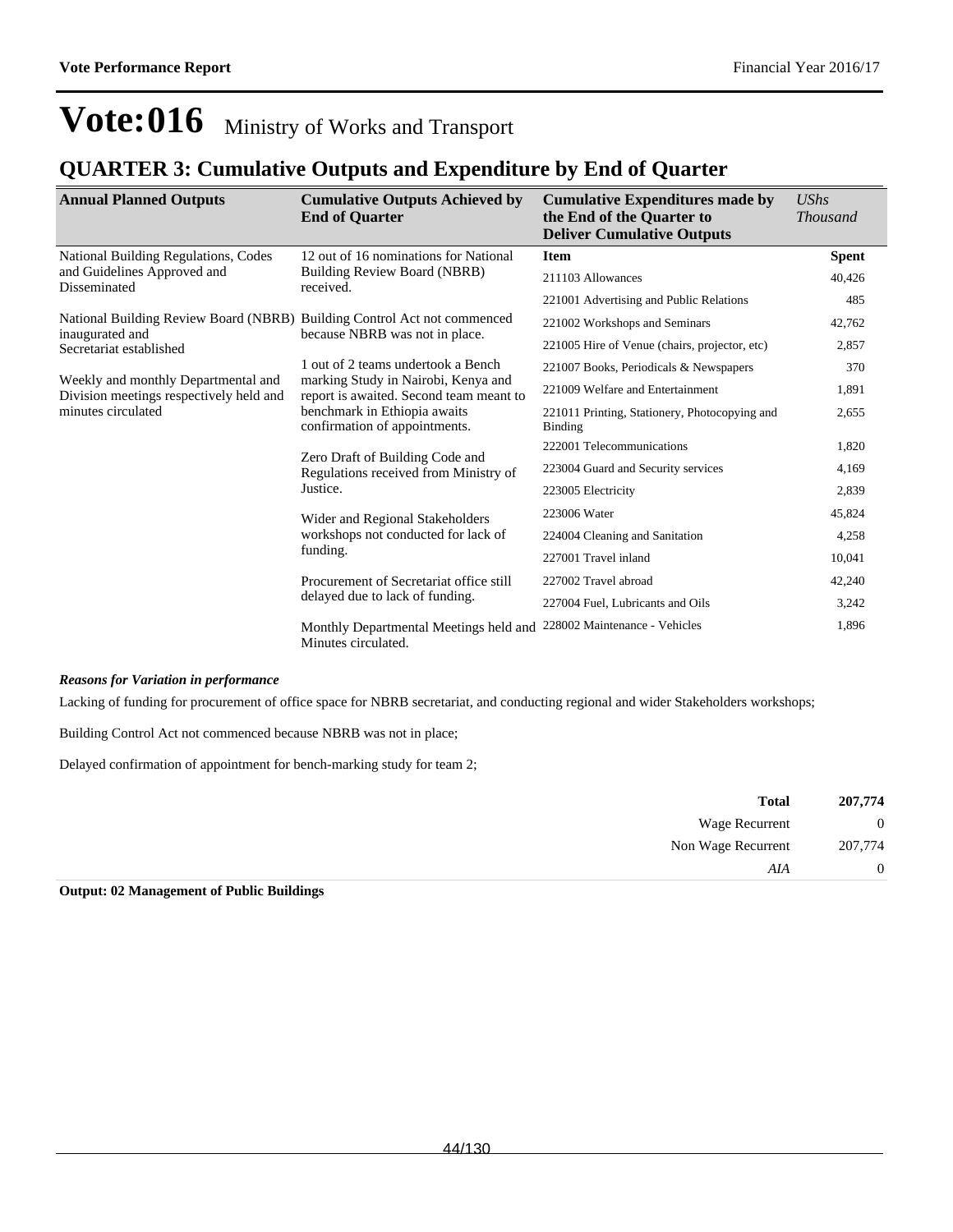### **QUARTER 3: Cumulative Outputs and Expenditure by End of Quarter**

| <b>Annual Planned Outputs</b>                                 | <b>Cumulative Outputs Achieved by</b><br><b>End of Quarter</b>                                                                                                         | <b>Cumulative Expenditures made by</b><br>the End of the Quarter to<br><b>Deliver Cumulative Outputs</b> | <b>UShs</b><br><i>Thousand</i> |
|---------------------------------------------------------------|------------------------------------------------------------------------------------------------------------------------------------------------------------------------|----------------------------------------------------------------------------------------------------------|--------------------------------|
| Ministry Offices Maintained                                   | Ministry office buildings maintained on                                                                                                                                | <b>Item</b>                                                                                              | <b>Spent</b>                   |
| 12 No. venues for National functions                          | routine basis (office of Minister of State<br>for Works and public Structures                                                                                          | 211101 General Staff Salaries                                                                            | 288,586                        |
| prepared                                                      | refurbished);                                                                                                                                                          | 211103 Allowances                                                                                        | 11,156                         |
|                                                               |                                                                                                                                                                        | 221001 Advertising and Public Relations                                                                  | 6,860                          |
| 6 No. Building consultancy service<br>contracts supervised    | 11No. Venues for National functions<br>prepared;                                                                                                                       | 221011 Printing, Stationery, Photocopying and<br><b>Binding</b>                                          | 3,478                          |
| 6 No. Building construction contracts<br>monitored/supervised | 6 No. Building construction contracts<br>monitored/supervised (Construction of<br>Lukaya market, Rehabilitation of the late<br>Gen Tito Okello, Remodeling of regional | 221012 Small Office Equipment                                                                            | 32,856                         |
|                                                               |                                                                                                                                                                        | 222001 Telecommunications                                                                                | 1,456                          |
| 4 No quarterly reports prepared.                              |                                                                                                                                                                        | 223004 Guard and Security services                                                                       | 364                            |
|                                                               | workshops, Remodeling of CMW and                                                                                                                                       | 223005 Electricity                                                                                       | 2,000                          |
| Capacity to Manage Nationa                                    | Kyabazinga palace);                                                                                                                                                    | 223006 Water                                                                                             | 303                            |
|                                                               | 1 No Building consultancy service                                                                                                                                      | 227001 Travel inland                                                                                     | 7,438                          |
| 1 No quarterly report prepared and<br>submitted.              | contracts supervised; and                                                                                                                                              | 227004 Fuel, Lubricants and Oils                                                                         | 5,677                          |
|                                                               |                                                                                                                                                                        | 228001 Maintenance - Civil                                                                               | 53,921                         |
|                                                               |                                                                                                                                                                        | 228002 Maintenance - Vehicles                                                                            | 2,129                          |

*Reasons for Variation in performance*

|                                                                                                  |                                                                                                                                                                                          | <b>Total</b>                                             | 416,224      |
|--------------------------------------------------------------------------------------------------|------------------------------------------------------------------------------------------------------------------------------------------------------------------------------------------|----------------------------------------------------------|--------------|
|                                                                                                  |                                                                                                                                                                                          | Wage Recurrent                                           | 288,586      |
|                                                                                                  |                                                                                                                                                                                          | Non Wage Recurrent                                       | 127,638      |
|                                                                                                  |                                                                                                                                                                                          | AIA                                                      | $\theta$     |
|                                                                                                  | <b>Output: 03 Monitoring Compliance of Construction Standards and undertaking Research</b>                                                                                               |                                                          |              |
| 4 No. Materials and Building tests curried 5 No. Structural integrity Test were                  |                                                                                                                                                                                          | <b>Item</b>                                              | <b>Spent</b> |
| out.                                                                                             | curried out on buildings.                                                                                                                                                                | 211103 Allowances                                        | 26,031       |
| 40 No. Construction sites inspected for                                                          | 8 No Staff supported to attend specialized<br>Training in conferences, Seminars and<br>workshops within country and abroad and<br>all technical staff supported to attend<br><b>CPDs</b> | 221003 Staff Training                                    | 28,022       |
| compliance with standards.                                                                       |                                                                                                                                                                                          | 221007 Books, Periodicals & Newspapers                   | 910          |
| In-House Resource Capacity to Manage,<br>Supervise and Monitor Construction<br>Projects improved |                                                                                                                                                                                          | 221011 Printing, Stationery, Photocopying and<br>Binding | 1,680        |
|                                                                                                  |                                                                                                                                                                                          | 223005 Electricity                                       | 4,800        |
|                                                                                                  | No Construction sites inspected for                                                                                                                                                      | 223006 Water                                             | 2,981        |
|                                                                                                  | compliance with standards;                                                                                                                                                               | 227004 Fuel, Lubricants and Oils                         | 11,354       |
|                                                                                                  |                                                                                                                                                                                          | 228002 Maintenance - Vehicles                            | 5,447        |
| $\sim$ $\sim$ $\sim$ $\sim$ $\sim$                                                               |                                                                                                                                                                                          |                                                          |              |

#### *Reasons for Variation in performance*

Lack of funds prevented the Monitoring of Ongoing Construction sites to be carried out

| 81,225         | Total              |
|----------------|--------------------|
| $\overline{0}$ | Wage Recurrent     |
| 81,225         | Non Wage Recurrent |
| $\overline{0}$ | AIA                |
|                |                    |

**Output: 04 Monitoring and Capacity Building Support**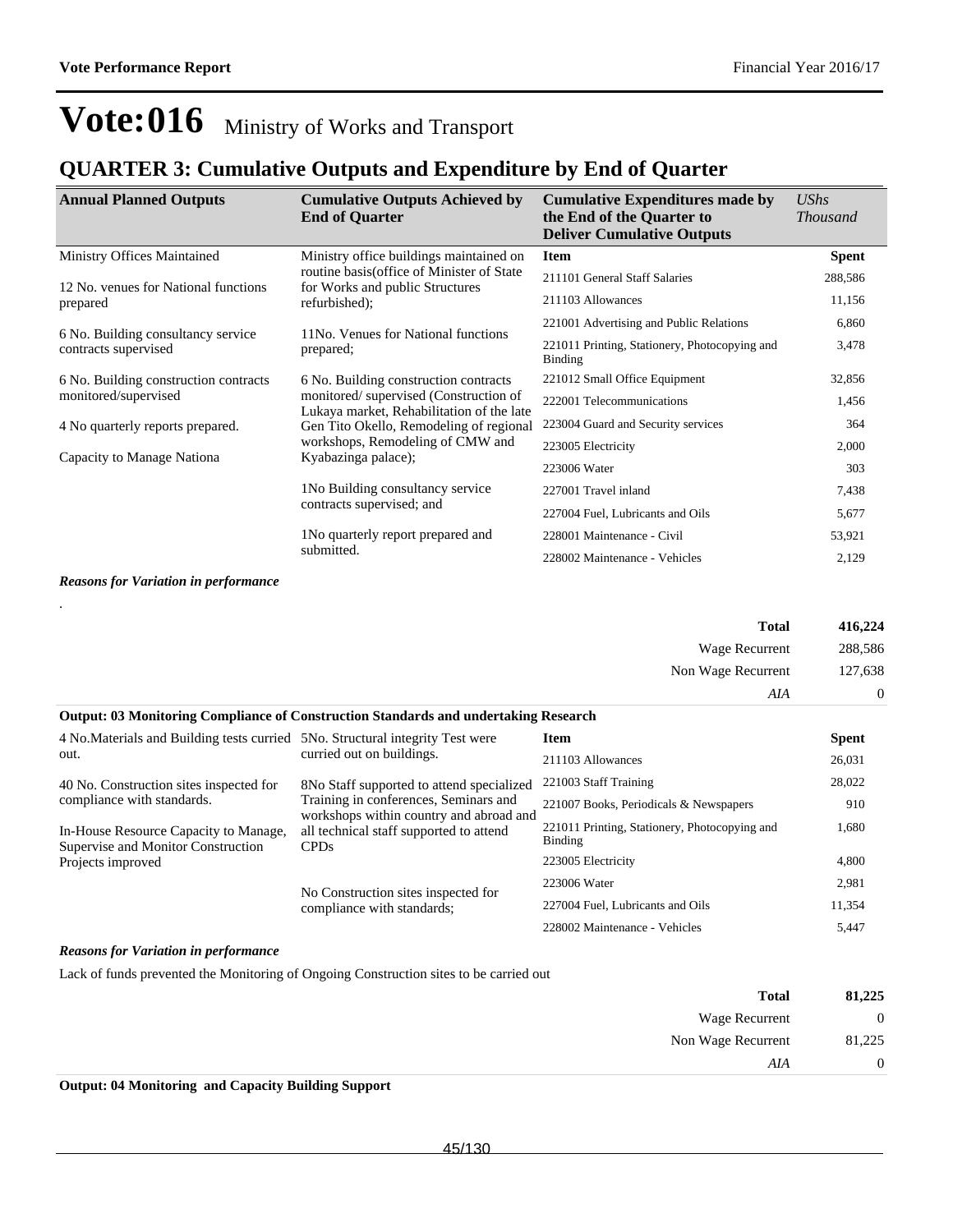### **QUARTER 3: Cumulative Outputs and Expenditure by End of Quarter**

| <b>Annual Planned Outputs</b>                                                                                | <b>Cumulative Outputs Achieved by</b><br><b>End of Quarter</b>            | <b>Cumulative Expenditures made by</b><br>the End of the Quarter to<br><b>Deliver Cumulative Outputs</b> | $\mathit{UShs}$<br><i>Thousand</i> |
|--------------------------------------------------------------------------------------------------------------|---------------------------------------------------------------------------|----------------------------------------------------------------------------------------------------------|------------------------------------|
| 40 No. technical assessment/advisory                                                                         | 22 No. technical assessment/advisory                                      | <b>Item</b>                                                                                              | <b>Spent</b>                       |
| reports for works for MDAs and local<br>governments prepared and issued                                      | reports for works for MDAs and local<br>governments prepared and issued 7 | 211103 Allowances                                                                                        | 13,388                             |
| departmental Staff supported to attend<br>professional CPD seminars<br>4No. Staff trained in the Department. |                                                                           | 221003 Staff Training                                                                                    | 10,633                             |
|                                                                                                              |                                                                           | 221012 Small Office Equipment                                                                            | 15,170                             |
| Departmental Staff supported to attend                                                                       |                                                                           | 227001 Travel inland                                                                                     | 7,437                              |
| professional CPD seminars                                                                                    | Procurement of 8No. Civil/Structural,                                     | 227002 Travel abroad                                                                                     | 7,097                              |
| Reference Books, periodicals and                                                                             | <b>Quantity Surveying and Project</b><br>Management Text Books and Simple | 227004 Fuel, Lubricants and Oils                                                                         | 2,839                              |
| Equipment                                                                                                    | Tools and Equipment for handling civil<br>works initiated.                | 228002 Maintenance - Vehicles                                                                            | 2,129                              |

#### *Reasons for Variation in performance*

MDA assignments are demand driven.

| <b>Total</b>                                                  | 58,691   |
|---------------------------------------------------------------|----------|
| Wage Recurrent                                                | $\Omega$ |
| Non Wage Recurrent                                            | 58,691   |
| AIA                                                           | $\Omega$ |
| <b>Output: 06 Construction related accidents investigated</b> |          |

| 4 No. construction and fire related                          | 3 No. construction and fire related      | Item                             | Spent |
|--------------------------------------------------------------|------------------------------------------|----------------------------------|-------|
| accidents investigated and investigation<br>reports prepared | accidents investigated and investigation | 211103 Allowances                | 7.438 |
|                                                              | reports                                  | 227004 Fuel, Lubricants and Oils | 3.548 |

#### *Reasons for Variation in performance*

|                |                    | N/A |
|----------------|--------------------|-----|
| 10,986         | <b>Total</b>       |     |
| $\overline{0}$ | Wage Recurrent     |     |
| 10,986         | Non Wage Recurrent |     |
| $\overline{0}$ | AIA                |     |

#### *Outputs Funded*

| <b>Output: 51 Registration of Engineers</b>                              |                                                                                                                                              |                                                                  |              |
|--------------------------------------------------------------------------|----------------------------------------------------------------------------------------------------------------------------------------------|------------------------------------------------------------------|--------------|
| Annual subscription fees for architects,                                 | 5No CPD / workshops / seminars                                                                                                               | <b>Item</b>                                                      | <b>Spent</b> |
| and surveyors paid                                                       | /symposium or AGMs for professional<br>bodies (architects, and surveyors)<br>attended by staff<br>Subscription to international Professional | 262101 Contributions to International<br>Organisations (Current) | 14,805       |
| Surveyors and Architects professional<br>bodies supported and monitored. |                                                                                                                                              | 264201 Contributions to Autonomous<br><b>Institutions</b>        | 10.671       |
| Annual contributions to international<br>professional organisations paid | Organizations paid;                                                                                                                          |                                                                  |              |
|                                                                          | Membership and subscription of<br>Architects and Quantity Surveyors paid                                                                     |                                                                  |              |
| <b>Reasons for Variation in performance</b>                              |                                                                                                                                              |                                                                  |              |

No Variance

| <b>Total</b>       | 25,476 |
|--------------------|--------|
| Wage Recurrent     |        |
| Non Wage Recurrent | 25,476 |
| AIA                |        |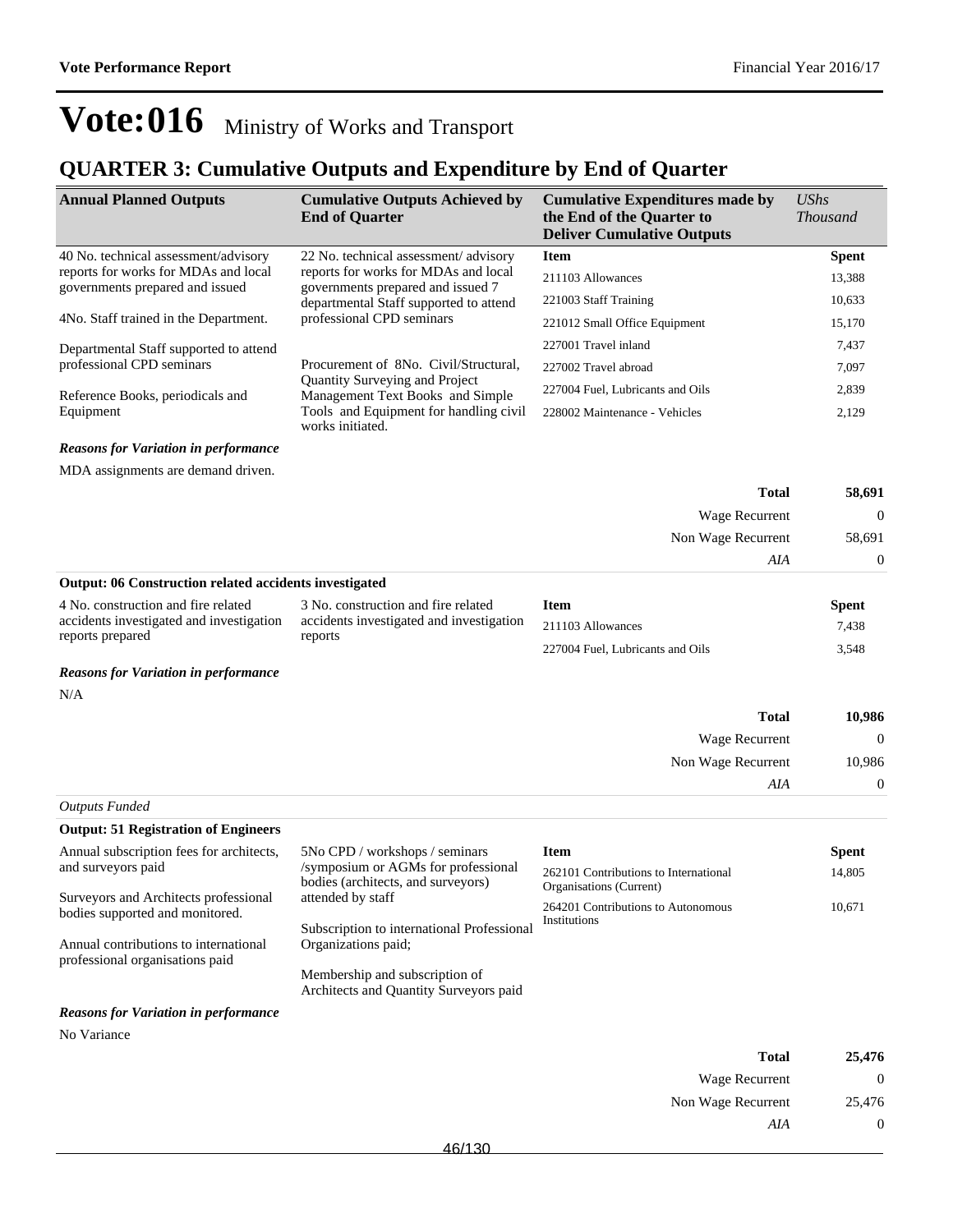## **QUARTER 3: Cumulative Outputs and Expenditure by End of Quarter**

| <b>Annual Planned Outputs</b>                                                                     | <b>Cumulative Outputs Achieved by</b><br><b>End of Quarter</b>                                    | <b>Cumulative Expenditures made by</b><br>the End of the Quarter to<br><b>Deliver Cumulative Outputs</b> | UShs<br><b>Thousand</b> |
|---------------------------------------------------------------------------------------------------|---------------------------------------------------------------------------------------------------|----------------------------------------------------------------------------------------------------------|-------------------------|
|                                                                                                   |                                                                                                   | <b>Total For SubProgramme</b>                                                                            | 800,376                 |
|                                                                                                   |                                                                                                   | Wage Recurrent                                                                                           | 288,586                 |
|                                                                                                   |                                                                                                   | Non Wage Recurrent                                                                                       | 511,790                 |
|                                                                                                   |                                                                                                   | AIA                                                                                                      | $\theta$                |
| <b>Development Projects</b>                                                                       |                                                                                                   |                                                                                                          |                         |
| Project: 0936 Redevelopment of State House at Entebbe                                             |                                                                                                   |                                                                                                          |                         |
| <b>Outputs Provided</b>                                                                           |                                                                                                   |                                                                                                          |                         |
| <b>Output: 02 Management of Public Buildings</b>                                                  |                                                                                                   |                                                                                                          |                         |
| <b>Construction of State House</b>                                                                | Consultative Meetings held with                                                                   | <b>Item</b>                                                                                              | <b>Spent</b>            |
| Comptroller's Office Block monitored                                                              | MoFPED and Top Management in a bid<br>to secure more funding;                                     | 211103 Allowances                                                                                        | 3,360                   |
| <b>Consultants for the State House</b><br>Comptroller's Office Block supervised<br>and monitored  | Progress reports issued to MoFPED<br>requesting for consideration of retaining<br>project in PIP. | 225002 Consultancy Services-Long-term                                                                    | 35,390                  |
| Quarterly progress reports prepared                                                               |                                                                                                   |                                                                                                          |                         |
| <b>Reasons for Variation in performance</b>                                                       |                                                                                                   |                                                                                                          |                         |
| lack of funding to implement the annual planned outputs                                           |                                                                                                   |                                                                                                          |                         |
|                                                                                                   |                                                                                                   | <b>Total</b>                                                                                             | 38,750                  |
|                                                                                                   |                                                                                                   | GoU Development                                                                                          | 38,750                  |
|                                                                                                   |                                                                                                   | <b>External Financing</b>                                                                                | $\theta$                |
|                                                                                                   |                                                                                                   | AIA                                                                                                      | $\mathbf{0}$            |
| <b>Capital Purchases</b>                                                                          |                                                                                                   | <b>Total For SubProgramme</b>                                                                            | 38,750                  |
|                                                                                                   |                                                                                                   | GoU Development                                                                                          | 38,750                  |
|                                                                                                   |                                                                                                   | <b>External Financing</b>                                                                                | $\theta$                |
|                                                                                                   |                                                                                                   | AIA                                                                                                      | $\mathbf{0}$            |
| <b>Development Projects</b>                                                                       |                                                                                                   |                                                                                                          |                         |
| Project: 0967 General Constrn & Rehab Works                                                       |                                                                                                   |                                                                                                          |                         |
| <b>Outputs Provided</b>                                                                           |                                                                                                   |                                                                                                          |                         |
|                                                                                                   | Output: 03 Monitoring Compliance of Construction Standards and undertaking Research               |                                                                                                          |                         |
| <b>Construction works Supervised</b>                                                              | <b>Construction works Supervised</b><br>Contractor's claim checked and payment                    | <b>Item</b><br>211103 Allowances                                                                         | <b>Spent</b><br>10,640  |
| Contractor's claim checked and payment                                                            | certificate processed;                                                                            | 221001 Advertising and Public Relations                                                                  | 6,600                   |
| certificate processed<br>Consultants supervised and certificates<br>submitted for payment checked | Outstanding Phase 1 and 2 works at<br>Lukaya market supervised to 45%                             |                                                                                                          |                         |
|                                                                                                   | Tender Documents for the Additional<br>Works to CMW for extra MoWT offices<br>prepared.           |                                                                                                          |                         |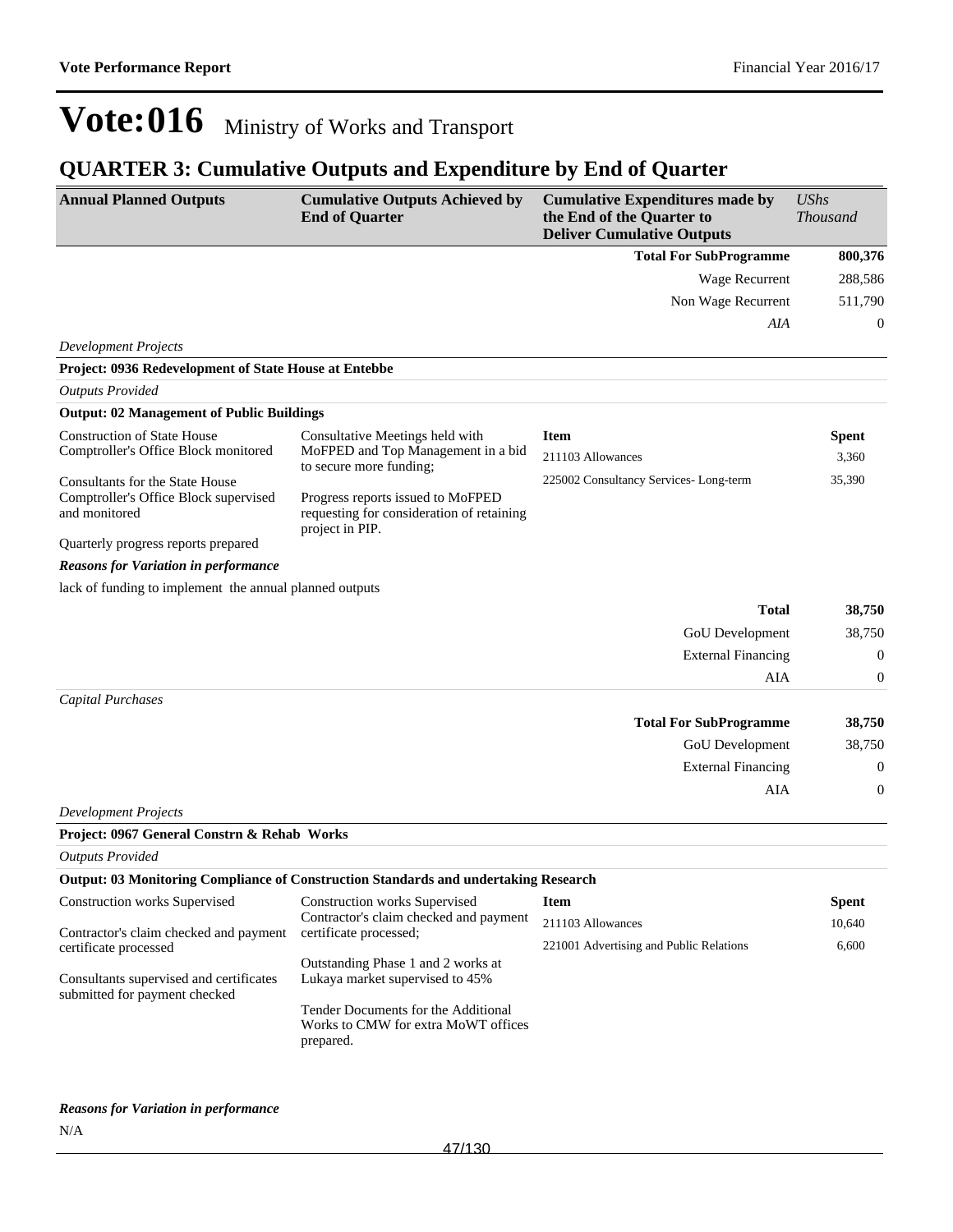## **QUARTER 3: Cumulative Outputs and Expenditure by End of Quarter**

| <b>Annual Planned Outputs</b>                                                                                              | <b>Cumulative Outputs Achieved by</b><br><b>End of Quarter</b>             | <b>Cumulative Expenditures made by</b><br>the End of the Quarter to<br><b>Deliver Cumulative Outputs</b> | <b>UShs</b><br><b>Thousand</b> |
|----------------------------------------------------------------------------------------------------------------------------|----------------------------------------------------------------------------|----------------------------------------------------------------------------------------------------------|--------------------------------|
|                                                                                                                            |                                                                            | Total                                                                                                    | 17,240                         |
|                                                                                                                            |                                                                            | <b>GoU</b> Development                                                                                   | 17,240                         |
|                                                                                                                            |                                                                            | <b>External Financing</b>                                                                                | $\boldsymbol{0}$               |
|                                                                                                                            |                                                                            | AIA                                                                                                      | $\boldsymbol{0}$               |
| <b>Capital Purchases</b>                                                                                                   |                                                                            |                                                                                                          |                                |
| <b>Output: 72 Government Buildings and Administrative Infrastructure</b>                                                   |                                                                            |                                                                                                          |                                |
| Phase 1 and 2 works at lukaya market<br>executed to 80%.                                                                   | Phase 1 and 2 works at lukaya market<br>executed to 45%.                   | <b>Item</b><br>312101 Non-Residential Buildings                                                          | Spent<br>396,623               |
| Additional Works to CMW for extra<br>MoWT offices executed to 80%                                                          | No Additional Works to CMW for extra<br>MoWT offices executed.             |                                                                                                          |                                |
| <b>Reasons for Variation in performance</b>                                                                                |                                                                            |                                                                                                          |                                |
| Additional Works at CMW not undertaken due insufficient funds                                                              |                                                                            |                                                                                                          |                                |
|                                                                                                                            |                                                                            | <b>Total</b>                                                                                             | 396,623                        |
|                                                                                                                            |                                                                            | <b>GoU</b> Development                                                                                   | 396,623                        |
|                                                                                                                            |                                                                            | <b>External Financing</b>                                                                                | $\boldsymbol{0}$               |
|                                                                                                                            |                                                                            | AIA                                                                                                      | $\boldsymbol{0}$               |
|                                                                                                                            |                                                                            | <b>Total For SubProgramme</b>                                                                            | 413,863                        |
|                                                                                                                            |                                                                            | GoU Development                                                                                          | 413,863                        |
|                                                                                                                            |                                                                            | <b>External Financing</b>                                                                                | $\mathbf{0}$                   |
|                                                                                                                            |                                                                            | AIA                                                                                                      | $\Omega$                       |
| <b>Development Projects</b>                                                                                                |                                                                            |                                                                                                          |                                |
| Project: 1045 Interconnectivity Project                                                                                    |                                                                            |                                                                                                          |                                |
| <b>Outputs Provided</b>                                                                                                    |                                                                            |                                                                                                          |                                |
| <b>Output: 04 Monitoring and Capacity Building Support</b>                                                                 |                                                                            |                                                                                                          |                                |
| Rehabilitation works of 30 Km of roads                                                                                     | Rehabilitation works of 87.8 Km of roads Item                              |                                                                                                          | Spent                          |
| in Kyankwanzi, Buvuma, Rakai, Soroti,<br>Ibanda, Ntungamo, Moroto, Bugiri,                                                 | in Kyankwanzi, Buvuma, Rakai, Soroti,<br>Ibanda, Ntungamo, Moroto, Bugiri, | 221001 Advertising and Public Relations                                                                  | 12,500                         |
| Kumi, Kanungu, Rukungiri, Luwero,                                                                                          | Kumi, Kanungu, Rukungiri and Luwero                                        | 221003 Staff Training                                                                                    | 12,500                         |
| Akight Roads and Accesses to Mwiri<br>supervised and monitored, and<br>performance reports and work certificates prepared; | supervised and monitored, and<br>performance reports and work certificates | 221011 Printing, Stationery, Photocopying and<br>Binding                                                 | 12,500                         |
| pr                                                                                                                         |                                                                            | 227001 Travel inland                                                                                     | 159,680                        |
|                                                                                                                            | 240No. road camps surveyed                                                 | 227002 Travel abroad                                                                                     | 10,000                         |
|                                                                                                                            |                                                                            | 227004 Fuel, Lubricants and Oils                                                                         | 129,740                        |

*Reasons for Variation in performance* N/A

| <b>Total</b>              | 357,819        |
|---------------------------|----------------|
| GoU Development           | 357,819        |
| <b>External Financing</b> | $\overline{0}$ |
| AIA                       | $\overline{0}$ |
| Capital Purchases         |                |

228002 Maintenance - Vehicles 20,900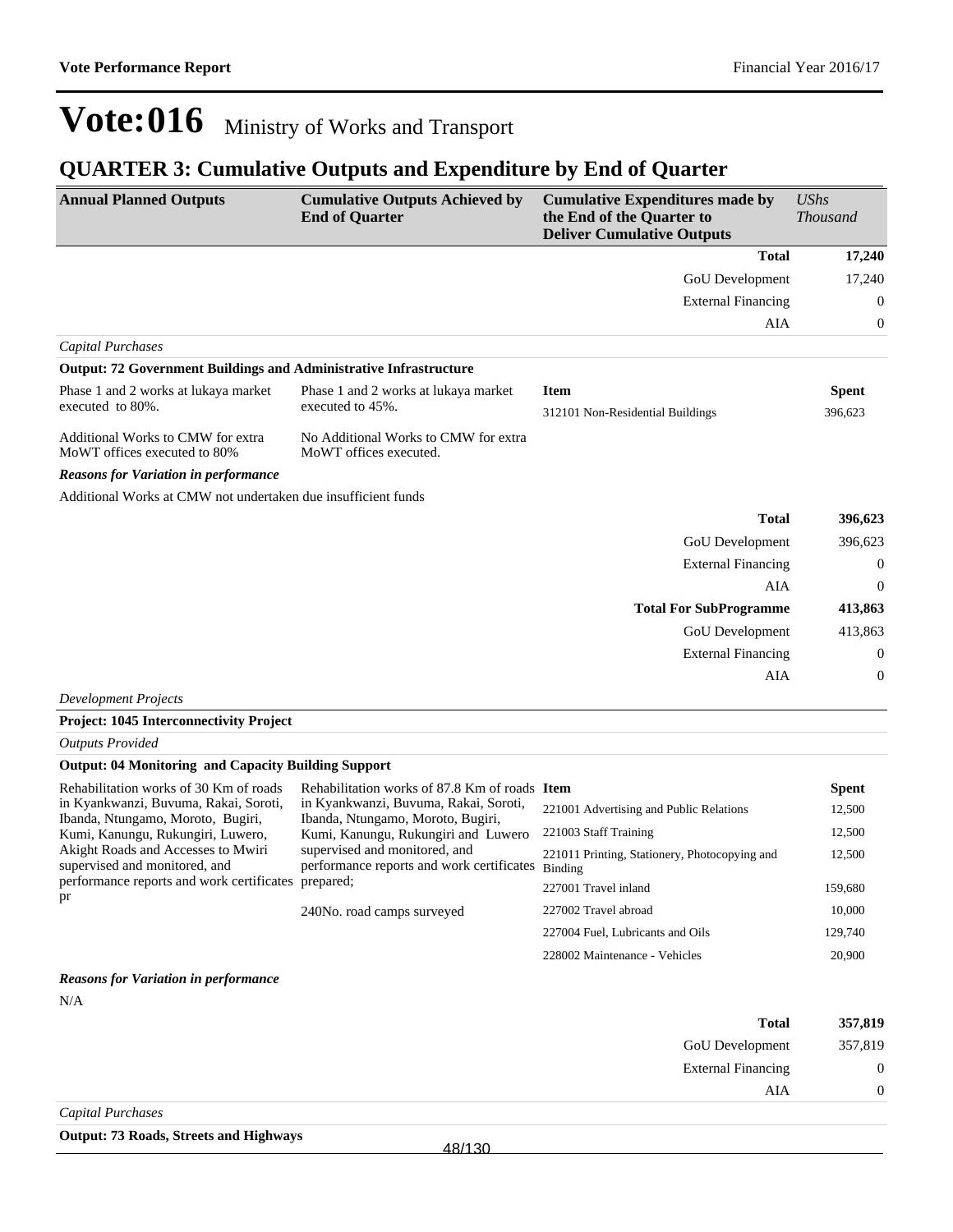External Financing 0

## **Vote:016** Ministry of Works and Transport

## **QUARTER 3: Cumulative Outputs and Expenditure by End of Quarter**

| <b>Annual Planned Outputs</b>                                                                                                                                                          | <b>Cumulative Outputs Achieved by</b><br><b>End of Quarter</b>                                                      | <b>Cumulative Expenditures made by</b><br>the End of the Quarter to<br><b>Deliver Cumulative Outputs</b> | <b>UShs</b><br><b>Thousand</b> |
|----------------------------------------------------------------------------------------------------------------------------------------------------------------------------------------|---------------------------------------------------------------------------------------------------------------------|----------------------------------------------------------------------------------------------------------|--------------------------------|
| Rehabilitation works of 30 Km of roads                                                                                                                                                 | 87.8 Km of roads in Kyankwanzi,                                                                                     | <b>Item</b>                                                                                              | <b>Spent</b>                   |
| in Kyankwanzi, Buvuma, Rakai, Soroti,<br>Ibanda, Ntungamo, Moroto, Bugiri,<br>Kumi, Kanungu, Rukungiri, Luwero,<br>Akight Roads and Accesses to Mwiri<br>supervised and monitored, and | Buvuma, Rakai, Soroti, Ibanda,<br>Ntungamo, Moroto, Bugiri, Kumi,<br>Kanungu, Rukungiri and Luwero<br>rehabilitated | 312103 Roads and Bridges.                                                                                | 22,718,815                     |
| performance reports and work certificates Evaluation of bids for construction of<br>p                                                                                                  | access to Mwiri completed                                                                                           |                                                                                                          |                                |
| <b>Reasons for Variation in performance</b>                                                                                                                                            |                                                                                                                     |                                                                                                          |                                |
| N/A                                                                                                                                                                                    |                                                                                                                     |                                                                                                          |                                |
|                                                                                                                                                                                        |                                                                                                                     | <b>Total</b>                                                                                             | 22,718,815                     |
|                                                                                                                                                                                        |                                                                                                                     | GoU Development                                                                                          | 22,718,815                     |
|                                                                                                                                                                                        |                                                                                                                     | <b>External Financing</b>                                                                                | $\boldsymbol{0}$               |
|                                                                                                                                                                                        |                                                                                                                     | AIA                                                                                                      | $\boldsymbol{0}$               |
| Output: 77 Purchase of Specialised Machinery & Equipment                                                                                                                               |                                                                                                                     |                                                                                                          |                                |
|                                                                                                                                                                                        | Procurement deferred to FY 2016/17                                                                                  | <b>Item</b>                                                                                              | <b>Spent</b>                   |
|                                                                                                                                                                                        |                                                                                                                     | 312202 Machinery and Equipment                                                                           | 29,999                         |
| <b>Reasons for Variation in performance</b>                                                                                                                                            |                                                                                                                     |                                                                                                          |                                |
| Insufficient funds                                                                                                                                                                     |                                                                                                                     |                                                                                                          |                                |
|                                                                                                                                                                                        |                                                                                                                     | <b>Total</b>                                                                                             | 29,999                         |
|                                                                                                                                                                                        |                                                                                                                     | GoU Development                                                                                          | 29,999                         |
|                                                                                                                                                                                        |                                                                                                                     | <b>External Financing</b>                                                                                | $\boldsymbol{0}$               |
|                                                                                                                                                                                        |                                                                                                                     | AIA                                                                                                      | $\theta$                       |
|                                                                                                                                                                                        |                                                                                                                     | <b>Total For SubProgramme</b>                                                                            | 23,106,634                     |
|                                                                                                                                                                                        |                                                                                                                     | GoU Development                                                                                          | 23,106,634                     |
|                                                                                                                                                                                        |                                                                                                                     | <b>External Financing</b>                                                                                | $\boldsymbol{0}$               |
|                                                                                                                                                                                        |                                                                                                                     | AIA                                                                                                      | $\boldsymbol{0}$               |
| <b>Development Projects</b>                                                                                                                                                            |                                                                                                                     |                                                                                                          |                                |
| Project: 1421 Development of the Construction Industry                                                                                                                                 |                                                                                                                     |                                                                                                          |                                |
| <b>Outputs Provided</b>                                                                                                                                                                |                                                                                                                     |                                                                                                          |                                |
| Output: 01 Policies, laws, guidelines, plans and strategies                                                                                                                            |                                                                                                                     |                                                                                                          |                                |
| Construction Levy managed                                                                                                                                                              | Government Policies and Strategies                                                                                  | <b>Item</b>                                                                                              | <b>Spent</b>                   |
|                                                                                                                                                                                        | reviewed Manuals, guidelines and policy                                                                             | 211103 Allowances                                                                                        | 34,200                         |
| Government Policies and Strategies<br>reviewed                                                                                                                                         | statements for crosscutting issues<br>prepared, printed and disseminated                                            | 221011 Printing, Stationery, Photocopying and                                                            | 32,000                         |
|                                                                                                                                                                                        |                                                                                                                     | Binding                                                                                                  |                                |
| Manuals, guidelines and policy                                                                                                                                                         | Cabinet memo for UCICO finalized                                                                                    | 225001 Consultancy Services- Short term                                                                  | 21,440                         |
| statements for crosscutting issues<br>prepared, printed and disseminated                                                                                                               |                                                                                                                     | 227004 Fuel, Lubricants and Oils                                                                         | 19,140                         |
| <b>Reasons for Variation in performance</b>                                                                                                                                            |                                                                                                                     |                                                                                                          |                                |
| Management of the construction levy awaits establishment of UCICO                                                                                                                      |                                                                                                                     |                                                                                                          |                                |
|                                                                                                                                                                                        |                                                                                                                     | <b>Total</b>                                                                                             | 106,780                        |
|                                                                                                                                                                                        |                                                                                                                     | GoU Development                                                                                          | 106,780                        |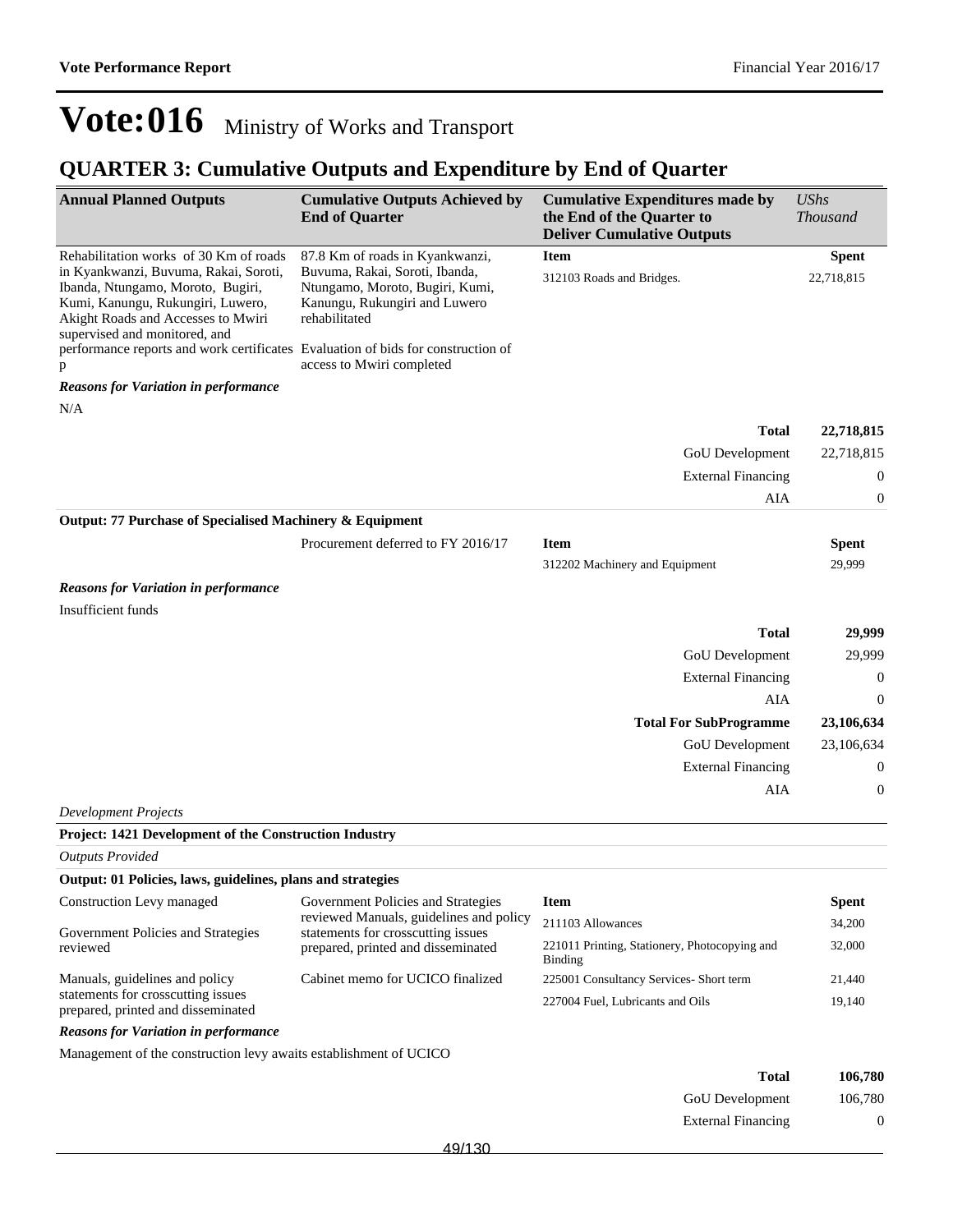## **QUARTER 3: Cumulative Outputs and Expenditure by End of Quarter**

| <b>Annual Planned Outputs</b>                              | <b>Cumulative Outputs Achieved by</b><br><b>End of Quarter</b>               | <b>Cumulative Expenditures made by</b><br>the End of the Quarter to<br><b>Deliver Cumulative Outputs</b> | <b>UShs</b><br><b>Thousand</b> |
|------------------------------------------------------------|------------------------------------------------------------------------------|----------------------------------------------------------------------------------------------------------|--------------------------------|
|                                                            |                                                                              | <b>AIA</b>                                                                                               | $\boldsymbol{0}$               |
| <b>Output: 04 Monitoring and Capacity Building Support</b> |                                                                              |                                                                                                          |                                |
| Awareness training on cross-cutting<br>issues              | 2 Awareness training on cross-cutting<br>issues Training functions of client | <b>Item</b><br>221003 Staff Training                                                                     | <b>Spent</b><br>28,000         |
| Training functions of client organizations<br>facilitated  | organizations facilitated                                                    |                                                                                                          |                                |
| <b>Reasons for Variation in performance</b>                |                                                                              |                                                                                                          |                                |
| Nil                                                        |                                                                              |                                                                                                          |                                |
|                                                            |                                                                              | <b>Total</b>                                                                                             | 28,000                         |
|                                                            |                                                                              | GoU Development                                                                                          | 28,000                         |
|                                                            |                                                                              | <b>External Financing</b>                                                                                | $\boldsymbol{0}$               |
|                                                            |                                                                              | AIA                                                                                                      | $\boldsymbol{0}$               |
| <b>Outputs Funded</b>                                      |                                                                              |                                                                                                          |                                |
| <b>Output: 51 Registration of Engineers</b>                |                                                                              |                                                                                                          |                                |
| Activity undertaken in Q1 and Q2                           | Support UNABCEC, UACE and other<br>business Associations                     | <b>Item</b>                                                                                              | <b>Spent</b>                   |
|                                                            |                                                                              | 252001 Subsidies to private enterprises                                                                  | 32,000                         |
| <b>Reasons for Variation in performance</b>                |                                                                              |                                                                                                          |                                |
| Nil                                                        |                                                                              | <b>Total</b>                                                                                             |                                |
|                                                            |                                                                              |                                                                                                          | 32,000                         |
|                                                            |                                                                              | GoU Development                                                                                          | 32,000                         |
|                                                            |                                                                              | <b>External Financing</b><br>AIA                                                                         | $\boldsymbol{0}$               |
| <b>Capital Purchases</b>                                   |                                                                              |                                                                                                          | $\boldsymbol{0}$               |
| Output: 77 Purchase of Specialised Machinery & Equipment   |                                                                              |                                                                                                          |                                |
|                                                            | Procurement process for drilling rig                                         | <b>Item</b>                                                                                              | <b>Spent</b>                   |
|                                                            | initiated                                                                    | 312202 Machinery and Equipment                                                                           | 40,000                         |
| <b>Reasons for Variation in performance</b>                |                                                                              |                                                                                                          |                                |
| Nil                                                        |                                                                              | Total                                                                                                    | 40,000                         |
|                                                            |                                                                              | GoU Development                                                                                          | 40,000                         |
|                                                            |                                                                              | <b>External Financing</b>                                                                                | $\boldsymbol{0}$               |
|                                                            |                                                                              | AIA                                                                                                      | $\boldsymbol{0}$               |
|                                                            |                                                                              | <b>Total For SubProgramme</b>                                                                            | 206,780                        |
|                                                            |                                                                              | GoU Development                                                                                          | 206,780                        |
|                                                            |                                                                              | <b>External Financing</b>                                                                                | $\boldsymbol{0}$               |
|                                                            |                                                                              | AIA                                                                                                      | $\boldsymbol{0}$               |
| Program: 04 District, Urban and Community Access Roads     |                                                                              |                                                                                                          |                                |
| <b>Development Projects</b>                                |                                                                              |                                                                                                          |                                |
| Project: 0269 Construction of Selected Bridges             |                                                                              |                                                                                                          |                                |
| <b>Outputs Provided</b>                                    |                                                                              |                                                                                                          |                                |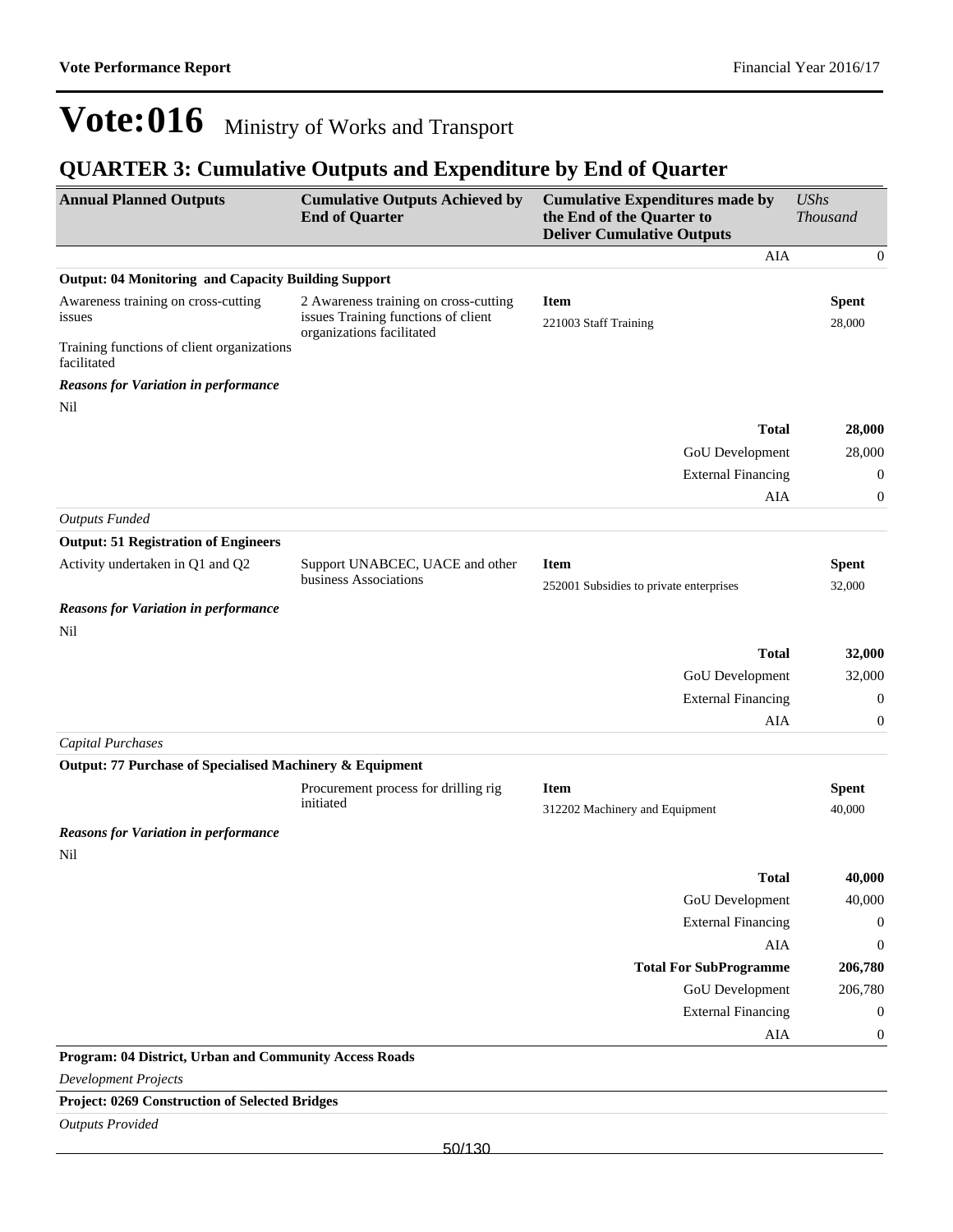### **QUARTER 3: Cumulative Outputs and Expenditure by End of Quarter**

| <b>Annual Planned Outputs</b>                                                                                                                                                                                                                                                                                          | <b>Cumulative Outputs Achieved by</b><br><b>End of Quarter</b>                                                                                                                                                                                                                                                                                                                                                                                                                                                                                                              | <b>Cumulative Expenditures made by</b><br>the End of the Quarter to<br><b>Deliver Cumulative Outputs</b>   | <b>UShs</b><br><i>Thousand</i>      |
|------------------------------------------------------------------------------------------------------------------------------------------------------------------------------------------------------------------------------------------------------------------------------------------------------------------------|-----------------------------------------------------------------------------------------------------------------------------------------------------------------------------------------------------------------------------------------------------------------------------------------------------------------------------------------------------------------------------------------------------------------------------------------------------------------------------------------------------------------------------------------------------------------------------|------------------------------------------------------------------------------------------------------------|-------------------------------------|
| <b>Capital Purchases</b>                                                                                                                                                                                                                                                                                               |                                                                                                                                                                                                                                                                                                                                                                                                                                                                                                                                                                             |                                                                                                            |                                     |
| <b>Output: 74 Major Bridges</b>                                                                                                                                                                                                                                                                                        |                                                                                                                                                                                                                                                                                                                                                                                                                                                                                                                                                                             |                                                                                                            |                                     |
| On going Construction projects: Okokor Lot 1 of the 14 small bridges (Enget,<br>(Kumi) - 100%, Orom (Kitgum) - 50%,<br>Rwamabaale (Kyankwanzi) - 55%; 14<br>Bridges in North and North Eastern<br>Uganda funded by IDB - 70%: Olyanai,<br>Abalang, Alipa, Ajeliek, Ojanai, Opot,<br>Aakol, Airogo (kumi); Balla and En | Balla, Agali, Abalang 3) completed.<br>Lot 2 of the 14 small bridges (Nyawa<br>Bridge completed and Kochi 2 is ongoing<br>at 75%)<br>Lot 3 of the 14 small bridges (Abalang)<br>completed, Olyanai and Alipa bridges at<br>98% progress, Akol and Airogo bridges<br>at 98% completed)<br>Works under Defects liability for<br>Rushaya bridge in Mitoma District &<br>Binyuga swamp crossing in Mbarara<br>District.<br>Saaka bridges Phase II - 90%<br>Okokor bridge in Kumi 30% completed,<br>Orom bridge in Kitgum 98% completed,<br>Kaguta bridge in Lira 96% completed, | <b>Item</b><br>281504 Monitoring, Supervision & Appraisal<br>of capital works<br>312103 Roads and Bridges. | <b>Spent</b><br>64,000<br>3,068,614 |
|                                                                                                                                                                                                                                                                                                                        | Agwa bridge in Lira 85% completed.                                                                                                                                                                                                                                                                                                                                                                                                                                                                                                                                          |                                                                                                            |                                     |

#### *Reasons for Variation in performance*

- Suspension of works due to lack of funds

- Under performance by some contractors,

- Unfavorable weather conditions

| Total                         | 3,132,614 |
|-------------------------------|-----------|
| <b>GoU</b> Development        | 3,132,614 |
| <b>External Financing</b>     | 0         |
| AIA                           | $\theta$  |
|                               |           |
| <b>Total For SubProgramme</b> | 3,132,614 |
| <b>GoU</b> Development        | 3,132,614 |
| <b>External Financing</b>     | $\theta$  |
| AIA                           |           |

*Development Projects*

### **Project: 0306 Urban Roads Re-sealing**

*Outputs Provided*

**Output: 02 Monitoring and capacity building support for district road works**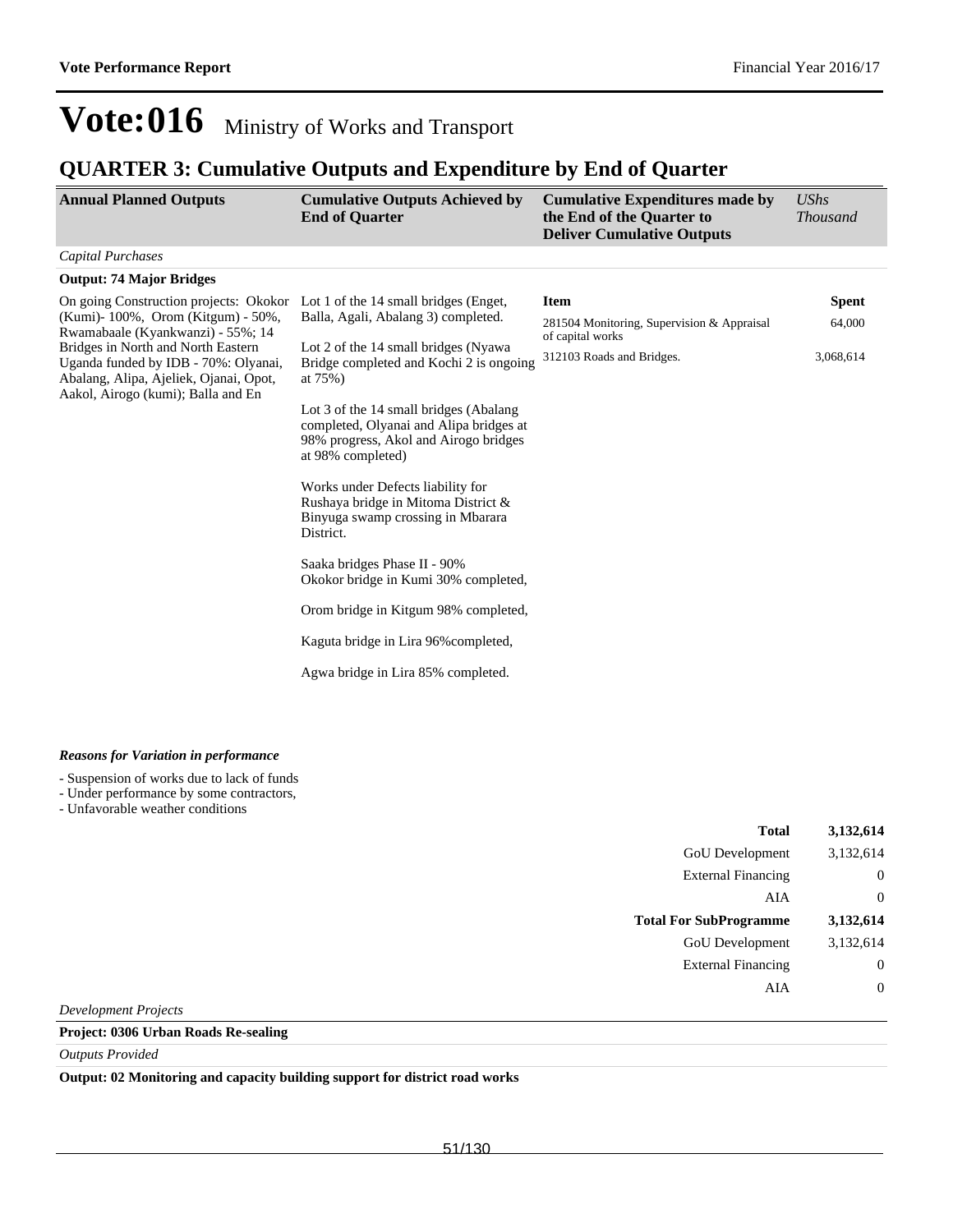### **QUARTER 3: Cumulative Outputs and Expenditure by End of Quarter**

| <b>Annual Planned Outputs</b>                                 | <b>Cumulative Outputs Achieved by</b><br><b>End of Quarter</b> | <b>Cumulative Expenditures made by</b><br>the End of the Quarter to<br><b>Deliver Cumulative Outputs</b> | <b>UShs</b><br><i>Thousand</i> |
|---------------------------------------------------------------|----------------------------------------------------------------|----------------------------------------------------------------------------------------------------------|--------------------------------|
| 1 No. Quarterly progress reports                              | 3 No. Quarterly progress reports                               | <b>Item</b>                                                                                              | <b>Spent</b>                   |
| 1 No. heavy plants repairing.<br>1 No. light trucks repaired. | prepared;                                                      | 211102 Contract Staff Salaries (Incl. Casuals,<br>Temporary)                                             | 84,760                         |
| 1 No. Pick-ups & 1 No station wagon<br>repaired.              | 1 No. heavy plants repaired;                                   | 211103 Allowances                                                                                        | 50,632                         |
| Fast moving equipment spare parts                             | 2 No. light trucks repaired;                                   | 212101 Social Security Contributions                                                                     | 3,226                          |
| procured -lot 2<br>Consultancy services for review, update    | 2 No. Pick-ups repaired                                        | 221003 Staff Training                                                                                    | 9,000                          |
| and print Urban Rds Manuals                                   |                                                                | 221008 Computer supplies and Information<br>Technology (IT)                                              | 7,725                          |
|                                                               |                                                                | 221011 Printing, Stationery, Photocopying and<br>Binding                                                 | 3,000                          |
|                                                               |                                                                | 225001 Consultancy Services- Short term                                                                  | 13,500                         |
|                                                               |                                                                | 225002 Consultancy Services-Long-term                                                                    | 341,000                        |
|                                                               |                                                                | 227004 Fuel, Lubricants and Oils                                                                         | 50,560                         |
|                                                               |                                                                | 228002 Maintenance - Vehicles                                                                            | 56,696                         |
|                                                               |                                                                | 228003 Maintenance – Machinery, Equipment<br>& Furniture                                                 | 66,770                         |

#### *Reasons for Variation in performance*

Some planned outputs not achieved due to low release of funds to the project in Q3

| <b>Total</b>              | 686,869        |
|---------------------------|----------------|
| <b>GoU</b> Development    | 686,869        |
| <b>External Financing</b> | $\overline{0}$ |
| AIA                       | $\theta$       |
| Capital Purchases         |                |

|                              | Output: 81 Urban roads construction and rehabilitation (Bitumen standard)            |                           |              |
|------------------------------|--------------------------------------------------------------------------------------|---------------------------|--------------|
| 1 km of road in Kapchorwa TC | 0.8km of road in Kapchorwa TC                                                        | Item                      | <b>Spent</b> |
|                              | tarmacked.<br>tarmacked:                                                             | 312103 Roads and Bridges. | 1,691,540    |
|                              | 1.0km of road at NALI (Kyankwanzi)<br>tarmacked;                                     |                           |              |
|                              | 1540 m2 of stone pitched drainage<br>channels constructed along NALI Estate<br>roads |                           |              |

#### *Reasons for Variation in performance*

Some planned outputs not achieved due to low release of funds to the project in Q3 and no funds released in Q2

| 1,691,540        | <b>Total</b>                  |
|------------------|-------------------------------|
| 1,691,540        | GoU Development               |
| $\boldsymbol{0}$ | <b>External Financing</b>     |
| $\overline{0}$   | AIA                           |
| 2,378,409        | <b>Total For SubProgramme</b> |
| 2,378,409        | GoU Development               |
| $\boldsymbol{0}$ | <b>External Financing</b>     |
| $\boldsymbol{0}$ | AIA                           |
|                  | _____                         |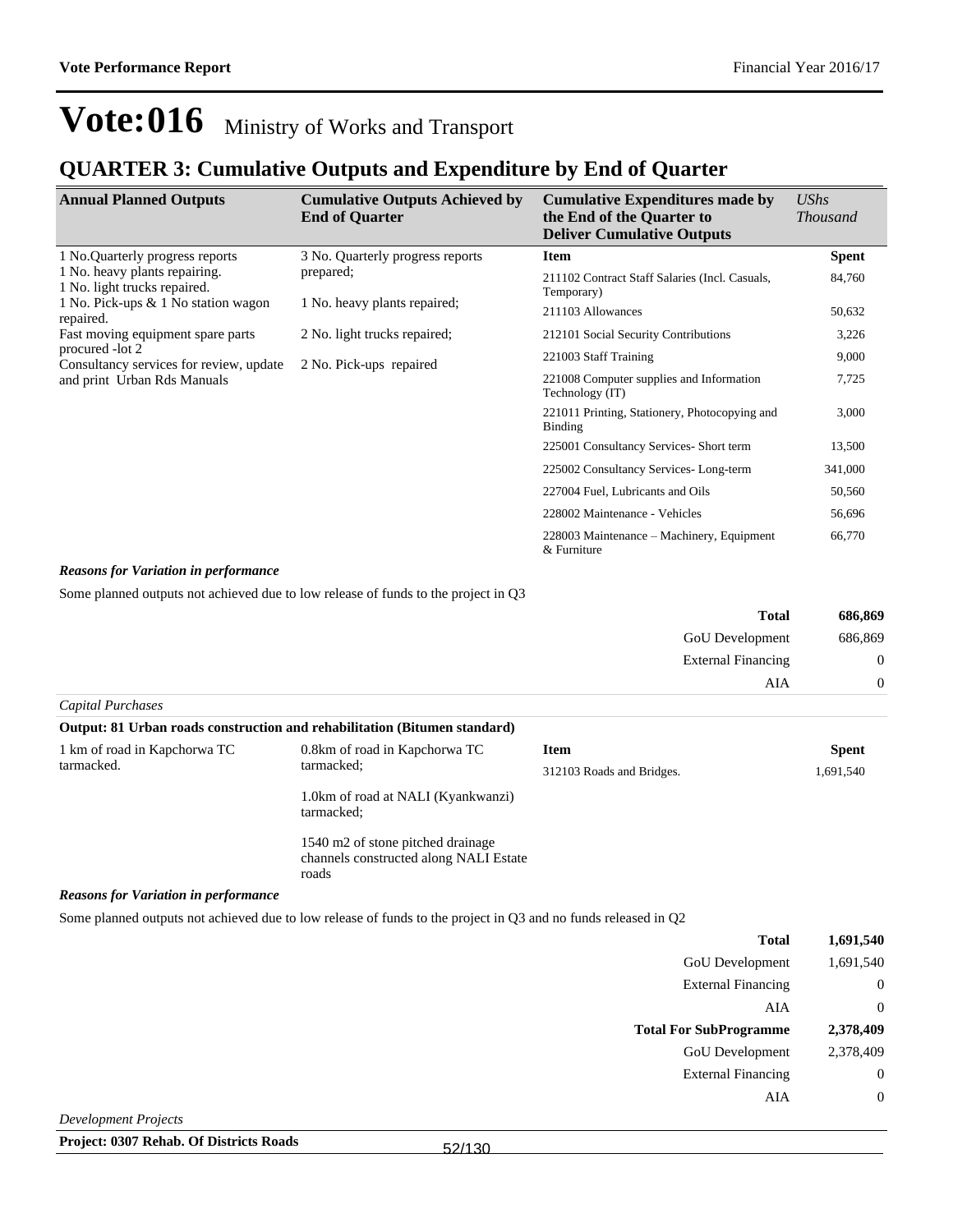### **QUARTER 3: Cumulative Outputs and Expenditure by End of Quarter**

| <b>Annual Planned Outputs</b>                                                               | <b>Cumulative Outputs Achieved by</b><br><b>End of Quarter</b>                                                                                                                                                                                                                                                                                                                                                                                                                                                                                                                   | <b>Cumulative Expenditures made by</b><br>the End of the Quarter to<br><b>Deliver Cumulative Outputs</b> | <b>UShs</b><br><b>Thousand</b> |
|---------------------------------------------------------------------------------------------|----------------------------------------------------------------------------------------------------------------------------------------------------------------------------------------------------------------------------------------------------------------------------------------------------------------------------------------------------------------------------------------------------------------------------------------------------------------------------------------------------------------------------------------------------------------------------------|----------------------------------------------------------------------------------------------------------|--------------------------------|
| <b>Outputs Provided</b>                                                                     |                                                                                                                                                                                                                                                                                                                                                                                                                                                                                                                                                                                  |                                                                                                          |                                |
| Output: 02 Monitoring and capacity building support for district road works                 |                                                                                                                                                                                                                                                                                                                                                                                                                                                                                                                                                                                  |                                                                                                          |                                |
| 25km of District Roads under Force                                                          | 46.7km of roads graveled under force                                                                                                                                                                                                                                                                                                                                                                                                                                                                                                                                             | <b>Item</b>                                                                                              | <b>Spent</b>                   |
| Account (cleared, shaped and compacted) account were monitored as below:<br>monitored.      | Kakukuru - Kayenje-Kafunjo (Mbarara);                                                                                                                                                                                                                                                                                                                                                                                                                                                                                                                                            | 211103 Allowances                                                                                        | 102,034                        |
|                                                                                             | Kicuzi-Omukarembe (Ibanda); Kikandwa                                                                                                                                                                                                                                                                                                                                                                                                                                                                                                                                             | 221003 Staff Training                                                                                    | 29,999                         |
| 10km of fully graveled roads under Force - Tokekulu - Manywa (Luwero);<br>Account monitored | Minakulu – Okwir - Koroba (Omoro);                                                                                                                                                                                                                                                                                                                                                                                                                                                                                                                                               | 221011 Printing, Stationery, Photocopying and<br><b>Binding</b>                                          | 40,000                         |
| 10 km of District Roads under                                                               | Mutoto - Busimba (Mbala);                                                                                                                                                                                                                                                                                                                                                                                                                                                                                                                                                        | 227004 Fuel, Lubricants and Oils                                                                         | 73,616                         |
| rehabilitation monitored.<br>Road Condition and inventory data in 15<br>No. distric         | 95.3km of road opened and shaped were<br>monitored for Kicuzi-Omukarembe<br>(Ibanda); Luwuube Grammar Sekamuli<br>(Luwero); Kikandwa – Tokekulu -<br>Manywa (Luwero); Minakulu - Okwir -<br>Koroba (Omoro); Kaplak-Water source<br>(Kapchorwa); Mujoru - Chepukati<br>(Kapchorwa); Litei - Kapuchekwarai<br>(Kapchorwa); Kobur - Phelel<br>(Kapchorwa); Ngengak – Kaplelako<br>(Kapchorwa); Kakukuru -<br>Kayenje-Kafunjo (Mbarara; Mabonwa -<br>Kicuzi-Rwabatenga (Ibanda); Matte-<br>Kiryokya (Mityana);<br>73 lines of culverts installation under<br>force account monitored | 228002 Maintenance - Vehicles                                                                            | 72,000                         |
|                                                                                             | 1.8km of river corridor filling and 0.9km<br>of river channel excavation in Namanve<br>industrial park monitored<br>1.39km of the boundary service corridor<br>filling in namanye monitored.                                                                                                                                                                                                                                                                                                                                                                                     |                                                                                                          |                                |
|                                                                                             | DUCAR Database maintained and<br>managed                                                                                                                                                                                                                                                                                                                                                                                                                                                                                                                                         |                                                                                                          |                                |
| <b>Reasons for Variation in performance</b>                                                 |                                                                                                                                                                                                                                                                                                                                                                                                                                                                                                                                                                                  |                                                                                                          |                                |
| N/A                                                                                         |                                                                                                                                                                                                                                                                                                                                                                                                                                                                                                                                                                                  | <b>Total</b>                                                                                             | 317,649                        |

| 317,049 | 1 otal                    |
|---------|---------------------------|
| 317,649 | GoU Development           |
| 0       | <b>External Financing</b> |
|         | AIA                       |
|         |                           |

*Capital Purchases*

**Output: 73 Roads, Streets and Highways**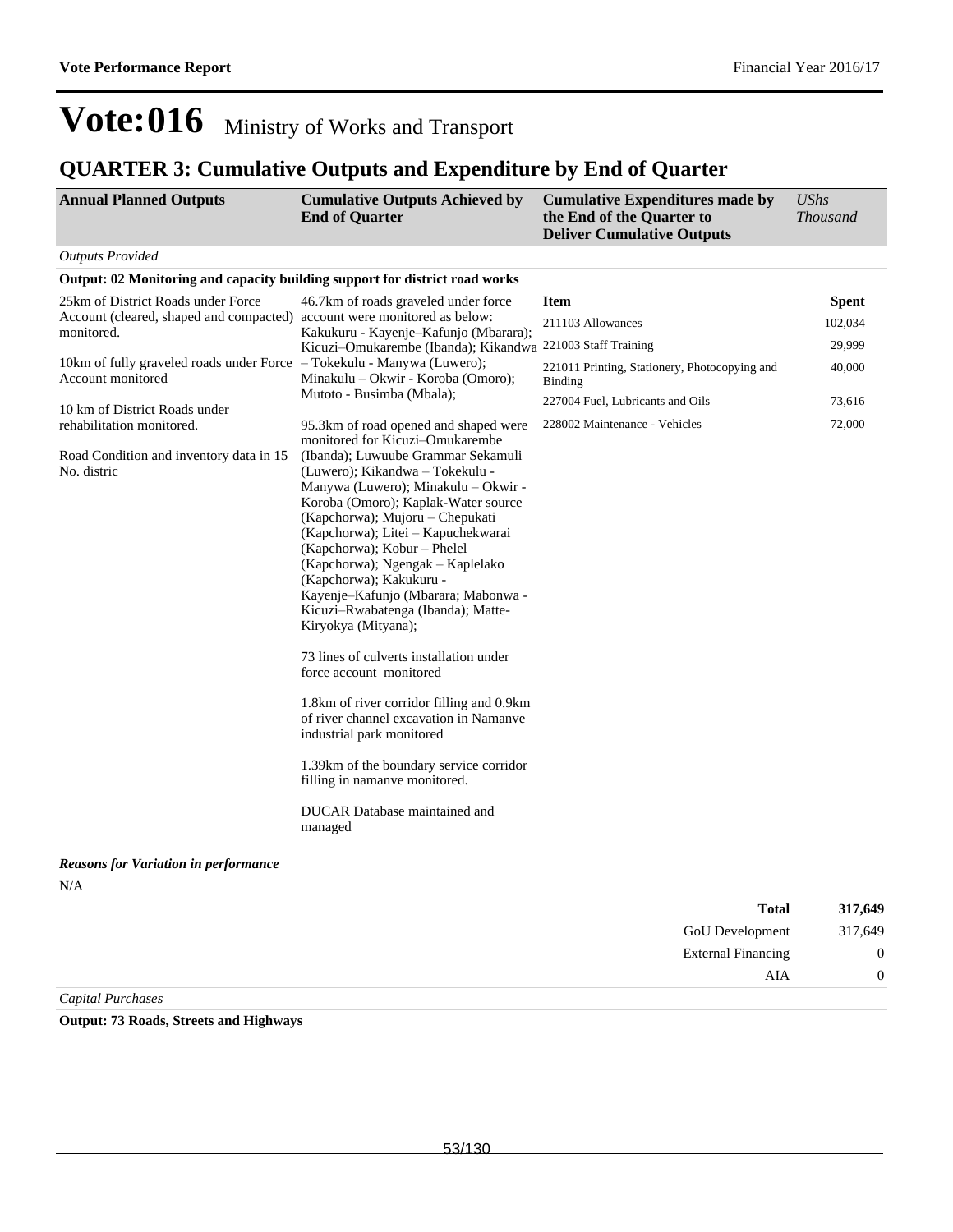## **QUARTER 3: Cumulative Outputs and Expenditure by End of Quarter**

| <b>Annual Planned Outputs</b>                                                 | <b>Cumulative Outputs Achieved by</b><br><b>End of Quarter</b>                                                                                                                                                                                                                                                                                                                                                                                                                                                                                | <b>Cumulative Expenditures made by</b><br>the End of the Quarter to<br><b>Deliver Cumulative Outputs</b> | <b>UShs</b><br><b>Thousand</b> |
|-------------------------------------------------------------------------------|-----------------------------------------------------------------------------------------------------------------------------------------------------------------------------------------------------------------------------------------------------------------------------------------------------------------------------------------------------------------------------------------------------------------------------------------------------------------------------------------------------------------------------------------------|----------------------------------------------------------------------------------------------------------|--------------------------------|
| 25 km of District Roads under Force<br>Account cleared, shaped and compacted. | 46.7km of roads under force account<br>graveled in Kakukuru - Kayenje-Kafunjo<br>(Mbarara); Kicuzi-Omukarembe                                                                                                                                                                                                                                                                                                                                                                                                                                 | <b>Item</b><br>312103 Roads and Bridges.                                                                 | <b>Spent</b><br>2,367,222      |
| 15 km of District Roads under Force<br>Account fully graveled.                | (Ibanda); Kikandwa-Tokekulu-Manywa<br>(Luwero); Minakulu-OkwirKoroba<br>(Omoro); Mutoto-Busimba (Mbala);                                                                                                                                                                                                                                                                                                                                                                                                                                      |                                                                                                          |                                |
| 15 km of District Roads rehabilitated.                                        |                                                                                                                                                                                                                                                                                                                                                                                                                                                                                                                                               |                                                                                                          |                                |
| Emergency road rehabilitation works                                           | 95.3km of road opened and shaped for<br>Kicuzi-Omukarembe (Ibanda); Luwuube<br>Grammar Sekamuli (Luwero); Kikandwa-<br>Tokekulu-Manywa (Luwero); Minakulu-<br>Okwir-Koroba (Omoro); Kaplak-Water<br>source (Kapchorwa); Mujoru - Chepukati<br>(Kapchorwa); Litei - Kapuchekwarai<br>(Kapchorwa); Kobur - Phelel<br>(Kapchorwa); Ngengak – Kaplelako<br>(Kapchorwa); Kakukuru -<br>Kayenje-Kafunjo (Mbarara; Mabonwa -<br>Kicuzi-Rwabatenga (Ibanda); Matte-<br>Kiryokya (Mityana)<br>73 lines of culverts installation under<br>force account |                                                                                                          |                                |
|                                                                               | 1.8km of river corridor filled and 0.9km<br>of river channel excavated in Namanve<br>industrial park                                                                                                                                                                                                                                                                                                                                                                                                                                          |                                                                                                          |                                |
|                                                                               | 1.39km of the boundary service corridor<br>filled with gravel in namanve to improve<br>drainage and realignment of the river                                                                                                                                                                                                                                                                                                                                                                                                                  |                                                                                                          |                                |
| <b>Reasons for Variation in performance</b>                                   |                                                                                                                                                                                                                                                                                                                                                                                                                                                                                                                                               |                                                                                                          |                                |
| Limited funding to undertake planned activities                               |                                                                                                                                                                                                                                                                                                                                                                                                                                                                                                                                               |                                                                                                          |                                |
|                                                                               |                                                                                                                                                                                                                                                                                                                                                                                                                                                                                                                                               | <b>Total</b>                                                                                             | 2,367,222                      |
|                                                                               |                                                                                                                                                                                                                                                                                                                                                                                                                                                                                                                                               | <b>GoU</b> Development                                                                                   | 2,367,222                      |

| л отн                         | --------- |
|-------------------------------|-----------|
| <b>GoU</b> Development        | 2,367,222 |
| <b>External Financing</b>     |           |
| AIA                           | 0         |
| <b>Total For SubProgramme</b> | 2,684,871 |
|                               |           |
| <b>GoU</b> Development        | 2,684,871 |
| <b>External Financing</b>     |           |
| AIA                           |           |

*Development Projects*

### **Project: 1171 U - Growth Support to MELTC**

*Outputs Provided*

**Output: 02 Monitoring and capacity building support for district road works**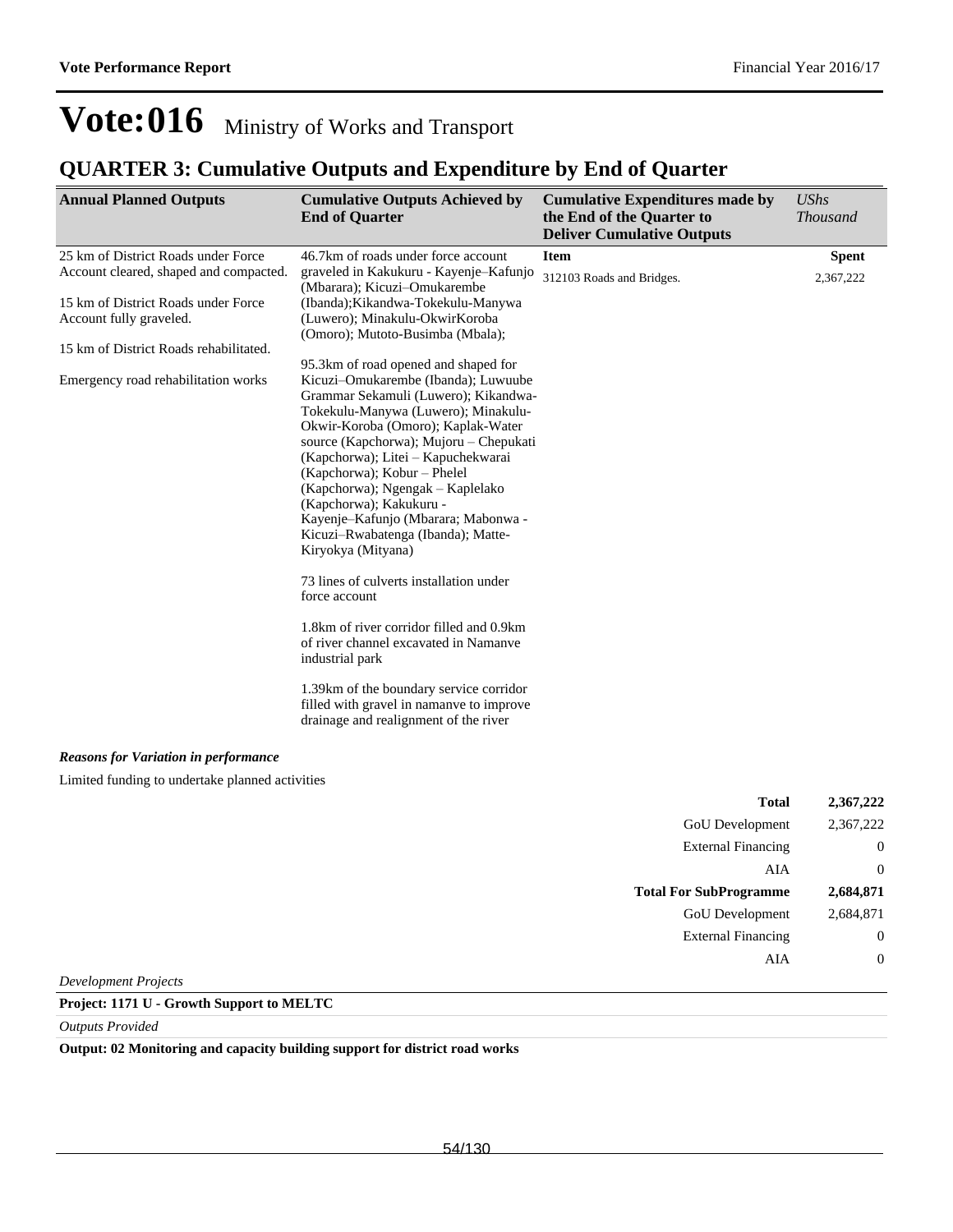### **QUARTER 3: Cumulative Outputs and Expenditure by End of Quarter**

| <b>Annual Planned Outputs</b>                                                 | <b>Cumulative Outputs Achieved by</b><br><b>End of Quarter</b>                 | <b>Cumulative Expenditures made by</b><br>the End of the Quarter to<br><b>Deliver Cumulative Outputs</b> | <b>UShs</b><br><b>Thousand</b> |
|-------------------------------------------------------------------------------|--------------------------------------------------------------------------------|----------------------------------------------------------------------------------------------------------|--------------------------------|
| 1 No. Regional Labour-based Technology TNA carried out in 65 DLGs to identify | trainees to attend , LBT, LCS & Road<br>maintenance courses.                   | <b>Item</b>                                                                                              | <b>Spent</b>                   |
| (LBT) workshop/seminars held                                                  |                                                                                | 211102 Contract Staff Salaries (Incl. Casuals,<br>Temporary)                                             | 620,100                        |
| Refresher training in LBT for 65 No.<br><b>DLG</b> Technical staff            | 172No. Road GangLeaders trained in                                             | 211103 Allowances                                                                                        | 32,822                         |
|                                                                               | Routine Road maintenance management.                                           | 212101 Social Security Contributions                                                                     | 53,336                         |
|                                                                               | 7No. District local government                                                 | 213001 Medical expenses (To employees)                                                                   | 3,419                          |
|                                                                               | technicians (SoW) from seven DLGs<br>trained in LBT.                           | 213002 Incapacity, death benefits and funeral<br>expenses                                                | 8,205                          |
|                                                                               |                                                                                | 221001 Advertising and Public Relations                                                                  | 37,608                         |
|                                                                               | 17No. DLG technicians from 17 districts<br>trained in RAMPS program to prepare | 221002 Workshops and Seminars                                                                            | 47,865                         |
|                                                                               | annual district workplans.                                                     | 221003 Staff Training                                                                                    | 54,703                         |
|                                                                               |                                                                                | 221007 Books, Periodicals & Newspapers                                                                   | 4,103                          |
|                                                                               |                                                                                | 221008 Computer supplies and Information<br>Technology (IT)                                              | 16,411                         |
|                                                                               |                                                                                | 221009 Welfare and Entertainment                                                                         | 10,941                         |
|                                                                               |                                                                                | 221010 Special Meals and Drinks                                                                          | 4,103                          |
|                                                                               |                                                                                | 221011 Printing, Stationery, Photocopying and<br>Binding                                                 | 37,608                         |
|                                                                               |                                                                                | 221017 Subscriptions                                                                                     | 8,205                          |
|                                                                               |                                                                                | 222001 Telecommunications                                                                                | 47,547                         |
|                                                                               |                                                                                | 222002 Postage and Courier                                                                               | 684                            |
|                                                                               |                                                                                | 223005 Electricity                                                                                       | 47,865                         |
|                                                                               |                                                                                | 223006 Water                                                                                             | 2,735                          |
|                                                                               |                                                                                | 225001 Consultancy Services- Short term                                                                  | 48,303                         |
|                                                                               |                                                                                | 227004 Fuel, Lubricants and Oils                                                                         | 120,837                        |
|                                                                               |                                                                                | 228001 Maintenance - Civil                                                                               | 12,308                         |
|                                                                               |                                                                                | 228002 Maintenance - Vehicles                                                                            | 43,089                         |
|                                                                               |                                                                                | 228003 Maintenance – Machinery, Equipment<br>& Furniture                                                 | 6,838                          |

#### *Reasons for Variation in performance*

1. No training was conducted under the LCS program due to inadequate funds.

2. 18No. trainees did not turn up for the LBT and RAMPS course due to varying reasons.

| 1,269,636      | <b>Total</b>              |
|----------------|---------------------------|
| 1,269,636      | GoU Development           |
| $\overline{0}$ | <b>External Financing</b> |
| 0              | AIA                       |
|                |                           |

*Capital Purchases*

**Output: 73 Roads, Streets and Highways**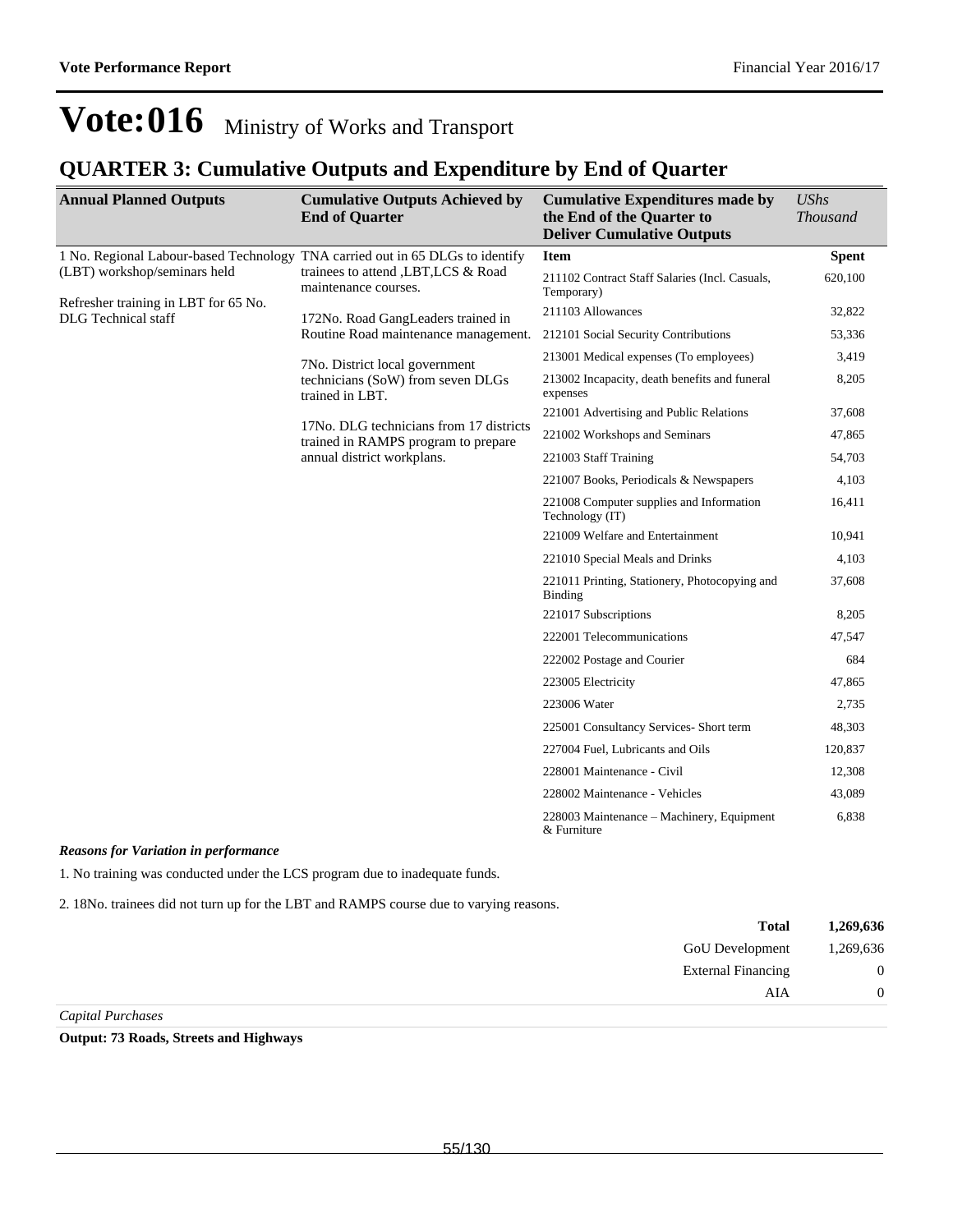### **QUARTER 3: Cumulative Outputs and Expenditure by End of Quarter**

| <b>Annual Planned Outputs</b>                                                            | <b>Cumulative Outputs Achieved by</b><br><b>End of Quarter</b>                   | <b>Cumulative Expenditures made by</b><br>the End of the Quarter to<br><b>Deliver Cumulative Outputs</b> | <b>UShs</b><br><b>Thousand</b> |
|------------------------------------------------------------------------------------------|----------------------------------------------------------------------------------|----------------------------------------------------------------------------------------------------------|--------------------------------|
| 9km of LCS trial contracts implemented                                                   | 0.18km of Busamaga - Magada -                                                    | <b>Item</b>                                                                                              | <b>Spent</b>                   |
| by 25 No. trained LCS contractor firms.                                                  | Bumuluya sealed todate.                                                          | 312103 Roads and Bridges.                                                                                | 786,504                        |
| 0.5 Km of Training road sealed using<br>different LCS technology as part of<br>training. | 0.4km road section on Kiruku-Bunabuka<br>- Bukiiyi training model road graveled. |                                                                                                          |                                |
| 0.5 Km of Training gravel road produced<br>using LBT as part of the training.            |                                                                                  |                                                                                                          |                                |
| Outreach suppor                                                                          |                                                                                  |                                                                                                          |                                |
| <b>Reasons for Variation in performance</b>                                              |                                                                                  |                                                                                                          |                                |
| Planned targets not achieved due to inadequate funds                                     |                                                                                  |                                                                                                          |                                |
|                                                                                          |                                                                                  | <b>Total</b>                                                                                             | 786,504                        |
|                                                                                          |                                                                                  | <b>GoU</b> Development                                                                                   | 786,504                        |
|                                                                                          |                                                                                  | <b>External Financing</b>                                                                                | $\mathbf{0}$                   |
|                                                                                          |                                                                                  | <b>AIA</b>                                                                                               | $\theta$                       |
|                                                                                          |                                                                                  | <b>Total For SubProgramme</b>                                                                            | 2,056,140                      |
|                                                                                          |                                                                                  | GoU Development                                                                                          | 2,056,140                      |
|                                                                                          |                                                                                  | <b>External Financing</b>                                                                                | $\boldsymbol{0}$               |
|                                                                                          |                                                                                  | AIA                                                                                                      | $\mathbf{0}$                   |

*Development Projects*

#### **Project: 1172 U - Growth Support to DUCAR**

*Outputs Provided*

#### **Output: 02 Monitoring and capacity building support for district road works**

| 1 No. Monitoring visits to 23 RTI visits<br>conducted | 3No. Monitoring visits 10 districts and 2<br>No Monitoring visits to 13 districts<br>conducted                         | <b>Item</b>                           | <b>Spent</b> |
|-------------------------------------------------------|------------------------------------------------------------------------------------------------------------------------|---------------------------------------|--------------|
|                                                       |                                                                                                                        | 221002 Workshops and Seminars         | 53,000       |
| Manuals reviewed                                      |                                                                                                                        | 221003 Staff Training                 | 40,000       |
|                                                       | Evaluation report for expression of                                                                                    | 225002 Consultancy Services-Long-term | 12,920       |
| Training on PPPs conducted                            | interest for Consultancy services to<br>upgrade RAMPS submitted to Contracts                                           | 227001 Travel inland                  | 38,100       |
| Environment and social management                     | committee.                                                                                                             | 227002 Travel abroad                  | 41,912       |
| framework prepared                                    | 2500No. District road manuals printed                                                                                  | 227004 Fuel, Lubricants and Oils      | 22,500       |
|                                                       | Environment and cross cutting issues on<br>on-going projects monitored                                                 | 228002 Maintenance - Vehicles         | 5,700        |
|                                                       | Environment and social management<br>framework for RTI project prepared                                                |                                       |              |
|                                                       | Technical evaluation report for<br>consultancy services to prepare CAS<br>manual B submitted to contracts<br>committee |                                       |              |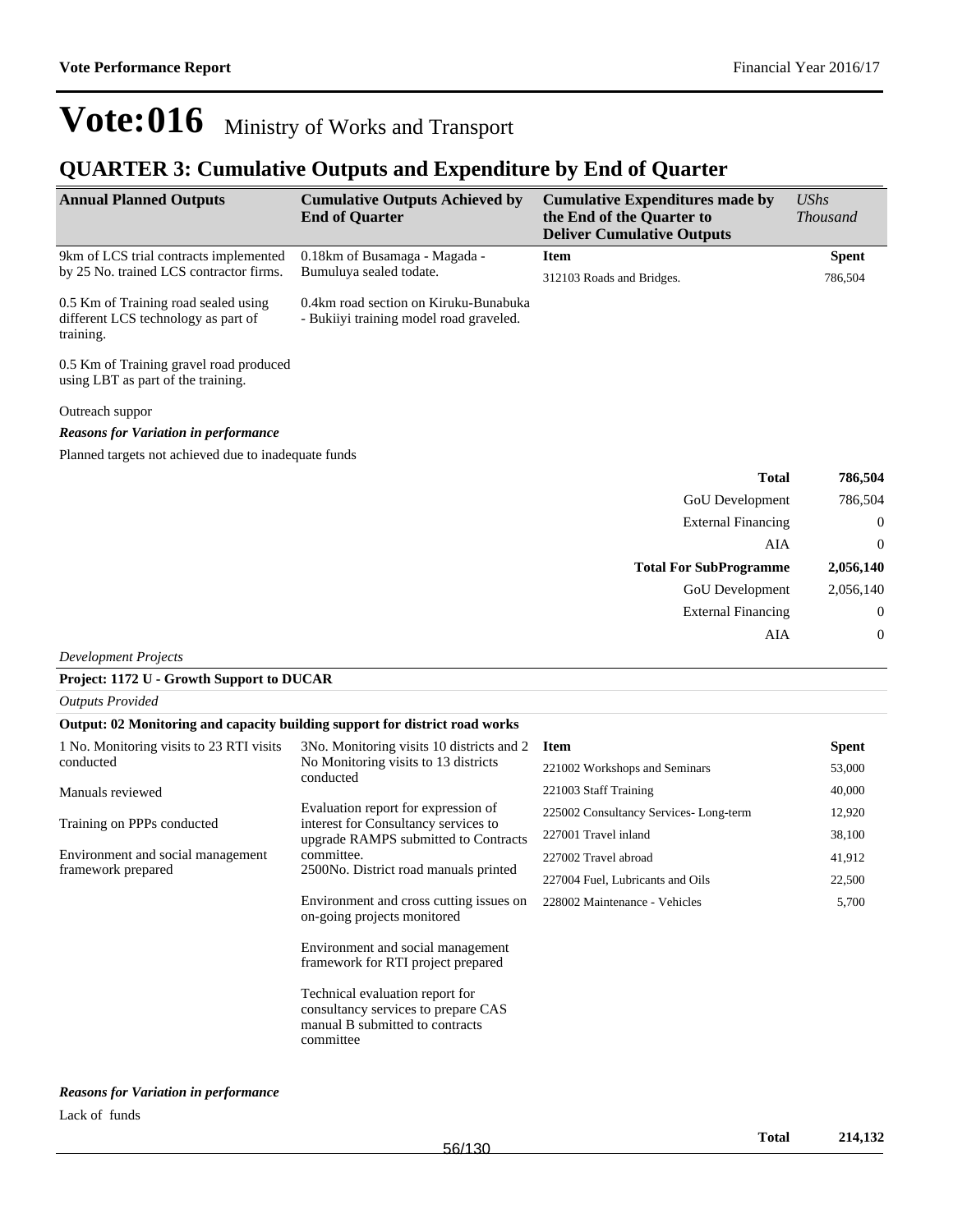### **QUARTER 3: Cumulative Outputs and Expenditure by End of Quarter**

| <b>Annual Planned Outputs</b>                                                                                | <b>Cumulative Outputs Achieved by</b><br><b>End of Quarter</b>                           | <b>Cumulative Expenditures made by</b><br>the End of the Quarter to<br><b>Deliver Cumulative Outputs</b> | UShs<br><b>Thousand</b> |
|--------------------------------------------------------------------------------------------------------------|------------------------------------------------------------------------------------------|----------------------------------------------------------------------------------------------------------|-------------------------|
|                                                                                                              |                                                                                          | <b>GoU</b> Development                                                                                   | 214,132                 |
|                                                                                                              |                                                                                          | <b>External Financing</b>                                                                                | $\left($                |
|                                                                                                              |                                                                                          | AIA                                                                                                      | $\mathbf{0}$            |
| <b>Capital Purchases</b>                                                                                     |                                                                                          |                                                                                                          |                         |
|                                                                                                              |                                                                                          | <b>Total For SubProgramme</b>                                                                            | 214,132                 |
|                                                                                                              |                                                                                          | GoU Development                                                                                          | 214,132                 |
|                                                                                                              |                                                                                          | <b>External Financing</b>                                                                                | $\mathbf{0}$            |
|                                                                                                              |                                                                                          | AIA                                                                                                      | $\mathbf{0}$            |
| <b>Program: 05 Mechanical Engineering Services</b>                                                           |                                                                                          |                                                                                                          |                         |
| <b>Recurrent Programmes</b>                                                                                  |                                                                                          |                                                                                                          |                         |
| <b>Subprogram: 13 Mechanical Engineering Services</b>                                                        |                                                                                          |                                                                                                          |                         |
| <b>Outputs Provided</b>                                                                                      |                                                                                          |                                                                                                          |                         |
| Output: 01 Policies, laws, guidelines, plans and strategies.                                                 |                                                                                          |                                                                                                          |                         |
| Guidelines on the use and management of 1 No. stakeholder meeting held with<br>Government vehicles reviewed. | Transport Officers of Ministries,<br>Departments and Agencies (MDAs).                    | <b>Item</b>                                                                                              | <b>Spent</b>            |
|                                                                                                              |                                                                                          | 211101 General Staff Salaries                                                                            | 560,064                 |
|                                                                                                              |                                                                                          | 221001 Advertising and Public Relations                                                                  | 6,315                   |
|                                                                                                              |                                                                                          | 221010 Special Meals and Drinks                                                                          | 4,227                   |
|                                                                                                              |                                                                                          | 221011 Printing, Stationery, Photocopying and<br><b>Binding</b>                                          | 4,184                   |
|                                                                                                              |                                                                                          | 221012 Small Office Equipment                                                                            | 607                     |
|                                                                                                              |                                                                                          | 221017 Subscriptions                                                                                     | 2,307                   |
|                                                                                                              |                                                                                          | 222001 Telecommunications                                                                                | 1,517                   |
|                                                                                                              |                                                                                          | 223005 Electricity                                                                                       | 3,548                   |
|                                                                                                              |                                                                                          | 223006 Water                                                                                             | 3,548                   |
| <b>Reasons for Variation in performance</b>                                                                  |                                                                                          |                                                                                                          |                         |
| N/A                                                                                                          |                                                                                          |                                                                                                          |                         |
|                                                                                                              |                                                                                          | <b>Total</b>                                                                                             | 586,318                 |
|                                                                                                              |                                                                                          | Wage Recurrent                                                                                           | 560,064                 |
|                                                                                                              |                                                                                          | Non Wage Recurrent                                                                                       | 26,254                  |
|                                                                                                              |                                                                                          | AIA                                                                                                      | $\boldsymbol{0}$        |
| <b>Output: 02 Maintenance Services for Central and District Road Equipment.</b>                              |                                                                                          |                                                                                                          |                         |
|                                                                                                              | Average availability of Ministry vehicles Average availability of Ministry vehicles Item |                                                                                                          | <b>Spent</b>            |
| and equipment kept at 70%.                                                                                   | kept at 48.75%.                                                                          | 211101 General Staff Salaries                                                                            | 524,999                 |

#### *Reasons for Variation in performance*

Inadequate funds for vehicle maintenance

|        | <b>Total</b>   | 767,145 |
|--------|----------------|---------|
| 57/130 | Wage Recurrent | 524,999 |

227001 Travel inland 14,203 227002 Travel abroad 30,820 227004 Fuel, Lubricants and Oils 41,000 228002 Maintenance - Vehicles 156,123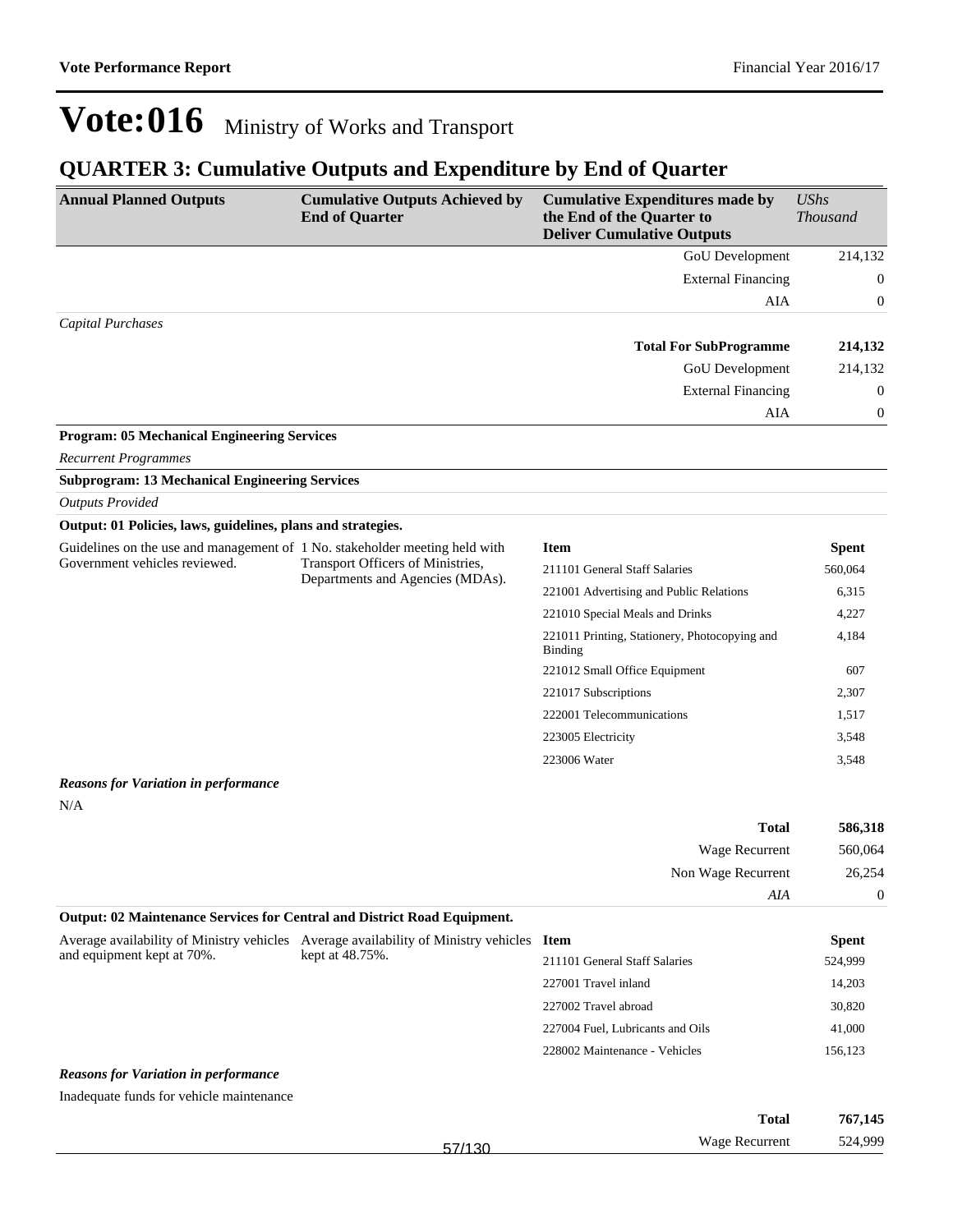### **QUARTER 3: Cumulative Outputs and Expenditure by End of Quarter**

| <b>Annual Planned Outputs</b>                                             | <b>Cumulative Outputs Achieved by</b><br><b>End of Quarter</b>                                                        | <b>Cumulative Expenditures made by</b><br>the End of the Quarter to<br><b>Deliver Cumulative Outputs</b> | <b>UShs</b><br><b>Thousand</b> |
|---------------------------------------------------------------------------|-----------------------------------------------------------------------------------------------------------------------|----------------------------------------------------------------------------------------------------------|--------------------------------|
|                                                                           |                                                                                                                       | Non Wage Recurrent                                                                                       | 242,146                        |
|                                                                           |                                                                                                                       | AIA                                                                                                      | $\boldsymbol{0}$               |
| Output: 03 Mech Tech Advise rendered & govt vehicle inventory maintained. |                                                                                                                       |                                                                                                          |                                |
| 120 No. persons tested for driving                                        | 88 No. persons tested for driving                                                                                     | <b>Item</b>                                                                                              | <b>Spent</b>                   |
| competence.                                                               | competence;                                                                                                           | 211101 General Staff Salaries                                                                            | 587,895                        |
| 2000 No. Vehicles from MDAs assessed                                      | 1720 No. vehicles from MDAs assessed                                                                                  | 225001 Consultancy Services- Short term                                                                  | 199,999                        |
| for pre-repair inspection.                                                | for pre-repair inspection;                                                                                            | 228003 Maintenance - Machinery, Equipment                                                                | 122,903                        |
| 1600 No. vehicles from MDAs assessed<br>for post-repair inspection.       | 1223 No. vehicles assessed for post-<br>repair inspection;                                                            | & Furniture                                                                                              |                                |
| public inspected and valued.                                              | 200 No. vehicles and plant for the general 158 No. vehicles and plant for the general<br>public inspected and valued; |                                                                                                          |                                |
| 4                                                                         | 645 No. vehicles from MDAs boarded<br>off;                                                                            |                                                                                                          |                                |
|                                                                           | 2611 No. vehicles/plant/ machinery;<br>registered;                                                                    |                                                                                                          |                                |
|                                                                           | 30 No. apprentices trained;                                                                                           |                                                                                                          |                                |
|                                                                           | Transport for 6 No. national functions<br>coordinated.                                                                |                                                                                                          |                                |
| <b>Reasons for Variation in performance</b>                               |                                                                                                                       |                                                                                                          |                                |
| The output is demand driven                                               |                                                                                                                       |                                                                                                          |                                |
|                                                                           |                                                                                                                       | <b>Total</b>                                                                                             | 910,797                        |
|                                                                           |                                                                                                                       | Wage Recurrent                                                                                           | 587,895                        |
|                                                                           |                                                                                                                       | Non Wage Recurrent                                                                                       | 322,902                        |
|                                                                           |                                                                                                                       | AIA                                                                                                      | $\mathbf{0}$                   |
|                                                                           | Output: 04 Maintenance of district Vehicles and Road equipment and regional workshops                                 |                                                                                                          |                                |
| Average availability of district road                                     | Road equipment and mechanical facilities Item                                                                         |                                                                                                          | <b>Spent</b>                   |
| equipment kept at 70%.                                                    | in 25 No. districts inspected.                                                                                        | 211101 General Staff Salaries                                                                            | 74,446                         |
|                                                                           |                                                                                                                       | 225001 Consultancy Services- Short term                                                                  | 26,916                         |
| <b>Reasons for Variation in performance</b>                               |                                                                                                                       |                                                                                                          |                                |
| Inadequate funds released to carry out the planned activity               |                                                                                                                       |                                                                                                          |                                |
|                                                                           |                                                                                                                       | <b>Total</b>                                                                                             | 101,362                        |
|                                                                           |                                                                                                                       | Wage Recurrent                                                                                           | 74,446                         |
|                                                                           |                                                                                                                       | Non Wage Recurrent                                                                                       | 26,916                         |
|                                                                           |                                                                                                                       | AIA                                                                                                      | $\boldsymbol{0}$               |

**Output: 05 Operation and Maintenance of MV Kalangala Ship and other delegated ferries**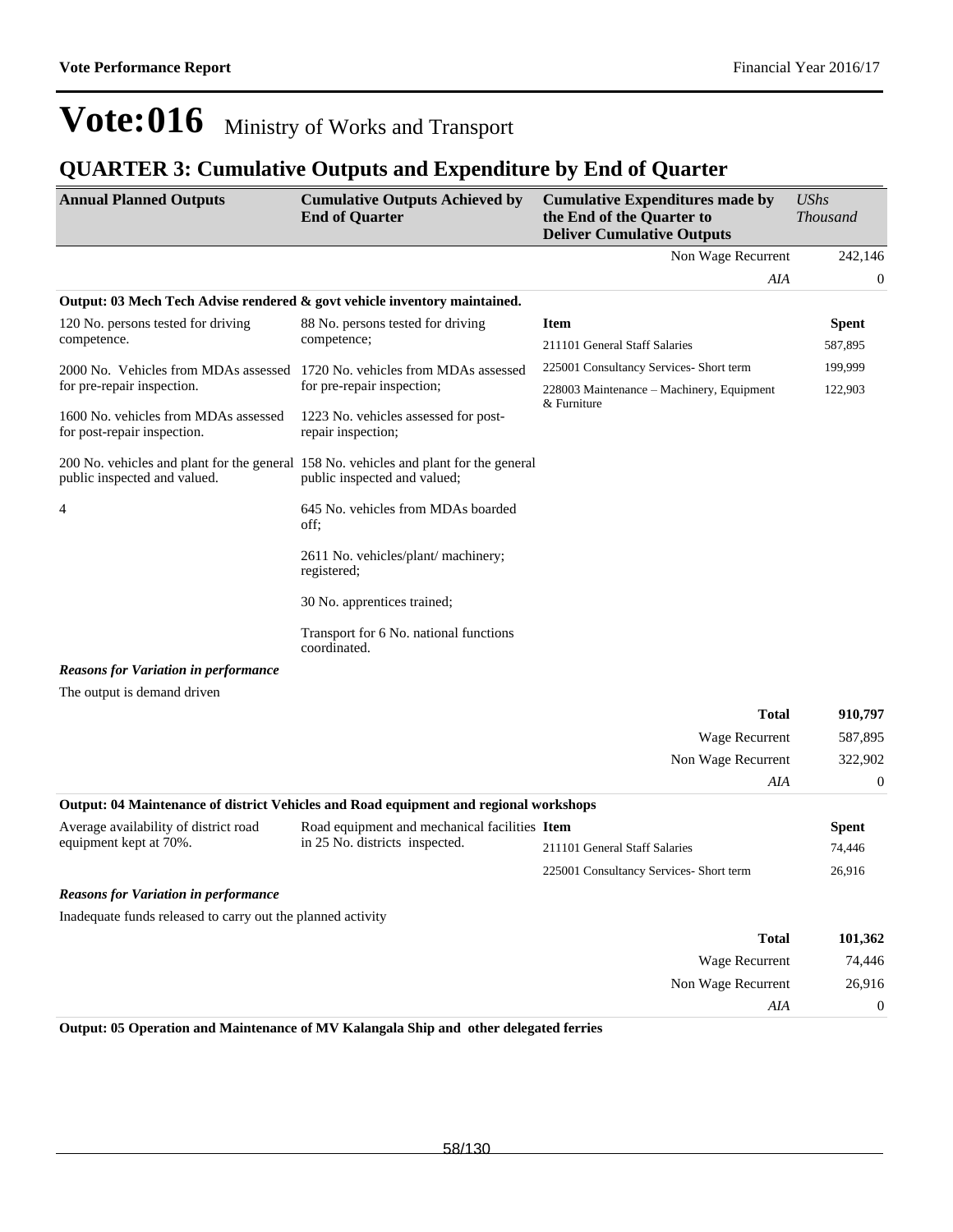### **QUARTER 3: Cumulative Outputs and Expenditure by End of Quarter**

| <b>Annual Planned Outputs</b>                                                      | <b>Cumulative Outputs Achieved by</b><br><b>End of Quarter</b>                       | <b>Cumulative Expenditures made by</b><br>the End of the Quarter to<br><b>Deliver Cumulative Outputs</b> | <b>UShs</b><br><b>Thousand</b> |
|------------------------------------------------------------------------------------|--------------------------------------------------------------------------------------|----------------------------------------------------------------------------------------------------------|--------------------------------|
| Average availability of MV Kalangala                                               | 93.7% availability for MV Kalangala                                                  | <b>Item</b>                                                                                              | <b>Spent</b>                   |
| kept at 95% of the planned operating                                               | attained.                                                                            | 211101 General Staff Salaries                                                                            | 25,811                         |
| time.<br>Annual Class survey for MV Kalangala                                      |                                                                                      | 213002 Incapacity, death benefits and funeral<br>expenses                                                | 2,517                          |
| done.                                                                              |                                                                                      | 221001 Advertising and Public Relations                                                                  | 7,097                          |
| MV Kalangala insured.                                                              |                                                                                      | 221003 Staff Training                                                                                    | 3,549                          |
|                                                                                    |                                                                                      | 224005 Uniforms, Beddings and Protective<br>Gear                                                         | 6,067                          |
|                                                                                    |                                                                                      | 225001 Consultancy Services- Short term                                                                  | 2,647,749                      |
| <b>Reasons for Variation in performance</b>                                        |                                                                                      |                                                                                                          |                                |
| The ship did not experience any breakdown during the period.                       |                                                                                      |                                                                                                          |                                |
|                                                                                    |                                                                                      | <b>Total</b>                                                                                             | 2,692,789                      |
|                                                                                    |                                                                                      | Wage Recurrent                                                                                           | 25,811                         |
|                                                                                    |                                                                                      | Non Wage Recurrent                                                                                       | 2,666,978                      |
|                                                                                    |                                                                                      | AIA                                                                                                      | $\boldsymbol{0}$               |
| Output: 06 Maintenance of the Government Protocol Fleet                            |                                                                                      |                                                                                                          |                                |
|                                                                                    | Average availability of the Gov't Protocol 39.5% availability for the Gov't Protocol | <b>Item</b>                                                                                              | <b>Spent</b>                   |
| fleet kept at 80%.                                                                 | fleet attained.                                                                      | 211101 General Staff Salaries                                                                            | 112,575                        |
|                                                                                    |                                                                                      | 228004 Maintenance – Other                                                                               | 241,225                        |
| <b>Reasons for Variation in performance</b>                                        |                                                                                      |                                                                                                          |                                |
| Poor releases during the 2nd and 3rd Qtrs affected vehicle maintenance activities. |                                                                                      |                                                                                                          |                                |
|                                                                                    |                                                                                      | <b>Total</b>                                                                                             | 353,800                        |
|                                                                                    |                                                                                      | Wage Recurrent                                                                                           | 112,575                        |
|                                                                                    |                                                                                      | Non Wage Recurrent                                                                                       | 241,225                        |
|                                                                                    |                                                                                      | AIA                                                                                                      | $\boldsymbol{0}$               |
|                                                                                    |                                                                                      | <b>Total For SubProgramme</b>                                                                            | 5,412,212                      |
|                                                                                    |                                                                                      | Wage Recurrent                                                                                           | 1,885,790                      |
|                                                                                    |                                                                                      | Non Wage Recurrent                                                                                       | 3,526,422                      |
|                                                                                    |                                                                                      | AIA                                                                                                      | $\boldsymbol{0}$               |
| Development Projects                                                               |                                                                                      |                                                                                                          |                                |
| <b>Project: 1321 Earth Moving Equipment Japan</b>                                  |                                                                                      |                                                                                                          |                                |
| <b>Capital Purchases</b>                                                           |                                                                                      |                                                                                                          |                                |
| Output: 77 Purchase of Specialised Machinery & Equipment                           |                                                                                      |                                                                                                          |                                |
| VAT for the earthmoving equipment                                                  | Advance payment for the procurement of Item                                          |                                                                                                          | <b>Spent</b>                   |
| from Japan paid.                                                                   | earth moving equipment from Japan paid; 312202 Machinery and Equipment               |                                                                                                          | 104,845,112                    |
|                                                                                    | 4 No. pre-shipment inspections of road<br>equipment carried out.                     |                                                                                                          |                                |
| <b>Reasons for Variation in performance</b>                                        |                                                                                      |                                                                                                          |                                |
| N/A                                                                                |                                                                                      |                                                                                                          |                                |
|                                                                                    |                                                                                      | <b>Total</b>                                                                                             | 104,845,112                    |
|                                                                                    |                                                                                      | GoU Development                                                                                          | 104,845,112                    |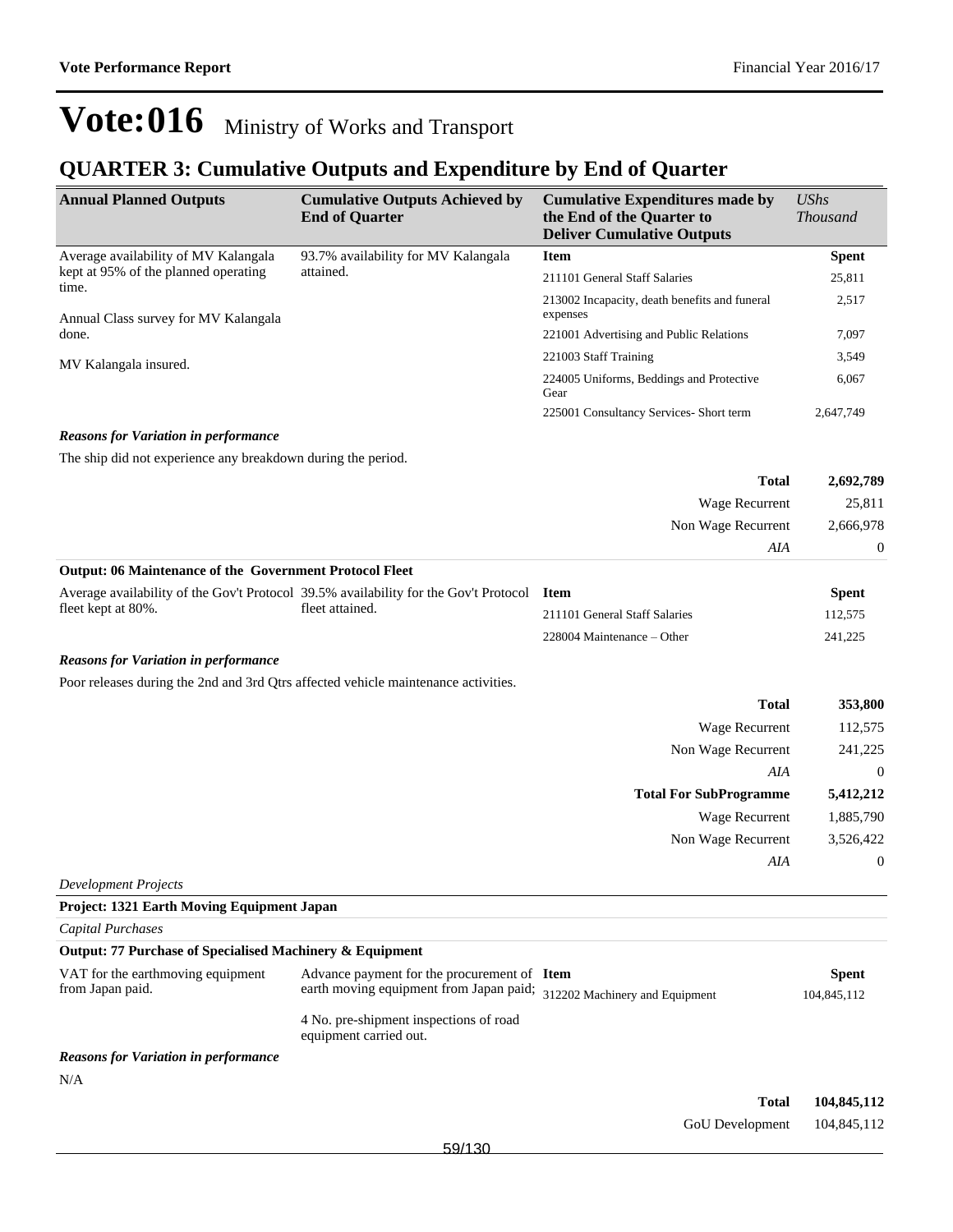### **QUARTER 3: Cumulative Outputs and Expenditure by End of Quarter**

| <b>Annual Planned Outputs</b>                                                                       | <b>Cumulative Outputs Achieved by</b><br><b>End of Quarter</b>                                             | <b>Cumulative Expenditures made by</b><br>the End of the Quarter to<br><b>Deliver Cumulative Outputs</b> | <b>UShs</b><br><b>Thousand</b> |
|-----------------------------------------------------------------------------------------------------|------------------------------------------------------------------------------------------------------------|----------------------------------------------------------------------------------------------------------|--------------------------------|
|                                                                                                     |                                                                                                            | <b>External Financing</b>                                                                                | 0                              |
|                                                                                                     |                                                                                                            | AIA                                                                                                      | $\boldsymbol{0}$               |
|                                                                                                     |                                                                                                            | <b>Total For SubProgramme</b>                                                                            | 104,845,112                    |
|                                                                                                     |                                                                                                            | <b>GoU</b> Development                                                                                   | 104,845,112                    |
|                                                                                                     |                                                                                                            | <b>External Financing</b>                                                                                | 0                              |
|                                                                                                     |                                                                                                            | AIA                                                                                                      | 0                              |
| <b>Development Projects</b>                                                                         |                                                                                                            |                                                                                                          |                                |
| <b>Project: 1405 Rehabilitation of Regional Mechanical Workshops</b>                                |                                                                                                            |                                                                                                          |                                |
| <b>Outputs Provided</b>                                                                             |                                                                                                            |                                                                                                          |                                |
| Output: 03 Mech Tech Advise rendered & govt vehicle inventory maintained.                           |                                                                                                            |                                                                                                          |                                |
| Road equipment in 20 No. District Local<br>Gov'ts in the Eastern Region inspected<br>and monitored. | Road equipment in 25 No. District Local<br>Gov'ts in the country inspected and<br>monitored.               | <b>Item</b><br>225001 Consultancy Services- Short term                                                   | Spent<br>89,550                |
| <b>Reasons for Variation in performance</b>                                                         |                                                                                                            |                                                                                                          |                                |
| Inadequate release to carry out the planned output.                                                 |                                                                                                            |                                                                                                          |                                |
|                                                                                                     |                                                                                                            | <b>Total</b>                                                                                             | 89,550                         |
|                                                                                                     |                                                                                                            | GoU Development                                                                                          | 89,550                         |
|                                                                                                     |                                                                                                            | <b>External Financing</b>                                                                                | $\boldsymbol{0}$               |
|                                                                                                     |                                                                                                            | <b>AIA</b>                                                                                               | $\boldsymbol{0}$               |
|                                                                                                     | Output: 04 Maintenance of district Vehicles and Road equipment and regional workshops                      |                                                                                                          |                                |
| Average availability of District Local                                                              | Average availability of District Local                                                                     | <b>Item</b>                                                                                              | Spent                          |
| Gov't and Zonal road equipment kept at<br>70%.                                                      | Gov't and Zonal road equipment kept at<br>50%.                                                             | 211102 Contract Staff Salaries (Incl. Casuals,<br>Temporary)                                             | 1,279,774                      |
|                                                                                                     |                                                                                                            | 212101 Social Security Contributions                                                                     | 56,784                         |
| <b>Reasons for Variation in performance</b>                                                         |                                                                                                            |                                                                                                          |                                |
|                                                                                                     | Poor releases during Qtr.2 and Qtr.3 affected maintenance activities for district and zonal road equipment |                                                                                                          |                                |
|                                                                                                     |                                                                                                            | <b>Total</b>                                                                                             | 1,336,557                      |
|                                                                                                     |                                                                                                            | GoU Development                                                                                          | 1,336,557                      |
|                                                                                                     |                                                                                                            | <b>External Financing</b>                                                                                | $\boldsymbol{0}$               |
|                                                                                                     |                                                                                                            | AIA                                                                                                      | 0                              |
|                                                                                                     | Output: 05 Operation and Maintenance of MV Kalangala Ship and other delegated ferries                      |                                                                                                          |                                |
| Average availability of MV Kalangala                                                                | Average availability of MV Kalangala                                                                       | <b>Item</b>                                                                                              | <b>Spent</b>                   |
| kept at 95%.                                                                                        | kept at 93.7%.                                                                                             | 212101 Social Security Contributions                                                                     | 9,101                          |
| <b>Reasons for Variation in performance</b>                                                         |                                                                                                            |                                                                                                          |                                |
| The ship did not experience any breakdown during the period.                                        |                                                                                                            |                                                                                                          |                                |
|                                                                                                     |                                                                                                            | <b>Total</b>                                                                                             | 9,101                          |
|                                                                                                     |                                                                                                            | GoU Development                                                                                          | 9,101                          |
|                                                                                                     |                                                                                                            | <b>External Financing</b>                                                                                | $\mathbf{0}$                   |
|                                                                                                     |                                                                                                            | AIA                                                                                                      | 0                              |
| <b>Outputs Funded</b>                                                                               |                                                                                                            |                                                                                                          |                                |

**Output: 51 Transfers to Regional Mechanical Workshops**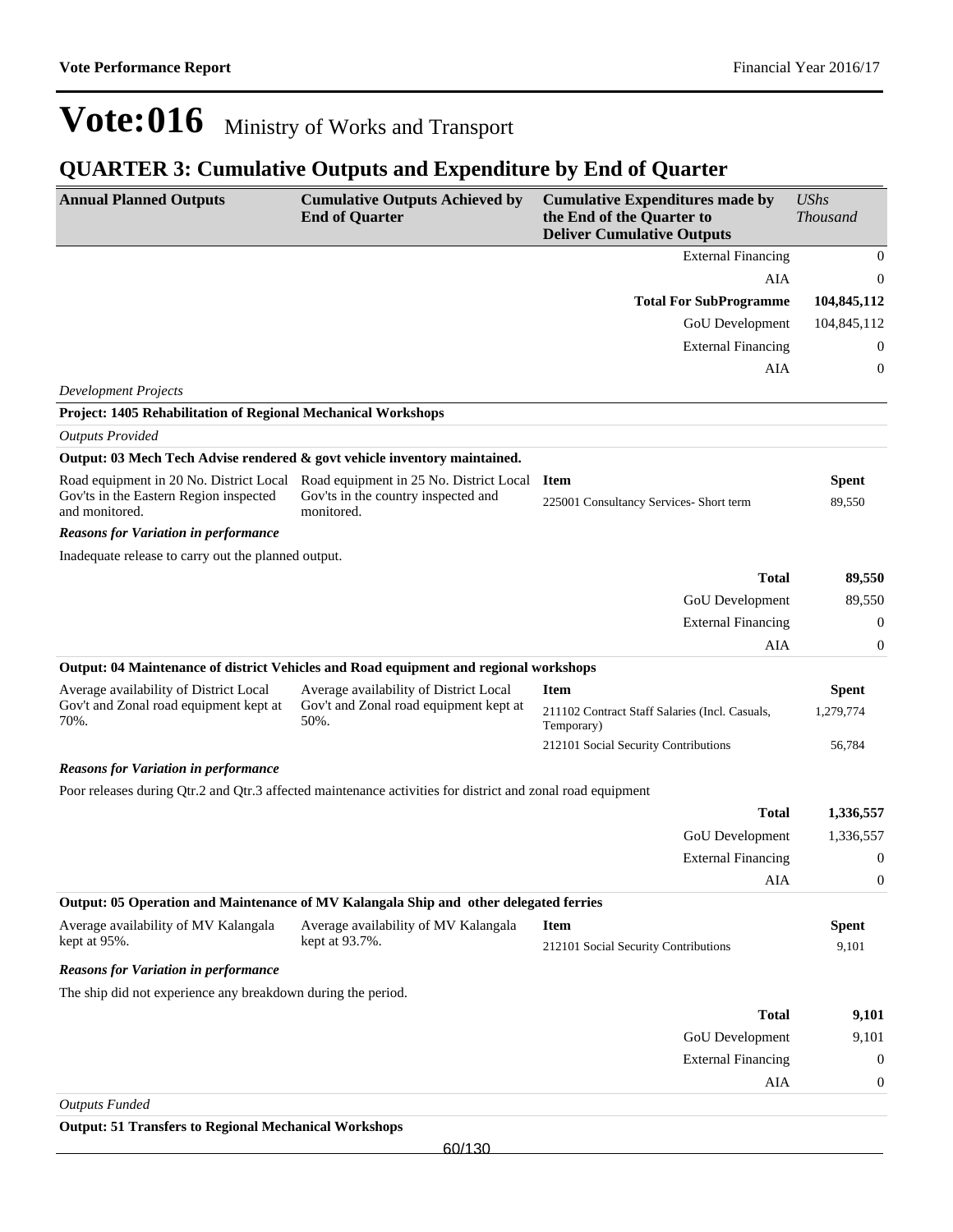## **QUARTER 3: Cumulative Outputs and Expenditure by End of Quarter**

| <b>Annual Planned Outputs</b>                                              | <b>Cumulative Outputs Achieved by</b><br><b>End of Quarter</b>                                             | <b>Cumulative Expenditures made by</b><br>the End of the Quarter to<br><b>Deliver Cumulative Outputs</b> | <b>UShs</b><br><b>Thousand</b> |
|----------------------------------------------------------------------------|------------------------------------------------------------------------------------------------------------|----------------------------------------------------------------------------------------------------------|--------------------------------|
| Average availability of District Local                                     | Average availability of District Local                                                                     | <b>Item</b>                                                                                              | <b>Spent</b>                   |
| Gov't and Zonal road equipment kept at<br>70%.                             | Gov't and Zonal road equipment kept at<br>50%.                                                             | 263104 Transfers to other govt. Units<br>(Current)                                                       | 2,564,417                      |
| <b>Reasons for Variation in performance</b>                                |                                                                                                            |                                                                                                          |                                |
|                                                                            | Poor releases during Qtr.2 and Qtr.3 affected maintenance activities for district and zonal road equipment |                                                                                                          |                                |
|                                                                            |                                                                                                            | <b>Total</b>                                                                                             | 2,564,417                      |
|                                                                            |                                                                                                            | GoU Development                                                                                          | 2,564,417                      |
|                                                                            |                                                                                                            | <b>External Financing</b>                                                                                | 0                              |
|                                                                            |                                                                                                            | AIA                                                                                                      | 0                              |
| <b>Capital Purchases</b>                                                   |                                                                                                            |                                                                                                          |                                |
| <b>Output: 72 Government Buildings and Administrative Infrastructure</b>   |                                                                                                            |                                                                                                          |                                |
| Contracts cleared by Solicitor General<br>and signed.                      | Tenders approved by Contracts<br>Committee and advertised.                                                 | <b>Item</b><br>312104 Other Structures                                                                   | <b>Spent</b><br>362,026        |
| <b>Reasons for Variation in performance</b>                                |                                                                                                            |                                                                                                          |                                |
| Delays in completing the designs and bills of quantities.                  |                                                                                                            |                                                                                                          |                                |
|                                                                            |                                                                                                            | <b>Total</b>                                                                                             | 362,026                        |
|                                                                            |                                                                                                            | GoU Development                                                                                          | 362,026                        |
|                                                                            |                                                                                                            | <b>External Financing</b>                                                                                | 0                              |
|                                                                            |                                                                                                            | AIA                                                                                                      | 0                              |
| <b>Output: 75 Purchase of Motor Vehicles and Other Transport Equipment</b> |                                                                                                            |                                                                                                          |                                |
| Tender awarded and contract signed.                                        | Evaluation of bids carried out.                                                                            | <b>Item</b>                                                                                              | <b>Spent</b>                   |
|                                                                            |                                                                                                            | 312201 Transport Equipment                                                                               | 23,550                         |
| <b>Reasons for Variation in performance</b>                                |                                                                                                            |                                                                                                          |                                |
| Delays in the procurement process.                                         |                                                                                                            |                                                                                                          |                                |
|                                                                            |                                                                                                            | <b>Total</b>                                                                                             | 23,550                         |
|                                                                            |                                                                                                            | GoU Development                                                                                          | 23,550                         |
|                                                                            |                                                                                                            | <b>External Financing</b>                                                                                | 0                              |
|                                                                            |                                                                                                            | <b>AIA</b>                                                                                               | $\boldsymbol{0}$               |
| Output: 76 Purchase of Office and ICT Equipment, including Software        |                                                                                                            |                                                                                                          |                                |
| LPO issued and items received.                                             | Evaluation of bids carried out.                                                                            | <b>Item</b>                                                                                              | <b>Spent</b>                   |
|                                                                            |                                                                                                            | 312202 Machinery and Equipment                                                                           | 12,355                         |
| <b>Reasons for Variation in performance</b>                                |                                                                                                            |                                                                                                          |                                |
| Delays in the procurement process.                                         |                                                                                                            |                                                                                                          |                                |
|                                                                            |                                                                                                            | <b>Total</b>                                                                                             | 12,355                         |
|                                                                            |                                                                                                            | GoU Development                                                                                          | 12,355                         |
|                                                                            |                                                                                                            | <b>External Financing</b>                                                                                | 0                              |
|                                                                            |                                                                                                            | AIA                                                                                                      | 0                              |
| Output: 78 Purchase of Office and Residential Furniture and Fittings       |                                                                                                            |                                                                                                          |                                |
| LPO issued and furniture received.                                         | Evaluation of bids carried out.                                                                            | <b>Item</b>                                                                                              | <b>Spent</b>                   |
|                                                                            |                                                                                                            | 312203 Furniture & Fixtures                                                                              | 7,413                          |
| <b>Reasons for Variation in performance</b>                                | 61/130                                                                                                     |                                                                                                          |                                |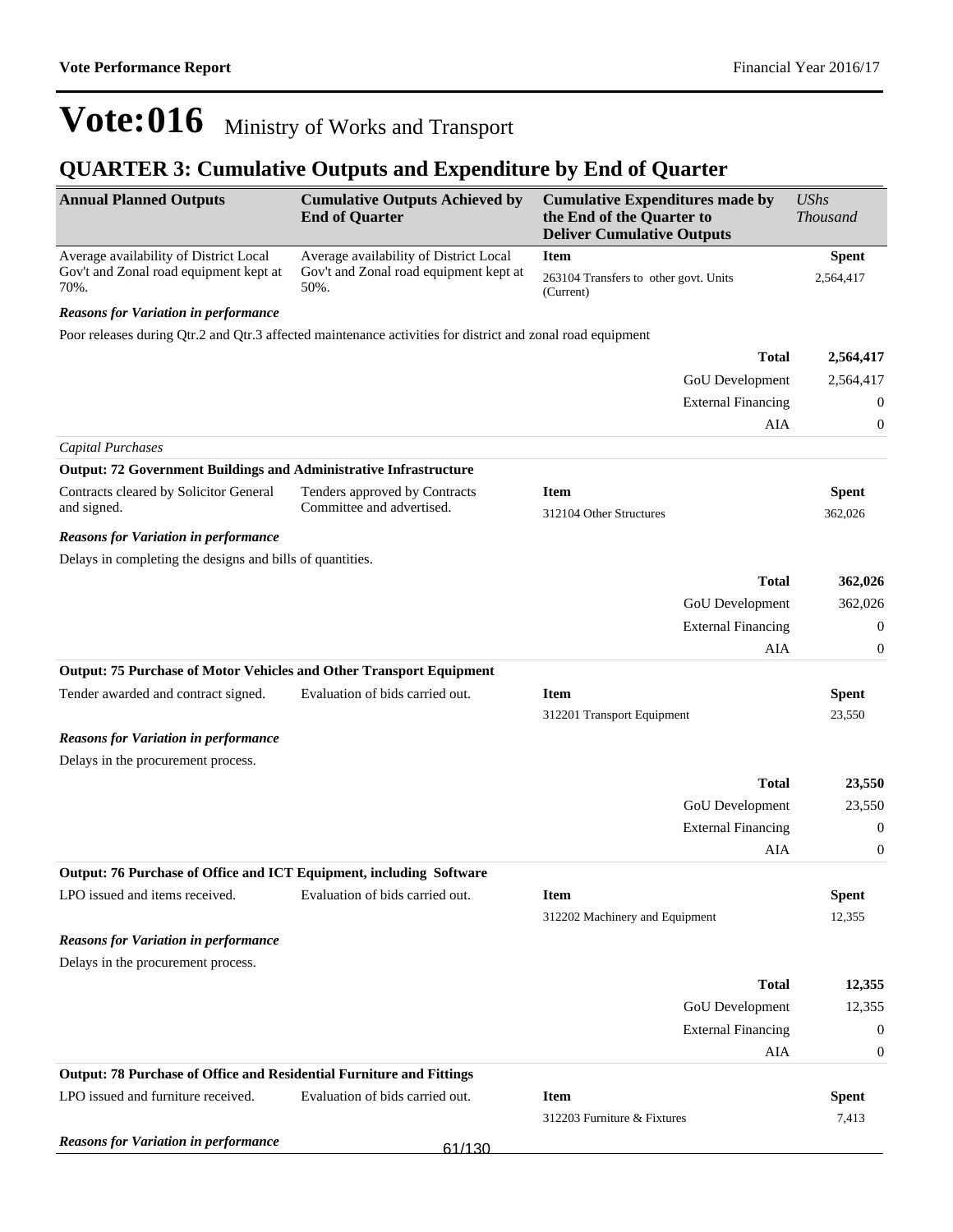### **QUARTER 3: Cumulative Outputs and Expenditure by End of Quarter**

| <b>Annual Planned Outputs</b>                            | <b>Cumulative Outputs Achieved by</b><br><b>End of Quarter</b> | <b>Cumulative Expenditures made by</b><br>the End of the Quarter to<br><b>Deliver Cumulative Outputs</b> | UShs<br><i>Thousand</i> |
|----------------------------------------------------------|----------------------------------------------------------------|----------------------------------------------------------------------------------------------------------|-------------------------|
| Delays in the procurement process.                       |                                                                |                                                                                                          |                         |
|                                                          |                                                                | <b>Total</b>                                                                                             | 7,413                   |
|                                                          |                                                                | <b>GoU</b> Development                                                                                   | 7,413                   |
|                                                          |                                                                | <b>External Financing</b>                                                                                | $\mathbf{0}$            |
|                                                          |                                                                | AIA                                                                                                      | $\overline{0}$          |
|                                                          |                                                                | <b>Total For SubProgramme</b>                                                                            | 4,404,968               |
|                                                          |                                                                | <b>GoU</b> Development                                                                                   | 4,404,968               |
|                                                          |                                                                | <b>External Financing</b>                                                                                | $\mathbf{0}$            |
|                                                          |                                                                | AIA                                                                                                      | $\mathbf{0}$            |
| <b>Program: 49 Policy, Planning and Support Services</b> |                                                                |                                                                                                          |                         |

*Recurrent Programmes*

**Subprogram: 01 Headquarters**

*Outputs Provided*

**Output: 02 Ministry Support Services and Communication strategy implimented.**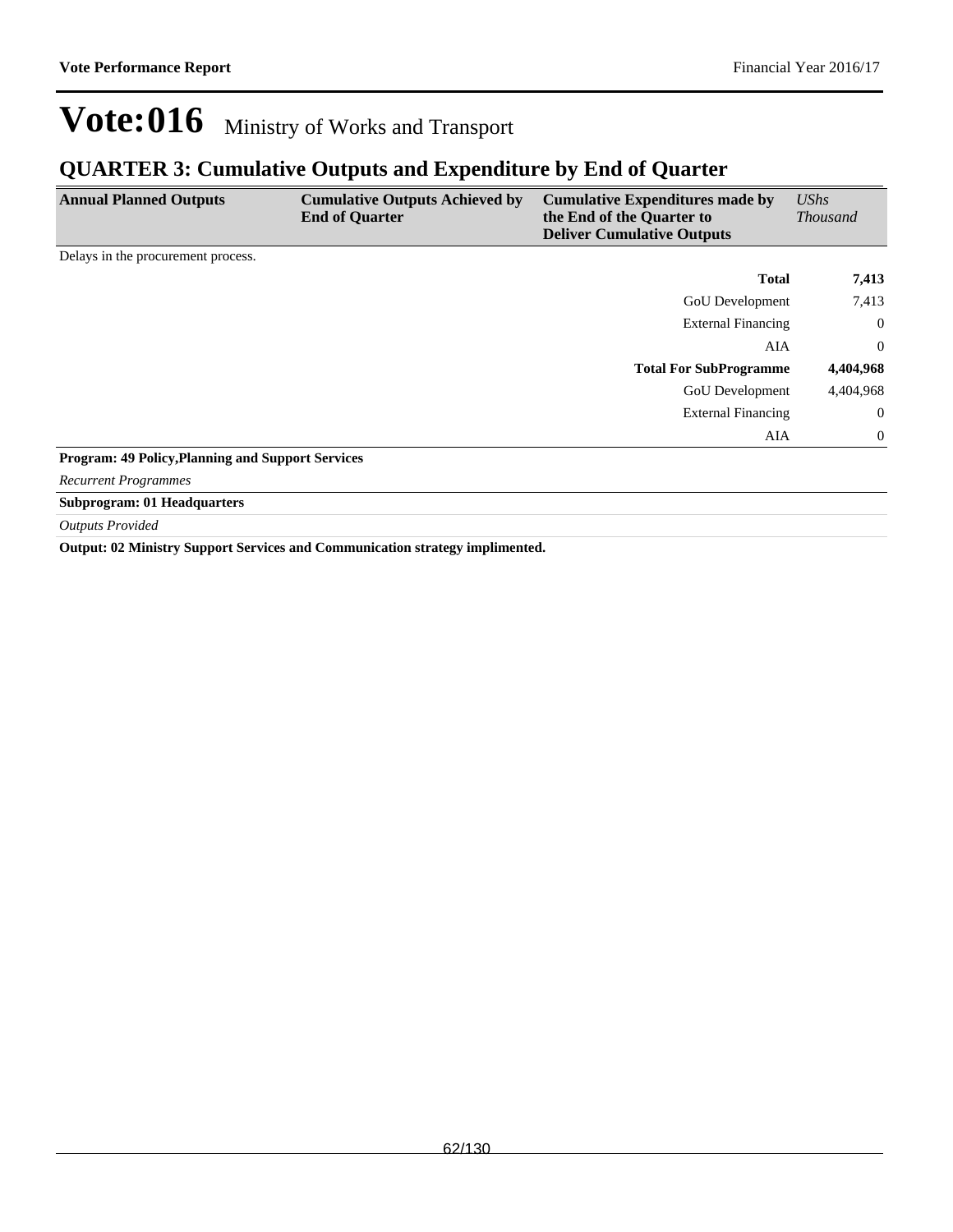## **QUARTER 3: Cumulative Outputs and Expenditure by End of Quarter**

| <b>Annual Planned Outputs</b>               | <b>Cumulative Outputs Achieved by</b><br><b>End of Quarter</b>                       | <b>Cumulative Expenditures made by</b><br>the End of the Quarter to<br><b>Deliver Cumulative Outputs</b> | <b>UShs</b><br><b>Thousand</b> |
|---------------------------------------------|--------------------------------------------------------------------------------------|----------------------------------------------------------------------------------------------------------|--------------------------------|
|                                             | Management, support tools and Financial Management, support tools and Financial Item |                                                                                                          | <b>Spent</b>                   |
| Services rendered.                          | Services rendered;                                                                   | 211101 General Staff Salaries                                                                            | 610,526                        |
| Human Resources Managed.                    | Human Resources Managed;                                                             | 211102 Contract Staff Salaries (Incl. Casuals,<br>Temporary)                                             | 30,000                         |
| Ministry magazine, documentary              | Ministry magazine, documentary                                                       | 211103 Allowances                                                                                        | 85,500                         |
| Manifesto suppliment prepared.              | Manifesto supplement done.                                                           | 212102 Pension for General Civil Service                                                                 | 2,633,043                      |
| Staff sensitized on procurement and         |                                                                                      | 213001 Medical expenses (To employees)                                                                   | 13,145                         |
| procurement procedures                      |                                                                                      | 213002 Incapacity, death benefits and funeral<br>expenses                                                | 30,630                         |
|                                             |                                                                                      | 213003 Retrenchment costs                                                                                | 29,462                         |
|                                             |                                                                                      | 213004 Gratuity Expenses                                                                                 | 242,617                        |
|                                             |                                                                                      | 221001 Advertising and Public Relations                                                                  | 44,260                         |
|                                             |                                                                                      | 221002 Workshops and Seminars                                                                            | 11,765                         |
|                                             |                                                                                      | 221007 Books, Periodicals & Newspapers                                                                   | 12,721                         |
|                                             |                                                                                      | 221008 Computer supplies and Information<br>Technology (IT)                                              | 8,389                          |
|                                             |                                                                                      | 221009 Welfare and Entertainment                                                                         | 20,700                         |
|                                             |                                                                                      | 221010 Special Meals and Drinks                                                                          | 49,312                         |
|                                             |                                                                                      | 221011 Printing, Stationery, Photocopying and<br>Binding                                                 | 207,000                        |
|                                             |                                                                                      | 221012 Small Office Equipment                                                                            | 1,225                          |
|                                             |                                                                                      | 221016 IFMS Recurrent costs                                                                              | 44,795                         |
|                                             |                                                                                      | 221020 IPPS Recurrent Costs                                                                              | 46,700                         |
|                                             |                                                                                      | 222001 Telecommunications                                                                                | 23,004                         |
|                                             |                                                                                      | 222002 Postage and Courier                                                                               | 1,945                          |
|                                             |                                                                                      | 223001 Property Expenses                                                                                 | 1,477                          |
|                                             |                                                                                      | 223004 Guard and Security services                                                                       | 289,201                        |
|                                             |                                                                                      | 223005 Electricity                                                                                       | 99,000                         |
|                                             |                                                                                      | 223006 Water                                                                                             | 70,875                         |
|                                             |                                                                                      | 224004 Cleaning and Sanitation                                                                           | 46,174                         |
|                                             |                                                                                      | 227001 Travel inland                                                                                     | 64,850                         |
|                                             |                                                                                      | 227002 Travel abroad                                                                                     | 22,680                         |
|                                             |                                                                                      | 227003 Carriage, Haulage, Freight and<br>transport hire                                                  | 69,422                         |
|                                             |                                                                                      | 227004 Fuel, Lubricants and Oils                                                                         | 79,500                         |
|                                             |                                                                                      | 228001 Maintenance - Civil                                                                               | 47,309                         |
|                                             |                                                                                      | 228002 Maintenance - Vehicles                                                                            | 44,509                         |
|                                             |                                                                                      | 228003 Maintenance - Machinery, Equipment<br>& Furniture                                                 | 11,510                         |
| <b>Reasons for Variation in performance</b> |                                                                                      |                                                                                                          |                                |

 $\rm N/A$ 

| <b>Total</b>   | 4,993,246 |
|----------------|-----------|
| Wage Recurrent | 640,526   |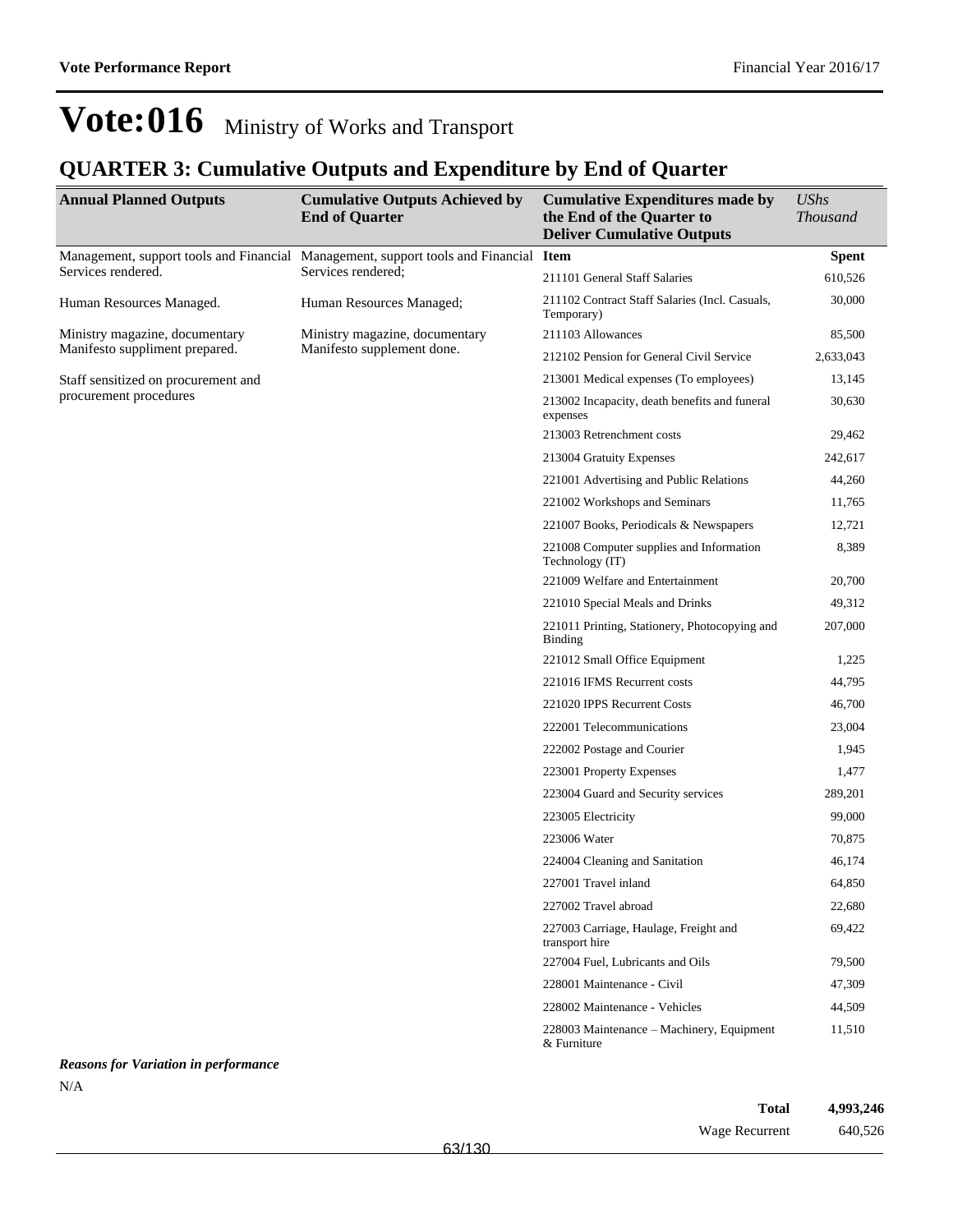### **QUARTER 3: Cumulative Outputs and Expenditure by End of Quarter**

| <b>Annual Planned Outputs</b>                             | <b>Cumulative Outputs Achieved by</b><br><b>End of Quarter</b> | <b>Cumulative Expenditures made by</b><br>the End of the Quarter to<br><b>Deliver Cumulative Outputs</b> | $\mathit{UShs}$<br><b>Thousand</b> |
|-----------------------------------------------------------|----------------------------------------------------------------|----------------------------------------------------------------------------------------------------------|------------------------------------|
|                                                           |                                                                | Non Wage Recurrent                                                                                       | 4,352,720                          |
|                                                           |                                                                | AIA                                                                                                      | $\mathbf{0}$                       |
| <b>Output: 03 Ministerial and Top Management Services</b> |                                                                |                                                                                                          |                                    |
| Logistical support provided                               | Logistical support provided;                                   | <b>Item</b>                                                                                              | <b>Spent</b>                       |
| International meetings facilitated                        | International meetings facilitated;                            | 211101 General Staff Salaries                                                                            | 111,564                            |
|                                                           |                                                                | 211103 Allowances                                                                                        | 64,249                             |
| <b>Public Relations maintained</b>                        | <b>Public Relations maintained</b>                             | 213001 Medical expenses (To employees)                                                                   | 31,156                             |
| Ministers' ICT equipment serviced and<br>well maintained  | Ministers' ICT equipment serviced and<br>well maintained       | 213003 Retrenchment costs                                                                                | 2,953                              |
|                                                           |                                                                | 221001 Advertising and Public Relations                                                                  | 14,031                             |
|                                                           |                                                                | 221005 Hire of Venue (chairs, projector, etc)                                                            | 5,652                              |
|                                                           |                                                                | 221007 Books, Periodicals & Newspapers                                                                   | 707                                |
|                                                           |                                                                | 221008 Computer supplies and Information<br>Technology (IT)                                              | 24,559                             |
|                                                           |                                                                | 221011 Printing, Stationery, Photocopying and<br><b>Binding</b>                                          | 7,066                              |
|                                                           |                                                                | 222001 Telecommunications                                                                                | 5,966                              |
|                                                           |                                                                | 223005 Electricity                                                                                       | 7,469                              |
|                                                           |                                                                | 227001 Travel inland                                                                                     | 17,850                             |
|                                                           |                                                                | 227004 Fuel, Lubricants and Oils                                                                         | 73,286                             |
| <b>Reasons for Variation in performance</b>               |                                                                |                                                                                                          |                                    |

#### *Reasons for Variation in performance* N/A

| 366,508  | <b>Total</b>       |
|----------|--------------------|
| 111,564  | Wage Recurrent     |
| 254,944  | Non Wage Recurrent |
| $\theta$ | AIA                |

### **Output: 06 Monitoring and Capacity Building Support**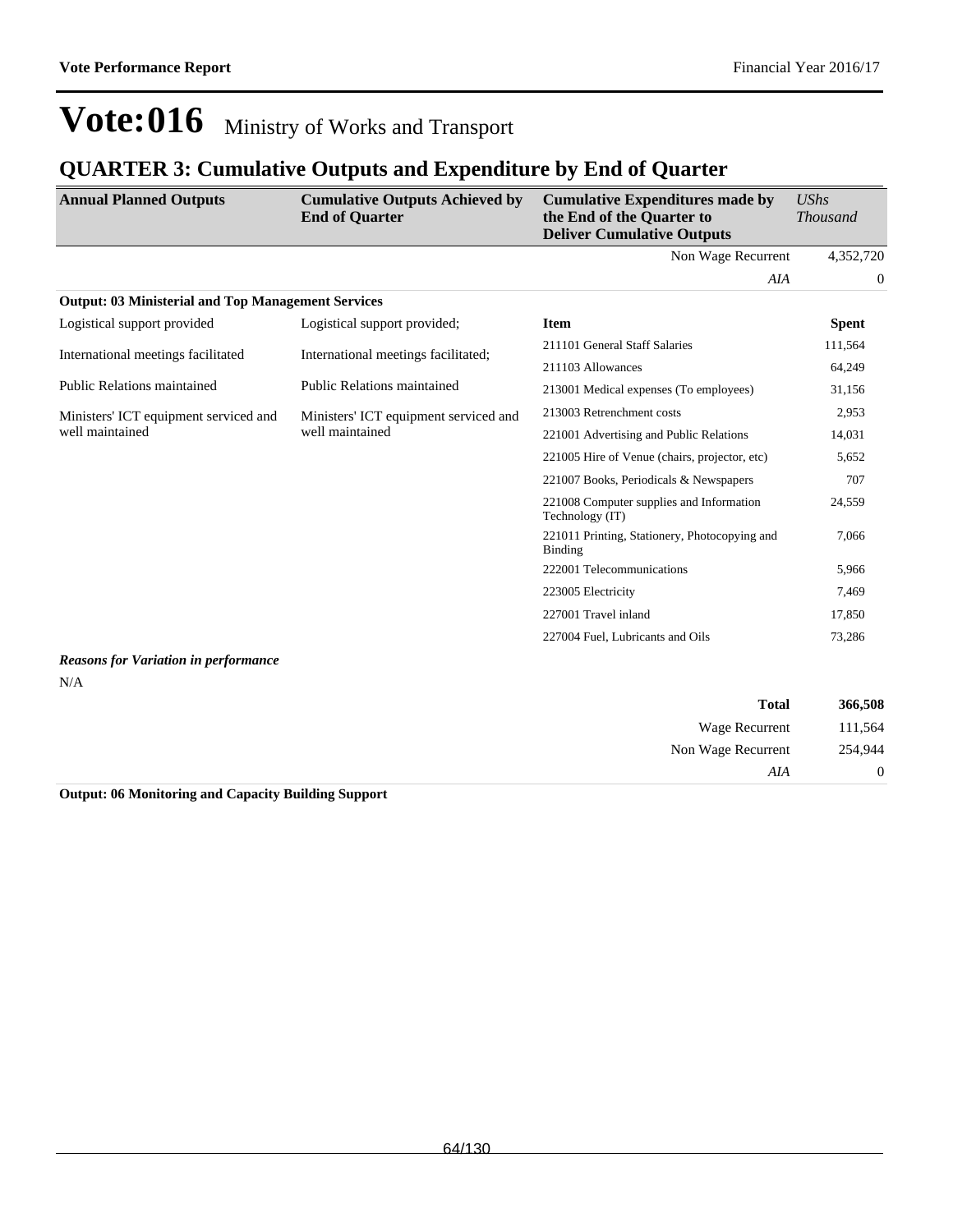### **QUARTER 3: Cumulative Outputs and Expenditure by End of Quarter**

Liabilities coordinated

| <b>Annual Planned Outputs</b>               | <b>Cumulative Outputs Achieved by</b><br><b>End of Quarter</b>                                        | <b>Cumulative Expenditures made by</b><br>the End of the Quarter to<br><b>Deliver Cumulative Outputs</b> | $\mathit{UShs}$<br><b>Thousand</b> |
|---------------------------------------------|-------------------------------------------------------------------------------------------------------|----------------------------------------------------------------------------------------------------------|------------------------------------|
| 3No. Staff sponsored on long term           | 8 Staff trained in short term Courses;                                                                | <b>Item</b>                                                                                              | <b>Spent</b>                       |
| training                                    | 15 no. of staff confirmed;                                                                            | 211103 Allowances                                                                                        | 57,088                             |
| 8no. Of staff trained in short term courses |                                                                                                       | 221001 Advertising and Public Relations                                                                  | 23,465                             |
|                                             | 36 officers promoted and deployed;                                                                    | 221003 Staff Training                                                                                    | 242,659                            |
| 65 no. Recruited and deployed. Staff        | 39 officers newly recruited and deployed;                                                             | 221004 Recruitment Expenses                                                                              | 23,770                             |
| inducted                                    |                                                                                                       | 221005 Hire of Venue (chairs, projector, etc)                                                            | 5,453                              |
| 4no. Workshops, seminars and refresher      | Staff salaries paid;                                                                                  | 221009 Welfare and Entertainment                                                                         | 11,305                             |
| courses conducted                           | Pension and gratuity paid;                                                                            | 221011 Printing, Stationery, Photocopying and<br>Binding                                                 | 25,436                             |
| Ino. Annual General Staff Meeting           | Support, monitoring and supervision of                                                                | 221016 IFMS Recurrent costs                                                                              | 5,362                              |
| 8no. Tailor made group tra                  | ministry upcountry stations undertaken;                                                               | 221020 IPPS Recurrent Costs                                                                              | 8,017                              |
|                                             | Staff performance management and<br>filling of annual performance appraisal<br>report forms monitored | 222002 Postage and Courier                                                                               | 886                                |
|                                             |                                                                                                       | 227001 Travel inland                                                                                     | 58,075                             |
|                                             | Staff welfare programs coordinated and<br>managed                                                     | 227002 Travel abroad                                                                                     | 36,994                             |
|                                             |                                                                                                       | 227003 Carriage, Haulage, Freight and<br>transport hire                                                  | 24,461                             |
|                                             | 1 induction training programme                                                                        | 227004 Fuel, Lubricants and Oils                                                                         | 31,383                             |
|                                             | coordinated;                                                                                          | 273102 Incapacity, death benefits and funeral<br>expenses                                                | 16,542                             |
|                                             | 1 refresher in-house training activity on<br>the online declaration of Assets and                     |                                                                                                          |                                    |

*Reasons for Variation in performance* N/A

| <b>Total</b>       | 570,894        |
|--------------------|----------------|
| Wage Recurrent     | $\overline{0}$ |
| Non Wage Recurrent | 570,894        |
| AIA                | $\overline{0}$ |
| Arrears            |                |

**Output: 99 Arrears**

*Reasons for Variation in performance*

**Item Spent**

| Total                         |           |
|-------------------------------|-----------|
| <b>Wage Recurrent</b>         | 0         |
| Non Wage Recurrent            | 0         |
| AIA                           | 0         |
|                               |           |
| <b>Total For SubProgramme</b> | 5,930,647 |
| <b>Wage Recurrent</b>         | 752,090   |
| Non Wage Recurrent            | 5,178,557 |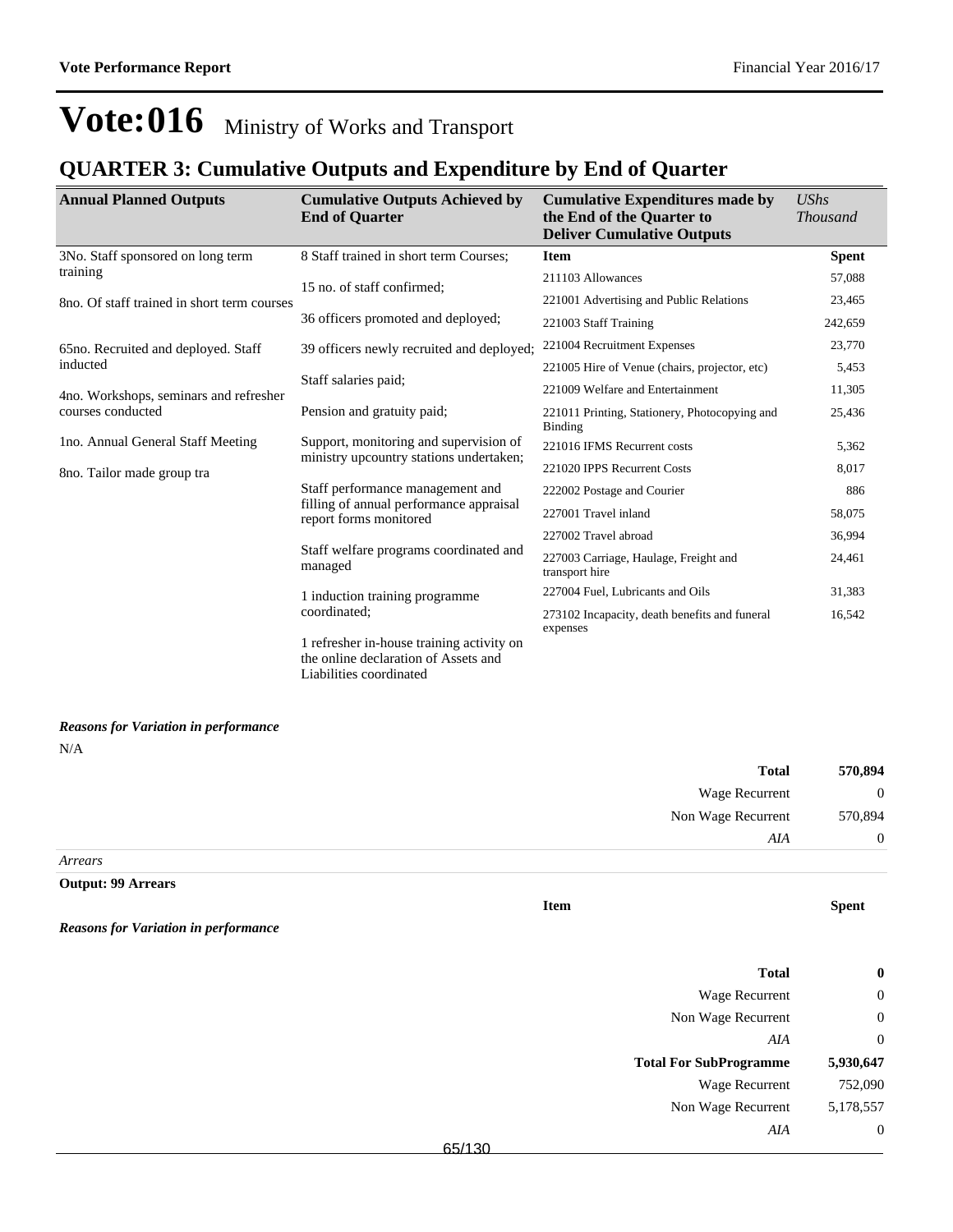### **QUARTER 3: Cumulative Outputs and Expenditure by End of Quarter**

| <b>Annual Planned Outputs</b>                                                     | <b>Cumulative Outputs Achieved by</b><br><b>End of Quarter</b> | <b>Cumulative Expenditures made by</b><br>the End of the Quarter to<br><b>Deliver Cumulative Outputs</b> | <b>UShs</b><br><i>Thousand</i> |
|-----------------------------------------------------------------------------------|----------------------------------------------------------------|----------------------------------------------------------------------------------------------------------|--------------------------------|
| <b>Recurrent Programmes</b>                                                       |                                                                |                                                                                                          |                                |
| <b>Subprogram: 09 Policy and Planning</b>                                         |                                                                |                                                                                                          |                                |
| <b>Outputs Provided</b>                                                           |                                                                |                                                                                                          |                                |
| Output: 01 Policy, Laws, guidelines, plans and strategies                         |                                                                |                                                                                                          |                                |
| Policy implementation monitored (Axle                                             | Quarterly performance reports prepared;                        | Item                                                                                                     | <b>Spent</b>                   |
| load, Construction, Force Account, Road<br>Safety, Labor Based technology & Cost, | Preparations and completion of policies                        | 211101 General Staff Salaries                                                                            | 262,500                        |
| Non-Motorized Transport Policy)                                                   | and programmes coordinated.                                    | 211103 Allowances                                                                                        | 19.317                         |
|                                                                                   |                                                                | 221003 Staff Training                                                                                    | 7,759                          |
| Preparations and completion of policies<br>and programmes coordinated.            |                                                                | 221011 Printing, Stationery, Photocopying and                                                            | 1,867                          |

(Establishment of MATA, NRSA, UCICO b

### 011 Printing, Stationery, Photocopying and Binding 227002 Travel abroad 30,494 227003 Carriage, Haulage, Freight and transport hire 227004 Fuel, Lubricants and Oils 13,341 228002 Maintenance - Vehicles 13,325

### *Reasons for Variation in performance*

N/A

| <b>Total</b>                                                 | 352,415  |
|--------------------------------------------------------------|----------|
| Wage Recurrent                                               | 262,500  |
| Non Wage Recurrent                                           | 89.915   |
| AIA                                                          | $\Omega$ |
| Output: 05 Strengthening Sector Coordination, Planning & ICT |          |

|                  | Quarterly JTSR Action Matrix Reviewed. Quarterly JTSR Action Matrix Reviewed; Item |                                                          | <b>Spent</b> |
|------------------|------------------------------------------------------------------------------------|----------------------------------------------------------|--------------|
| SWG Coordinated. | SWG activities Coordinated.                                                        | 221002 Workshops and Seminars                            | 37,166       |
|                  |                                                                                    | 221011 Printing, Stationery, Photocopying and<br>Binding | 6,034        |
|                  |                                                                                    | 225001 Consultancy Services- Short term                  | 32,404       |
|                  |                                                                                    | 227004 Fuel, Lubricants and Oils                         | 13,325       |

### *Reasons for Variation in performance* N/A

| 88,929           | <b>Total</b>       |
|------------------|--------------------|
| $\boldsymbol{0}$ | Wage Recurrent     |
| 88,929           | Non Wage Recurrent |
| $\overline{0}$   | AIA                |

#### **Output: 06 Monitoring and Capacity Building Support**

**Item Spent**

3,812

#### *Reasons for Variation in performance*

| $\bf{0}$     | <b>Total</b>          |        |
|--------------|-----------------------|--------|
| $\theta$     | <b>Wage Recurrent</b> |        |
| $\mathbf{0}$ | Non Wage Recurrent    |        |
| $\theta$     | AIA                   | 66/130 |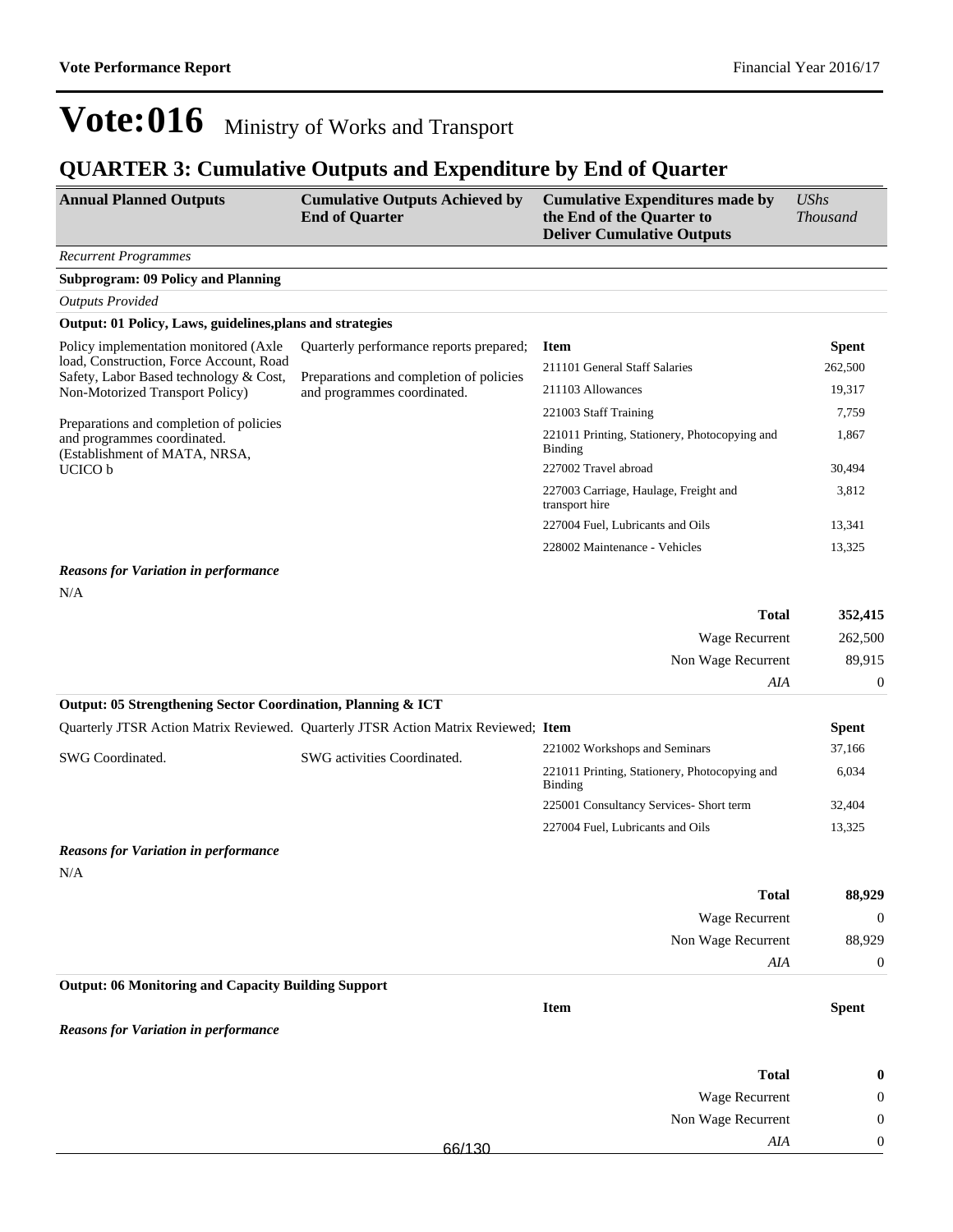## **QUARTER 3: Cumulative Outputs and Expenditure by End of Quarter**

| <b>Annual Planned Outputs</b>                                                                  | <b>Cumulative Outputs Achieved by</b><br><b>End of Quarter</b> | <b>Cumulative Expenditures made by</b><br>the End of the Quarter to<br><b>Deliver Cumulative Outputs</b> | $\mathit{UShs}$<br><b>Thousand</b> |
|------------------------------------------------------------------------------------------------|----------------------------------------------------------------|----------------------------------------------------------------------------------------------------------|------------------------------------|
|                                                                                                |                                                                | <b>Total For SubProgramme</b>                                                                            | 441,344                            |
|                                                                                                |                                                                | Wage Recurrent                                                                                           | 262,500                            |
|                                                                                                |                                                                | Non Wage Recurrent                                                                                       | 178,844                            |
|                                                                                                |                                                                | AIA                                                                                                      | $\overline{0}$                     |
| <b>Recurrent Programmes</b>                                                                    |                                                                |                                                                                                          |                                    |
| <b>Subprogram: 10 Internal Audit</b>                                                           |                                                                |                                                                                                          |                                    |
| <b>Outputs Provided</b>                                                                        |                                                                |                                                                                                          |                                    |
| Output: 02 Ministry Support Services and Communication strategy implimented.                   |                                                                |                                                                                                          |                                    |
| Ministry Payroll reviewed and Payroll                                                          | Ministry Payroll reviewed and Payroll                          | <b>Item</b>                                                                                              | <b>Spent</b>                       |
| Report produced;                                                                               | Report produced;                                               | 211101 General Staff Salaries                                                                            | 41,974                             |
| Four Management letters issued.                                                                | 03 Management letter issued;                                   | 211103 Allowances                                                                                        | 11,423                             |
|                                                                                                |                                                                | 221003 Staff Training                                                                                    | 3,812                              |
| Three Regional Workshops inspected and 03 Regional Workshops inspected and<br>Report produced. | Report produced;                                               | 221011 Printing, Stationery, Photocopying and<br><b>Binding</b>                                          | 4,415                              |
| All projects audited and reports made.                                                         | All projects audited and reports made;                         | 221017 Subscriptions                                                                                     | 1.132                              |
| Adhoc assignment undertaken                                                                    | Adhoc assignments undertaken;                                  | 227001 Travel inland                                                                                     | 43,649                             |
|                                                                                                |                                                                | 227002 Travel abroad                                                                                     | 18,287                             |
| Advisory role done.                                                                            | Advisory role done.                                            | 227004 Fuel, Lubricants and Oils                                                                         | 30,494                             |
|                                                                                                |                                                                | 228002 Maintenance - Vehicles                                                                            | 15,247                             |

#### *Reasons for Variation in performance*

N/A

| <b>Total</b>                  | 170,432        |
|-------------------------------|----------------|
| Wage Recurrent                | 41,974         |
| Non Wage Recurrent            | 128,458        |
| AIA                           | $\overline{0}$ |
| <b>Total For SubProgramme</b> | 170,432        |
| <b>Wage Recurrent</b>         | 41,974         |
| Non Wage Recurrent            | 128,458        |
| AIA                           | $\bf{0}$       |
| <b>Development Projects</b>   |                |

**Project: 1105 Strengthening Sector Coord, Planning & ICT**

*Outputs Provided*

**Output: 04 Transport Data Collection Analysis and Storage**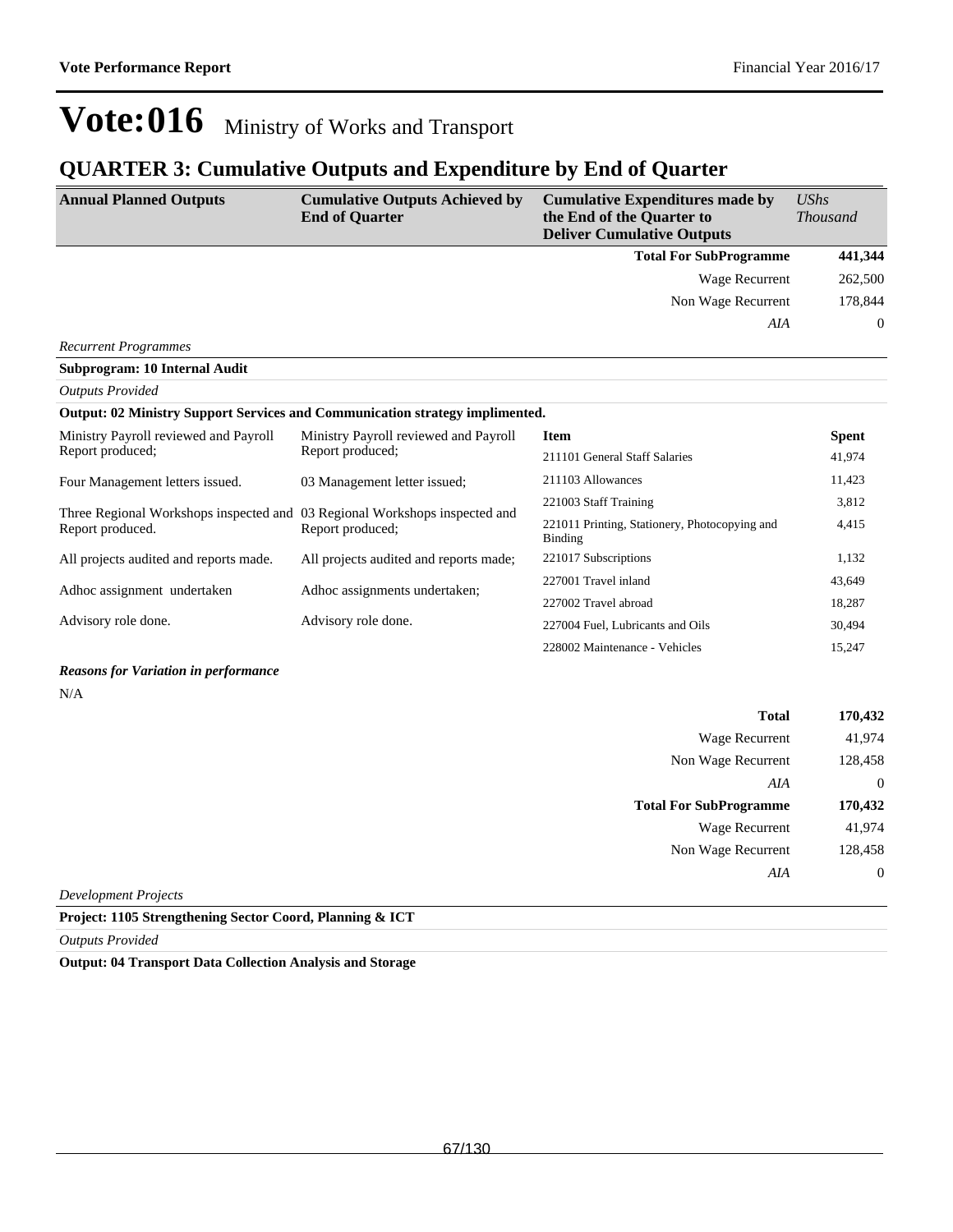### **QUARTER 3: Cumulative Outputs and Expenditure by End of Quarter**

| <b>Annual Planned Outputs</b>           | <b>Cumulative Outputs Achieved by</b><br><b>End of Quarter</b>    | <b>Cumulative Expenditures made by</b><br>the End of the Quarter to<br><b>Deliver Cumulative Outputs</b> | <b>UShs</b><br><b>Thousand</b> |
|-----------------------------------------|-------------------------------------------------------------------|----------------------------------------------------------------------------------------------------------|--------------------------------|
| <b>Transport Sector Data Management</b> | <b>Transport Sector Data Management</b>                           | <b>Item</b>                                                                                              | <b>Spent</b>                   |
| System operational                      | System operationalized                                            | 211102 Contract Staff Salaries (Incl. Casuals,<br>Temporary)                                             | 120,688                        |
| 2Nos Transport Surveys conducted        | 3 Transport Surveys conducted                                     | 211103 Allowances                                                                                        | 25,080                         |
| Data on Transport Sector Indicators     | Data on Transport Sector Indicators                               | 221001 Advertising and Public Relations                                                                  | 3,920                          |
| collected, analysed and TSDMS Updated   | collected, analysed and TSDMS Updated                             | 221002 Workshops and Seminars                                                                            | 6,860                          |
| Support to UTSInfo                      | UTSInfo supported                                                 | 221003 Staff Training                                                                                    | 15,680                         |
| Statistical support to MDAs             | Statistical support to MDAs rendered                              | 221008 Computer supplies and Information<br>Technology (IT)                                              | 85,956                         |
|                                         | Joint Monitoring Exercise carried out                             | 221011 Printing, Stationery, Photocopying and<br><b>Binding</b>                                          | 38,284                         |
|                                         | Annual Transport Sector Performance                               | 222001 Telecommunications                                                                                | 100,878                        |
|                                         | Report prepared                                                   | 222003 Information and communications<br>technology (ICT)                                                | 27,930                         |
|                                         | Workshop for Validation of the ASPR<br>held                       | 225001 Consultancy Services- Short term                                                                  | 122,000                        |
|                                         |                                                                   | 227001 Travel inland                                                                                     | 41,164                         |
|                                         | <b>Annual Transport Sector Statistical</b><br>Abstract finalised. | 227004 Fuel, Lubricants and Oils                                                                         | 23,408                         |

#### *Reasons for Variation in performance*

Transport Surveys and Data on Transport Sector Indicators not conducted due to inadequate funds

| 611,847        | <b>Total</b>              |
|----------------|---------------------------|
| 611,847        | GoU Development           |
| $\mathbf{0}$   | <b>External Financing</b> |
| $\overline{0}$ | AIA                       |

| <b>Output: 05 Strengthening Sector Coordination, Planning &amp; ICT</b> |                                                                    |                                                                 |              |
|-------------------------------------------------------------------------|--------------------------------------------------------------------|-----------------------------------------------------------------|--------------|
| Mid-term Review of the 12th JTSR                                        | 12th Annual Joint Transport Sector                                 | Item                                                            | <b>Spent</b> |
| coordinated and held.                                                   | Review Coordinated and held.                                       | 211102 Contract Staff Salaries (Incl. Casuals,<br>Temporary)    | 104,950      |
| 1 Sector Working Group (SWG)<br>meetings coordinated and held           | JTSR supplement, documentary and<br>talkshows done                 | 211103 Allowances                                               | 58,875       |
|                                                                         |                                                                    | 221001 Advertising and Public Relations                         | 4,900        |
| 1 MDAs meetings to review<br>implementation progress of the Action      | 5 Sector Working Group (SWG)<br>meetings coordinated and held      | 221002 Workshops and Seminars                                   | 37,786       |
| Plan Matrix coordinated and held.                                       |                                                                    | 221003 Staff Training                                           | 35,672       |
| Service providers procured                                              | 4 MDAs meetings to review<br>implementation progress of the Action | 221008 Computer supplies and Information<br>Technology (IT)     | 14,700       |
|                                                                         | Plan Matrix coordinated and held.<br>Service providers procured    | 221011 Printing, Stationery, Photocopying and<br><b>Binding</b> | 66,075       |
|                                                                         |                                                                    | 222001 Telecommunications                                       | 1,012        |
|                                                                         | <b>Budget Framework Paper produced</b>                             | 225001 Consultancy Services- Short term                         | 31,832       |
|                                                                         |                                                                    | 227002 Travel abroad                                            | 2,859        |
|                                                                         |                                                                    | 227004 Fuel, Lubricants and Oils                                | 12,056       |

#### *Reasons for Variation in performance*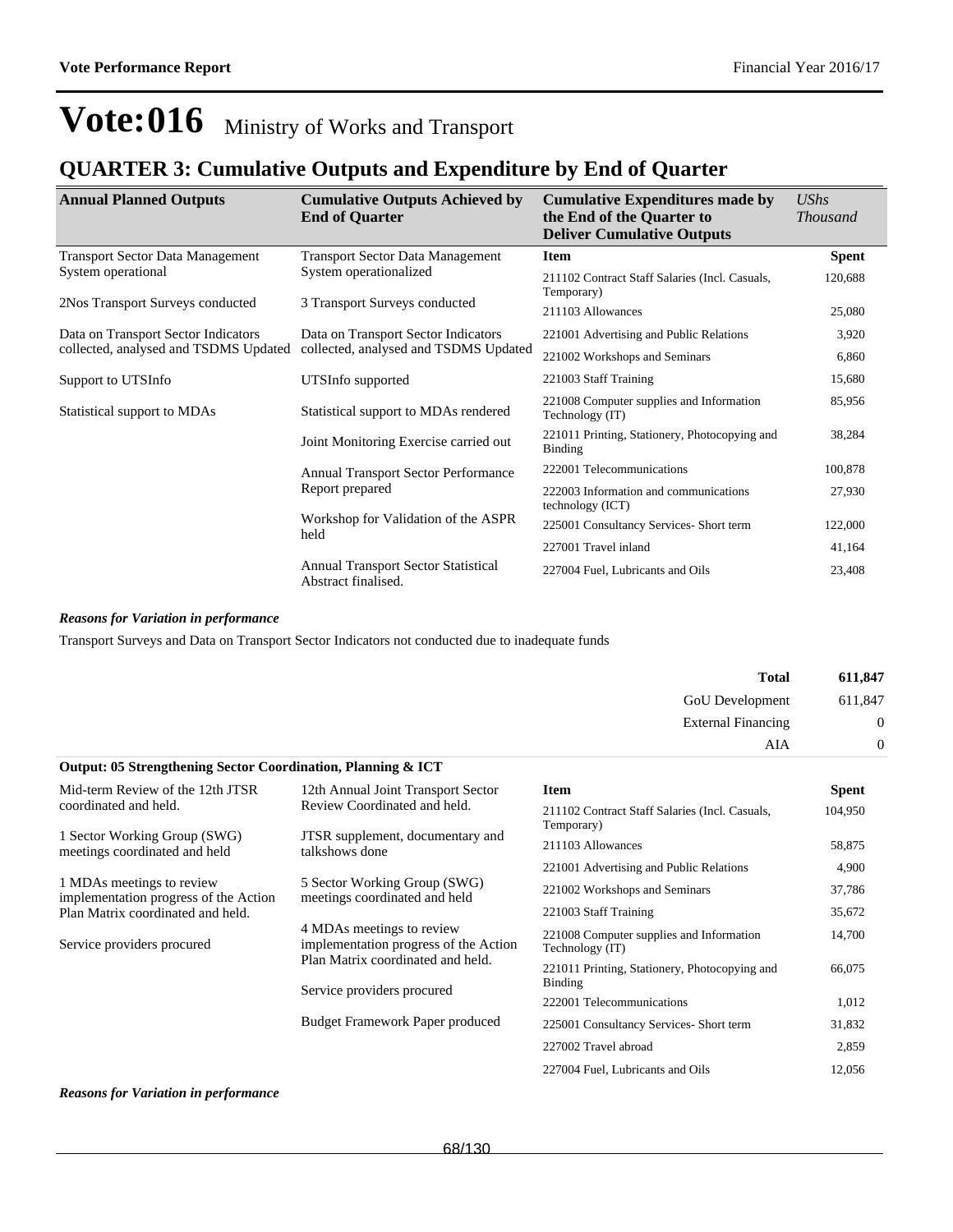### **QUARTER 3: Cumulative Outputs and Expenditure by End of Quarter**

| <b>Annual Planned Outputs</b>                                            | <b>Cumulative Outputs Achieved by</b><br><b>End of Quarter</b> | <b>Cumulative Expenditures made by</b><br>the End of the Quarter to<br><b>Deliver Cumulative Outputs</b> | <b>UShs</b><br><b>Thousand</b> |
|--------------------------------------------------------------------------|----------------------------------------------------------------|----------------------------------------------------------------------------------------------------------|--------------------------------|
| Mid-term Review of the 12th JTSR cancelled;                              |                                                                |                                                                                                          |                                |
| Service providers not procured due to cancellation of the Midterm Review |                                                                |                                                                                                          |                                |
|                                                                          |                                                                | <b>Total</b>                                                                                             | 370,717                        |
|                                                                          |                                                                | GoU Development                                                                                          | 370,717                        |
|                                                                          |                                                                | <b>External Financing</b>                                                                                | 0                              |
|                                                                          |                                                                | AIA                                                                                                      | 0                              |
| <b>Output: 06 Monitoring and Capacity Building Support</b>               |                                                                |                                                                                                          |                                |
| Condition of National Roads network                                      | Condition of National Roads network and Item                   |                                                                                                          | <b>Spent</b>                   |
| monitored.                                                               | Monitoring performance of Budget<br>implementation undertaken  | 211102 Contract Staff Salaries (Incl. Casuals,                                                           | 78,688                         |
| <b>Budget Performance/ Implementation</b><br>Monitored                   |                                                                | Temporary)                                                                                               |                                |
| 1Nos training workshop conducted                                         |                                                                |                                                                                                          |                                |
| <b>Reasons for Variation in performance</b>                              |                                                                |                                                                                                          |                                |
| Outputs not undertaken due to limited funds.                             |                                                                |                                                                                                          |                                |
|                                                                          |                                                                | <b>Total</b>                                                                                             | 78,688                         |
|                                                                          |                                                                | GoU Development                                                                                          | 78,688                         |
|                                                                          |                                                                | <b>External Financing</b>                                                                                | $\boldsymbol{0}$               |
|                                                                          |                                                                | AIA                                                                                                      | $\boldsymbol{0}$               |
| <b>Capital Purchases</b>                                                 |                                                                |                                                                                                          |                                |
|                                                                          |                                                                | <b>Total For SubProgramme</b>                                                                            | 1,061,252                      |
|                                                                          |                                                                | GoU Development                                                                                          | 1,061,252                      |
|                                                                          |                                                                | <b>External Financing</b>                                                                                | $\boldsymbol{0}$               |
|                                                                          |                                                                | AIA                                                                                                      | 0                              |
|                                                                          |                                                                | <b>GRAND TOTAL</b>                                                                                       | 571,232,069                    |
|                                                                          |                                                                | Wage Recurrent                                                                                           | 6,711,812                      |
|                                                                          |                                                                | Non Wage Recurrent                                                                                       | 20,364,822                     |
|                                                                          |                                                                | GoU Development                                                                                          | 243,217,498                    |
|                                                                          |                                                                | <b>External Financing</b>                                                                                | 300,937,937                    |
|                                                                          |                                                                | <b>AIA</b>                                                                                               | $\boldsymbol{0}$               |
|                                                                          |                                                                |                                                                                                          |                                |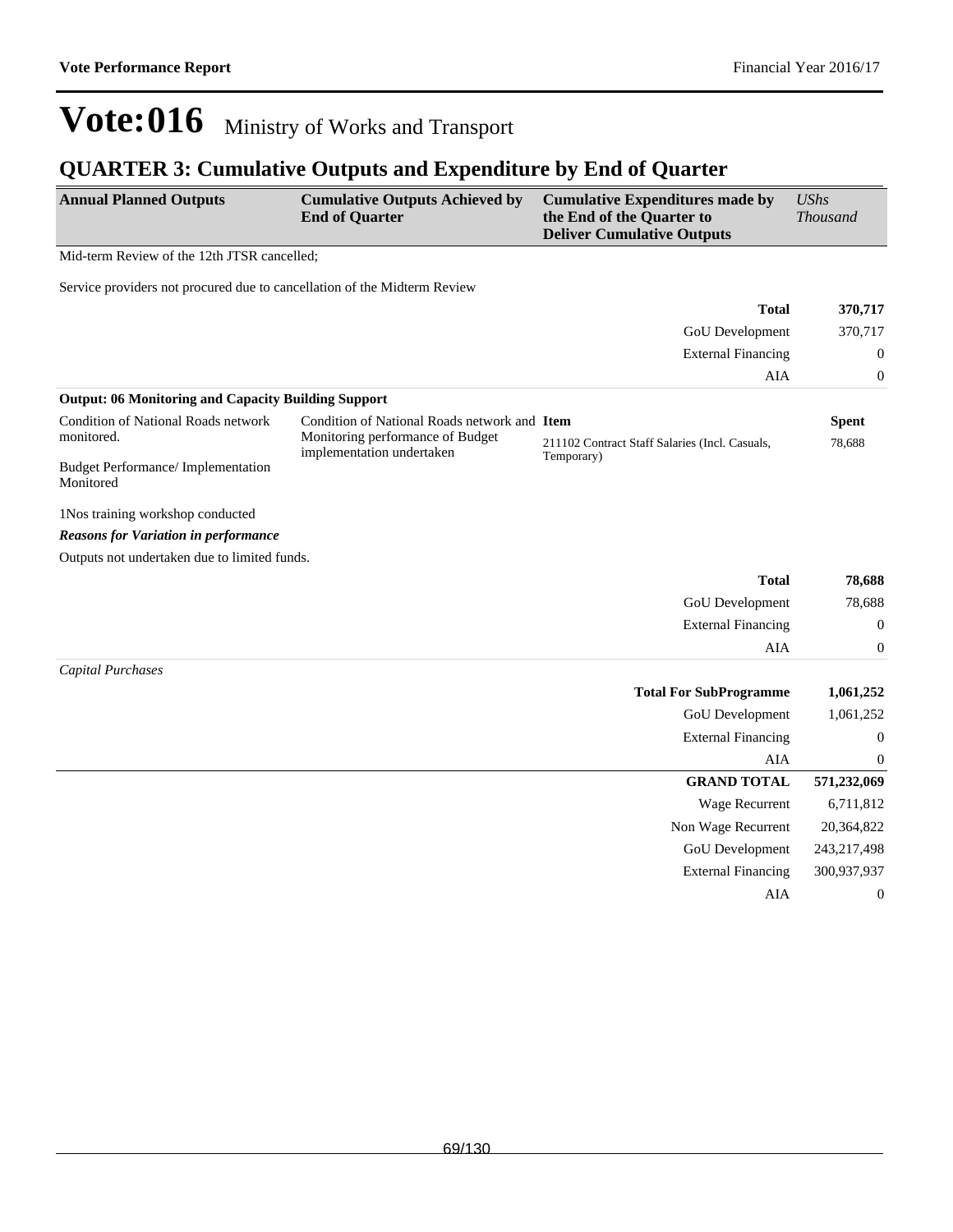### **QUARTER 3: Outputs and Expenditure in Quarter**

| <b>Outputs Planned in Quarter</b>                                                                                       | <b>Actual Outputs Achieved in</b><br><b>Ouarter</b>                            | <b>Expenditures incurred in the</b><br><b>Quarter to deliver outputs</b> | <b>UShs</b><br><b>Thousand</b> |
|-------------------------------------------------------------------------------------------------------------------------|--------------------------------------------------------------------------------|--------------------------------------------------------------------------|--------------------------------|
| <b>Program: 01 Transport Regulation</b>                                                                                 |                                                                                |                                                                          |                                |
| <b>Recurrent Programmes</b>                                                                                             |                                                                                |                                                                          |                                |
| <b>Subprogram: 07 Transport Regulation</b>                                                                              |                                                                                |                                                                          |                                |
| <b>Outputs Provided</b>                                                                                                 |                                                                                |                                                                          |                                |
| Output: 01 Policies, laws, guidelines, plans and strategies developed                                                   |                                                                                |                                                                          |                                |
| Gazette, print and disseminate the IWT                                                                                  | <b>IWT</b> Bill under drafting by first                                        | <b>Item</b>                                                              | <b>Spent</b>                   |
| Act.                                                                                                                    | parliamentary council;                                                         | 211101 General Staff Salaries                                            | 445,342                        |
| Supervise consultant to develop boat<br>building standards.                                                             | 01No. stakeholders' sensitization meeting<br>on railways legal framework held. |                                                                          |                                |
| Advertise EOIs and RFPs for<br>consultancies to develop maritime safety<br>policy and strategy, safety code of practice | Bench-marking on harmonisation of the<br>railways legal framework conducted.   |                                                                          |                                |
| for vessels below 12m LOA, national po                                                                                  | Draft maritime transport policy developed.                                     |                                                                          |                                |

#### *Reasons for Variation in performance*

Maritime transport policy being developed in house

No financial resources to engage consultants to: develop boat building standards, develop maritime safety policy and strategy, safety code of practice, national ports policy and conduct hydrographic surveys on L. Victoria,

No financial resources to procure water vessels' registration materials.

|                                                                    |                                                                    | Total                                                        | 445,342          |
|--------------------------------------------------------------------|--------------------------------------------------------------------|--------------------------------------------------------------|------------------|
|                                                                    |                                                                    | Wage Recurrent                                               | 445,342          |
|                                                                    |                                                                    | Non Wage Recurrent                                           | $\overline{0}$   |
|                                                                    |                                                                    | AIA                                                          | $\boldsymbol{0}$ |
| <b>Output: 02 Road Safety Programmes Coordinated and Monitored</b> |                                                                    |                                                              |                  |
| 10,000 vehicles inspected for                                      | 5,664No. Vehicles inspected by SGS for                             | <b>Item</b>                                                  | <b>Spent</b>     |
| Roadworthiness                                                     | road worthiness:                                                   | 211102 Contract Staff Salaries (Incl. Casuals,<br>Temporary) | 90,100           |
| Quaterly accident report produced and<br>submitted to Council      | <b>Accident Reports Analysed and reports</b><br>submitted to NRSC  | 211103 Allowances                                            | 70,992           |
|                                                                    |                                                                    | 212101 Social Security Contributions                         | 3,839            |
| Fatal accident investigation reports<br>produced                   | 2No. fatal accidents investigated and<br>reports submitted to NRSC | 221001 Advertising and Public Relations                      | 64,034           |
|                                                                    |                                                                    | 221002 Workshops and Seminars                                | 75,204           |
| 2No. Monitoring activities for RCDS                                |                                                                    | 221005 Hire of Venue (chairs, projector, etc)                | 26,320           |
| conducted and reports produced                                     |                                                                    | 225002 Consultancy Services-Long-term                        | 120,517          |
|                                                                    |                                                                    | 227001 Travel inland                                         | 32,292           |
| 1No. Awareness campaign conducted                                  |                                                                    | 227002 Travel abroad                                         | 31,085           |
|                                                                    |                                                                    | 227004 Fuel, Lubricants and Oils                             | 24,580           |
|                                                                    |                                                                    |                                                              |                  |

#### *Reasons for Variation in performance*

Stations for inspection of vehicles are still under construction

Monitoring of RCDS not carried out as rollout was not complete due to cancellation of TSDP credit

| 538,963 | <b>Total</b>       |        |
|---------|--------------------|--------|
| 90,100  | Wage Recurrent     |        |
| 448,863 | Non Wage Recurrent | 70/130 |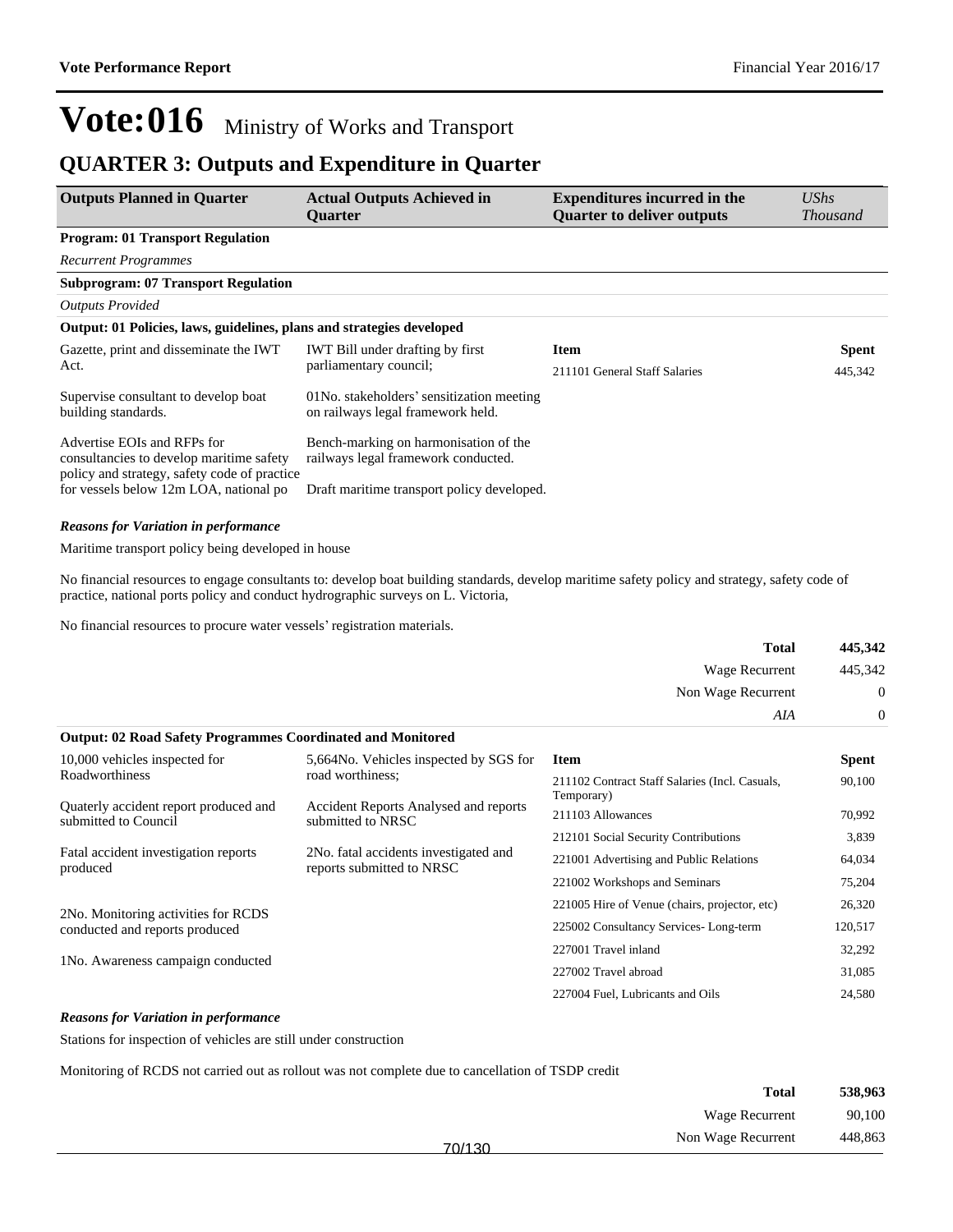### **QUARTER 3: Outputs and Expenditure in Quarter**

| <b>Outputs Planned in Quarter</b>                                                        | <b>Actual Outputs Achieved in</b><br><b>Ouarter</b>                           | <b>Expenditures incurred in the</b><br><b>Quarter to deliver outputs</b> | <b>UShs</b><br><b>Thousand</b> |
|------------------------------------------------------------------------------------------|-------------------------------------------------------------------------------|--------------------------------------------------------------------------|--------------------------------|
|                                                                                          |                                                                               | AIA                                                                      | $\Omega$                       |
| Output: 03 Public Service Vehicles & Inland water Transport vessels Inspected & licensed |                                                                               |                                                                          |                                |
| 2000 PSVs inspected and licensed                                                         | 5,696 PSVs licensed                                                           | <b>Item</b>                                                              | <b>Spent</b>                   |
| 300 bus operator licences processed                                                      |                                                                               | 211103 Allowances                                                        | 74,422                         |
|                                                                                          | 144 bus operator licences processed                                           | 221001 Advertising and Public Relations                                  | 9,418                          |
| 25% bus routes monitored                                                                 | 25% bus routes monitored. All bus                                             | 221002 Workshops and Seminars                                            | 51,275                         |
| All bus operator wrangles investigated and mediated.                                     | operator wrangles investigated and                                            | 221003 Staff Training                                                    | 38,400                         |
| mediated                                                                                 | 15No. driving schools inspected and                                           | 221011 Printing, Stationery, Photocopying and<br><b>Binding</b>          | 59,750                         |
| 20 driving schools inspected and<br>monitored                                            | monitored                                                                     | 223006 Water                                                             | 7,097                          |
|                                                                                          | 22No. IWTVs licensed                                                          | 225002 Consultancy Services-Long-term                                    | 71,373                         |
| Procurement of the pilot study on public<br>transport in Western                         |                                                                               | 227001 Travel inland                                                     | 59,750                         |
|                                                                                          | In-house surveys for the routes and<br>redistribution of bus terminals in the | 227004 Fuel, Lubricants and Oils                                         | 28,386                         |
|                                                                                          | Central Business District of Kampala<br>carried out                           | 228002 Maintenance - Vehicles                                            | 13,201                         |

#### *Reasons for Variation in performance*

Over performance of PSV licensing is due to the automation of the licensing system.

Inadequate funds to do the monitoring

| 413,071          | <b>Total</b>          |  |
|------------------|-----------------------|--|
| $\boldsymbol{0}$ | <b>Wage Recurrent</b> |  |
| 413,071          | Non Wage Recurrent    |  |
| 0                | AIA                   |  |

| <b>Output: 04 Air Transport Programmes coordinated and Monitored</b>                              |                                                                                                                                                                                                                                             |                                                             |        |
|---------------------------------------------------------------------------------------------------|---------------------------------------------------------------------------------------------------------------------------------------------------------------------------------------------------------------------------------------------|-------------------------------------------------------------|--------|
| 01 No. BASA review                                                                                | 01No. BASA between Uganda and                                                                                                                                                                                                               | <b>Item</b>                                                 | Spent  |
| 01 No. national air transport programme                                                           | Tanzania reviewed and signed                                                                                                                                                                                                                | 211103 Allowances                                           | 8,516  |
| coordinsted<br>01 Entebbe Internation Airport inspection<br>03 no. upcountry aerodromes inspected | 221001 Advertising and Public Relations<br>Diplomatic Notes for review of 02No.<br><b>BASAs</b> exchanged<br>221002 Workshops and Seminars                                                                                                  |                                                             | 2,285  |
|                                                                                                   |                                                                                                                                                                                                                                             |                                                             | 14,193 |
|                                                                                                   | One National Facilitation meeting<br>convened<br>1No. inspection of EIA carried out<br>Final draft amendment bill 2017 of CAA<br>Act prepared and submitted to MoFPED<br>for financial clearance.<br>Draft Regulations for Appeals Tribunal | 221003 Staff Training                                       | 21,290 |
|                                                                                                   |                                                                                                                                                                                                                                             | 221008 Computer supplies and Information<br>Technology (IT) | 92,752 |
|                                                                                                   |                                                                                                                                                                                                                                             | 221011 Printing, Stationery, Photocopying and<br>Binding    | 3,467  |
|                                                                                                   |                                                                                                                                                                                                                                             | 227001 Travel inland                                        | 14,193 |
|                                                                                                   |                                                                                                                                                                                                                                             | 227002 Travel abroad                                        | 22,336 |
|                                                                                                   |                                                                                                                                                                                                                                             | 227004 Fuel, Lubricants and Oils                            | 6,387  |
|                                                                                                   | prepared;                                                                                                                                                                                                                                   | 228002 Maintenance - Vehicles                               | 6,387  |
|                                                                                                   | 1 No. Upcountry aerodrome inspected                                                                                                                                                                                                         |                                                             |        |

#### *Reasons for Variation in performance*

Inadequate funds to conduct inspections of upcountry aerodromes

| Total          | 191,805  |
|----------------|----------|
| Wage Recurrent | $\theta$ |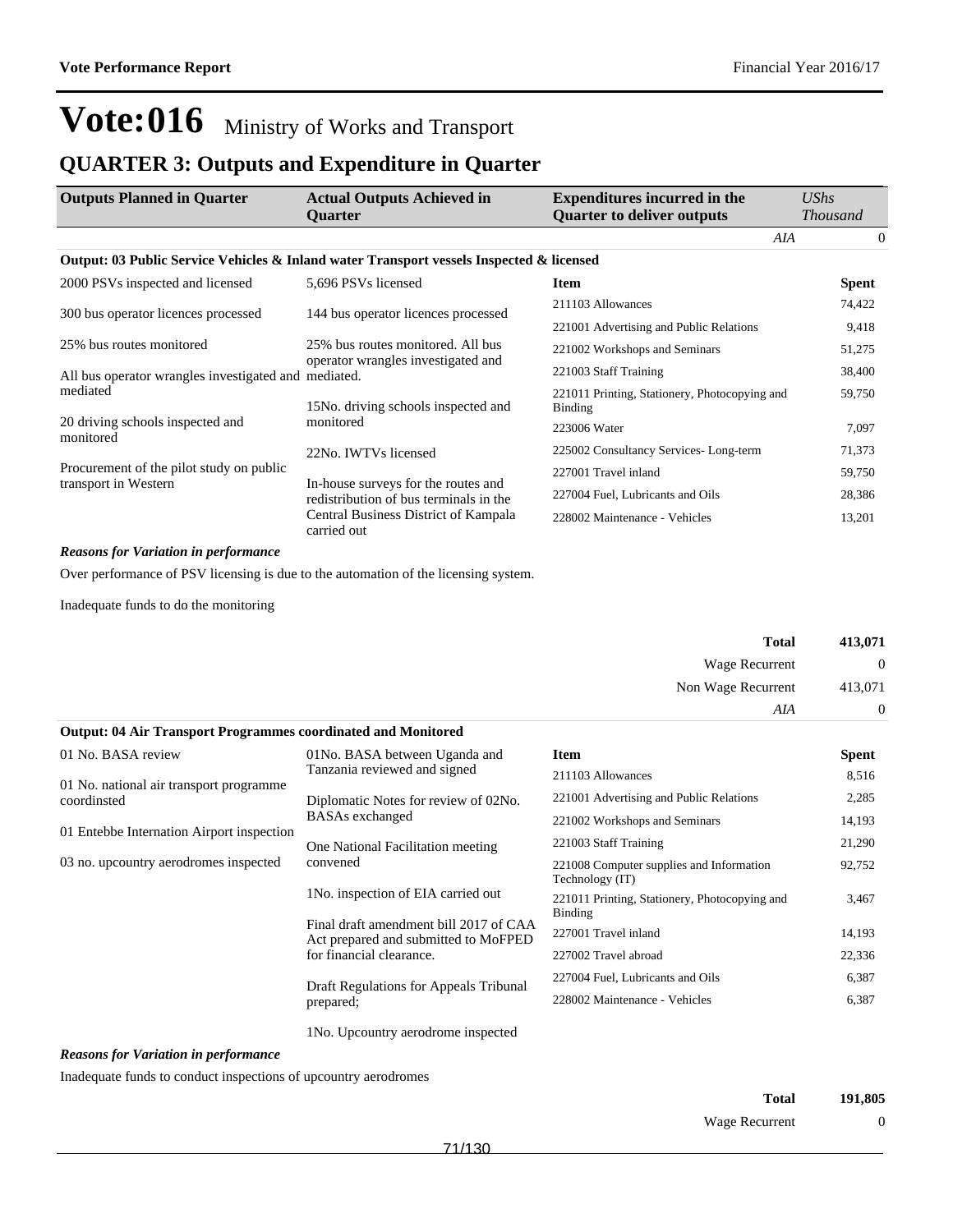### **QUARTER 3: Outputs and Expenditure in Quarter**

| <b>Outputs Planned in Quarter</b>                                                                                           | <b>Actual Outputs Achieved in</b><br><b>Ouarter</b>                              | <b>Expenditures incurred in the</b><br><b>Quarter to deliver outputs</b> | $\mathit{UShs}$<br><i>Thousand</i> |
|-----------------------------------------------------------------------------------------------------------------------------|----------------------------------------------------------------------------------|--------------------------------------------------------------------------|------------------------------------|
|                                                                                                                             |                                                                                  | Non Wage Recurrent                                                       | 191,805                            |
|                                                                                                                             |                                                                                  | AIA                                                                      | $\overline{0}$                     |
|                                                                                                                             | <b>Output: 05 Water and Rail Transport Programmes Coordinated and Monitored.</b> |                                                                          |                                    |
| 01 No. of public sensitization campaigns                                                                                    | 01 No. of public sensitization campaigns                                         | <b>Item</b>                                                              | Spent                              |
| on water transport safety carried out<br>01No. Of public sensitization campaigns<br>on railway transport safety carried out | on water transport safety (VGM) carried<br>out                                   | 211103 Allowances                                                        | 7,806                              |
|                                                                                                                             |                                                                                  | 221001 Advertising and Public Relations                                  | 3,521                              |
|                                                                                                                             | Flag state control conducted on 10 vessels.                                      | 221002 Workshops and Seminars                                            | 11,745                             |
| 25 No. non conventional water vessels<br>inspected for safety, security and human<br>elements for sa                        | 01No. training (capacity building) on flag                                       | 221007 Books, Periodicals & Newspapers                                   | 3,000                              |
|                                                                                                                             | state control implementation conducted.                                          | 221011 Printing, Stationery, Photocopying and<br>Binding                 | 303                                |
|                                                                                                                             | 02No. officers trained in River navigation                                       | 227001 Travel inland                                                     | 17,036                             |
|                                                                                                                             | in Cairo Egypt.                                                                  | 227002 Travel abroad                                                     | 12,480                             |
|                                                                                                                             | Regional programme (ISCOS) coordinated                                           | 227004 Fuel, Lubricants and Oils                                         | 6,400                              |
|                                                                                                                             |                                                                                  | 228002 Maintenance - Vehicles                                            | 3,200                              |

#### *Reasons for Variation in performance*

Insufficient funds to: Inspect non-conventional vessels, sensitise general public on railway safety, conduct port state control activities, inspect landing sites and ports for safety and inspect active Railway line for safety.

| <b>Total</b>          | 65,491         |
|-----------------------|----------------|
| Wage Recurrent        | $\theta$       |
| Non Wage Recurrent    | 65,491         |
| AIA                   | $\overline{0}$ |
| <b>Outputs Funded</b> |                |

| <b>Output: 52 Contributions to National, Regional and International Organizations</b> |                                                         |                                         |       |
|---------------------------------------------------------------------------------------|---------------------------------------------------------|-----------------------------------------|-------|
| Contribution made in O1                                                               | Cleared IMO subscription fees for 2016<br>cleared in O1 | <b>Item</b>                             | Spent |
|                                                                                       |                                                         | 252001 Subsidies to private enterprises | 6.068 |

#### *Reasons for Variation in performance*

N/A

| 6,068            | <b>Total</b>                  |
|------------------|-------------------------------|
| $\mathbf 0$      | <b>Wage Recurrent</b>         |
| 6,068            | Non Wage Recurrent            |
| $\theta$         | AIA                           |
| 1,660,740        | <b>Total For SubProgramme</b> |
| 535,442          | <b>Wage Recurrent</b>         |
| 1,125,298        | Non Wage Recurrent            |
| $\boldsymbol{0}$ | AIA                           |
|                  |                               |

*Development Projects*

| <b>Project: 1096 Support to Computerised Driving Permits</b>       |                                                              |              |  |
|--------------------------------------------------------------------|--------------------------------------------------------------|--------------|--|
|                                                                    |                                                              |              |  |
| <b>Output: 02 Road Safety Programmes Coordinated and Monitored</b> |                                                              |              |  |
| Contract Staff salaries paid                                       | <b>Item</b>                                                  | <b>Spent</b> |  |
| Support to the UCDP project provided<br>72/130                     | 211102 Contract Staff Salaries (Incl. Casuals,<br>Temporary) | 108,850      |  |
|                                                                    |                                                              |              |  |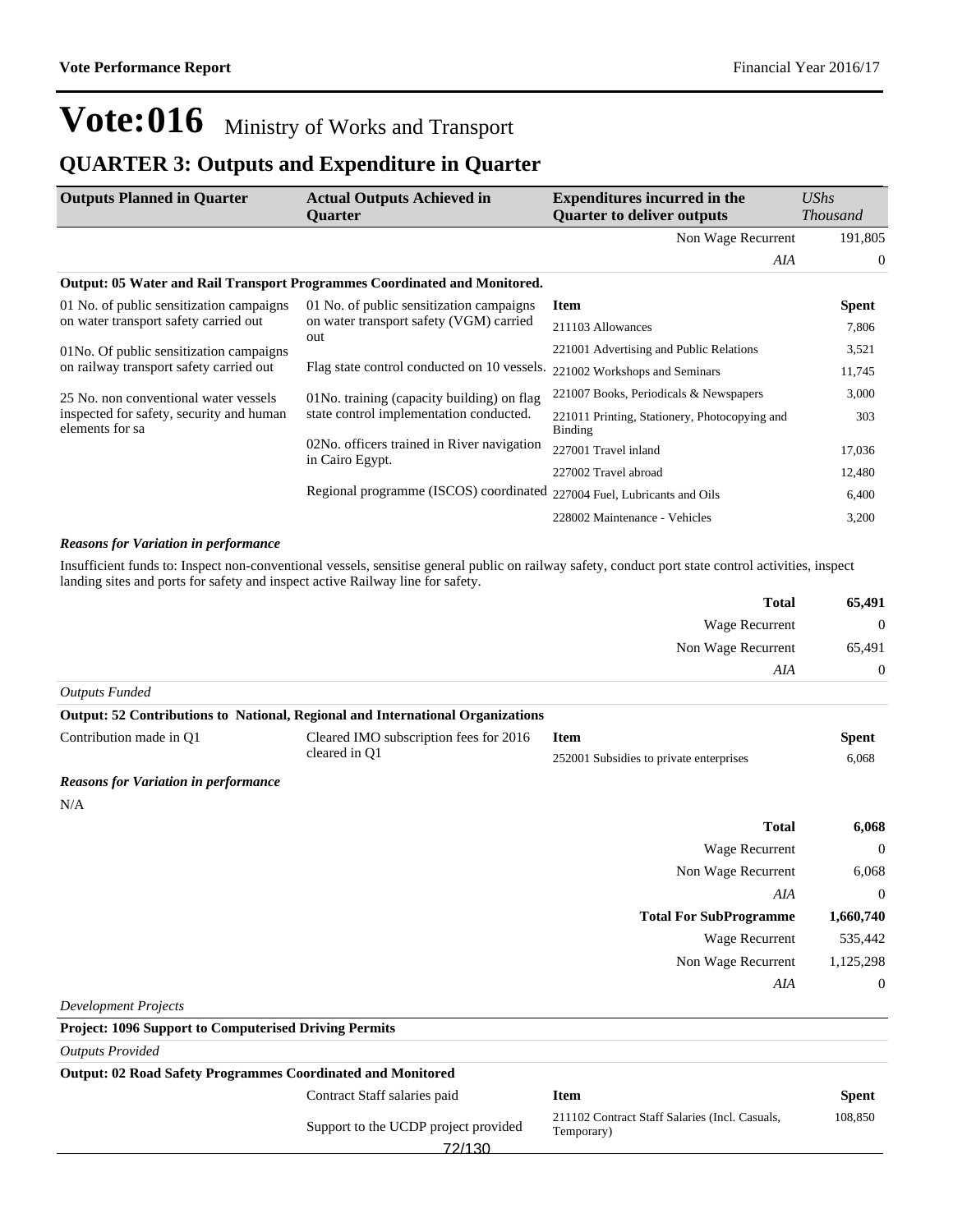### **QUARTER 3: Outputs and Expenditure in Quarter**

| <b>Outputs Planned in Quarter</b>                                   | <b>Actual Outputs Achieved in</b><br>Quarter                                             | <b>Expenditures incurred in the</b><br><b>Quarter to deliver outputs</b>                                                                  | <b>UShs</b><br><b>Thousand</b> |
|---------------------------------------------------------------------|------------------------------------------------------------------------------------------|-------------------------------------------------------------------------------------------------------------------------------------------|--------------------------------|
| <b>Reasons for Variation in performance</b>                         |                                                                                          |                                                                                                                                           |                                |
| N/A                                                                 |                                                                                          |                                                                                                                                           |                                |
|                                                                     |                                                                                          | <b>Total</b>                                                                                                                              | 108,850                        |
|                                                                     |                                                                                          | <b>GoU</b> Development                                                                                                                    | 108,850                        |
|                                                                     |                                                                                          | <b>External Financing</b>                                                                                                                 | $\mathbf{0}$                   |
|                                                                     |                                                                                          | AIA                                                                                                                                       | $\boldsymbol{0}$               |
| <b>Capital Purchases</b>                                            |                                                                                          |                                                                                                                                           |                                |
| Output: 76 Purchase of Office and ICT Equipment, including Software |                                                                                          |                                                                                                                                           |                                |
|                                                                     | Payment of certificates for Data Recovery Payment of certificates for Data Recovery Item |                                                                                                                                           | <b>Spent</b>                   |
|                                                                     | Centre/Business Continuation Site pursued Centre/Business continuation Site pursued      | 312202 Machinery and Equipment                                                                                                            | 2,464,660                      |
| <b>Reasons for Variation in performance</b>                         |                                                                                          |                                                                                                                                           |                                |
| Inadequate funds to complete payment                                |                                                                                          |                                                                                                                                           |                                |
|                                                                     |                                                                                          | <b>Total</b>                                                                                                                              | 2,464,660                      |
|                                                                     |                                                                                          | <b>GoU</b> Development                                                                                                                    | 2,464,660                      |
|                                                                     |                                                                                          | <b>External Financing</b>                                                                                                                 | $\overline{0}$                 |
|                                                                     |                                                                                          | AIA                                                                                                                                       | $\boldsymbol{0}$               |
| <b>Output: 77 Purchase of Specialised Machinery &amp; Equipment</b> |                                                                                          |                                                                                                                                           |                                |
| Establishment of the interface between                              | Payment of certificates for Automated                                                    | <b>Item</b>                                                                                                                               | <b>Spent</b>                   |
| Face technologies and Police completed                              | Licencing system for TLB pursued                                                         | 312202 Machinery and Equipment                                                                                                            | 129,961                        |
|                                                                     | Automated Licencing system for TLB<br>supported and maintained                           |                                                                                                                                           |                                |
| <b>Reasons for Variation in performance</b>                         |                                                                                          |                                                                                                                                           |                                |
|                                                                     |                                                                                          | Computerised Driving Permits Card Verification Devices not procured as the plans to interface FACE and Uganda Police systems are ongoing. |                                |
| Inadequate funds to complete payment                                |                                                                                          |                                                                                                                                           |                                |
|                                                                     |                                                                                          | <b>Total</b>                                                                                                                              | 129,961                        |
|                                                                     |                                                                                          | GoU Development                                                                                                                           | 129,961                        |
|                                                                     |                                                                                          | <b>External Financing</b>                                                                                                                 | $\boldsymbol{0}$               |
|                                                                     |                                                                                          | AIA                                                                                                                                       | $\boldsymbol{0}$               |
|                                                                     |                                                                                          | <b>Total For SubProgramme</b>                                                                                                             | 2,703,472                      |
|                                                                     |                                                                                          | GoU Development                                                                                                                           | 2,703,472                      |
|                                                                     |                                                                                          | <b>External Financing</b>                                                                                                                 | $\boldsymbol{0}$               |
|                                                                     |                                                                                          | AIA                                                                                                                                       | $\boldsymbol{0}$               |
| <b>Program: 02 Transport Services and Infrastructure</b>            |                                                                                          |                                                                                                                                           |                                |
| <b>Recurrent Programmes</b>                                         |                                                                                          |                                                                                                                                           |                                |

#### **Subprogram: 11 Transport Infrastructure and Services**

*Outputs Provided*

**Output: 01 Policies, laws, guidelines, plans and strategies**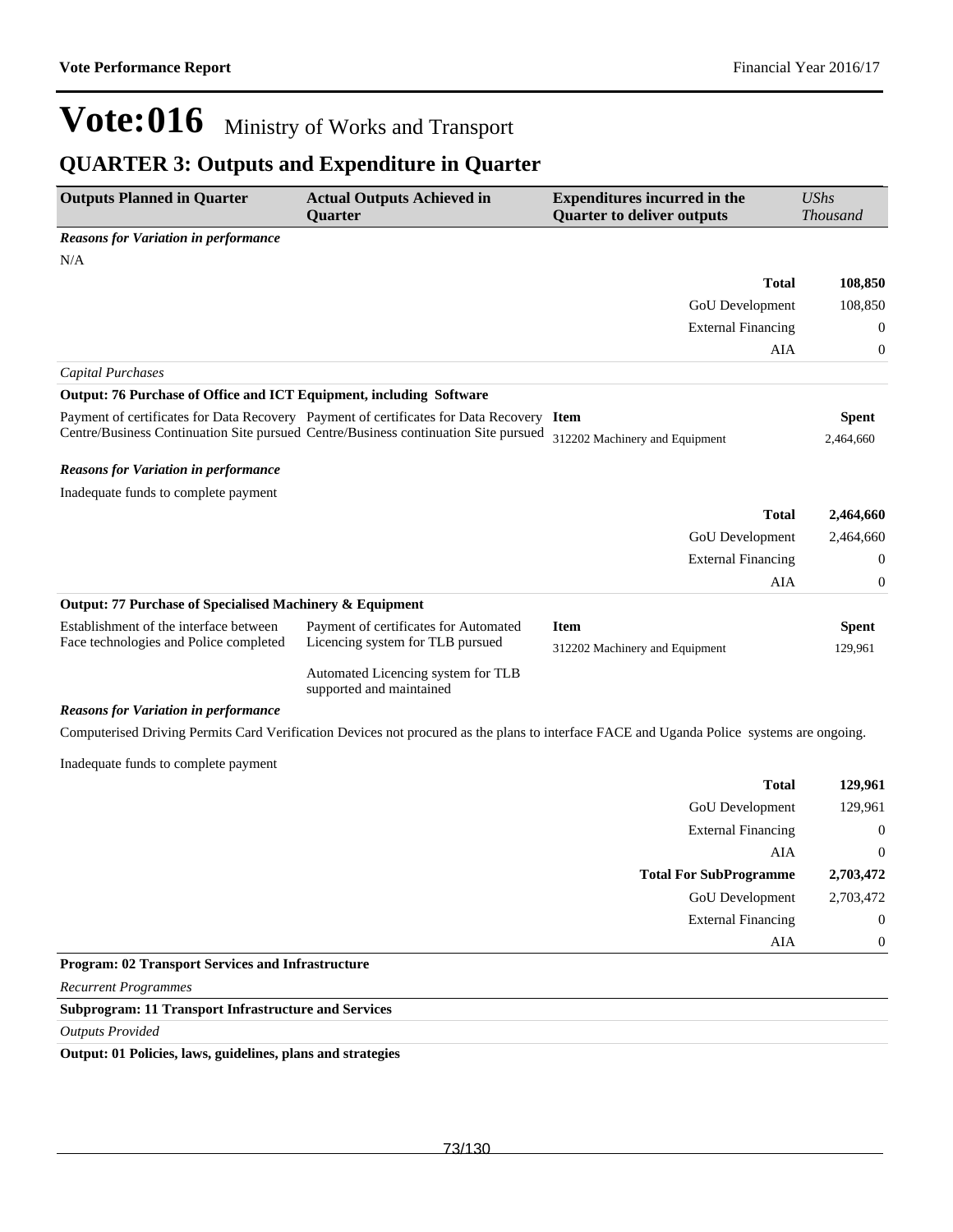### **QUARTER 3: Outputs and Expenditure in Quarter**

| <b>Outputs Planned in Quarter</b>                  | <b>Actual Outputs Achieved in</b><br><b>Ouarter</b>                                 | <b>Expenditures incurred in the</b><br><b>Quarter to deliver outputs</b> | UShs<br><b>Thousand</b> |
|----------------------------------------------------|-------------------------------------------------------------------------------------|--------------------------------------------------------------------------|-------------------------|
| Ministry adequately represented in                 | Ministry adequately represented in                                                  | <b>Item</b>                                                              | <b>Spent</b>            |
| regional meetings                                  | regional meetings;                                                                  | 211101 General Staff Salaries                                            | 1,087,416               |
| Transport impact study and survey                  |                                                                                     | 211103 Allowances                                                        | 72,490                  |
| undertaken.                                        |                                                                                     | 225001 Consultancy Services- Short term                                  | 114,399                 |
| Final report of the appraisal guidelines for       |                                                                                     | 227001 Travel inland                                                     | 104,654                 |
| transport projects developed (WebTAG)              |                                                                                     | 227002 Travel abroad                                                     | 57,804                  |
| <b>Reasons for Variation in performance</b>        |                                                                                     |                                                                          |                         |
| N/A                                                |                                                                                     |                                                                          |                         |
|                                                    |                                                                                     | <b>Total</b>                                                             | 1,436,762               |
|                                                    |                                                                                     | Wage Recurrent                                                           | 1,087,416               |
|                                                    |                                                                                     | Non Wage Recurrent                                                       | 349,347                 |
|                                                    |                                                                                     | AIA                                                                      | $\theta$                |
| <b>Output: 02 Monitoring and Capacity Building</b> |                                                                                     |                                                                          |                         |
| Oversight role, monitoring and                     | Oversight role, monitoring and<br>supervision of the rail concession<br>undertaken; | <b>Item</b>                                                              | <b>Spent</b>            |
| supervision of the rail concession<br>undertaken.  |                                                                                     | 221011 Printing, Stationery, Photocopying and<br>Binding                 | 25,911                  |
| Performance of URC, CAA and EACAA                  | Performance of URC, CAA and EACAA<br>monitored                                      | 227001 Travel inland                                                     | 33,270                  |
| monitored                                          |                                                                                     | 227004 Fuel, Lubricants and Oils                                         | 55,512                  |
|                                                    |                                                                                     | 228002 Maintenance - Vehicles                                            | 51,270                  |

#### *Reasons for Variation in performance*

N/A

| <b>Total</b>                                            | 165,963        |
|---------------------------------------------------------|----------------|
| Wage Recurrent                                          | $\overline{0}$ |
| Non Wage Recurrent                                      | 165,963        |
| AIA                                                     | $\Omega$       |
| <b>Output: 04 Development of Inland Water Transport</b> |                |

| 01No. Surveys for passenger services of<br>ferries<br>across lakes undertaken | 2 No. Surveys for passenger services of<br>ferries across lakes undertaken | <b>Item</b>                                              | <b>Spent</b> |
|-------------------------------------------------------------------------------|----------------------------------------------------------------------------|----------------------------------------------------------|--------------|
|                                                                               |                                                                            | 211103 Allowances                                        | 5,974        |
|                                                                               |                                                                            | 221002 Workshops and Seminars                            | 22,685       |
|                                                                               |                                                                            | 221011 Printing, Stationery, Photocopying and<br>Binding | 6.920        |
|                                                                               |                                                                            | 225001 Consultancy Services- Short term                  | 77.614       |
|                                                                               |                                                                            | 227001 Travel inland                                     | 24,953       |
|                                                                               |                                                                            | 227004 Fuel, Lubricants and Oils                         | 12,892       |
| .                                                                             |                                                                            |                                                          |              |

#### *Reasons for Variation in performance*

| i |  |  |
|---|--|--|
|   |  |  |

| 151,037      | <b>Total</b>       |
|--------------|--------------------|
| $\mathbf{0}$ | Wage Recurrent     |
| 151,037      | Non Wage Recurrent |
| $\theta$     | AIA                |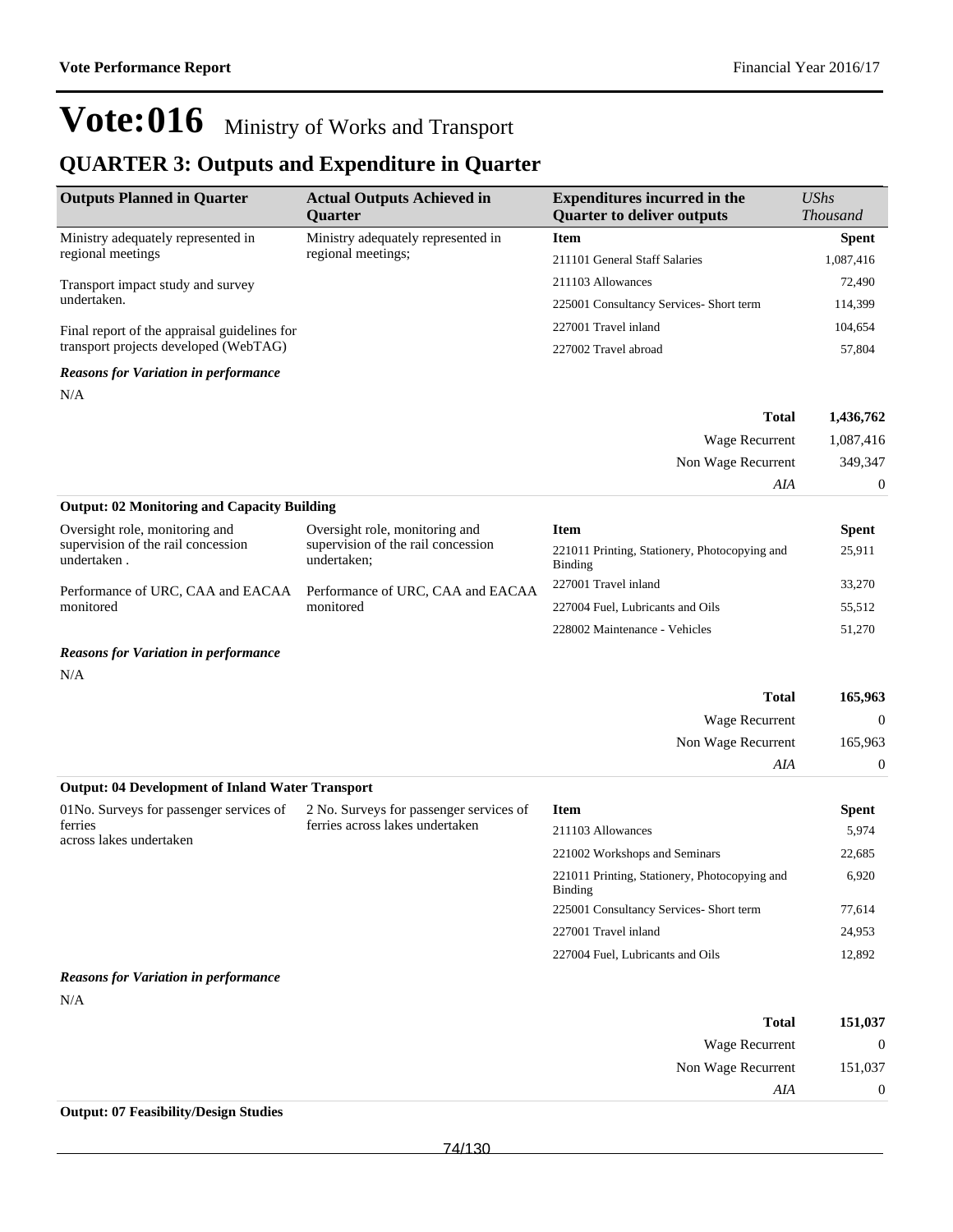### **QUARTER 3: Outputs and Expenditure in Quarter**

| <b>Outputs Planned in Quarter</b>                                                 | <b>Actual Outputs Achieved in</b><br><b>Ouarter</b>                                              | <b>Expenditures incurred in the</b><br><b>Quarter to deliver outputs</b> | <b>UShs</b><br><b>Thousand</b> |
|-----------------------------------------------------------------------------------|--------------------------------------------------------------------------------------------------|--------------------------------------------------------------------------|--------------------------------|
| Engineering Designgs submitted and                                                | Preliminary Engineering Design for                                                               | <b>Item</b>                                                              | <b>Spent</b>                   |
| approved.                                                                         | Ggaba, Bule and Butebo submitted                                                                 | 225002 Consultancy Services-Long-term                                    | 194,927                        |
| <b>Reasons for Variation in performance</b>                                       |                                                                                                  |                                                                          |                                |
| N/A                                                                               |                                                                                                  |                                                                          |                                |
|                                                                                   |                                                                                                  | <b>Total</b>                                                             | 194,927                        |
|                                                                                   |                                                                                                  | Wage Recurrent                                                           | $\boldsymbol{0}$               |
|                                                                                   |                                                                                                  | Non Wage Recurrent                                                       | 194,927                        |
|                                                                                   |                                                                                                  | AIA                                                                      | $\boldsymbol{0}$               |
| <b>Outputs Funded</b>                                                             |                                                                                                  |                                                                          |                                |
| <b>Output: 51 Maintenance of Aircrafts and Buildings (EACAA)</b>                  |                                                                                                  |                                                                          |                                |
|                                                                                   | Six $(6)$ Flight Instructors Familiarize with 3 instructors had the familiarization flights Item |                                                                          | <b>Spent</b>                   |
| the Baron G58                                                                     | on the baron G58;                                                                                | 263204 Transfers to other govt. Units (Capital)                          | 4,450,846                      |
| Thirty Four (34) students of C38X<br>(UPDF) complete 10 hour Acceptance<br>checks | 34 students completed 10 hour acceptance<br>check;                                               |                                                                          |                                |
| Five (5) students of C39 complete PPL<br>Flight tests.                            | Two (2) students completed PPL flight<br>tests C39 and C38X;                                     |                                                                          |                                |
| Two (2) students of C36 complete CPL<br>Flight tests.                             | Three(3) students Completed CPL flight<br>test;                                                  |                                                                          |                                |
|                                                                                   | Four (4) students completed IR flight                                                            |                                                                          |                                |
| Four $(4)$ st                                                                     | tests;                                                                                           |                                                                          |                                |
|                                                                                   | Six (6) students have started IR training;                                                       |                                                                          |                                |
|                                                                                   | 7 students of Course 26 trained;                                                                 |                                                                          |                                |
|                                                                                   | 14 flight operations students completed;                                                         |                                                                          |                                |
|                                                                                   | Generator delivered and operational.                                                             |                                                                          |                                |
| <b>Reasons for Variation in performance</b>                                       |                                                                                                  |                                                                          |                                |
| Four(4) instructors left the Academy                                              |                                                                                                  |                                                                          |                                |
| CAA re-sits and License for one of the students and departure of instructors      |                                                                                                  |                                                                          |                                |
| New C310 engines installed                                                        |                                                                                                  |                                                                          |                                |

| 4,450,846      | <b>Total</b>       |
|----------------|--------------------|
| $\overline{0}$ | Wage Recurrent     |
| 4,450,846      | Non Wage Recurrent |
| $\overline{0}$ | AIA                |

**Output: 52 Rehabilitation of Upcountry Aerodromes (CAA)**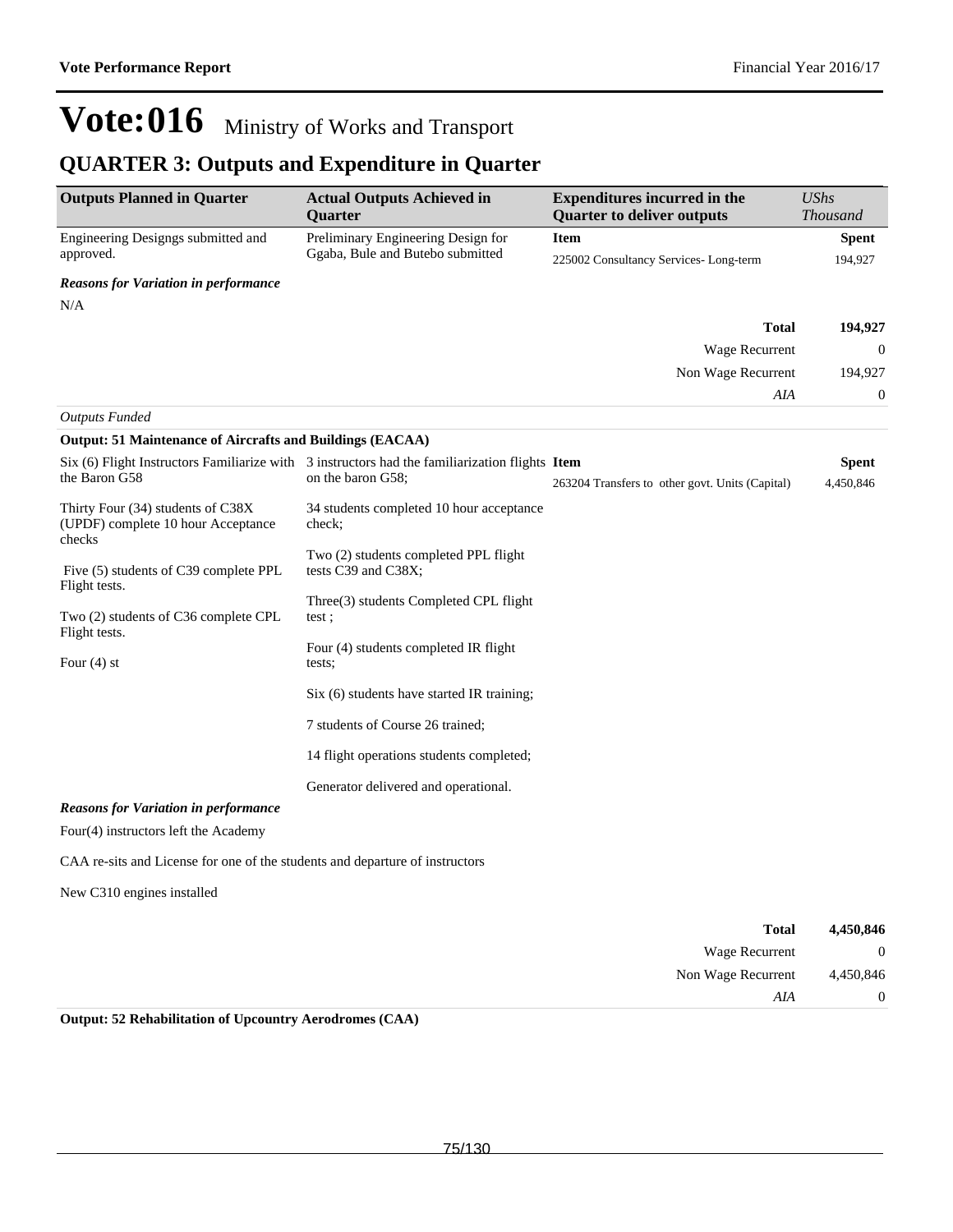### **QUARTER 3: Outputs and Expenditure in Quarter**

| <b>Outputs Planned in Quarter</b>                                                                                                                                                                                                               | <b>Actual Outputs Achieved in</b><br><b>Ouarter</b>                                                                                                                                       | <b>Expenditures incurred in the</b><br><b>Quarter to deliver outputs</b> | UShs<br><b>Thousand</b>   |
|-------------------------------------------------------------------------------------------------------------------------------------------------------------------------------------------------------------------------------------------------|-------------------------------------------------------------------------------------------------------------------------------------------------------------------------------------------|--------------------------------------------------------------------------|---------------------------|
| Maintainance and Operations of runaways, Maintenance and Operations of run ways,<br>apron and taxiways at Arua, Pakuba,<br>Masindi, Kidepo, Moroto, Lira, Tororo,<br>Jinja, Mbarara, Kisoro, Kasese, Soroti and<br>Gulu Aerodromes carried out. | apron and taxiways at Arua, Pakuba,<br>Kidepo, Moroto, Lira, Tororo, Jinja,<br>Mbarara, Kisoro, Kasese, Soroti and Gulu<br>Aerodromes carried out.                                        | <b>Item</b><br>263204 Transfers to other govt. Units (Capital)           | <b>Spent</b><br>2,018,534 |
| Constrution of 7.2km perimeter fence at<br>Arua aerodrome 70% comple                                                                                                                                                                            | The construction of the 7.2Km perimeter<br>fence at Arua Airport is to be retendered.<br>Bids expired and no extension was thought<br>due to uncertainty of the availability of<br>funds. |                                                                          |                           |
|                                                                                                                                                                                                                                                 | Contract for construction of car park and<br>access roads at Arua Aerodrome awarded<br>and cleared by SG. Due-diligence being<br>undertaken before contract signature                     |                                                                          |                           |

#### *Reasons for Variation in performance*

The construction of the 7.2Km perimeter fence at Arua Airport is to be re-tendered. Bids expired and no extension was thought due to uncertainty of the availability of funds.

|                                                |                                                | <b>Total</b>                                    | 2,018,534    |
|------------------------------------------------|------------------------------------------------|-------------------------------------------------|--------------|
|                                                |                                                | Wage Recurrent                                  | $\mathbf{0}$ |
|                                                |                                                | Non Wage Recurrent                              | 2,018,534    |
|                                                |                                                | AIA                                             | $\mathbf{0}$ |
| <b>Output: 53 Institutional Support to URC</b> |                                                |                                                 |              |
| Railway reserve boundaries marked with         | Sample beacons submitted by the                | <b>Item</b>                                     | <b>Spent</b> |
| reinforced concrete pillars.                   | contractor and approved for mass<br>production | 263204 Transfers to other govt. Units (Capital) | 699,784      |
| <b>Reasons for Variation in performance</b>    |                                                |                                                 |              |
| Installation of beacons to commence in Q4      |                                                |                                                 |              |
|                                                |                                                | <b>Total</b>                                    | 699,784      |
|                                                |                                                | Wage Recurrent                                  | $\mathbf{0}$ |
|                                                |                                                | Non Wage Recurrent                              | 699,784      |
|                                                |                                                | AIA                                             | $\mathbf{0}$ |
|                                                |                                                | <b>Total For SubProgramme</b>                   | 9,117,852    |
|                                                |                                                | Wage Recurrent                                  | 1,087,416    |
|                                                |                                                | Non Wage Recurrent                              | 8,030,437    |
|                                                |                                                | AIA                                             | $\mathbf{0}$ |
| <b>Development Projects</b>                    |                                                |                                                 |              |

#### **Project: 0951 East African Trade and Transportation Facilitation**

*Outputs Provided*

#### **Output: 02 Monitoring and Capacity Building**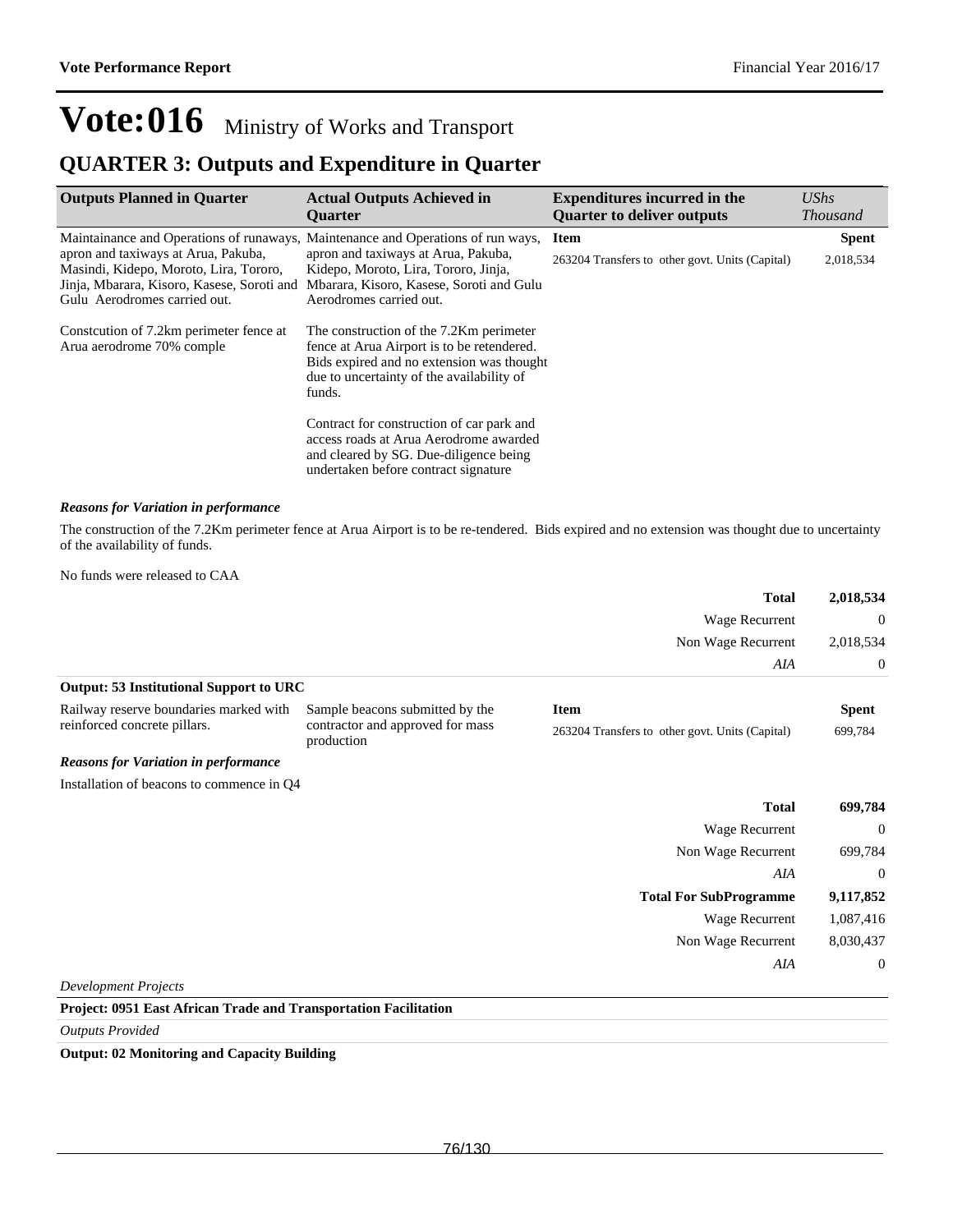### **QUARTER 3: Outputs and Expenditure in Quarter**

| <b>Outputs Planned in Quarter</b>                                            | <b>Actual Outputs Achieved in</b><br><b>Ouarter</b>            | <b>Expenditures incurred in the</b><br><b>Ouarter to deliver outputs</b> | $\mathit{UShs}$<br><i>Thousand</i> |
|------------------------------------------------------------------------------|----------------------------------------------------------------|--------------------------------------------------------------------------|------------------------------------|
| Monitoring and Supervision of EATTFP                                         | Monitoring and Supervision of EATTFP<br>activities undertaken; | <b>Item</b>                                                              | <b>Spent</b>                       |
| activities undertaken                                                        |                                                                | 211103 Allowances                                                        | 23,175                             |
| Monthly project progress reports prepared 3 Monthly project progress reports | prepared;                                                      | 221001 Advertising and Public Relations                                  | 5,000                              |
| Quarterly EATTFP performance report<br>prepared                              |                                                                | 221010 Special Meals and Drinks                                          | 5,000                              |
|                                                                              |                                                                | 221011 Printing, Stationery, Photocopying and<br>Binding                 | 20,000                             |
|                                                                              |                                                                | 227001 Travel inland                                                     | 91,000                             |
|                                                                              |                                                                | 227002 Travel abroad                                                     | 6,600                              |
|                                                                              |                                                                | 227004 Fuel, Lubricants and Oils                                         | 29,120                             |
|                                                                              |                                                                | 228002 Maintenance - Vehicles                                            | 5,280                              |

#### *Reasons for Variation in performance*

N/A

| 185,175        | <b>Total</b>              |  |
|----------------|---------------------------|--|
| 185,175        | GoU Development           |  |
| $\overline{0}$ | <b>External Financing</b> |  |
| $\Omega$       | AIA                       |  |
|                |                           |  |

#### *Capital Purchases* **Output: 83 Border Post Reahabilitation/Construction**

| Construction of Elegu OSBP completed No progress achieved in Q3                                  | Item                    | Spent     |
|--------------------------------------------------------------------------------------------------|-------------------------|-----------|
| $\epsilon$ $\alpha$ $\beta$ $\beta$ $\gamma$ $\beta$ $\gamma$ $\beta$ $\gamma$ $\gamma$ $\gamma$ | 312104 Other Structures | 5.835.922 |

50% of civil works for the construction of exit/access roads and parking yard for Katuna OSBP completed

#### *Reasons for Variation in performance*

Contractors suspended works due to delayed payments

| <b>Total</b>                  | 5,835,922      |
|-------------------------------|----------------|
| GoU Development               | 5,835,922      |
| <b>External Financing</b>     | $\overline{0}$ |
| AIA                           | $\overline{0}$ |
|                               |                |
| <b>Total For SubProgramme</b> | 6,021,097      |
| GoU Development               | 6,021,097      |
| <b>External Financing</b>     | $\overline{0}$ |

*Development Projects*

| Project: 1051 New Ferry to replace Kabalega - Opening Southern R |                                                                                                        |                                                          |              |
|------------------------------------------------------------------|--------------------------------------------------------------------------------------------------------|----------------------------------------------------------|--------------|
| <b>Outputs Provided</b>                                          |                                                                                                        |                                                          |              |
| <b>Output: 02 Monitoring and Capacity Building</b>               |                                                                                                        |                                                          |              |
| Consultant to remodel Portbell and Jinja                         | Consultant to remodel Portbell and Jinja                                                               | <b>Item</b>                                              | <b>Spent</b> |
| Piers and replacement of MV Kabalega<br>supervised and monitored | Piers and replacement of MV Kabalega<br>supervised and monitored;                                      | 221011 Printing, Stationery, Photocopying and<br>Binding | 6,000        |
|                                                                  | Procurement of contractor to remodel                                                                   | 227001 Travel inland                                     | 27,930       |
|                                                                  | Portbell and Jinja Piers and replacement of 227004 Fuel, Lubricants and Oils<br>MV Kabalega initiated. |                                                          | 16.470       |
| <b>Reasons for Variation in performance</b>                      | 77/130                                                                                                 |                                                          |              |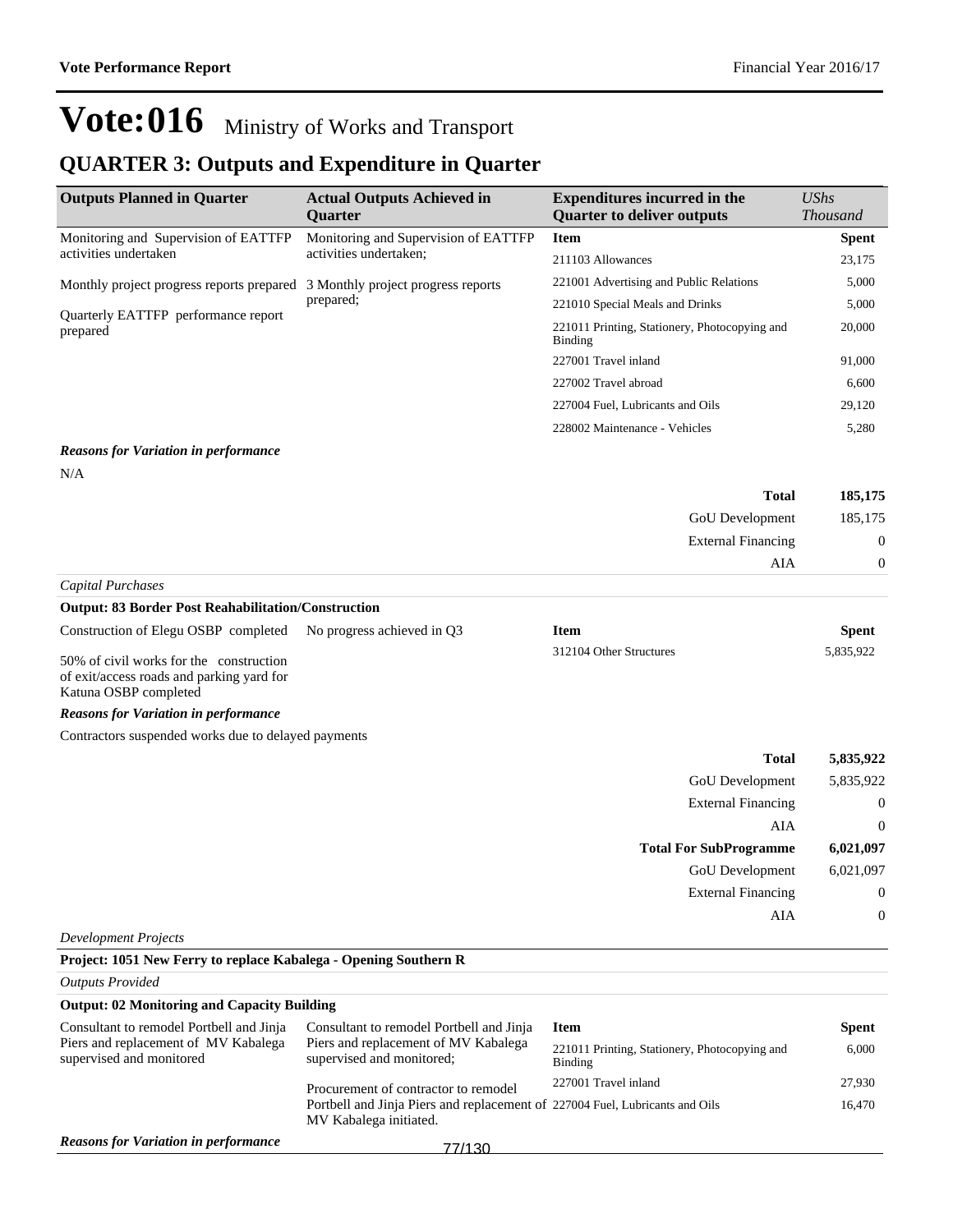### **QUARTER 3: Outputs and Expenditure in Quarter**

| <b>Outputs Planned in Quarter</b>                                                                        | <b>Actual Outputs Achieved in</b><br>Quarter                                                                                                                                                                                                                                                       | <b>Expenditures incurred in the</b><br><b>Quarter to deliver outputs</b> | <b>UShs</b><br><b>Thousand</b> |
|----------------------------------------------------------------------------------------------------------|----------------------------------------------------------------------------------------------------------------------------------------------------------------------------------------------------------------------------------------------------------------------------------------------------|--------------------------------------------------------------------------|--------------------------------|
| Limited funds to clear certificates for the consultant.                                                  |                                                                                                                                                                                                                                                                                                    |                                                                          |                                |
|                                                                                                          |                                                                                                                                                                                                                                                                                                    | <b>Total</b>                                                             | 50,400                         |
|                                                                                                          |                                                                                                                                                                                                                                                                                                    | GoU Development                                                          | 50,400                         |
|                                                                                                          |                                                                                                                                                                                                                                                                                                    | <b>External Financing</b>                                                | 0                              |
|                                                                                                          |                                                                                                                                                                                                                                                                                                    | AIA                                                                      | 0                              |
|                                                                                                          |                                                                                                                                                                                                                                                                                                    | <b>Total For SubProgramme</b>                                            | 50,400                         |
|                                                                                                          |                                                                                                                                                                                                                                                                                                    | GoU Development                                                          | 50,400                         |
|                                                                                                          |                                                                                                                                                                                                                                                                                                    | <b>External Financing</b>                                                | 0                              |
|                                                                                                          |                                                                                                                                                                                                                                                                                                    | AIA                                                                      | 0                              |
| <b>Development Projects</b>                                                                              |                                                                                                                                                                                                                                                                                                    |                                                                          |                                |
| Project: 1097 New Standard Gauge Railway Line                                                            |                                                                                                                                                                                                                                                                                                    |                                                                          |                                |
| <b>Outputs Provided</b>                                                                                  |                                                                                                                                                                                                                                                                                                    |                                                                          |                                |
| <b>Outputs Funded</b>                                                                                    |                                                                                                                                                                                                                                                                                                    |                                                                          |                                |
| <b>Output: 54 Development of Standard Gauge Railway Infrastructure</b>                                   |                                                                                                                                                                                                                                                                                                    |                                                                          |                                |
| Detailed Engineering designs for GKMA<br>Light Rail System completed.                                    | Final Bankable Feasibility study and<br>Preliminary Engineering designs for the<br><b>GKMA</b> Light Rail System completed                                                                                                                                                                         | <b>Item</b><br>263204 Transfers to other govt. Units (Capital)           | Spent<br>62,999,878            |
| Grievances, Appeals and Mitigation<br>Handled                                                            | financing options being reviewed;                                                                                                                                                                                                                                                                  |                                                                          |                                |
| Final Report for Regional Communication CCECC- China completed and reviewed;<br><b>Strategy Reviewed</b> | Bankable Feasibility Study undertaken by                                                                                                                                                                                                                                                           |                                                                          |                                |
| Draft Reports for Policies that promote<br>and support Railway transport at the<br>Nationa               | Bankable Feasibility Study undertaken by<br>a CHEC- China has been completed<br>reviewed;                                                                                                                                                                                                          |                                                                          |                                |
|                                                                                                          | 2.6% of ROW demarcation completed;                                                                                                                                                                                                                                                                 |                                                                          |                                |
|                                                                                                          | 13% of RAP completed (RAP field<br>assessment for SGR corridor in Buikwe<br>District was completed. Approximately a<br>total of 1084 PAPs were assessed and The<br>draft valuation reports and strip maps for<br>Buikwe were compiled and submitted to<br>the Chief Government Valuer for review); |                                                                          |                                |
|                                                                                                          | Sensitization and Mobilization activities<br>for the Bukasa Central Forest reserve<br>commenced;                                                                                                                                                                                                   |                                                                          |                                |
|                                                                                                          | Socio-economic baseline reports of<br>Tororo, Butaleja and Luuka prepared;                                                                                                                                                                                                                         |                                                                          |                                |
|                                                                                                          | 28No. Print media articles, 6No. TV<br>interviews, 3 radio interviews produced<br>and socials media updates uploaded;                                                                                                                                                                              |                                                                          |                                |
|                                                                                                          | Draft Social Safeguards manual prepared;                                                                                                                                                                                                                                                           |                                                                          |                                |
|                                                                                                          | Draft SGR Environment Management and<br>safeguard Policy developed;                                                                                                                                                                                                                                |                                                                          |                                |
|                                                                                                          | Land Acquisition Data base developed;                                                                                                                                                                                                                                                              |                                                                          |                                |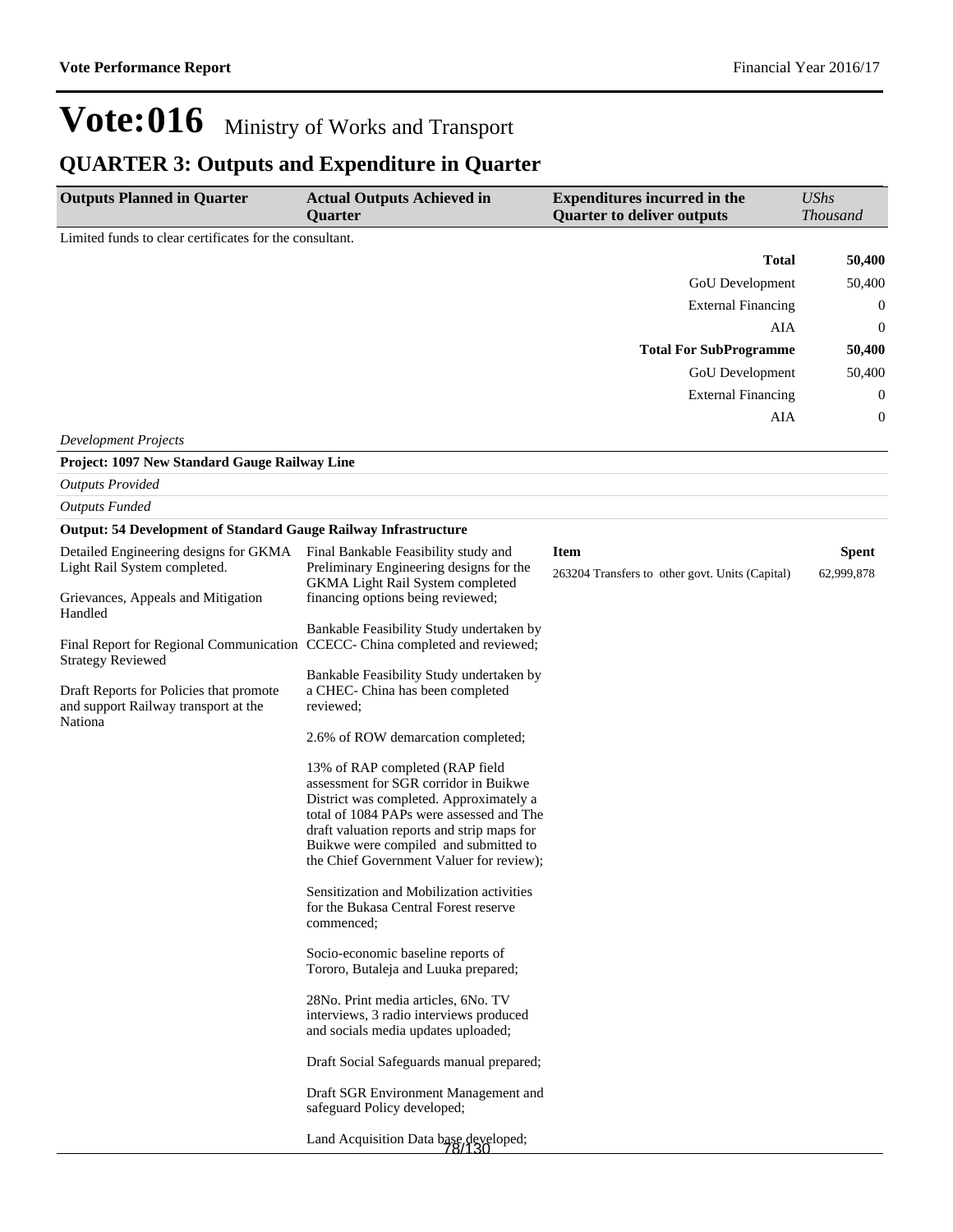## **Vote:016** Ministry of Works and Transport **QUARTER 3: Outputs and Expenditure in Quarter**

6596No. PAPs verification forms returned;

Applications for freehold offers for ULC/SGR approved for Tororo, Butaleja and Namutumba districts;

Instruction to survey all districts granted by Department of Survey and mapping;

Row clearing (in Compensated areas ongoing);

Evaluation of bids for procurement of Survey, engineering equipment and software completed;

Draft final Regional Policy, Legal and Institutional framework prepared;

A Bilateral Agreement on seamless and joint operations of the Mombasa- Kampala SGR section signed between Uganda Kenya;

Preparation of National Railway Policy ongoing  $-Draft$ ;

Communique on harmonisation signed between Uganda and Kenya;

Evaluation of Expression of interest for the Regional Communication Strategy completed;

Local Content Strategy prepared and approved and implementation commenced

#### *Reasons for Variation in performance*

|                   | <b>Total</b>                  | 62,999,878     |
|-------------------|-------------------------------|----------------|
|                   | GoU Development               | 62,999,878     |
|                   | <b>External Financing</b>     | $\overline{0}$ |
|                   | AIA                           | $\overline{0}$ |
| Capital Purchases |                               |                |
|                   |                               |                |
|                   | <b>Total For SubProgramme</b> | 62,999,878     |
|                   | GoU Development               | 62,999,878     |
|                   | <b>External Financing</b>     | $\overline{0}$ |
|                   | AIA                           | $\overline{0}$ |

**Project: 1284 Development of new Kampala Port in Bukasa**

*Outputs Provided*

**Output: 02 Monitoring and Capacity Building**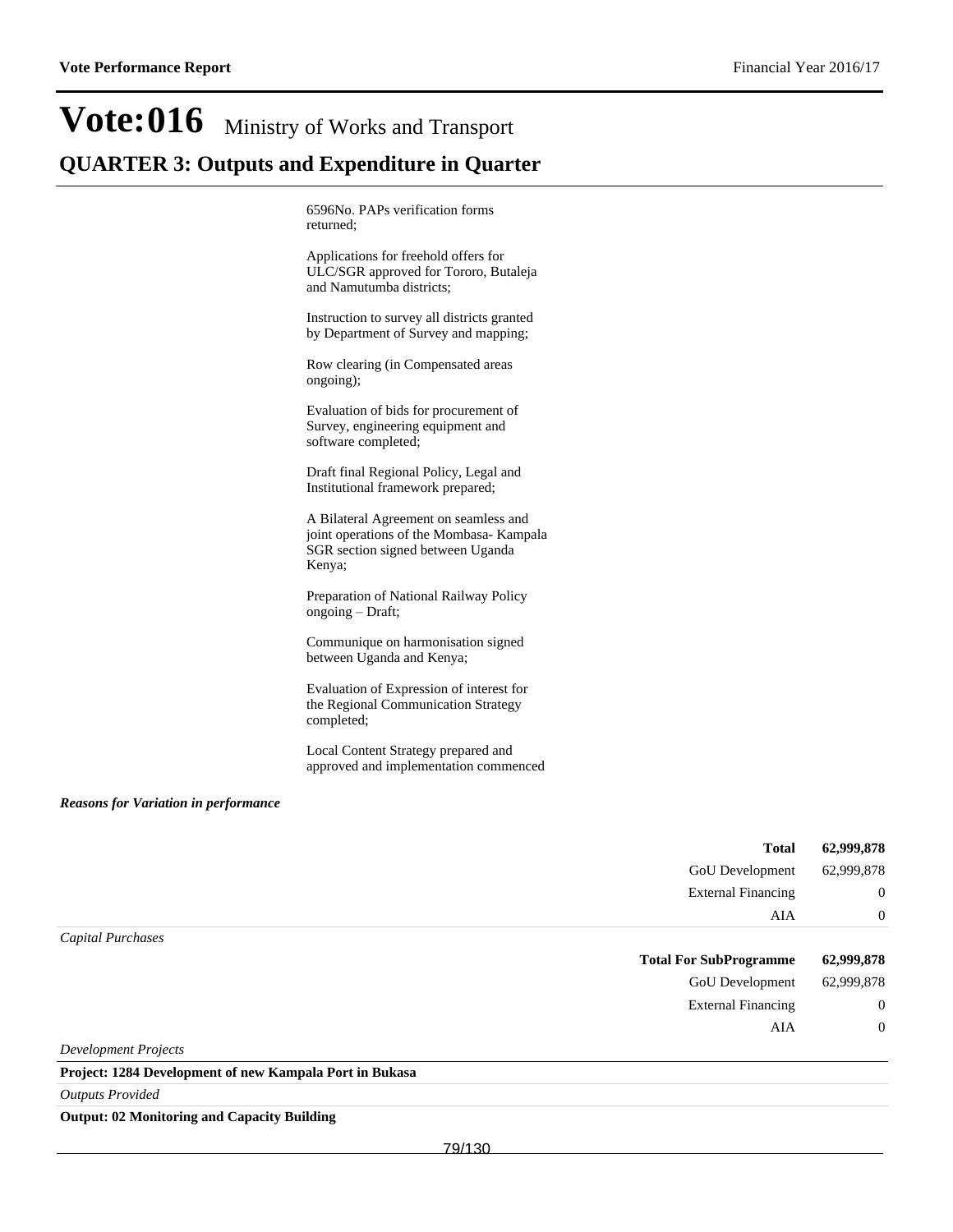### **QUARTER 3: Outputs and Expenditure in Quarter**

| <b>Outputs Planned in Quarter</b>           | <b>Actual Outputs Achieved in</b><br><b>Ouarter</b> | <b>Expenditures incurred in the</b><br><b>Ouarter to deliver outputs</b> | UShs<br><i>Thousand</i> |
|---------------------------------------------|-----------------------------------------------------|--------------------------------------------------------------------------|-------------------------|
| Activities for Bukasa Port development      | Activities for Bukasa Port development              | <b>Item</b>                                                              | <b>Spent</b>            |
| monitored                                   | monitored;                                          | 211103 Allowances                                                        | 22,400                  |
| Monthly Progress Reports prepared           | Monthly Progress Reports prepared;                  | 221001 Advertising and Public Relations                                  | 1,920                   |
| 2 PIT members trained                       |                                                     | 221002 Workshops and Seminars                                            | 9,600                   |
|                                             |                                                     | 221003 Staff Training                                                    | 16,000                  |
|                                             |                                                     | 221005 Hire of Venue (chairs, projector, etc)                            | 3,200                   |
|                                             |                                                     | 221011 Printing, Stationery, Photocopying and<br><b>Binding</b>          | 3,200                   |
|                                             |                                                     | 227001 Travel inland                                                     | 45,440                  |
|                                             |                                                     | 227002 Travel abroad                                                     | 32,000                  |
|                                             |                                                     | 227004 Fuel, Lubricants and Oils                                         | 10,080                  |
|                                             |                                                     | 228002 Maintenance - Vehicles                                            | 3,200                   |
| <b>Reasons for Variation in performance</b> |                                                     |                                                                          |                         |

Training to be undertaken in Q4

| <b>Total</b>              | 147,040        |
|---------------------------|----------------|
| GoU Development           | 147,040        |
| <b>External Financing</b> | $\mathbf{0}$   |
| AIA                       | $\overline{0}$ |
| Capital Purchases         |                |

#### **Output: 71 Acquisition of Land by Government**

| Resettlement Action Plan for Bukasa port<br>implemented | Procurement of a consultant to undertake<br>RAP study for Bukasa port completed; | <b>Item</b>                                                    | Spent   |
|---------------------------------------------------------|----------------------------------------------------------------------------------|----------------------------------------------------------------|---------|
|                                                         |                                                                                  | 281501 Environment Impact Assessment for<br>Capital Works      | 34,000  |
|                                                         |                                                                                  | 281504 Monitoring, Supervision & Appraisal<br>of capital works | 16,000  |
|                                                         |                                                                                  | 311101 Land                                                    | 999.928 |

#### *Reasons for Variation in performance*

Delayed access to the site and lack of funding to procure the RAP consultant

| 1,049,928 | <b>Total</b>              |
|-----------|---------------------------|
|           | GoU Development 1,049,928 |
| U         | <b>External Financing</b> |
|           | AIA                       |

|                                                                                    | <b>Output: 80 Construction/Rehabilitation of Inland Water Transport Infrastructure</b> |                                            |              |
|------------------------------------------------------------------------------------|----------------------------------------------------------------------------------------|--------------------------------------------|--------------|
| Draft Master Plan for Bukasa Port                                                  | Interim Master Plan for development of                                                 | <b>Item</b>                                | Spent        |
| prepared and approved                                                              | Bukasa port prepared;                                                                  | 281503 Engineering and Design Studies $\&$ | 25, 343, 778 |
| Inception report for Preliminary<br>engineering design for Bukasa port<br>prepared |                                                                                        | Plans for capital works                    |              |
| <b>Reasons for Variation in performance</b>                                        |                                                                                        |                                            |              |
| Delayed access to the site.                                                        |                                                                                        |                                            |              |

| 25,343,778     | <b>Total</b>               |        |
|----------------|----------------------------|--------|
|                | GoU Development 25,343,778 |        |
| $\overline{0}$ | <b>External Financing</b>  |        |
|                |                            | 80/130 |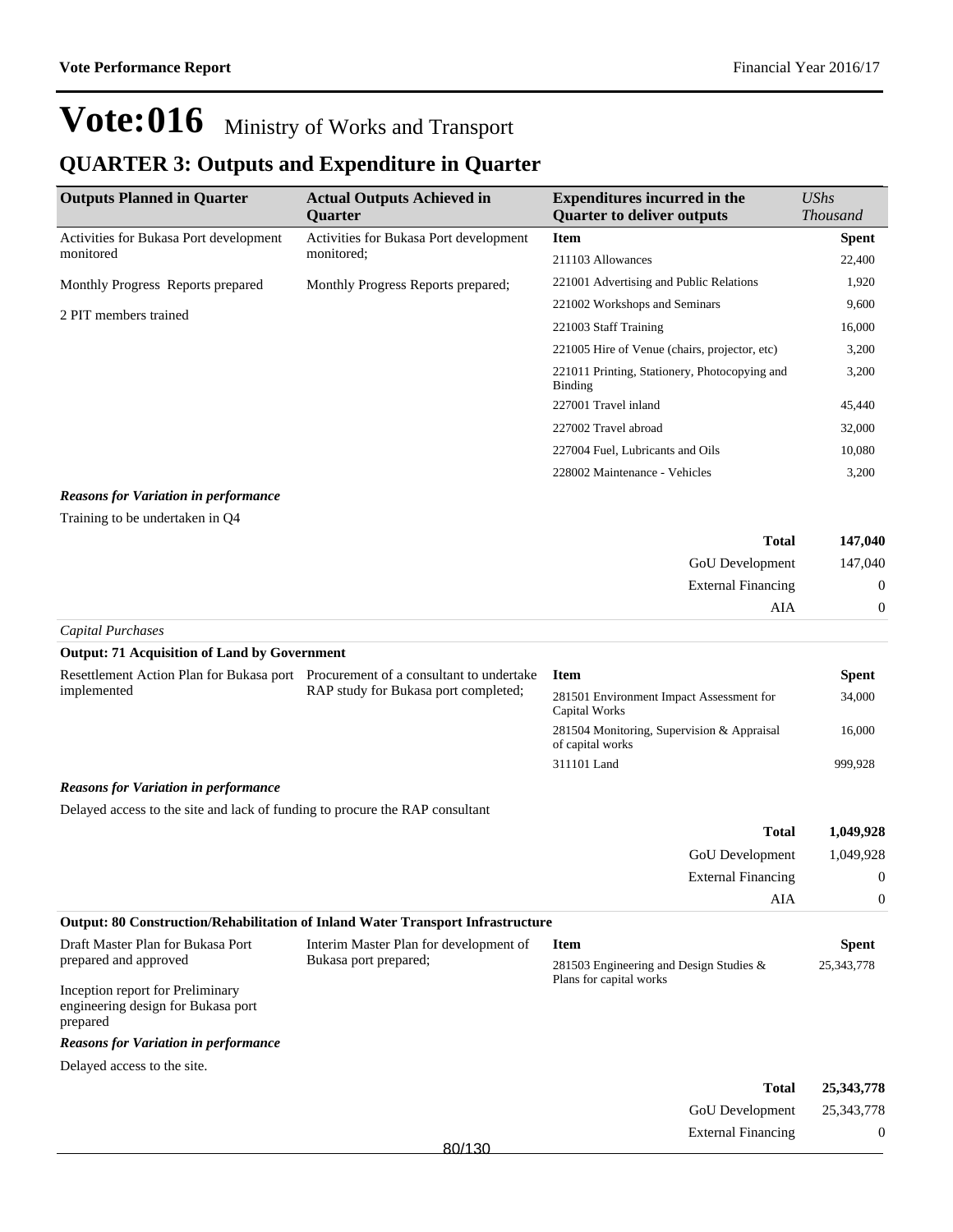### **QUARTER 3: Outputs and Expenditure in Quarter**

| <b>Outputs Planned in Quarter</b>                  | <b>Actual Outputs Achieved in</b><br>Quarter                                        | <b>Expenditures incurred in the</b><br><b>Quarter to deliver outputs</b> | <b>UShs</b><br>Thousand |
|----------------------------------------------------|-------------------------------------------------------------------------------------|--------------------------------------------------------------------------|-------------------------|
|                                                    |                                                                                     | <b>AIA</b>                                                               | $\boldsymbol{0}$        |
|                                                    |                                                                                     | <b>Total For SubProgramme</b>                                            | 26,540,747              |
|                                                    |                                                                                     | GoU Development                                                          | 26,540,747              |
|                                                    |                                                                                     | <b>External Financing</b>                                                | $\boldsymbol{0}$        |
|                                                    |                                                                                     | AIA                                                                      | $\boldsymbol{0}$        |
| <b>Development Projects</b>                        |                                                                                     |                                                                          |                         |
|                                                    | Project: 1374 Formulation of Master Plan on Logistics in Northern Economic Corridor |                                                                          |                         |
| <b>Outputs Provided</b>                            |                                                                                     |                                                                          |                         |
| <b>Output: 02 Monitoring and Capacity Building</b> |                                                                                     |                                                                          |                         |
|                                                    | Cabinet Memo for approval of the                                                    | <b>Item</b>                                                              | <b>Spent</b>            |
|                                                    | Logistics Master plan for Northern<br>Economic Corridor prepared                    | 211103 Allowances                                                        | 34,000                  |
|                                                    |                                                                                     | 221002 Workshops and Seminars                                            | 34,160                  |
|                                                    |                                                                                     | 221003 Staff Training                                                    | 6,400                   |
|                                                    |                                                                                     | 225001 Consultancy Services- Short term                                  | 25,600                  |
|                                                    |                                                                                     | 227001 Travel inland                                                     | 14,480                  |
|                                                    |                                                                                     | 227002 Travel abroad                                                     | 13,600                  |
|                                                    |                                                                                     | 227004 Fuel, Lubricants and Oils                                         | 6,460                   |
| <b>Reasons for Variation in performance</b><br>N/A |                                                                                     |                                                                          |                         |
|                                                    |                                                                                     | <b>Total</b>                                                             | 134,700                 |
|                                                    |                                                                                     | GoU Development                                                          | 134,700                 |
|                                                    |                                                                                     | <b>External Financing</b>                                                | $\boldsymbol{0}$        |
|                                                    |                                                                                     | AIA                                                                      | $\mathbf{0}$            |
| <b>Output: 06 Development of Railways</b>          |                                                                                     |                                                                          |                         |
|                                                    | Procurement of design consultant for<br>development of Gulu ICD commenced (At       | <b>Item</b>                                                              | <b>Spent</b>            |
|                                                    | Evaluation stage)                                                                   | 211103 Allowances                                                        | 3,200                   |
|                                                    |                                                                                     | 221002 Workshops and Seminars                                            | 32,000                  |
|                                                    |                                                                                     | 221011 Printing, Stationery, Photocopying and<br><b>Binding</b>          | 7,000                   |
|                                                    |                                                                                     | 227001 Travel inland                                                     | 46,880                  |
|                                                    |                                                                                     | 227004 Fuel, Lubricants and Oils                                         | 15,600                  |
| <b>Reasons for Variation in performance</b><br>N/A |                                                                                     |                                                                          |                         |
|                                                    |                                                                                     | <b>Total</b>                                                             | 104,680                 |
|                                                    |                                                                                     | GoU Development                                                          | 104,680                 |
|                                                    |                                                                                     | <b>External Financing</b>                                                | $\boldsymbol{0}$        |
|                                                    |                                                                                     | AIA                                                                      | $\boldsymbol{0}$        |
|                                                    |                                                                                     | <b>Total For SubProgramme</b>                                            | 239,380                 |
|                                                    |                                                                                     | GoU Development                                                          | 239,380                 |
|                                                    |                                                                                     | <b>External Financing</b>                                                | $\boldsymbol{0}$        |
|                                                    |                                                                                     | AIA                                                                      | $\boldsymbol{0}$        |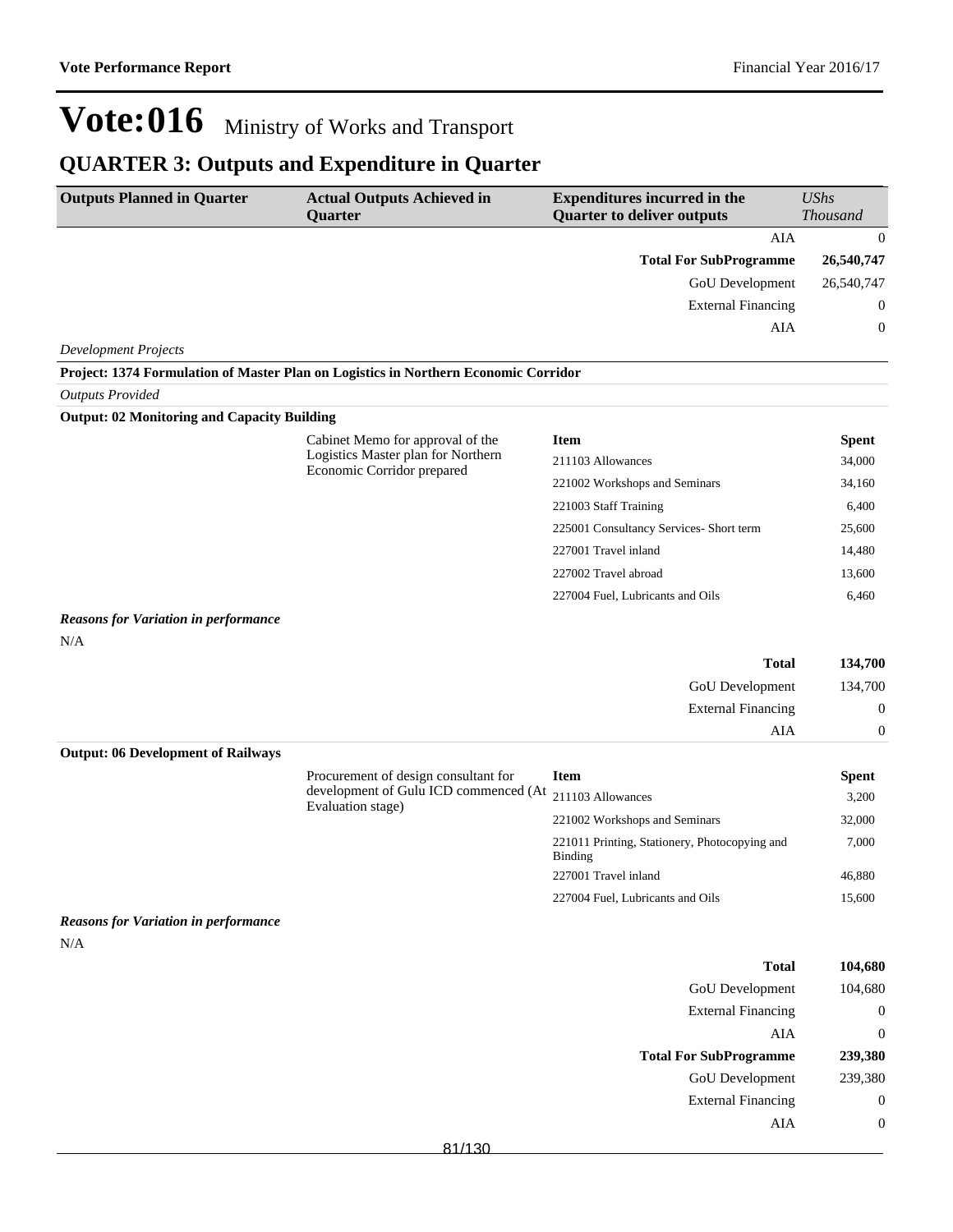### **QUARTER 3: Outputs and Expenditure in Quarter**

| <b>Outputs Planned in Quarter</b>                                        | <b>Actual Outputs Achieved in</b><br><b>Ouarter</b>                                                              | <b>Expenditures incurred in the</b><br><b>Quarter to deliver outputs</b> | <b>UShs</b><br><b>Thousand</b> |
|--------------------------------------------------------------------------|------------------------------------------------------------------------------------------------------------------|--------------------------------------------------------------------------|--------------------------------|
| Development Projects                                                     |                                                                                                                  |                                                                          |                                |
|                                                                          | Project: 1375 Improvement of Gulu Municipal Council Roads (Preparatory Survey)                                   |                                                                          |                                |
| <b>Capital Purchases</b>                                                 |                                                                                                                  |                                                                          |                                |
| <b>Output: 73 Roads, Streets and Highways</b>                            |                                                                                                                  |                                                                          |                                |
| 2km of roads rehabilitated                                               | EIA for the Borrow pits and quarry site for Item<br>rehabilitation of Gulu Municipal Council<br>Roads commenced. | 312103 Roads and Bridges.                                                | <b>Spent</b><br>119,000        |
| <b>Reasons for Variation in performance</b>                              |                                                                                                                  |                                                                          |                                |
| N/A                                                                      |                                                                                                                  |                                                                          |                                |
|                                                                          |                                                                                                                  | <b>Total</b>                                                             | 119,000                        |
|                                                                          |                                                                                                                  | GoU Development                                                          | 119,000                        |
|                                                                          |                                                                                                                  | <b>External Financing</b>                                                | $\boldsymbol{0}$               |
|                                                                          |                                                                                                                  | AIA                                                                      | $\theta$                       |
|                                                                          |                                                                                                                  | <b>Total For SubProgramme</b>                                            | 119,000                        |
|                                                                          |                                                                                                                  | <b>GoU</b> Development                                                   | 119,000                        |
|                                                                          |                                                                                                                  | <b>External Financing</b>                                                | $\mathbf{0}$                   |
|                                                                          |                                                                                                                  | AIA                                                                      | $\theta$                       |
| Program: 03 Construction Standards and Quality Assurance                 |                                                                                                                  |                                                                          |                                |
| <b>Recurrent Programmes</b>                                              |                                                                                                                  |                                                                          |                                |
| <b>Subprogram: 12 Roads and Bridges</b>                                  |                                                                                                                  |                                                                          |                                |
| <b>Outputs Provided</b>                                                  |                                                                                                                  |                                                                          |                                |
| Output: 01 Policies, laws, guidelines, plans and strategies              |                                                                                                                  |                                                                          |                                |
| -Policies in the roads sub-sector                                        | Policies in the roads sub-sector                                                                                 | <b>Item</b>                                                              | Spent                          |
| formulated.                                                              | formulated;                                                                                                      | 211102 Contract Staff Salaries (Incl. Casuals,<br>Temporary)             | 1,125,214                      |
| -Guidelines and manuals for the<br>development and maintenance of roads, | Guidelines and manuals for the<br>development and maintenance of roads,                                          | 211103 Allowances                                                        | 24,500                         |
| bridges and drainage structures prepared.                                | bridges and drainage structures prepared.                                                                        | 221001 Advertising and Public Relations                                  | 9,868                          |
|                                                                          |                                                                                                                  | 221003 Staff Training                                                    | 13,250                         |
|                                                                          |                                                                                                                  | 221011 Printing, Stationery, Photocopying and<br>Binding                 | 8,000                          |
|                                                                          |                                                                                                                  | 221017 Subscriptions                                                     | 16,031                         |
|                                                                          |                                                                                                                  | 227001 Travel inland                                                     | 37,358                         |
|                                                                          |                                                                                                                  | 227004 Fuel, Lubricants and Oils                                         | 39,956                         |
| <b>Reasons for Variation in performance</b>                              |                                                                                                                  |                                                                          |                                |
| N/A                                                                      |                                                                                                                  |                                                                          |                                |
|                                                                          |                                                                                                                  |                                                                          |                                |

| Wage Recurrent<br>Non Wage Recurrent<br>AIA | 1,274,177 | Total |
|---------------------------------------------|-----------|-------|
|                                             | 1,125,214 |       |
|                                             | 148,964   |       |
|                                             | $\theta$  |       |

**Output: 03 Monitoring Compliance of Construction Standards and undertaking Research**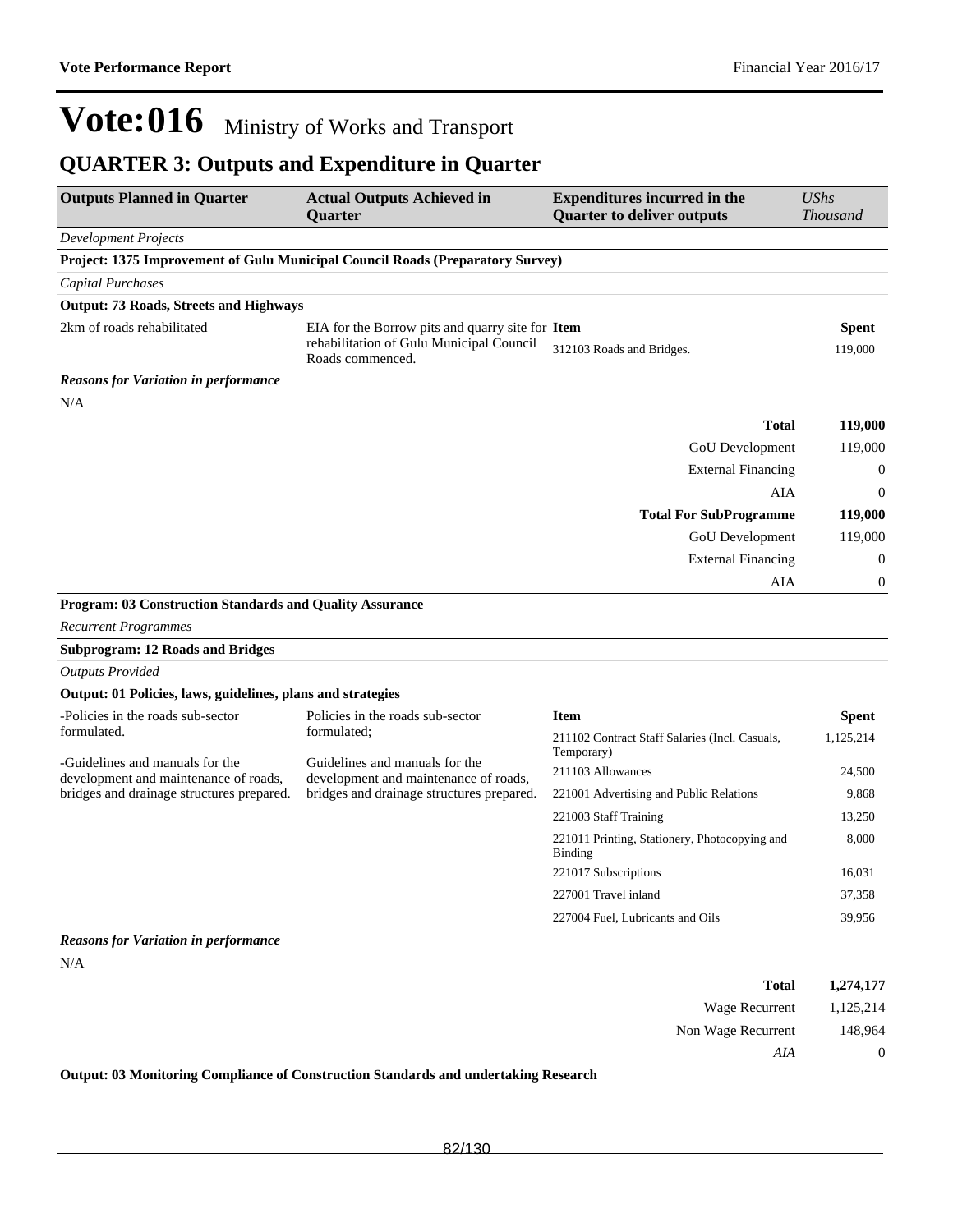### **QUARTER 3: Outputs and Expenditure in Quarter**

| <b>Outputs Planned in Quarter</b>                                                                                                                                         | <b>Actual Outputs Achieved in</b><br><b>Ouarter</b>                                                                                                                       | <b>Expenditures incurred in the</b><br><b>Quarter to deliver outputs</b> | $\mathit{UShs}$<br><b>Thousand</b> |
|---------------------------------------------------------------------------------------------------------------------------------------------------------------------------|---------------------------------------------------------------------------------------------------------------------------------------------------------------------------|--------------------------------------------------------------------------|------------------------------------|
| UNRA compliance with maintenance and                                                                                                                                      | UNRA compliance with maintenance and                                                                                                                                      | <b>Item</b>                                                              | <b>Spent</b>                       |
| monitored.                                                                                                                                                                | construction work plans for national roads construction work plans for national roads<br>monitored:                                                                       | 211103 Allowances                                                        | 37,188                             |
|                                                                                                                                                                           |                                                                                                                                                                           | 221001 Advertising and Public Relations                                  | 13,196                             |
| Compliance of district local governments,<br>urban any other authorities on<br>maintenance and construction of district,<br>urban and community access roads<br>monitored | Compliance of district local governments,<br>urban any other authorities on<br>maintenance and construction of district,<br>urban and community access roads<br>monitored | 221011 Printing, Stationery, Photocopying and<br>Binding                 | 6,716                              |
|                                                                                                                                                                           |                                                                                                                                                                           | 227001 Travel inland                                                     | 82,199                             |
|                                                                                                                                                                           |                                                                                                                                                                           | 227002 Travel abroad                                                     | 34,748                             |
|                                                                                                                                                                           |                                                                                                                                                                           | 227004 Fuel, Lubricants and Oils                                         | 44,956                             |
| <b>Reasons for Variation in performance</b>                                                                                                                               |                                                                                                                                                                           |                                                                          |                                    |

**Total 219,002** Wage Recurrent 0 Non Wage Recurrent 219,002 *AIA* 0

| <b>Output: 04 Monitoring and Capacity Building Support</b> |                                                   |                                                          |              |
|------------------------------------------------------------|---------------------------------------------------|----------------------------------------------------------|--------------|
| - Supplier for culverts paid                               | Supplier for culverts paid:                       | <b>Item</b>                                              | <b>Spent</b> |
| - Consultants' reports reviewed and                        | Consultants' reports reviewed and                 | 211101 General Staff Salaries                            | 375,000      |
| approved                                                   | approved;                                         | 211103 Allowances                                        | 25,537       |
|                                                            |                                                   | 221003 Staff Training                                    | 22,220       |
| - Contract staff paid                                      | Contract staff paid;                              | 221007 Books, Periodicals & Newspapers                   | 5,654        |
| - monitoring of culverts distribution                      | Monitoring of culverts distribution<br>undertaken | 221011 Printing, Stationery, Photocopying and<br>Binding | 6,716        |
|                                                            |                                                   | 223005 Electricity                                       | 14,441       |
|                                                            |                                                   | 223006 Water                                             | 10,831       |
|                                                            |                                                   | 227001 Travel inland                                     | 47,349       |
|                                                            |                                                   | 227002 Travel abroad                                     | 14,441       |
|                                                            |                                                   | 227004 Fuel, Lubricants and Oils                         | 38,016       |
|                                                            |                                                   | 228002 Maintenance - Vehicles                            | 27,170       |

#### *Reasons for Variation in performance*

 $\rm N/A$ 

N/A

| <b>Total</b>                  | 587,373          |
|-------------------------------|------------------|
| <b>Wage Recurrent</b>         | 375,000          |
| Non Wage Recurrent            | 212,374          |
| AIA                           | $\mathbf 0$      |
| <b>Total For SubProgramme</b> | 2,080,552        |
| <b>Wage Recurrent</b>         | 1,500,213        |
| Non Wage Recurrent            | 580,339          |
| AIA                           | $\boldsymbol{0}$ |
| <b>Recurrent Programmes</b>   |                  |

**Subprogram: 14 Construction Standards**

*Outputs Provided*

**Output: 01 Policies, laws, guidelines, plans and strategies**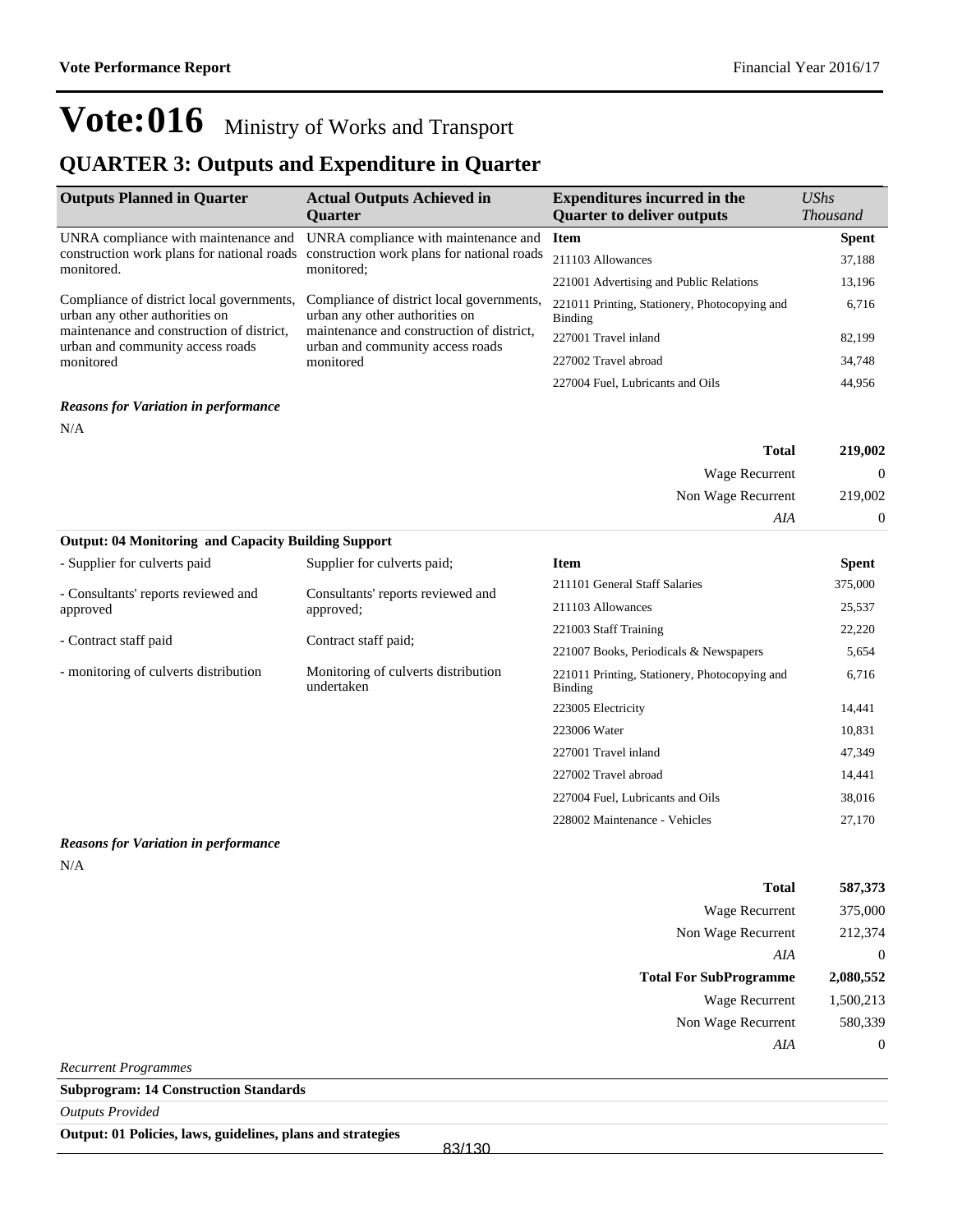### **QUARTER 3: Outputs and Expenditure in Quarter**

| <b>Outputs Planned in Quarter</b>                                                                 | <b>Actual Outputs Achieved in</b>                                                                 | <b>Expenditures incurred in the</b>                         | <b>UShs</b>     |
|---------------------------------------------------------------------------------------------------|---------------------------------------------------------------------------------------------------|-------------------------------------------------------------|-----------------|
|                                                                                                   | <b>Quarter</b>                                                                                    | <b>Quarter to deliver outputs</b>                           | <b>Thousand</b> |
| TRASCO membes tarined in gender and<br>HIV/AIDs mainstreaming in the transport<br>sector projects | TRASCO member trained in gender and<br>HIV/AIDs mainstreaming in the transport<br>sector projects | <b>Item</b>                                                 | <b>Spent</b>    |
|                                                                                                   |                                                                                                   | 211101 General Staff Salaries                               | 357,800         |
|                                                                                                   |                                                                                                   | 211103 Allowances                                           | 22,313          |
|                                                                                                   |                                                                                                   | 213002 Incapacity, death benefits and funeral<br>expenses   | 42,441          |
|                                                                                                   |                                                                                                   | 221001 Advertising and Public Relations                     | 7,097           |
|                                                                                                   |                                                                                                   | 221002 Workshops and Seminars                               | 31,934          |
|                                                                                                   |                                                                                                   | 221003 Staff Training                                       | 7,089           |
|                                                                                                   |                                                                                                   | 221005 Hire of Venue (chairs, projector, etc)               | 1,517           |
|                                                                                                   |                                                                                                   | 221008 Computer supplies and Information<br>Technology (IT) | 710             |
|                                                                                                   |                                                                                                   | 221011 Printing, Stationery, Photocopying and<br>Binding    | 26,208          |
|                                                                                                   |                                                                                                   | 221012 Small Office Equipment                               | 580             |
|                                                                                                   |                                                                                                   | 221017 Subscriptions                                        | 3,317           |
|                                                                                                   |                                                                                                   | 223004 Guard and Security services                          | 3,542           |
|                                                                                                   |                                                                                                   | 223005 Electricity                                          | 14,193          |
|                                                                                                   |                                                                                                   | 223006 Water                                                | 21,290          |
|                                                                                                   |                                                                                                   | 225001 Consultancy Services- Short term                     | 14,916          |
|                                                                                                   |                                                                                                   | 227001 Travel inland                                        | 49,900          |
|                                                                                                   |                                                                                                   | 227002 Travel abroad                                        | 7,097           |
|                                                                                                   |                                                                                                   | 227004 Fuel, Lubricants and Oils                            | 13,483          |
|                                                                                                   |                                                                                                   | 228002 Maintenance - Vehicles                               | 13,183          |
|                                                                                                   |                                                                                                   | 228003 Maintenance – Machinery, Equipment<br>& Furniture    | 1,517           |
| <b>Reasons for Variation in performance</b>                                                       |                                                                                                   |                                                             |                 |
| N/A                                                                                               |                                                                                                   |                                                             |                 |

| 640,126        | <b>Total</b>       |
|----------------|--------------------|
| 357,800        | Wage Recurrent     |
| 282,325        | Non Wage Recurrent |
| $\overline{0}$ | AIA                |

**Output: 03 Monitoring Compliance of Construction Standards and undertaking Research**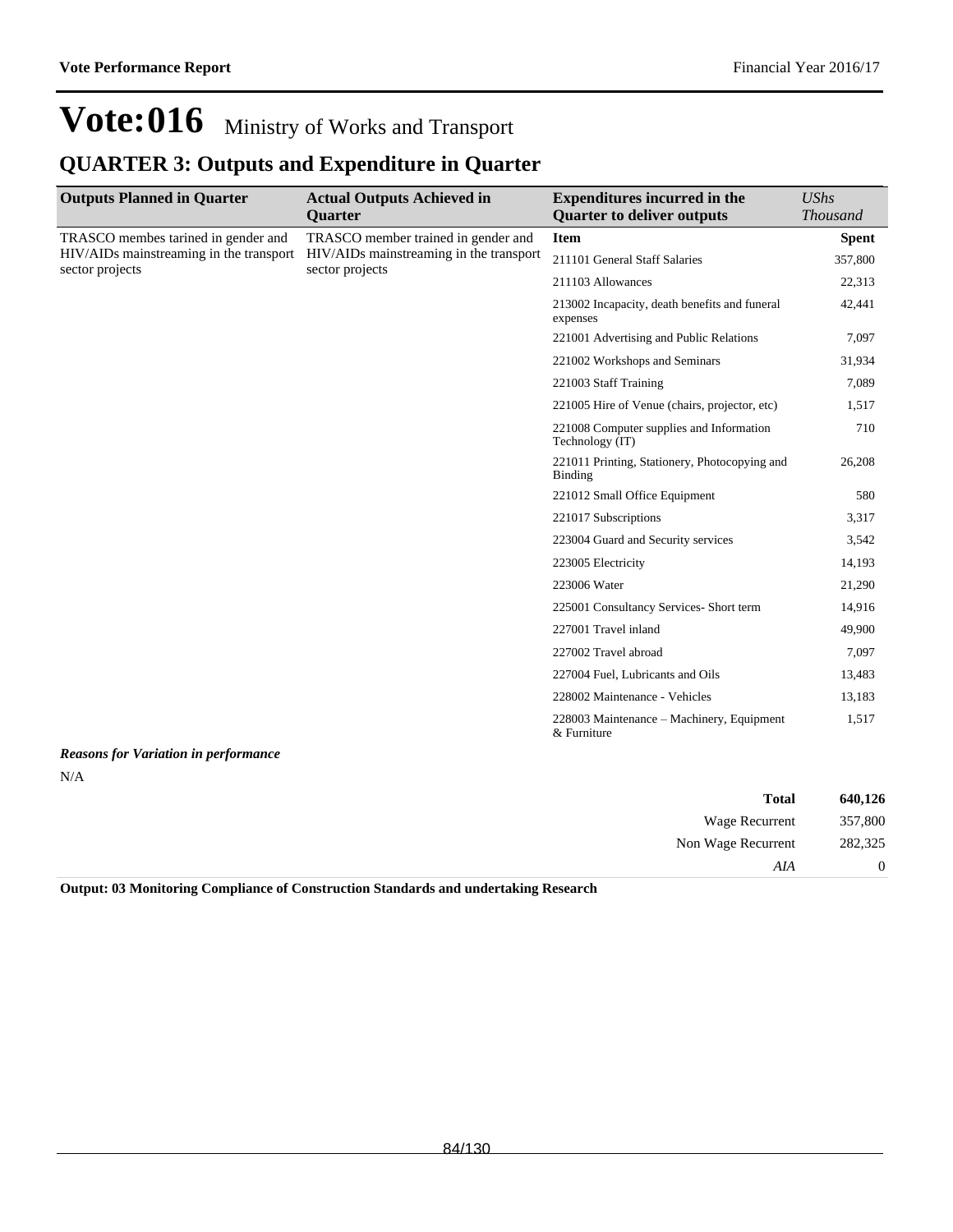## **QUARTER 3: Outputs and Expenditure in Quarter**

| <b>Outputs Planned in Quarter</b>                | <b>Actual Outputs Achieved in</b><br><b>Quarter</b>                                                                                               | <b>Expenditures incurred in the</b><br><b>Quarter to deliver outputs</b> | $\mathit{UShs}$<br><b>Thousand</b> |
|--------------------------------------------------|---------------------------------------------------------------------------------------------------------------------------------------------------|--------------------------------------------------------------------------|------------------------------------|
| Evaluating pavement strengths                    | 40 no. of materials testing, quality control<br>and research on construction materials<br>reports produced;<br>Environmental compliance audits of | <b>Item</b>                                                              | <b>Spent</b>                       |
| Undertaking technical audits of road<br>projects |                                                                                                                                                   | 211103 Allowances                                                        | 54,250                             |
|                                                  |                                                                                                                                                   | 213002 Incapacity, death benefits and funeral<br>expenses                | 35,728                             |
| Undertaking Geotechnical investigations          | MDAs undertaken in 5 no. MDAs                                                                                                                     | 221001 Advertising and Public Relations                                  | 24,438                             |
| Carrying out environmental and social            |                                                                                                                                                   | 221002 Workshops and Seminars                                            | 19,048                             |
| impact assessment on Development                 |                                                                                                                                                   | 221003 Staff Training                                                    | 7,097                              |
| projects                                         |                                                                                                                                                   | 221005 Hire of Venue (chairs, projector, etc)                            | 607                                |
|                                                  |                                                                                                                                                   | 221008 Computer supplies and Information<br>Technology (IT)              | 3,548                              |
|                                                  |                                                                                                                                                   | 221011 Printing, Stationery, Photocopying and<br><b>Binding</b>          | 8,200                              |
|                                                  |                                                                                                                                                   | 221012 Small Office Equipment                                            | 1,044                              |
|                                                  |                                                                                                                                                   | 221017 Subscriptions                                                     | 1,588                              |
|                                                  |                                                                                                                                                   | 223004 Guard and Security services                                       | 2,749                              |
|                                                  |                                                                                                                                                   | 223005 Electricity                                                       | 4,365                              |
|                                                  |                                                                                                                                                   | 223006 Water                                                             | 2,731                              |
|                                                  |                                                                                                                                                   | 225001 Consultancy Services- Short term                                  | 378,666                            |
|                                                  |                                                                                                                                                   | 227001 Travel inland                                                     | 56,579                             |
|                                                  |                                                                                                                                                   | 227002 Travel abroad                                                     | 35,483                             |
|                                                  |                                                                                                                                                   | 227004 Fuel, Lubricants and Oils                                         | 45,005                             |
|                                                  |                                                                                                                                                   | 228002 Maintenance - Vehicles                                            | 13,126                             |
|                                                  |                                                                                                                                                   | 228003 Maintenance – Machinery, Equipment<br>& Furniture                 | 2,766                              |

#### *Reasons for Variation in performance*

There was no demand for other outputs

| 697,017        | <b>Total</b>       |
|----------------|--------------------|
| $\mathbf{0}$   | Wage Recurrent     |
| 697,017        | Non Wage Recurrent |
| $\overline{0}$ | AIA                |

### **Output: 04 Monitoring and Capacity Building Support**

| Training TRASCOmembers in Gender                             | 1 no. TRASCO members trained in                                              | <b>Item</b>                                               | <b>Spent</b> |
|--------------------------------------------------------------|------------------------------------------------------------------------------|-----------------------------------------------------------|--------------|
| and HIV/AIDs mainistreaming.                                 | mainstreaming of, environmental, climate<br>change mitigation and adaptation | 211103 Allowances                                         | 49,898       |
| environmental and social impact<br>assessment.               | principles and social impact assessment                                      | 213002 Incapacity, death benefits and funeral<br>expenses | 10,892       |
|                                                              |                                                                              | 227001 Travel inland                                      | 14,875       |
| Undertaking sensitisation technical<br>meetings              |                                                                              | 227004 Fuel, Lubricants and Oils                          | 7,097        |
| Reviewing Engineering Designs and<br><b>Tender Documents</b> |                                                                              |                                                           |              |
| Reviewing Environmental Impact<br><b>Statements</b>          |                                                                              |                                                           |              |
| Asses                                                        |                                                                              |                                                           |              |
| <b>Reasons for Variation in performance</b>                  | 0E/120                                                                       |                                                           |              |

85/130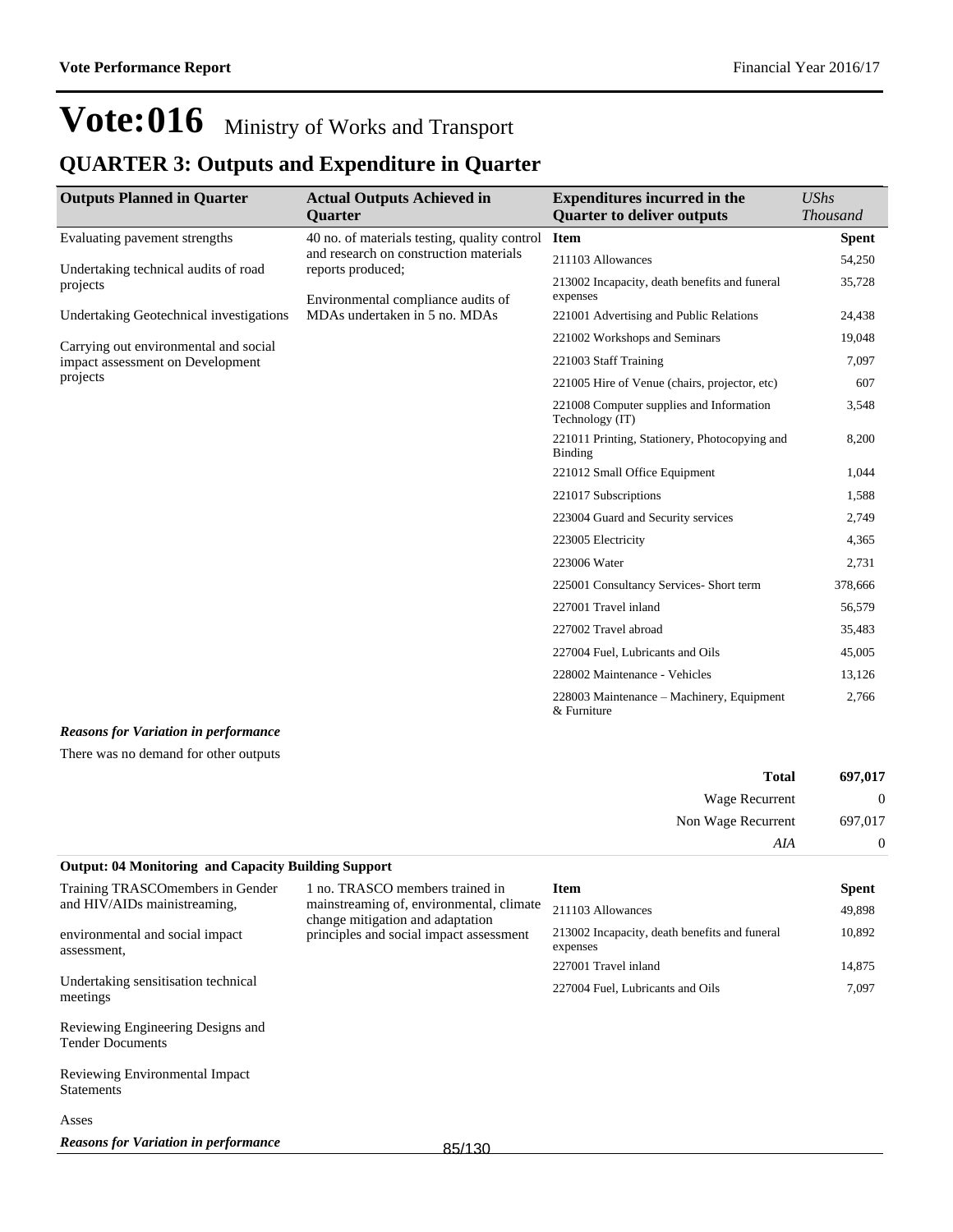### **QUARTER 3: Outputs and Expenditure in Quarter**

| Insufficient funds to undertake planned activities<br><b>Total</b><br>Wage Recurrent<br>Non Wage Recurrent<br>AIA<br><b>Outputs Funded</b><br><b>Output: 51 Registration of Engineers</b><br>Professional Engineers and other<br>Professional Engineers and other<br><b>Item</b><br><b>Spent</b><br>professional in the Ministry supported.<br>professional in the Ministry supported.<br>252001 Subsidies to private enterprises<br>42,573<br>ERB, NEMA and UIPE Secretariats | <b>Thousand</b> |
|--------------------------------------------------------------------------------------------------------------------------------------------------------------------------------------------------------------------------------------------------------------------------------------------------------------------------------------------------------------------------------------------------------------------------------------------------------------------------------|-----------------|
|                                                                                                                                                                                                                                                                                                                                                                                                                                                                                |                 |
|                                                                                                                                                                                                                                                                                                                                                                                                                                                                                | 82,761          |
|                                                                                                                                                                                                                                                                                                                                                                                                                                                                                | $\theta$        |
|                                                                                                                                                                                                                                                                                                                                                                                                                                                                                | 82,761          |
|                                                                                                                                                                                                                                                                                                                                                                                                                                                                                | $\mathbf 0$     |
|                                                                                                                                                                                                                                                                                                                                                                                                                                                                                |                 |
|                                                                                                                                                                                                                                                                                                                                                                                                                                                                                |                 |
|                                                                                                                                                                                                                                                                                                                                                                                                                                                                                |                 |
|                                                                                                                                                                                                                                                                                                                                                                                                                                                                                |                 |
| ERB, NEMA and UIPE Secretariats<br>supported in Q2<br>supported                                                                                                                                                                                                                                                                                                                                                                                                                |                 |
| <b>Reasons for Variation in performance</b>                                                                                                                                                                                                                                                                                                                                                                                                                                    |                 |
| Delayed submission of invoice fromERB, NEMA and UIPE Secretariats                                                                                                                                                                                                                                                                                                                                                                                                              |                 |
| <b>Total</b>                                                                                                                                                                                                                                                                                                                                                                                                                                                                   | 42,573          |
| <b>Wage Recurrent</b>                                                                                                                                                                                                                                                                                                                                                                                                                                                          | $\overline{0}$  |
| Non Wage Recurrent                                                                                                                                                                                                                                                                                                                                                                                                                                                             | 42,573          |
| AIA                                                                                                                                                                                                                                                                                                                                                                                                                                                                            | $\Omega$        |
| <b>Total For SubProgramme</b><br>1,462,477                                                                                                                                                                                                                                                                                                                                                                                                                                     |                 |
| <b>Wage Recurrent</b>                                                                                                                                                                                                                                                                                                                                                                                                                                                          | 357,800         |
| 1,104,677<br>Non Wage Recurrent                                                                                                                                                                                                                                                                                                                                                                                                                                                |                 |
| AIA                                                                                                                                                                                                                                                                                                                                                                                                                                                                            | $\theta$        |
| <b>Recurrent Programmes</b>                                                                                                                                                                                                                                                                                                                                                                                                                                                    |                 |

**Subprogram: 15 Public Structures**

*Outputs Provided*

**Output: 01 Policies, laws, guidelines, plans and strategies**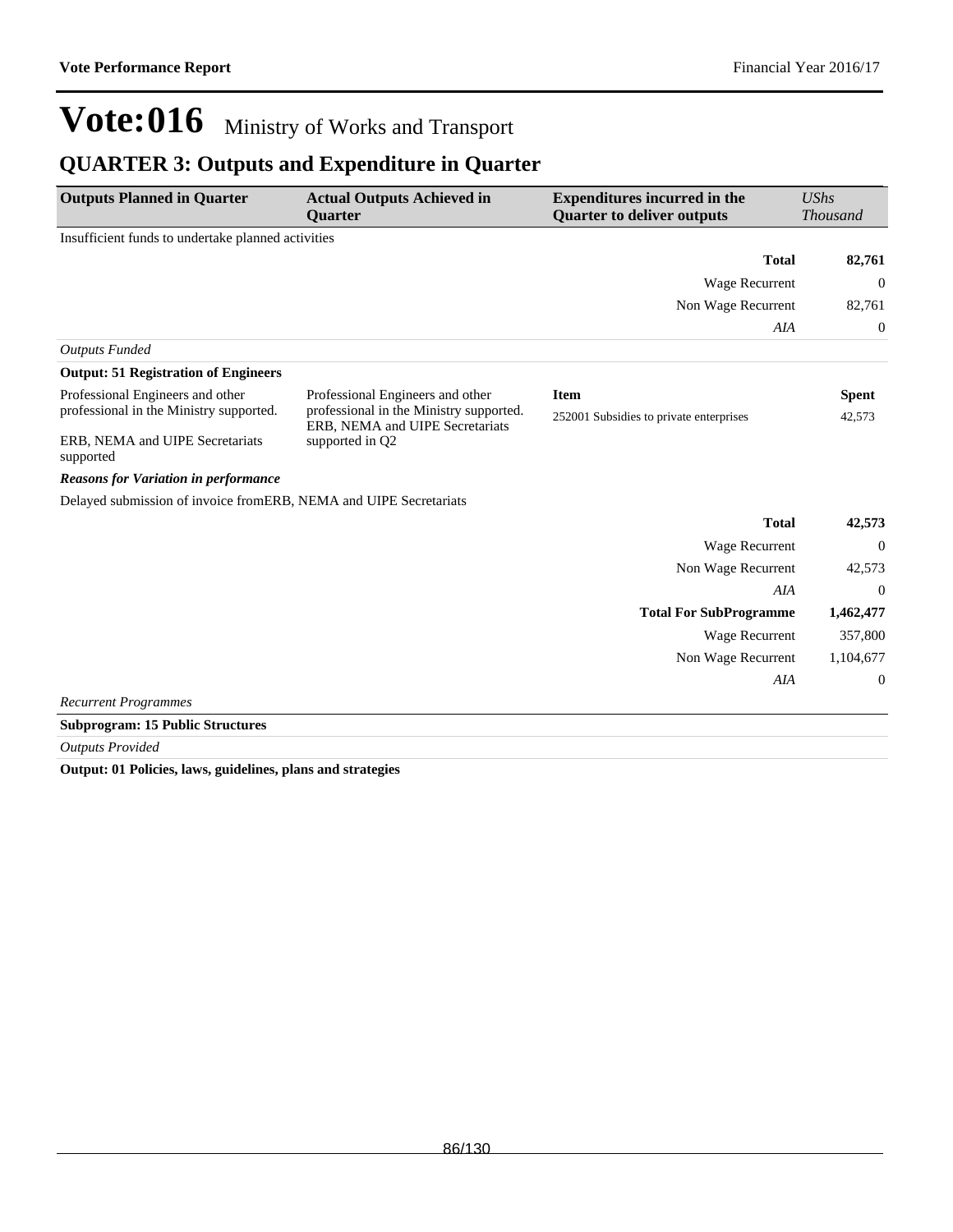### **QUARTER 3: Outputs and Expenditure in Quarter**

| <b>Outputs Planned in Quarter</b>                             | <b>Actual Outputs Achieved in</b>      | <b>Expenditures incurred in the</b>                      | UShs            |
|---------------------------------------------------------------|----------------------------------------|----------------------------------------------------------|-----------------|
|                                                               | <b>Ouarter</b>                         | <b>Quarter to deliver outputs</b>                        | <b>Thousand</b> |
| Benchmarking Study undertaken                                 | 2No. nominations for National Building | <b>Item</b>                                              | Spent           |
|                                                               | Review Board (NBRB) received;          | 211103 Allowances                                        | 40,426          |
| NBRB established and Building Control<br><b>Act Commenced</b> | Benchmarking study on Building Code    | 221001 Advertising and Public Relations                  | 485             |
|                                                               | undertaken $(1No.);$                   | 221002 Workshops and Seminars                            | 42,762          |
| First Draft of the Code and Regulation<br>prepared            | Monthly Departmental Meetings held and | 221005 Hire of Venue (chairs, projector, etc)            | 2,857           |
| Monthly departmental meetings held and                        | Minutes circulated.                    | 221007 Books, Periodicals & Newspapers                   | 370             |
| minutes circulated.                                           |                                        | 221009 Welfare and Entertainment                         | 1,891           |
|                                                               |                                        | 221011 Printing, Stationery, Photocopying and<br>Binding | 2,655           |
|                                                               |                                        | 222001 Telecommunications                                | 1,820           |
|                                                               |                                        | 223004 Guard and Security services                       | 4,169           |
|                                                               |                                        | 223005 Electricity                                       | 2,839           |
|                                                               |                                        | 223006 Water                                             | 45,824          |
|                                                               |                                        | 224004 Cleaning and Sanitation                           | 4,258           |
|                                                               |                                        | 227001 Travel inland                                     | 10,041          |
|                                                               |                                        | 227002 Travel abroad                                     | 42,240          |
|                                                               |                                        | 227004 Fuel, Lubricants and Oils                         | 3,242           |
|                                                               |                                        | 228002 Maintenance - Vehicles                            | 1,896           |

#### *Reasons for Variation in performance*

Lacking of funding for procurement of office space for NBRB secretariat, and conducting regional and wider Stakeholders workshops;

Building Control Act not commenced because NBRB was not in place;

Delayed confirmation of appointment for bench-marking study for team 2;

| <b>Total</b>       | 207,774        |  |
|--------------------|----------------|--|
| Wage Recurrent     | $\overline{0}$ |  |
| Non Wage Recurrent | 207,774        |  |
| AIA                | $\overline{0}$ |  |

**Output: 02 Management of Public Buildings**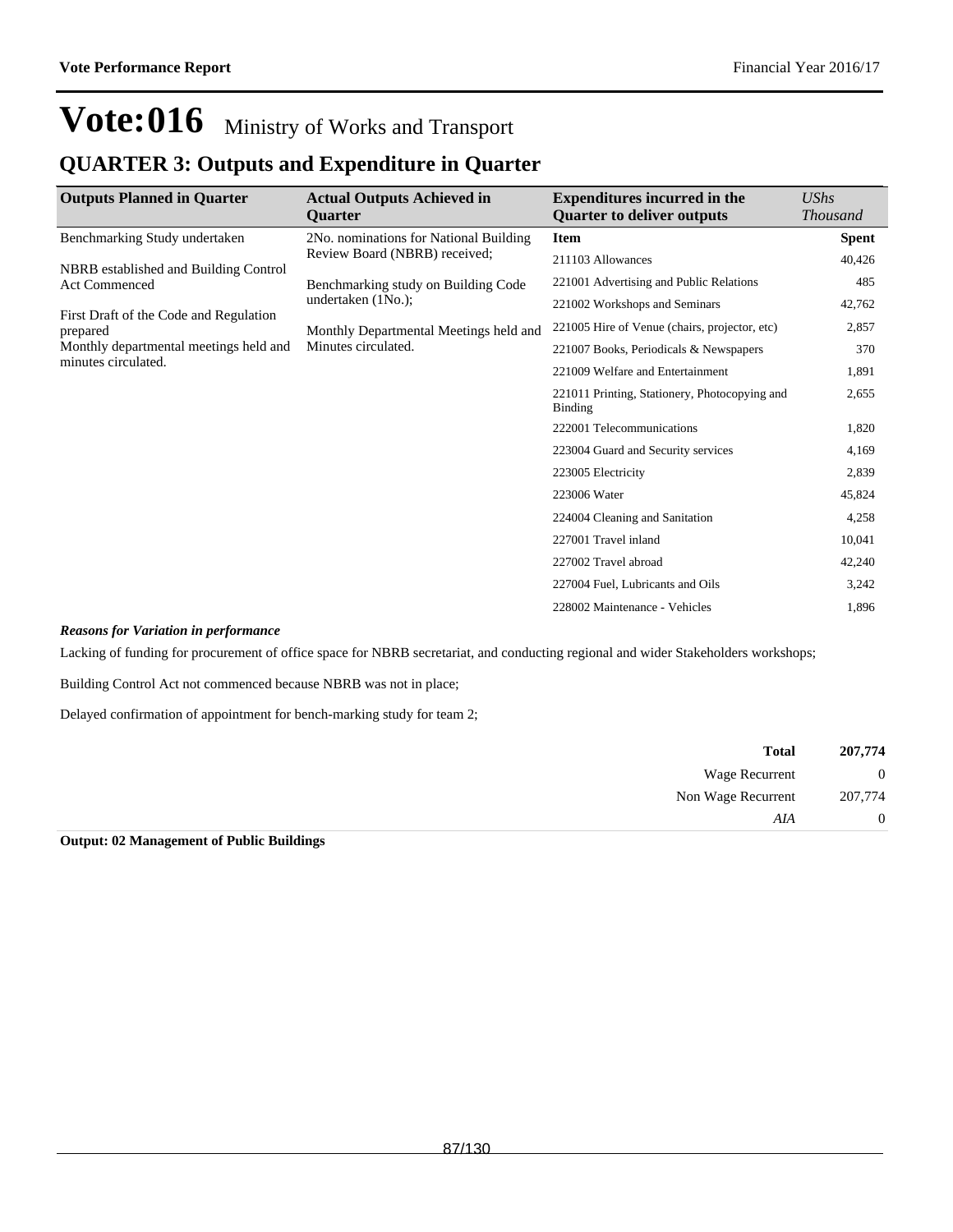### **QUARTER 3: Outputs and Expenditure in Quarter**

| <b>Outputs Planned in Quarter</b>                             | <b>Actual Outputs Achieved in</b><br><b>Ouarter</b>                                                                | <b>Expenditures incurred in the</b><br><b>Quarter to deliver outputs</b> | UShs<br><b>Thousand</b> |
|---------------------------------------------------------------|--------------------------------------------------------------------------------------------------------------------|--------------------------------------------------------------------------|-------------------------|
| Ministry Offices maintained on routine                        | Ministry Offices maintained on routine                                                                             | <b>Item</b>                                                              | <b>Spent</b>            |
| basis                                                         | basis and face lift of paint given premises<br>of the Hon Minister of State for works and                          | 211101 General Staff Salaries                                            | 288,586                 |
| 4 No. venues for National functions                           | Department of Public Structures;                                                                                   | 211103 Allowances                                                        | 11,156                  |
| prepared                                                      |                                                                                                                    | 221001 Advertising and Public Relations                                  | 6,860                   |
| 1 No. Building consultancy service<br>contracts supervised    | 4 No. venues for National Functions<br>prepared (NRM Victory day 26/01/2017,<br>Tare-Sita Day 06/02/2017, St Janan | 221011 Printing, Stationery, Photocopying and<br><b>Binding</b>          | 3,478                   |
|                                                               | Luwum Day 17/02/2017 and International                                                                             | 221012 Small Office Equipment                                            | 32,856                  |
| 1 No. Building construction contracts<br>monitored/supervised | Women Day 08/03/2017);                                                                                             | 222001 Telecommunications                                                | 1,456                   |
|                                                               | 6No. Building construction contracts                                                                               | 223004 Guard and Security services                                       | 364                     |
|                                                               | monitored/supervised (Construction of                                                                              | 223005 Electricity                                                       | 2,000                   |
|                                                               | Lukaya Market, Rehab of Gen Tito Okello<br>House, Remodeling of CMW,                                               | 223006 Water                                                             | 303                     |
|                                                               | Redevelopment of Kyabazinga Palace, and                                                                            | 227001 Travel inland                                                     | 7,438                   |
|                                                               | 2No. Regional Mechanical Workshops);<br>and                                                                        | 227004 Fuel, Lubricants and Oils                                         | 5,677                   |
|                                                               |                                                                                                                    | 228001 Maintenance - Civil                                               | 53,921                  |
|                                                               | 1 No quarterly report prepared.                                                                                    | 228002 Maintenance - Vehicles                                            | 2,129                   |

#### *Reasons for Variation in performance*

|                                                                                                | <b>Total</b>       | 416,225  |
|------------------------------------------------------------------------------------------------|--------------------|----------|
|                                                                                                | Wage Recurrent     | 288.586  |
|                                                                                                | Non Wage Recurrent | 127,638  |
|                                                                                                | AIA                | $\Omega$ |
| <b>Output: 03 Monitoring Compliance of Construction Standards and undertaking Research</b>     |                    |          |
| 2 No. Structural integrity Test curried out. 1 No Structural Integrity report was carried Item |                    | Spent    |

| 2 NO. Structural integrity Test curried out.                                                 | The Structural Integrity report was carried <b>Ttelli</b>                     |                                                          | эреш   |
|----------------------------------------------------------------------------------------------|-------------------------------------------------------------------------------|----------------------------------------------------------|--------|
|                                                                                              | out (Structural Integrity Tests for                                           | 211103 Allowances                                        | 26,031 |
| 20 No. Construction sites inspected for<br>compliance with standards.                        | Buildings in Kikandwa for Uganda Police<br>Force);                            | 221003 Staff Training                                    | 28,022 |
|                                                                                              |                                                                               | 221007 Books, Periodicals & Newspapers                   | 910    |
| Staff supported to attend specialised<br>Training in conferences, Seminars and<br>workshops. | No Construction sites inspected for<br>compliance with standards;             | 221011 Printing, Stationery, Photocopying and<br>Binding | 1,680  |
|                                                                                              | 1 No trained in FIDIC Procurement                                             | 223005 Electricity                                       | 4,800  |
|                                                                                              | Module 3 and 4 organized by UACE and<br>Technical Staff supported to attended | 223006 Water                                             | 2,981  |
|                                                                                              | CPD <sub>s</sub> .                                                            | 227004 Fuel, Lubricants and Oils                         | 11,354 |
|                                                                                              |                                                                               | 228002 Maintenance - Vehicles                            | 5,447  |

#### *Reasons for Variation in performance*

Lack of funds prevented the Monitoring of Ongoing Construction sites to be carried out

| 81,225         | <b>Total</b>          |
|----------------|-----------------------|
| $\overline{0}$ | <b>Wage Recurrent</b> |
| 81,225         | Non Wage Recurrent    |
| $\overline{0}$ | AIA                   |
|                | ___<br>___<br>.       |

**Output: 04 Monitoring and Capacity Building Support**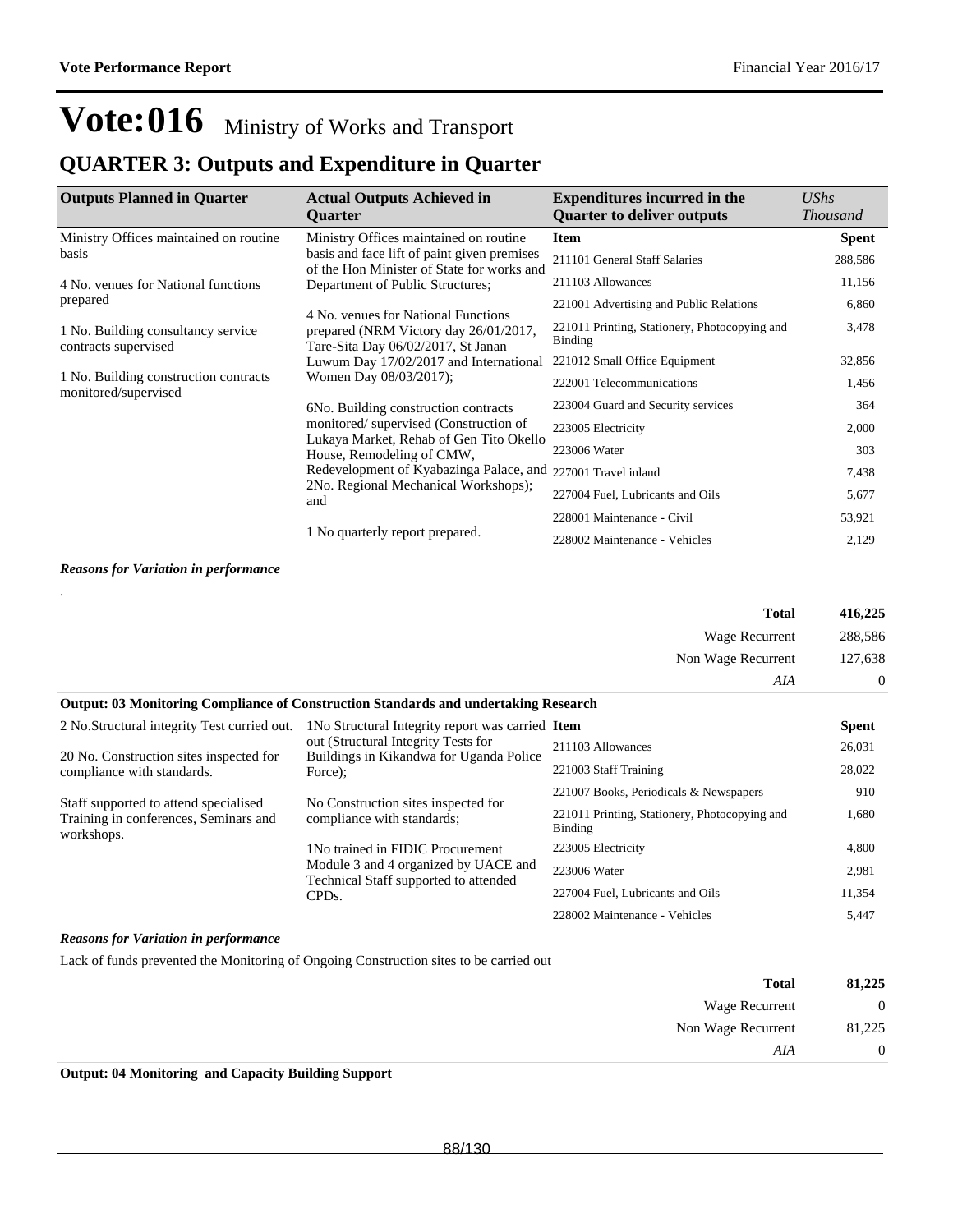**Spent** 

14,805

10,671

# **Vote:016** Ministry of Works and Transport

### **QUARTER 3: Outputs and Expenditure in Quarter**

| <b>Outputs Planned in Quarter</b>                            | <b>Actual Outputs Achieved in</b><br>Quarter                                                                                     | <b>Expenditures incurred in the</b><br><b>Quarter to deliver outputs</b> | UShs<br><b>Thousand</b> |
|--------------------------------------------------------------|----------------------------------------------------------------------------------------------------------------------------------|--------------------------------------------------------------------------|-------------------------|
| 10 No. technical assessment/advisory                         | 8 No. technical assessment/advisory                                                                                              | <b>Item</b>                                                              | <b>Spent</b>            |
| reports for works for MDAs and local                         | reports for works for MDAs and local                                                                                             | 211103 Allowances                                                        | 13,388                  |
| governments prepared and issued                              | governments prepared and issued;                                                                                                 | 221003 Staff Training                                                    | 10,633                  |
| 2No. Staff trained                                           | 1 No. departmental Staff trained in FIDIC                                                                                        | 221012 Small Office Equipment                                            | 15,170                  |
| Departmental Staff supported to attend                       | Procurement Module 3 and 4 organized by<br>UACE and other technical staff supported                                              | 227001 Travel inland                                                     | 7,437                   |
| professional CPD seminars                                    | to attend professional CPDs                                                                                                      | 227002 Travel abroad                                                     | 7,097                   |
|                                                              | Procurement of 8No. Civil/Structural.                                                                                            | 227004 Fuel, Lubricants and Oils                                         | 2,839                   |
|                                                              | Quantity Surveying and Project<br>Management Text Books and Simple<br>Tools and Equipment for handling civil<br>works initiated. | 228002 Maintenance - Vehicles                                            | 2,129                   |
| <b>Reasons for Variation in performance</b>                  |                                                                                                                                  |                                                                          |                         |
| MDA assignments are demand driven.                           |                                                                                                                                  |                                                                          |                         |
|                                                              |                                                                                                                                  | <b>Total</b>                                                             | 58,691                  |
|                                                              |                                                                                                                                  | <b>Wage Recurrent</b>                                                    | $\overline{0}$          |
|                                                              |                                                                                                                                  | Non Wage Recurrent                                                       | 58,691                  |
|                                                              |                                                                                                                                  | AIA                                                                      | 0                       |
| Output: 06 Construction related accidents investigated       |                                                                                                                                  |                                                                          |                         |
| 1 No. construction and fire related                          | 1 No. construction and fire related                                                                                              | <b>Item</b>                                                              | <b>Spent</b>            |
| accidents investigated and investigation<br>reports prepared | accidents investigated and investigation<br>reports prepared for Ministry of Health                                              | 211103 Allowances                                                        | 7,438                   |
|                                                              | headquarters Building.                                                                                                           | 227004 Fuel, Lubricants and Oils                                         | 3,548                   |
| <b>Reasons for Variation in performance</b>                  |                                                                                                                                  |                                                                          |                         |
| N/A                                                          |                                                                                                                                  |                                                                          |                         |
|                                                              |                                                                                                                                  | <b>Total</b>                                                             | 10,986                  |
|                                                              |                                                                                                                                  | Wage Recurrent                                                           | $\mathbf{0}$            |
|                                                              |                                                                                                                                  | Non Wage Recurrent                                                       | 10,986                  |
|                                                              |                                                                                                                                  | <b>AIA</b>                                                               | $\boldsymbol{0}$        |
| <b>Outputs Funded</b>                                        |                                                                                                                                  |                                                                          |                         |

| <b>Output: 51 Registration of Engineers</b>                            |                                                                       |                                                                  |
|------------------------------------------------------------------------|-----------------------------------------------------------------------|------------------------------------------------------------------|
| 2 No. CPD, workshops/seminars                                          | 1No CPD / workshops / seminars                                        | <b>Item</b>                                                      |
| /symposia or general meetings for<br>professional bodies supported and | /symposium for professional bodies<br>(architects) attended by staff; | 262101 Contributions to International<br>Organisations (Current) |
| attended<br>Subscription to international Professional                 | Subscription to international Professional<br>Organizations paid;     | 264201 Contributions to Autonomous<br>Institutions               |
| Organisations paid                                                     |                                                                       |                                                                  |
|                                                                        | Membership and subscription of                                        |                                                                  |
| Membership and subscription of<br>Architects and Engineers paid        | Architects and Quantity Surveyors paid                                |                                                                  |

#### *Reasons for Variation in performance*

No Variance

|        | <b>Total</b>   | 25,476 |
|--------|----------------|--------|
| 89/130 | Wage Recurrent | ⌒      |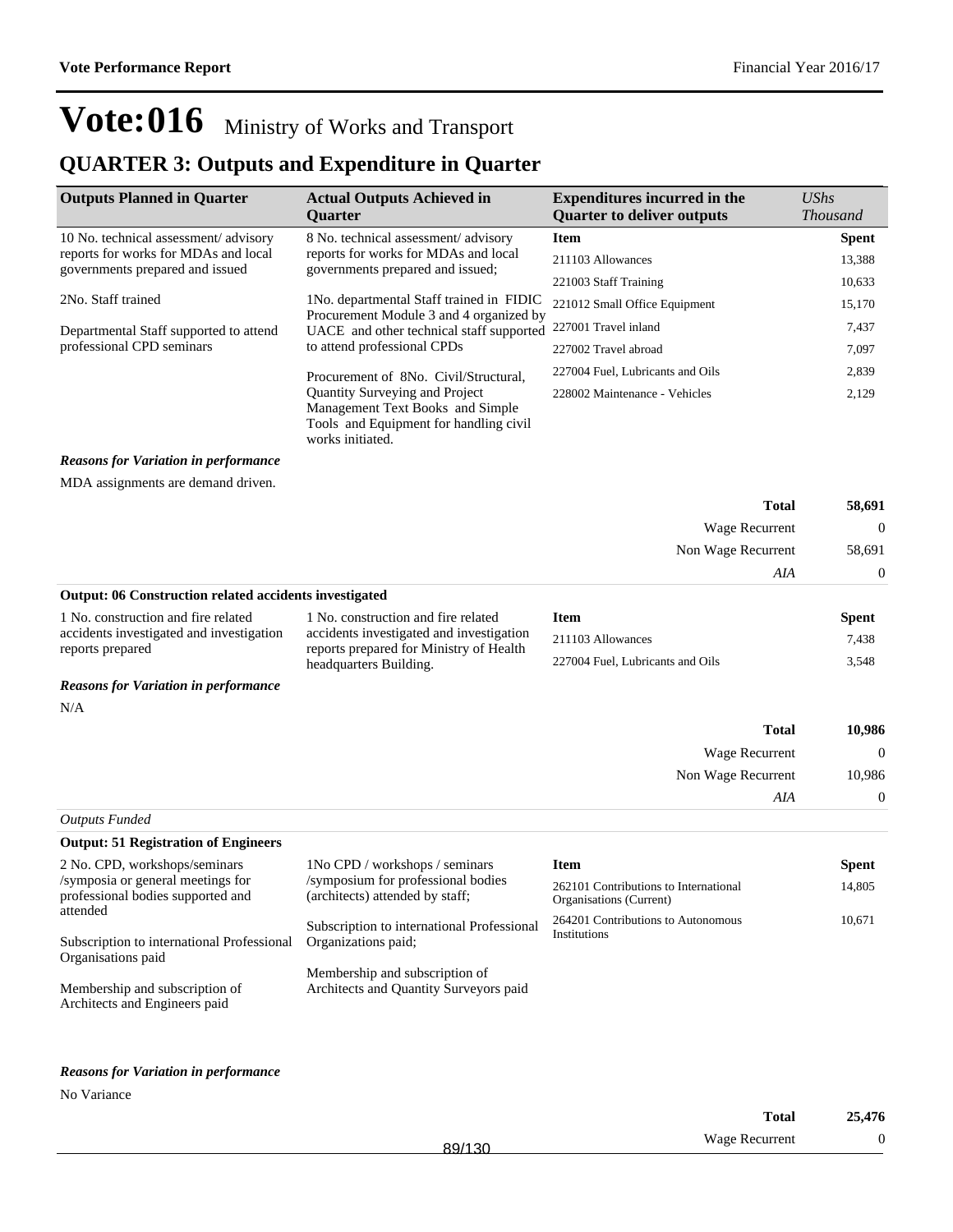### **QUARTER 3: Outputs and Expenditure in Quarter**

| <b>Outputs Planned in Quarter</b>                                      | <b>Actual Outputs Achieved in</b>                                                                 | <b>Expenditures incurred in the</b>     | <b>UShs</b>      |
|------------------------------------------------------------------------|---------------------------------------------------------------------------------------------------|-----------------------------------------|------------------|
|                                                                        | Quarter                                                                                           | <b>Quarter to deliver outputs</b>       | <b>Thousand</b>  |
|                                                                        |                                                                                                   | Non Wage Recurrent                      | 25,476           |
|                                                                        |                                                                                                   | AIA                                     | $\boldsymbol{0}$ |
|                                                                        |                                                                                                   | <b>Total For SubProgramme</b>           | 800,377          |
|                                                                        |                                                                                                   | Wage Recurrent                          | 288,586          |
|                                                                        |                                                                                                   | Non Wage Recurrent                      | 511,790          |
|                                                                        |                                                                                                   | AIA                                     | $\mathbf{0}$     |
| <b>Development Projects</b>                                            |                                                                                                   |                                         |                  |
| Project: 0936 Redevelopment of State House at Entebbe                  |                                                                                                   |                                         |                  |
| <b>Outputs Provided</b>                                                |                                                                                                   |                                         |                  |
| <b>Output: 02 Management of Public Buildings</b>                       |                                                                                                   |                                         |                  |
| Engagement with various stakeholders to                                | Consultative Meetings held with MoFPED Item                                                       |                                         | <b>Spent</b>     |
| determine the future of this project                                   | and Top Management in a bid to secure<br>more funding;                                            | 211103 Allowances                       | 3,360            |
| Continue to engage MoFPED on funding                                   |                                                                                                   | 225002 Consultancy Services-Long-term   | 35,390           |
| this project.                                                          | Progress reports issued to MoFPED<br>requesting for consideration of retaining<br>project in PIP. |                                         |                  |
| <b>Reasons for Variation in performance</b>                            |                                                                                                   |                                         |                  |
| lack of funding to implement the annual planned outputs                |                                                                                                   |                                         |                  |
|                                                                        |                                                                                                   | <b>Total</b>                            | 38,750           |
|                                                                        |                                                                                                   | GoU Development                         | 38,750           |
|                                                                        |                                                                                                   | <b>External Financing</b>               | $\boldsymbol{0}$ |
|                                                                        |                                                                                                   | AIA                                     | $\boldsymbol{0}$ |
| Capital Purchases                                                      |                                                                                                   |                                         |                  |
|                                                                        |                                                                                                   | <b>Total For SubProgramme</b>           | 38,750           |
|                                                                        |                                                                                                   | GoU Development                         | 38,750           |
|                                                                        |                                                                                                   | <b>External Financing</b>               | $\boldsymbol{0}$ |
|                                                                        |                                                                                                   | AIA                                     | $\boldsymbol{0}$ |
| <b>Development Projects</b>                                            |                                                                                                   |                                         |                  |
| Project: 0967 General Constrn & Rehab Works                            |                                                                                                   |                                         |                  |
| <b>Outputs Provided</b>                                                |                                                                                                   |                                         |                  |
|                                                                        | <b>Output: 03 Monitoring Compliance of Construction Standards and undertaking Research</b>        |                                         |                  |
| Defect Correction works for CMW<br>Contract and Construction works for | <b>Construction works Supervised</b><br>Contractor's claim checked and payment                    | <b>Item</b>                             | <b>Spent</b>     |
| Lukaya Market Supervised                                               | certificate processed                                                                             | 211103 Allowances                       | 10,640           |
|                                                                        |                                                                                                   | 221001 Advertising and Public Relations | 6,600            |
| Contractor's claim checked and payment<br>certificate processed        | Outstanding Phase 1 and 2 works at<br>Lukaya market supervised to 45%                             |                                         |                  |
|                                                                        | Tender Documents for the Additional<br>Works to CMW for extra MoWT offices<br>prepared.           |                                         |                  |
| <b>Reasons for Variation in performance</b>                            |                                                                                                   |                                         |                  |
| N/A                                                                    |                                                                                                   |                                         |                  |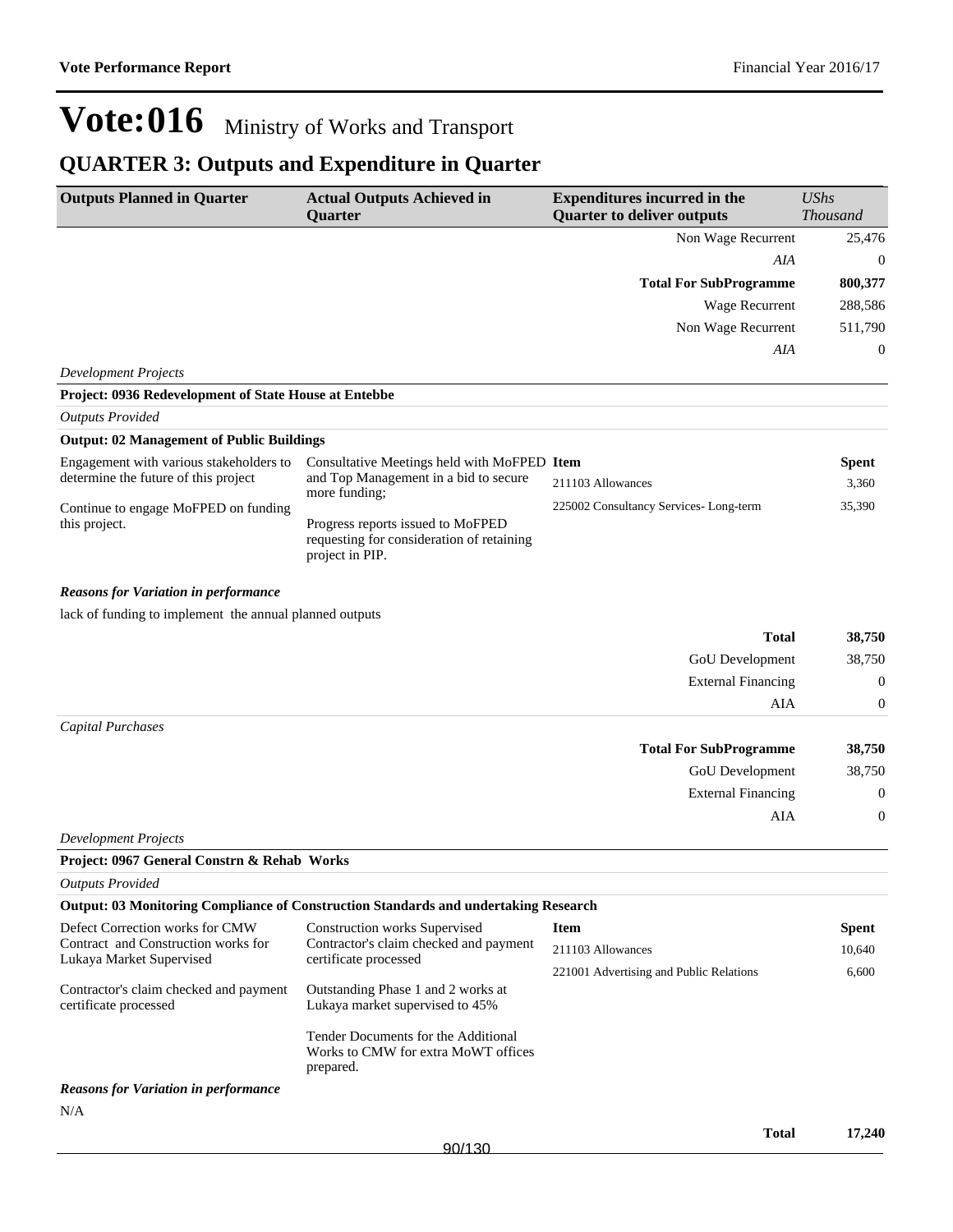External Financing 0

 $AIA$  0

# **Vote:016** Ministry of Works and Transport

### **QUARTER 3: Outputs and Expenditure in Quarter**

| <b>Outputs Planned in Quarter</b>                                        | <b>Actual Outputs Achieved in</b><br><b>Ouarter</b> | <b>Expenditures incurred in the</b><br><b>Ouarter to deliver outputs</b> | UShs<br><i>Thousand</i> |
|--------------------------------------------------------------------------|-----------------------------------------------------|--------------------------------------------------------------------------|-------------------------|
|                                                                          |                                                     | <b>GoU</b> Development                                                   | 17.240                  |
|                                                                          |                                                     | <b>External Financing</b>                                                | $\Omega$                |
|                                                                          |                                                     | AIA                                                                      | $\overline{0}$          |
| Capital Purchases                                                        |                                                     |                                                                          |                         |
| <b>Output: 72 Government Buildings and Administrative Infrastructure</b> |                                                     |                                                                          |                         |
| Defects for CMW works contract                                           | Phase 1 and 2 works at lukaya market                | <b>Item</b>                                                              | <b>Spent</b>            |
| corrected and FA preparation started                                     | executed to 45%.                                    | 312101 Non-Residential Buildings                                         | 396,623                 |
| Phase 1 and 2 works at lukaya market<br>executed to 80%.                 |                                                     |                                                                          |                         |

#### *Reasons for Variation in performance*

Additional Works at CMW not undertaken due insufficient funds

| 396,623        | <b>Total</b>                  |
|----------------|-------------------------------|
| 396,623        | GoU Development               |
| $\mathbf{0}$   | <b>External Financing</b>     |
| $\mathbf{0}$   | AIA                           |
| 413,863        | <b>Total For SubProgramme</b> |
|                |                               |
| 413,863        | GoU Development               |
| $\mathbf{0}$   | <b>External Financing</b>     |
| $\overline{0}$ | AIA                           |

*Development Projects*

#### **Project: 1045 Interconnectivity Project**

*Outputs Provided*

#### **Output: 04 Monitoring and Capacity Building Support**

| Rehabilitation works of 30 Km of roads in Rehabilitation works of 5 Km of roads in                       |                                                                                                             | Item                                                                              | <b>Spent</b>     |
|----------------------------------------------------------------------------------------------------------|-------------------------------------------------------------------------------------------------------------|-----------------------------------------------------------------------------------|------------------|
| Kyankwanzi, Buvuma, Rakai, Soroti,<br>Ibanda, Ntungamo, Moroto, Bugiri,                                  | Kyankwanzi, Buvuma, Rakai, Soroti,<br>Ibanda, Ntungamo, Moroto, Bugiri, Kumi,                               | 221001 Advertising and Public Relations                                           | 12,500           |
| Kumi, Kanungu, Rukungiri, Luwero,<br>Akight Roads and Accesses to Mwiri<br>supervised and monitored, and | Kanungu, Rukungiri and Luwero<br>supervised and monitored, and<br>performance reports and work certificates | 221003 Staff Training<br>221011 Printing, Stationery, Photocopying and<br>Binding | 12,500<br>12,500 |
| performance reports and work certificates<br>pr                                                          | prepared;                                                                                                   | 227001 Travel inland                                                              | 159,680          |
|                                                                                                          | 240No. road camps surveyed                                                                                  | 227002 Travel abroad                                                              | 10,000           |
|                                                                                                          |                                                                                                             | 227004 Fuel, Lubricants and Oils                                                  | 129,740          |
|                                                                                                          |                                                                                                             | 228002 Maintenance - Vehicles                                                     | 20,900           |
| <b>Reasons for Variation in performance</b>                                                              |                                                                                                             |                                                                                   |                  |
| N/A                                                                                                      |                                                                                                             |                                                                                   |                  |
|                                                                                                          |                                                                                                             | <b>Total</b>                                                                      | 357,819          |
|                                                                                                          |                                                                                                             | <b>GoU</b> Development                                                            | 357,819          |

*Capital Purchases*

**Output: 73 Roads, Streets and Highways**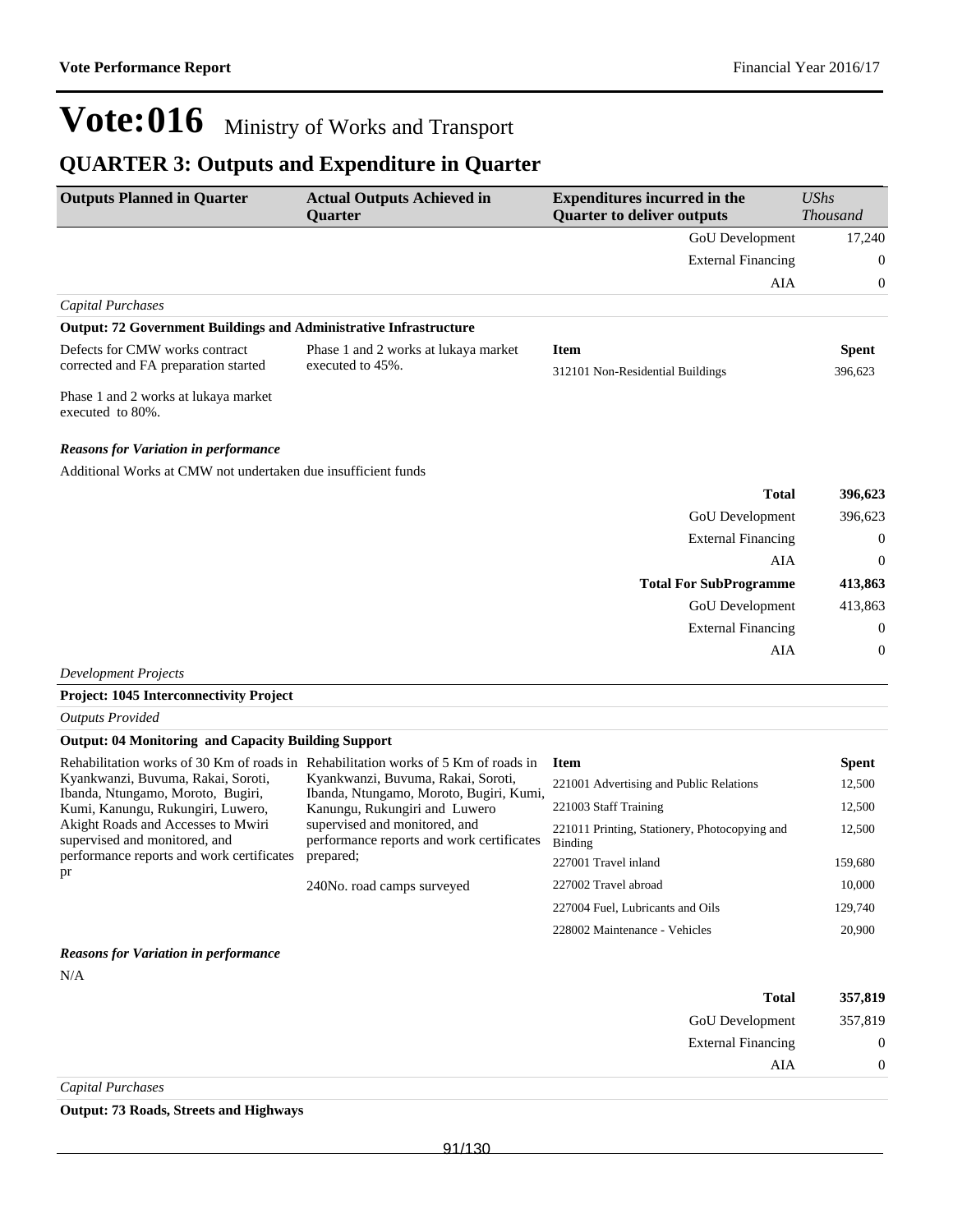### **QUARTER 3: Outputs and Expenditure in Quarter**

| <b>Outputs Planned in Quarter</b>                                                                                                                                                                                                | <b>Actual Outputs Achieved in</b><br><b>Ouarter</b>                                                                                                                                        | <b>Expenditures incurred in the</b><br><b>Quarter to deliver outputs</b> | <b>UShs</b><br>Thousand |
|----------------------------------------------------------------------------------------------------------------------------------------------------------------------------------------------------------------------------------|--------------------------------------------------------------------------------------------------------------------------------------------------------------------------------------------|--------------------------------------------------------------------------|-------------------------|
| Rehabilitation works of 30 Km of roads<br>in Kyankwanzi, Buvuma, Rakai, Soroti,<br>Ibanda, Ntungamo, Moroto, Bugiri,<br>Kumi, Kanungu, Rukungiri, Luwero,<br>Akight Roads and Accesses to Mwiri<br>supervised and monitored, and | 5 Km of roads in Kyankwanzi, Buvuma,<br>Rakai, Soroti, Ibanda, Ntungamo, Moroto,<br>Bugiri, Kumi, Kanungu, Rukungiri and<br>Luwero rehabilitated<br>Evaluation of bids for construction of | <b>Item</b><br>312103 Roads and Bridges.                                 | Spent<br>22,718,815     |
| performance reports and work certificates access to Mwiri completed<br>p                                                                                                                                                         |                                                                                                                                                                                            |                                                                          |                         |
| <b>Reasons for Variation in performance</b>                                                                                                                                                                                      |                                                                                                                                                                                            |                                                                          |                         |
| N/A                                                                                                                                                                                                                              |                                                                                                                                                                                            |                                                                          |                         |
|                                                                                                                                                                                                                                  |                                                                                                                                                                                            | <b>Total</b>                                                             | 22,718,815              |
|                                                                                                                                                                                                                                  |                                                                                                                                                                                            | <b>GoU</b> Development                                                   | 22,718,815              |
|                                                                                                                                                                                                                                  |                                                                                                                                                                                            | <b>External Financing</b>                                                | $\mathbf{0}$            |
|                                                                                                                                                                                                                                  |                                                                                                                                                                                            | <b>AIA</b>                                                               | $\boldsymbol{0}$        |
| Output: 77 Purchase of Specialised Machinery & Equipment                                                                                                                                                                         |                                                                                                                                                                                            |                                                                          |                         |
|                                                                                                                                                                                                                                  | Procurement deferred to FY 2016/17                                                                                                                                                         | <b>Item</b>                                                              | <b>Spent</b>            |
|                                                                                                                                                                                                                                  |                                                                                                                                                                                            | 312202 Machinery and Equipment                                           | 29,999                  |
| <b>Reasons for Variation in performance</b>                                                                                                                                                                                      |                                                                                                                                                                                            |                                                                          |                         |
| Insufficient funds                                                                                                                                                                                                               |                                                                                                                                                                                            |                                                                          |                         |
|                                                                                                                                                                                                                                  |                                                                                                                                                                                            | <b>Total</b>                                                             | 29,999                  |
|                                                                                                                                                                                                                                  |                                                                                                                                                                                            | GoU Development                                                          | 29,999                  |
|                                                                                                                                                                                                                                  |                                                                                                                                                                                            | <b>External Financing</b>                                                | $\boldsymbol{0}$        |
|                                                                                                                                                                                                                                  |                                                                                                                                                                                            | AIA                                                                      | $\theta$                |
|                                                                                                                                                                                                                                  |                                                                                                                                                                                            | <b>Total For SubProgramme</b>                                            | 23,106,634              |
|                                                                                                                                                                                                                                  |                                                                                                                                                                                            | <b>GoU</b> Development                                                   | 23,106,634              |
|                                                                                                                                                                                                                                  |                                                                                                                                                                                            | <b>External Financing</b>                                                | $\boldsymbol{0}$        |
|                                                                                                                                                                                                                                  |                                                                                                                                                                                            | AIA                                                                      | $\mathbf{0}$            |
| <b>Development Projects</b>                                                                                                                                                                                                      |                                                                                                                                                                                            |                                                                          |                         |
| Project: 1421 Development of the Construction Industry                                                                                                                                                                           |                                                                                                                                                                                            |                                                                          |                         |
| <b>Outputs Provided</b>                                                                                                                                                                                                          |                                                                                                                                                                                            |                                                                          |                         |
| Output: 01 Policies, laws, guidelines, plans and strategies                                                                                                                                                                      |                                                                                                                                                                                            |                                                                          |                         |
| Construction Levy managed                                                                                                                                                                                                        | Government Policies and Strategies                                                                                                                                                         | <b>Item</b>                                                              | <b>Spent</b>            |
|                                                                                                                                                                                                                                  | reviewed Manuals, guidelines and policy                                                                                                                                                    | 211103 Allowances                                                        | 34,200                  |
| Government Policies and Strategies<br>reviewed                                                                                                                                                                                   | statements for crosscutting issues<br>prepared, printed and disseminated                                                                                                                   | 221011 Printing, Stationery, Photocopying and<br>Binding                 | 32,000                  |
| Manuals, guidelines and policy statements Cabinet memo for UCICO finalized                                                                                                                                                       |                                                                                                                                                                                            | 225001 Consultancy Services- Short term                                  | 21,440                  |
| for crosscutting issues prepared, printed<br>and disseminated                                                                                                                                                                    |                                                                                                                                                                                            | 227004 Fuel, Lubricants and Oils                                         | 19,140                  |

*Reasons for Variation in performance*

Management of the construction levy awaits establishment of UCICO

| 106,780  | <b>Total</b>              |
|----------|---------------------------|
| 106,780  | <b>GoU</b> Development    |
| $\theta$ | <b>External Financing</b> |
| $\theta$ | AIA                       |
|          |                           |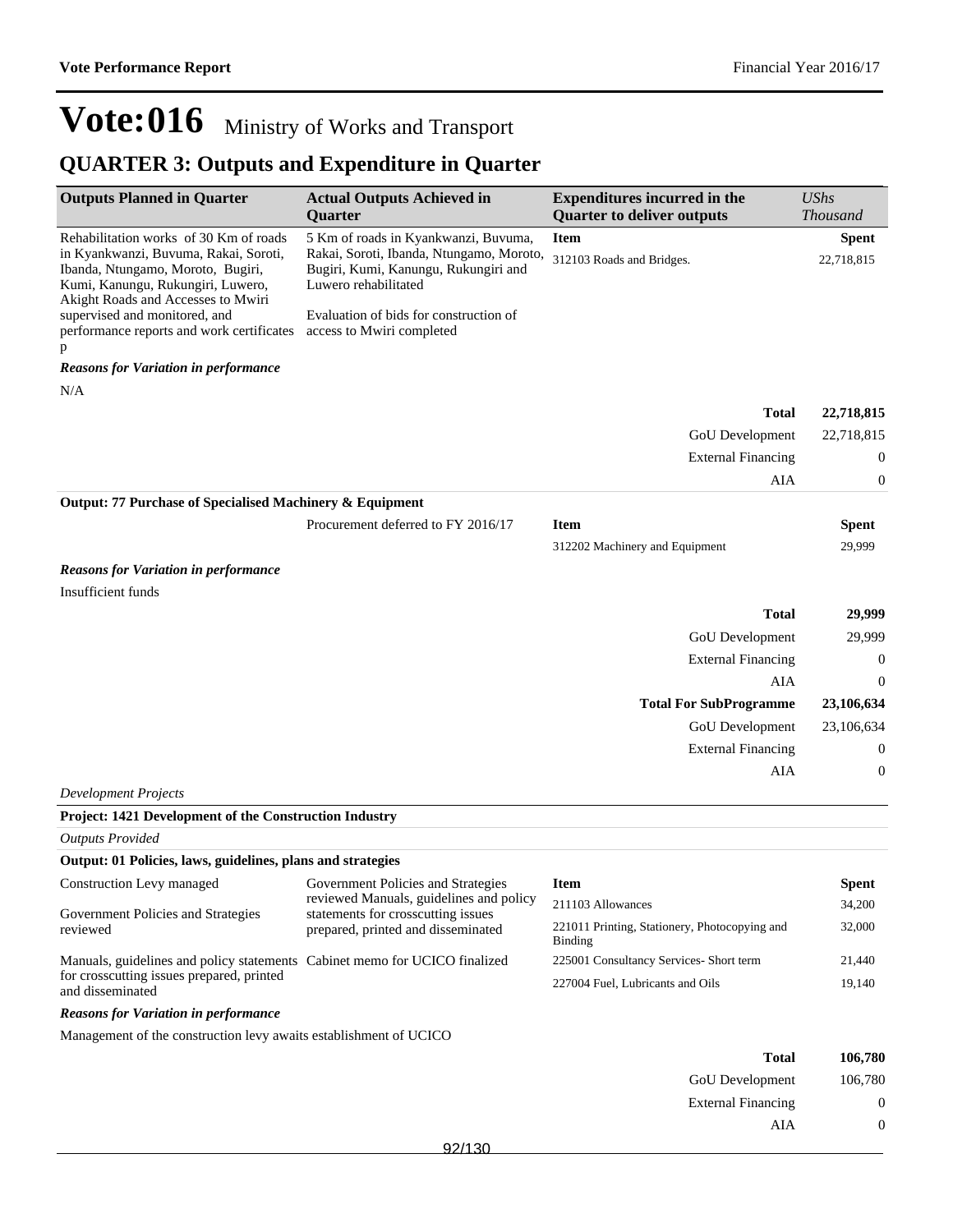### **QUARTER 3: Outputs and Expenditure in Quarter**

| <b>Outputs Planned in Quarter</b>                                     | <b>Actual Outputs Achieved in</b><br>Quarter                                                                                             | <b>Expenditures incurred in the</b><br><b>Quarter to deliver outputs</b> | <b>UShs</b><br><b>Thousand</b> |
|-----------------------------------------------------------------------|------------------------------------------------------------------------------------------------------------------------------------------|--------------------------------------------------------------------------|--------------------------------|
| <b>Output: 04 Monitoring and Capacity Building Support</b>            |                                                                                                                                          |                                                                          |                                |
|                                                                       | Awareness training on cross-cutting issues Awareness training on cross-cutting issues Item<br>Training functions of client organizations |                                                                          | <b>Spent</b>                   |
| Training functions of client organizations facilitated<br>facilitated |                                                                                                                                          | 221003 Staff Training                                                    | 28,000                         |
| <b>Reasons for Variation in performance</b>                           |                                                                                                                                          |                                                                          |                                |
| Nil                                                                   |                                                                                                                                          |                                                                          |                                |
|                                                                       |                                                                                                                                          | <b>Total</b>                                                             | 28,000                         |
|                                                                       |                                                                                                                                          | <b>GoU</b> Development                                                   | 28,000                         |
|                                                                       |                                                                                                                                          | <b>External Financing</b>                                                | 0                              |
|                                                                       |                                                                                                                                          | AIA                                                                      | $\boldsymbol{0}$               |
| <b>Outputs Funded</b>                                                 |                                                                                                                                          |                                                                          |                                |
| <b>Output: 51 Registration of Engineers</b>                           |                                                                                                                                          |                                                                          |                                |
| Activity undertaken in Q1 and Q2                                      | Activity undertaken in Q1 and Q2                                                                                                         | <b>Item</b>                                                              | <b>Spent</b>                   |
|                                                                       |                                                                                                                                          | 252001 Subsidies to private enterprises                                  | 32,000                         |
| <b>Reasons for Variation in performance</b>                           |                                                                                                                                          |                                                                          |                                |
| Nil                                                                   |                                                                                                                                          |                                                                          |                                |
|                                                                       |                                                                                                                                          | <b>Total</b>                                                             | 32,000                         |
|                                                                       |                                                                                                                                          | <b>GoU</b> Development                                                   | 32,000                         |
|                                                                       |                                                                                                                                          | <b>External Financing</b>                                                | 0                              |
|                                                                       |                                                                                                                                          | AIA                                                                      | 0                              |
| <b>Capital Purchases</b>                                              |                                                                                                                                          |                                                                          |                                |
| Output: 77 Purchase of Specialised Machinery & Equipment              |                                                                                                                                          |                                                                          |                                |
|                                                                       | Procurement process for drilling rig                                                                                                     | <b>Item</b>                                                              | <b>Spent</b>                   |
|                                                                       | initiated                                                                                                                                | 312202 Machinery and Equipment                                           | 40,000                         |
| <b>Reasons for Variation in performance</b>                           |                                                                                                                                          |                                                                          |                                |
| Nil                                                                   |                                                                                                                                          |                                                                          |                                |
|                                                                       |                                                                                                                                          | <b>Total</b>                                                             | 40,000                         |
|                                                                       |                                                                                                                                          | GoU Development                                                          | 40,000                         |
|                                                                       |                                                                                                                                          | <b>External Financing</b>                                                | $\boldsymbol{0}$               |
|                                                                       |                                                                                                                                          | AIA                                                                      | $\boldsymbol{0}$               |
|                                                                       |                                                                                                                                          | <b>Total For SubProgramme</b>                                            | 206,780                        |
|                                                                       |                                                                                                                                          | <b>GoU</b> Development                                                   | 206,780                        |
|                                                                       |                                                                                                                                          | <b>External Financing</b>                                                | $\boldsymbol{0}$               |
|                                                                       |                                                                                                                                          | AIA                                                                      | $\boldsymbol{0}$               |
| Program: 04 District, Urban and Community Access Roads                |                                                                                                                                          |                                                                          |                                |
| <b>Development Projects</b>                                           |                                                                                                                                          |                                                                          |                                |
| Project: 0269 Construction of Selected Bridges                        |                                                                                                                                          |                                                                          |                                |
| <b>Outputs Provided</b>                                               |                                                                                                                                          |                                                                          |                                |
| <b>Capital Purchases</b>                                              |                                                                                                                                          |                                                                          |                                |

#### **Output: 74 Major Bridges**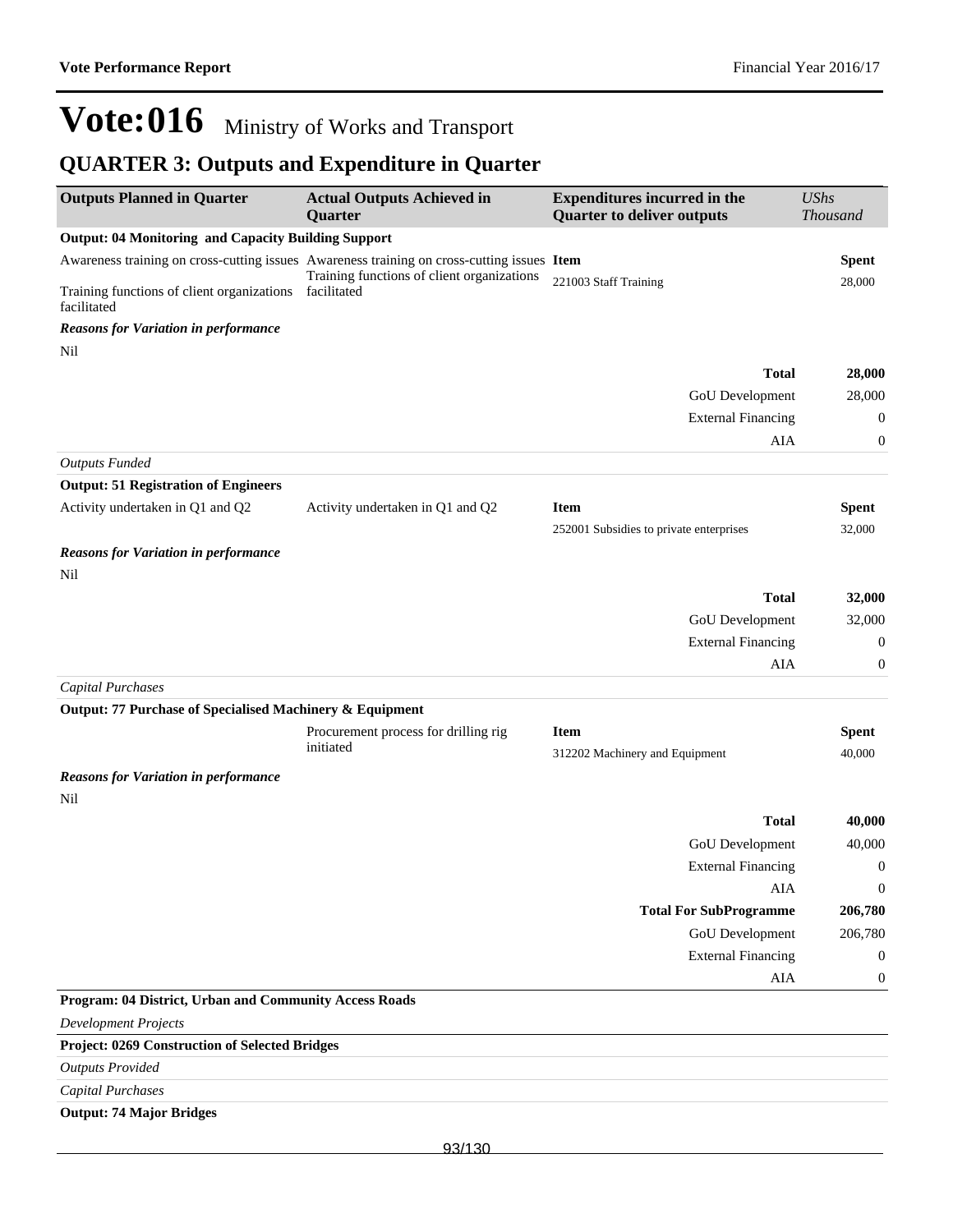### **QUARTER 3: Outputs and Expenditure in Quarter**

| <b>Outputs Planned in Quarter</b>                                                                                                                                                                                                                                                | <b>Actual Outputs Achieved in</b><br><b>Ouarter</b>                                                                                                                                                                                                                                                                | <b>Expenditures incurred in the</b><br><b>Quarter to deliver outputs</b> | <b>UShs</b><br><b>Thousand</b> |
|----------------------------------------------------------------------------------------------------------------------------------------------------------------------------------------------------------------------------------------------------------------------------------|--------------------------------------------------------------------------------------------------------------------------------------------------------------------------------------------------------------------------------------------------------------------------------------------------------------------|--------------------------------------------------------------------------|--------------------------------|
| On going Construction projects: Okokor<br>(Kumi) - 100%, Orom (Kitgum) - 50%,<br>Rwamabaale (Kyankwanzi) - 55%; 14<br>Bridges in North and North Eastern<br>Uganda funded by IDB - 70%: Olyanai,<br>Abalang, Alipa, Ajeliek, Ojanai, Opot,<br>Aakol, Airogo (kumi); Balla and En | <b>Item</b><br>Lot 2 of the 14 small bridges (Nyawa)<br>Bridge completed and Kochi 2 is ongoing<br>at $75%$ )<br>of capital works<br>312103 Roads and Bridges.<br>Lot 3 of the 14 small bridges (Abalang)<br>completed, Olyanai and Alipa bridges at<br>98% progress, Akol and Airogo bridges at<br>98% completed) |                                                                          | <b>Spent</b>                   |
|                                                                                                                                                                                                                                                                                  |                                                                                                                                                                                                                                                                                                                    | 281504 Monitoring, Supervision & Appraisal                               | 64,000                         |
|                                                                                                                                                                                                                                                                                  |                                                                                                                                                                                                                                                                                                                    |                                                                          | 3,068,614                      |
|                                                                                                                                                                                                                                                                                  | Works under Defects liability for Rushaya<br>bridge in Mitoma District & Binyuga<br>swamp crossing in Mbarara District.                                                                                                                                                                                            |                                                                          |                                |
|                                                                                                                                                                                                                                                                                  | Saaka bridges Phase II - 90%<br>Okokor bridge in Kumi 30% completed,                                                                                                                                                                                                                                               |                                                                          |                                |
|                                                                                                                                                                                                                                                                                  | Orom bridge in Kitgum 98% completed,                                                                                                                                                                                                                                                                               |                                                                          |                                |
|                                                                                                                                                                                                                                                                                  | Kaguta bridge in Lira 96% completed,                                                                                                                                                                                                                                                                               |                                                                          |                                |
|                                                                                                                                                                                                                                                                                  | Agwa bridge in Lira 85% completed.                                                                                                                                                                                                                                                                                 |                                                                          |                                |
| <b>Reasons for Variation in performance</b>                                                                                                                                                                                                                                      |                                                                                                                                                                                                                                                                                                                    |                                                                          |                                |

- Suspension of works due to lack of funds

- Under performance by some contractors,

- Unfavorable weather conditions

| <b>Total</b>                   | 3,132,614        |
|--------------------------------|------------------|
| GoU Development                | 3,132,614        |
| <b>External Financing</b>      | $\boldsymbol{0}$ |
| AIA                            | $\overline{0}$   |
| <b>Total For SubProgramme</b>  | 3,132,614        |
| GoU Development                | 3,132,614        |
| <b>External Financing</b>      | $\overline{0}$   |
| AIA                            | $\theta$         |
| <i><b>Ionment Projects</b></i> |                  |

*Development Projects*

**Project: 0306 Urban Roads Re-sealing**

*Outputs Provided*

**Output: 02 Monitoring and capacity building support for district road works**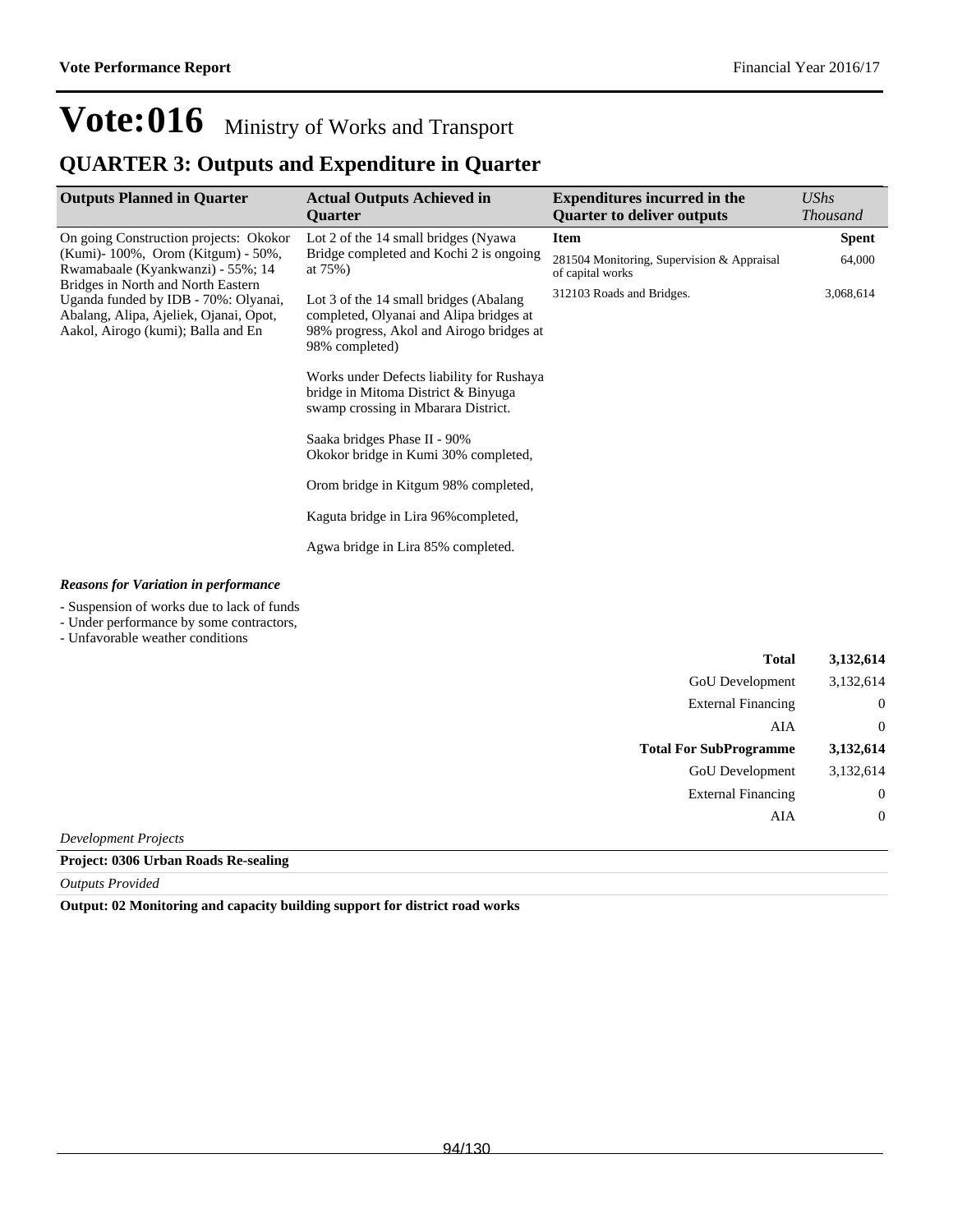### **QUARTER 3: Outputs and Expenditure in Quarter**

| <b>Outputs Planned in Quarter</b>                                                         | <b>Actual Outputs Achieved in</b><br><b>Ouarter</b> | <b>Expenditures incurred in the</b><br><b>Quarter to deliver outputs</b> | UShs<br><b>Thousand</b> |
|-------------------------------------------------------------------------------------------|-----------------------------------------------------|--------------------------------------------------------------------------|-------------------------|
| 1 No. Quarterly progress reports                                                          | 1 Quarterly progress report prepared;               | Item                                                                     | <b>Spent</b>            |
| 1 No. heavy plants repairing.<br>1 No. light trucks repaired.                             | 1 no. pickup repaired                               | 211102 Contract Staff Salaries (Incl. Casuals,<br>Temporary)             | 84,760                  |
| 1 No. Pick-ups & 1 No station wagon<br>repaired.                                          |                                                     | 211103 Allowances                                                        | 50,632                  |
| Fast moving equipment spare parts                                                         |                                                     | 212101 Social Security Contributions                                     | 3,226                   |
| procured -lot 2<br>Consultancy services for review, update<br>and print Urban Rds Manuals |                                                     | 221003 Staff Training                                                    | 9,000                   |
|                                                                                           |                                                     | 221008 Computer supplies and Information<br>Technology (IT)              | 7,725                   |
|                                                                                           |                                                     | 221011 Printing, Stationery, Photocopying and<br><b>Binding</b>          | 3,000                   |
|                                                                                           |                                                     | 225001 Consultancy Services- Short term                                  | 13,500                  |
|                                                                                           |                                                     | 225002 Consultancy Services-Long-term                                    | 341,000                 |
|                                                                                           |                                                     | 227004 Fuel, Lubricants and Oils                                         | 50,560                  |
|                                                                                           |                                                     | 228002 Maintenance - Vehicles                                            | 56,696                  |
|                                                                                           |                                                     | 228003 Maintenance – Machinery, Equipment<br>& Furniture                 | 66,770                  |

#### *Reasons for Variation in performance*

Some planned outputs not achieved due to low release of funds to the project in Q3

|                   | <b>Total</b>              | 686,869  |
|-------------------|---------------------------|----------|
|                   | GoU Development           | 686,869  |
|                   | <b>External Financing</b> | $\theta$ |
|                   | AIA                       | $\theta$ |
| Capital Purchases |                           |          |

| Output: 81 Urban roads construction and rehabilitation (Bitumen standard)       |                                                                                                                               |                           |              |
|---------------------------------------------------------------------------------|-------------------------------------------------------------------------------------------------------------------------------|---------------------------|--------------|
| 1 km of road in Kapchorwa TC tarmacked. 0.45 km of urban roads under phase 3 at |                                                                                                                               | <b>Item</b>               | <b>Spent</b> |
|                                                                                 | NALI (Kyankwanzi) tarmacked.                                                                                                  | 312103 Roads and Bridges. | 1,691,540    |
|                                                                                 | 725 m2 of stone pitched drainage channels<br>along NALI Estate roads in Kyankwanzi<br>constructed.                            |                           |              |
|                                                                                 | 0.8km road section tarmacked in<br>Kapchorwa TC.                                                                              |                           |              |
|                                                                                 | CC decision approving procurement of<br>materials for construction of drainage<br>works along the Bwanda Covent road<br>done. |                           |              |

#### *Reasons for Variation in performance*

Some planned outputs not achieved due to low release of funds to the project in Q3 and no funds released in Q2

| 1,691,540      | <b>Total</b>                  |        |
|----------------|-------------------------------|--------|
| 1,691,540      | GoU Development               |        |
| $\overline{0}$ | <b>External Financing</b>     |        |
| $\Omega$       | AIA                           |        |
| 2,378,409      | <b>Total For SubProgramme</b> |        |
| 2,378,409      | GoU Development               |        |
| $\overline{0}$ | <b>External Financing</b>     |        |
|                |                               | 95/130 |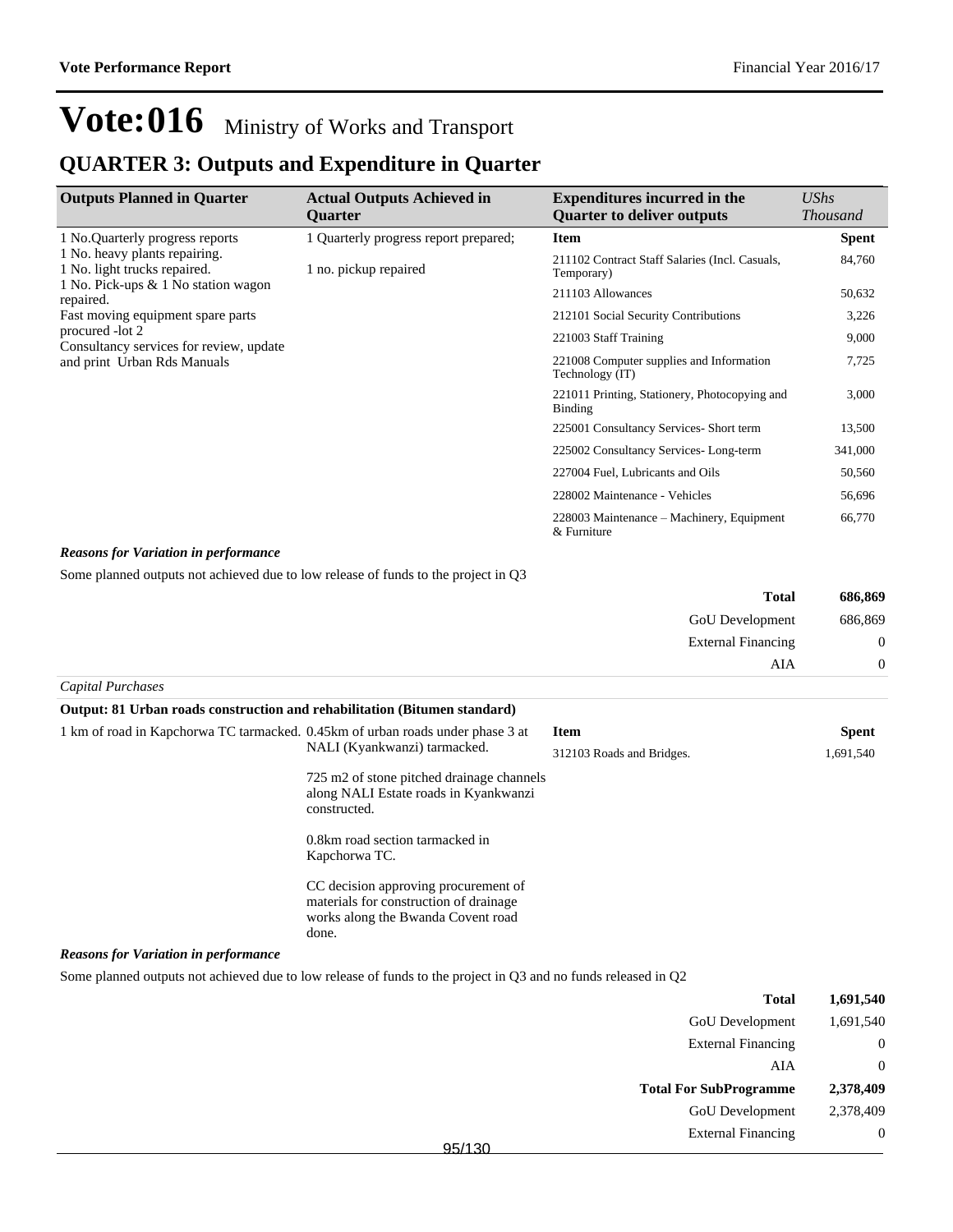### **QUARTER 3: Outputs and Expenditure in Quarter**

| <b>Outputs Planned in Quarter</b>                                           | <b>Actual Outputs Achieved in</b><br><b>Ouarter</b>                                                                                                                                                                                                                                                                                                                                                                                                                                                                                                    | <b>Expenditures incurred in the</b><br><b>Quarter to deliver outputs</b> | <b>UShs</b><br><b>Thousand</b> |
|-----------------------------------------------------------------------------|--------------------------------------------------------------------------------------------------------------------------------------------------------------------------------------------------------------------------------------------------------------------------------------------------------------------------------------------------------------------------------------------------------------------------------------------------------------------------------------------------------------------------------------------------------|--------------------------------------------------------------------------|--------------------------------|
|                                                                             |                                                                                                                                                                                                                                                                                                                                                                                                                                                                                                                                                        | <b>AIA</b>                                                               | $\overline{0}$                 |
| <b>Development Projects</b>                                                 |                                                                                                                                                                                                                                                                                                                                                                                                                                                                                                                                                        |                                                                          |                                |
| Project: 0307 Rehab. Of Districts Roads                                     |                                                                                                                                                                                                                                                                                                                                                                                                                                                                                                                                                        |                                                                          |                                |
| <b>Outputs Provided</b>                                                     |                                                                                                                                                                                                                                                                                                                                                                                                                                                                                                                                                        |                                                                          |                                |
| Output: 02 Monitoring and capacity building support for district road works |                                                                                                                                                                                                                                                                                                                                                                                                                                                                                                                                                        |                                                                          |                                |
| 25km of District Roads under Force                                          | The graveling of 17.5 km under force                                                                                                                                                                                                                                                                                                                                                                                                                                                                                                                   | <b>Item</b>                                                              | <b>Spent</b>                   |
| Account (cleared, shaped and compacted)<br>monitored.                       | account of Kakukuru - Kayenje-Kafunjo<br>road (Mbarara); 1km of                                                                                                                                                                                                                                                                                                                                                                                                                                                                                        | 211103 Allowances                                                        | 102,034                        |
|                                                                             | Kicuzi-Omukarembe road (Ibanda); 1 km                                                                                                                                                                                                                                                                                                                                                                                                                                                                                                                  | 221003 Staff Training                                                    | 29,999                         |
| 10km of fully graveled roads under Force<br>Account monitored               | of Kikandwa - Tokekulu- Manywa road<br>(Luwero); 2.6km of Minakulu-Okwir-                                                                                                                                                                                                                                                                                                                                                                                                                                                                              | 221011 Printing, Stationery, Photocopying and<br>Binding                 | 40,000                         |
| 10 km of District Roads under                                               | Koroba road (Omoro); and 3km of Mutoto<br>- Busimba road (Mbala) were monitored;                                                                                                                                                                                                                                                                                                                                                                                                                                                                       | 227004 Fuel, Lubricants and Oils                                         | 73,616                         |
| rehabilitation monitored.                                                   |                                                                                                                                                                                                                                                                                                                                                                                                                                                                                                                                                        | 228002 Maintenance - Vehicles                                            | 72,000                         |
| Road Condition and inventory data in 15<br>No. distric                      | The following roads opened and shaped<br>were monitored: 12km of<br>Kicuzi-Omukarembe (Ibanda); 7.5 km of<br>Luwuube Grammar Sekamuli (Luwero);<br>7.2 km of Kikandwa - Tokekulu -<br>Manywa (Luwero); 2km of Minakulu -<br>Okwir - Koroba (Omoro); 2km Kaplak-<br>Water source (Kapchorwa); 2km of<br>Mujoru – Chepukati (Kapchorwa); 3.5km<br>of Litei - Kapuchekwarai (Kapchorwa);<br>1.6km of Kobur - Phelel (Kapchorwa);<br>and 4.5km of Ngengak - Kaplelako<br>(Kapchorwa)<br>73 lines of culverts installation under force<br>account monitored |                                                                          |                                |
| <b>Reasons for Variation in performance</b>                                 |                                                                                                                                                                                                                                                                                                                                                                                                                                                                                                                                                        |                                                                          |                                |
| N/A                                                                         |                                                                                                                                                                                                                                                                                                                                                                                                                                                                                                                                                        |                                                                          |                                |
|                                                                             |                                                                                                                                                                                                                                                                                                                                                                                                                                                                                                                                                        | <b>Total</b>                                                             | 317,649                        |
|                                                                             |                                                                                                                                                                                                                                                                                                                                                                                                                                                                                                                                                        | <b>GoU</b> Development                                                   | 317,649                        |
|                                                                             |                                                                                                                                                                                                                                                                                                                                                                                                                                                                                                                                                        | <b>External Financing</b>                                                | 0                              |
|                                                                             |                                                                                                                                                                                                                                                                                                                                                                                                                                                                                                                                                        | AIA                                                                      | 0                              |

*Capital Purchases*

**Output: 73 Roads, Streets and Highways**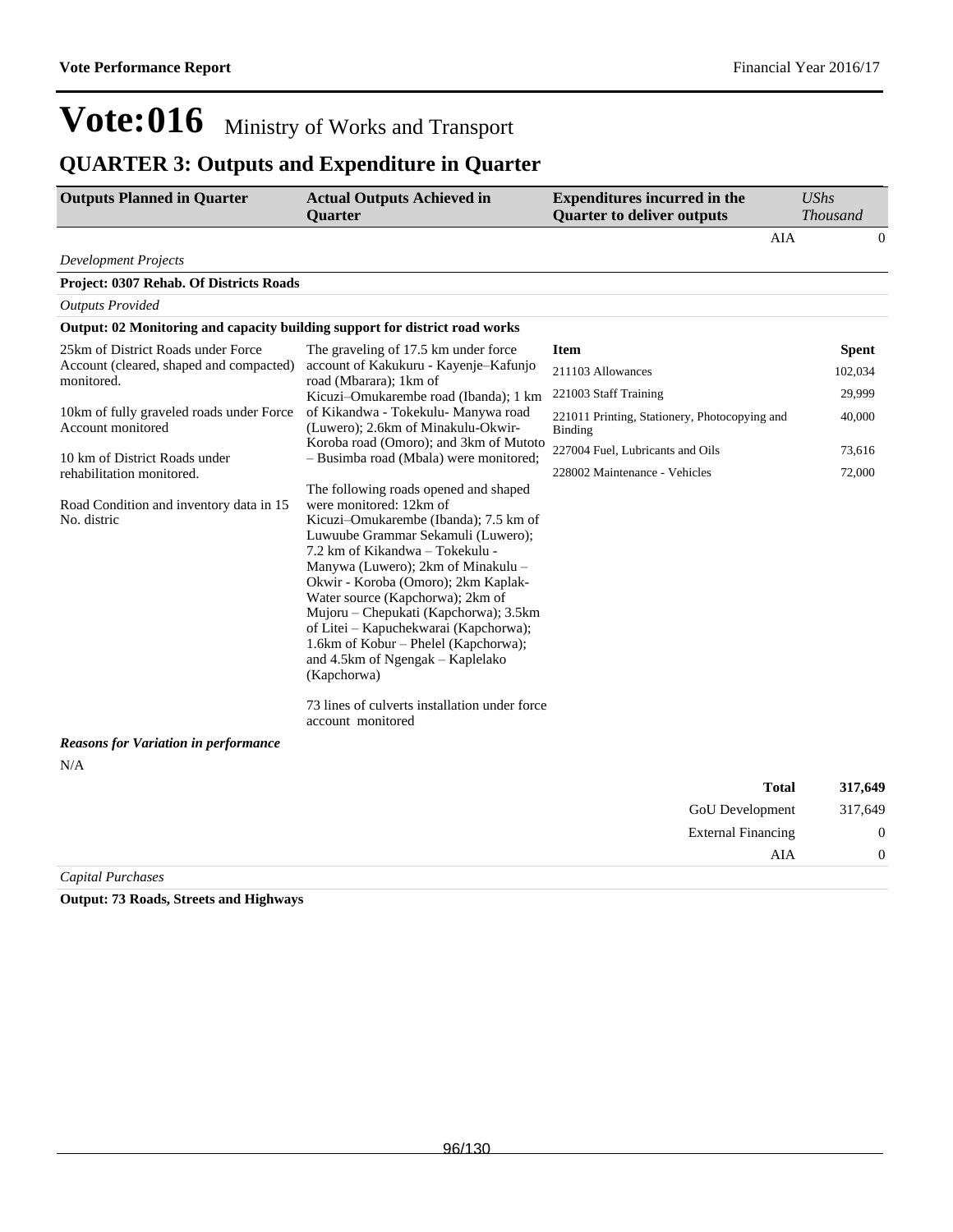### **QUARTER 3: Outputs and Expenditure in Quarter**

| <b>Outputs Planned in Quarter</b>               | <b>Actual Outputs Achieved in</b><br><b>Ouarter</b>                           | <b>Expenditures incurred in the</b><br><b>Quarter to deliver outputs</b>  | <b>UShs</b><br><b>Thousand</b> |
|-------------------------------------------------|-------------------------------------------------------------------------------|---------------------------------------------------------------------------|--------------------------------|
| 25 km of District Roads under Force             | 17.5 km of Kakukuru - Kayenje-Kafunjo                                         | <b>Item</b>                                                               | <b>Spent</b>                   |
| Account cleared, shaped and compacted.          | road (Mbarara) graveled; 1km of<br>Kicuzi-Omukarembe road (Ibanda)            | 312103 Roads and Bridges.                                                 | 2,367,222                      |
| 15 km of District Roads under Force             | graveled; 1 km of Kikandwa-Tokekulu-                                          |                                                                           |                                |
| Account fully graveled.                         | Manywa road (Luwero) graveled; 2.6km<br>of Minakulu-Okwir-Koroba road (Omoro) |                                                                           |                                |
| 15 km of District Roads rehabilitated.          | graveled; and 3km of Mutoto-Busimba<br>road (Mbala) graveled                  |                                                                           |                                |
| Emergency road rehabilitation works             |                                                                               |                                                                           |                                |
|                                                 | The following roads were opened and                                           |                                                                           |                                |
|                                                 | shaped: 12km of Kicuzi-Omukarembe<br>(Ibanda); 7.5 km of Luwuube Grammar      |                                                                           |                                |
|                                                 | Sekamuli (Luwero); 7.2 km of Kikandwa-                                        |                                                                           |                                |
|                                                 | Tokekulu-Manywa (Luwero); 2km of                                              |                                                                           |                                |
|                                                 | Minakulu-Okwir-Koroba (Omoro); 2km                                            |                                                                           |                                |
|                                                 | Kaplak-Water source (Kapchorwa); 2km                                          |                                                                           |                                |
|                                                 | of Mujoru – Chepukati (Kapchorwa);                                            |                                                                           |                                |
|                                                 | 3.5km of Litei - Kapuchekwarai<br>(Kapchorwa); 1.6km of Kobur - Phelel        |                                                                           |                                |
|                                                 | (Kapchorwa); and 4.5km of Ngengak –                                           |                                                                           |                                |
|                                                 | Kaplelako (Kapchorwa)                                                         |                                                                           |                                |
|                                                 | 73 lines of culverts installation under force<br>account                      |                                                                           |                                |
| <b>Reasons for Variation in performance</b>     |                                                                               |                                                                           |                                |
| Limited funding to undertake planned activities |                                                                               |                                                                           |                                |
|                                                 |                                                                               | <b>Total</b>                                                              | 2,367,222                      |
|                                                 |                                                                               | <b>GoU</b> Development                                                    | 2,367,222                      |
|                                                 |                                                                               | $\Gamma_{\text{max}}$ and $\Gamma_{\text{max}}$ and $\Gamma_{\text{max}}$ |                                |

|                      | GOU Development               | 2,307,222   |
|----------------------|-------------------------------|-------------|
|                      | <b>External Financing</b>     | $\mathbf 0$ |
|                      | AIA                           | $\theta$    |
|                      | <b>Total For SubProgramme</b> | 2,684,871   |
|                      | GoU Development               | 2,684,871   |
|                      | <b>External Financing</b>     | $\mathbf 0$ |
|                      | AIA                           | $\mathbf 0$ |
| Development Projects |                               |             |
|                      |                               |             |

**Project: 1171 U - Growth Support to MELTC**

*Outputs Provided*

**Output: 02 Monitoring and capacity building support for district road works**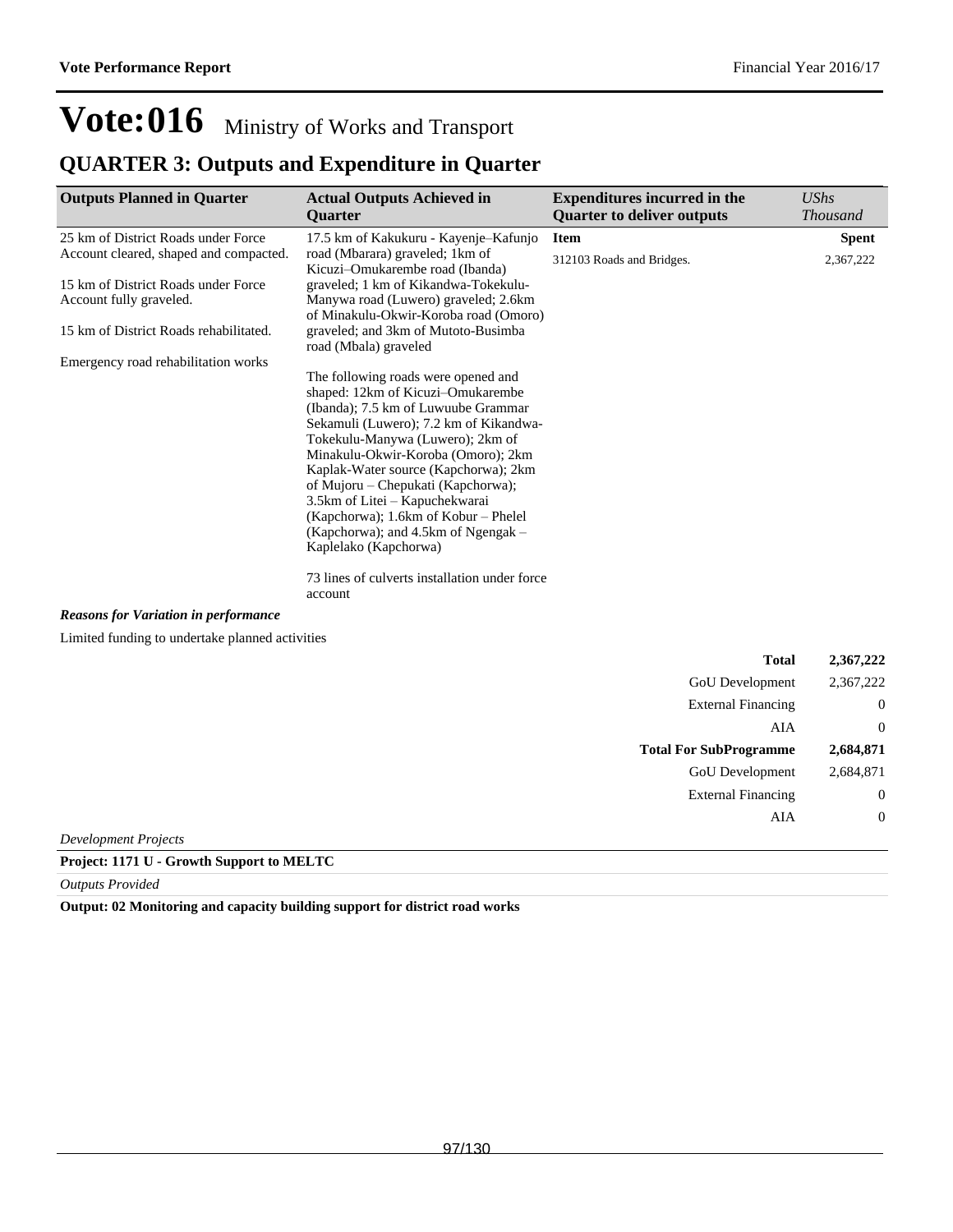### **QUARTER 3: Outputs and Expenditure in Quarter**

| <b>Outputs Planned in Quarter</b>                                  | <b>Actual Outputs Achieved in</b>                                                   | <b>Expenditures incurred in the</b>                             | <b>UShs</b>     |
|--------------------------------------------------------------------|-------------------------------------------------------------------------------------|-----------------------------------------------------------------|-----------------|
|                                                                    | <b>Quarter</b>                                                                      | <b>Quarter to deliver outputs</b>                               | <b>Thousand</b> |
| 1 No. Regional Labour-based Technology                             | 7No. Technician (Supervisors of                                                     | <b>Item</b>                                                     | <b>Spent</b>    |
| (LBT) workshop/seminars held                                       | works)from Kisoro, Sheema, Bulambuli,<br>Kyankwanzi, Manafa, Kiryandongo &          | 211102 Contract Staff Salaries (Incl. Casuals,<br>Temporary)    | 620,100         |
| Refresher training in LBT for 65 No.<br><b>DLG</b> Technical staff | Bukwo district local Governments trained<br>in use of Labour based technology (LBT) | 211103 Allowances                                               | 32,822          |
|                                                                    | in construction of gravel roads.                                                    | 212101 Social Security Contributions                            | 53,336          |
|                                                                    | 36No Gang Leaders (5 women + 31 men)                                                | 213001 Medical expenses (To employees)                          | 3,419           |
|                                                                    | from Bukedea, Kumi & Ngora district<br>Local Governments trained in Routine         | 213002 Incapacity, death benefits and funeral<br>expenses       | 8,205           |
|                                                                    | road maintenance.                                                                   | 221001 Advertising and Public Relations                         | 37,608          |
|                                                                    | 17No. Technicians (3women+14men)                                                    | 221002 Workshops and Seminars                                   | 47,865          |
|                                                                    | from 17No. DLGs trained in use of                                                   | 221003 Staff Training                                           | 54,703          |
|                                                                    | RAMPS to prepare annual district work-<br>plans.                                    | 221007 Books, Periodicals & Newspapers                          | 4,103           |
|                                                                    |                                                                                     | 221008 Computer supplies and Information<br>Technology (IT)     | 16,411          |
|                                                                    |                                                                                     | 221009 Welfare and Entertainment                                | 10,941          |
|                                                                    |                                                                                     | 221010 Special Meals and Drinks                                 | 4,103           |
|                                                                    |                                                                                     | 221011 Printing, Stationery, Photocopying and<br><b>Binding</b> | 37,608          |
|                                                                    |                                                                                     | 221017 Subscriptions                                            | 8,205           |
|                                                                    |                                                                                     | 222001 Telecommunications                                       | 47,547          |
|                                                                    |                                                                                     | 222002 Postage and Courier                                      | 684             |
|                                                                    |                                                                                     | 223005 Electricity                                              | 47,865          |
|                                                                    |                                                                                     | 223006 Water                                                    | 2,735           |
|                                                                    |                                                                                     | 225001 Consultancy Services- Short term                         | 48,303          |
|                                                                    |                                                                                     | 227004 Fuel, Lubricants and Oils                                | 120,837         |
|                                                                    |                                                                                     | 228001 Maintenance - Civil                                      | 12,308          |
|                                                                    |                                                                                     | 228002 Maintenance - Vehicles                                   | 43,089          |
|                                                                    |                                                                                     | 228003 Maintenance – Machinery, Equipment<br>& Furniture        | 6,838           |

#### *Reasons for Variation in performance*

1. No training was conducted under the LCS program due to inadequate funds.

2. 18No. trainees did not turn up for the LBT and RAMPS course due to varying reasons.

|                     | <b>Total</b>              | 1,269,636        |
|---------------------|---------------------------|------------------|
|                     | GoU Development           | 1,269,636        |
|                     | <b>External Financing</b> | $\boldsymbol{0}$ |
|                     | AIA                       | $\Omega$         |
| $\alpha$ , $\alpha$ |                           |                  |

*Capital Purchases*

**Output: 73 Roads, Streets and Highways**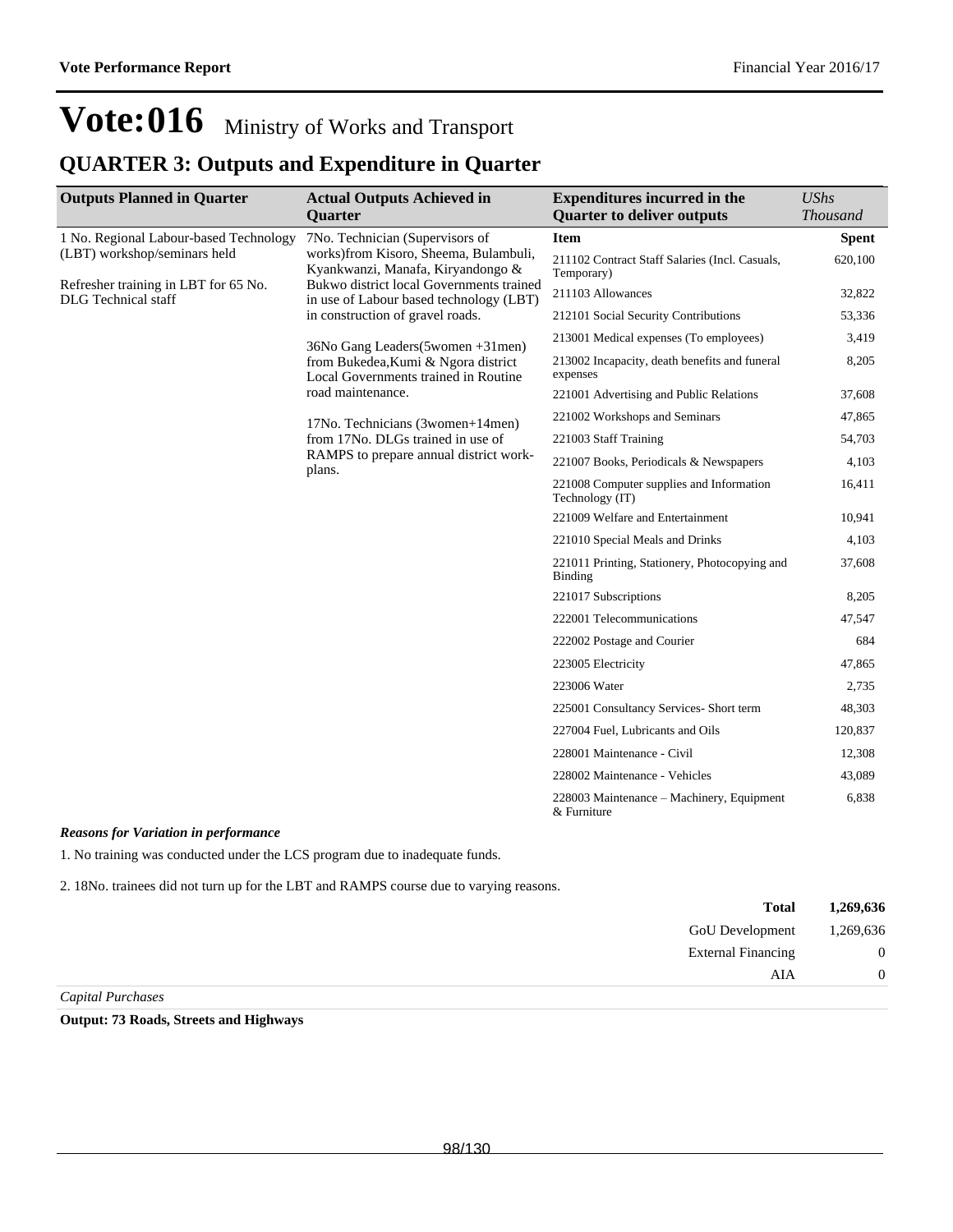External Financing 0

 ${\bf AIA} \qquad \qquad {\bf 0}$ 

## **Vote:016** Ministry of Works and Transport

### **QUARTER 3: Outputs and Expenditure in Quarter**

| <b>Outputs Planned in Quarter</b>                                                        | <b>Actual Outputs Achieved in</b><br><b>Ouarter</b>                                                       | <b>Expenditures incurred in the</b><br><b>Quarter to deliver outputs</b> | $\mathit{UShs}$ | <i>Thousand</i> |
|------------------------------------------------------------------------------------------|-----------------------------------------------------------------------------------------------------------|--------------------------------------------------------------------------|-----------------|-----------------|
| 9km of LCS trial contracts implemented                                                   | 0.18 km road section on Busamaga -                                                                        | Item                                                                     |                 | <b>Spent</b>    |
| by 25 No. trained LCS contractor firms.                                                  | Magada - Bumuluya training model road<br>sealed using LCS.                                                | 312103 Roads and Bridges.                                                |                 | 786,504         |
| 0.5 Km of Training road sealed using<br>different LCS technology as part of<br>training. | 2km of Buasamaga -Magada -Bumuluya<br>sealed road section maintained under<br>Routine maintenance system. |                                                                          |                 |                 |
| 0.5 Km of Training gravel road produced                                                  |                                                                                                           |                                                                          |                 |                 |
| using LBT as part of the training.                                                       | 0.2km of Kiruku-Bunabuka-Bukiiyi<br>training model road gravelled.                                        |                                                                          |                 |                 |
| Outreach suppor                                                                          |                                                                                                           |                                                                          |                 |                 |
| <b>Reasons for Variation in performance</b>                                              |                                                                                                           |                                                                          |                 |                 |
| Planned targets not achieved due to inadequate funds                                     |                                                                                                           |                                                                          |                 |                 |
|                                                                                          |                                                                                                           |                                                                          | $T = 1.1$       | 506 FA 4        |

| 786,504      | <b>Total</b>                  |
|--------------|-------------------------------|
| 786,504      | GoU Development               |
| $\theta$     | <b>External Financing</b>     |
| $\theta$     | AIA                           |
| 2,056,140    | <b>Total For SubProgramme</b> |
| 2,056,140    | GoU Development               |
| $\mathbf{0}$ | <b>External Financing</b>     |
| $\mathbf{0}$ | AIA                           |
|              |                               |

*Development Projects*

#### **Project: 1172 U - Growth Support to DUCAR**

| <b>Outputs Provided</b>                                                     |                                                                 |                                  |              |
|-----------------------------------------------------------------------------|-----------------------------------------------------------------|----------------------------------|--------------|
| Output: 02 Monitoring and capacity building support for district road works |                                                                 |                                  |              |
| 1 No. Monitoring visits to 23 RTI visits                                    | 1 No. Monitoring visit to 10 No. Local<br>governments conducted | <b>Item</b>                      | <b>Spent</b> |
| conducted                                                                   |                                                                 | 221002 Workshops and Seminars    | 53,000       |
|                                                                             |                                                                 | 221003 Staff Training            | 40,000       |
|                                                                             | 225002 Consultancy Services-Long-term                           | 12,920                           |              |
|                                                                             | 227001 Travel inland                                            |                                  | 38,100       |
|                                                                             |                                                                 | 227002 Travel abroad             | 41,912       |
|                                                                             |                                                                 | 227004 Fuel, Lubricants and Oils | 22,500       |
|                                                                             |                                                                 | 228002 Maintenance - Vehicles    | 5,700        |
| <b>Reasons for Variation in performance</b>                                 |                                                                 |                                  |              |
| Lack of funds                                                               |                                                                 |                                  |              |

|                   | <b>Total</b>                  | 214,132     |
|-------------------|-------------------------------|-------------|
|                   | GoU Development               | 214,132     |
|                   | <b>External Financing</b>     | $\mathbf 0$ |
|                   | AIA                           | $\theta$    |
| Capital Purchases |                               |             |
|                   | <b>Total For SubProgramme</b> | 214,132     |
|                   | GoU Development               | 214,132     |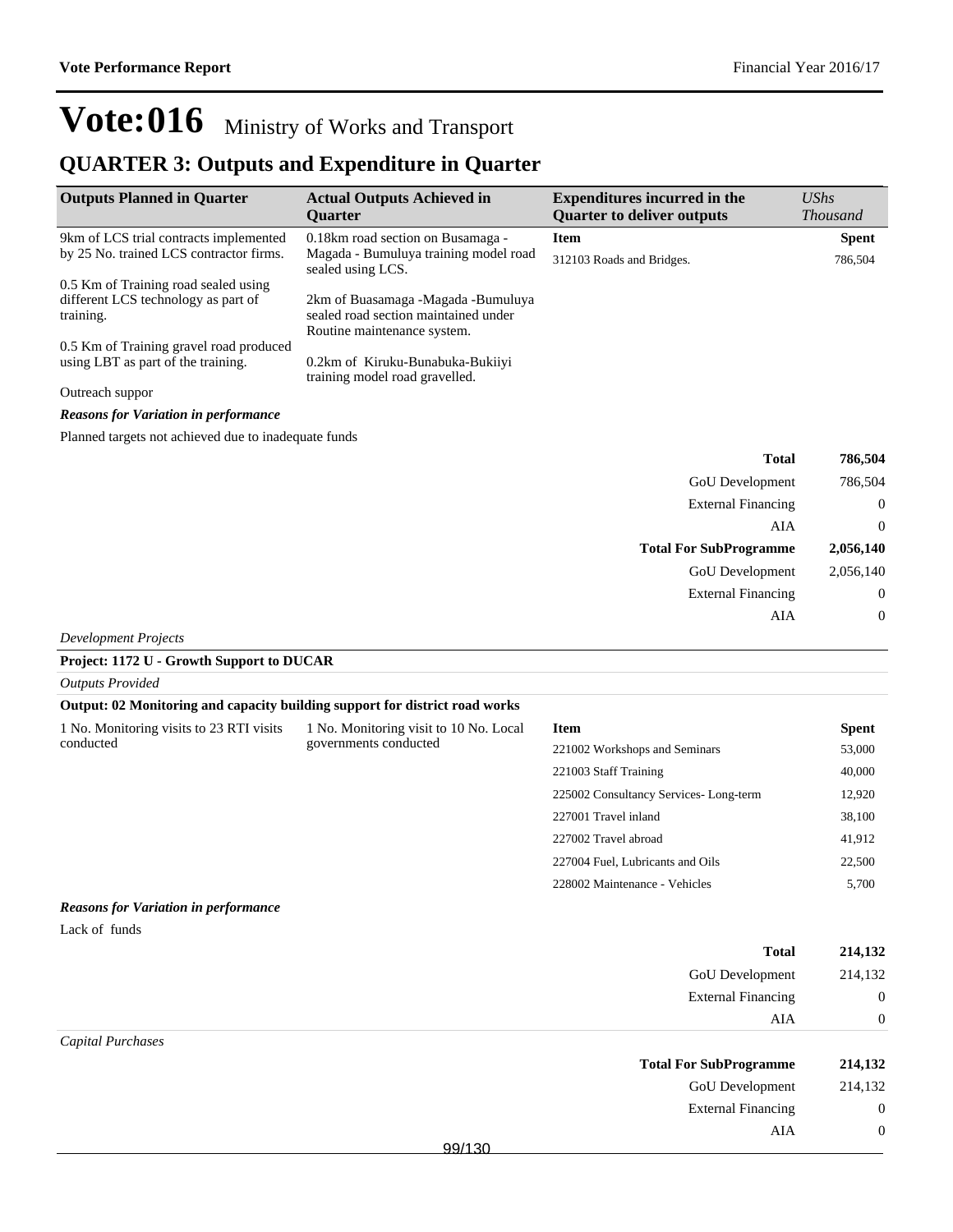227001 Travel inland 14,203 227002 Travel abroad 30,820 227004 Fuel, Lubricants and Oils 41,000 228002 Maintenance - Vehicles 156,123

# **Vote:016** Ministry of Works and Transport

### **QUARTER 3: Outputs and Expenditure in Quarter**

| <b>Outputs Planned in Quarter</b>                                                                            | <b>Actual Outputs Achieved in</b><br><b>Ouarter</b>                                                          | <b>Expenditures incurred in the</b><br><b>Quarter to deliver outputs</b> | UShs<br><b>Thousand</b> |
|--------------------------------------------------------------------------------------------------------------|--------------------------------------------------------------------------------------------------------------|--------------------------------------------------------------------------|-------------------------|
| <b>Program: 05 Mechanical Engineering Services</b>                                                           |                                                                                                              |                                                                          |                         |
| <b>Recurrent Programmes</b>                                                                                  |                                                                                                              |                                                                          |                         |
| <b>Subprogram: 13 Mechanical Engineering Services</b>                                                        |                                                                                                              |                                                                          |                         |
| <b>Outputs Provided</b>                                                                                      |                                                                                                              |                                                                          |                         |
| Output: 01 Policies, laws, guidelines, plans and strategies.                                                 |                                                                                                              |                                                                          |                         |
| 1 No. stakeholder meeting held with<br>Transport Officers of Ministries,<br>Departments and Agencies (MDAs). | 1 No. stakeholder meeting held with<br>Transport Officers of Ministries,<br>Departments and Agencies (MDAs). | <b>Item</b>                                                              | <b>Spent</b>            |
|                                                                                                              |                                                                                                              | 211101 General Staff Salaries                                            | 560,064                 |
|                                                                                                              |                                                                                                              | 221001 Advertising and Public Relations                                  | 6,315                   |
|                                                                                                              |                                                                                                              | 221010 Special Meals and Drinks                                          | 4,227                   |
|                                                                                                              |                                                                                                              | 221011 Printing, Stationery, Photocopying and<br>Binding                 | 4,184                   |
|                                                                                                              |                                                                                                              | 221012 Small Office Equipment                                            | 607                     |
|                                                                                                              |                                                                                                              | 221017 Subscriptions                                                     | 2,307                   |
|                                                                                                              |                                                                                                              | 222001 Telecommunications                                                | 1,517                   |
|                                                                                                              |                                                                                                              | 223005 Electricity                                                       | 3,548                   |
|                                                                                                              |                                                                                                              | 223006 Water                                                             | 3,548                   |

#### *Reasons for Variation in performance*

N/A

|                                                                                 |                                                 | <b>Total</b>                  | 586,318      |
|---------------------------------------------------------------------------------|-------------------------------------------------|-------------------------------|--------------|
|                                                                                 |                                                 | Wage Recurrent                | 560,064      |
|                                                                                 |                                                 | Non Wage Recurrent            | 26,254       |
|                                                                                 |                                                 | AIA                           | $\Omega$     |
| <b>Output: 02 Maintenance Services for Central and District Road Equipment.</b> |                                                 |                               |              |
| Average availability of Ministry vehicles                                       | 40% availability for Ministry vehicles and Item |                               | <b>Spent</b> |
| and equipment kept at 70%.                                                      | equipment attained.                             | 211101 General Staff Salaries | 524,999      |

#### *Reasons for Variation in performance*

Inadequate funds for vehicle maintenance

| 767,145 | <b>Total</b>       |
|---------|--------------------|
| 524,999 | Wage Recurrent     |
| 242,146 | Non Wage Recurrent |
|         | AIA                |

**Output: 03 Mech Tech Advise rendered & govt vehicle inventory maintained.**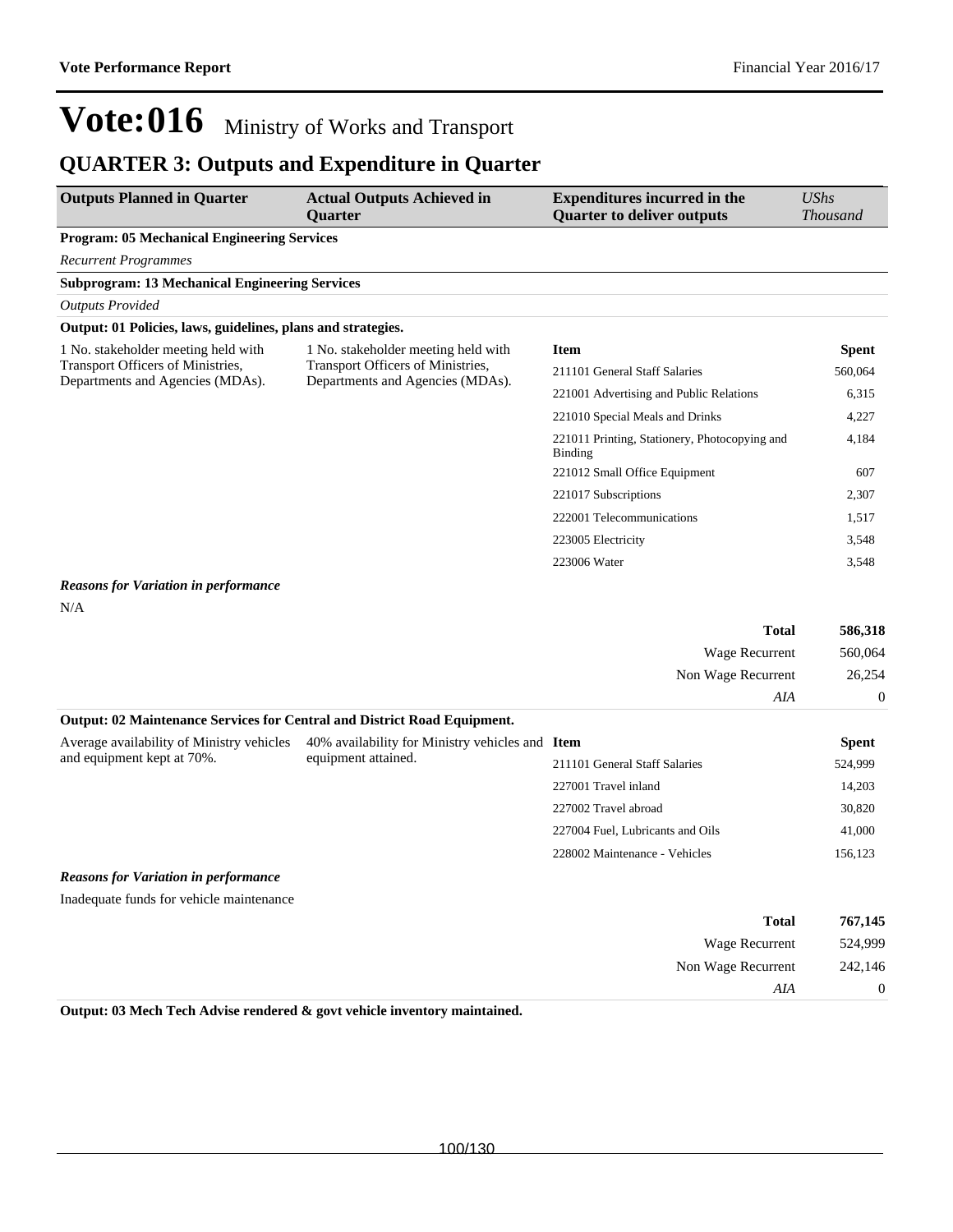### **QUARTER 3: Outputs and Expenditure in Quarter**

| <b>Outputs Planned in Quarter</b>                                         | <b>Actual Outputs Achieved in</b><br><b>Ouarter</b>                                                        | <b>Expenditures incurred in the</b><br><b>Quarter to deliver outputs</b> | <b>UShs</b><br><b>Thousand</b> |
|---------------------------------------------------------------------------|------------------------------------------------------------------------------------------------------------|--------------------------------------------------------------------------|--------------------------------|
| 40 No. persons tested for driving                                         | 21 No. persons tested for driving                                                                          | <b>Item</b>                                                              | <b>Spent</b>                   |
| competence.                                                               | competence.                                                                                                | 211101 General Staff Salaries                                            | 587,895                        |
| 500 No. Vehicles from MDAs assessed                                       | 1110 No. Vehicles from MDAs assessed                                                                       | 225001 Consultancy Services- Short term                                  | 199,999                        |
| for pre-repair inspection.                                                | for pre-repair inspection.                                                                                 | 228003 Maintenance – Machinery, Equipment                                | 122,903                        |
| post-repair inspection.                                                   | 400 No. vehicles from MDAs assessed for 646 No. vehicles from MDAs assessed for<br>post-repair inspection. | & Furniture                                                              |                                |
| 50 No. vehicles and plant for the general<br>public inspected and valued. | 38 No. vehicles and plant for the general<br>public inspected and valued.                                  |                                                                          |                                |
| 100 <sub>N</sub>                                                          | 2478No. vehicles/plant/machinery<br>registered;                                                            |                                                                          |                                |
|                                                                           | 592 No. vehicles/plant/ machinery<br>boarded off;                                                          |                                                                          |                                |
|                                                                           | 5 No. apprentices trained;                                                                                 |                                                                          |                                |
|                                                                           | Transport for 3 No. national functions<br>coordinated.                                                     |                                                                          |                                |
| <b>Reasons for Variation in performance</b>                               |                                                                                                            |                                                                          |                                |
| The output is demand driven                                               |                                                                                                            |                                                                          |                                |
|                                                                           |                                                                                                            | <b>Total</b>                                                             | 910,797                        |
|                                                                           |                                                                                                            | Wage Recurrent                                                           | 587,895                        |
|                                                                           |                                                                                                            | Non Wage Recurrent                                                       | 322,902                        |
|                                                                           |                                                                                                            | AIA                                                                      | 0                              |
|                                                                           | Output: 04 Maintenance of district Vehicles and Road equipment and regional workshops                      |                                                                          |                                |

|                                                     | Road equipment and mechanical facilities Road equipment and mechanical facilities Item |                                        | Spent  |
|-----------------------------------------------------|----------------------------------------------------------------------------------------|----------------------------------------|--------|
| in 15 No. districts in Eastern Region<br>inspected. | in 5 No. districts in Eastern Region<br>inspected.                                     | 211101 General Staff Salaries          | 74.446 |
|                                                     |                                                                                        | 225001 Consultancy Services-Short term | 26.916 |

*Reasons for Variation in performance*

Inadequate funds released to carry out the planned activity

| 101,362  | <b>Total</b>       |  |
|----------|--------------------|--|
| 74,446   | Wage Recurrent     |  |
| 26,916   | Non Wage Recurrent |  |
| $\theta$ | AIA                |  |

| Output: 05 Operation and Maintenance of MV Kalangala Ship and other delegated ferries |                                    |                                                           |              |
|---------------------------------------------------------------------------------------|------------------------------------|-----------------------------------------------------------|--------------|
| Average availability of MV Kalangala                                                  | 100% availability for MV Kalangala | <b>Item</b>                                               | <b>Spent</b> |
| kept at 95% of the planned operating time. attained.                                  |                                    | 211101 General Staff Salaries                             | 25,811       |
|                                                                                       |                                    | 213002 Incapacity, death benefits and funeral<br>expenses | 2,517        |
|                                                                                       |                                    | 221001 Advertising and Public Relations                   | 7.097        |
|                                                                                       |                                    | 221003 Staff Training                                     | 3,549        |
|                                                                                       |                                    | 224005 Uniforms, Beddings and Protective<br>Gear          | 6.067        |
|                                                                                       |                                    | 225001 Consultancy Services- Short term                   | 2.647.749    |
|                                                                                       | 101/130                            |                                                           |              |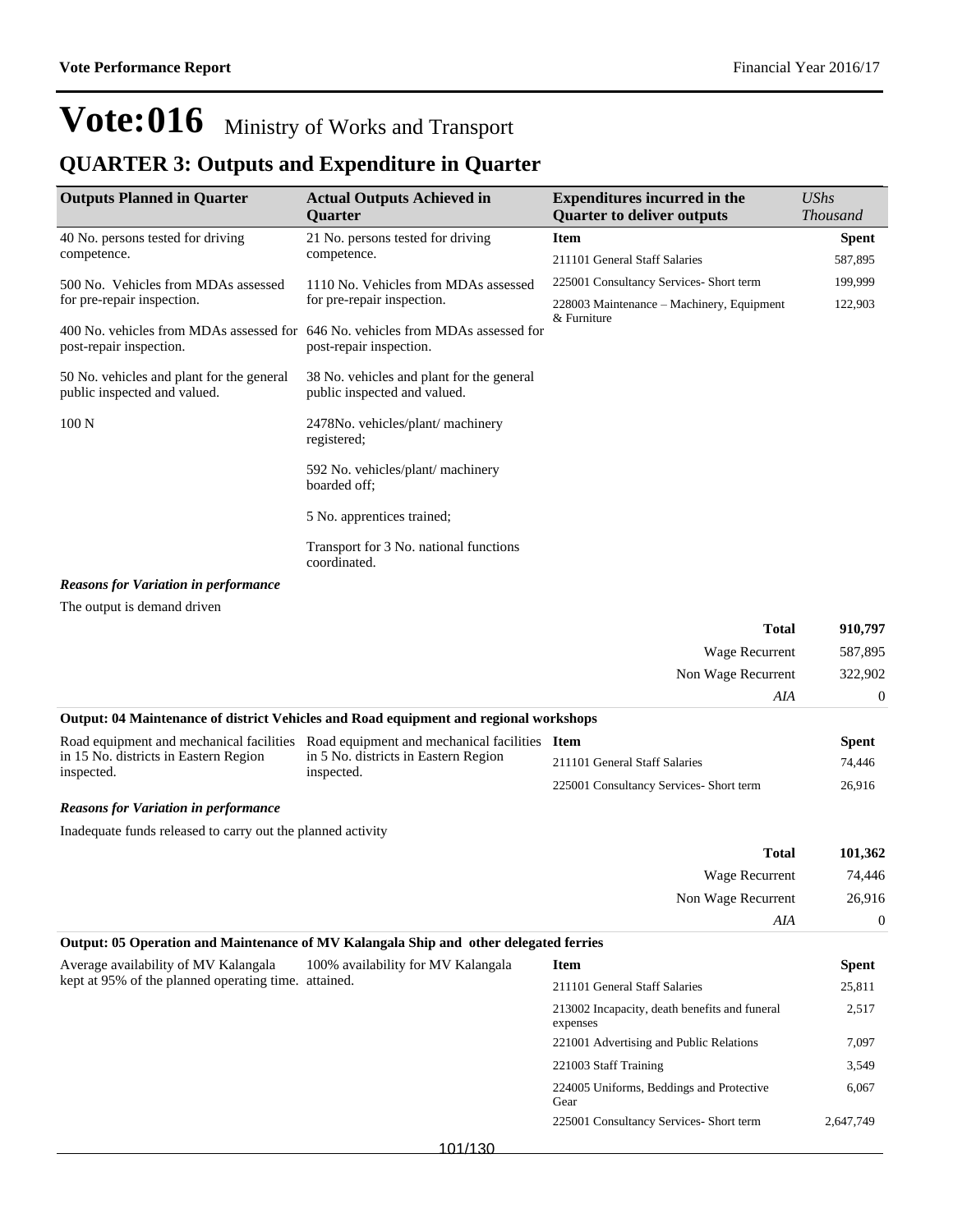### **QUARTER 3: Outputs and Expenditure in Quarter**

| <b>Outputs Planned in Quarter</b>                                                            | <b>Actual Outputs Achieved in</b><br>Quarter | <b>Expenditures incurred in the</b><br><b>Quarter to deliver outputs</b> | <b>UShs</b><br><b>Thousand</b> |
|----------------------------------------------------------------------------------------------|----------------------------------------------|--------------------------------------------------------------------------|--------------------------------|
| <b>Reasons for Variation in performance</b>                                                  |                                              |                                                                          |                                |
| The ship did not experience any breakdown during the period.                                 |                                              |                                                                          |                                |
|                                                                                              |                                              | <b>Total</b>                                                             | 2,692,789                      |
|                                                                                              |                                              | Wage Recurrent                                                           | 25,811                         |
|                                                                                              |                                              | Non Wage Recurrent                                                       | 2,666,978                      |
|                                                                                              |                                              | AIA                                                                      | $\boldsymbol{0}$               |
| Output: 06 Maintenance of the Government Protocol Fleet                                      |                                              |                                                                          |                                |
| Average availability of the Gov't Protocol 40% availability for the Gov't Protocol           |                                              | <b>Item</b>                                                              | <b>Spent</b>                   |
| fleet kept at 80%.                                                                           | fleet attained.                              | 211101 General Staff Salaries                                            | 112,575                        |
|                                                                                              |                                              | 228004 Maintenance - Other                                               | 241,225                        |
| <b>Reasons for Variation in performance</b>                                                  |                                              |                                                                          |                                |
| Poor releases during the 2nd and 3rd Qtrs affected vehicle maintenance activities.           |                                              |                                                                          |                                |
|                                                                                              |                                              | <b>Total</b>                                                             | 353,800                        |
|                                                                                              |                                              | Wage Recurrent                                                           | 112,575                        |
|                                                                                              |                                              | Non Wage Recurrent                                                       | 241,225                        |
|                                                                                              |                                              | AIA                                                                      | $\overline{0}$                 |
|                                                                                              |                                              | <b>Total For SubProgramme</b>                                            | 5,412,212                      |
|                                                                                              |                                              | Wage Recurrent                                                           | 1,885,790                      |
|                                                                                              |                                              | Non Wage Recurrent                                                       | 3,526,422                      |
|                                                                                              |                                              | AIA                                                                      | $\boldsymbol{0}$               |
| <b>Development Projects</b>                                                                  |                                              |                                                                          |                                |
| Project: 1321 Earth Moving Equipment Japan                                                   |                                              |                                                                          |                                |
| <b>Capital Purchases</b>                                                                     |                                              |                                                                          |                                |
| Output: 77 Purchase of Specialised Machinery & Equipment                                     |                                              |                                                                          |                                |
| VAT for the earthmoving equipment from 4 No. pre-shipment inspections of road<br>Japan paid. | equipment carried out.                       | <b>Item</b>                                                              | <b>Spent</b>                   |
|                                                                                              |                                              | 312202 Machinery and Equipment                                           | 104,845,112                    |
| <b>Reasons for Variation in performance</b>                                                  |                                              |                                                                          |                                |
| N/A                                                                                          |                                              |                                                                          |                                |
|                                                                                              |                                              | Total                                                                    | 104,845,112                    |
|                                                                                              |                                              | GoU Development                                                          | 104,845,112                    |
|                                                                                              |                                              | <b>External Financing</b>                                                | $\boldsymbol{0}$               |
|                                                                                              |                                              | AIA                                                                      | $\boldsymbol{0}$               |
|                                                                                              |                                              | <b>Total For SubProgramme</b>                                            | 104,845,112                    |
|                                                                                              |                                              | GoU Development                                                          | 104,845,112                    |
|                                                                                              |                                              | <b>External Financing</b>                                                | $\boldsymbol{0}$               |
|                                                                                              |                                              | AIA                                                                      | $\boldsymbol{0}$               |
| <b>Development Projects</b>                                                                  |                                              |                                                                          |                                |
| Project: 1405 Rehabilitation of Regional Mechanical Workshops                                |                                              |                                                                          |                                |

*Outputs Provided*

**Output: 03 Mech Tech Advise rendered & govt vehicle inventory maintained.**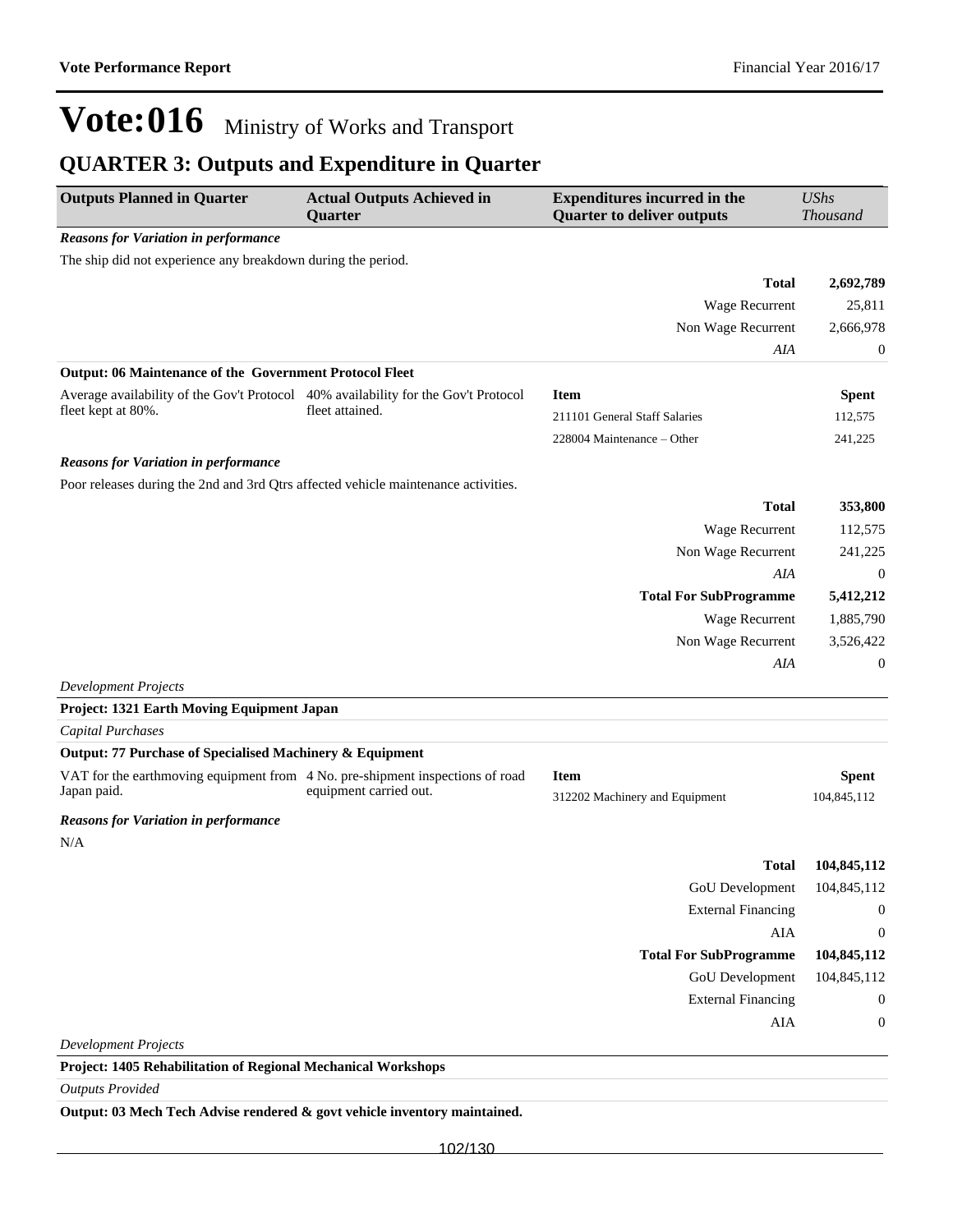### **QUARTER 3: Outputs and Expenditure in Quarter**

| <b>Outputs Planned in Quarter</b>                                                        | <b>Actual Outputs Achieved in</b><br><b>Quarter</b>                                                        | <b>Expenditures incurred in the</b><br><b>Quarter to deliver outputs</b> | <b>UShs</b><br>Thousand   |
|------------------------------------------------------------------------------------------|------------------------------------------------------------------------------------------------------------|--------------------------------------------------------------------------|---------------------------|
| Road equipment in 20 No. District Local                                                  | Road equipment in 5 No. District Local                                                                     | <b>Item</b>                                                              | <b>Spent</b>              |
| monitored.                                                                               | Gov'ts in the Eastern Region inspected and Gov'ts in the Eastern Region inspected and<br>monitored.        | 225001 Consultancy Services- Short term                                  | 89,550                    |
| <b>Reasons for Variation in performance</b>                                              |                                                                                                            |                                                                          |                           |
| Inadequate release to carry out the planned output.                                      |                                                                                                            |                                                                          |                           |
|                                                                                          |                                                                                                            | <b>Total</b>                                                             | 89,550                    |
|                                                                                          |                                                                                                            | GoU Development                                                          | 89,550                    |
|                                                                                          |                                                                                                            | <b>External Financing</b>                                                | $\mathbf{0}$              |
|                                                                                          |                                                                                                            | AIA                                                                      | 0                         |
|                                                                                          | Output: 04 Maintenance of district Vehicles and Road equipment and regional workshops                      |                                                                          |                           |
| Average availability of District Local                                                   | 50% availability for District Local Gov't                                                                  | <b>Item</b>                                                              | <b>Spent</b>              |
| Gov't and Zonal road equipment kept at<br>70%.                                           | and Zonal road equipment attained.                                                                         | 211102 Contract Staff Salaries (Incl. Casuals,<br>Temporary)             | 1,279,774                 |
|                                                                                          |                                                                                                            | 212101 Social Security Contributions                                     | 56,784                    |
| <b>Reasons for Variation in performance</b>                                              |                                                                                                            |                                                                          |                           |
|                                                                                          | Poor releases during Qtr.2 and Qtr.3 affected maintenance activities for district and zonal road equipment |                                                                          |                           |
|                                                                                          |                                                                                                            | <b>Total</b>                                                             | 1,336,557                 |
|                                                                                          |                                                                                                            | GoU Development                                                          | 1,336,557                 |
|                                                                                          |                                                                                                            | <b>External Financing</b>                                                | $\boldsymbol{0}$          |
|                                                                                          |                                                                                                            | AIA                                                                      | $\mathbf{0}$              |
|                                                                                          | Output: 05 Operation and Maintenance of MV Kalangala Ship and other delegated ferries                      |                                                                          |                           |
| Average availability of MV Kalangala                                                     | 100% availability for MV Kalangala                                                                         | <b>Item</b>                                                              | <b>Spent</b>              |
| kept at 95%.                                                                             | attained.                                                                                                  | 212101 Social Security Contributions                                     | 9,101                     |
| <b>Reasons for Variation in performance</b>                                              |                                                                                                            |                                                                          |                           |
| The ship did not experience any breakdown during the period.                             |                                                                                                            |                                                                          |                           |
|                                                                                          |                                                                                                            | <b>Total</b>                                                             | 9,101                     |
|                                                                                          |                                                                                                            | GoU Development                                                          | 9,101                     |
|                                                                                          |                                                                                                            | <b>External Financing</b>                                                | $\boldsymbol{0}$          |
|                                                                                          |                                                                                                            | AIA                                                                      | $\boldsymbol{0}$          |
| <b>Outputs Funded</b>                                                                    |                                                                                                            |                                                                          |                           |
| <b>Output: 51 Transfers to Regional Mechanical Workshops</b>                             |                                                                                                            |                                                                          |                           |
| Average availability of District Local<br>Gov't and Zonal road equipment kept at<br>70%. | 50% availability for District Local Gov't<br>and Zonal road equipment attained.                            | <b>Item</b><br>263104 Transfers to other govt. Units                     | <b>Spent</b><br>2,564,417 |
| <b>Reasons for Variation in performance</b>                                              |                                                                                                            | (Current)                                                                |                           |
|                                                                                          | Poor releases during Qtr.2 and Qtr.3 affected maintenance activities for district and zonal road equipment |                                                                          |                           |
|                                                                                          |                                                                                                            | <b>Total</b>                                                             | 2,564,417                 |
|                                                                                          |                                                                                                            | GoU Development                                                          | 2,564,417                 |
|                                                                                          |                                                                                                            | <b>External Financing</b>                                                | $\mathbf{0}$              |
|                                                                                          |                                                                                                            | AIA                                                                      | 0                         |
| <b>Capital Purchases</b>                                                                 |                                                                                                            |                                                                          |                           |
| <b>Output: 72 Government Buildings and Administrative Infrastructure</b>                 |                                                                                                            |                                                                          |                           |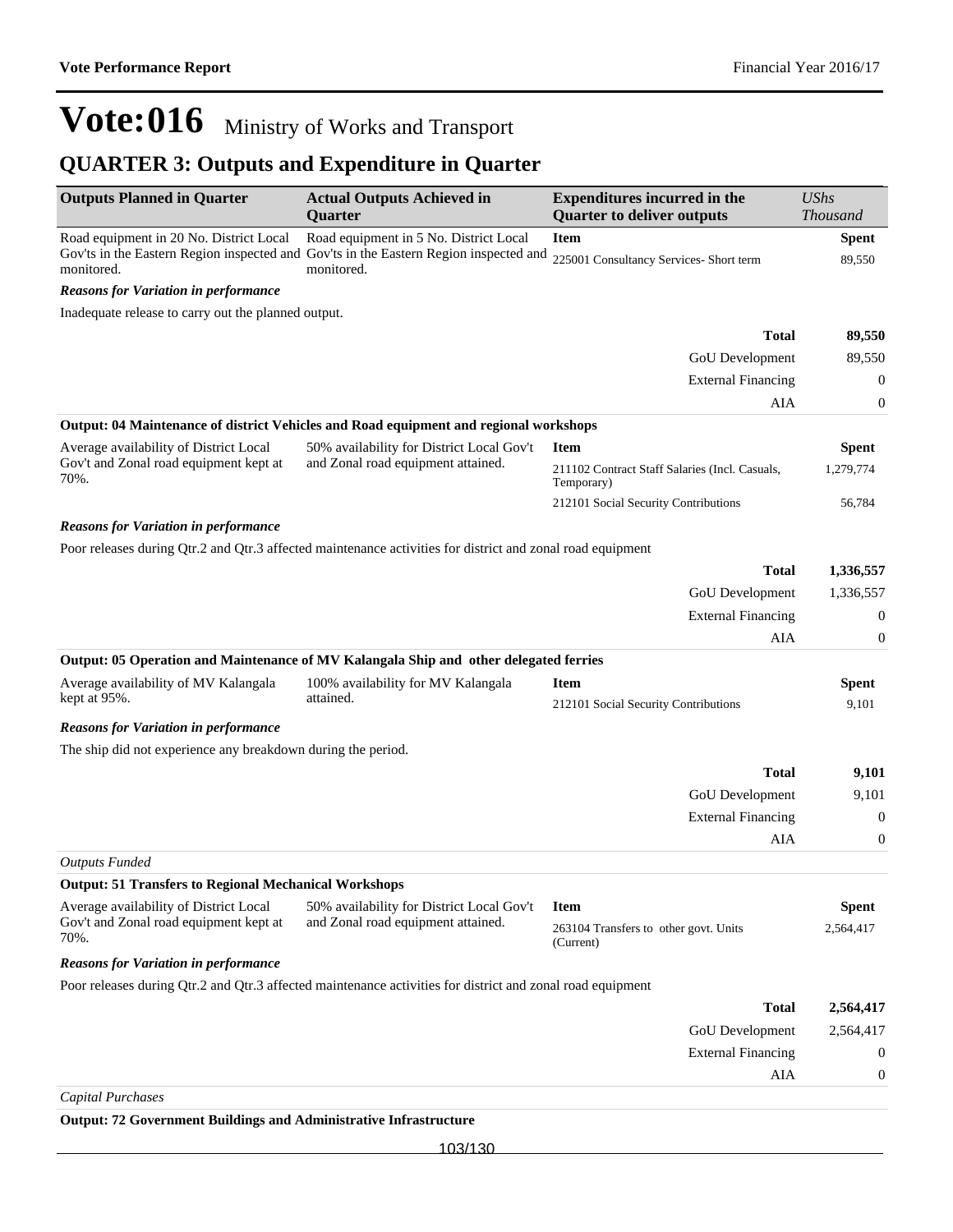### **QUARTER 3: Outputs and Expenditure in Quarter**

| <b>Outputs Planned in Quarter</b>                                          | <b>Actual Outputs Achieved in</b><br>Quarter                                            | <b>Expenditures incurred in the</b><br><b>Quarter to deliver outputs</b> | <b>UShs</b><br><b>Thousand</b> |
|----------------------------------------------------------------------------|-----------------------------------------------------------------------------------------|--------------------------------------------------------------------------|--------------------------------|
|                                                                            | Contracts cleared by Solicitor General and Tenders approved by Contracts Committee Item |                                                                          | <b>Spent</b>                   |
| signed.                                                                    | and advertised.                                                                         | 312104 Other Structures                                                  | 362,026                        |
| <b>Reasons for Variation in performance</b>                                |                                                                                         |                                                                          |                                |
| Delays in completing the designs and bills of quantities.                  |                                                                                         |                                                                          |                                |
|                                                                            |                                                                                         | <b>Total</b>                                                             | 362,026                        |
|                                                                            |                                                                                         | GoU Development                                                          | 362,026                        |
|                                                                            |                                                                                         | <b>External Financing</b>                                                | $\boldsymbol{0}$               |
|                                                                            |                                                                                         | AIA                                                                      | 0                              |
| <b>Output: 75 Purchase of Motor Vehicles and Other Transport Equipment</b> |                                                                                         |                                                                          |                                |
| Tender awarded and contract signed.                                        | Evaluation of bids carried out.                                                         | <b>Item</b>                                                              | <b>Spent</b>                   |
|                                                                            |                                                                                         | 312201 Transport Equipment                                               | 23,550                         |
| <b>Reasons for Variation in performance</b>                                |                                                                                         |                                                                          |                                |
| Delays in the procurement process.                                         |                                                                                         |                                                                          |                                |
|                                                                            |                                                                                         | <b>Total</b>                                                             | 23,550                         |
|                                                                            |                                                                                         | GoU Development                                                          | 23,550                         |
|                                                                            |                                                                                         | <b>External Financing</b>                                                | $\boldsymbol{0}$               |
|                                                                            |                                                                                         | AIA                                                                      | 0                              |
| Output: 76 Purchase of Office and ICT Equipment, including Software        |                                                                                         |                                                                          |                                |
| LPO issued and items received.                                             | Evaluation of bids carried out.                                                         | <b>Item</b>                                                              | <b>Spent</b>                   |
|                                                                            |                                                                                         | 312202 Machinery and Equipment                                           | 12,355                         |
| <b>Reasons for Variation in performance</b>                                |                                                                                         |                                                                          |                                |
| Delays in the procurement process.                                         |                                                                                         |                                                                          |                                |
|                                                                            |                                                                                         | <b>Total</b>                                                             | 12,355                         |
|                                                                            |                                                                                         | GoU Development                                                          | 12,355                         |
|                                                                            |                                                                                         | <b>External Financing</b>                                                | $\boldsymbol{0}$               |
|                                                                            |                                                                                         | AIA                                                                      | $\boldsymbol{0}$               |
| Output: 78 Purchase of Office and Residential Furniture and Fittings       |                                                                                         |                                                                          |                                |
| LPO issued and furniture received.                                         | Evaluation of bids carried out.                                                         | <b>Item</b>                                                              | <b>Spent</b>                   |
|                                                                            |                                                                                         | 312203 Furniture & Fixtures                                              | 7,413                          |
| <b>Reasons for Variation in performance</b>                                |                                                                                         |                                                                          |                                |
| Delays in the procurement process.                                         |                                                                                         |                                                                          |                                |
|                                                                            |                                                                                         | <b>Total</b>                                                             | 7,413                          |
|                                                                            |                                                                                         | <b>GoU</b> Development                                                   | 7,413                          |
|                                                                            |                                                                                         | <b>External Financing</b>                                                | $\boldsymbol{0}$               |
|                                                                            |                                                                                         | <b>AIA</b>                                                               | $\boldsymbol{0}$               |
|                                                                            |                                                                                         | <b>Total For SubProgramme</b>                                            | 4,404,968                      |
|                                                                            |                                                                                         | <b>GoU</b> Development                                                   | 4,404,968                      |
|                                                                            |                                                                                         | <b>External Financing</b>                                                | $\boldsymbol{0}$               |
|                                                                            |                                                                                         | ${\rm AIA}$                                                              | $\boldsymbol{0}$               |

#### **Program: 49 Policy,Planning and Support Services**

*Recurrent Programmes*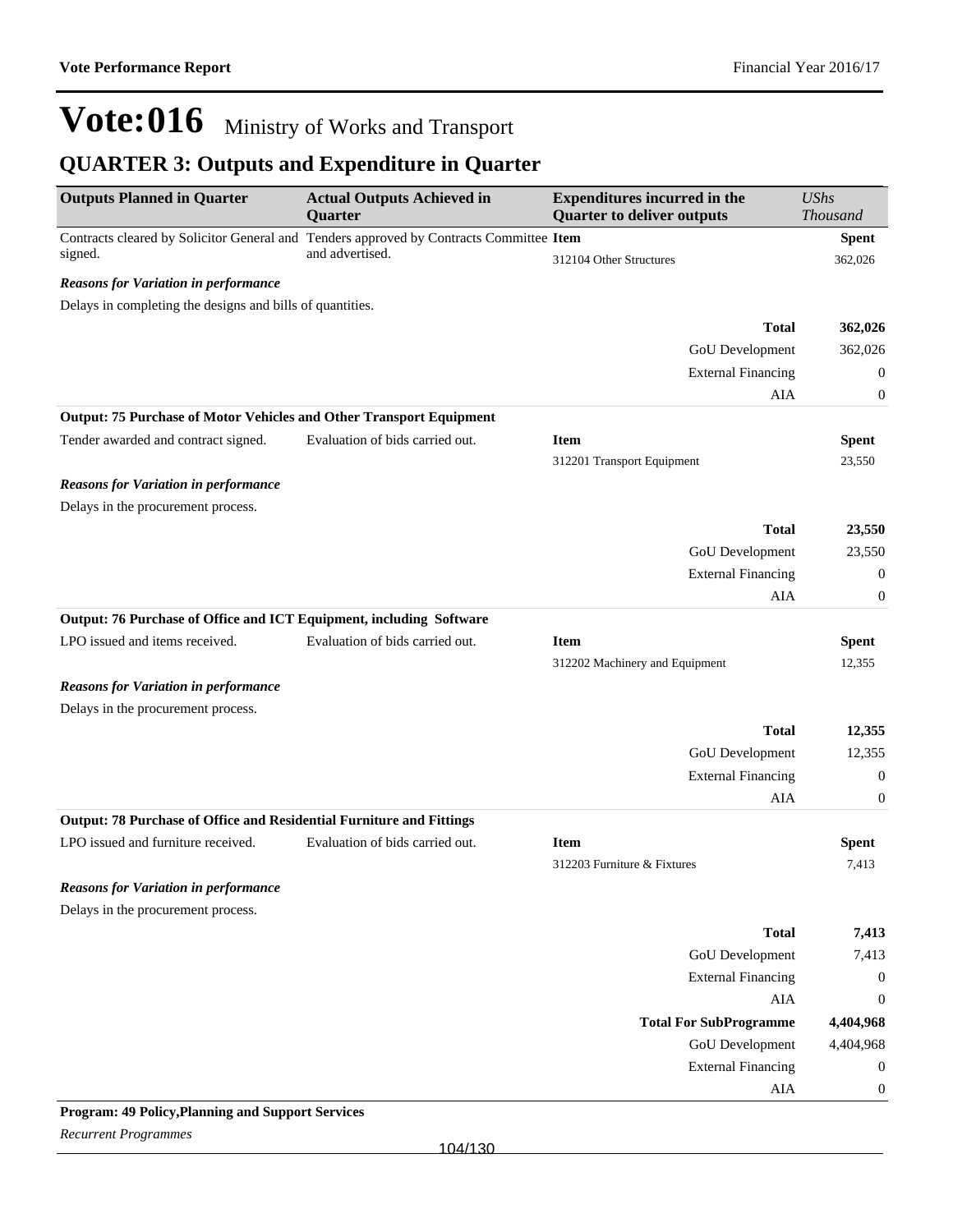### **QUARTER 3: Outputs and Expenditure in Quarter**

| <b>Outputs Planned in Quarter</b>  | <b>Actual Outputs Achieved in</b><br>Quarter                                        | <b>Expenditures incurred in the</b><br><b>Quarter to deliver outputs</b> | <b>UShs</b><br><b>Thousand</b> |
|------------------------------------|-------------------------------------------------------------------------------------|--------------------------------------------------------------------------|--------------------------------|
| <b>Subprogram: 01 Headquarters</b> |                                                                                     |                                                                          |                                |
| <b>Outputs Provided</b>            |                                                                                     |                                                                          |                                |
|                                    | <b>Output: 02 Ministry Support Services and Communication strategy implimented.</b> |                                                                          |                                |
|                                    | Management, support tools and Financial Management, support tools and Financial     | <b>Item</b>                                                              | <b>Spent</b>                   |
| Services rendered.                 | Services rendered;                                                                  | 211101 General Staff Salaries                                            | 610,526                        |
| Human Resources Managed.           | Human Resources Managed;                                                            | 211102 Contract Staff Salaries (Incl. Casuals,<br>Temporary)             | 30,000                         |
| Ministry magazine, documentary     | Ministry magazine, documentary                                                      | 211103 Allowances                                                        | 85,500                         |
| Manifesto suppliment done.         | Manifesto supplement done.                                                          | 212102 Pension for General Civil Service                                 | 2,633,043                      |
|                                    |                                                                                     | 213001 Medical expenses (To employees)                                   | 13,145                         |
|                                    |                                                                                     | 213002 Incapacity, death benefits and funeral<br>expenses                | 30,630                         |
|                                    |                                                                                     | 213003 Retrenchment costs                                                | 29,462                         |
|                                    |                                                                                     | 213004 Gratuity Expenses                                                 | 242,617                        |
|                                    |                                                                                     | 221001 Advertising and Public Relations                                  | 44,260                         |
|                                    |                                                                                     | 221002 Workshops and Seminars                                            | 11,765                         |
|                                    |                                                                                     | 221007 Books, Periodicals & Newspapers                                   | 12,721                         |
|                                    |                                                                                     | 221008 Computer supplies and Information<br>Technology (IT)              | 8,389                          |
|                                    |                                                                                     | 221009 Welfare and Entertainment                                         | 20,700                         |
|                                    |                                                                                     | 221010 Special Meals and Drinks                                          | 49,312                         |
|                                    |                                                                                     | 221011 Printing, Stationery, Photocopying and<br><b>Binding</b>          | 207,000                        |
|                                    |                                                                                     | 221012 Small Office Equipment                                            | 1,225                          |
|                                    |                                                                                     | 221016 IFMS Recurrent costs                                              | 44,795                         |
|                                    |                                                                                     | 221020 IPPS Recurrent Costs                                              | 46,700                         |
|                                    |                                                                                     | 222001 Telecommunications                                                | 23,004                         |
|                                    |                                                                                     | 222002 Postage and Courier                                               | 1,945                          |
|                                    |                                                                                     | 223001 Property Expenses                                                 | 1,477                          |
|                                    |                                                                                     | 223004 Guard and Security services                                       | 289,201                        |
|                                    |                                                                                     | 223005 Electricity                                                       | 99,000                         |
|                                    |                                                                                     | 223006 Water                                                             | 70,875                         |
|                                    |                                                                                     | 224004 Cleaning and Sanitation                                           | 46,174                         |
|                                    |                                                                                     | 227001 Travel inland                                                     | 64,850                         |
|                                    |                                                                                     | 227002 Travel abroad                                                     | 22,680                         |
|                                    |                                                                                     | 227003 Carriage, Haulage, Freight and<br>transport hire                  | 69,422                         |
|                                    |                                                                                     | 227004 Fuel, Lubricants and Oils                                         | 79,500                         |
|                                    |                                                                                     | 228001 Maintenance - Civil                                               | 47,309                         |
|                                    |                                                                                     | 228002 Maintenance - Vehicles                                            | 44,509                         |
|                                    |                                                                                     | 228003 Maintenance - Machinery, Equipment<br>& Furniture                 | 11,510                         |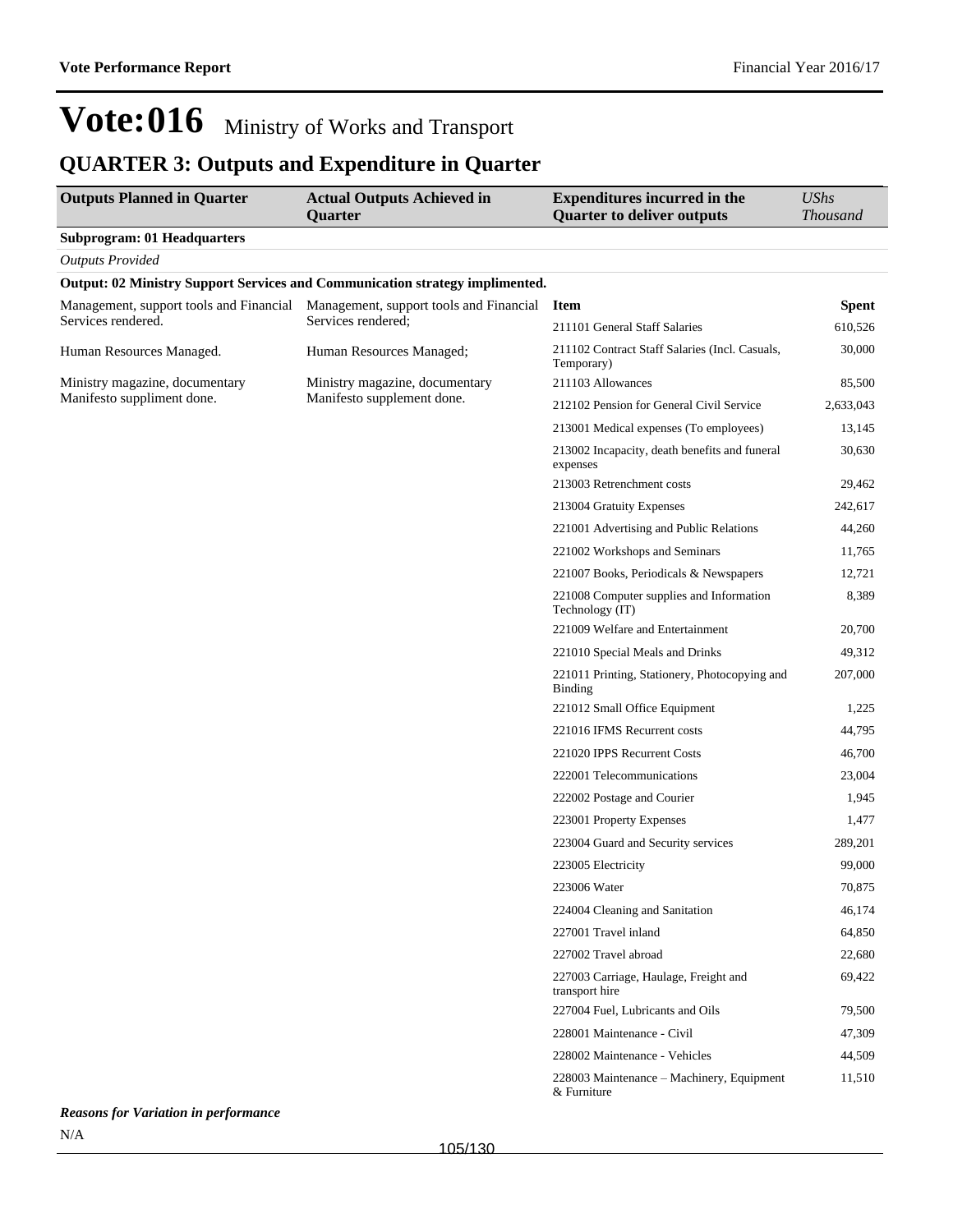### **QUARTER 3: Outputs and Expenditure in Quarter**

| <b>Outputs Planned in Quarter</b>                         | <b>Actual Outputs Achieved in</b><br><b>Ouarter</b> | <b>Expenditures incurred in the</b><br><b>Quarter to deliver outputs</b> | <b>UShs</b><br><b>Thousand</b> |
|-----------------------------------------------------------|-----------------------------------------------------|--------------------------------------------------------------------------|--------------------------------|
|                                                           |                                                     | <b>Total</b>                                                             | 4,993,246                      |
|                                                           |                                                     | <b>Wage Recurrent</b>                                                    | 640.526                        |
|                                                           |                                                     | Non Wage Recurrent                                                       | 4,352,720                      |
|                                                           |                                                     | AIA                                                                      | 0                              |
| <b>Output: 03 Ministerial and Top Management Services</b> |                                                     |                                                                          |                                |
| supply of computer hardware spares                        | Logistical support provided;                        | <b>Item</b>                                                              | <b>Spent</b>                   |
| ensured.                                                  | International meetings facilitated;                 | 211101 General Staff Salaries                                            | 111,564                        |
| Bids for Engraving of computers and ICT                   |                                                     | 211103 Allowances                                                        | 64,249                         |
| equipment evaluated.                                      | Public Relations maintained                         | 213001 Medical expenses (To employees)                                   | 31,156                         |
| Logistical support provided                               | Ministers' ICT equipment serviced and               | 213003 Retrenchment costs                                                | 2,953                          |
|                                                           | well maintained                                     | 221001 Advertising and Public Relations                                  | 14.031                         |
| International meetings facilitated                        |                                                     | 221005 Hire of Venue (chairs, projector, etc)                            | 5,652                          |
| Public Relations maintained                               |                                                     | 221007 Books, Periodicals & Newspapers                                   | 707                            |
|                                                           |                                                     | 221008 Computer supplies and Information<br>Technology (IT)              | 24,559                         |
|                                                           |                                                     | 221011 Printing, Stationery, Photocopying and<br>Binding                 | 7,066                          |
|                                                           |                                                     | 222001 Telecommunications                                                | 5,966                          |
|                                                           |                                                     | 223005 Electricity                                                       | 7,469                          |
|                                                           |                                                     | 227001 Travel inland                                                     | 17,850                         |
|                                                           |                                                     | 227004 Fuel, Lubricants and Oils                                         | 73,286                         |
| <b>Reasons for Variation in performance</b>               |                                                     |                                                                          |                                |

#### N/A

| 366,508 | <b>Total</b>       |
|---------|--------------------|
| 111,564 | Wage Recurrent     |
| 254,944 | Non Wage Recurrent |
| 0       | AIA                |

**Output: 06 Monitoring and Capacity Building Support**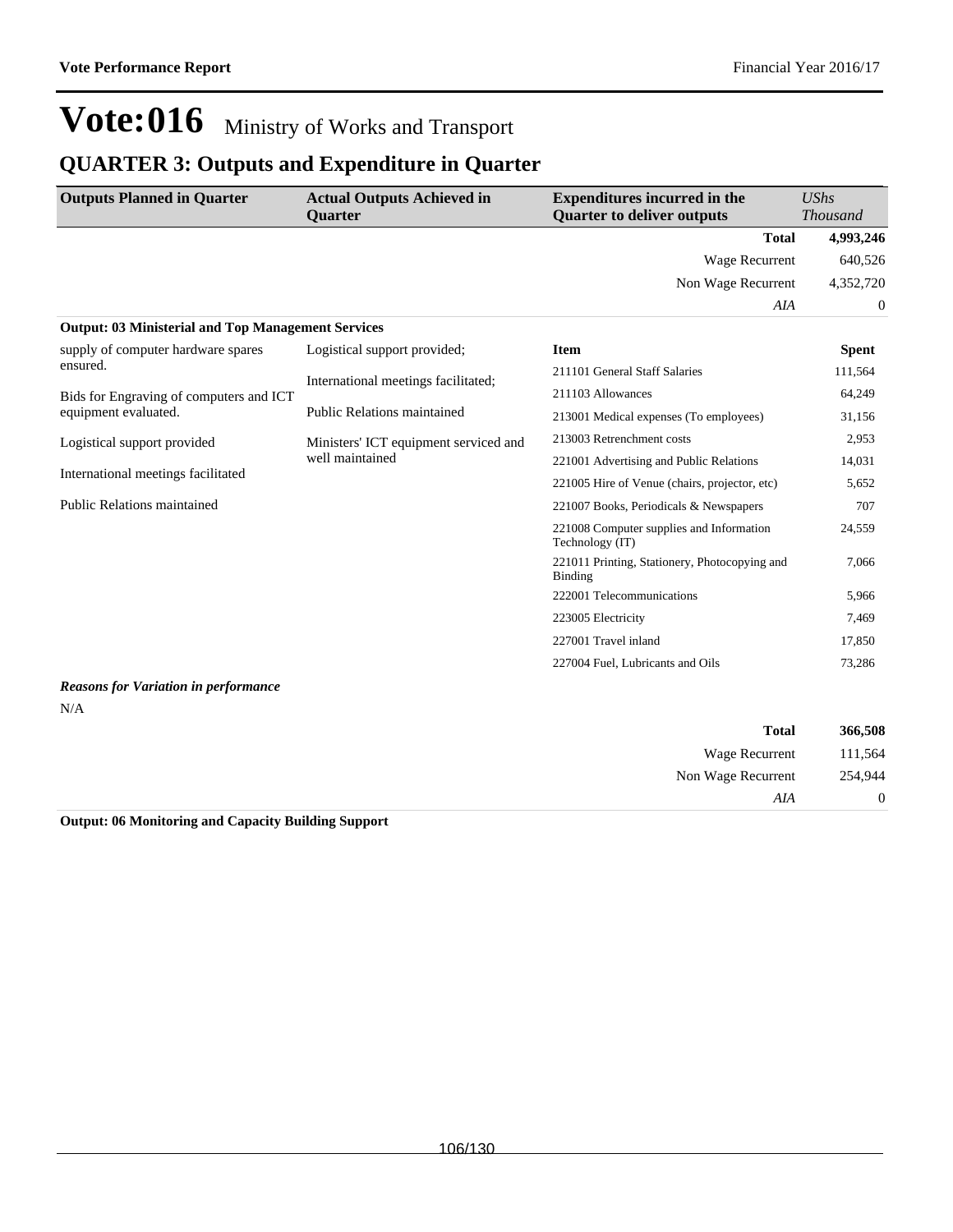### **QUARTER 3: Outputs and Expenditure in Quarter**

| <b>Outputs Planned in Quarter</b>          | <b>Actual Outputs Achieved in</b><br><b>Ouarter</b>                                                          | <b>Expenditures incurred in the</b><br><b>Ouarter to deliver outputs</b> | <b>UShs</b><br><b>Thousand</b> |
|--------------------------------------------|--------------------------------------------------------------------------------------------------------------|--------------------------------------------------------------------------|--------------------------------|
| 1no. Tailor made course for Local          | 3 Staff trained in short term Courses;                                                                       | <b>Item</b>                                                              | <b>Spent</b>                   |
| Government staff conducted                 | 14 officers promoted and deployed;                                                                           | 211103 Allowances                                                        | 57,088                         |
| support, monitoring and supervision of     |                                                                                                              | 221001 Advertising and Public Relations                                  | 23,465                         |
| ministry upcountry stations undertaken     | 20 officers newly recruited and deployed;                                                                    | 221003 Staff Training                                                    | 242,659                        |
| Ino. Staff sponsored in long term training | Staff salaries paid;                                                                                         | 221004 Recruitment Expenses                                              | 23,770                         |
| course                                     |                                                                                                              | 221005 Hire of Venue (chairs, projector, etc)                            | 5,453                          |
| 2no. staff trained in short term courses   | Pension and gratuity paid;                                                                                   | 221009 Welfare and Entertainment                                         | 11,305                         |
| 10no. Staff recruit                        | Support, monitoring and supervision of<br>ministry upcountry stations undertaken;                            | 221011 Printing, Stationery, Photocopying and<br><b>Binding</b>          | 25,436                         |
|                                            |                                                                                                              | 221016 IFMS Recurrent costs                                              | 5,362                          |
|                                            | Staff performance management and filling<br>of annual performance appraisal report                           | 221020 IPPS Recurrent Costs                                              | 8,017                          |
|                                            | forms monitored                                                                                              | 222002 Postage and Courier                                               | 886                            |
|                                            | Staff welfare programs coordinated and                                                                       | 227001 Travel inland                                                     | 58,075                         |
|                                            | managed                                                                                                      | 227002 Travel abroad                                                     | 36,994                         |
|                                            | 1 induction training programme<br>coordinated;                                                               | 227003 Carriage, Haulage, Freight and<br>transport hire                  | 24,461                         |
|                                            |                                                                                                              | 227004 Fuel, Lubricants and Oils                                         | 31,383                         |
|                                            | 1 refresher in-house training activity on<br>the online declaration of Assets and<br>Liabilities coordinated | 273102 Incapacity, death benefits and funeral<br>expenses                | 16,542                         |

#### *Reasons for Variation in performance*

*Reasons for Variation in performance*

N/A

| 570,894        | <b>Total</b>       |
|----------------|--------------------|
| $\overline{0}$ | Wage Recurrent     |
| 570,894        | Non Wage Recurrent |
| $\overline{0}$ | AIA                |

*Arrears*

#### **Output: 99 Arrears**

**Item Spent**

| $\boldsymbol{0}$ | <b>Total</b>                  |
|------------------|-------------------------------|
| $\mathbf 0$      | <b>Wage Recurrent</b>         |
| $\mathbf 0$      | Non Wage Recurrent            |
| $\mathbf 0$      | AIA                           |
|                  |                               |
| 5,930,647        | <b>Total For SubProgramme</b> |
| 752,090          | <b>Wage Recurrent</b>         |
| 5,178,557        | Non Wage Recurrent            |
| $\mathbf 0$      | AIA                           |

*Recurrent Programmes*

**Subprogram: 09 Policy and Planning**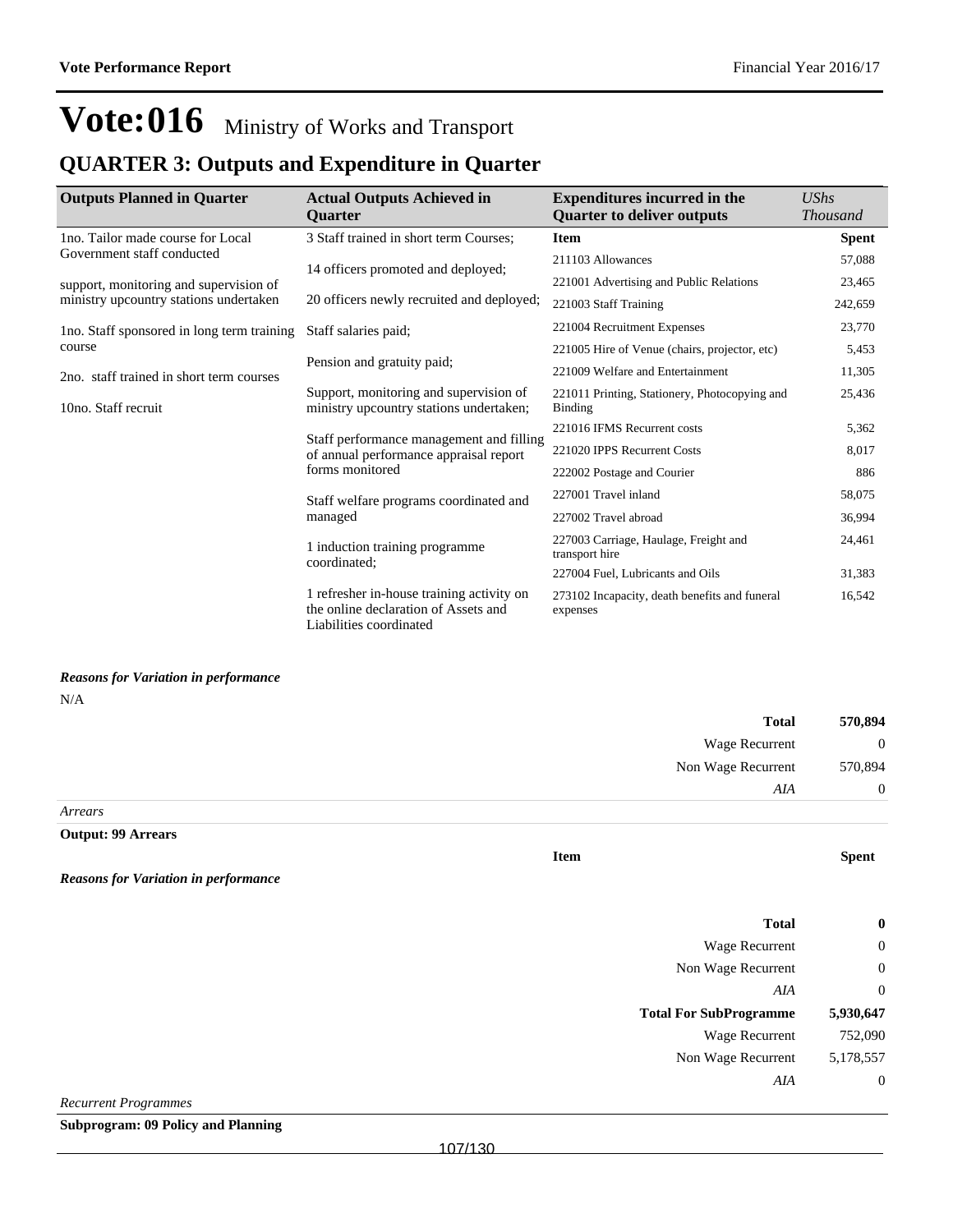### **QUARTER 3: Outputs and Expenditure in Quarter**

| <b>Outputs Planned in Quarter</b>                            | <b>Actual Outputs Achieved in</b><br>Quarter  | <b>Expenditures incurred in the</b><br><b>Quarter to deliver outputs</b> | <b>UShs</b><br>Thousand |
|--------------------------------------------------------------|-----------------------------------------------|--------------------------------------------------------------------------|-------------------------|
| <b>Outputs Provided</b>                                      |                                               |                                                                          |                         |
| Output: 01 Policy, Laws, guidelines, plans and strategies    |                                               |                                                                          |                         |
|                                                              | Q2 performance report FY 2016/17<br>prepared. | <b>Item</b>                                                              | <b>Spent</b>            |
|                                                              |                                               | 211101 General Staff Salaries                                            | 262,500                 |
|                                                              |                                               | 211103 Allowances                                                        | 19,317                  |
|                                                              |                                               | 221003 Staff Training                                                    | 7,759                   |
|                                                              |                                               | 221011 Printing, Stationery, Photocopying and<br><b>Binding</b>          | 1,867                   |
|                                                              |                                               | 227002 Travel abroad                                                     | 30,494                  |
|                                                              |                                               | 227003 Carriage, Haulage, Freight and<br>transport hire                  | 3,812                   |
|                                                              |                                               | 227004 Fuel, Lubricants and Oils                                         | 13,341                  |
|                                                              |                                               | 228002 Maintenance - Vehicles                                            | 13,325                  |
| <b>Reasons for Variation in performance</b><br>N/A           |                                               |                                                                          |                         |
|                                                              |                                               | <b>Total</b>                                                             | 352,415                 |
|                                                              |                                               | Wage Recurrent                                                           | 262,500                 |
|                                                              |                                               | Non Wage Recurrent                                                       | 89,915                  |
|                                                              |                                               | AIA                                                                      | $\boldsymbol{0}$        |
| Output: 05 Strengthening Sector Coordination, Planning & ICT |                                               |                                                                          |                         |
|                                                              | Quarterly JTSR Action Matrix Reviewed; Item   |                                                                          | <b>Spent</b>            |
|                                                              |                                               | 221002 Workshops and Seminars                                            | 37,166                  |
|                                                              | SWG activities Coordinated.                   | 221011 Printing, Stationery, Photocopying and<br>Binding                 | 6,034                   |
|                                                              |                                               | 225001 Consultancy Services- Short term                                  | 32,404                  |
|                                                              |                                               | 227004 Fuel, Lubricants and Oils                                         | 13,325                  |
| <b>Reasons for Variation in performance</b><br>N/A           |                                               |                                                                          |                         |
|                                                              |                                               | <b>Total</b>                                                             | 88,929                  |
|                                                              |                                               | Wage Recurrent                                                           | $\mathbf 0$             |
|                                                              |                                               | Non Wage Recurrent                                                       | 88,929                  |
|                                                              |                                               | AIA                                                                      | $\boldsymbol{0}$        |
| <b>Output: 06 Monitoring and Capacity Building Support</b>   |                                               |                                                                          |                         |
|                                                              |                                               | Item                                                                     | <b>Spent</b>            |
| <b>Reasons for Variation in performance</b>                  |                                               |                                                                          |                         |
|                                                              |                                               |                                                                          |                         |
|                                                              |                                               | <b>Total</b>                                                             | 0                       |
|                                                              |                                               | Wage Recurrent                                                           | 0                       |
|                                                              |                                               | Non Wage Recurrent                                                       | $\boldsymbol{0}$        |
|                                                              |                                               | AIA                                                                      | $\boldsymbol{0}$        |
|                                                              |                                               | <b>Total For SubProgramme</b>                                            | 441,344                 |
|                                                              |                                               | Wage Recurrent                                                           | 262,500                 |
|                                                              | 108/130                                       |                                                                          |                         |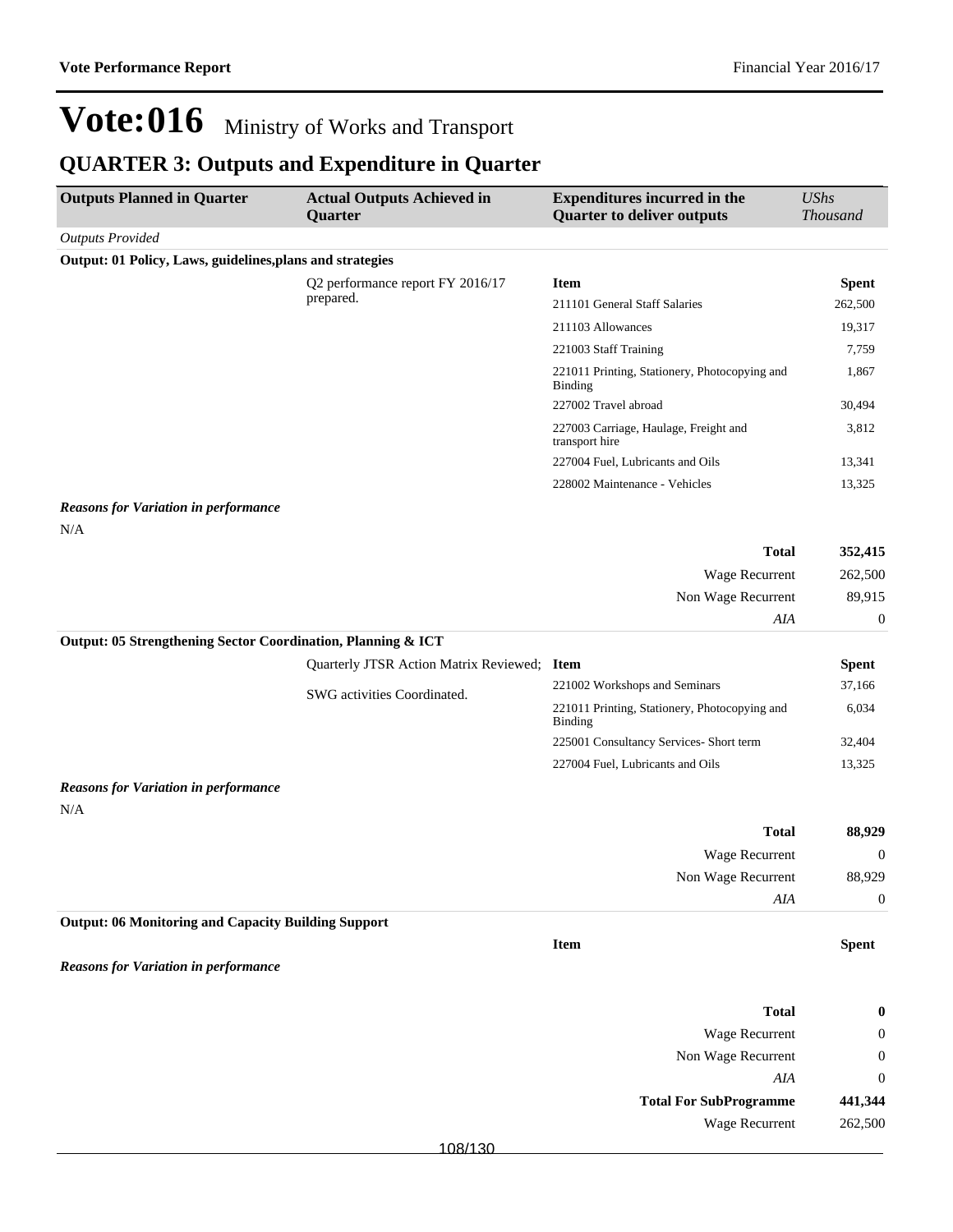### **QUARTER 3: Outputs and Expenditure in Quarter**

| <b>Outputs Planned in Quarter</b>                         | <b>Actual Outputs Achieved in</b><br>Quarter                                        | <b>Expenditures incurred in the</b><br><b>Quarter to deliver outputs</b> | UShs<br><b>Thousand</b> |
|-----------------------------------------------------------|-------------------------------------------------------------------------------------|--------------------------------------------------------------------------|-------------------------|
|                                                           |                                                                                     | Non Wage Recurrent                                                       | 178,844                 |
|                                                           |                                                                                     | AIA                                                                      | $\theta$                |
| <b>Recurrent Programmes</b>                               |                                                                                     |                                                                          |                         |
| Subprogram: 10 Internal Audit                             |                                                                                     |                                                                          |                         |
| <b>Outputs Provided</b>                                   |                                                                                     |                                                                          |                         |
|                                                           | <b>Output: 02 Ministry Support Services and Communication strategy implimented.</b> |                                                                          |                         |
| Ministry Payroll reviewed and Payroll<br>Report produced; | Ministry Payroll reviewed and Payroll<br>Report produced;                           | <b>Item</b>                                                              | <b>Spent</b>            |
|                                                           |                                                                                     | 211101 General Staff Salaries                                            | 41,974                  |
| One Management letters issued.                            | 01 Management letter issued;                                                        | 211103 Allowances                                                        | 11,423                  |
|                                                           | 01 Regional Workshops inspected and<br>Report produced;                             | 221003 Staff Training                                                    | 3,812                   |
| One Regional Workshops inspected and<br>Report produced.  |                                                                                     | 221011 Printing, Stationery, Photocopying and<br>Binding                 | 4,415                   |
| All projects audited and reports made.                    | All projects audited and reports made;                                              | 221017 Subscriptions                                                     | 1,132                   |
| Adhoc assignment undertaken                               | Adhoc assignments undertaken                                                        | 227001 Travel inland                                                     | 43,649                  |
|                                                           |                                                                                     | 227002 Travel abroad                                                     | 18,287                  |
| Advisory role done.                                       | Advisory role done.                                                                 | 227004 Fuel, Lubricants and Oils                                         | 30,494                  |
|                                                           |                                                                                     | 228002 Maintenance - Vehicles                                            | 15,247                  |
| <b>Reasons for Variation in performance</b>               |                                                                                     |                                                                          |                         |
| N/A                                                       |                                                                                     |                                                                          |                         |

|                      | <b>Total</b>                  | 170,432          |
|----------------------|-------------------------------|------------------|
|                      | <b>Wage Recurrent</b>         | 41,974           |
|                      | Non Wage Recurrent            | 128,458          |
|                      | AIA                           | $\theta$         |
|                      | <b>Total For SubProgramme</b> | 170,432          |
|                      | Wage Recurrent                | 41,974           |
|                      | Non Wage Recurrent            | 128,458          |
|                      | AIA                           | $\boldsymbol{0}$ |
| Development Projects |                               |                  |

**Project: 1105 Strengthening Sector Coord, Planning & ICT**

*Outputs Provided*

**Output: 04 Transport Data Collection Analysis and Storage**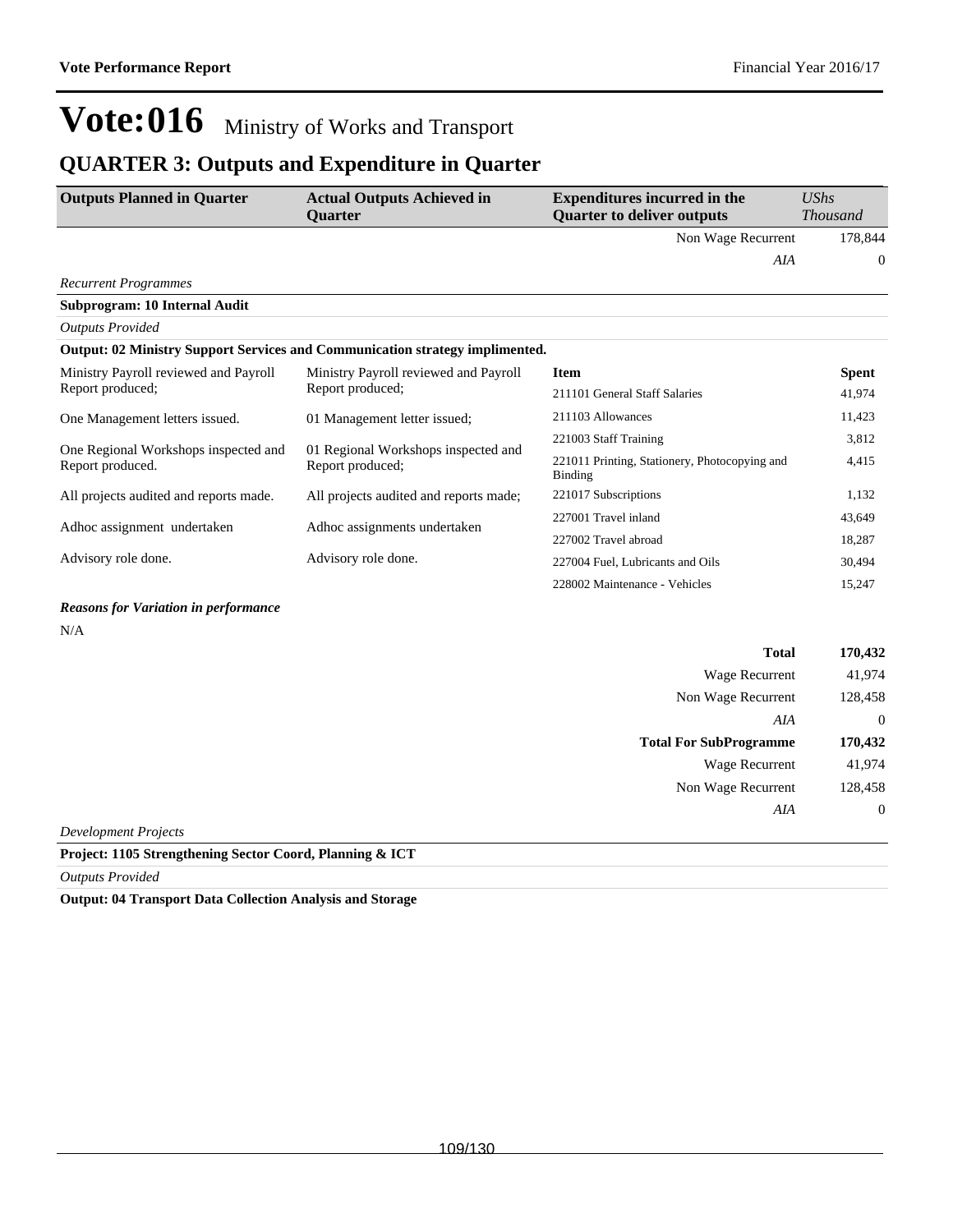### **QUARTER 3: Outputs and Expenditure in Quarter**

| <b>Outputs Planned in Quarter</b>       | <b>Actual Outputs Achieved in</b><br><b>Ouarter</b> | <b>Expenditures incurred in the</b><br><b>Ouarter to deliver outputs</b> | UShs<br><b>Thousand</b> |
|-----------------------------------------|-----------------------------------------------------|--------------------------------------------------------------------------|-------------------------|
| <b>Transport Sector Data Management</b> | <b>Transport Sector Data Management</b>             | <b>Item</b>                                                              | <b>Spent</b>            |
| System operational                      | System operationalised                              | 211102 Contract Staff Salaries (Incl. Casuals,                           | 120,688                 |
| 2Nos Transport Surveys conducted        | UTSInfo supported                                   | Temporary)                                                               |                         |
|                                         |                                                     | 211103 Allowances                                                        | 25,080                  |
| Data on Transport Sector Indicators     | Statistical support to MDAs provided                | 221001 Advertising and Public Relations                                  | 3,920                   |
| collected, analysed and TSDMS Updated   |                                                     | 221002 Workshops and Seminars                                            | 6,860                   |
| Support to UTSInfo                      |                                                     | 221003 Staff Training                                                    | 15,680                  |
| Statistical support to MDAs             |                                                     | 221008 Computer supplies and Information<br>Technology (IT)              | 85,956                  |
|                                         |                                                     | 221011 Printing, Stationery, Photocopying and<br><b>Binding</b>          | 38,284                  |
|                                         |                                                     | 222001 Telecommunications                                                | 100,878                 |
|                                         |                                                     | 222003 Information and communications<br>technology (ICT)                | 27,930                  |
|                                         |                                                     | 225001 Consultancy Services- Short term                                  | 122,000                 |
|                                         |                                                     | 227001 Travel inland                                                     | 41,164                  |
|                                         |                                                     | 227004 Fuel, Lubricants and Oils                                         | 23,408                  |

#### *Reasons for Variation in performance*

Transport Surveys and Data on Transport Sector Indicators not conducted due to inadequate funds

|                                                                    |                                                                                                        | <b>Total</b>                                                 | 611,847  |
|--------------------------------------------------------------------|--------------------------------------------------------------------------------------------------------|--------------------------------------------------------------|----------|
|                                                                    |                                                                                                        | <b>GoU</b> Development                                       | 611,847  |
|                                                                    |                                                                                                        | <b>External Financing</b>                                    | 0        |
|                                                                    |                                                                                                        | AIA                                                          | $\Omega$ |
| Output: 05 Strengthening Sector Coordination, Planning & ICT       |                                                                                                        |                                                              |          |
| Mid-term Review of the 12th JTSR                                   | 1 Sector Working Group (SWG) meeting                                                                   | <b>Item</b>                                                  | Spent    |
| coordinated and held.                                              | coordinated and held                                                                                   | 211102 Contract Staff Salaries (Incl. Casuals,<br>Temporary) | 104,950  |
| 1 Sector Working Group (SWG) meetings<br>coordinated and held      | 1 MDAs meeting to review<br>implementation progress of the Action<br>Plan Matrix coordinated and held. | 211103 Allowances                                            | 58,875   |
|                                                                    |                                                                                                        | 221001 Advertising and Public Relations                      | 4,900    |
| 1 MDAs meetings to review<br>implementation progress of the Action |                                                                                                        | 221002 Workshops and Seminars                                | 37,786   |
| Plan Matrix coordinated and held.                                  |                                                                                                        | 221003 Staff Training                                        | 35,672   |
| Service providers procured                                         |                                                                                                        | 221008 Computer supplies and Information<br>Technology (IT)  | 14,700   |
|                                                                    |                                                                                                        | 221011 Printing, Stationery, Photocopying and<br>Binding     | 66,075   |
|                                                                    |                                                                                                        | 222001 Telecommunications                                    | 1,012    |
|                                                                    |                                                                                                        | 225001 Consultancy Services- Short term                      | 31,832   |
|                                                                    |                                                                                                        | 227002 Travel abroad                                         | 2,859    |
|                                                                    |                                                                                                        | 227004 Fuel, Lubricants and Oils                             | 12,056   |
|                                                                    |                                                                                                        |                                                              |          |

#### *Reasons for Variation in performance*

Mid-term Review of the 12th JTSR cancelled;

Service providers not procured due to cancellation of the Midterm Review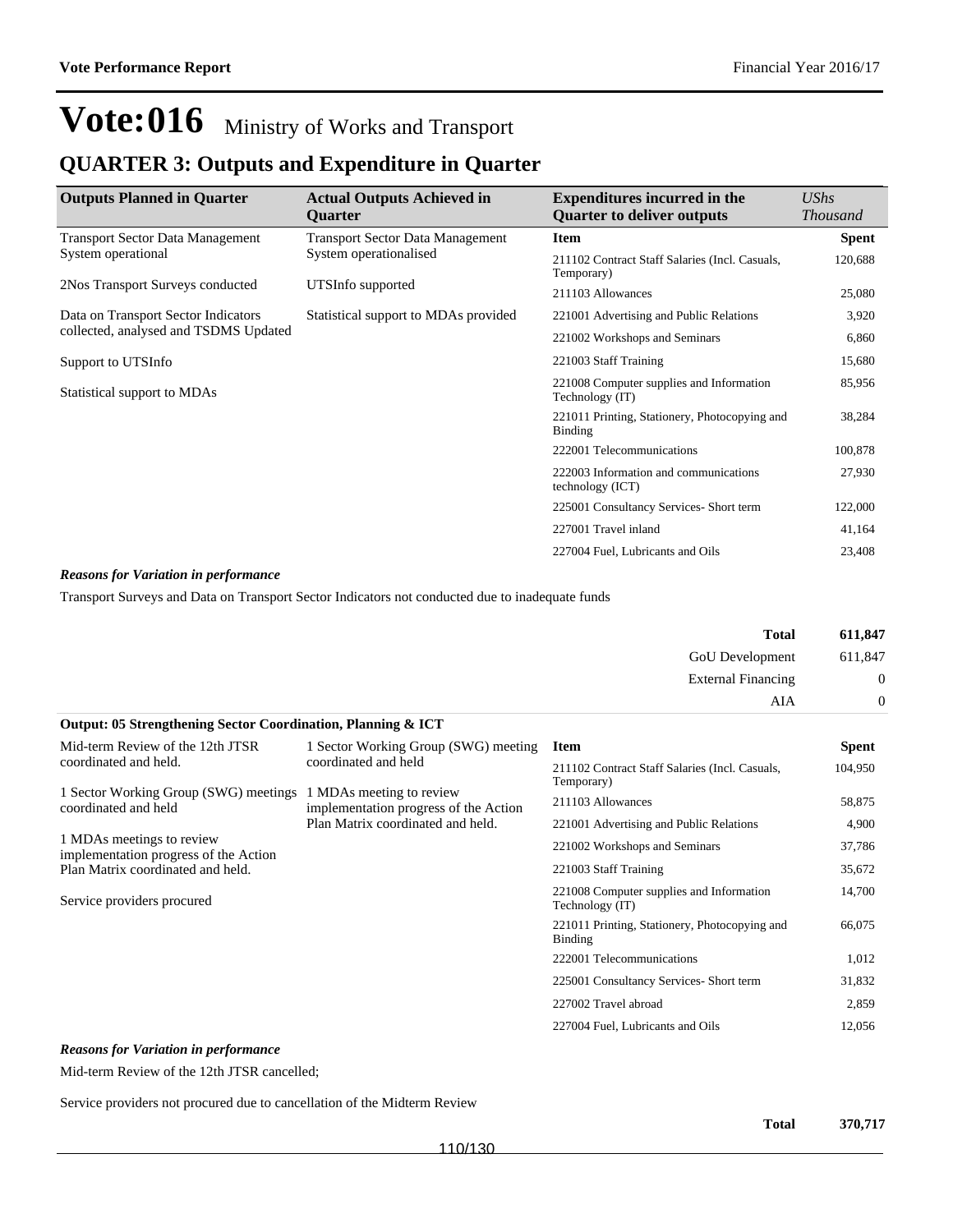### **QUARTER 3: Outputs and Expenditure in Quarter**

| <b>Outputs Planned in Quarter</b>                          | <b>Actual Outputs Achieved in</b><br>Quarter | <b>Expenditures incurred in the</b><br><b>Quarter to deliver outputs</b> | <b>UShs</b><br><b>Thousand</b> |
|------------------------------------------------------------|----------------------------------------------|--------------------------------------------------------------------------|--------------------------------|
|                                                            |                                              | <b>GoU</b> Development                                                   | 370,717                        |
|                                                            |                                              | <b>External Financing</b>                                                | 0                              |
|                                                            |                                              | AIA                                                                      | $\boldsymbol{0}$               |
| <b>Output: 06 Monitoring and Capacity Building Support</b> |                                              |                                                                          |                                |
| Condition of National Roads network                        | Outputs not undertaken due to limited        | <b>Item</b>                                                              | <b>Spent</b>                   |
| monitored.                                                 | funds                                        | 211102 Contract Staff Salaries (Incl. Casuals,                           | 78,688                         |
| <b>Budget Performance/Implementation</b><br>Monitored      |                                              | Temporary)                                                               |                                |
| 1Nos training workshop conducted                           |                                              |                                                                          |                                |
| <b>Reasons for Variation in performance</b>                |                                              |                                                                          |                                |
| Outputs not undertaken due to limited funds.               |                                              |                                                                          |                                |
|                                                            |                                              | <b>Total</b>                                                             | 78,688                         |
|                                                            |                                              | GoU Development                                                          | 78,688                         |
|                                                            |                                              | <b>External Financing</b>                                                | $\boldsymbol{0}$               |
|                                                            |                                              | AIA                                                                      | $\boldsymbol{0}$               |
| Capital Purchases                                          |                                              |                                                                          |                                |
|                                                            |                                              | <b>Total For SubProgramme</b>                                            | 1,061,252                      |
|                                                            |                                              | GoU Development                                                          | 1,061,252                      |
|                                                            |                                              | <b>External Financing</b>                                                | $\mathbf{0}$                   |
|                                                            |                                              | <b>AIA</b>                                                               | $\mathbf{0}$                   |
|                                                            |                                              | <b>GRAND TOTAL</b>                                                       | 571,232,069                    |
|                                                            |                                              | <b>Wage Recurrent</b>                                                    | 6,711,812                      |
|                                                            |                                              | Non Wage Recurrent                                                       | 20,364,822                     |
|                                                            |                                              | GoU Development                                                          | 243,217,498                    |
|                                                            |                                              | <b>External Financing</b>                                                | 300,937,937                    |
|                                                            |                                              | AIA                                                                      | $\boldsymbol{0}$               |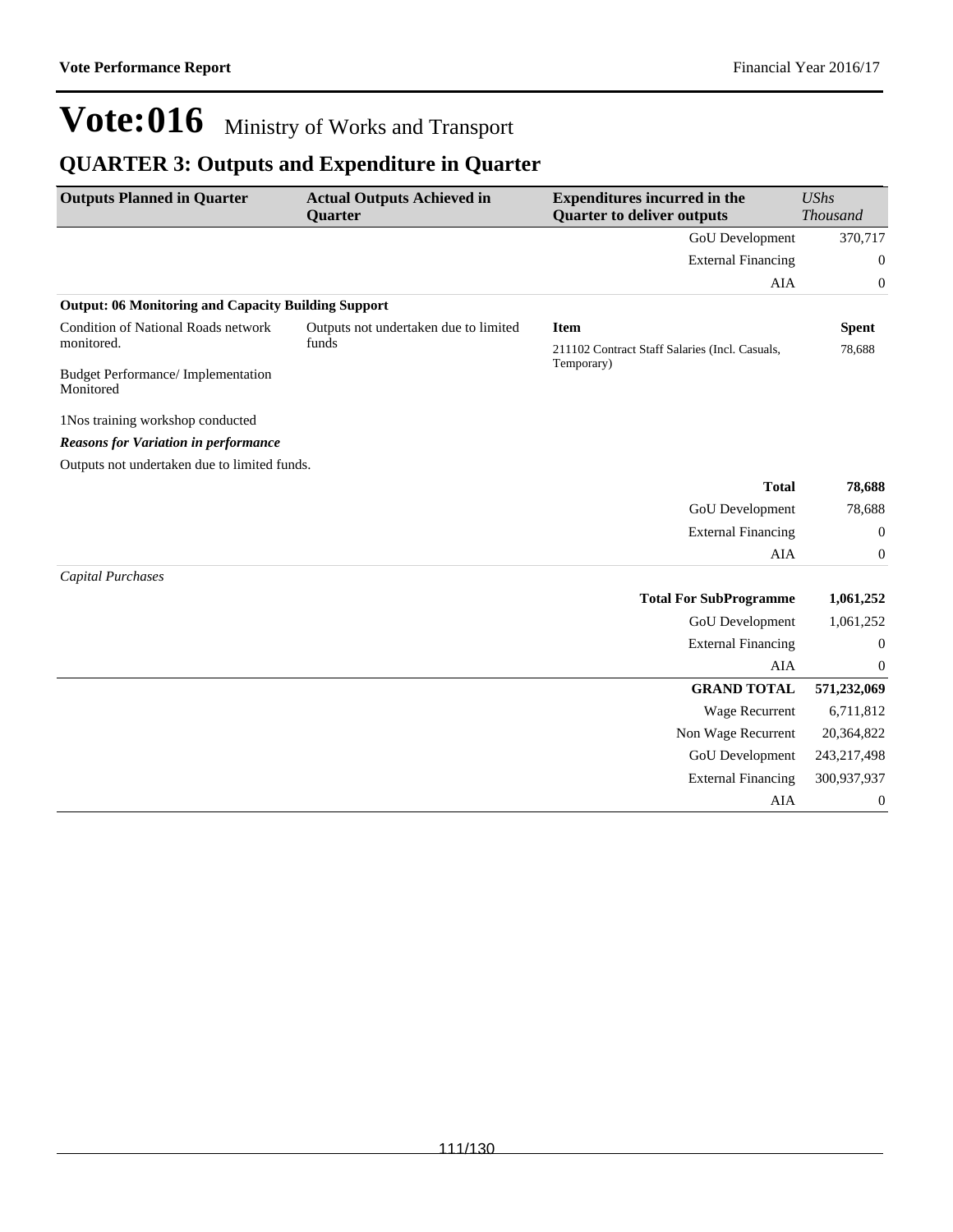| UShs Thousand | <b>Planned Outputs for the</b><br><b>Ouarter</b> | <b>Estimated Funds Available in Quarter</b><br>(from balance brought forward and actual/expected releaes) |
|---------------|--------------------------------------------------|-----------------------------------------------------------------------------------------------------------|
|---------------|--------------------------------------------------|-----------------------------------------------------------------------------------------------------------|

### **Program: 01 Transport Regulation**

*Recurrent Programmes*

#### **Subprogram: 07 Transport Regulation**

#### *Outputs Provided*

#### **Output: 01 Policies, laws, guidelines, plans and strategies developed**

| Complete drafting of the IWT Bill.                                                                             | Item                          |                           | <b>Balance b/f</b> | <b>New Funds</b> | Total     |
|----------------------------------------------------------------------------------------------------------------|-------------------------------|---------------------------|--------------------|------------------|-----------|
| Complete terms of reference for the development of boat<br>building standards.                                 | 211101 General Staff Salaries |                           | (10, 342)          |                  | (10, 342) |
| Secure certificate of financial implications for Statutory                                                     |                               | <b>Total</b>              | (10, 342)          |                  | (10,342)  |
| Instrument on SIRBs and accession to SOLAS, STCW and                                                           |                               |                           |                    |                  |           |
| MARPOL.                                                                                                        |                               | <b>Wage Recurrent</b>     | (10, 342)          | 0                | (10, 342) |
| Initiate preparation of terms of references for the<br>engagement of recognized organization to inspect all IW |                               | <b>Non Wage Recurrent</b> | 0                  | 0                | $\theta$  |
| vessels.                                                                                                       |                               | AIA                       | 0                  | 0                | 0         |

#### **Output: 02 Road Safety Programmes Coordinated and Monitored**

| 10,000 vehicles inspected for Roadworthiness                          | Item                                                      | <b>Balance b/f</b> | <b>New Funds</b> | <b>Total</b> |
|-----------------------------------------------------------------------|-----------------------------------------------------------|--------------------|------------------|--------------|
| Quaterly accident report produced and submitted to Council            | 211102 Contract Staff Salaries (Incl. Casuals, Temporary) | (100)              | $\mathbf{0}$     | (100)        |
| Fatal accident investigation reports produced                         | 212101 Social Security Contributions                      | 5,140              | $\mathbf{0}$     | 5,140        |
|                                                                       | 221001 Advertising and Public Relations                   | (10, 364)          | $\mathbf{0}$     | (10, 364)    |
| 2No. Monitoring activities for RCDS conducted and reports<br>produced | <b>Total</b>                                              | (5,324)            | $\mathbf{0}$     | (5,324)      |
|                                                                       | <b>Wage Recurrent</b>                                     | (100)              | 0                | (100)        |
| 1No. Awareness campaign conducted                                     | <b>Non Wage Recurrent</b>                                 | 247,029            | 0                | 247,029      |
|                                                                       | AIA                                                       | $\theta$           | 0                | 0            |

#### **Output: 03 Public Service Vehicles & Inland water Transport vessels Inspected & licensed**

| 3000 PSVs inspected and licensed                         | <b>Item</b>                             | <b>Balance b/f</b> | <b>New Funds</b> | Total                 |
|----------------------------------------------------------|-----------------------------------------|--------------------|------------------|-----------------------|
| 100 bus operator licences processed                      | 211103 Allowances                       | 43                 | $\theta$         | 43                    |
|                                                          | 221001 Advertising and Public Relations | 4,775              | $\theta$         | 4,775                 |
| 25% bus routes monitored                                 | 225002 Consultancy Services-Long-term   |                    | $\Omega$         | $\tau$                |
| All bus operator wrangles investigated and mediated      | 228002 Maintenance - Vehicles           | 992                | $\Omega$         | 992                   |
| 20 driving schools inspected and monitored               | <b>Total</b>                            | 5,817              | $\theta$         | 5,817                 |
| 50 inland water transport vessels inspected and licensed | <b>Wage Recurrent</b>                   | 0                  | $\theta$         | $\theta$              |
|                                                          | <b>Non Wage Recurrent</b>               | 104,853            | $\theta$         | 104,853               |
|                                                          | AIA                                     | 0                  | 0                | $\boldsymbol{\theta}$ |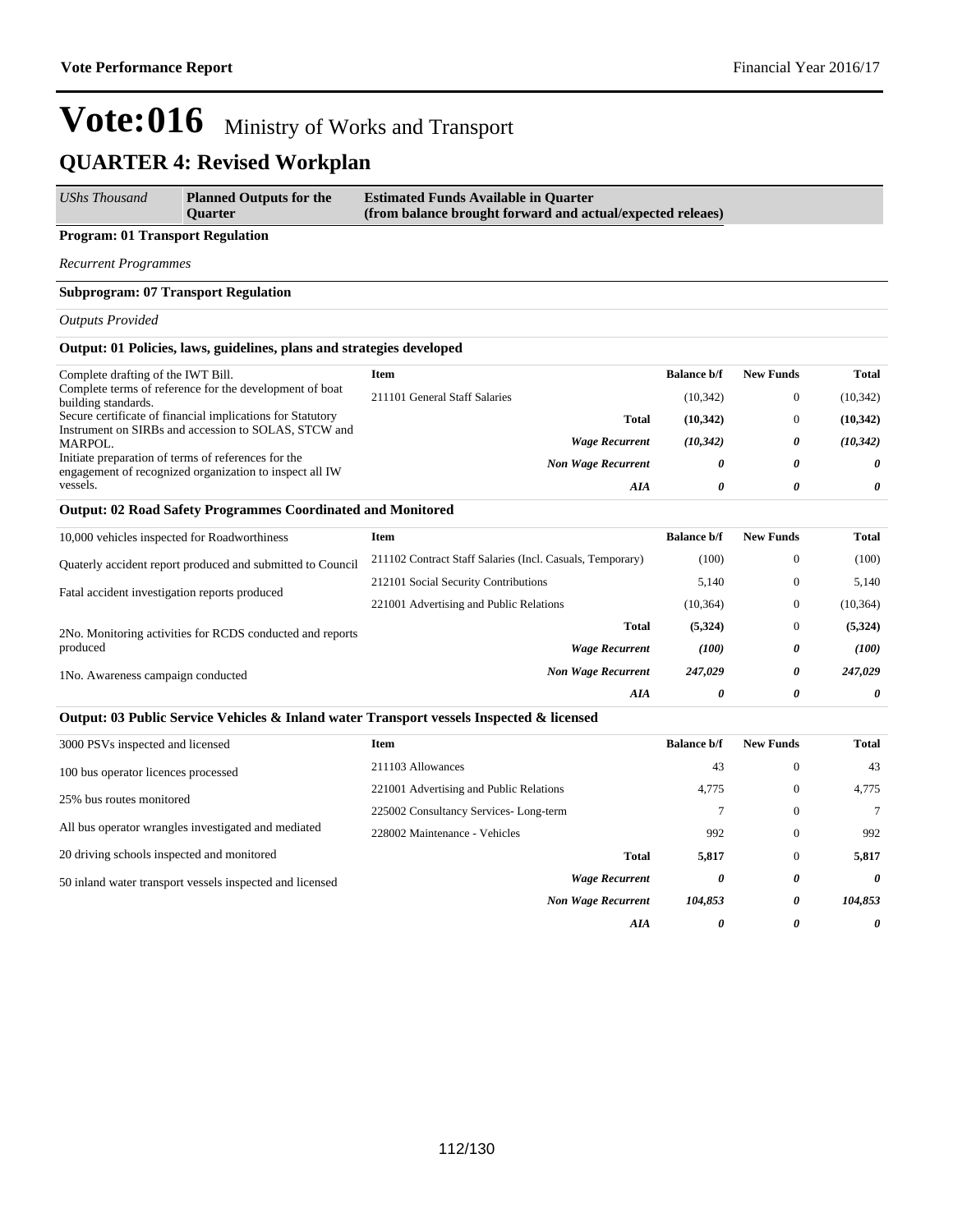| <b>UShs Thousand</b>                  | <b>Planned Outputs for the</b><br><b>Ouarter</b>                     | <b>Estimated Funds Available in Quarter</b><br>(from balance brought forward and actual/expected releaes) |                    |                  |                       |  |
|---------------------------------------|----------------------------------------------------------------------|-----------------------------------------------------------------------------------------------------------|--------------------|------------------|-----------------------|--|
|                                       | <b>Output: 04 Air Transport Programmes coordinated and Monitored</b> |                                                                                                           |                    |                  |                       |  |
|                                       | 01 No. national air transport programme coordinsted                  | Item                                                                                                      | <b>Balance b/f</b> | <b>New Funds</b> | Total                 |  |
| 03 no. upcountry aerodromes inspected |                                                                      | 221001 Advertising and Public Relations                                                                   | 1,263              | $\mathbf{0}$     | 1,263                 |  |
|                                       | 221008 Computer supplies and Information Technology<br>(TT)          | (2,742)                                                                                                   | $\theta$           | (2,742)          |                       |  |
|                                       |                                                                      | 221011 Printing, Stationery, Photocopying and Binding                                                     | 81                 | $\theta$         | -81                   |  |
|                                       |                                                                      | <b>Total</b>                                                                                              | (1,398)            | $\Omega$         | (1,398)               |  |
|                                       |                                                                      | <b>Wage Recurrent</b>                                                                                     | 0                  | 0                | $\boldsymbol{\theta}$ |  |
|                                       |                                                                      | <b>Non Wage Recurrent</b>                                                                                 | 121,014            | 0                | 121,014               |  |
|                                       |                                                                      | AIA                                                                                                       | 0                  | 0                | $\boldsymbol{\theta}$ |  |

#### **Output: 05 Water and Rail Transport Programmes Coordinated and Monitored.**

| 01 No. of public sensitization                                                                                            | Item                                                  | <b>Balance b/f</b> | <b>New Funds</b> | Total  |
|---------------------------------------------------------------------------------------------------------------------------|-------------------------------------------------------|--------------------|------------------|--------|
| campaigns on water transport safety carried out<br>25 No. non-conventional water                                          | 221001 Advertising and Public Relations               | 27                 | $\Omega$         | 27     |
| vessels inspected for safety, security and human elements for<br>safe shipping and issued certificates                    | 221007 Books, Periodicals & Newspapers                | 548                | $\Omega$         | 548    |
| Port state control conducted on                                                                                           | 221011 Printing, Stationery, Photocopying and Binding | 406                | $\Omega$         | 406    |
| 5No.of conventional water vessels to promote safe, secure<br>and Environmentally sound and sustainable shipping.          | 227001 Travel inland                                  | 27                 | $\mathbf{0}$     | 27     |
| 5 No. of landing sites inspected for safety.                                                                              | <b>Total</b>                                          | 1.009              | $\Omega$         | 1.009  |
| 50% of fatal reported marine and rail accidents investigated<br>National, regional and International programs coordinated | <b>Wage Recurrent</b>                                 | 0                  | 0                | 0      |
| (EAC, ISCOS,<br>IMO, CCTFA, NTTFA, AU and                                                                                 | <b>Non Wage Recurrent</b>                             | 25,625             | 0                | 25.625 |
| IGAD).                                                                                                                    | AIA                                                   | 0                  | 0                | 0      |
|                                                                                                                           |                                                       |                    |                  |        |

*Outputs Funded*

#### **Output: 52 Contributions to National, Regional and International Organizations**

| Contribution made in Q1 | <b>Item</b>                             | <b>Balance b/f</b>    | <b>New Funds</b>      | <b>Total</b>          |
|-------------------------|-----------------------------------------|-----------------------|-----------------------|-----------------------|
|                         | 252001 Subsidies to private enterprises | 8,125                 | $\mathbf{0}$          | 8,125                 |
|                         | <b>Total</b>                            | 8,125                 | $\mathbf{0}$          | 8,125                 |
|                         | <b>Wage Recurrent</b>                   | 0                     | 0                     | $\boldsymbol{\theta}$ |
|                         | <b>Non Wage Recurrent</b>               | 5,913                 | 0                     | 5,913                 |
|                         | AIA                                     | $\boldsymbol{\theta}$ | $\boldsymbol{\theta}$ | $\boldsymbol{\theta}$ |
|                         |                                         |                       |                       |                       |

*Development Projects*

#### **Project: 1096 Support to Computerised Driving Permits**

*Capital Purchases*

#### **Output: 76 Purchase of Office and ICT Equipment, including Software**

| <b>Item</b>                    | <b>Balance b/f</b> | <b>New Funds</b> | <b>Total</b> |
|--------------------------------|--------------------|------------------|--------------|
| 312202 Machinery and Equipment | 1,981,331          | $\theta$         | 1,981,331    |
| <b>Total</b>                   | 1,981,331          | $\mathbf{0}$     | 1,981,331    |
| <b>GoU</b> Development         | 1,981,331          | 0                | 1,981,331    |
| <b>External Financing</b>      | 0                  | 0                | 0            |
| AIA                            | 0                  | 0                | 0            |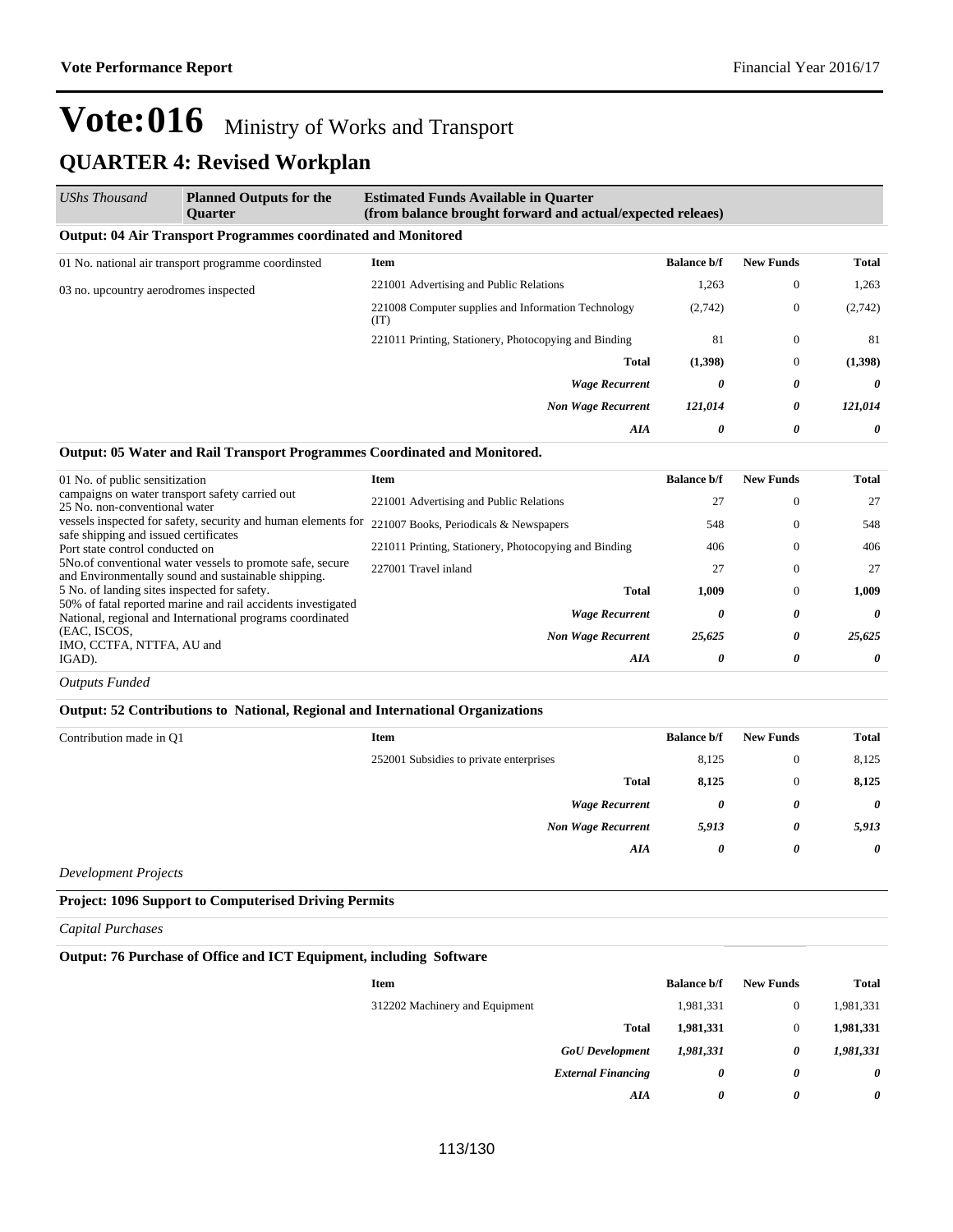| <b>UShs Thousand</b>                                                                        | <b>Planned Outputs for the</b><br>Quarter                   | <b>Estimated Funds Available in Quarter</b><br>(from balance brought forward and actual/expected releaes) |                    |                  |              |
|---------------------------------------------------------------------------------------------|-------------------------------------------------------------|-----------------------------------------------------------------------------------------------------------|--------------------|------------------|--------------|
|                                                                                             | Output: 77 Purchase of Specialised Machinery & Equipment    |                                                                                                           |                    |                  |              |
|                                                                                             |                                                             | <b>Item</b>                                                                                               | <b>Balance b/f</b> | <b>New Funds</b> | <b>Total</b> |
|                                                                                             |                                                             | 312202 Machinery and Equipment                                                                            | 283,039            | $\bf{0}$         | 283,039      |
|                                                                                             |                                                             | <b>Total</b>                                                                                              | 283,039            | $\bf{0}$         | 283,039      |
|                                                                                             |                                                             | <b>GoU</b> Development                                                                                    | 283,039            | 0                | 283,039      |
|                                                                                             |                                                             | <b>External Financing</b>                                                                                 | 0                  | 0                | 0            |
|                                                                                             |                                                             | AIA                                                                                                       | 0                  | 0                | 0            |
|                                                                                             | Program: 02 Transport Services and Infrastructure           |                                                                                                           |                    |                  |              |
| <b>Recurrent Programmes</b>                                                                 |                                                             |                                                                                                           |                    |                  |              |
|                                                                                             | <b>Subprogram: 11 Transport Infrastructure and Services</b> |                                                                                                           |                    |                  |              |
| <b>Outputs Provided</b>                                                                     |                                                             |                                                                                                           |                    |                  |              |
|                                                                                             | Output: 01 Policies, laws, guidelines, plans and strategies |                                                                                                           |                    |                  |              |
|                                                                                             | Ministry adequately represented in regional meetings        | <b>Item</b>                                                                                               | <b>Balance b/f</b> | <b>New Funds</b> | <b>Total</b> |
|                                                                                             | Transport impact study and survey undertaken.               | 211101 General Staff Salaries                                                                             | 84                 | $\bf{0}$         | 84           |
|                                                                                             | 227002 Travel abroad                                        | (3,880)                                                                                                   | $\bf{0}$           | (3,880)          |              |
| Appraisal guidelines for transport projects developed<br>(WebTAG, approved and Disseminated | <b>Total</b>                                                | (3,796)                                                                                                   | $\bf{0}$           | (3,796)          |              |
|                                                                                             | <b>Wage Recurrent</b>                                       | 84                                                                                                        | 0                  | 84               |              |
|                                                                                             |                                                             | <b>Non Wage Recurrent</b>                                                                                 | (153, 408)         | 0                | (153, 408)   |
|                                                                                             |                                                             | AIA                                                                                                       | 0                  | 0                | 0            |
|                                                                                             | <b>Output: 02 Monitoring and Capacity Building</b>          |                                                                                                           |                    |                  |              |
|                                                                                             | Oversight role, monitoring and supervision of the rail      | <b>Item</b>                                                                                               | <b>Balance b/f</b> | <b>New Funds</b> | <b>Total</b> |
| concession undertaken.                                                                      |                                                             | 221011 Printing, Stationery, Photocopying and Binding                                                     | 4,335              | $\bf{0}$         | 4,335        |
|                                                                                             | Performance of URC, CAA and EACAA monitored                 | 228002 Maintenance - Vehicles                                                                             | 3,173              | $\bf{0}$         | 3,173        |
|                                                                                             |                                                             | <b>Total</b>                                                                                              | 7,508              | $\mathbf{0}$     | 7,508        |
|                                                                                             |                                                             | <b>Wage Recurrent</b>                                                                                     | 0                  | 0                | 0            |
|                                                                                             |                                                             | <b>Non Wage Recurrent</b>                                                                                 | (18, 891)          | 0                | (18, 891)    |
|                                                                                             |                                                             | AIA                                                                                                       | 0                  | 0                | 0            |
|                                                                                             | <b>Output: 04 Development of Inland Water Transport</b>     |                                                                                                           |                    |                  |              |
| improving water transport undertaken                                                        | 1No. Socioeconomic impact of investment in ferries in       | <b>Item</b>                                                                                               | <b>Balance b/f</b> | <b>New Funds</b> | <b>Total</b> |
|                                                                                             |                                                             | 221011 Printing, Stationery, Photocopying and Binding                                                     | 2,192              | $\boldsymbol{0}$ | 2,192        |
|                                                                                             |                                                             | 225001 Consultancy Services- Short term                                                                   | 386                | $\boldsymbol{0}$ | 386          |
|                                                                                             |                                                             | <b>Total</b>                                                                                              | 2,578              | $\boldsymbol{0}$ | 2,578        |
|                                                                                             |                                                             | <b>Wage Recurrent</b>                                                                                     | 0                  | 0                | 0            |
|                                                                                             |                                                             | <b>Non Wage Recurrent</b>                                                                                 | (16, 382)          | 0                | (16, 382)    |
|                                                                                             |                                                             | AIA                                                                                                       | 0                  | 0                | 0            |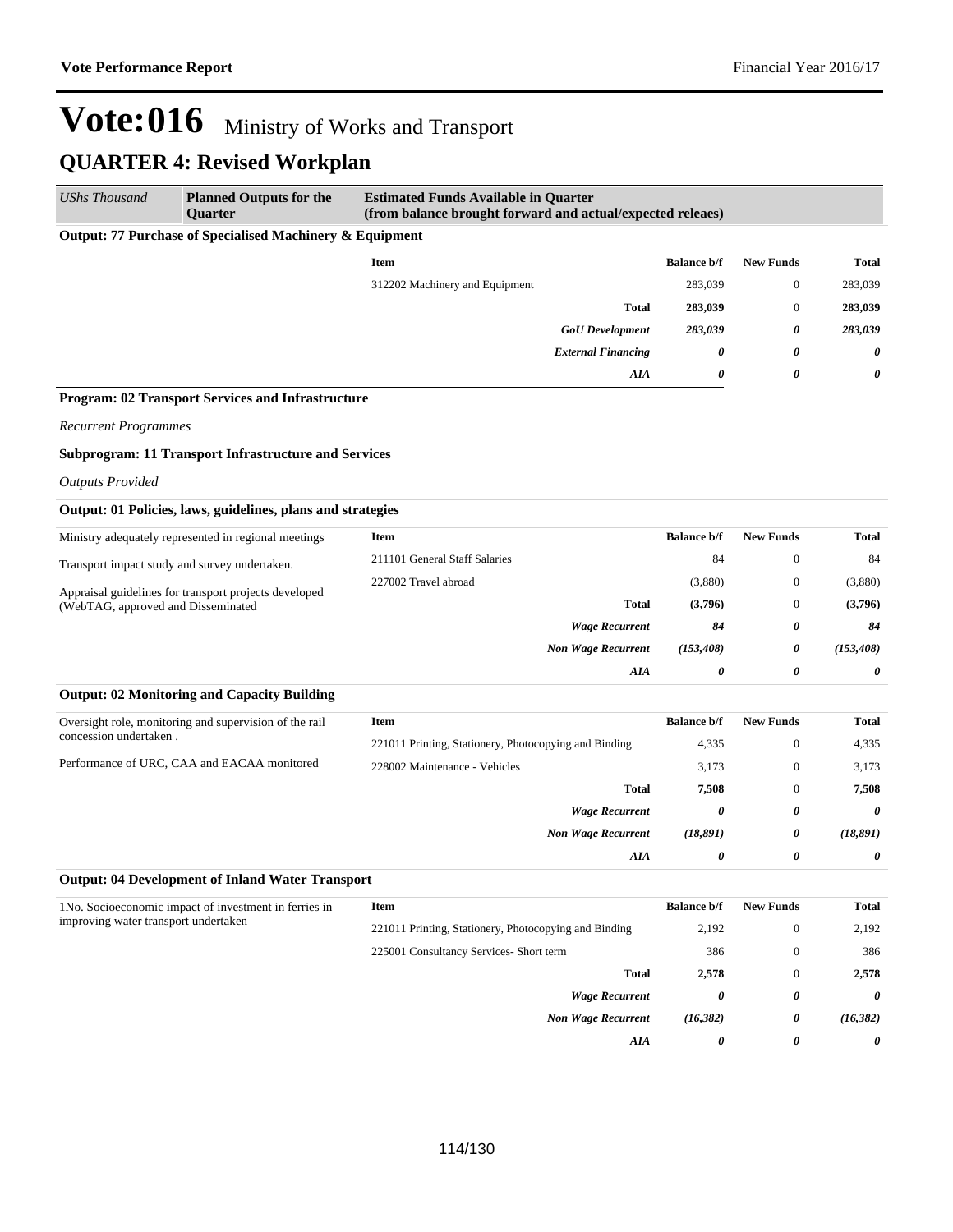*AIA 0 0 0*

### **Vote:016** Ministry of Works and Transport **QUARTER 4: Revised Workplan**

| <b>UShs Thousand</b>                         | <b>Planned Outputs for the</b><br><b>Ouarter</b>                                                                                                                           | <b>Estimated Funds Available in Quarter</b><br>(from balance brought forward and actual/expected releaes) |                       |                       |                       |
|----------------------------------------------|----------------------------------------------------------------------------------------------------------------------------------------------------------------------------|-----------------------------------------------------------------------------------------------------------|-----------------------|-----------------------|-----------------------|
| <b>Output: 07 Feasibility/Design Studies</b> |                                                                                                                                                                            |                                                                                                           |                       |                       |                       |
|                                              | Draft final and Final reports submitted and approved                                                                                                                       | <b>Item</b>                                                                                               | <b>Balance b/f</b>    | <b>New Funds</b>      | <b>Total</b>          |
|                                              |                                                                                                                                                                            | 225002 Consultancy Services-Long-term                                                                     | 73                    | $\mathbf{0}$          | 73                    |
|                                              |                                                                                                                                                                            | <b>Total</b>                                                                                              | 73                    | $\boldsymbol{0}$      | 73                    |
|                                              |                                                                                                                                                                            | <b>Wage Recurrent</b>                                                                                     | 0                     | 0                     | 0                     |
|                                              |                                                                                                                                                                            | <b>Non Wage Recurrent</b>                                                                                 | 60,000                | 0                     | 60,000                |
|                                              |                                                                                                                                                                            | <b>AIA</b>                                                                                                | $\boldsymbol{\theta}$ | $\boldsymbol{\theta}$ | 0                     |
| <b>Outputs Funded</b>                        |                                                                                                                                                                            |                                                                                                           |                       |                       |                       |
|                                              | <b>Output: 51 Maintenance of Aircrafts and Buildings (EACAA)</b>                                                                                                           |                                                                                                           |                       |                       |                       |
|                                              | Five (5) students of C39 complete PPL Flight tests.                                                                                                                        |                                                                                                           |                       |                       |                       |
| course                                       | Four (4) students of C37 and Four (4) C38 complete CPL                                                                                                                     |                                                                                                           |                       |                       |                       |
|                                              | $Six(6)$ students of C36 complete IR course and graduate                                                                                                                   |                                                                                                           |                       |                       |                       |
|                                              | Course 26 Air Craft Engineering stuents trained.                                                                                                                           |                                                                                                           |                       |                       |                       |
| Course 27 Flight operations stuen            |                                                                                                                                                                            |                                                                                                           |                       |                       |                       |
|                                              | <b>Output: 52 Rehabilitation of Upcountry Aerodromes (CAA)</b>                                                                                                             |                                                                                                           |                       |                       |                       |
| carried out.                                 | Maintenance and Operations of run ways, apron and<br>taxiways at Arua, Pakuba, Kidepo, Moroto, Lira, Tororo,<br>Jinja, Mbarara, Kisoro, Kasese, Soroti and Gulu Aerodromes |                                                                                                           |                       |                       |                       |
| 30% completed.                               | Construction of 7.2km perimeter fence at Arua aerodrome                                                                                                                    |                                                                                                           |                       |                       |                       |
| Aerodrome 15% completed.                     | Construction of car park and access roads at Arua                                                                                                                          |                                                                                                           |                       |                       |                       |
|                                              | Output: 53 Institutional Support to URC                                                                                                                                    |                                                                                                           |                       |                       |                       |
| Activity completed in Q3                     |                                                                                                                                                                            | <b>Item</b>                                                                                               | <b>Balance b/f</b>    | <b>New Funds</b>      | <b>Total</b>          |
|                                              |                                                                                                                                                                            | 263204 Transfers to other govt. Units (Capital)                                                           | 216                   | $\mathbf{0}$          | 216                   |
|                                              |                                                                                                                                                                            | <b>Total</b>                                                                                              | 216                   | $\theta$              | 216                   |
|                                              |                                                                                                                                                                            | <b>Wage Recurrent</b>                                                                                     | $\theta$              | 0                     | $\boldsymbol{\theta}$ |
|                                              |                                                                                                                                                                            | <b>Non Wage Recurrent</b>                                                                                 | (50,000)              | 0                     | (50,000)              |

*Development Projects*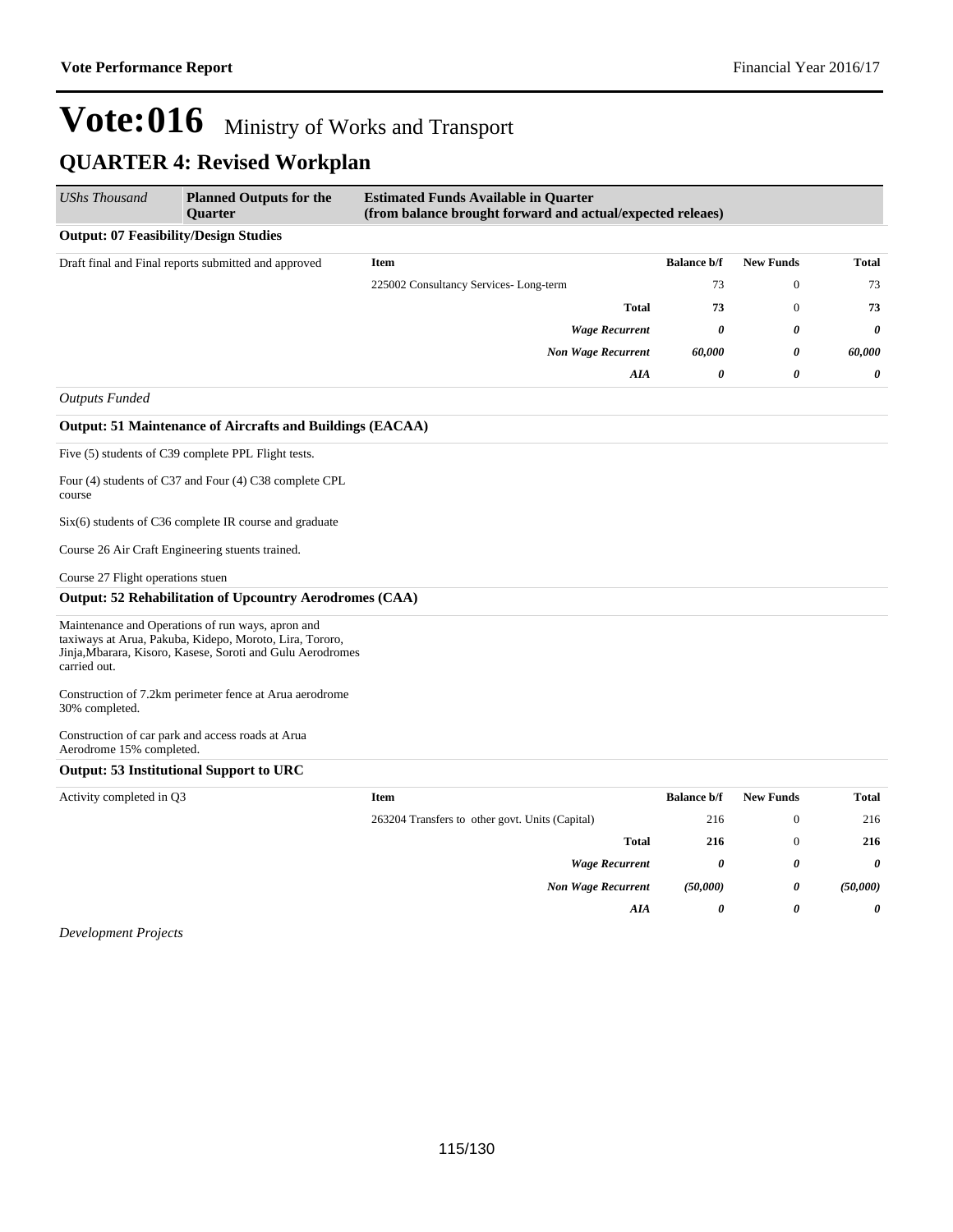*AIA 0 0 0*

| UShs Thousand                              | <b>Planned Outputs for the</b><br><b>Ouarter</b>                       | <b>Estimated Funds Available in Quarter</b><br>(from balance brought forward and actual/expected releaes) |                    |                       |              |
|--------------------------------------------|------------------------------------------------------------------------|-----------------------------------------------------------------------------------------------------------|--------------------|-----------------------|--------------|
|                                            | Project: 0951 East African Trade and Transportation Facilitation       |                                                                                                           |                    |                       |              |
| <b>Outputs Provided</b>                    |                                                                        |                                                                                                           |                    |                       |              |
|                                            | <b>Output: 02 Monitoring and Capacity Building</b>                     |                                                                                                           |                    |                       |              |
|                                            | Monitoring and Supervision of EATTFP activities                        | <b>Item</b>                                                                                               | <b>Balance b/f</b> | <b>New Funds</b>      | Total        |
| undertaken                                 |                                                                        | 211103 Allowances                                                                                         | 25                 | $\mathbf{0}$          | 25           |
| Monthly project progress reports prepared  |                                                                        | <b>Total</b>                                                                                              | 25                 | $\boldsymbol{0}$      | 25           |
|                                            | Quarterly EATTFP performance report prepared                           | <b>GoU</b> Development                                                                                    | 25                 | 0                     | 25           |
| Annual EATTFP performance report prepared  |                                                                        | <b>External Financing</b>                                                                                 | 0                  | 0                     | 0            |
|                                            |                                                                        | AIA                                                                                                       | 0                  | $\boldsymbol{\theta}$ | 0            |
| <b>Capital Purchases</b>                   |                                                                        |                                                                                                           |                    |                       |              |
|                                            | <b>Output: 83 Border Post Reahabilitation/Construction</b>             |                                                                                                           |                    |                       |              |
|                                            | Construction of exit/access roads and parking yard for                 | <b>Item</b>                                                                                               | <b>Balance b/f</b> | <b>New Funds</b>      | <b>Total</b> |
| Katuna OSBP completed                      | 312104 Other Structures                                                | 9,580                                                                                                     | $\mathbf{0}$       | 9,580                 |              |
|                                            |                                                                        | <b>Total</b>                                                                                              | 9,580              | $\theta$              | 9,580        |
|                                            |                                                                        | <b>GoU</b> Development                                                                                    | 9,580              | 0                     | 9,580        |
|                                            |                                                                        | <b>External Financing</b>                                                                                 | 0                  | 0                     | 0            |
|                                            |                                                                        | AIA                                                                                                       | 0                  | $\boldsymbol{\theta}$ | 0            |
|                                            | Project: 1097 New Standard Gauge Railway Line                          |                                                                                                           |                    |                       |              |
| <b>Outputs Funded</b>                      |                                                                        |                                                                                                           |                    |                       |              |
|                                            | <b>Output: 54 Development of Standard Gauge Railway Infrastructure</b> |                                                                                                           |                    |                       |              |
|                                            | Detailed Engineering designs for GKMA Light Rail System Item           |                                                                                                           | <b>Balance b/f</b> | <b>New Funds</b>      | Total        |
| completed.                                 |                                                                        | 263204 Transfers to other govt. Units (Capital)                                                           | 2,281              | $\mathbf{0}$          | 2,281        |
| Grievances, Appeals and Mitigation Handled |                                                                        | <b>Total</b>                                                                                              | 2,281              | $\mathbf{0}$          | 2,281        |
|                                            | Final Reports for Policies that promote and support Railway            | <b>GoU</b> Development                                                                                    | 2,281              | 0                     | 2,281        |
|                                            | transport at the National and Regional developed                       | <b>External Financing</b>                                                                                 | 0                  | 0                     | 0            |
| Policies disseminated                      |                                                                        | AIA                                                                                                       | 0                  | 0                     | 0            |
| Local Con                                  |                                                                        |                                                                                                           |                    |                       |              |
|                                            | Project: 1284 Development of new Kampala Port in Bukasa                |                                                                                                           |                    |                       |              |
| <b>Outputs Provided</b>                    |                                                                        |                                                                                                           |                    |                       |              |
|                                            | <b>Output: 02 Monitoring and Capacity Building</b>                     |                                                                                                           |                    |                       |              |
|                                            | Activities for Bukasa Port development monitored                       | <b>Item</b>                                                                                               | <b>Balance b/f</b> | <b>New Funds</b>      | <b>Total</b> |
| Monthly Progress Reports prepared          |                                                                        | 227002 Travel abroad                                                                                      | (12,800)           | $\mathbf{0}$          | (12,800)     |
| 2 PIT members trained                      |                                                                        | <b>Total</b>                                                                                              | (12, 800)          | $\mathbf{0}$          | (12, 800)    |
|                                            |                                                                        | <b>GoU</b> Development                                                                                    | (12,800)           | 0                     | (12,800)     |
|                                            |                                                                        | <b>External Financing</b>                                                                                 | 0                  | 0                     | 0            |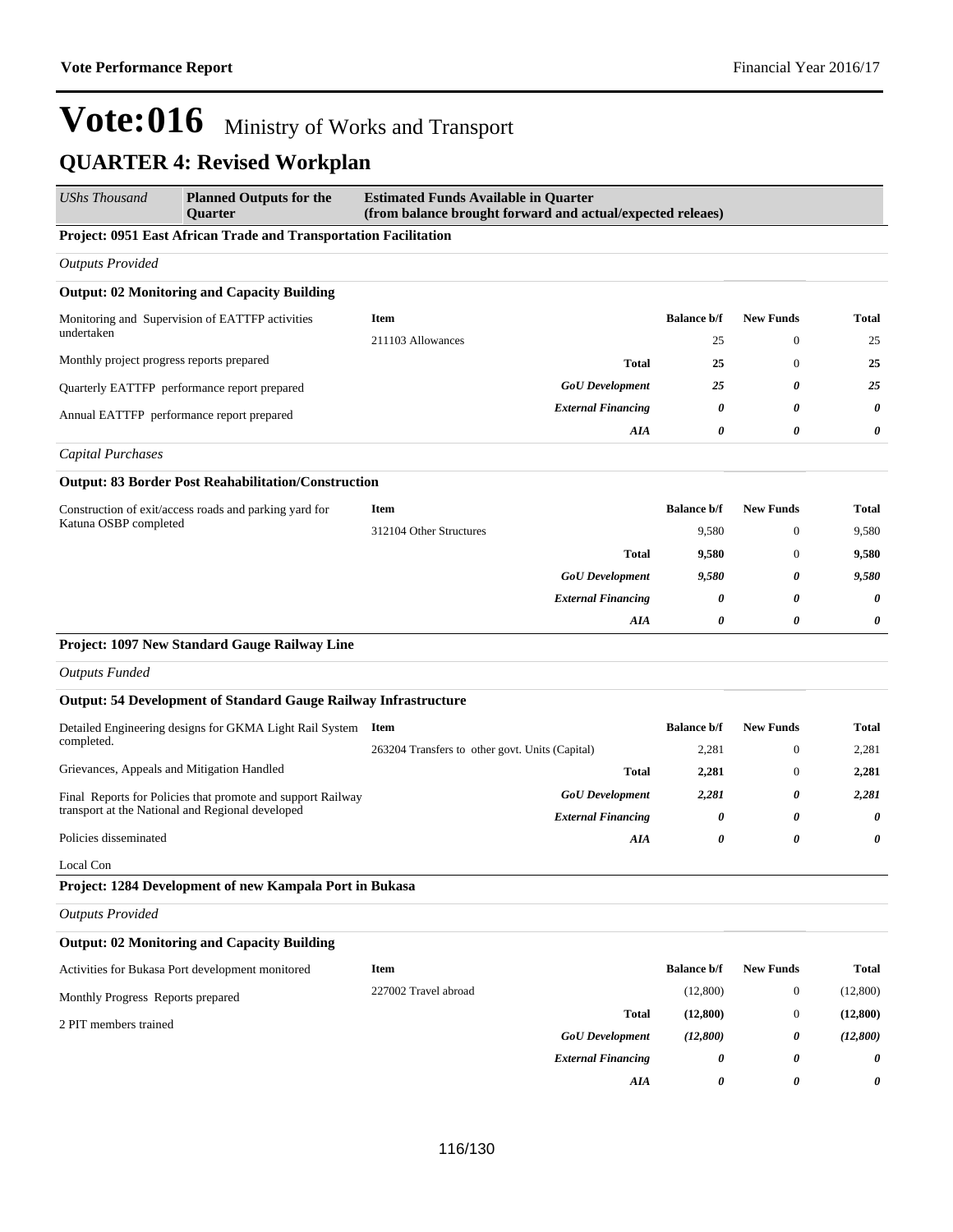$\overline{\phantom{0}}$ 

| UShs Thousand                                 | <b>Planned Outputs for the</b><br>Quarter                    | <b>Estimated Funds Available in Quarter</b><br>(from balance brought forward and actual/expected releaes) |                    |                  |                       |
|-----------------------------------------------|--------------------------------------------------------------|-----------------------------------------------------------------------------------------------------------|--------------------|------------------|-----------------------|
| <b>Capital Purchases</b>                      |                                                              |                                                                                                           |                    |                  |                       |
|                                               | <b>Output: 71 Acquisition of Land by Government</b>          |                                                                                                           |                    |                  |                       |
|                                               | Resettlement Action Plan for Bukasa port implemented         | <b>Item</b>                                                                                               | <b>Balance b/f</b> | <b>New Funds</b> | <b>Total</b>          |
|                                               |                                                              | 311101 Land                                                                                               | 72                 | $\boldsymbol{0}$ | 72                    |
|                                               |                                                              | <b>Total</b>                                                                                              | 72                 | $\mathbf{0}$     | 72                    |
|                                               |                                                              | <b>GoU</b> Development                                                                                    | 72                 | 0                | 72                    |
|                                               |                                                              | <b>External Financing</b>                                                                                 | 0                  | 0                | 0                     |
|                                               |                                                              | AIA                                                                                                       | 0                  | 0                | 0                     |
|                                               |                                                              | Output: 80 Construction/Rehabilitation of Inland Water Transport Infrastructure                           |                    |                  |                       |
|                                               | Master Plan for the development of Bukasa Port prepared      | Item                                                                                                      | <b>Balance b/f</b> | <b>New Funds</b> | <b>Total</b>          |
| and approved                                  |                                                              | 281503 Engineering and Design Studies & Plans for capital<br>works                                        | 164,966            | $\boldsymbol{0}$ | 164,966               |
| Port prepared                                 | Interim report for Preliminary engineering design for Bukasa | Total                                                                                                     | 164,966            | $\boldsymbol{0}$ | 164,966               |
|                                               |                                                              | <b>GoU</b> Development                                                                                    | 164,966            | 0                | 164,966               |
|                                               |                                                              | <b>External Financing</b>                                                                                 | 0                  | 0                | 0                     |
|                                               |                                                              | AIA                                                                                                       | 0                  | 0                | 0                     |
|                                               |                                                              | Project: 1374 Formulation of Master Plan on Logistics in Northern Economic Corridor                       |                    |                  |                       |
| <b>Outputs Provided</b>                       |                                                              |                                                                                                           |                    |                  |                       |
|                                               | <b>Output: 02 Monitoring and Capacity Building</b>           |                                                                                                           |                    |                  |                       |
|                                               |                                                              | <b>Item</b>                                                                                               | <b>Balance b/f</b> | <b>New Funds</b> | <b>Total</b>          |
|                                               |                                                              | 227001 Travel inland                                                                                      | 720                | $\boldsymbol{0}$ | 720                   |
|                                               |                                                              | <b>Total</b>                                                                                              | 720                | $\boldsymbol{0}$ | 720                   |
|                                               |                                                              | <b>GoU</b> Development                                                                                    | 720                | 0                | 720                   |
|                                               |                                                              | <b>External Financing</b>                                                                                 | 0                  | 0                | $\boldsymbol{\theta}$ |
|                                               |                                                              | AIA                                                                                                       | 0                  | 0                | 0                     |
|                                               | Program: 03 Construction Standards and Quality Assurance     |                                                                                                           |                    |                  |                       |
| <b>Recurrent Programmes</b>                   |                                                              |                                                                                                           |                    |                  |                       |
| <b>Subprogram: 12 Roads and Bridges</b>       |                                                              |                                                                                                           |                    |                  |                       |
| <b>Outputs Provided</b>                       |                                                              |                                                                                                           |                    |                  |                       |
|                                               | Output: 01 Policies, laws, guidelines, plans and strategies  |                                                                                                           |                    |                  |                       |
| -Policies in the roads sub-sector formulated. |                                                              | Item                                                                                                      | <b>Balance b/f</b> | <b>New Funds</b> | <b>Total</b>          |
|                                               | -Guidelines and manuals for the development and              | 221001 Advertising and Public Relations                                                                   | $\tau$             | $\boldsymbol{0}$ | $\tau$                |
|                                               | maintenance of roads, bridges and drainage structures        | 221011 Printing, Stationery, Photocopying and Binding                                                     | 5,250              | $\boldsymbol{0}$ | 5,250                 |
| prepared.                                     |                                                              | 221017 Subscriptions                                                                                      | 1,040              | $\boldsymbol{0}$ | 1,040                 |
|                                               |                                                              | <b>Total</b>                                                                                              | 6,296              | $\mathbf{0}$     | 6,296                 |
|                                               |                                                              | <b>Wage Recurrent</b>                                                                                     | 0                  | 0                | 0                     |
|                                               |                                                              | <b>Non Wage Recurrent</b>                                                                                 | 25                 | 0                | 25                    |
|                                               |                                                              | AIA                                                                                                       | 0                  | 0                | 0                     |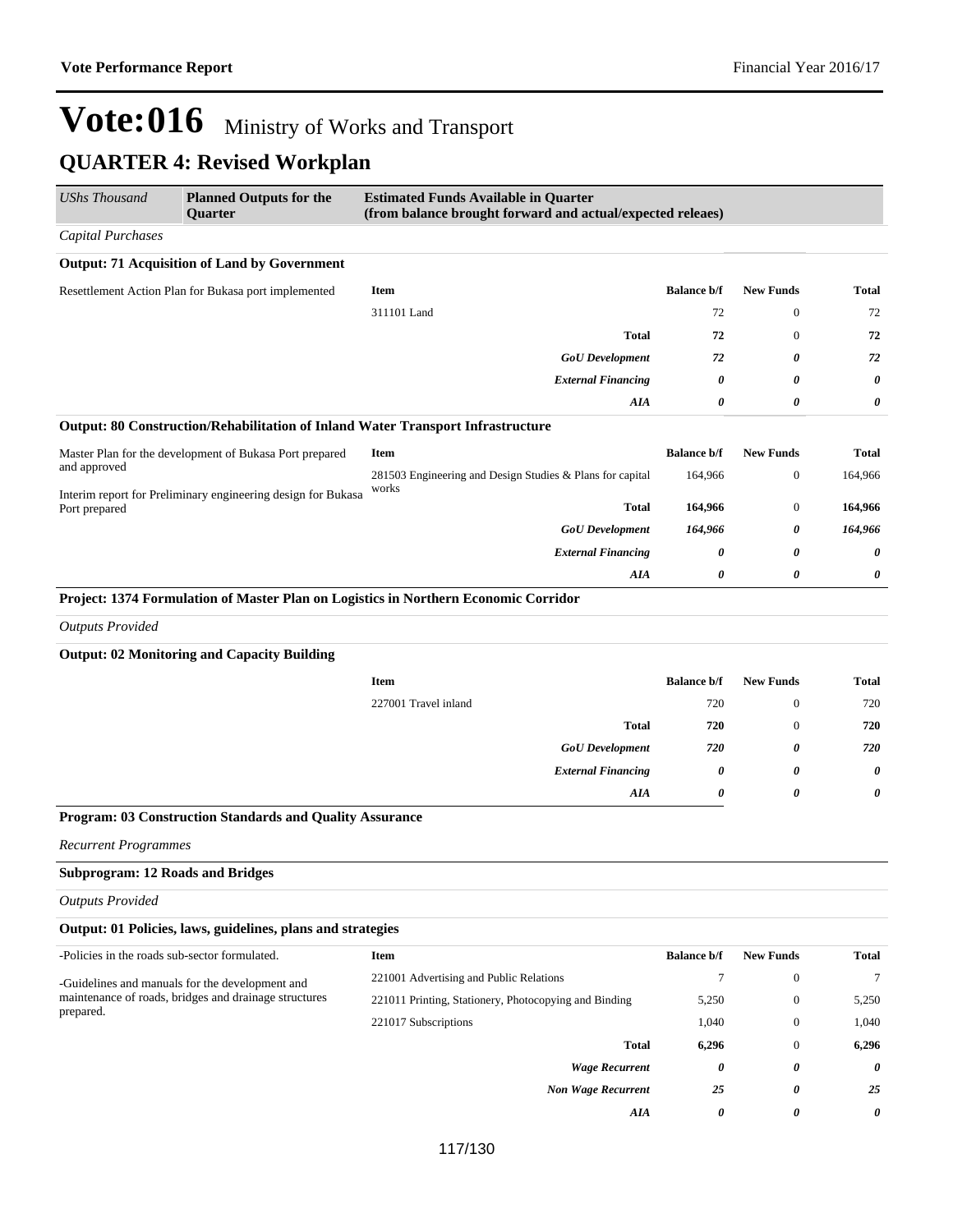#### **Output: 03 Monitoring Compliance of Construction Standards and undertaking Research** UNRA compliance with maintenance and construction work plans for national roads monitored. Compliance of district local governments, urban any other authorities on maintenance and construction of district, urban and community access roads monitored **Item Balance b/f New Funds Total** 221001 Advertising and Public Relations 1,245 0 1,245 221011 Printing, Stationery, Photocopying and Binding 7,725 0 7,725 **Total 8,970** 0 **8,970** *Wage Recurrent 0 0 0 Non Wage Recurrent 38,106 0 38,106 AIA 0 0 0 UShs Thousand* **Planned Outputs for the Quarter Estimated Funds Available in Quarter (from balance brought forward and actual/expected releaes)**

### **Output: 04 Monitoring and Capacity Building Support**

| - Supplier for culverts paid                 | <b>Item</b>                                           | <b>Balance b/f</b> | <b>New Funds</b>      | <b>Total</b> |
|----------------------------------------------|-------------------------------------------------------|--------------------|-----------------------|--------------|
| - Consultants' reports reviewed and approved | 221007 Books, Periodicals & Newspapers                | 1,008              | $\mathbf{0}$          | 1,008        |
| - Contract staff paid                        | 221011 Printing, Stationery, Photocopying and Binding | 7,725              | $\mathbf{0}$          | 7,725        |
|                                              | 228002 Maintenance - Vehicles                         | 7,878              | $\mathbf{0}$          | 7,878        |
| - monitoring of culverts distribution        | <b>Total</b>                                          | 16,612             | $\mathbf{0}$          | 16,612       |
|                                              | <b>Wage Recurrent</b>                                 | 0                  | 0                     | 0            |
|                                              | <b>Non Wage Recurrent</b>                             | (15, 612)          | 0                     | (15, 612)    |
|                                              | AIA                                                   | 0                  | $\boldsymbol{\theta}$ | $\theta$     |

#### **Subprogram: 14 Construction Standards**

*Outputs Provided*

#### **Output: 01 Policies, laws, guidelines, plans and strategies**

| Conducting research on locally available materials | Item                                                   | <b>Balance b/f</b> | <b>New Funds</b> | <b>Total</b> |
|----------------------------------------------------|--------------------------------------------------------|--------------------|------------------|--------------|
|                                                    | 211101 General Staff Salaries                          | 25,933             | $\boldsymbol{0}$ | 25,933       |
|                                                    | 213002 Incapacity, death benefits and funeral expenses | 2,419              | $\boldsymbol{0}$ | 2,419        |
|                                                    | 221003 Staff Training                                  | 8                  | $\boldsymbol{0}$ | 8            |
|                                                    | 221005 Hire of Venue (chairs, projector, etc)          | 2,032              | $\bf{0}$         | 2,032        |
|                                                    | 221011 Printing, Stationery, Photocopying and Binding  | 5,650              | $\boldsymbol{0}$ | 5,650        |
|                                                    | 221012 Small Office Equipment                          | 839                | $\mathbf{0}$     | 839          |
|                                                    | 221017 Subscriptions                                   | 231                | $\boldsymbol{0}$ | 231          |
|                                                    | 223004 Guard and Security services                     | 6                  | $\mathbf{0}$     | 6            |
|                                                    | 225001 Consultancy Services- Short term                | 84                 | $\mathbf{0}$     | 84           |
|                                                    | 228002 Maintenance - Vehicles                          |                    | $\boldsymbol{0}$ |              |
|                                                    | 228003 Maintenance - Machinery, Equipment & Furniture  | 2,031              | $\boldsymbol{0}$ | 2,031        |
|                                                    | <b>Total</b>                                           | 39,234             | $\bf{0}$         | 39,234       |
|                                                    | <b>Wage Recurrent</b>                                  | 25,933             | 0                | 25,933       |
|                                                    | <b>Non Wage Recurrent</b>                              | 97,983             | 0                | 97,983       |
|                                                    | AIA                                                    | 0                  | 0                | 0            |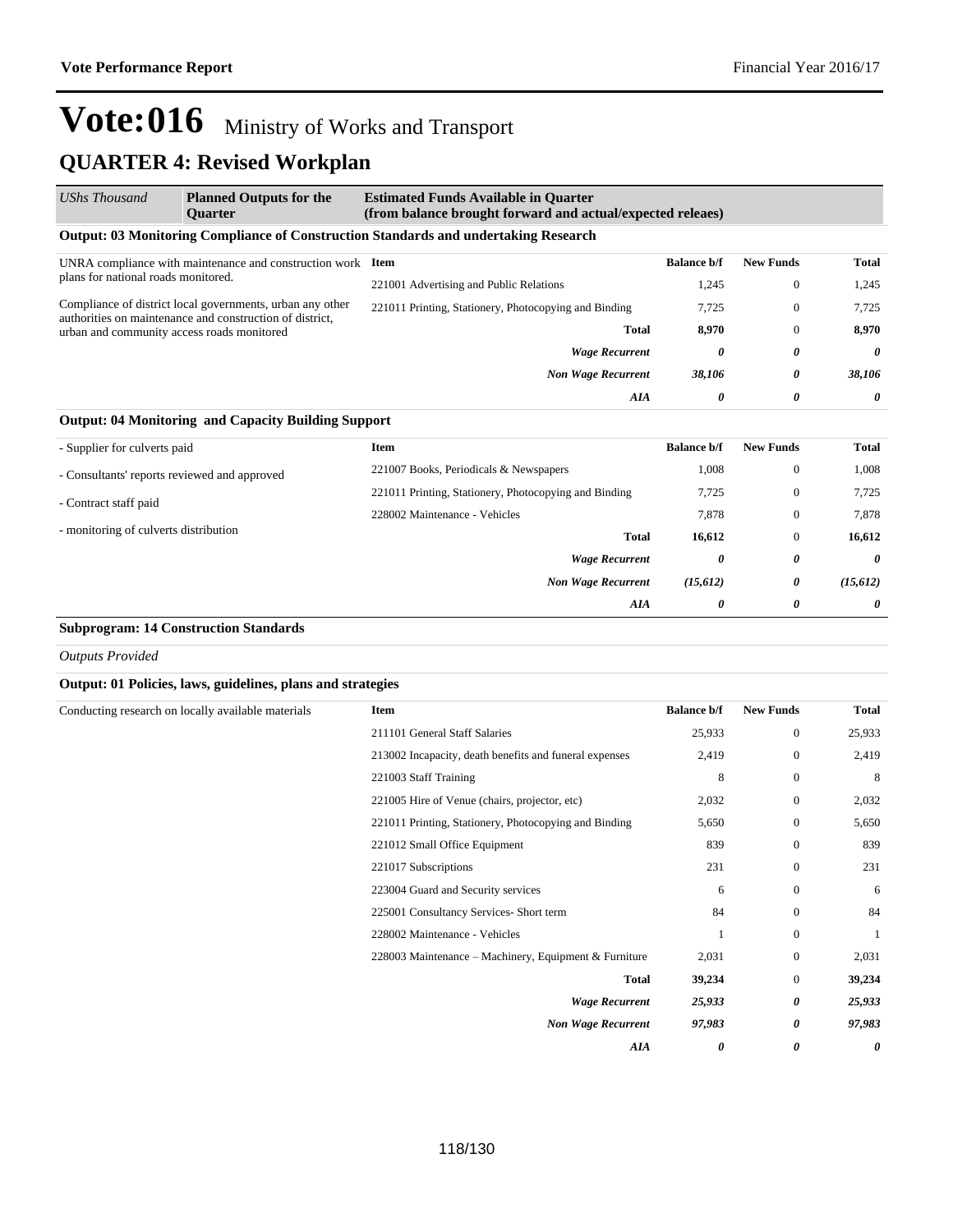| <b>UShs Thousand</b>                          | <b>Planned Outputs for the</b><br><b>Ouarter</b>       | <b>Estimated Funds Available in Quarter</b><br>(from balance brought forward and actual/expected releaes) |                    |                  |              |
|-----------------------------------------------|--------------------------------------------------------|-----------------------------------------------------------------------------------------------------------|--------------------|------------------|--------------|
|                                               |                                                        | <b>Output: 03 Monitoring Compliance of Construction Standards and undertaking Research</b>                |                    |                  |              |
| Evaluating pavement strengths                 |                                                        | Item                                                                                                      | <b>Balance b/f</b> | <b>New Funds</b> | <b>Total</b> |
| Reviewing MDA management and progress reports | 213002 Incapacity, death benefits and funeral expenses | 17,612                                                                                                    | $\boldsymbol{0}$   | 17,612           |              |
| Undertaking technical audits of road projects |                                                        | 221001 Advertising and Public Relations                                                                   | 6,562              | $\mathbf{0}$     | 6,562        |
|                                               |                                                        | 221002 Workshops and Seminars                                                                             | 3                  | $\mathbf{0}$     | 3            |
| Undertaking Geotechnical investigations       |                                                        | 221005 Hire of Venue (chairs, projector, etc)                                                             | 813                | $\mathbf{0}$     | 813          |
|                                               |                                                        | 221011 Printing, Stationery, Photocopying and Binding                                                     | 15,000             | $\Omega$         | 15,000       |
|                                               |                                                        | 221012 Small Office Equipment                                                                             | 813                | $\mathbf{0}$     | 813          |
|                                               |                                                        | 221017 Subscriptions                                                                                      | 132                | $\mathbf{0}$     | 132          |
|                                               |                                                        | 223004 Guard and Security services                                                                        | 90                 | $\mathbf{0}$     | 90           |
|                                               |                                                        | 225001 Consultancy Services- Short term                                                                   | 1,334              | $\mathbf{0}$     | 1,334        |
|                                               |                                                        | 227001 Travel inland                                                                                      | 46                 | $\mathbf{0}$     | 46           |
|                                               |                                                        | 228002 Maintenance - Vehicles                                                                             | 1,284              | $\mathbf{0}$     | 1,284        |
|                                               |                                                        | 228003 Maintenance – Machinery, Equipment & Furniture                                                     | 565                | $\Omega$         | 565          |
|                                               |                                                        | <b>Total</b>                                                                                              | 44,254             | $\boldsymbol{0}$ | 44,254       |
|                                               |                                                        | <b>Wage Recurrent</b>                                                                                     | 0                  | 0                | 0            |
|                                               |                                                        | <b>Non Wage Recurrent</b>                                                                                 | 413,919            | 0                | 413,919      |
|                                               |                                                        | AIA                                                                                                       | 0                  | 0                | 0            |

#### **Output: 04 Monitoring and Capacity Building Support**

| Environmental and social impact assessment,        | Item                                                   | <b>Balance b/f</b> | <b>New Funds</b> | Total |
|----------------------------------------------------|--------------------------------------------------------|--------------------|------------------|-------|
| Undertaking sensitisation technical meetings       | 213002 Incapacity, death benefits and funeral expenses | 6.812              |                  | 6,812 |
| Reviewing Engineering Designs and Tender Documents | Total                                                  | 6.812              |                  | 6,812 |
|                                                    | <b>Wage Recurrent</b>                                  | 0                  | 0                | 0     |
| <b>Reviewing Environmental Impact Statements</b>   | <b>Non Wage Recurrent</b>                              | 2,151              | 0                | 2.151 |
| Assessing MDAs' technical capacity gaps            | AIA                                                    | 0                  | 0                | 0     |

*Outputs Funded*

#### **Output: 51 Registration of Engineers**

| <b>Item</b>                             | <b>Balance b/f</b> | <b>New Funds</b> | <b>Total</b>          |
|-----------------------------------------|--------------------|------------------|-----------------------|
| 252001 Subsidies to private enterprises | 4,787              | $\theta$         | 4,787                 |
| <b>Total</b>                            | 4,787              | $\theta$         | 4,787                 |
| <b>Wage Recurrent</b>                   | 0                  | 0                | $\boldsymbol{\theta}$ |
| <b>Non Wage Recurrent</b>               | (15,087)           | 0                | (15,087)              |
| AIA                                     | 0                  | 0                | $\boldsymbol{\theta}$ |
|                                         |                    |                  |                       |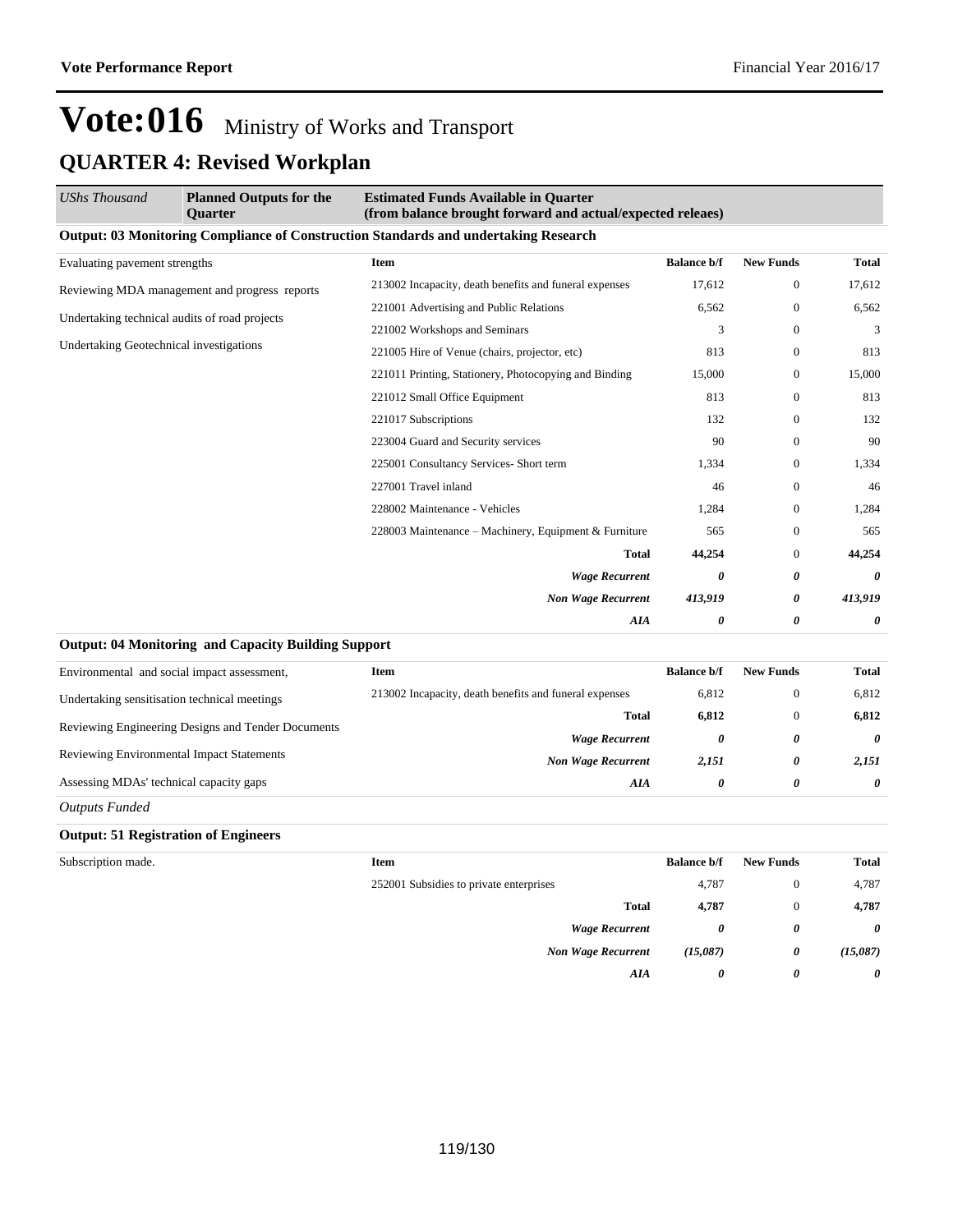| UShs Thousand                           | <b>Planned Outputs for the</b><br>Ouarter | <b>Estimated Funds Available in Quarter</b><br>(from balance brought forward and actual/expected releaes) |
|-----------------------------------------|-------------------------------------------|-----------------------------------------------------------------------------------------------------------|
| <b>Subprogram: 15 Public Structures</b> |                                           |                                                                                                           |

*Outputs Provided*

#### **Output: 01 Policies, laws, guidelines, plans and strategies**

**Output: 02 Management of Public Buildings**

| Commencement of the Building Control Act 2013.                      | <b>Item</b>                                           | <b>Balance b/f</b> | <b>New Funds</b> | <b>Total</b> |
|---------------------------------------------------------------------|-------------------------------------------------------|--------------------|------------------|--------------|
| Wider Stakeholders Workshops for Building Code<br>Formulation Held. | 211103 Allowances                                     | 51                 | $\mathbf{0}$     | 51           |
|                                                                     | 221001 Advertising and Public Relations               | 650                | $\mathbf{0}$     | 650          |
| Second Draft of National Building Code and Regulation               | 221002 Workshops and Seminars                         | 7,238              | $\mathbf{0}$     | 7,238        |
| prepared.                                                           | 221005 Hire of Venue (chairs, projector, etc)         | 3,825              | $\mathbf{0}$     | 3,825        |
| National Building Review Board appointed.                           | 221007 Books, Periodicals & Newspapers                | 496                | $\mathbf{0}$     | 496          |
| Monthly departmental meetings held and minutes                      | 221011 Printing, Stationery, Photocopying and Binding | 3,555              | $\mathbf{0}$     | 3,555        |
| disseminated                                                        | 222001 Telecommunications                             | 2,438              | $\mathbf{0}$     | 2,438        |
|                                                                     | 223004 Guard and Security services                    | 940                | $\mathbf{0}$     | 940          |
|                                                                     | <b>Total</b>                                          | 19,193             | $\mathbf{0}$     | 19,193       |
|                                                                     | <b>Wage Recurrent</b>                                 | 0                  | 0                | 0            |
|                                                                     | <b>Non Wage Recurrent</b>                             | 42,790             | 0                | 42,790       |
|                                                                     | AIA                                                   | 0                  | 0                | 0            |
|                                                                     |                                                       |                    |                  |              |

| Ministry Offices maintained on routine basis               | Item                                                  | <b>Balance b/f</b> | <b>New Funds</b> | <b>Total</b> |
|------------------------------------------------------------|-------------------------------------------------------|--------------------|------------------|--------------|
| 3 No. venues for National functions prepared               | 211101 General Staff Salaries                         | 33,914             | $\boldsymbol{0}$ | 33,914       |
| 1 No. Building consultancy service contracts supervised    | 221001 Advertising and Public Relations               | 1,656              | $\mathbf{0}$     | 1,656        |
|                                                            | 221011 Printing, Stationery, Photocopying and Binding | 1,522              | $\mathbf{0}$     | 1,522        |
| 1 No. Building construction contracts monitored/supervised | 221012 Small Office Equipment                         |                    | $\mathbf{0}$     | 1,744        |
|                                                            | 222001 Telecommunications                             | 1,950              | $\mathbf{0}$     | 1,950        |
|                                                            | 223004 Guard and Security services                    | 488                | $\mathbf{0}$     | 488          |
|                                                            | Total                                                 | 41,274             | $\mathbf{0}$     | 41,274       |
|                                                            | <b>Wage Recurrent</b>                                 | 33,914             | 0                | 33,914       |
|                                                            | <b>Non Wage Recurrent</b>                             | 57,370             | 0                | 57,370       |
|                                                            | AIA                                                   | 0                  | 0                | 0            |

#### **Output: 03 Monitoring Compliance of Construction Standards and undertaking Research**

| 1 No. Structural integrity Test curried out.           | Item                                                  | <b>Balance b/f</b> | <b>New Funds</b>                 | Total  |
|--------------------------------------------------------|-------------------------------------------------------|--------------------|----------------------------------|--------|
| 25No. Construction sites inspected for compliance with | 221007 Books, Periodicals & Newspapers                | 1,219              | $\theta$                         | 1,219  |
| standards.                                             | 221011 Printing, Stationery, Photocopying and Binding | 4,875              | $\theta$<br>$\theta$<br>$\theta$ | 4,875  |
| Staff supported to attend specialized Training in      | 228002 Maintenance - Vehicles                         | 1.650              |                                  | 1,650  |
| conferences, Seminars and workshops.                   | Total                                                 | 7.744              |                                  | 7.744  |
|                                                        | <b>Wage Recurrent</b>                                 | 0                  | 0                                | 0      |
|                                                        | <b>Non Wage Recurrent</b>                             | 34.532             | 0                                | 34,532 |
|                                                        | AIA                                                   | 0                  | 0                                | 0      |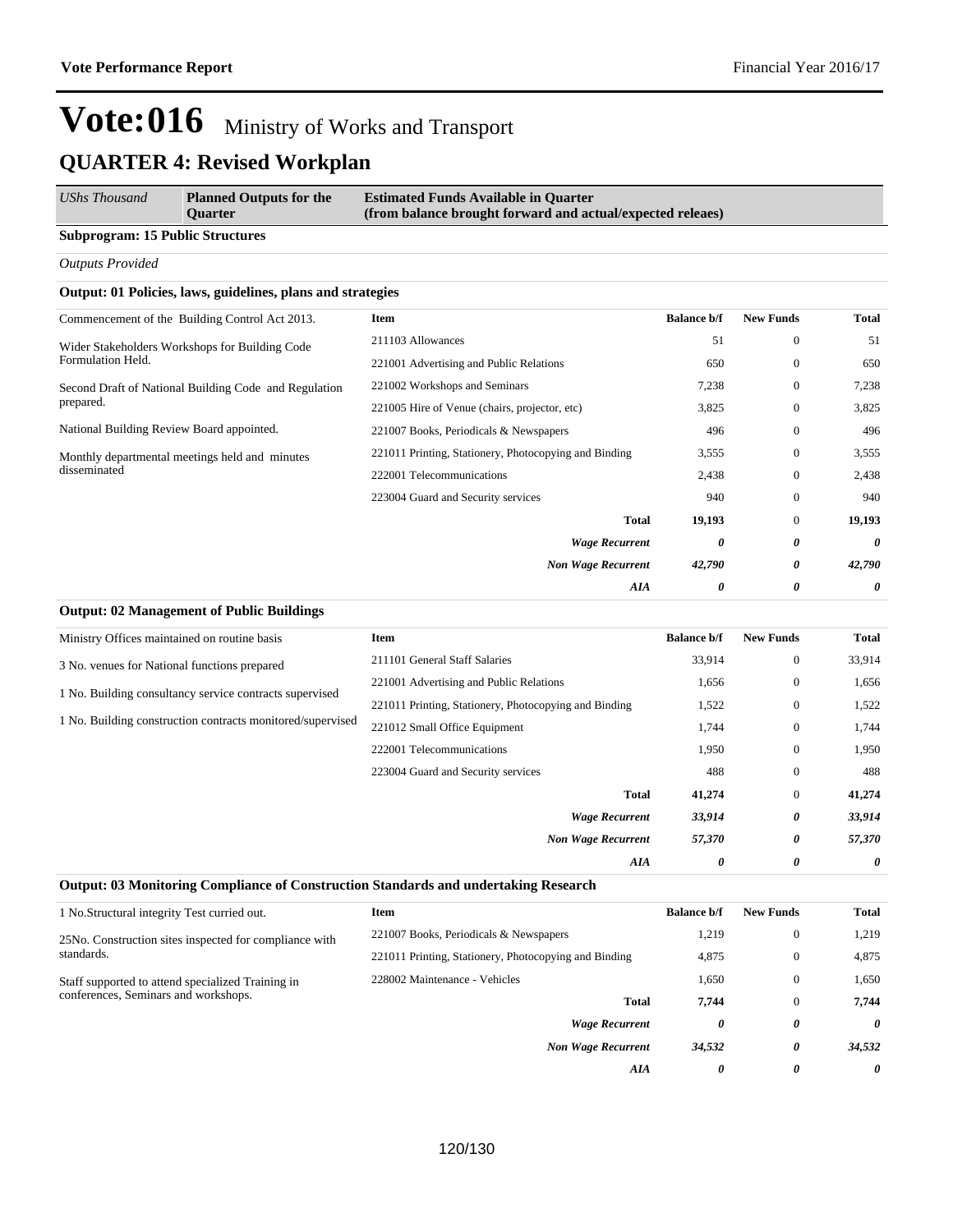### **QUARTER 4: Revised Workplan**

| <b>UShs Thousand</b>                                                         | <b>Planned Outputs for the</b><br><b>Ouarter</b>              | <b>Estimated Funds Available in Quarter</b><br>(from balance brought forward and actual/expected releaes) |                           |                    |                  |          |
|------------------------------------------------------------------------------|---------------------------------------------------------------|-----------------------------------------------------------------------------------------------------------|---------------------------|--------------------|------------------|----------|
|                                                                              | <b>Output: 04 Monitoring and Capacity Building Support</b>    |                                                                                                           |                           |                    |                  |          |
|                                                                              | 12 No. technical assessment/advisory reports for works for    | Item                                                                                                      |                           | <b>Balance b/f</b> | <b>New Funds</b> | Total    |
| MDAs and local governments prepared and issued                               | 221003 Staff Training                                         |                                                                                                           | 12                        | $\theta$           | 12               |          |
| Departmental Staff supported to attend professional CPD                      | 221012 Small Office Equipment                                 |                                                                                                           | 11.500                    | $\Omega$           | 11,500           |          |
| seminars                                                                     |                                                               |                                                                                                           | <b>Total</b>              | 11,512             | $\theta$         | 11,512   |
| Procurement of Text and reference Books and Special Tools<br>for Civil works |                                                               | <b>Wage Recurrent</b>                                                                                     | 0                         | 0                  | $\theta$         |          |
|                                                                              |                                                               |                                                                                                           | <b>Non Wage Recurrent</b> | 16,728             | $\theta$         | 16,728   |
|                                                                              |                                                               |                                                                                                           | AIA                       | 0                  | 0                | $\theta$ |
|                                                                              | <b>Output: 06 Construction related accidents investigated</b> |                                                                                                           |                           |                    |                  |          |

1No. construction and fire related accidents investigated and investigation reports prepared

#### *Outputs Funded*

#### **Output: 51 Registration of Engineers**

| 2 No. CPD, workshops/seminars /symposia or general<br>meetings for professional bodies supported and attended | Item                                                             | <b>Balance b/f</b>    | <b>New Funds</b> | <b>Total</b> |
|---------------------------------------------------------------------------------------------------------------|------------------------------------------------------------------|-----------------------|------------------|--------------|
|                                                                                                               | 262101 Contributions to International Organisations<br>(Current) | 198                   | $\overline{0}$   | 198          |
|                                                                                                               | 264201 Contributions to Autonomous Institutions                  | 4,525                 | $\theta$         | 4,525        |
|                                                                                                               | <b>Total</b>                                                     | 4.723                 | $\overline{0}$   | 4,723        |
|                                                                                                               | <b>Wage Recurrent</b>                                            | $\boldsymbol{\theta}$ | 0                | 0            |
|                                                                                                               | <b>Non Wage Recurrent</b>                                        | 5,912                 | 0                | 5,912        |
|                                                                                                               | AIA                                                              | 0                     | 0                | 0            |

*Development Projects*

#### **Project: 0936 Redevelopment of State House at Entebbe**

#### *Outputs Provided*

#### **Output: 02 Management of Public Buildings**

| Engagement with various stakeholders to determine the<br>future of this project | Item                                  | <b>Balance b/f</b> | <b>New Funds</b> | <b>Total</b> |
|---------------------------------------------------------------------------------|---------------------------------------|--------------------|------------------|--------------|
|                                                                                 | 225002 Consultancy Services-Long-term | 1,250              | 0                | 1,250        |
|                                                                                 | <b>Total</b>                          | 1.250              |                  | 1.250        |
|                                                                                 | <b>GoU</b> Development                | 1,250              | 0                | 1,250        |
|                                                                                 | <b>External Financing</b>             | 0                  | 0                | 0            |
|                                                                                 | AIA                                   | 0                  | 0                | 0            |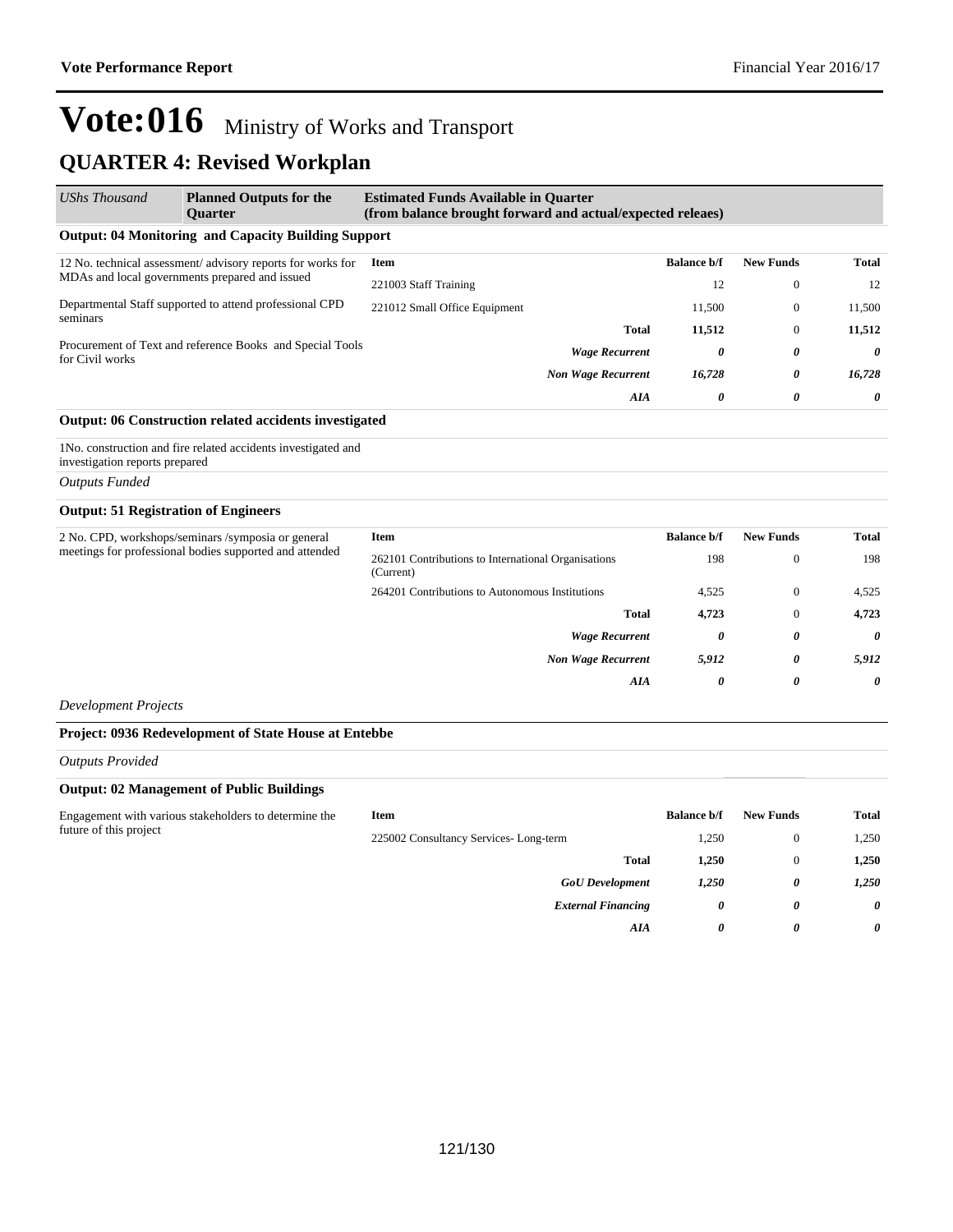| <b>UShs Thousand</b>                                                                            | <b>Planned Outputs for the</b><br><b>Ouarter</b>                                                               | <b>Estimated Funds Available in Quarter</b><br>(from balance brought forward and actual/expected releaes) |                    |                  |              |
|-------------------------------------------------------------------------------------------------|----------------------------------------------------------------------------------------------------------------|-----------------------------------------------------------------------------------------------------------|--------------------|------------------|--------------|
|                                                                                                 | Project: 0967 General Constrn & Rehab Works                                                                    |                                                                                                           |                    |                  |              |
| <b>Capital Purchases</b>                                                                        |                                                                                                                |                                                                                                           |                    |                  |              |
|                                                                                                 | <b>Output: 72 Government Buildings and Administrative Infrastructure</b>                                       |                                                                                                           |                    |                  |              |
|                                                                                                 | Review of Tender Documents For Additional works to                                                             | <b>Item</b>                                                                                               | <b>Balance b/f</b> | <b>New Funds</b> | <b>Total</b> |
| CMW for extra MoWT offices conducted.                                                           |                                                                                                                | 312101 Non-Residential Buildings                                                                          | 88                 | $\mathbf{0}$     | 88           |
|                                                                                                 | Phase 1 and 2 works at lukaya market executed to 80%                                                           | <b>Total</b>                                                                                              | 88                 | $\mathbf{0}$     | 88           |
| completion.                                                                                     |                                                                                                                | <b>GoU</b> Development                                                                                    | 88                 | 0                | 88           |
|                                                                                                 |                                                                                                                | <b>External Financing</b>                                                                                 | 0                  | 0                | 0            |
|                                                                                                 |                                                                                                                | AIA                                                                                                       | 0                  | $\theta$         | 0            |
| Project: 1045 Interconnectivity Project                                                         |                                                                                                                |                                                                                                           |                    |                  |              |
| <b>Outputs Provided</b>                                                                         |                                                                                                                |                                                                                                           |                    |                  |              |
|                                                                                                 | <b>Output: 04 Monitoring and Capacity Building Support</b>                                                     |                                                                                                           |                    |                  |              |
|                                                                                                 | Rehabilitation works of 29 Km of roads in Kyankwanzi,                                                          | <b>Item</b>                                                                                               | <b>Balance b/f</b> | <b>New Funds</b> | Total        |
|                                                                                                 | Buvuma, Rakai, Soroti, Ibanda, Ntungamo, Moroto, Bugiri,<br>Kumi, Kanungu, Rukungiri, Luwero, Akight Roads and | 221001 Advertising and Public Relations                                                                   | 1                  | $\boldsymbol{0}$ | -1           |
| Accesses to Mwiri supervised and monitored, and<br>performance reports and work certificates pr | Total                                                                                                          | 1                                                                                                         | $\mathbf{0}$       | 1                |              |
|                                                                                                 | <b>GoU</b> Development                                                                                         | 1                                                                                                         | 0                  | 1                |              |
|                                                                                                 |                                                                                                                | <b>External Financing</b>                                                                                 | 0                  | 0                | $\theta$     |
|                                                                                                 |                                                                                                                | AIA                                                                                                       | 0                  | 0                | 0            |
| <b>Capital Purchases</b>                                                                        |                                                                                                                |                                                                                                           |                    |                  |              |
|                                                                                                 | <b>Output: 73 Roads, Streets and Highways</b>                                                                  |                                                                                                           |                    |                  |              |
|                                                                                                 | Rehabilitation works of 29 Km of roads in Kyankwanzi,                                                          | <b>Item</b>                                                                                               | <b>Balance b/f</b> | <b>New Funds</b> | <b>Total</b> |
|                                                                                                 | Buvuma, Rakai, Soroti, Ibanda, Ntungamo, Moroto, Bugiri,<br>Kumi, Kanungu, Rukungiri, Luwero, Akight Roads and | 312103 Roads and Bridges.                                                                                 | 2,176,665          | $\boldsymbol{0}$ | 2,176,665    |
| performance reports and work certificates p                                                     | Accesses to Mwiri supervised and monitored, and                                                                | Total                                                                                                     | 2,176,665          | $\boldsymbol{0}$ | 2,176,665    |
|                                                                                                 |                                                                                                                | <b>GoU</b> Development                                                                                    | 2,176,665          | 0                | 2,176,665    |
|                                                                                                 |                                                                                                                | <b>External Financing</b>                                                                                 | 0                  | 0                | 0            |
|                                                                                                 |                                                                                                                | AIA                                                                                                       | 0                  | 0                | 0            |
|                                                                                                 | Output: 77 Purchase of Specialised Machinery & Equipment                                                       |                                                                                                           |                    |                  |              |
|                                                                                                 |                                                                                                                | Item                                                                                                      | <b>Balance b/f</b> | <b>New Funds</b> | <b>Total</b> |
|                                                                                                 |                                                                                                                | 312202 Machinery and Equipment                                                                            | 30,001             | $\boldsymbol{0}$ | 30,001       |
|                                                                                                 |                                                                                                                | <b>Total</b>                                                                                              | 30,001             | $\boldsymbol{0}$ | 30,001       |
|                                                                                                 |                                                                                                                | <b>GoU</b> Development                                                                                    | 30,001             | 0                | 30,001       |
|                                                                                                 |                                                                                                                | <b>External Financing</b>                                                                                 | 0                  | 0                | 0            |
|                                                                                                 |                                                                                                                | AIA                                                                                                       | 0                  | 0                | 0            |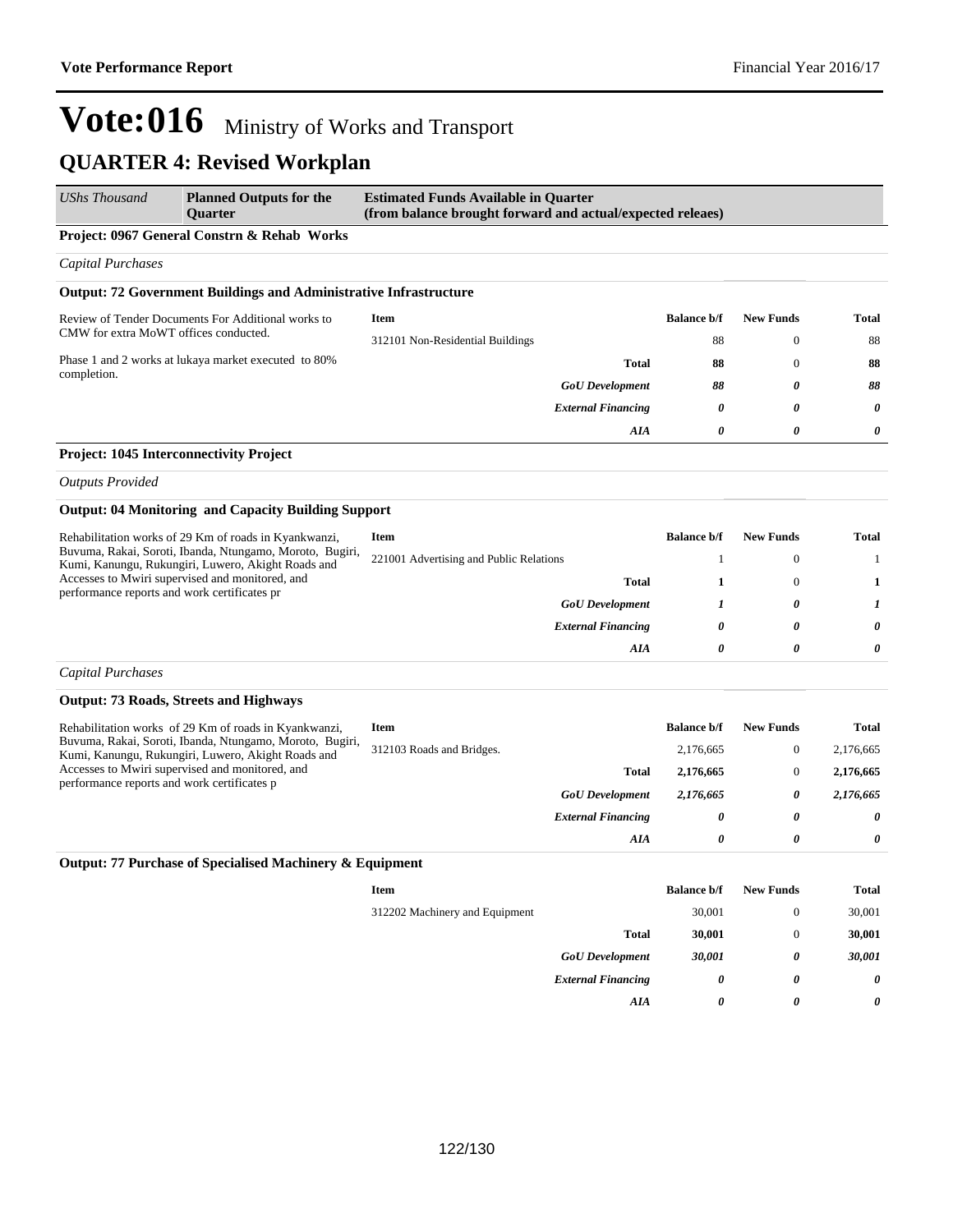| UShs Thousand                                                 | <b>Planned Outputs for the</b><br>Quarter                                                                     | <b>Estimated Funds Available in Quarter</b><br>(from balance brought forward and actual/expected releaes) |                           |                    |                  |              |
|---------------------------------------------------------------|---------------------------------------------------------------------------------------------------------------|-----------------------------------------------------------------------------------------------------------|---------------------------|--------------------|------------------|--------------|
|                                                               | Project: 1421 Development of the Construction Industry                                                        |                                                                                                           |                           |                    |                  |              |
| <b>Outputs Provided</b>                                       |                                                                                                               |                                                                                                           |                           |                    |                  |              |
|                                                               | Output: 01 Policies, laws, guidelines, plans and strategies                                                   |                                                                                                           |                           |                    |                  |              |
| Construction Levy managed                                     |                                                                                                               | Item                                                                                                      |                           | <b>Balance b/f</b> | <b>New Funds</b> | <b>Total</b> |
| Government Policies and Strategies reviewed                   |                                                                                                               |                                                                                                           | <b>Total</b>              | 1                  | $\boldsymbol{0}$ | 1            |
| Manuals, guidelines and policy statements for crosscutting    |                                                                                                               | <b>GoU</b> Development                                                                                    | 1                         | 0                  | 1                |              |
| issues prepared, printed and disseminated                     |                                                                                                               |                                                                                                           | <b>External Financing</b> | 0                  | 0                | 0            |
|                                                               |                                                                                                               |                                                                                                           | AIA                       | 0                  | 0                | 0            |
|                                                               | <b>Output: 04 Monitoring and Capacity Building Support</b>                                                    |                                                                                                           |                           |                    |                  |              |
| Awareness training on cross-cutting issues                    |                                                                                                               |                                                                                                           |                           |                    |                  |              |
|                                                               | Training functions of client organizations facilitated                                                        |                                                                                                           |                           |                    |                  |              |
|                                                               | Program: 04 District, Urban and Community Access Roads                                                        |                                                                                                           |                           |                    |                  |              |
| <b>Recurrent Programmes</b>                                   |                                                                                                               |                                                                                                           |                           |                    |                  |              |
|                                                               |                                                                                                               |                                                                                                           |                           |                    |                  |              |
| <b>Development Projects</b>                                   |                                                                                                               |                                                                                                           |                           |                    |                  |              |
|                                                               | Project: 0269 Construction of Selected Bridges                                                                |                                                                                                           |                           |                    |                  |              |
| <b>Capital Purchases</b>                                      |                                                                                                               |                                                                                                           |                           |                    |                  |              |
| <b>Output: 74 Major Bridges</b>                               |                                                                                                               |                                                                                                           |                           |                    |                  |              |
| On going Construction projects:                               |                                                                                                               | Item                                                                                                      |                           | <b>Balance b/f</b> | <b>New Funds</b> | Total        |
|                                                               | Orom (Kitgum) - 70%, Rwamabaale (Kyankwanzi) - 85%;<br>14 Bridges in North and North Eastern Uganda funded by | 312103 Roads and Bridges.                                                                                 |                           | 19,386             | $\mathbf{0}$     | 19,386       |
|                                                               | IDB - 98%: Olyanai, Abalang, Alipa, Ajeliek, Ojanai, Opot,                                                    |                                                                                                           | <b>Total</b>              | 19,386             | 0                | 19,386       |
|                                                               | Aakol, Airogo (kumi); Balla and Enget(Lira); Kochi and                                                        |                                                                                                           | <b>GoU</b> Development    | 19,386             | 0                | 19,386       |
|                                                               |                                                                                                               |                                                                                                           | <b>External Financing</b> | 0                  | 0                | 0            |
|                                                               |                                                                                                               |                                                                                                           | AIA                       | 0                  | 0                | 0            |
| Project: 0306 Urban Roads Re-sealing                          |                                                                                                               |                                                                                                           |                           |                    |                  |              |
| <b>Outputs Provided</b>                                       |                                                                                                               |                                                                                                           |                           |                    |                  |              |
|                                                               | Output: 02 Monitoring and capacity building support for district road works                                   |                                                                                                           |                           |                    |                  |              |
| 1 No. Quarterly progress reports                              |                                                                                                               | <b>Item</b>                                                                                               |                           | <b>Balance b/f</b> | <b>New Funds</b> | <b>Total</b> |
| 1 No. heavy plants repairing.<br>1 No. light trucks repaired. |                                                                                                               | 211103 Allowances                                                                                         |                           | 50                 | $\boldsymbol{0}$ | 50           |
| 2 No. Pick-ups repaired.                                      |                                                                                                               | 228002 Maintenance - Vehicles                                                                             |                           | 3,224              | $\boldsymbol{0}$ | 3,224        |
|                                                               |                                                                                                               |                                                                                                           | <b>Total</b>              | 3,274              | $\boldsymbol{0}$ | 3,274        |
|                                                               |                                                                                                               |                                                                                                           | <b>GoU</b> Development    | 3,274              | 0                | 3,274        |
|                                                               |                                                                                                               |                                                                                                           | <b>External Financing</b> | 0                  | 0                | 0            |
|                                                               |                                                                                                               |                                                                                                           | AIA                       | 0                  | 0                | 0            |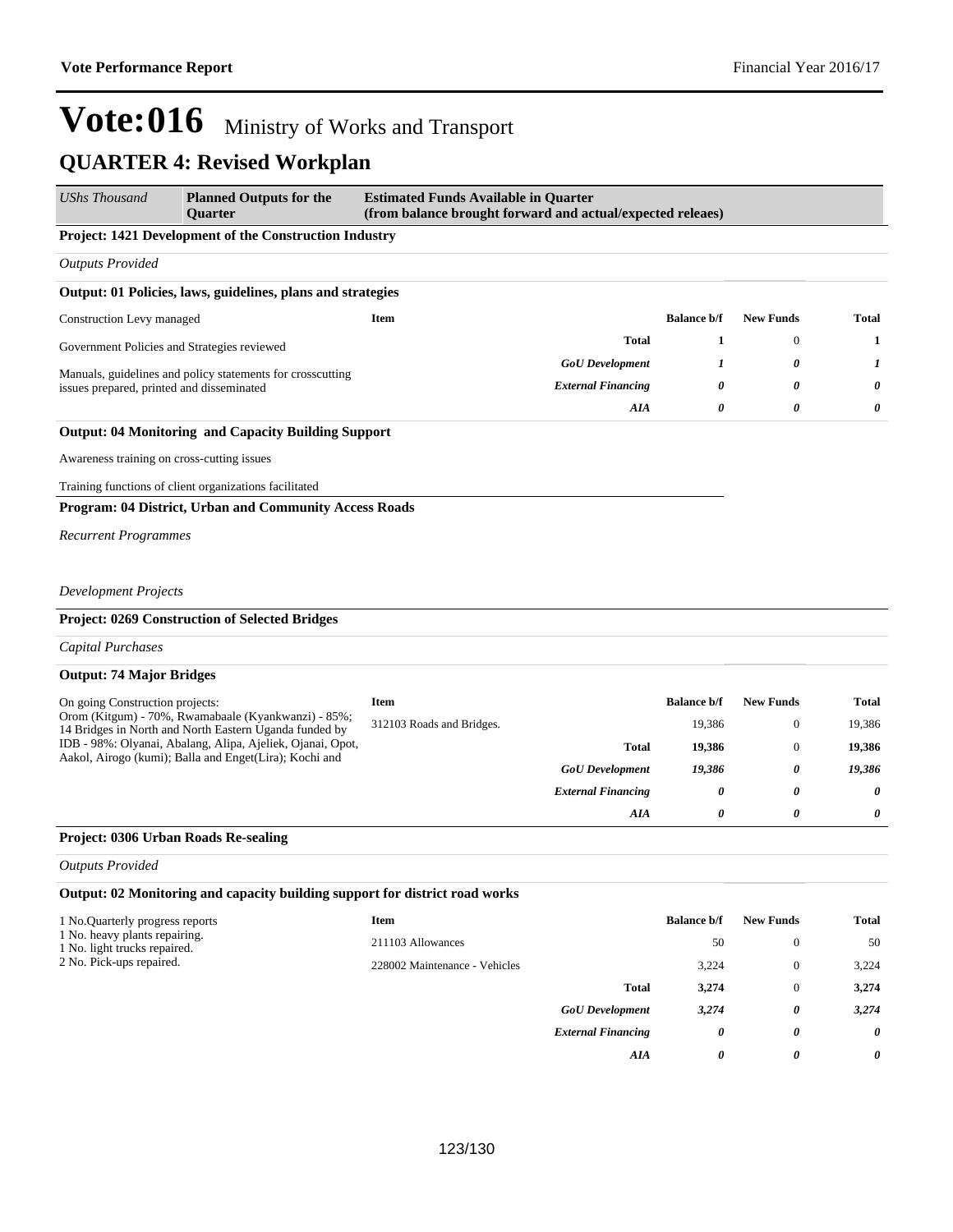| UShs Thousand                                                      | <b>Planned Outputs for the</b><br><b>Ouarter</b>                            | <b>Estimated Funds Available in Quarter</b><br>(from balance brought forward and actual/expected releaes) |                           |                    |                  |       |
|--------------------------------------------------------------------|-----------------------------------------------------------------------------|-----------------------------------------------------------------------------------------------------------|---------------------------|--------------------|------------------|-------|
|                                                                    | <b>Project: 0307 Rehab. Of Districts Roads</b>                              |                                                                                                           |                           |                    |                  |       |
| <b>Outputs Provided</b>                                            |                                                                             |                                                                                                           |                           |                    |                  |       |
|                                                                    | Output: 02 Monitoring and capacity building support for district road works |                                                                                                           |                           |                    |                  |       |
| 25km of District Roads under Force Account (cleared,               |                                                                             | Item                                                                                                      |                           | <b>Balance b/f</b> | <b>New Funds</b> | Total |
| shaped and compacted) monitored.                                   |                                                                             | 211103 Allowances                                                                                         |                           | 34                 | $\Omega$         | 34    |
|                                                                    | 10km of fully graveled roads under Force Account                            | 221003 Staff Training                                                                                     |                           |                    | $\Omega$         |       |
| monitored                                                          |                                                                             |                                                                                                           | Total                     | 35                 | $\Omega$         | 35    |
|                                                                    | 15 km of District Roads under rehabilitation monitored.                     |                                                                                                           | <b>GoU</b> Development    | 35                 | 0                | 35    |
| Road Condition and inventory data in 15 No. districts<br>collected |                                                                             |                                                                                                           | <b>External Financing</b> | 0                  | 0                | 0     |
|                                                                    |                                                                             |                                                                                                           | <b>AIA</b>                | 0                  | 0                | 0     |
|                                                                    | Project: 1172 U - Growth Support to DUCAR                                   |                                                                                                           |                           |                    |                  |       |

*Outputs Provided*

#### **Output: 02 Monitoring and capacity building support for district road works**

| 1 No. Monitoring visits to 23 RTI visits conducted | Item                 |                           | <b>Balance b/f</b> | <b>New Funds</b> | <b>Total</b> |
|----------------------------------------------------|----------------------|---------------------------|--------------------|------------------|--------------|
|                                                    | 227002 Travel abroad |                           | 2,888              |                  | 2,888        |
|                                                    |                      | Total                     | 2,888              |                  | 2,888        |
|                                                    |                      | <b>GoU</b> Development    | 2,888              | 0                | 2,888        |
|                                                    |                      | <b>External Financing</b> | 0                  | 0                | $\theta$     |
|                                                    |                      | AIA                       | 0                  | 0                | $\theta$     |

#### **Program: 05 Mechanical Engineering Services**

*Recurrent Programmes*

#### **Subprogram: 13 Mechanical Engineering Services**

*Outputs Provided*

#### **Output: 01 Policies, laws, guidelines, plans and strategies.**

| 1 No. stakeholder meeting held with Transport Officers of | Item                                                  | <b>Balance b/f</b> | <b>New Funds</b> | <b>Total</b> |
|-----------------------------------------------------------|-------------------------------------------------------|--------------------|------------------|--------------|
| Ministries, Departments and Agencies (MDAs).              | 211101 General Staff Salaries                         | (6, 564)           | $\mathbf{0}$     | (6, 564)     |
|                                                           | 221001 Advertising and Public Relations               | 781                | $\mathbf{0}$     | 781          |
|                                                           | 221010 Special Meals and Drinks                       | 1,450              | $\mathbf{0}$     | 1,450        |
|                                                           | 221011 Printing, Stationery, Photocopying and Binding | 2,913              | $\mathbf{0}$     | 2,913        |
|                                                           | 221012 Small Office Equipment                         | 813                | $\mathbf{0}$     | 813          |
|                                                           | 221017 Subscriptions                                  | 1,241              | $\mathbf{0}$     | 1,241        |
|                                                           | 222001 Telecommunications                             | 2,031              | $\mathbf{0}$     | 2,031        |
|                                                           | <b>Total</b>                                          | 2,664              | $\mathbf{0}$     | 2,664        |
|                                                           | <b>Wage Recurrent</b>                                 | (6, 564)           | 0                | (6, 564)     |
|                                                           | <b>Non Wage Recurrent</b>                             | 15,143             | 0                | 15,143       |
|                                                           | AIA                                                   | 0                  | 0                | 0            |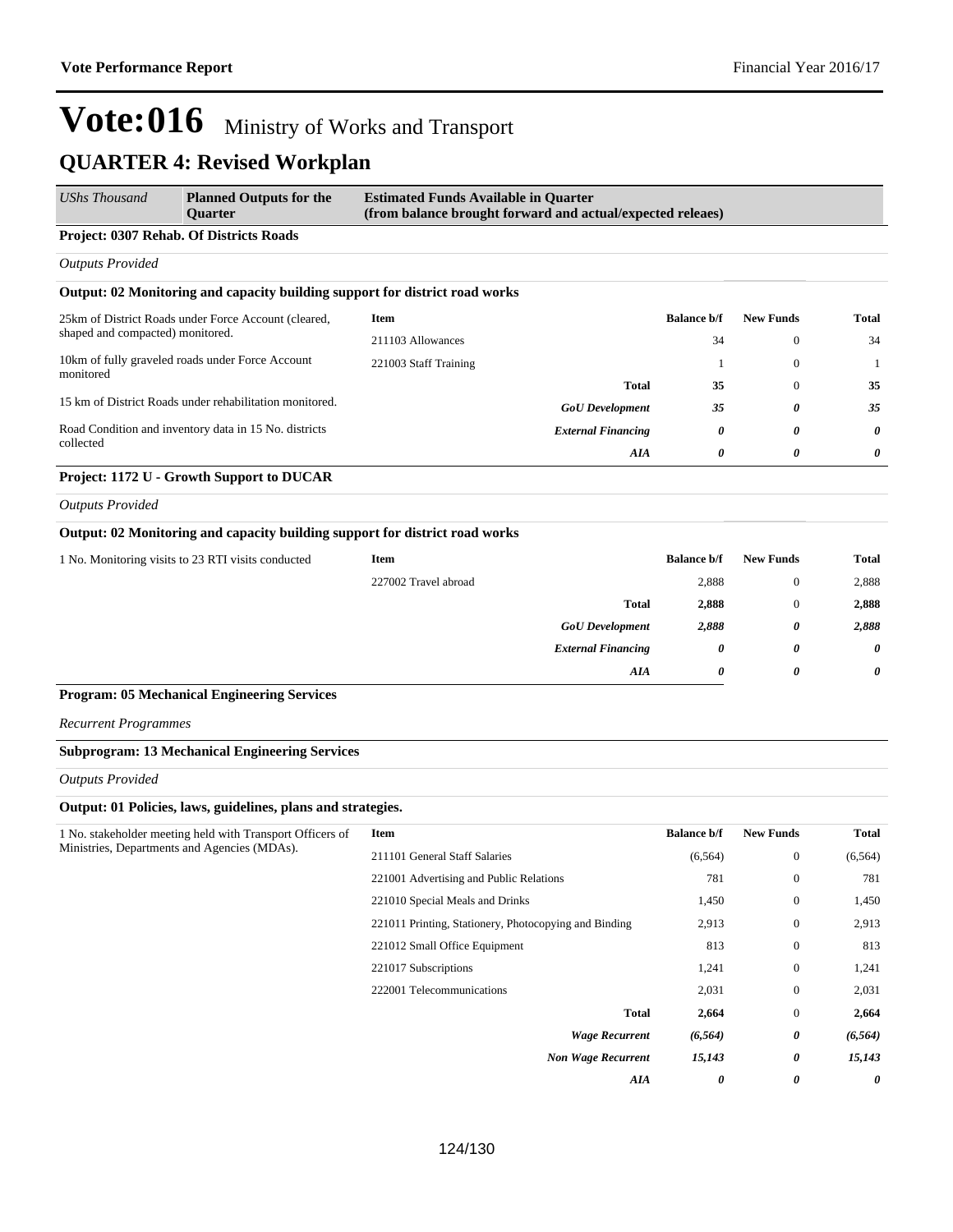| <b>UShs Thousand</b>                                                    | <b>Planned Outputs for the</b><br><b>Ouarter</b>                                | <b>Estimated Funds Available in Quarter</b><br>(from balance brought forward and actual/expected releaes) |                  |                |              |  |
|-------------------------------------------------------------------------|---------------------------------------------------------------------------------|-----------------------------------------------------------------------------------------------------------|------------------|----------------|--------------|--|
|                                                                         | <b>Output: 02 Maintenance Services for Central and District Road Equipment.</b> |                                                                                                           |                  |                |              |  |
| Average availability of Ministry vehicles and equipment<br>kept at 50%. | <b>Item</b>                                                                     | <b>Balance b/f</b>                                                                                        | <b>New Funds</b> | <b>Total</b>   |              |  |
|                                                                         |                                                                                 | 211101 General Staff Salaries                                                                             |                  | $\mathbf{0}$   | $\mathbf{1}$ |  |
|                                                                         |                                                                                 | 228002 Maintenance - Vehicles                                                                             | 33,189           | $\mathbf{0}$   | 33,189       |  |
|                                                                         |                                                                                 | Total                                                                                                     | 33,191           | $\overline{0}$ | 33,191       |  |
|                                                                         |                                                                                 | <b>Wage Recurrent</b>                                                                                     |                  | 0              | 1            |  |
|                                                                         |                                                                                 | <b>Non Wage Recurrent</b>                                                                                 | (49, 493)        | 0              | (49, 493)    |  |
|                                                                         |                                                                                 | AIA                                                                                                       | 0                | 0              | $\theta$     |  |

#### **Output: 03 Mech Tech Advise rendered & govt vehicle inventory maintained.**

| 20 No. persons tested for driving competence.                                                                                                                               | Item                                                  | <b>Balance b/f</b> | <b>New Funds</b> | Total   |
|-----------------------------------------------------------------------------------------------------------------------------------------------------------------------------|-------------------------------------------------------|--------------------|------------------|---------|
| 1000 No. Vehicles from MDAs assessed for pre-repair<br>inspection.                                                                                                          | 211101 General Staff Salaries                         | (720)              | $\theta$         | (720)   |
|                                                                                                                                                                             | 225001 Consultancy Services- Short term               |                    | $\mathbf{0}$     |         |
| 500 No. vehicles from MDAs assessed for post-repair<br>inspection.                                                                                                          | 228003 Maintenance – Machinery, Equipment & Furniture | 1,198              | $\mathbf{0}$     | 1,198   |
|                                                                                                                                                                             | <b>Total</b>                                          | 479                | $\mathbf{0}$     | 479     |
| 50 No. vehicles and plant for the general public inspected                                                                                                                  | <b>Wage Recurrent</b>                                 | (720)              | 0                | (720)   |
| and valued.                                                                                                                                                                 | <b>Non Wage Recurrent</b>                             | 114,121            | 0                | 114.121 |
| 150 No. vehicles from MDAs boarded off; 250 No.<br>vehicles/plant/machinery; registered; 10 No. apprentices<br>trained; Transport for 4 No. national functions coordinated. | AIA                                                   | 0                  | 0                | 0       |

#### **Output: 04 Maintenance of district Vehicles and Road equipment and regional workshops**

| Road equipment in 115 No. districts inspected. | <b>Item</b>                             | <b>Balance b/f</b> | <b>New Funds</b> | <b>Total</b> |
|------------------------------------------------|-----------------------------------------|--------------------|------------------|--------------|
|                                                | 211101 General Staff Salaries           | 554                | $\mathbf{0}$     | 554          |
|                                                | 225001 Consultancy Services- Short term | 1,584              | $\mathbf{0}$     | 1,584        |
|                                                | <b>Total</b>                            | 2,138              | $\mathbf{0}$     | 2,138        |
|                                                | <b>Wage Recurrent</b>                   | 554                | 0                | 554          |
|                                                | <b>Non Wage Recurrent</b>               | 7,557              | 0                | 7,557        |
|                                                | AIA                                     | 0                  | 0                | $\theta$     |
|                                                |                                         |                    |                  |              |

#### **Output: 05 Operation and Maintenance of MV Kalangala Ship and other delegated ferries**

| Average availability of MV Kalangala kept at 90% of the<br>planned operating time. | <b>Item</b>                                            | <b>Balance b/f</b> | <b>New Funds</b> | <b>Total</b> |
|------------------------------------------------------------------------------------|--------------------------------------------------------|--------------------|------------------|--------------|
|                                                                                    | 211101 General Staff Salaries                          | 11,689             | $\mathbf{0}$     | 11,689       |
|                                                                                    | 213002 Incapacity, death benefits and funeral expenses | 1,032              | $\mathbf{0}$     | 1,032        |
|                                                                                    | 224005 Uniforms, Beddings and Protective Gear          | 8,126              | $\mathbf{0}$     | 8,126        |
|                                                                                    | 225001 Consultancy Services- Short term                |                    | $\mathbf{0}$     |              |
|                                                                                    | <b>Total</b>                                           | 20,848             | $\mathbf{0}$     | 20,848       |
|                                                                                    | <b>Wage Recurrent</b>                                  | 11,689             | 0                | 11,689       |
|                                                                                    | <b>Non Wage Recurrent</b>                              | 90,363             | 0                | 90,363       |
|                                                                                    | AIA                                                    | 0                  | 0                | 0            |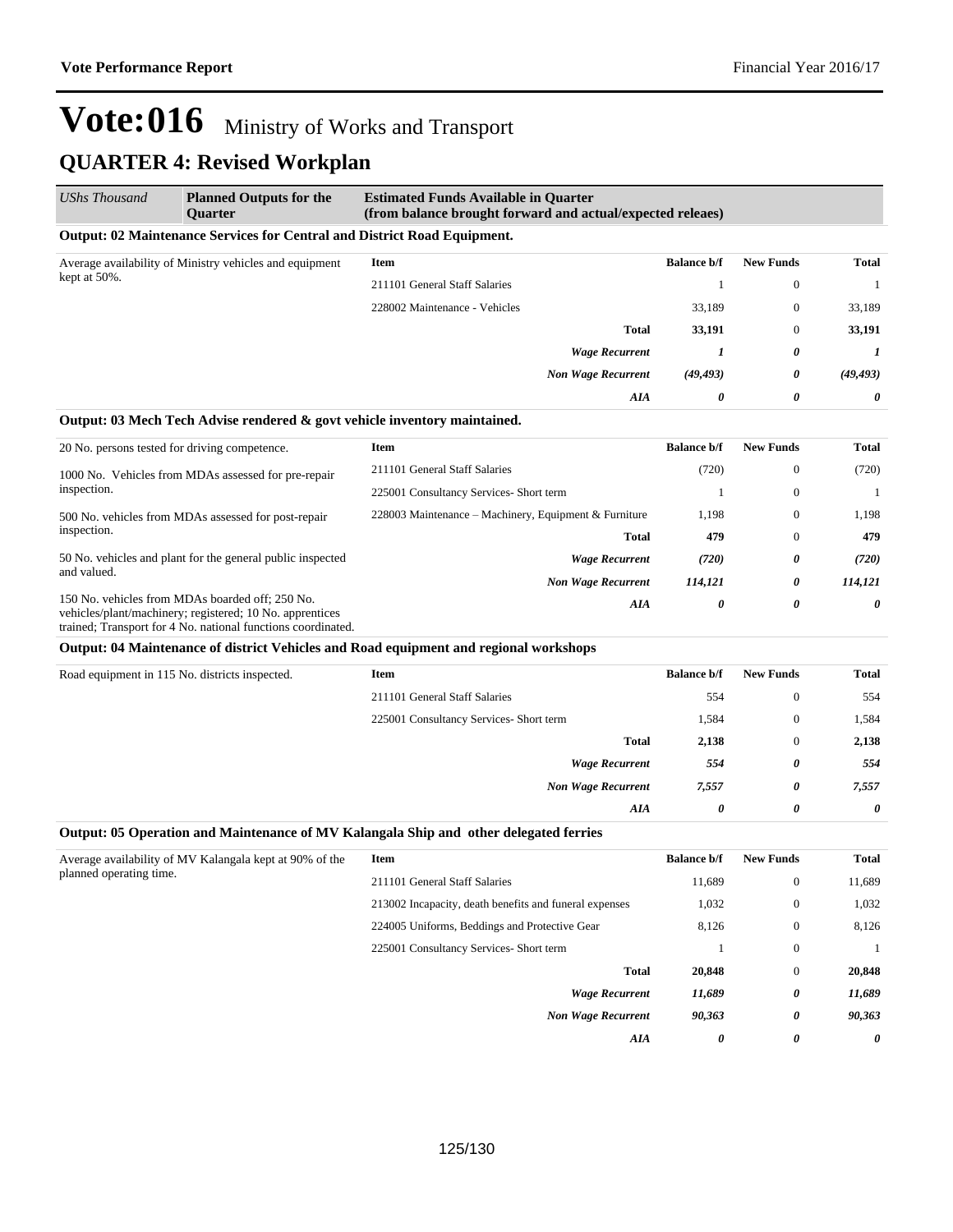| <b>UShs Thousand</b>        | <b>Planned Outputs for the</b><br><b>Ouarter</b>              | <b>Estimated Funds Available in Quarter</b><br>(from balance brought forward and actual/expected releaes) |                           |                    |                  |              |
|-----------------------------|---------------------------------------------------------------|-----------------------------------------------------------------------------------------------------------|---------------------------|--------------------|------------------|--------------|
|                             | Output: 06 Maintenance of the Government Protocol Fleet       |                                                                                                           |                           |                    |                  |              |
|                             | Average availability of the Gov't Protocol fleet kept at 50%. | <b>Item</b>                                                                                               |                           | <b>Balance b/f</b> | <b>New Funds</b> | <b>Total</b> |
|                             |                                                               | 228004 Maintenance - Other                                                                                |                           | 31,809             | $\mathbf{0}$     | 31,809       |
|                             |                                                               |                                                                                                           | <b>Total</b>              | 31,809             | $\mathbf{0}$     | 31,809       |
|                             |                                                               |                                                                                                           | <b>Wage Recurrent</b>     | 0                  | 0                | 0            |
|                             |                                                               |                                                                                                           | <b>Non Wage Recurrent</b> | 18,319             | 0                | 18,319       |
|                             |                                                               |                                                                                                           | <b>AIA</b>                | 0                  | 0                | 0            |
| <b>Development Projects</b> |                                                               |                                                                                                           |                           |                    |                  |              |
|                             | <b>Project: 1321 Earth Moving Equipment Japan</b>             |                                                                                                           |                           |                    |                  |              |
| <b>Capital Purchases</b>    |                                                               |                                                                                                           |                           |                    |                  |              |
|                             | Output: 77 Purchase of Specialised Machinery & Equipment      |                                                                                                           |                           |                    |                  |              |
|                             | 3 No. pre-shipment inspections of road equipment done;        | <b>Item</b>                                                                                               |                           | <b>Balance b/f</b> | <b>New Funds</b> | <b>Total</b> |
|                             | 377 units of equipment received in the country, inspected     | 312202 Machinery and Equipment                                                                            |                           | (1,092,607)        | $\mathbf{0}$     | (1,092,607)  |
| and registered.             |                                                               |                                                                                                           | <b>Total</b>              | (1,092,607)        | $\mathbf{0}$     | (1,092,607)  |
|                             |                                                               |                                                                                                           | <b>GoU</b> Development    | (1,092,607)        | 0                | (1,092,607)  |
|                             |                                                               |                                                                                                           | <b>External Financing</b> | 0                  | 0                | 0            |
|                             |                                                               |                                                                                                           | AIA                       | 0                  | 0                | 0            |
|                             | <b>Program: 49 Policy, Planning and Support Services</b>      |                                                                                                           |                           |                    |                  |              |
| <b>Recurrent Programmes</b> |                                                               |                                                                                                           |                           |                    |                  |              |

**Subprogram: 01 Headquarters**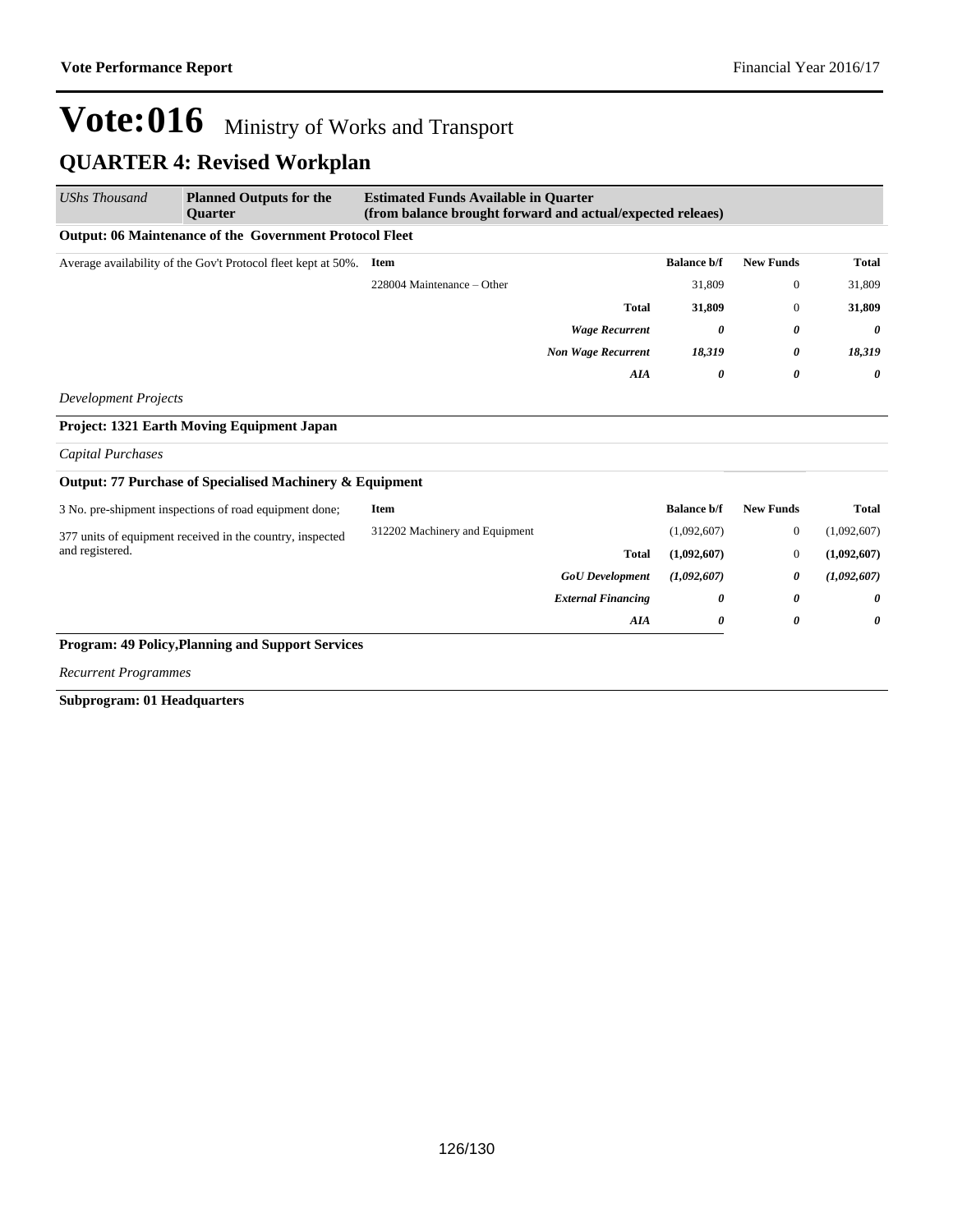| <b>UShs Thousand</b>                                | <b>Planned Outputs for the</b><br><b>Ouarter</b>                                    | <b>Estimated Funds Available in Quarter</b><br>(from balance brought forward and actual/expected releaes) |                    |                  |              |
|-----------------------------------------------------|-------------------------------------------------------------------------------------|-----------------------------------------------------------------------------------------------------------|--------------------|------------------|--------------|
| <b>Outputs Provided</b>                             |                                                                                     |                                                                                                           |                    |                  |              |
|                                                     | <b>Output: 02 Ministry Support Services and Communication strategy implimented.</b> |                                                                                                           |                    |                  |              |
|                                                     | Management, support tools and Financial Services rendered.                          | Item                                                                                                      | <b>Balance b/f</b> | <b>New Funds</b> | <b>Total</b> |
| Human Resources Managed.                            |                                                                                     | 212102 Pension for General Civil Service                                                                  | 250,659            | $\mathbf{0}$     | 250,659      |
| Ministry magazine, documentary Manifesto suppliment | 213001 Medical expenses (To employees)                                              | 180                                                                                                       | $\mathbf{0}$       | 180              |              |
| done.                                               |                                                                                     | 213002 Incapacity, death benefits and funeral expenses                                                    | 20                 | $\mathbf{0}$     | 20           |
|                                                     |                                                                                     | 213003 Retrenchment costs                                                                                 | 13                 | $\mathbf{0}$     | 13           |
|                                                     | 213004 Gratuity Expenses                                                            | 1,009,454                                                                                                 | $\boldsymbol{0}$   | 1,009,454        |              |
|                                                     |                                                                                     | 221001 Advertising and Public Relations                                                                   | (4,800)            | $\mathbf{0}$     | (4,800)      |
|                                                     |                                                                                     | 221012 Small Office Equipment                                                                             | 141                | $\mathbf{0}$     | 141          |
|                                                     |                                                                                     | 222001 Telecommunications                                                                                 | 921                | $\mathbf{0}$     | 921          |
|                                                     |                                                                                     | 222002 Postage and Courier                                                                                | 1,469              | $\mathbf{0}$     | 1,469        |
|                                                     |                                                                                     | 223001 Property Expenses                                                                                  | 1,938              | $\boldsymbol{0}$ | 1,938        |
|                                                     |                                                                                     | 224004 Cleaning and Sanitation                                                                            | 1                  | $\mathbf{0}$     |              |
|                                                     |                                                                                     | 227003 Carriage, Haulage, Freight and transport hire                                                      | 178                | $\boldsymbol{0}$ | 178          |
|                                                     |                                                                                     | 228001 Maintenance - Civil                                                                                | 4                  | $\mathbf{0}$     | 4            |
|                                                     |                                                                                     | 228002 Maintenance - Vehicles                                                                             | 16,241             | $\mathbf{0}$     | 16,241       |
|                                                     |                                                                                     | 228003 Maintenance – Machinery, Equipment & Furniture                                                     | 8,471              | $\boldsymbol{0}$ | 8,471        |
|                                                     |                                                                                     | <b>Total</b>                                                                                              | 1,284,888          | $\mathbf{0}$     | 1,284,888    |
|                                                     |                                                                                     | <b>Wage Recurrent</b>                                                                                     | 0                  | 0                | 0            |
|                                                     |                                                                                     | <b>Non Wage Recurrent</b>                                                                                 | 1,654,816          | 0                | 1,654,816    |
|                                                     |                                                                                     | <b>AIA</b>                                                                                                | 0                  | 0                | 0            |

#### **Output: 03 Ministerial and Top Management Services**

|                                       | <b>Item</b>                                                 | <b>Balance b/f</b> | <b>New Funds</b> | <b>Total</b> |
|---------------------------------------|-------------------------------------------------------------|--------------------|------------------|--------------|
| computers and ICT equipment engraved. | 211101 General Staff Salaries                               | (6, 564)           | $\bf{0}$         | (6, 564)     |
| Logistical support provided           | 211103 Allowances                                           |                    | $\bf{0}$         |              |
|                                       | 213001 Medical expenses (To employees)                      | 1,662              | $\bf{0}$         | 1,662        |
| International meetings facilitated    | 213003 Retrenchment costs                                   | 4,113              | $\bf{0}$         | 4,113        |
| Public Relations maintained           | 221001 Advertising and Public Relations                     | 100                | $\mathbf{0}$     | 100          |
|                                       | 221008 Computer supplies and Information Technology<br>(TT) | 523                | $\mathbf{0}$     | 523          |
|                                       | 222001 Telecommunications                                   | 1,099              | $\mathbf{0}$     | 1,099        |
|                                       | <b>Total</b>                                                | 934                | $\mathbf{0}$     | 934          |
|                                       | <b>Wage Recurrent</b>                                       | (6, 564)           | 0                | (6, 564)     |
|                                       | <b>Non Wage Recurrent</b>                                   | 36,768             | 0                | 36,768       |
|                                       | AIA                                                         | 0                  | 0                | 0            |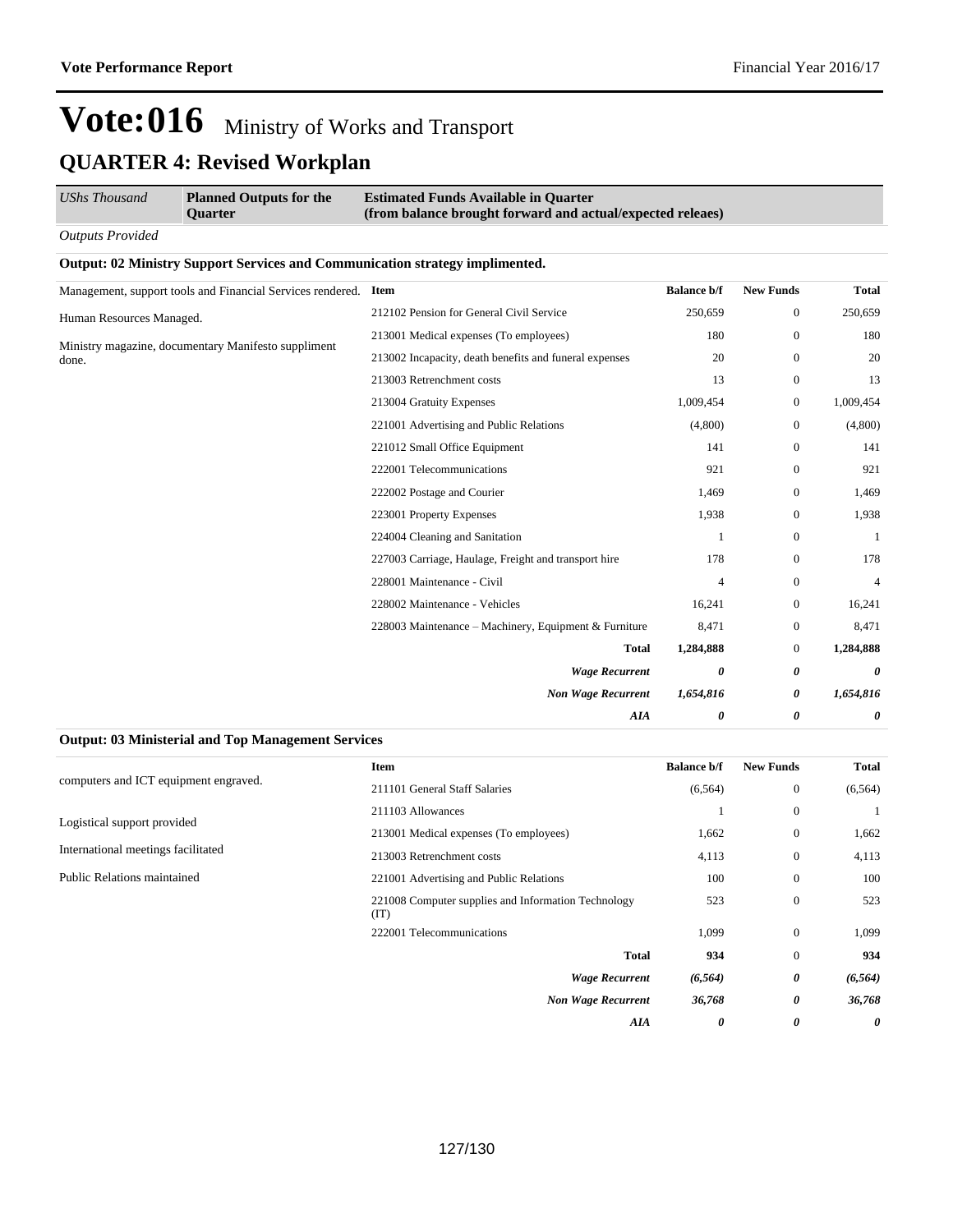| <b>UShs Thousand</b>                              | <b>Planned Outputs for the</b><br><b>Ouarter</b>           | <b>Estimated Funds Available in Quarter</b><br>(from balance brought forward and actual/expected releaes) |                    |                  |                |
|---------------------------------------------------|------------------------------------------------------------|-----------------------------------------------------------------------------------------------------------|--------------------|------------------|----------------|
|                                                   | <b>Output: 06 Monitoring and Capacity Building Support</b> |                                                                                                           |                    |                  |                |
| 1no. staff trained in short term courses          |                                                            | Item                                                                                                      | <b>Balance b/f</b> | <b>New Funds</b> | Total          |
| 10no. Staff recruited and deployed.               |                                                            | 211103 Allowances                                                                                         | $\overline{c}$     | $\overline{0}$   | $\overline{2}$ |
| 1no. Workshop/seminar conducted                   |                                                            | 221001 Advertising and Public Relations                                                                   | 1,971              | $\mathbf{0}$     | 1,971          |
|                                                   |                                                            | 221003 Staff Training                                                                                     | (2,010)            | $\mathbf{0}$     | (2,010)        |
| Ino. Tailor made group training courses conducted | 221004 Recruitment Expenses                                | (2,573)                                                                                                   | $\mathbf{0}$       | (2,573)          |                |
|                                                   |                                                            | 221005 Hire of Venue (chairs, projector, etc)                                                             | 1,613              | $\mathbf{0}$     | 1,613          |
| 1no. Annual General Staff Meeting held            |                                                            | 221016 IFMS Recurrent costs                                                                               | 290                | $\Omega$         | 290            |
| support, monitoring and supervision of minis      |                                                            | 221020 IPPS Recurrent Costs                                                                               | 462                | $\mathbf{0}$     | 462            |
|                                                   |                                                            | 222002 Postage and Courier                                                                                | 1,234              | $\mathbf{0}$     | 1,234          |
|                                                   |                                                            | 227003 Carriage, Haulage, Freight and transport hire                                                      | 177                | $\mathbf{0}$     | 177            |
|                                                   |                                                            | <b>Total</b>                                                                                              | 1,165              | $\mathbf{0}$     | 1,165          |
|                                                   |                                                            | <b>Wage Recurrent</b>                                                                                     | 0                  | 0                | 0              |
|                                                   |                                                            | <b>Non Wage Recurrent</b>                                                                                 | 56,873             | 0                | 56,873         |
|                                                   |                                                            | AIA                                                                                                       | 0                  | 0                | 0              |

#### **Subprogram: 09 Policy and Planning**

*Outputs Provided*

### **Output: 01 Policy, Laws, guidelines,plans and strategies**

| Q3 performance report prepared; | <b>Item</b>                                           | <b>Balance b/f</b> | <b>New Funds</b> | <b>Total</b> |
|---------------------------------|-------------------------------------------------------|--------------------|------------------|--------------|
|                                 | 221003 Staff Training                                 | 17                 | $\mathbf{0}$     | 17           |
|                                 | 221011 Printing, Stationery, Photocopying and Binding | 496                | $\mathbf{0}$     | 496          |
|                                 | <b>Total</b>                                          | 513                | $\mathbf{0}$     | 513          |
|                                 | <b>Wage Recurrent</b>                                 | 0                  | 0                | 0            |
|                                 | <b>Non Wage Recurrent</b>                             | (21, 487)          | 0                | (21, 487)    |
|                                 | AIA                                                   | 0                  | 0                | 0            |

#### **Output: 05 Strengthening Sector Coordination, Planning & ICT**

| Joint Transport Sector Review Action Plan Matrix<br>Reviewed: | Item                                                  | <b>Balance b/f</b> | <b>New Funds</b> | <b>Total</b> |
|---------------------------------------------------------------|-------------------------------------------------------|--------------------|------------------|--------------|
|                                                               | 221011 Printing, Stationery, Photocopying and Binding | 1,590              | $\bf{0}$         | 1,590        |
| SWG Coordinated.                                              | 225001 Consultancy Services- Short term               | 12                 | $\theta$         | 12           |
|                                                               | <b>Total</b>                                          | 1,602              | $\theta$         | 1,602        |
|                                                               | <b>Wage Recurrent</b>                                 | 0                  | 0                | 0            |
|                                                               | <b>Non Wage Recurrent</b>                             | (41, 537)          | 0                | (41, 537)    |
|                                                               | AIA                                                   | 0                  | 0                | 0            |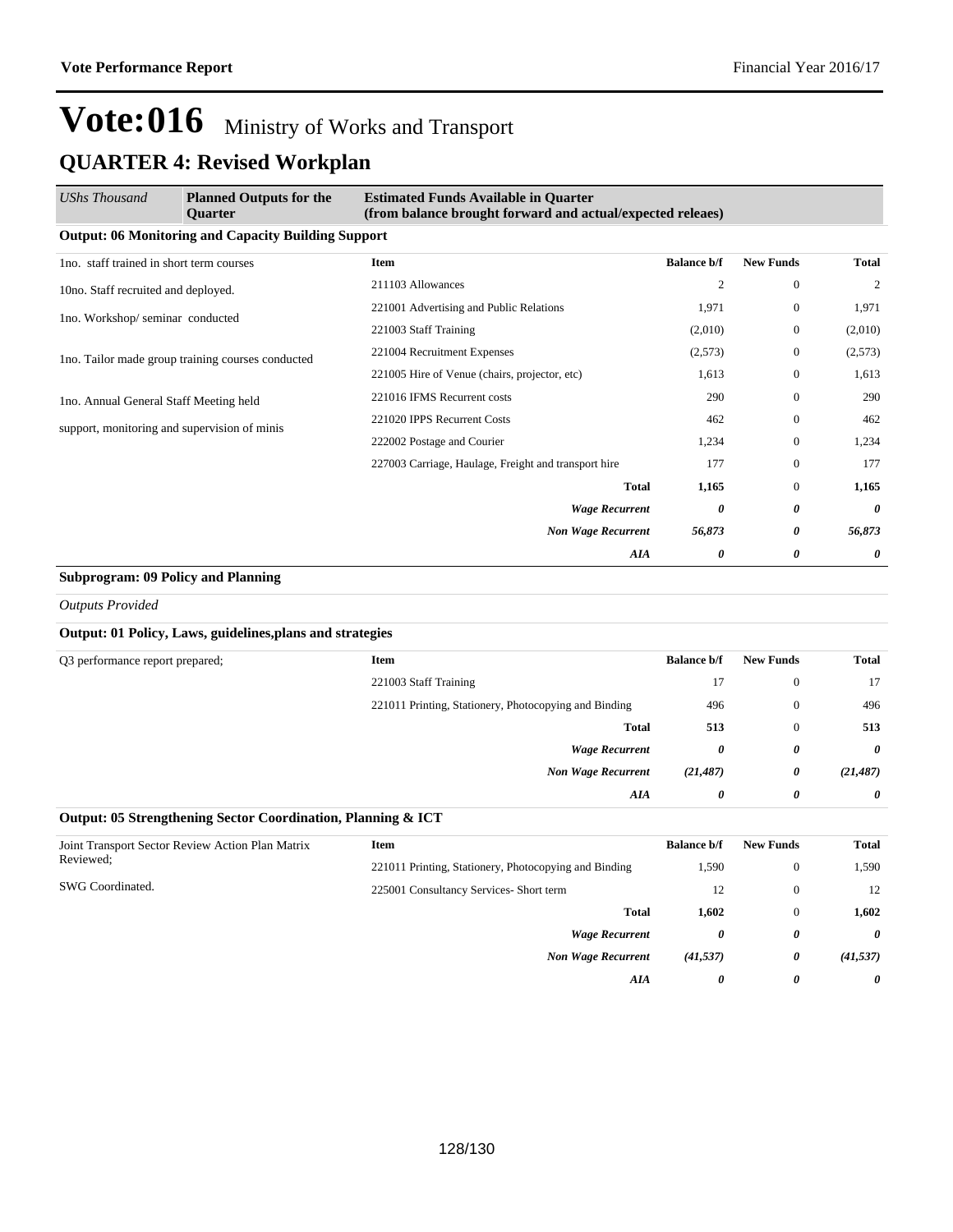| UShs Thousand                 | <b>Planned Outputs for the</b><br>Ouarter | <b>Estimated Funds Available in Quarter</b><br>(from balance brought forward and actual/expected releaes) |  |  |
|-------------------------------|-------------------------------------------|-----------------------------------------------------------------------------------------------------------|--|--|
| Subprogram: 10 Internal Audit |                                           |                                                                                                           |  |  |

#### *Outputs Provided*

#### **Output: 02 Ministry Support Services and Communication strategy implimented.**

| Ministry Payroll reviewed and Payroll Report produced; | <b>Item</b>                                           | <b>Balance b/f</b> | <b>New Funds</b> | <b>Total</b> |
|--------------------------------------------------------|-------------------------------------------------------|--------------------|------------------|--------------|
| 01 Management letters issued.                          | 211103 Allowances                                     | 12                 | $\mathbf{0}$     | 12           |
|                                                        | 221011 Printing, Stationery, Photocopying and Binding | 635                | $\mathbf{0}$     | 635          |
| 01 Regional Workshops inspected and Report produced.   | 221017 Subscriptions                                  | 393                | $\mathbf{0}$     | 393          |
| All projects audited and reports made.                 | 227002 Travel abroad                                  | (3,040)            | $\mathbf{0}$     | (3,040)      |
| Adhoc assignment undertaken                            | <b>Total</b>                                          | (2,000)            | $\mathbf{0}$     | (2,000)      |
| Advisory role done.                                    | <b>Wage Recurrent</b>                                 | 0                  | 0                | 0            |
|                                                        | <b>Non Wage Recurrent</b>                             | (35,213)           | 0                | (35,213)     |
|                                                        | AIA                                                   | 0                  | 0                | $\theta$     |

#### *Development Projects*

### **Project: 1105 Strengthening Sector Coord, Planning & ICT**

*Outputs Provided*

#### **Output: 04 Transport Data Collection Analysis and Storage**

| <b>Transport Sector Data Management System operational</b>                          | Item                                                        | <b>Balance b/f</b> | <b>New Funds</b> | <b>Total</b> |
|-------------------------------------------------------------------------------------|-------------------------------------------------------------|--------------------|------------------|--------------|
| 2Nos Transport Surveys conducted                                                    | 221008 Computer supplies and Information Technology<br>(IT) | 4,944              | $\overline{0}$   | 4,944        |
| Data on Transport Sector Indicators collected, analysed and<br><b>TSDMS</b> Updated | 221011 Printing, Stationery, Photocopying and Binding       | 1,646              | $\overline{0}$   | 1,646        |
|                                                                                     | 222001 Telecommunications                                   | (27, 878)          | $\overline{0}$   | (27, 878)    |
| Support to UTSInfo                                                                  | <b>Total</b>                                                | (21, 287)          | $\overline{0}$   | (21, 287)    |
| Statistical support to MDAs                                                         | <b>GoU</b> Development                                      | (21, 287)          | 0                | (21, 287)    |
|                                                                                     | <b>External Financing</b>                                   | 0                  | 0                | 0            |
|                                                                                     | AIA                                                         | 0                  | 0                | 0            |

#### **Output: 05 Strengthening Sector Coordination, Planning & ICT**

| Quartely Joint Transport Sector Review Coordinated and<br>held.                                      | Item                                    | <b>Balance b/f</b> | <b>New Funds</b> | <b>Total</b> |
|------------------------------------------------------------------------------------------------------|-----------------------------------------|--------------------|------------------|--------------|
|                                                                                                      | 211103 Allowances                       | 15                 | $\theta$         | 15           |
| 1 Sector Working Group (SWG) meetings coordinated and<br>held                                        | 221002 Workshops and Seminars           | 14                 | $\Omega$         | 14           |
|                                                                                                      | 225001 Consultancy Services- Short term | 18                 | $\Omega$         | 18           |
| 1 MDAs meetings to review implementation progress of the<br>Action Plan Matrix coordinated and held. | <b>Total</b>                            | 47                 | $\Omega$         | 47           |
| Service providers procured                                                                           | <b>GoU</b> Development                  | 47                 | 0                | 47           |
|                                                                                                      | <b>External Financing</b>               | 0                  | 0                | 0            |
|                                                                                                      | AIA                                     | $\theta$           | 0                | 0            |